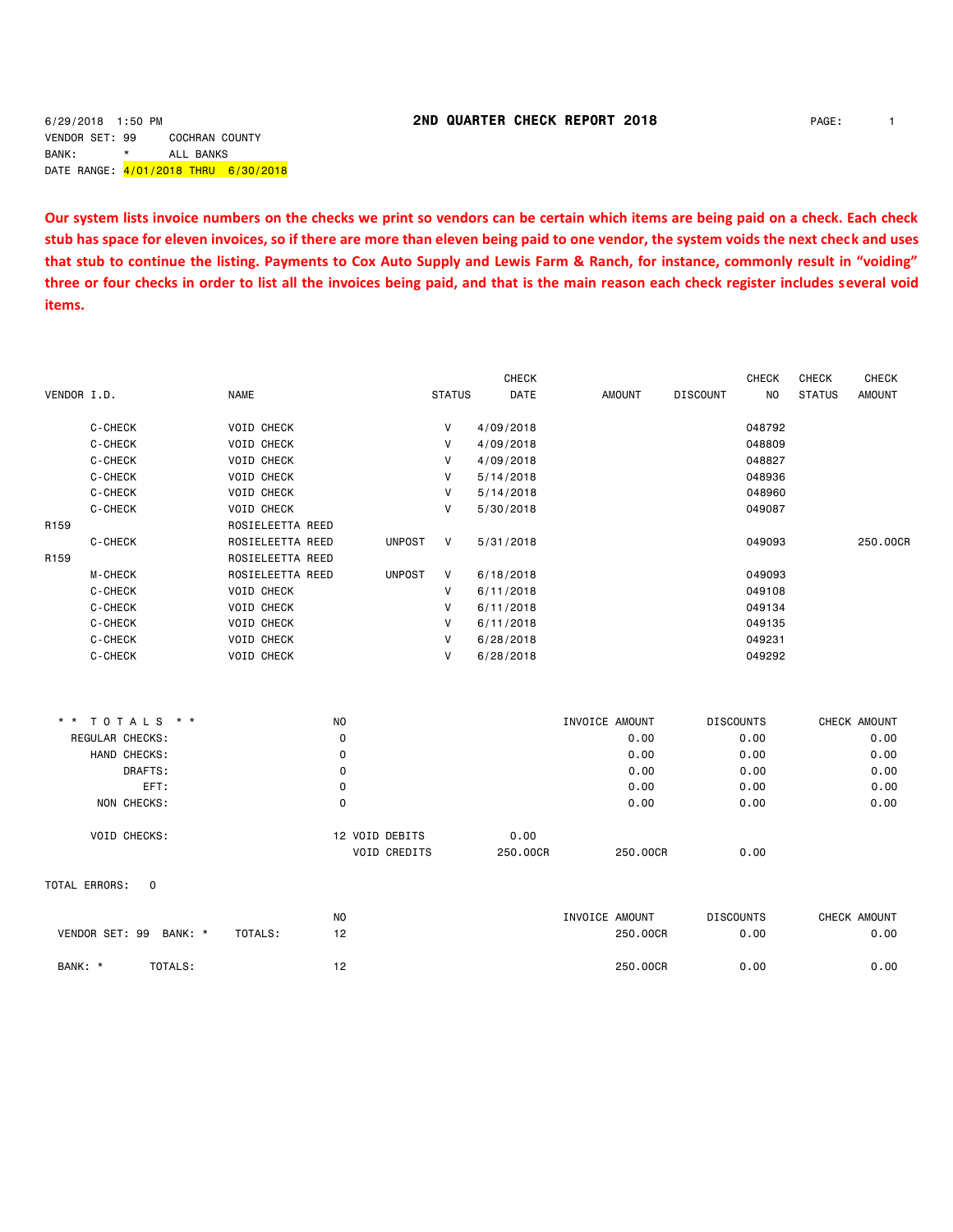## 6/29/2018 1:50 PM 2ND QUARTER CHECK REPORT 2018 PAGE: 2 VENDOR SET: 99 COCHRAN COUNTY BANK: CC REGULAR NON-P/R PAYABLES DATE RANGE: 4/01/2018 THRU 6/30/2018

| PAGE: |  |
|-------|--|
|       |  |

|             |                 |                   |                                |                       | <b>CHECK</b>            |               |                 | <b>CHECK</b> | <b>CHECK</b>  | <b>CHECK</b>  |
|-------------|-----------------|-------------------|--------------------------------|-----------------------|-------------------------|---------------|-----------------|--------------|---------------|---------------|
| VENDOR I.D. |                 |                   | <b>NAME</b>                    | <b>STATUS</b>         | DATE                    | <b>AMOUNT</b> | <b>DISCOUNT</b> | NO           | <b>STATUS</b> | <b>AMOUNT</b> |
| A258        |                 |                   | ADVANCED BUSINESS SOLUTIONS    |                       |                         |               |                 |              |               |               |
|             | $I - 15850$     |                   | LIBRARY                        | R                     | 4/09/2018               |               |                 | 048786       |               |               |
|             |                 | 10 403-5310       | OFFICE SUPPLIES                |                       | 1PK DBL STRIP LABELS    | 29.95         |                 |              |               |               |
|             |                 | 10 403-5310       | OFFICE SUPPLIES                | SHIPPING              |                         | 9.98          |                 |              |               | 39.93         |
| <b>B001</b> |                 |                   | BAILEY CO. ELECTRIC COOP       |                       |                         |               |                 |              |               |               |
|             | I-400789        |                   | PREC 4                         | R                     | 4/09/2018               |               |                 | 048787       |               |               |
|             |                 | 15 624-5440       | UTILITIES                      |                       | 500KWH 2/16-3/21        | 70.25         |                 |              |               |               |
|             |                 | 15 624-5440       | UTILITIES                      | AREA LIGHT            |                         | 11.65         |                 |              |               |               |
|             | I-400790        |                   | PREC 3                         | R                     | 4/09/2018               |               |                 | 048787       |               |               |
|             |                 | 15 623-5440       | UTILITIES                      |                       | 58KWH 2/13-3/16         | 30.25         |                 |              |               |               |
|             |                 | 15 623-5440       | UTILITIES                      | 2/AREA LIGHTS         |                         | 24.10         |                 |              |               |               |
|             | I-400791        |                   | NON-DEPT'L/SHERIFF POSSE       | R                     | 4/09/2018               |               |                 | 048787       |               |               |
|             |                 | 10 409-5440       | UTILITIES                      |                       | ELEC SVC 2/2-3/5        | 34.53         |                 |              |               | 170.78        |
| B256        |                 |                   | CONNIE JO BAKER                |                       |                         |               |                 |              |               |               |
|             |                 | I-NETDATA TRNG 18 | CO/DIST CLERK                  | R                     | 4/09/2018               |               |                 | 048788       |               |               |
|             |                 | 10 403-5427       | CONTINUING EDUCATION           |                       | R/B 3 NITES/FT WORTH    | 567.00        |                 |              |               |               |
|             |                 | 10 403-5427       | CONTINUING EDUCATION           |                       | LODGING TAX/SHANNA, C   | 102.78        |                 |              |               |               |
|             |                 | 10 403-5427       | CONTINUING EDUCATION           |                       | 3 VALET PARKING         | 90.00         |                 |              |               |               |
|             |                 | 10 403-5427       | CONTINUING EDUCATION           | PARKING TAX           |                         | 8.16          |                 |              |               | 767.94        |
| C007        |                 |                   | CITY OF MORTON                 |                       |                         |               |                 |              |               |               |
|             | I-033018        |                   | LIB/MUS/ACT BLDG/CRTHSE/PREC 1 | R                     | 4/09/2018               |               |                 | 048789       |               |               |
|             |                 | 10 650-5440       | UTILITIES                      | LIBRARY GAS           |                         | 129.50        |                 |              |               |               |
|             |                 | 10 650-5440       | UTILITIES                      | LIBRARY WATER         |                         | 28.00         |                 |              |               |               |
|             | 10              | 650-5440          | UTILITIES                      |                       | LIBRARY GARBAGE         | 51.50         |                 |              |               |               |
|             | 10              | 650-5440          | UTILITIES                      | LIBRARY SEWER         |                         | 18.00         |                 |              |               |               |
|             | 10              | 652-5440          | UTILITIES                      | <b>MUSEUM GAS</b>     |                         | 78.50         |                 |              |               |               |
|             | 10              | 652-5440          | UTILITIES                      | <b>MUSEUM WATER</b>   |                         | 28.00         |                 |              |               |               |
|             | 10              | 652-5440          | UTILITIES                      | MUSEUM GARBAGE        |                         | 28.00         |                 |              |               |               |
|             | 10              | 652-5440          | UTILITIES                      | MUSEUM SEWER          |                         | 16.00         |                 |              |               |               |
|             | 10 <sup>1</sup> | 662-5440          | UTILITIES                      |                       | ACTIVITY BLDG GAS       | 750.00        |                 |              |               |               |
|             | 10              | 662-5440          | UTILITIES                      |                       | ACT. BLDG WATER         | 41.00         |                 |              |               |               |
|             | 10              | 662-5440          | UTILITIES                      |                       | ACT. BLDG GARBAGE       | 77.00         |                 |              |               |               |
|             | 10              | 662-5440          | UTILITIES                      |                       | ACT. BLDG SEWER         | 48.00         |                 |              |               |               |
|             | 10              | 510-5440          | UTILITIES                      | <b>COURTHOUSE GAS</b> |                         | 605.50        |                 |              |               |               |
|             | 10              | 510-5440          | UTILITIES                      |                       | <b>COURTHOUSE WATER</b> | 134.50        |                 |              |               |               |
|             | 10              | 510-5440          | UTILITIES                      | CRTHSE GARBAGE        |                         | 334.50        |                 |              |               |               |
|             | 10              | 510-5440          | UTILITIES                      |                       | <b>COURTHOUSE SEWER</b> | 54.00         |                 |              |               |               |
|             | 15              | 621-5440          | UTILITIES                      | PREC 1 GAS            |                         | 291.00        |                 |              |               |               |
|             | 15              | 621-5440          | UTILITIES                      | PREC 1 WATER          |                         | 28.00         |                 |              |               |               |
|             |                 | 15 621-5440       | UTILITIES                      |                       | PREC 1 GARBAGE          | 51.50         |                 |              |               | 2,792.50      |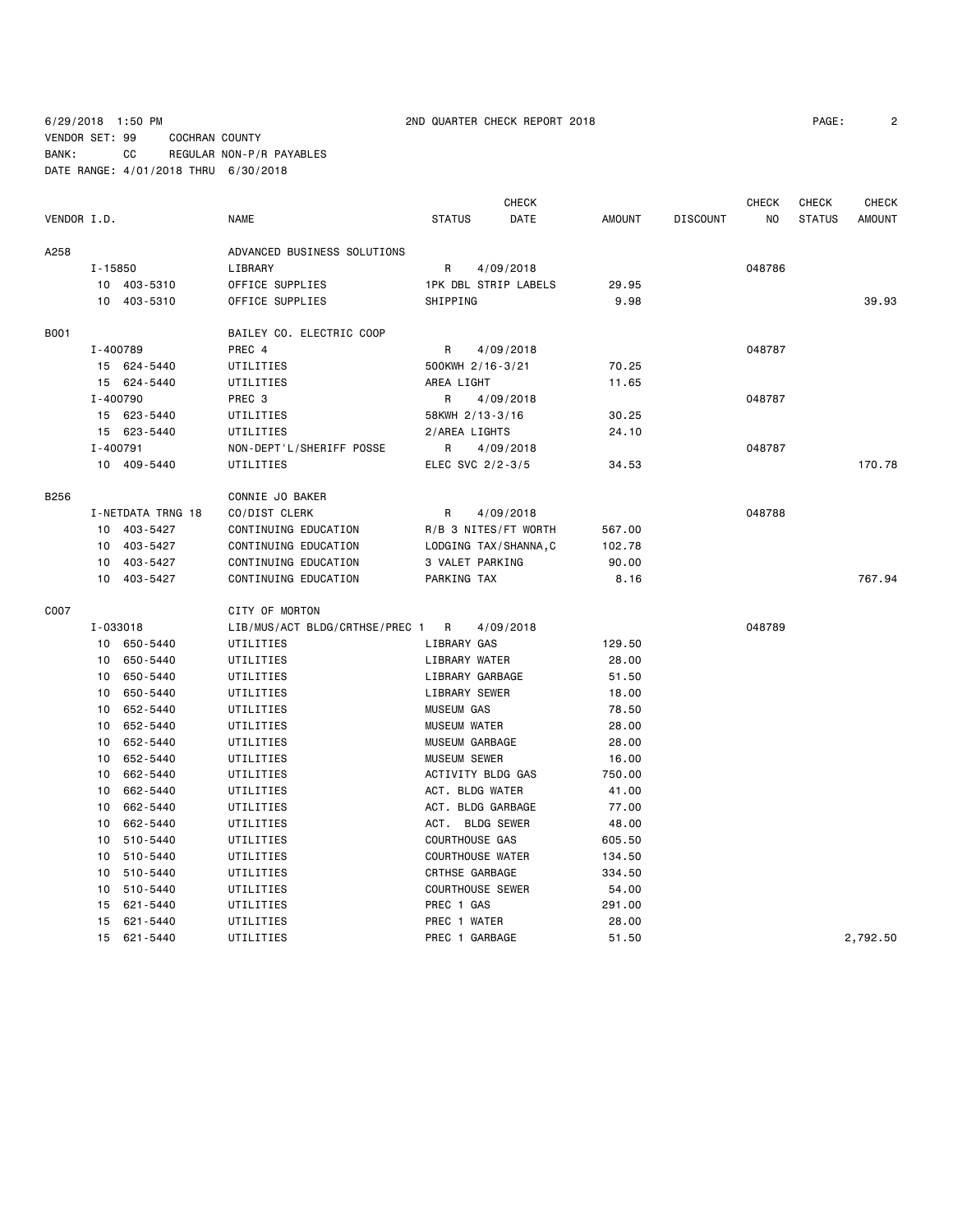6/29/2018 1:50 PM 2ND QUARTER CHECK REPORT 2018 PAGE: 3 VENDOR SET: 99 COCHRAN COUNTY BANK: CC REGULAR NON-P/R PAYABLES DATE RANGE: 4/01/2018 THRU 6/30/2018

| PAGE: |  |
|-------|--|
|       |  |

|             |                |                           |                         | <b>CHECK</b>   |                 | CHECK  | CHECK         | <b>CHECK</b>  |
|-------------|----------------|---------------------------|-------------------------|----------------|-----------------|--------|---------------|---------------|
| VENDOR I.D. |                | NAME                      | <b>STATUS</b>           | DATE<br>AMOUNT | <b>DISCOUNT</b> | NO.    | <b>STATUS</b> | <b>AMOUNT</b> |
| C008        |                | CITY OF WHITEFACE         |                         |                |                 |        |               |               |
|             | $I - 409$ 3/18 | PREC <sub>2</sub>         | R<br>4/09/2018          |                |                 | 048790 |               |               |
|             | 15 622-5440    | UTILITIES                 | 800 MCF 2/15-3/15/18    | 16.25          |                 |        |               |               |
|             | 15 622-5440    | UTILITIES                 | WATER SVC               | 14.00          |                 |        |               |               |
|             | 15 622-5440    | UTILITIES                 | GARBAGE SVC             | 54.37          |                 |        |               |               |
|             | 15 622-5440    | UTILITIES                 | SEWER SVC               | 22.50          |                 |        |               | 107.12        |
| C035        |                | COX AUTO SUPPLY CO        |                         |                |                 |        |               |               |
|             | I-388402       | PREC 2                    | R<br>4/09/2018          |                |                 | 048791 |               |               |
|             | 15 622-5451    | REPAIRS                   | 1CS QS5/30              | 58.50          |                 |        |               |               |
|             | 15 622-5451    | REPAIRS                   | 5GL HYDRA OIL           | 42.98          |                 |        |               |               |
|             | I-388424       | PREC 1                    | R<br>4/09/2018          |                |                 | 048791 |               |               |
|             | 15 621-5451    | REPAIRS                   | OIL FILTER WIX 57060    | 6.98           |                 |        |               |               |
|             | 15 621-5451    | REPAIRS                   | AIR FILTER WIX 42488    | 22.98          |                 |        |               |               |
|             | 15 621-5451    | REPAIRS                   | 1CS PENNZOIL            | 62.99          |                 |        |               |               |
|             | 15 621-5356    | ROAD MATERIALS & SUPPLIES | <b>1PK WIPES</b>        | 4.79           |                 |        |               |               |
|             | 15 621-5356    | ROAD MATERIALS & SUPPLIES | 1PK POLISHING TOWELS    | 3.99           |                 |        |               |               |
|             | I-388461       | ACTIVITY BLDG             | R<br>4/09/2018          |                |                 | 048791 |               |               |
|             | 10 662-5332    | CUSTODIAL SUPPLIES        | MEASURING CUP           | 4.29           |                 |        |               |               |
|             | I-388666       | <b>ACTIVITY BLDG</b>      | R<br>4/09/2018          |                |                 | 048791 |               |               |
|             | 10 662-5332    | CUSTODIAL SUPPLIES        | 4 SCREWS                | 1.60           |                 |        |               |               |
|             | I-388687       | PREC 4                    | R<br>4/09/2018          |                |                 | 048791 |               |               |
|             | 15 624-5356    | ROAD MATERIALS & SUPPLIES | 2 BLACK TAPE            | 3.18           |                 |        |               |               |
|             | 15 624-5356    | ROAD MATERIALS & SUPPLIES | AA BATTERIES            | 11.99          |                 |        |               |               |
|             | 15 624-5356    | ROAD MATERIALS & SUPPLIES | 2 PLASTIC DOME CAP      | 0.24           |                 |        |               |               |
|             | 15 624-5356    | ROAD MATERIALS & SUPPLIES | TERM SET                | 9.99           |                 |        |               |               |
|             | I-388740       | NON-DEPT'L/FITNESS RM     | R<br>4/09/2018          |                |                 | 048791 |               |               |
|             | 10 409-5300    | COUNTY-WIDE SUPPLIES      | SCREWS, FLAT WASHERS    | 2.86           |                 |        |               |               |
|             | I-388772       | LIBRARY                   | R<br>4/09/2018          |                |                 | 048791 |               |               |
|             | 10 650-5332    | CUSTODIAL SUPPLIES        | ROUND-UP                | 26.99          |                 |        |               |               |
|             | I-388808       | PARK                      | R<br>4/09/2018          |                |                 | 048791 |               |               |
|             | 10 660-5451    | REPAIR                    | OIL FILTER              | 6.99           |                 |        |               |               |
|             | I-388938       | PREC <sub>2</sub>         | R<br>4/09/2018          |                |                 | 048791 |               |               |
|             | 15 622-5356    | ROAD MATERIALS & SUPPLIES | <b>COMET CLEANSER</b>   | 1.95           |                 |        |               |               |
|             | 15 622-5356    | ROAD MATERIALS & SUPPLIES | COMET BLEACH            | 1.19           |                 |        |               |               |
|             | 15 622-5356    | ROAD MATERIALS & SUPPLIES | 2 PAPER TOWELS          | 9.98           |                 |        |               |               |
|             | 15 622-5356    | ROAD MATERIALS & SUPPLIES | SUPER-CLEAN             | 6.49           |                 |        |               |               |
|             | I-389260       | <b>CEMETERY</b>           | R<br>4/09/2018          |                |                 | 048791 |               |               |
|             | 10 516-5332    | CUSTODIAL SUPPLIES        | <b>B12 CARB CLEANER</b> | 4.29           |                 |        |               |               |
|             | I-389590       | PREC 4                    | R<br>4/09/2018          |                |                 | 048791 |               |               |
|             | 15 624-5454    | TIRES                     | TIRE REPAIR KIT         | 9.99           |                 |        |               |               |
|             | I-389684       | PREC <sub>2</sub>         | R<br>4/09/2018          |                |                 | 048791 |               |               |
|             | 15 622-5356    | ROAD MATERIALS & SUPPLIES | DUCT TAPE               | 7.69           |                 |        |               |               |
|             | 15 622-5356    | ROAD MATERIALS & SUPPLIES | OIL STABILIZER          | 18.99          |                 |        |               |               |
|             | I-389827       | PREC 1                    | R<br>4/09/2018          |                |                 | 048791 |               |               |
|             | 15 621-5356    | ROAD MATERIALS & SUPPLIES | <b>MEASURING CUP</b>    | 33.99          |                 |        |               |               |
|             | I-389875       | PREC <sub>2</sub>         | R<br>4/09/2018          |                |                 | 048791 |               |               |
|             | 15 622-5356    | ROAD MATERIALS & SUPPLIES | 5 WD40                  | 29.94          |                 |        |               |               |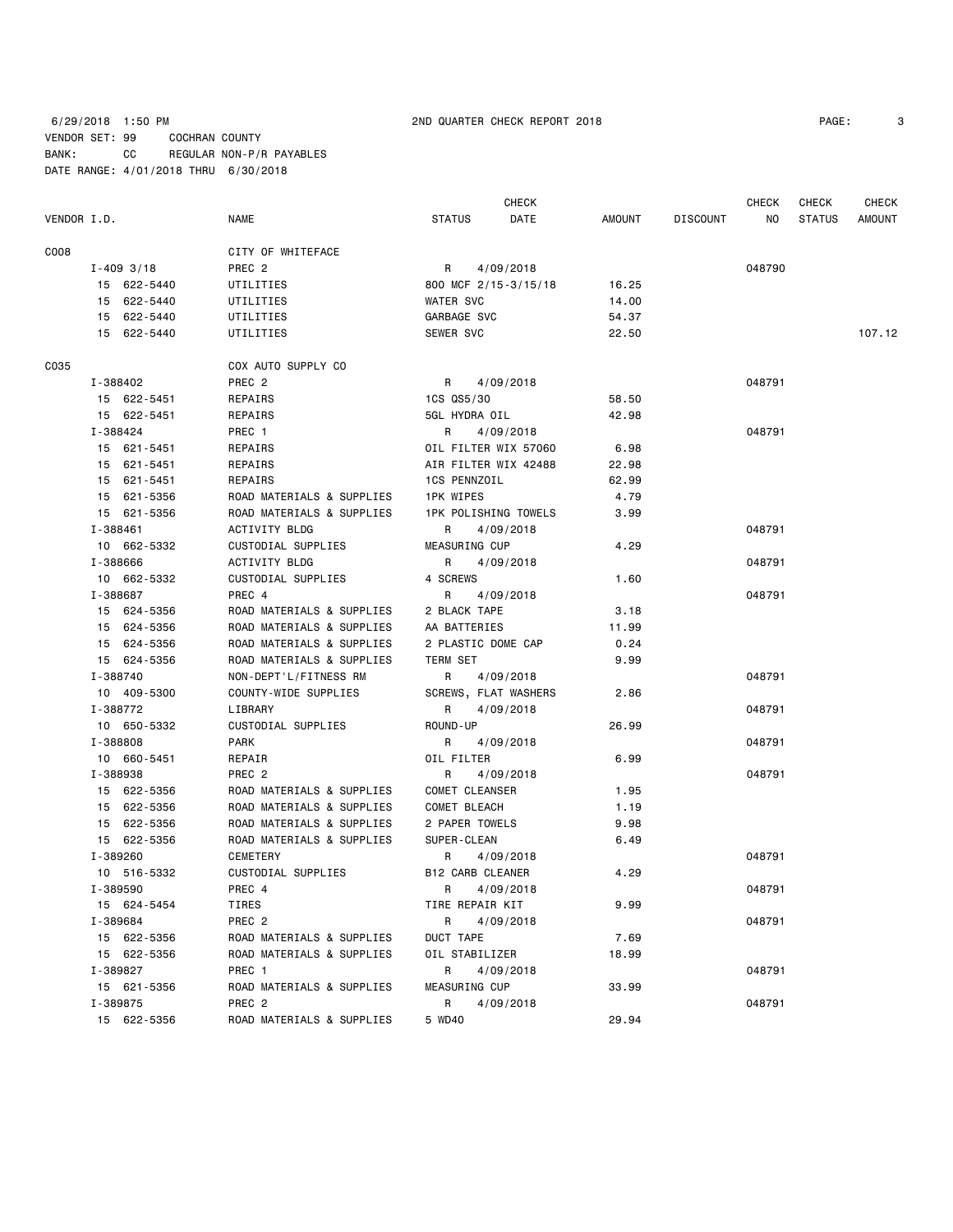6/29/2018 1:50 PM 2ND QUARTER CHECK REPORT 2018 PAGE: 4 VENDOR SET: 99 COCHRAN COUNTY BANK: CC REGULAR NON-P/R PAYABLES DATE RANGE: 4/01/2018 THRU 6/30/2018

|             |                   |                                   |                       | CHECK     |        |                 | <b>CHECK</b> | CHECK         | <b>CHECK</b>  |
|-------------|-------------------|-----------------------------------|-----------------------|-----------|--------|-----------------|--------------|---------------|---------------|
| VENDOR I.D. |                   | <b>NAME</b>                       | <b>STATUS</b>         | DATE      | AMOUNT | <b>DISCOUNT</b> | NO.          | <b>STATUS</b> | <b>AMOUNT</b> |
| C035        |                   | COX AUTO SUPPLY CO<br>*CONTINUED* |                       |           |        |                 |              |               |               |
|             | I-389875          | PREC <sub>2</sub>                 | R                     | 4/09/2018 |        |                 | 048791       |               |               |
|             | 15 622-5356       | ROAD MATERIALS & SUPPLIES         | 4 DUST MASK           |           | 8.72   |                 |              |               |               |
|             | 15 622-5356       | ROAD MATERIALS & SUPPLIES         | 3 STARTING FLUID      |           | 11.97  |                 |              |               |               |
|             | I-390010          | PREC 4                            | R                     | 4/09/2018 |        |                 | 048791       |               |               |
|             | 15 624-5356       | ROAD MATERIALS & SUPPLIES         | SAW BLADE             |           | 4.59   |                 |              |               |               |
|             | 15 624-5356       | ROAD MATERIALS & SUPPLIES         | SAW BLADE             |           | 12.99  |                 |              |               |               |
|             | I-390177          | <b>PARK</b>                       | R                     | 4/09/2018 |        |                 | 048791       |               |               |
|             | 10 660-5451       | REPAIR                            | 5/8 COPPER TEE        |           | 14.99  |                 |              |               |               |
|             | 10 660-5451       | REPAIR                            | HOSE WASHER           |           | 1.59   |                 |              |               | 450.69        |
| C300        |                   | COCHRAN COUNTY SCHOOLS FEDERAL    |                       |           |        |                 |              |               |               |
|             | I-DW#17773        | ACTIVITY BLDG                     | R                     | 4/09/2018 |        |                 | 048793       |               |               |
|             | 10 000-4370.101   | RENT-ACTIVITY BUILDING            | REF DEP FOR 1/15/18   |           | 150.00 |                 |              |               | 150.00        |
| C367        |                   | COMPUTER TRANSITION SERVICES,     |                       |           |        |                 |              |               |               |
|             | I-165070          | TAX A/C                           | R                     | 4/09/2018 |        |                 | 048794       |               |               |
|             | 10 499-5310       | OFFICE SUPPLIES                   | INST/CONFIG FIREWALL  |           | 335.00 |                 |              |               |               |
|             | I-165071          | TAX A/C                           | R                     | 4/09/2018 |        |                 | 048794       |               |               |
|             | 10 499-5451       | REPAIRS                           | 1HR ON-SITE SUPPORT/  |           | 110.00 |                 |              |               |               |
|             | 10 499-5451       | REPAIRS                           | 2HR TRAVEL            |           | 110.00 |                 |              |               |               |
|             | 10 499-5451       | REPAIRS                           | 118 MI @55c           |           | 64.31  |                 |              |               |               |
|             | I-165189          | NON-DEPT'L                        | R                     | 4/09/2018 |        |                 | 048794       |               |               |
|             | 10 409-5411       | MAINTENANCE CONTRACTS             | INST/CONFIG TREND A/  |           | 638.00 |                 |              |               |               |
|             | I-165190          | NON-DEPT'L                        | R                     | 4/09/2018 |        |                 | 048794       |               |               |
|             | 10 409-5411       | MAINTENANCE CONTRACTS             | .5HR ON-SITE SUPPORT  |           | 55.00  |                 |              |               |               |
|             | 10 409-5411       | MAINTENANCE CONTRACTS             | 2HR TRAVEL/DSKTOP SP  |           | 89.00  |                 |              |               |               |
|             | 10 409-5411       | MAINTENANCE CONTRACTS             | 2HR TRAVEL/SRVR SPEC  |           | 110.00 |                 |              |               |               |
|             | 10 409-5411       | MAINTENANCE CONTRACTS             | 120MI @55c            |           | 65.40  |                 |              |               |               |
|             | I-165499          | NON-DEPT'L                        | R                     | 4/09/2018 |        |                 | 048794       |               |               |
|             | 10 409-5420       | TELECOMMUNICATIONS                | 22 TREND CLOUD @1.60  |           | 35.20  |                 |              |               |               |
|             | 10 409-5420       | TELECOMMUNICATIONS                | ONE-TIME HANDLING CH  |           | 15.00  |                 |              |               |               |
|             | I-165625HD        | <b>COURTHOUSE</b>                 | R                     | 4/09/2018 |        |                 | 048794       |               |               |
|             | 10 510-5411       | MAINTENANCE CONTRACTS             | HELP DESK APR 18      |           | 733.90 |                 |              |               |               |
|             | I-165865          | NON-DEPT'L                        | R                     | 4/09/2018 |        |                 | 048794       |               |               |
|             | 10 409-5420       | TELECOMMUNICATIONS                | TREND CLOUD A/V SETU  |           | 120.00 |                 |              |               | 2,480.81      |
| D153        |                   | SHANNA DEWBRE                     |                       |           |        |                 |              |               |               |
|             | I-NATDATA TRNG 18 | CO/DIST CLERK                     | R                     | 4/09/2018 |        |                 | 048795       |               |               |
|             | 10 403-5427       | CONTINUING EDUCATION              | MEALS 3/26-27/18      |           | 35.55  |                 |              |               | 35.55         |
| D196        |                   | JORGE DE LA CRUZ, SHERIFF         |                       |           |        |                 |              |               |               |
|             | I-0401318/GRO     | JAIL                              | R                     | 4/09/2018 |        |                 | 048796       |               |               |
|             | 10 512-5333       | FOOD-PRISONERS                    | 4 ALLSUP'S BREAD 3/2  |           | 3.18   |                 |              |               |               |
|             | 512-5333<br>10    | FOOD-PRISONERS                    | EVAP MILK/ALLSUP'S 3  |           | 1.49   |                 |              |               |               |
|             | 10 512-5333       | FOOD-PRISONERS                    | CANOLA OIL/FAM\$ 3/19 |           | 3.00   |                 |              |               |               |
|             | 10 512-5333       | FOOD-PRISONERS                    | MANWICH/2             |           | 3.50   |                 |              |               |               |
|             | 10 512-5333       | FOOD-PRISONERS                    | CAKE MIX              |           | 1.50   |                 |              |               |               |
|             |                   |                                   |                       |           |        |                 |              |               |               |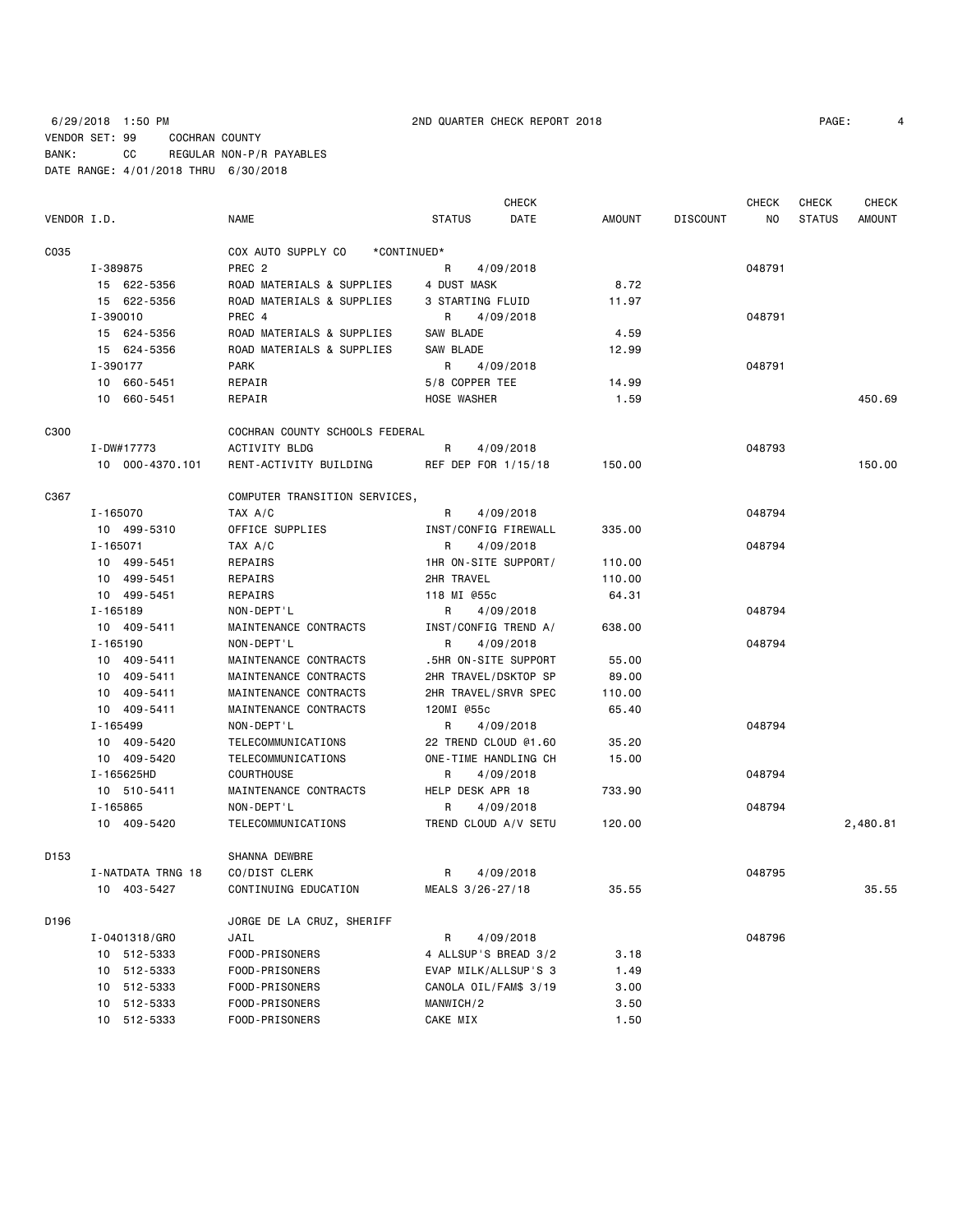## 6/29/2018 1:50 PM 2ND QUARTER CHECK REPORT 2018 PAGE: 5 VENDOR SET: 99 COCHRAN COUNTY BANK: CC REGULAR NON-P/R PAYABLES DATE RANGE: 4/01/2018 THRU 6/30/2018

|             |                 |                |                             |                   | <b>CHECK</b>          |               |                 | <b>CHECK</b>   | <b>CHECK</b>  | <b>CHECK</b>  |
|-------------|-----------------|----------------|-----------------------------|-------------------|-----------------------|---------------|-----------------|----------------|---------------|---------------|
| VENDOR I.D. |                 |                | <b>NAME</b>                 | <b>STATUS</b>     | <b>DATE</b>           | <b>AMOUNT</b> | <b>DISCOUNT</b> | N <sub>O</sub> | <b>STATUS</b> | <b>AMOUNT</b> |
| D196        |                 |                | JORGE DE LA CRUZ, SHERIFF   | *CONTINUED*       |                       |               |                 |                |               |               |
|             |                 | I-0401318/GRO  | JAIL                        | R                 | 4/09/2018             |               |                 | 048796         |               |               |
|             |                 | 10 512-5333    | FOOD-PRISONERS              | <b>JELLO</b>      |                       | 1.00          |                 |                |               |               |
|             | 10              | 512-5333       | FOOD-PRISONERS              |                   | 3PK MIXED FRUIT @3/\$ | 3.00          |                 |                |               |               |
|             | 10              | 512-5333       | FOOD-PRISONERS              |                   | 6 ALLSUP'S BREAD 3/1  | 3.00          |                 |                |               |               |
|             |                 | 10 512-5333    | FOOD-PRISONERS              |                   | APPLE JUICE/ALLSUP'S  | 2.39          |                 |                |               |               |
|             | 10              | 512-5333       | FOOD-PRISONERS              |                   | 2 BISCUITS/ALLSUP'S   | 1.58          |                 |                |               |               |
|             | 10              | 512-5333       | FOOD-PRISONERS              |                   | 4 ALLSUP'S BREAD 2/1  | 3.18          |                 |                |               |               |
|             | 10              | 512-5392       | MISCELLANEOUS SUPPLIES      |                   | FEM SUPPLIES/ALLSUP'  | 4.79          |                 |                |               |               |
|             | 10              | 512-5392       | MISCELLANEOUS SUPPLIES      |                   | R/B SALES TAX/ALLSUP  | 0.37          |                 |                |               |               |
|             | 10 <sup>1</sup> | 512-5333       | FOOD-PRISONERS              |                   | 4 TORTILLAS/ALLSUP'S  | 7.96          |                 |                |               |               |
|             | 10              | 512-5333       | FOOD-PRISONERS              |                   | WHIPPED TOPPING/ALLS  | 1.59          |                 |                |               |               |
|             | 10              | 512-5333       | FOOD-PRISONERS              |                   | GREEN CHILI/ALLSUP'S  | 3.19          |                 |                |               |               |
|             | 10              | 512-5333       | FOOD-PRISONERS              |                   | HOT GREEN CHILE/ALLS  | 2.59          |                 |                |               |               |
|             | 10              | 512-5392       | MISCELLANEOUS SUPPLIES      | 3 SHAVER 10PK     |                       | 3.00          |                 |                |               |               |
|             | 10              | 512-5333       | FOOD-PRISONERS              |                   | HOT GREEN CHILIE/ALL  | 2.59          |                 |                |               |               |
|             | 10              | 512-5333       | FOOD-PRISONERS              |                   | 3 TOMATOES/ALLSUP'S   | 2.97          |                 |                |               |               |
|             | 10              | 512-5333       | FOOD-PRISONERS              |                   | 3 JALAPENOS/ALLSUP'S  | 0.30          |                 |                |               |               |
|             | 10              | 512-5333       | FOOD-PRISONERS              |                   | 10# POTATOES/ALLSUP'  | 2.99          |                 |                |               |               |
|             | 10              | 512-5333       | FOOD-PRISONERS              | LG EGGS/ALLSUP'S  |                       | 2.29          |                 |                |               |               |
|             | 10              | 512-5333       | FOOD-PRISONERS              | 10 ALLSUP'S BREAD |                       | 5.00          |                 |                |               |               |
|             | 10              | 512-5333       | FOOD-PRISONERS              |                   | 2 GAL ALLSUP'S MILK   | 6.98          |                 |                |               | 73.43         |
| D196        |                 |                | JORGE DE LA CRUZ, SHERIFF   |                   |                       |               |                 |                |               |               |
|             |                 | I-040318/MEALS | SHERIFF                     | R                 | 4/09/2018             |               |                 | 048797         |               |               |
|             |                 | 10 560-5427    | CONTINUING EDUCATION        |                   | DONUTS/TRAINING 3/19  | 15.98         |                 |                |               |               |
|             | 10              | 560-5427       | CONTINUING EDUCATION        |                   | MEAL/REVA TRNG 3/16/  | 4.86          |                 |                |               |               |
|             | 10              | 560-5499       | MISCELLANEOUS               |                   | XPORT SIGALA/GREG, EL | 17.06         |                 |                |               |               |
|             | 10              | 560-5427       | CONTINUING EDUCATION        |                   | MEALS/GREG JAIL SCHO  | 42.67         |                 |                |               | 80.57         |
| D196        |                 |                | JORGE DE LA CRUZ, SHERIFF   |                   |                       |               |                 |                |               |               |
|             |                 | I-HOTEL/GREG   | SHERIFF                     | R                 | 4/09/2018             |               |                 | 048798         |               |               |
|             |                 | 10 560-5427    | CONTINUING EDUCATION        |                   | 2 NITES/AMARILLO/GRE  | 115.76        |                 |                |               |               |
|             |                 | 10 560-5427    | CONTINUING EDUCATION        | LODGING TAX       |                       | 19.50         |                 |                |               | 135.26        |
| E075        |                 |                | <b>WEX BANK</b>             |                   |                       |               |                 |                |               |               |
|             |                 | I-53677740     | SHERIFF/CONST/ELEC/NON-DEPT | R                 | 4/09/2018             |               |                 | 048799         |               |               |
|             |                 | 10 550-5330    | FUEL & OIL                  |                   | 21.517GL UNL 3/12/18  | 49.47         |                 |                |               |               |
|             | 10              | 550-5330       | FUEL & OIL                  |                   | 20.451GL UNL 3/22, WH | 43.28         |                 |                |               |               |
|             | 10              | 550-5330       | FUEL & OIL                  |                   | 20.093GL UNL 3/27, MR | 42.51         |                 |                |               |               |
|             | 10              | 560-5330       | FUEL AND OIL                |                   | 18.09GL UNL 3/20, BIG | 39.73         |                 |                |               |               |
|             | 10              | 560-5330       | FUEL AND OIL                |                   | 13.291GL UNL 3/28, MR | 28.13         |                 |                |               |               |
|             | 10              | 560-5330       | FUEL AND OIL                |                   | 21.904GL UNL 3/5, MRT | 50.36         |                 |                |               |               |
|             | 10              | 403-5427       | CONTINUING EDUCATION        |                   | 15.57GL UNL 3/26, BAI | 36.05         |                 |                |               |               |
|             | 10              | 403-5427       | CONTINUING EDUCATION        |                   | 17.86GL UNL 3/29, SWT | 42.43         |                 |                |               |               |
|             | 10              | 409-5499       | MISCELLANEOUS               | PAPER BILLING FEE |                       | 10.00         |                 |                |               | 341.96        |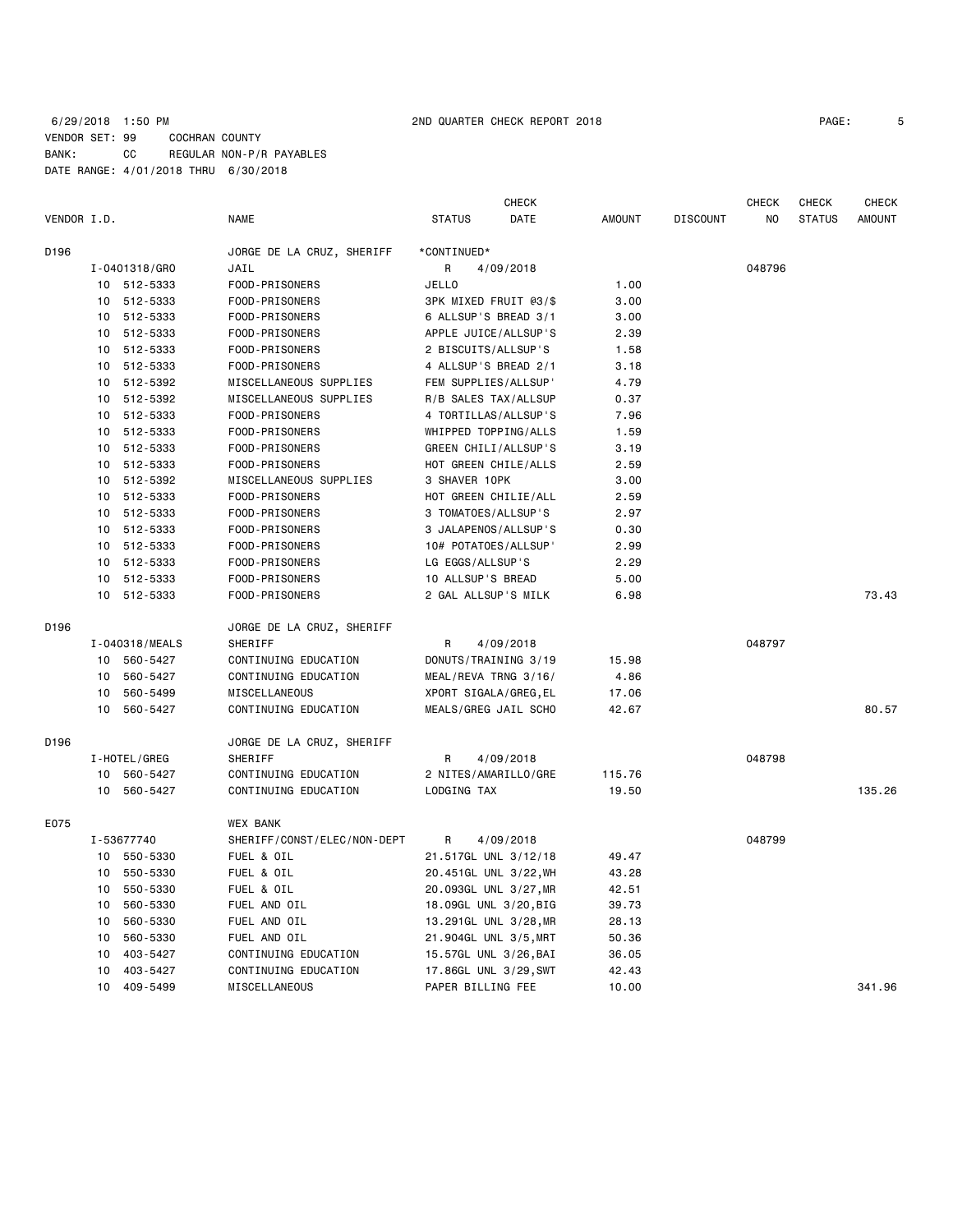## 6/29/2018 1:50 PM 2ND QUARTER CHECK REPORT 2018 PAGE: 6 VENDOR SET: 99 COCHRAN COUNTY BANK: CC REGULAR NON-P/R PAYABLES DATE RANGE: 4/01/2018 THRU 6/30/2018

| VENDOR I.D. |    |                   | <b>NAME</b>                   | <b>STATUS</b>     | DATE                  | <b>AMOUNT</b> | <b>DISCOUNT</b> | NO.    | <b>STATUS</b> | <b>AMOUNT</b> |
|-------------|----|-------------------|-------------------------------|-------------------|-----------------------|---------------|-----------------|--------|---------------|---------------|
| F010        |    |                   | FIVE-AREA TELEPHONE CO-OP     |                   |                       |               |                 |        |               |               |
|             |    | I-927-5510 APR 18 | PREC 4                        | R                 | 4/09/2018             |               |                 | 048800 |               |               |
|             |    | 15 624-5420       | TELECOMMUNICATIONS            | BASIC LOCAL SVC   |                       | 32.25         |                 |        |               |               |
|             |    | 15 624-5420       | TELECOMMUNICATIONS            | <b>FEES</b>       |                       | 10.03         |                 |        |               |               |
|             |    | 15 624-5420       | TELECOMMUNICATIONS            | LONG DISTANCE SVC |                       | 0.33          |                 |        |               | 42.61         |
| F073        |    |                   | FRONTIER VALLEY INC.          |                   |                       |               |                 |        |               |               |
|             |    | I-378707          | <b>CEMETERY</b>               | R                 | 4/09/2018             |               |                 | 048801 |               |               |
|             |    | 10 516-5451       | REPAIR                        |                   | SVC CALL/RPR TIE-IN,  | 150.00        |                 |        |               |               |
|             |    | 10 516-5451       | REPAIR                        | 2 NIPPLES 2x12    |                       | 17.14         |                 |        |               |               |
|             |    | 10 516-5451       | REPAIR                        | 1 NIPPLE 2x6      |                       | 3.47          |                 |        |               |               |
|             |    | 10 516-5451       | REPAIR                        | COUPLING 1"       |                       | 2.37          |                 |        |               |               |
|             |    | 10 516-5451       | REPAIR                        | COUPLING 3/4"     |                       | 1.60          |                 |        |               |               |
|             |    | 10 516-5451       | REPAIR                        | COUPLING 1/4"     |                       | 0.98          |                 |        |               |               |
|             |    | 10 516-5451       | REPAIR                        | 3" COUPLER BLK    |                       | 17.64         |                 |        |               |               |
|             |    | 10 516-5451       | REPAIR                        | BUSHING 3x2       |                       | 12.33         |                 |        |               |               |
|             |    | 10 516-5451       | REPAIR                        | 1" PL AIR RELIEF  |                       | 9.17          |                 |        |               |               |
|             |    | 10 516-5451       | REPAIR                        | HOSE BIBB 3/4"    |                       | 7.86          |                 |        |               |               |
|             |    | 10 516-5451       | REPAIR                        | 2x CLOSE NIPPLE   |                       | 2.33          |                 |        |               |               |
|             |    | 10 516-5451       | REPAIR                        |                   | 2" AIR RELIEF VLV AV  | 25.66         |                 |        |               |               |
|             |    | 10 516-5451       | REPAIR                        |                   | 2/2" BRASS GATE VLV   | 71.86         |                 |        |               |               |
|             |    | 10 516-5451       | REPAIR                        | SIGHT CK VLV 2x6  |                       | 122.48        |                 |        |               | 444.89        |
| F093        |    |                   | FARMERS CO-OPERATIVE ELEVATOR |                   |                       |               |                 |        |               |               |
|             |    | $I - 3160$ 3/18   | PREC <sub>2</sub>             | R                 | 4/09/2018             |               |                 | 048802 |               |               |
|             |    | 15 622-5330       | FUEL AND OIL                  | 22.96GL UNL 3/1   |                       | 47.96         |                 |        |               |               |
|             |    | 15 622-5330       | FUEL AND OIL                  | 20.61GL UNL 3/7   |                       | 43.06         |                 |        |               |               |
|             |    | 15 622-5330       | FUEL AND OIL                  | 11.23GL UNL 3/12  |                       | 23.45         |                 |        |               |               |
|             |    | 15 622-5330       | FUEL AND OIL                  | 12.07GL UNL 3/15  |                       | 25.22         |                 |        |               |               |
|             |    | 15 622-5330       | FUEL AND OIL                  | 15.25GL UNL 3/20  |                       | 31.85         |                 |        |               |               |
|             | 15 | 622-5330          | FUEL AND OIL                  | 22.94GL UNL 3/28  |                       | 49.30         |                 |        |               | 220.84        |
| GO31        |    |                   | GRAINGER                      |                   |                       |               |                 |        |               |               |
|             |    | I-9739634427      | <b>PARK</b>                   | R                 | 4/09/2018             |               |                 | 048803 |               |               |
|             |    | 10 660-5451       | REPAIR                        |                   | 2 TEE 1/2" SNAP-FIT   | 22.06         |                 |        |               |               |
|             |    | 10 660-5451       | REPAIR                        | OVERNITE SHIPPING |                       | 43.92         |                 |        |               |               |
|             |    | I-9740661690      | <b>PARK</b>                   | R                 | 4/09/2018             |               |                 | 048803 |               |               |
|             |    | 10 660-5451       | REPAIR                        | 2 ELBOW 1/2"      |                       | 16.48         |                 |        |               |               |
|             |    | I-9741094925      | AUDITOR                       | R                 | 4/09/2018             |               |                 | 048803 |               |               |
|             |    | 10 495-5310       | OFFICE SUPPLIES               |                   | 1 ENERGEL PEN, VIOLET | 5.49          |                 |        |               | 87.95         |
| G074        |    |                   | GRAVES, HUMPHRIES, STAHL, LTD |                   |                       |               |                 |        |               |               |
|             |    | I-FEES MAR 18     | JUSTICE OF PEACE              | R                 | 4/09/2018             |               |                 | 048804 |               |               |

10 000-2206.002 COLLECTION AGENCY FEES COLLECTION FEES MAR 392.28 392.28

CHECK CHECK CHECK CHECK CHECK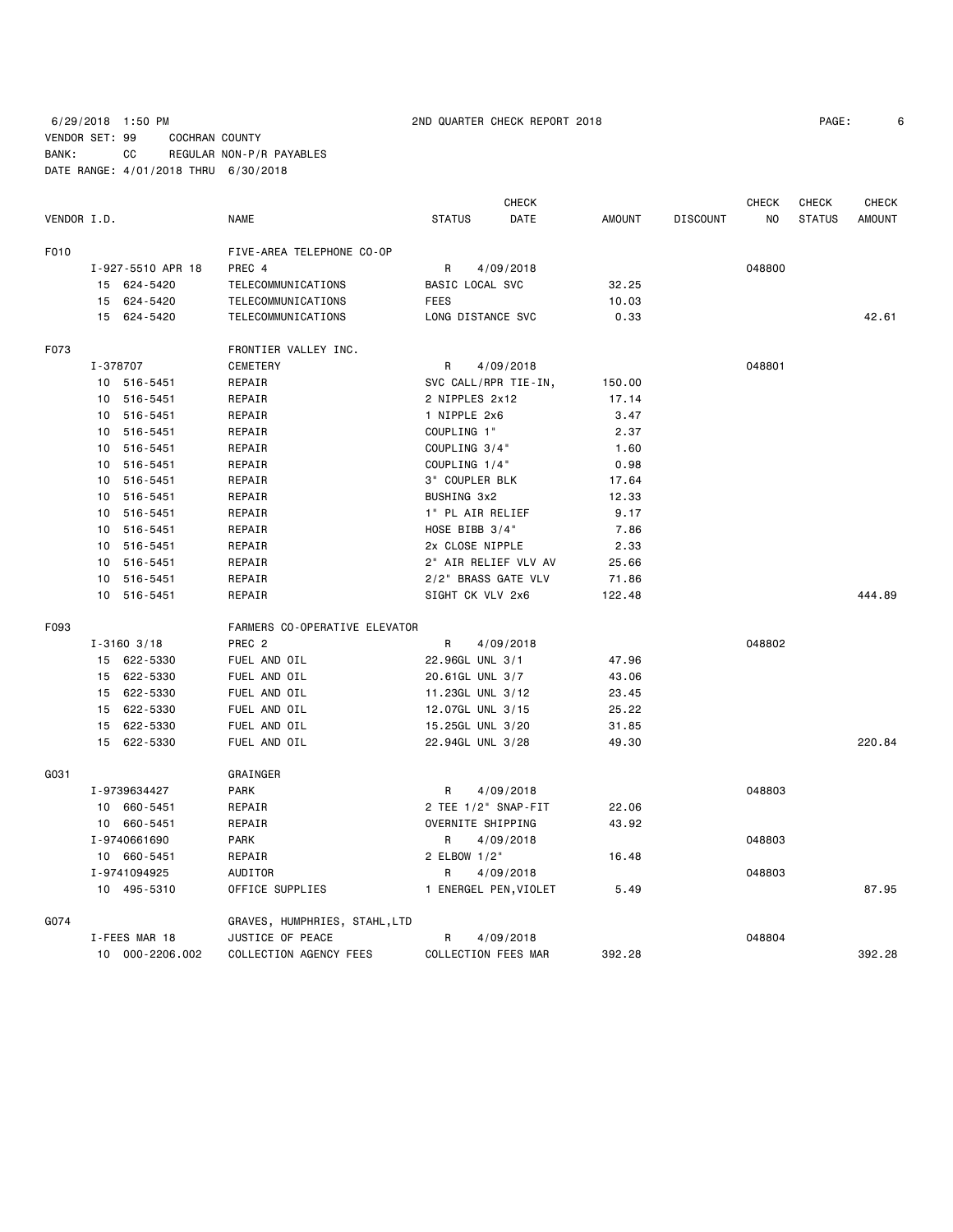## 6/29/2018 1:50 PM 2ND QUARTER CHECK REPORT 2018 PAGE: 7 VENDOR SET: 99 COCHRAN COUNTY BANK: CC REGULAR NON-P/R PAYABLES DATE RANGE: 4/01/2018 THRU 6/30/2018

| PAGE: |  |  |  |
|-------|--|--|--|
|       |  |  |  |
|       |  |  |  |
|       |  |  |  |

|             |              |             |                                |                      | <b>CHECK</b>         |               |                 | <b>CHECK</b> | <b>CHECK</b>  | <b>CHECK</b>  |
|-------------|--------------|-------------|--------------------------------|----------------------|----------------------|---------------|-----------------|--------------|---------------|---------------|
| VENDOR I.D. |              |             | <b>NAME</b>                    | <b>STATUS</b>        | DATE                 | <b>AMOUNT</b> | <b>DISCOUNT</b> | NO.          | <b>STATUS</b> | <b>AMOUNT</b> |
| G098        |              |             | GALL'S, LLC                    |                      |                      |               |                 |              |               |               |
|             |              | I-009600788 | SHERIFF                        | R                    | 4/09/2018            |               |                 | 048805       |               |               |
|             |              | 10 560-5334 | OTHER SUPPLIES                 | 2 BATT PACK, STINGER |                      | 33.98         |                 |              |               |               |
|             | 10           | 560-5334    | OTHER SUPPLIES                 | STINGER DS LED HL-NI |                      | 132.99        |                 |              |               |               |
|             |              | 10 560-5334 | OTHER SUPPLIES                 | SHIPPING             |                      | 8.33          |                 |              |               | 175.30        |
| G265        |              |             | GOVERNMENT FORMS AND SUPPLIES, |                      |                      |               |                 |              |               |               |
|             |              | I-0308877   | CO/DIST CLERK                  | R                    | 4/09/2018            |               |                 | 048806       |               |               |
|             |              | 10 403-5310 | OFFICE SUPPLIES                | 3 OPR BINDER VOL 353 |                      | 412.50        |                 |              |               |               |
|             |              | 10 403-5310 | OFFICE SUPPLIES                | FREIGHT              |                      | 26.60         |                 |              |               |               |
|             |              | I-0309126   | CO/DIST CLERK                  | R                    | 4/09/2018            |               |                 | 048806       |               |               |
|             |              | 10 403-5310 | OFFICE SUPPLIES                | DIST CIVIL MINUTES V |                      | 164.29        |                 |              |               |               |
|             |              | 10 403-5310 | OFFICE SUPPLIES                | A/A INDEX            |                      | 103.17        |                 |              |               |               |
|             |              | 10 403-5310 | OFFICE SUPPLIES                | FREIGHT              |                      | 20.47         |                 |              |               | 727.03        |
| J082        |              |             | JOHN DEERE FINANCIAL           |                      |                      |               |                 |              |               |               |
|             | $C - 549530$ |             | CEMETERY                       | R                    | 4/09/2018            |               |                 | 048807       |               |               |
|             |              | 10 516-5451 | REPAIR                         |                      | RET 2 BEARING #TCU12 | 30.82CR       |                 |              |               |               |
|             |              | 10 516-5451 | REPAIR                         | RET 2 BUSHING #TCU12 |                      | 12.02CR       |                 |              |               |               |
|             | $C - 550487$ |             | <b>CEMETRY</b>                 | R                    | 4/09/2018            |               |                 | 048807       |               |               |
|             |              | 10 516-5451 | REPAIR                         | RET 2 NEEDLE BEARING |                      | 28.70CR       |                 |              |               |               |
|             |              | 10 516-5451 | REPAIR                         | RET 2 ROUND RETAINER |                      | 13.78CR       |                 |              |               |               |
|             |              | 10 516-5451 | REPAIR                         | RET 2 ROUND RETAINER |                      | 12.00CR       |                 |              |               |               |
|             |              | 10 516-5451 | REPAIR                         | RET 2 WASHER         |                      | 2.26CR        |                 |              |               |               |
|             |              | 10 516-5451 | REPAIR                         | CR FREIGHT           |                      | 15.00CR       |                 |              |               |               |
|             |              | 10 516-5451 | REPAIR                         | CR FREIGHT           |                      | 8.80CR        |                 |              |               |               |
|             | I-547193     |             | CEMETERY                       | R                    | 4/09/2018            |               |                 | 048807       |               |               |
|             |              | 10 516-5451 | REPAIR                         | 4 BUSHING #TCU19167  |                      | 71.12         |                 |              |               |               |
|             |              | 10 516-5451 | REPAIR                         | FREIGHT              |                      | 7.50          |                 |              |               |               |
|             | I-549187     |             | CEMETERY                       | R                    | 4/09/2018            |               |                 | 048807       |               |               |
|             |              | 10 516-5451 | REPAIR                         | 2 BEARING #TCU12034  |                      | 30.82         |                 |              |               |               |
|             |              | 10 516-5451 | REPAIR                         | 2 BUSHING #TCU12600  |                      | 12.02         |                 |              |               |               |
|             |              | 10 516-5451 | REPAIR                         | FREIGHT              |                      | 8.79          |                 |              |               |               |
|             | I-549524     |             | CEMETERY                       | R                    | 4/09/2018            |               |                 | 048807       |               |               |
|             |              | 10 516-5451 | REPAIR                         | 1 NEEDLE BEARING JD7 |                      | 14.35         |                 |              |               |               |
|             |              | 10 516-5451 | REPAIR                         | FREIGHT              |                      | 15.00         |                 |              |               |               |
|             | I-549531     |             | CEMETERY                       | R                    | 4/09/2018            |               |                 | 048807       |               |               |
|             |              | 10 516-5451 | REPAIR                         | 1 NEEDLE BEARING     |                      | 14.35         |                 |              |               |               |
|             |              | 10 516-5451 | REPAIR                         | 2 ROUND RETAINER M90 |                      | 13.78         |                 |              |               |               |
|             |              | 10 516-5451 | REPAIR                         |                      | 2 ROUND RETAINER M90 | 12.00         |                 |              |               |               |
|             |              | 10 516-5451 | REPAIR                         | 2 WASHERS            |                      | 2.26          |                 |              |               |               |
|             |              | I-550485    | CEMETERY                       | R                    | 4/09/2018            |               |                 | 048807       |               |               |
|             |              | 10 516-5451 | REPAIR                         |                      | 4 NEEDLE BEARING JD7 | 57.40         |                 |              |               |               |
|             |              | 10 516-5451 | REPAIR                         | 4 ROUND RETAINER M90 |                      | 27.56         |                 |              |               |               |
|             |              | 10 516-5451 | REPAIR                         | 4 ROUND RETAINER M90 |                      | 24.00         |                 |              |               |               |
|             |              | 10 516-5451 | REPAIR                         | 4 WASHER             |                      | 4.52          |                 |              |               |               |
|             |              | 10 516-5451 | REPAIR                         | FREIGHT              |                      | 45.57         |                 |              |               | 237.66        |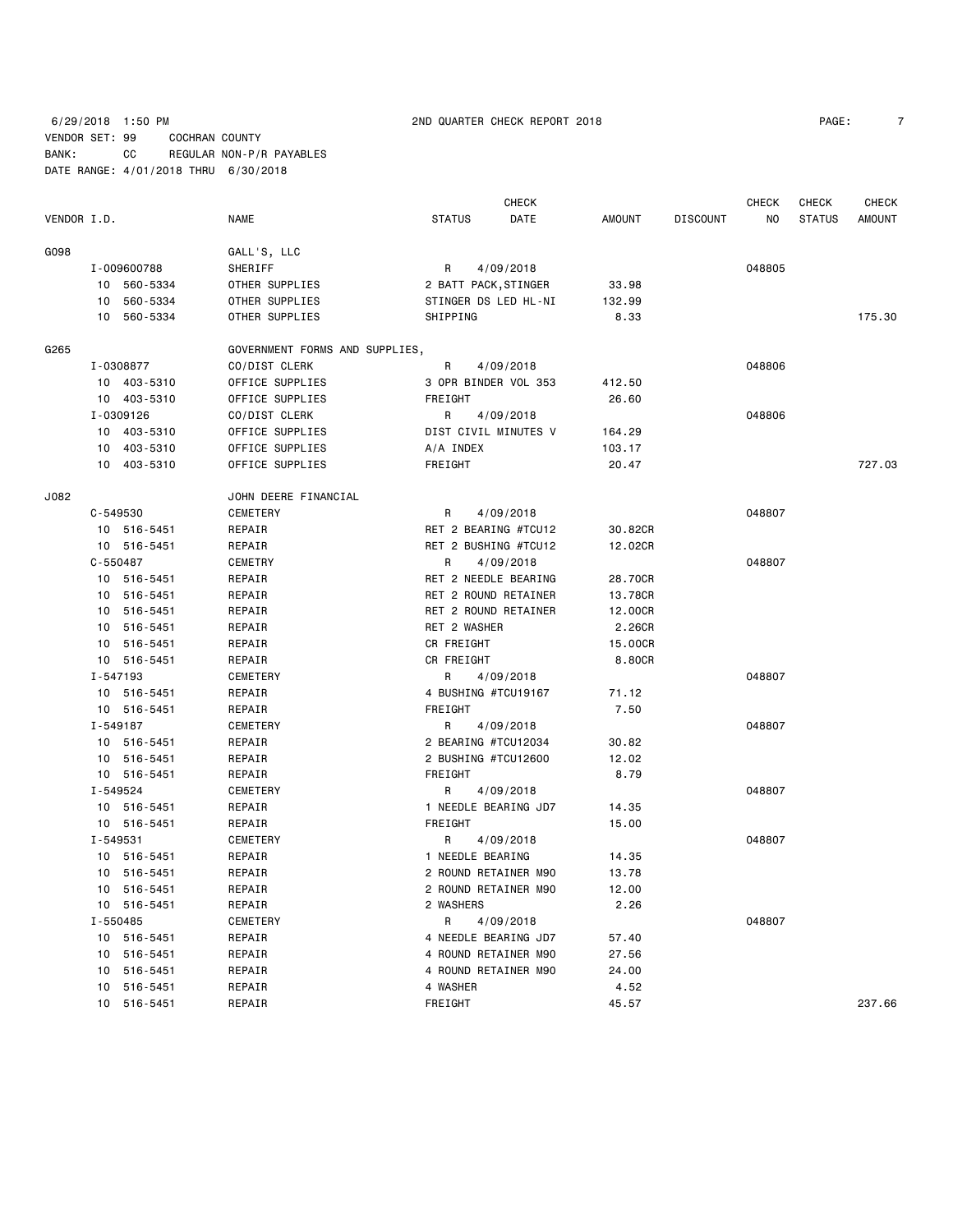CHECK CHECK CHECK CHECK VENDOR I.D. NAME STATUS DATE AMOUNT DISCOUNT NO STATUS AMOUNT L010 LEWIS FARM & RANCH STORE INC I-67642 ACTIVITY BLDG R 4/09/2018 048808 10 662-5451 REPAIR WALL PLATE SWITCH 0.49 10 662-5451 REPAIR WALL PLATE PLUG 1.29 10 662-5451 REPAIR DISC 0.18CR I-67666 ACTIVITY BLDG R 4/09/2018 048808 10 662-5332 CUSTODIAL SUPPLIES DRIP LID 1.89 10 662-5332 CUSTODIAL SUPPLIES DISC 0.19CR I-67703 ACTIVITY BLDG R 4/09/2018 048808 10 662-5332 CUSTODIAL SUPPLIES EDGER 3.99 10 662-5332 CUSTODIAL SUPPLIES DISC 0.40CR I-67792 ACTIVITY BLDG R 4/09/2018 048808 10 662-5332 CUSTODIAL SUPPLIES TRASH BAGS 19.99 10 662-5332 CUSTODIAL SUPPLIES 2 LYSOL CLEANER 7.98 10 662-5332 CUSTODIAL SUPPLIES DISC 2.80CR I-67953 ACTIVITY BLDG R 4/09/2018 048808 10 662-5451 REPAIR PAINT BRUSH 6.99 10 662-5451 REPAIR PAINT ROLLER 4.59 10 662-5451 REPAIR DISC 1.16CR I-68103 ACTIVITY BLDG R 4/09/2018 048808 10 662-5451 REPAIR 2 SPRING SNAP 5.18 10 662-5451 REPAIR 2 EYE BOLT 1.50 10 662-5451 REPAIR 2 EYE BOLT 1.60 10 662-5451 REPAIR DISC 0.83CR I-68104 PREC 4 R 4/09/2018 048808 15 624-5356 ROAD MATERIALS & SUPPLIES COFFEE 13.95 15 624-5356 ROAD MATERIALS & SUPPLIES 2 SUGAR 3.90 15 624-5356 ROAD MATERIALS & SUPPLIES ALCOHOL 2.59 15 624-5356 ROAD MATERIALS & SUPPLIES PEROXIDE 1.99 15 624-5356 ROAD MATERIALS & SUPPLIES BANDAGES 5.99 15 624-5356 ROAD MATERIALS & SUPPLIES DISC 2.84CR I-68508 ACTIVITY BLDG R 4/09/2018 048808 10 662-5451 REPAIR 1GL PAINT 28.99 10 662-5451 REPAIR DISC 2.90CR I-68567 PARK R 4/09/2018 048808 10 660-5332 CUSTODIAL SUPPLIES STARTING FLUID 2.95 10 660-5332 CUSTODIAL SUPPLIES DISC 0.30CR I-68580 CEMETERY R 4/09/2018 048808 10 516-5332 CUSTODIAL SUPPLIES FLAGS 9.99 10 516-5332 CUSTODIAL SUPPLIES DISC 1.00CR I-68797 CRTHSE/DIST COURT R 4/09/2018 COURT R 409/2018 10 510-5332 CUSTODIAL SUPPLIES HOSE END 4.59 10 435-5499 MISCELLANEOUS WATER/JURY 5.95 I-68860 PREC 1 R 4/09/2018 048808 15 621-5451 REPAIRS 2x8x16 19.50 15 621-5451 REPAIRS DISC 1.95CR I-68861 PREC 1 R 4/09/2018 048808 15 621-5451 REPAIRS 2 PAINT 7.98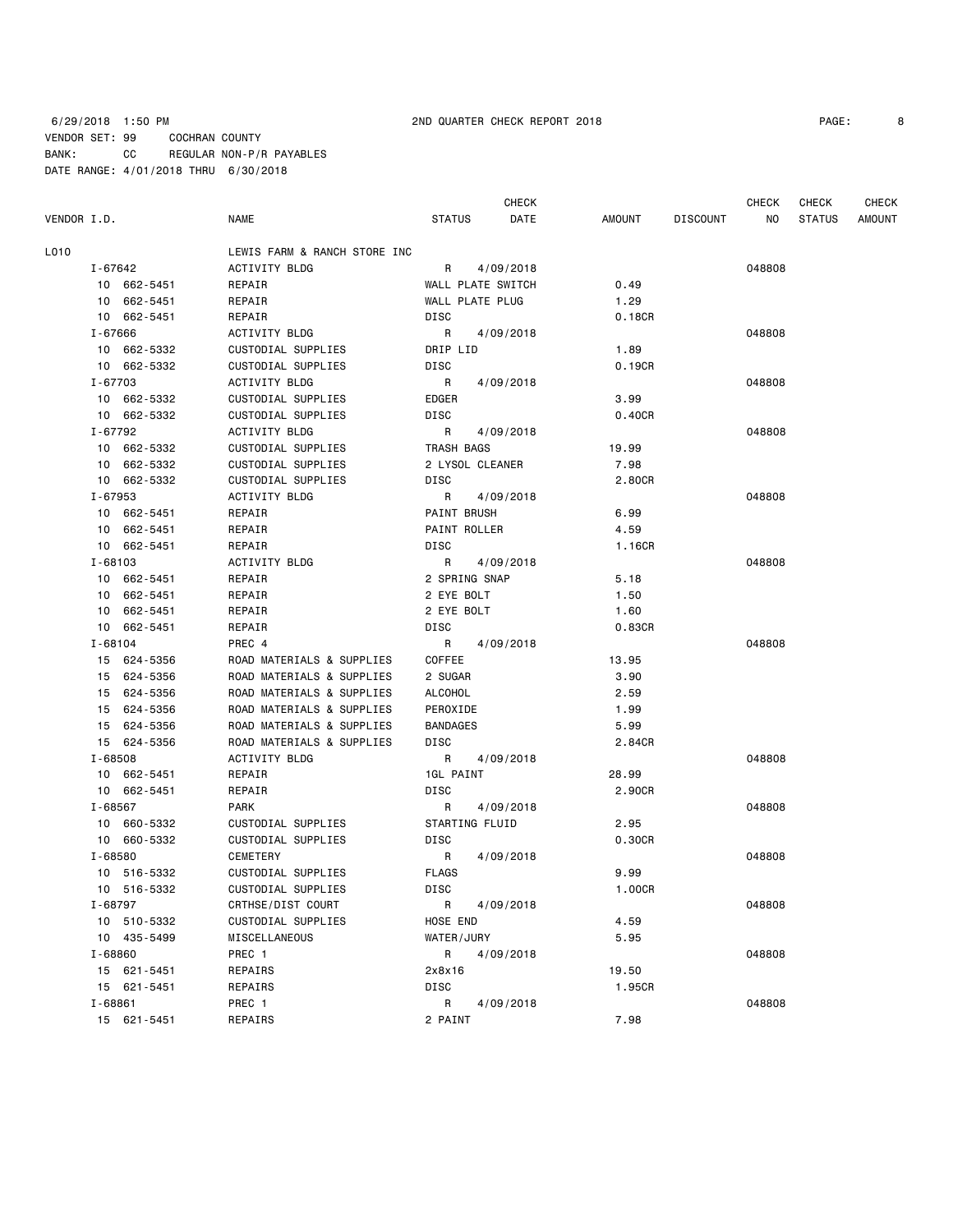## 6/29/2018 1:50 PM 2ND QUARTER CHECK REPORT 2018 PAGE: 9 VENDOR SET: 99 COCHRAN COUNTY BANK: CC REGULAR NON-P/R PAYABLES DATE RANGE: 4/01/2018 THRU 6/30/2018

CHECK CHECK CHECK CHECK

| VENDOR I.D. |             |             | NAME                     | <b>STATUS</b> | DATE                  | AMOUNT  | DISCOUNT | NO .   | STATUS | AMOUNT |
|-------------|-------------|-------------|--------------------------|---------------|-----------------------|---------|----------|--------|--------|--------|
| L010        |             |             | LEWIS FARM & RANCH STORE | *CONTINUED*   |                       |         |          |        |        |        |
|             | I-68861     |             | PREC 1                   | $\mathsf{R}$  | 4/09/2018             |         |          | 048808 |        |        |
|             |             | 15 621-5451 | REPAIRS                  | DISC          |                       | 0.80CR  |          |        |        |        |
|             | I-68874     |             | PREC 1                   | $\mathsf{R}$  | 4/09/2018             |         |          | 048808 |        |        |
|             |             | 15 621-5451 | REPAIRS                  | 2x10x16       |                       | 28.00   |          |        |        |        |
|             |             | 15 621-5451 | REPAIRS                  | DISC          |                       | 2.80CR  |          |        |        |        |
|             | I-68911     |             | LIBRARY                  | $\mathsf{R}$  | 4/09/2018             |         |          | 048808 |        |        |
|             |             | 10 650-5451 | REPAIR                   | 2x4x8         |                       | 4.79    |          |        |        |        |
|             |             | 10 650-5451 | REPAIR                   |               | 1/2# SCREWS           | 1.25    |          |        |        |        |
|             | I-68942     |             | CEMETERY                 | $\mathsf{R}$  | 4/09/2018             |         |          | 048808 |        |        |
|             |             | 10 516-5451 | REPAIR                   | 2 STRAPS      |                       | 19.94   |          |        |        |        |
|             |             | 10 516-5451 | REPAIR                   | DISC          |                       | 2.00CR  |          |        |        |        |
|             | I-68949     |             | CEMETERY                 | R             | 4/09/2018             |         |          | 048808 |        |        |
|             |             | 10 516-5451 | REPAIR                   | WEDGE         |                       | 0.45    |          |        |        |        |
|             | $I - 68971$ |             | JAIL                     | $\mathsf{R}$  | 4/09/2018             |         |          | 048808 |        |        |
|             |             | 10 512-5392 | MISCELLANEOUS SUPPLIES   | 2CS BLEACH    |                       | 47.84   |          |        |        |        |
|             |             | 10 512-5392 | MISCELLANEOUS SUPPLIES   |               | 2CS GLASS CLEANER     | 71.76   |          |        |        |        |
|             |             | 10 512-5392 | MISCELLANEOUS SUPPLIES   |               | BAR KEEPER'S FRIEND   | 2.39    |          |        |        |        |
|             |             | 10 512-5392 | MISCELLANEOUS SUPPLIES   | DISC          |                       | 12.20CR |          |        |        |        |
|             | I-69154     |             | PARK                     |               | R 4/09/2018           |         |          | 048808 |        |        |
|             |             | 10 660-5451 | REPAIR                   |               | HOSE ADAPTER          | 1.99    |          |        |        |        |
|             |             | 10 660-5451 | REPAIR                   | DISC          |                       | 0.20CR  |          |        |        | 309.72 |
| M239        |             |             | MIDAMERICA BOOKS         |               |                       |         |          |        |        |        |
|             |             | I-444687    | LIBRARY                  | R.            | 4/09/2018             |         |          | 048810 |        |        |
|             |             | 10 650-5590 | <b>BOOKS</b>             |               | DUDE, WHERE'S MY SAX? | 19.95   |          |        |        |        |
|             |             | 10 650-5590 | <b>BOOKS</b>             |               | FIRST CHAIR           | 19.95   |          |        |        |        |
|             |             | 10 650-5590 | <b>BOOKS</b>             |               | NOTHING BUT TREBLE    | 19.95   |          |        |        |        |

|      | 10 650-5590             | <b>BOOKS</b>              | SETTLING THE SCORE        | 19.95 |        | 79.80 |
|------|-------------------------|---------------------------|---------------------------|-------|--------|-------|
| N082 |                         | NETDATA                   |                           |       |        |       |
|      | I-iTICKET MAR 18        | JUSTICE OF PEACE          | $\mathsf{R}$<br>4/09/2018 |       | 048811 |       |
|      | 10 455-5499             | MISCELLANEOUS             | MARCH 2018                | 48.00 |        | 48.00 |
| S010 |                         | <b>SILVERS COMPANY</b>    |                           |       |        |       |
|      | I-CEMETERY 3/18         | CEMETERY                  | R<br>4/09/2018            |       | 048812 |       |
|      | 10 516-5330             | FUEL & OIL                | 21.02GL UNL 3/6           | 45.74 |        |       |
|      | $I-EXT$ SVC 3/18        | <b>EXTENSION SVC</b>      | $\mathsf{R}$<br>4/09/2018 |       | 048812 |       |
|      | 665-5330<br>10          | FUEL AND OIL              | 31.74GL UNL 3/20          | 69.07 |        |       |
|      | 665-5330<br>10          | FUEL AND OIL              | 24.73GL UNL 3/24          | 53.81 |        |       |
|      | I-JUV PROB 3/18         | JUVENILE PROBATION        | $\mathsf{R}$<br>4/09/2018 |       | 048812 |       |
|      | 573-5499<br>17          | <b>OPERATING EXPENSES</b> | 22.8GL UNL 3/1            | 49.61 |        |       |
|      | 573-5499<br>17          | OPERATING EXPENSES        | 18.72GL UNL 3/6           | 40.73 |        |       |
|      | 573-5499<br>17          | OPERATING EXPENSES        | 17.82GL UNL 3/20          | 38.78 |        |       |
|      | 573-5499<br>17          | OPERATING EXPENSES        | 22.27GL UNL 3/30          | 49.35 |        |       |
|      | $I - NON - DEPT'L 3/18$ | CLERK                     | $\mathsf{R}$<br>4/09/2018 |       | 048812 |       |
|      | 10 403-5427             | CONTINUING EDUCATION      | 10.14GL UNL 3/30/18;      | 22.47 |        |       |
|      | $I-PREC$ 1 3/18         | PREC <sub>1</sub>         | $\mathsf{R}$<br>4/09/2018 |       | 048812 |       |
|      |                         |                           |                           |       |        |       |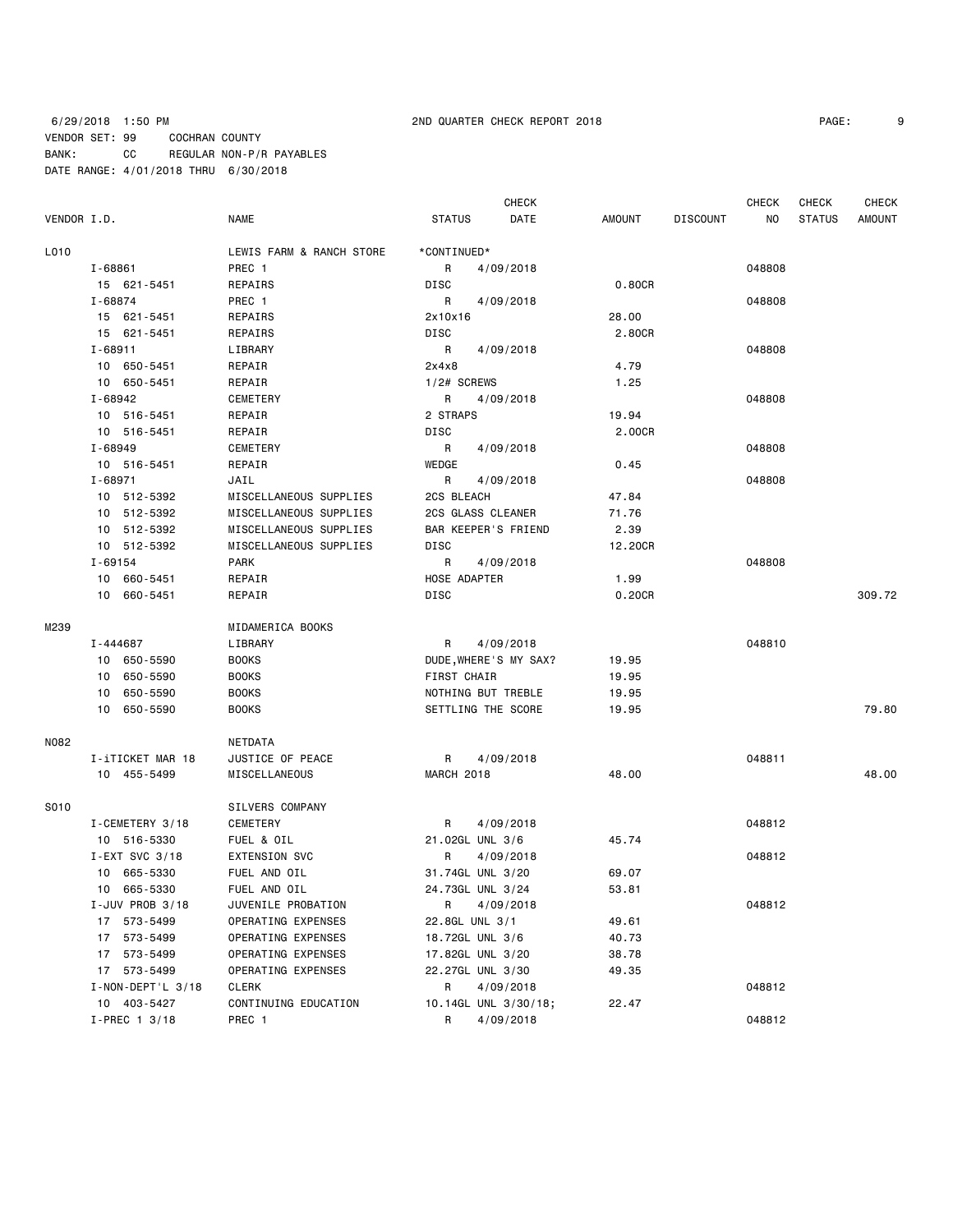|             |           |                     |                              |                           | <b>CHECK</b> |        |                 | <b>CHECK</b> | <b>CHECK</b>  | CHECK         |
|-------------|-----------|---------------------|------------------------------|---------------------------|--------------|--------|-----------------|--------------|---------------|---------------|
| VENDOR I.D. |           |                     | <b>NAME</b>                  | <b>STATUS</b>             | DATE         | AMOUNT | <b>DISCOUNT</b> | NO           | <b>STATUS</b> | <b>AMOUNT</b> |
| S010        |           |                     | SILVERS COMPANY              | *CONTINUED*               |              |        |                 |              |               |               |
|             |           | $I-PREC$ 1 3/18     | PREC 1                       | R                         | 4/09/2018    |        |                 | 048812       |               |               |
|             |           | 15 621-5330         | FUEL & OIL                   | 153GL LS DIESEL 3/13      |              | 390.92 |                 |              |               |               |
|             |           | 15 621-5330         | FUEL & OIL                   | 28.3GL UNL 2/28           |              | 61.58  |                 |              |               |               |
|             |           | 15 621-5330         | FUEL & OIL                   | 23.41GL UNL 3/12          |              | 50.94  |                 |              |               |               |
|             |           | 15 621-5330         | FUEL & OIL                   | 26.52GL UNL 3/20          |              | 57.71  |                 |              |               |               |
|             |           | 15 621-5330         | FUEL & OIL                   | 27.02GL UNL 3/24          |              | 59.88  |                 |              |               |               |
|             |           | I-PREC 2 3/18       | PREC 2                       | R                         | 4/09/2018    |        |                 | 048812       |               |               |
|             |           | 15 622-5330         | FUEL AND OIL                 | 2CS DELO 15W40            |              | 98.42  |                 |              |               |               |
|             |           | 15 622-5330         | FUEL AND OIL                 | 3.8GL UNL 3/1             |              | 8.27   |                 |              |               |               |
|             |           | 15 622-5330         | FUEL AND OIL                 | 27.21GL UNL 3/5           |              | 59.21  |                 |              |               |               |
|             |           | 15 622-5330         | FUEL AND OIL                 | 30.49GL UNL 3/6           |              | 66.35  |                 |              |               |               |
|             |           | 15 622-5330         | FUEL AND OIL                 | 34.87GL UNL 3/12          |              | 75.88  |                 |              |               |               |
|             |           | 15 622-5330         | FUEL AND OIL                 | 14.99GL UNL 3/20          |              | 32.62  |                 |              |               |               |
|             |           | 15 622-5330         | FUEL AND OIL                 | 21.13GL UNL 3/20          |              | 45.98  |                 |              |               |               |
|             |           | 15 622-5330         | FUEL AND OIL                 | 10.02GL UNL 3/20          |              | 21.80  |                 |              |               |               |
|             |           | I-SHERIFF 3/18      | SHERIFF                      | R                         | 4/09/2018    |        |                 | 048812       |               |               |
|             | 10        | 560-5330            | FUEL AND OIL                 | 19.7GL UNL/#921 3/2       |              | 42.87  |                 |              |               |               |
|             | 10        | 560-5330            | FUEL AND OIL                 | 73.25GL UNL/#720          |              | 159.39 |                 |              |               |               |
|             | 10        | 560-5330            | FUEL AND OIL                 | 77.04GL UNL/#799          |              | 168.32 |                 |              |               |               |
|             |           | 10 560-5330         | FUEL AND OIL                 | 18.59GL UNL 3/8           |              | 40.45  |                 |              |               |               |
|             |           | $I - VET$ VAN 3/18  | <b>VETERANS SVC</b>          | R                         | 4/09/2018    |        |                 | 048812       |               |               |
|             |           | 10 405-5330         | FUEL AND OIL                 | 18.51GL UNL 3/1           |              | 40.28  |                 |              |               | 1,850.43      |
| S047        |           |                     | SHELL FLEET PLUS             |                           |              |        |                 |              |               |               |
|             |           | I-065177891803 0318 | <b>EXTENSION SVC</b>         | R                         | 4/09/2018    |        |                 | 048813       |               |               |
|             |           | 10 665-5330         | FUEL AND OIL                 | 15.762GL UNL, JUNCTIO     |              | 37.20  |                 |              |               |               |
|             |           | 10 665-5330         | FUEL AND OIL                 | CR FED TAX                |              | 2.88CR |                 |              |               | 34.32         |
| S071        |           |                     | SCRIPT OFFICE PRODUCTS, INC. |                           |              |        |                 |              |               |               |
|             | I-54556   |                     | TREASURER                    | R                         | 4/09/2018    |        |                 | 048814       |               |               |
|             |           | 10 497-5310         | OFFICE SUPPLIES              | MAGENTA TONER             |              | 264.95 |                 |              |               |               |
|             |           | 10 497-5310         | OFFICE SUPPLIES              | YELLOW TONER              |              | 264.95 |                 |              |               |               |
|             | I-54561   |                     | <b>CLERK</b>                 | R                         | 4/09/2018    |        |                 | 048814       |               |               |
|             |           | 10 403-5310         | OFFICE SUPPLIES              | 1000 PRINTED FORMS        |              | 139.00 |                 |              |               |               |
|             |           | 10 403-5310         | OFFICE SUPPLIES              | 500 BUS CARDS/SHANNA      |              | 126.12 |                 |              |               |               |
|             | I-54580   |                     | ELECTIONS                    | R                         | 4/09/2018    |        |                 | 048814       |               |               |
|             |           | 10 490-5310         | OFFICE SUPPLIES              | TRODAT STAMP              |              | 16.95  |                 |              |               |               |
|             |           | 10 490-5310         | OFFICE SUPPLIES              | HP 952 XL, BK             |              | 44.95  |                 |              |               |               |
|             |           | 10 490-5310         | OFFICE SUPPLIES              | HP 952, CLR               |              | 60.95  |                 |              |               |               |
|             | I - 54584 |                     | ELECTIONS                    | R 4/09/2018               |              |        |                 | 048814       |               |               |
|             |           | 10 490-5310         | OFFICE SUPPLIES              | HP952XL, BK               |              | 44.95  |                 |              |               |               |
|             |           | 10 490-5310         | OFFICE SUPPLIES              | HP952 CLR                 |              | 60.95  |                 |              |               |               |
|             | I-54598   |                     | CLERK                        | R                         | 4/09/2018    |        |                 | 048814       |               |               |
|             |           | 10 403-5310         | OFFICE SUPPLIES              | 1BX STAPLES               |              | 3.95   |                 |              |               |               |
|             |           | 10 403-5310         | OFFICE SUPPLIES              | <b>1PK BUS CARD STOCK</b> |              | 15.88  |                 |              |               |               |
|             |           | 10 403-5310         | OFFICE SUPPLIES              | HP81A TONER               |              | 190.95 |                 |              |               |               |
|             |           | 10 403-5310         | OFFICE SUPPLIES              | 2PK POP-UP NOTES          |              | 11.90  |                 |              |               |               |
|             | I-54599   |                     | ELECTIONS                    |                           | R 4/09/2018  |        |                 | 048814       |               |               |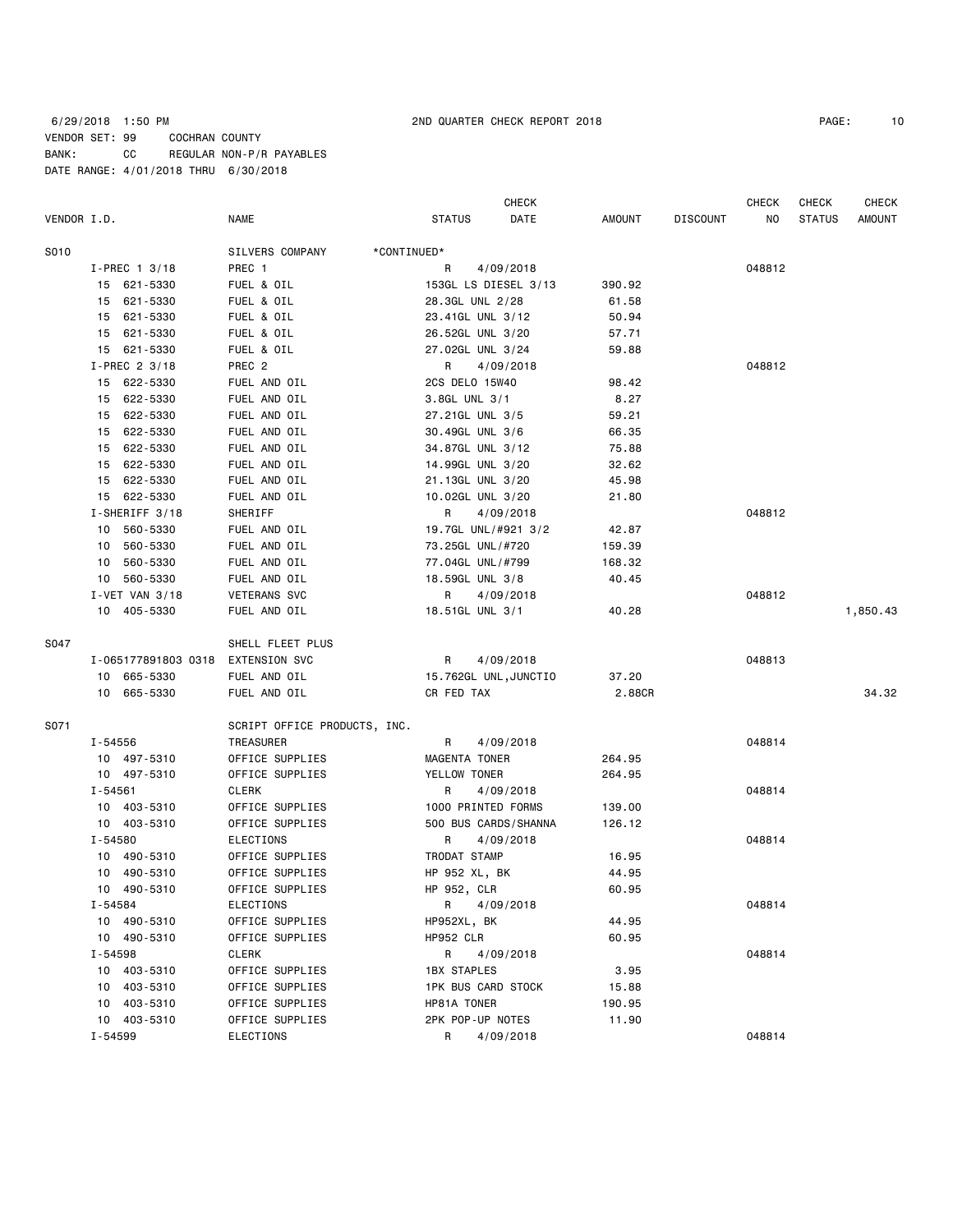|             |               |                             | <b>CHECK</b>          |               |                 | <b>CHECK</b> | CHECK         | <b>CHECK</b>  |
|-------------|---------------|-----------------------------|-----------------------|---------------|-----------------|--------------|---------------|---------------|
| VENDOR I.D. |               | <b>NAME</b>                 | <b>STATUS</b><br>DATE | <b>AMOUNT</b> | <b>DISCOUNT</b> | NO           | <b>STATUS</b> | <b>AMOUNT</b> |
| S071        |               | SCRIPT OFFICE PRODUCTS      | *CONTINUED*           |               |                 |              |               |               |
|             | I-54599       | <b>ELECTIONS</b>            | 4/09/2018<br>R        |               |                 | 048814       |               |               |
|             | 10 490-5310   | OFFICE SUPPLIES             | <b>1PK TAPE</b>       | 22.95         |                 |              |               |               |
|             | 10 490-5310   | OFFICE SUPPLIES             | 2RM LEGAL PAPER       | 17.90         |                 |              |               |               |
|             | $I - 54603$   | <b>AUDITOR</b>              | R<br>4/09/2018        |               |                 | 048814       |               |               |
|             | 10 495-5310   | OFFICE SUPPLIES             | <b>BRT BLUE FLAGS</b> | 7.38          |                 |              |               |               |
|             | 10 495-5310   | OFFICE SUPPLIES             | <b>BRT GRN FLAGS</b>  | 7.38          |                 |              |               |               |
|             | 10 495-5310   | OFFICE SUPPLIES             | <b>BRT PNK FLAGS</b>  | 7.38          |                 |              |               |               |
|             | I-54631       | TAX A/C                     | R<br>4/09/2018        |               |                 | 048814       |               |               |
|             | 10 499-5310   | OFFICE SUPPLIES             | 2EA ENERGEL REFILL,   | 2.58          |                 |              |               |               |
|             | 10 499-5310   | OFFICE SUPPLIES             | 1PK POST-IT 4X4, LIN  | 18.45         |                 |              |               |               |
|             | $I - 54661$   | <b>CLERK</b>                | 4/09/2018<br>R        |               |                 | 048814       |               |               |
|             | 10 403-5310   | OFFICE SUPPLIES             | COPY PAPER            | 39.50         |                 |              |               | 1,369.97      |
| S079        |               | STEWART & STEVENSON LLC     |                       |               |                 |              |               |               |
|             | I-6730529 RI  | COURTHOUSE                  | 4/09/2018<br>R        |               |                 | 048815       |               |               |
|             | 10 510-5451   | REPAIR                      | GENERATOR MAINTENAN   | 676.00        |                 |              |               |               |
| 10          | 510-5451      | REPAIR                      | DURALITE AIR CLEANER  | 49.40         |                 |              |               |               |
| 10          | 510-5451      | REPAIR                      | 3GL POWERGUARD 15W-4  | 62.61         |                 |              |               |               |
| 10          | 510-5451      | REPAIR                      | LUBE SPIN-ON          | 21.89         |                 |              |               |               |
| 10          | 510-5451      | REPAIR                      | FUEL WATER SEPARATOR  | 33.00         |                 |              |               |               |
| 10          | 510-5451      | REPAIR                      | SHELLZONE AFC GL      | 24.97         |                 |              |               |               |
| 10          | 510-5451      | REPAIR                      | ENV FEE               | 33.80         |                 |              |               |               |
| 10          | 510-5451      | REPAIR                      | TRUCK CHG             | 366.00        |                 |              |               |               |
| 10          | 510-5451      | REPAIR                      | SHIPPING              | 33.96         |                 |              |               |               |
| 10          | 510-5451      | REPAIR                      | SUPPLIES CHG          | 30.42         |                 |              |               | 1,332.05      |
| S222        |               | SOUTH PLAINS COMMUNICATIONS |                       |               |                 |              |               |               |
|             | I-0114612-IN  | SHERIFF                     | R<br>4/09/2018        |               |                 | 048816       |               |               |
|             | 10 560-5451   | MACHINERY-NON-OFFICE REPAIR | .5HR/RPR MOBILE RADI  | 45.00         |                 |              |               |               |
| 10          | 560-5451      | MACHINERY-NON-OFFICE REPAIR | 5A FUSE               | 2.45          |                 |              |               |               |
|             | 10 560-5451   | MACHINERY-NON-OFFICE REPAIR | 1HR/TRBLSHOOT RADIO/  | 75.00         |                 |              |               | 122.45        |
| S242        |               | SAM'S CLUB                  |                       |               |                 |              |               |               |
|             | I-0993 032018 | JAIL/NON-DEPT'L             | R<br>4/09/2018        |               |                 | 048817       |               |               |
|             | 10 512-5333   | FOOD-PRISONERS              | 4/GREEN BEANS         | 23.92         |                 |              |               |               |
|             | 10 512-5333   | FOOD-PRISONERS              | $2$ /PEAS             | 18.96         |                 |              |               |               |
|             | 10 512-5333   | FOOD-PRISONERS              | CORN DOGS             | 12.98         |                 |              |               |               |
|             | 10 512-5392   | MISCELLANEOUS SUPPLIES      | 2/TRASH BAGS          | 29.56         |                 |              |               |               |
|             | 10 512-5333   | FOOD-PRISONERS              | 4/CORN                | 23.92         |                 |              |               |               |
|             | 10 512-5333   | FOOD-PRISONERS              | 8CS/JUICE BOX         | 79.84         |                 |              |               |               |
|             | 10 512-5333   | FOOD-PRISONERS              | STEAK&CHEESE CHIMI    | 12.98         |                 |              |               |               |
| 10          | 512-5392      | MISCELLANEOUS SUPPLIES      | 3/PINESOL             | 31.74         |                 |              |               |               |
| 10          | 512-5333      | FOOD-PRISONERS              | <b>CRINKLE FRIES</b>  | 19.98         |                 |              |               |               |
| 10          | 512-5392      | MISCELLANEOUS SUPPLIES      | WINDFRESH             | 16.24         |                 |              |               |               |
| 10          | 512-5392      | MISCELLANEOUS SUPPLIES      | <b>PLATES</b>         | 7.94          |                 |              |               |               |
|             | 10 512-5392   | MISCELLANEOUS SUPPLIES      | <b>FOAM PLATES</b>    | 11.24         |                 |              |               |               |

10 512-5392 MISCELLANEOUS SUPPLIES 20OZ CUPS 22.89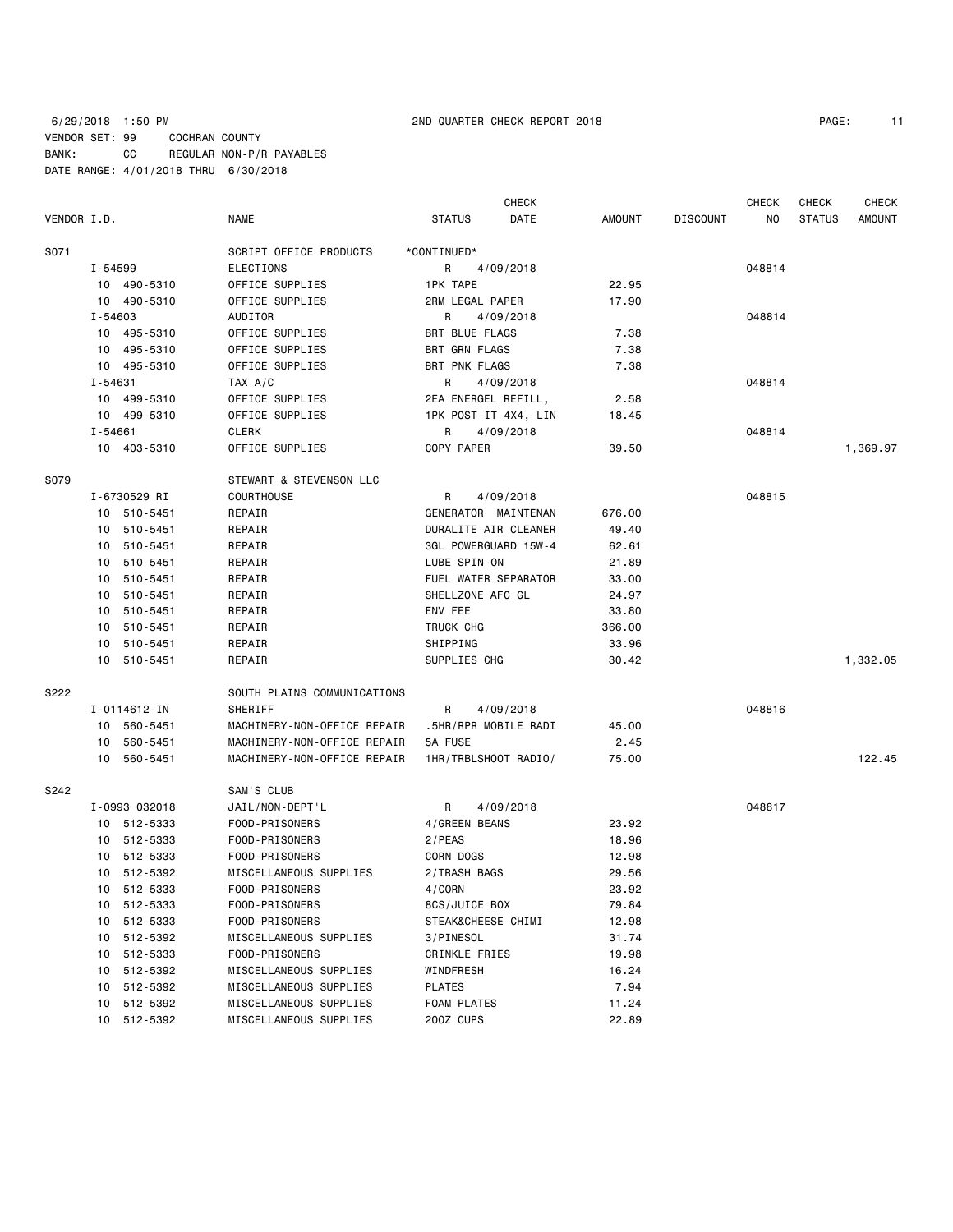## 6/29/2018 1:50 PM 2ND QUARTER CHECK REPORT 2018 PAGE: 12 VENDOR SET: 99 COCHRAN COUNTY BANK: CC REGULAR NON-P/R PAYABLES DATE RANGE: 4/01/2018 THRU 6/30/2018

|             |    |               |                        |             |                     | CHECK     |        |                 | <b>CHECK</b> | <b>CHECK</b>  | <b>CHECK</b>  |
|-------------|----|---------------|------------------------|-------------|---------------------|-----------|--------|-----------------|--------------|---------------|---------------|
| VENDOR I.D. |    |               | NAME                   |             | <b>STATUS</b>       | DATE      | AMOUNT | <b>DISCOUNT</b> | NO           | <b>STATUS</b> | <b>AMOUNT</b> |
| S242        |    |               | SAM'S CLUB             | *CONTINUED* |                     |           |        |                 |              |               |               |
|             |    | I-0993 032018 | JAIL/NON-DEPT'L        |             | R                   | 4/09/2018 |        |                 | 048817       |               |               |
|             |    | 10 512-5392   | MISCELLANEOUS SUPPLIES |             | 6/DISINFECTANT      |           | 38.16  |                 |              |               |               |
|             | 10 | 512-5392      | MISCELLANEOUS SUPPLIES |             | FOAM CUPS           |           | 18.27  |                 |              |               |               |
|             | 10 | 512-5333      | FOOD-PRISONERS         |             | 2/TORTILLAS         |           | 8.36   |                 |              |               |               |
|             | 10 | 512-5333      | FOOD-PRISONERS         |             | TORTILLA CHIPS      |           | 7.98   |                 |              |               |               |
|             | 10 | 512-5392      | MISCELLANEOUS SUPPLIES |             | Dawn                |           | 8.78   |                 |              |               |               |
|             | 10 | 512-5392      | MISCELLANEOUS SUPPLIES |             | 3/LYSOL             |           | 44.94  |                 |              |               |               |
|             | 10 | 512-5333      | FOOD-PRISONERS         |             | 4/RUFFLES           |           | 19.92  |                 |              |               |               |
|             | 10 | 512-5333      | FOOD-PRISONERS         |             | ONION RINGS         |           | 17.98  |                 |              |               |               |
|             | 10 | 512-5333      | FOOD-PRISONERS         |             | 4/BEEF BURRITOS     |           | 35.92  |                 |              |               |               |
|             | 10 | 512-5392      | MISCELLANEOUS SUPPLIES |             | 2/TRASH BAGS        |           | 43.08  |                 |              |               |               |
|             | 10 | 512-5392      | MISCELLANEOUS SUPPLIES |             | GLOVES              |           | 16.96  |                 |              |               |               |
|             | 10 | 512-5391      | MEDICAL CARE-PRISONERS |             | PEROXIDE            |           | 1.76   |                 |              |               |               |
|             | 10 | 512-5391      | MEDICAL CARE-PRISONERS |             | ALEVE               |           | 19.48  |                 |              |               |               |
|             | 10 | 512-5391      | MEDICAL CARE-PRISONERS |             | PEPCID              |           | 23.98  |                 |              |               |               |
|             | 10 | 512-5391      | MEDICAL CARE-PRISONERS |             | <b>TYLENOL</b>      |           | 10.28  |                 |              |               |               |
|             | 10 | 512-5391      | MEDICAL CARE-PRISONERS |             | IBU                 |           | 10.54  |                 |              |               |               |
|             | 10 | 512-5391      | MEDICAL CARE-PRISONERS |             | <b>DULCOLAX</b>     |           | 21.98  |                 |              |               |               |
|             | 10 | 512-5391      | MEDICAL CARE-PRISONERS |             | COUGH DROPS         |           | 7.47   |                 |              |               |               |
|             | 10 | 512-5391      | MEDICAL CARE-PRISONERS |             | ZYRTEC              |           | 33.38  |                 |              |               |               |
|             | 10 | 512-5333      | FOOD-PRISONERS         |             | SHREDDED CHEESE     |           | 12.62  |                 |              |               |               |
|             | 10 | 512-5333      | FOOD-PRISONERS         |             | CINNMN TOAST CRUNCH |           | 6.58   |                 |              |               |               |
|             | 10 | 409-5300      | COUNTY-WIDE SUPPLIES   |             | HALF/HALF           |           | 8.72   |                 |              |               |               |
|             | 10 | 512-5333      | FOOD-PRISONERS         |             | RAISIN BRAN         |           | 7.78   |                 |              |               |               |
|             | 10 | 512-5333      | FOOD-PRISONERS         |             | 2/SALAD             |           | 3.96   |                 |              |               |               |
|             | 10 | 512-5333      | FOOD-PRISONERS         |             | COLESLAW            |           | 1.98   |                 |              |               |               |
|             | 10 | 512-5333      | FOOD-PRISONERS         |             | CHEERIOS            |           | 5.78   |                 |              |               |               |
|             | 10 | 512-5333      | FOOD-PRISONERS         |             | <b>VEG MELODY</b>   |           | 8.28   |                 |              |               |               |
|             | 10 | 512-5333      | FOOD-PRISONERS         |             | 2/CHICKEN THIGHS    |           | 19.96  |                 |              |               |               |
|             | 10 | 512-5333      | FOOD-PRISONERS         |             | BROC                |           | 6.48   |                 |              |               |               |
|             | 10 | 512-5333      | FOOD-PRISONERS         |             | 2/POPCORN SHRIMP    |           | 22.96  |                 |              |               |               |
|             | 10 | 512-5333      | FOOD-PRISONERS         |             | 4/TILAPIA           |           | 39.88  |                 |              |               |               |
|             | 10 | 512-5333      | FOOD-PRISONERS         |             | 2/SPAGHETTI         |           | 13.76  |                 |              |               |               |
|             | 10 | 512-5333      | FOOD-PRISONERS         |             | LEMONADE            |           | 6.98   |                 |              |               |               |
|             | 10 | 512-5333      | FOOD-PRISONERS         |             | <b>KOOLAID</b>      |           | 6.98   |                 |              |               |               |
|             | 10 | 512-5333      | FOOD-PRISONERS         |             | SHREDDED CHEESE     |           | 12.62  |                 |              |               |               |
|             | 10 | 512-5333      | FOOD-PRISONERS         |             | <b>BACON</b>        |           | 34.18  |                 |              |               |               |
|             | 10 | 512-5333      | FOOD-PRISONERS         |             | 15DZ/EGGS           |           | 31.62  |                 |              |               |               |
|             | 10 | 512-5333      | FOOD-PRISONERS         |             | 2/WOLF CHILI        |           | 18.54  |                 |              |               |               |
|             | 10 | 512-5333      | FOOD-PRISONERS         |             | 2/JALAPENOS         |           | 7.24   |                 |              |               |               |
|             | 10 | 512-5333      | FOOD-PRISONERS         |             | 2/MARGARINE         |           | 9.96   |                 |              |               |               |
|             | 10 | 512-5333      | FOOD-PRISONERS         |             | 0ATS                |           | 7.98   |                 |              |               |               |
|             | 10 | 512-5333      | FOOD-PRISONERS         |             | 2/SAUSAGE           |           | 11.36  |                 |              |               |               |
|             | 10 | 512-5333      | FOOD-PRISONERS         |             | 2/SOUR CREAM        |           | 9.96   |                 |              |               |               |
|             | 10 | 512-5333      | FOOD-PRISONERS         |             | CREAM OF MUSHROOM   |           | 9.98   |                 |              |               |               |
|             | 10 | 512-5333      | FOOD-PRISONERS         |             | CREAM OF CHICKEN    |           | 9.98   |                 |              |               |               |
|             | 10 | 512-5333      | FOOD-PRISONERS         |             | 2/PICKLES           |           | 9.76   |                 |              |               |               |
|             |    |               |                        |             |                     |           |        |                 |              |               |               |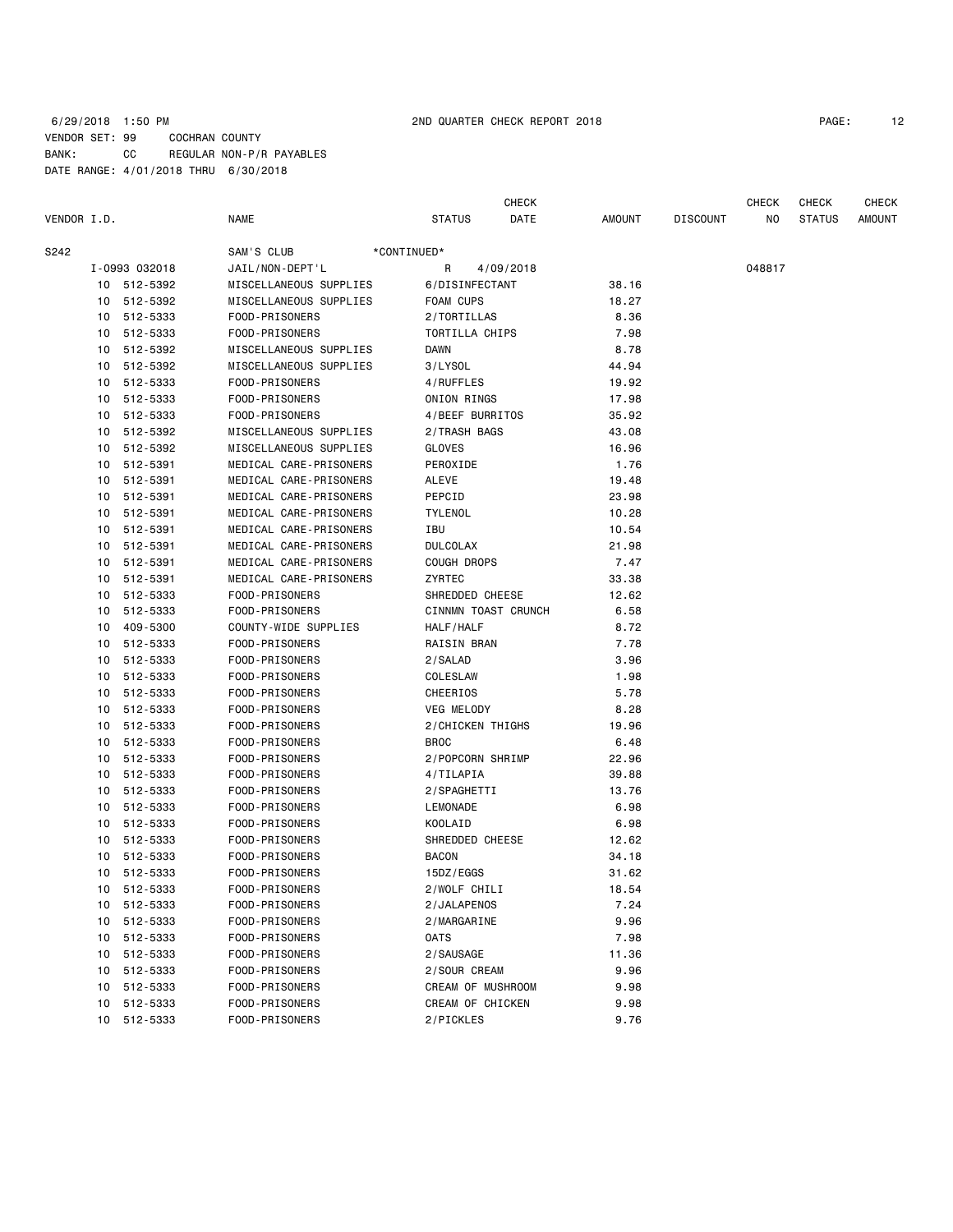# 6/29/2018 1:50 PM 2ND QUARTER CHECK REPORT 2018 PAGE: 13 VENDOR SET: 99 COCHRAN COUNTY BANK: CC REGULAR NON-P/R PAYABLES DATE RANGE: 4/01/2018 THRU 6/30/2018

| PAGE: | × |
|-------|---|
|-------|---|

|             |                   |                           | <b>CHECK</b>          |               |                 | <b>CHECK</b> | <b>CHECK</b>  | <b>CHECK</b>  |
|-------------|-------------------|---------------------------|-----------------------|---------------|-----------------|--------------|---------------|---------------|
| VENDOR I.D. |                   | <b>NAME</b>               | <b>STATUS</b><br>DATE | <b>AMOUNT</b> | <b>DISCOUNT</b> | NO.          | <b>STATUS</b> | <b>AMOUNT</b> |
| S242        |                   | SAM'S CLUB                | *CONTINUED*           |               |                 |              |               |               |
|             | I-0993 032018     | JAIL/NON-DEPT'L           | R<br>4/09/2018        |               |                 | 048817       |               |               |
|             | 10 512-5333       | FOOD-PRISONERS            | FRYING OIL            | 16.19         |                 |              |               |               |
|             | 512-5333<br>10    | FOOD-PRISONERS            | 2/DYNAMITE SHRIMP     | 22.96         |                 |              |               |               |
|             | 512-5333<br>10    | FOOD-PRISONERS            | <b>MAC&amp;CHEESE</b> | 13.79         |                 |              |               |               |
|             | 512-5333<br>10    | FOOD-PRISONERS            | TORTILLAS             | 2.98          |                 |              |               |               |
|             | 512-5333<br>10    | FOOD-PRISONERS            | CHEESE SAUCE          | 5.68          |                 |              |               |               |
|             | 10<br>512-5333    | FOOD-PRISONERS            | GRAPE JUICE           | 3.78          |                 |              |               |               |
|             | 512-5333<br>10    | FOOD-PRISONERS            | TUNA FISH             | 9.98          |                 |              |               |               |
|             | 512-5333<br>10    | FOOD-PRISONERS            | 4/FRUIT COCKTAIL      | 25.92         |                 |              |               |               |
|             | 512-5333<br>10    | FOOD-PRISONERS            | 2/BEANS               | 12.94         |                 |              |               |               |
|             | 512-5333<br>10    | FOOD-PRISONERS            | 4/SLICED PEACHES      | 25.92         |                 |              |               |               |
|             | 512-5333<br>10    | FOOD-PRISONERS            | 4/PINEAPPLE           | 23.92         |                 |              |               |               |
|             | 10<br>512-5333    | FOOD-PRISONERS            | 2/RANCH DRESSING      | 19.96         |                 |              |               |               |
|             | 512-5333<br>10    | FOOD-PRISONERS            | 2/APPLES              | 16.96         |                 |              |               |               |
|             | 512-5333<br>10    | FOOD-PRISONERS            | 2/ORANGES             | 16.96         |                 |              |               |               |
|             | 512-5333<br>10    | FOOD-PRISONERS            | 50LB/SUGAR            | 24.43         |                 |              |               |               |
|             | 512-5333<br>10    | FOOD-PRISONERS            | 3/SAUSAGE             | 26.64         |                 |              |               |               |
|             | 512-5333<br>10    | FOOD-PRISONERS            | 2/AMERICAN CHEESE     | 14.96         |                 |              |               |               |
|             | 512-5333<br>10    | FOOD-PRISONERS            | 2/PREGO               | 15.96         |                 |              |               |               |
|             | 512-5333<br>10    | FOOD-PRISONERS            | 3/TORTILLAS           | 11.34         |                 |              |               |               |
|             | 512-5333<br>10    | FOOD-PRISONERS            | <b>BLACK PEPPER</b>   | 8.58          |                 |              |               |               |
|             | 512-5333<br>10    | FOOD-PRISONERS            | GARLIC                | 8.94          |                 |              |               |               |
|             | 512-5333<br>10    | FOOD-PRISONERS            | <b>BLACK PEPPER</b>   | 8.58          |                 |              |               |               |
|             | 10<br>512-5391    | MEDICAL CARE-PRISONERS    | DISC/DULCOLAX         | 4.00CR        |                 |              |               |               |
|             | 512-5391<br>10    | MEDICAL CARE-PRISONERS    | DISC/ZYRTEC           | 6.00CR        |                 |              |               |               |
|             | 512-5391<br>10    | MEDICAL CARE-PRISONERS    | DISC/PEPCID           | 4.00CR        |                 |              |               |               |
|             | 512-5392<br>10    | MISCELLANEOUS SUPPLIES    | DISC/PINESOL          | 7.50CR        |                 |              |               |               |
|             | 512-5333<br>10    | FOOD-PRISONERS            | DISC/RAISIN BRAN      | 2.00CR        |                 |              |               |               |
|             | 512-5333<br>10    | FOOD-PRISONERS            | DISC/PREGO            | 3.00CR        |                 |              |               |               |
|             | 512-5392<br>10    | MISCELLANEOUS SUPPLIES    | DISC/DAWN             | 2.00CR        |                 |              |               | 1,356.16      |
| S325        |                   | DONNA SCHMIDT             |                       |               |                 |              |               |               |
|             | I-NETDATA TRNG 18 | JUSTICE OF PEACE          | 4/09/2018<br>R        |               |                 | 048818       |               |               |
|             | 10 455-5427       | CONTINUING EDUCATION      | 124 MI TO/FR AIRPORT  | 67.58         |                 |              |               |               |
|             | 10<br>455-5427    | CONTINUING EDUCATION      | FLIGHT TO/FR DFW 3/2  | 248.60        |                 |              |               |               |
|             | 455-5427<br>10    | CONTINUING EDUCATION      | 2 NITES/FT WORTH 3/2  | 358.00        |                 |              |               |               |
|             | 455-5427<br>10    | CONTINUING EDUCATION      | LODGING TAX           | 64.88         |                 |              |               |               |
|             | 455-5427<br>10    | CONTINUING EDUCATION      | SHUTTLE TO/FR HOTEL   | 52.20         |                 |              |               |               |
|             | I-WTJPCA CONV 18  | JUSTICE OF PEACE          | 4/09/2018<br>R        |               |                 | 048818       |               |               |
|             | 10 455-5427       | CONTINUING EDUCATION      | REG/ANNUAL CONF, LBK  | 100.00        |                 |              |               | 891.26        |
| T184        |                   | THYSSENKRUPP ELEVATOR COR |                       |               |                 |              |               |               |
|             | I-3003798618      | <b>COURTHOUSE</b>         | 4/09/2018<br>R        |               |                 | 048819       |               |               |
|             | 10 510-5411       | MAINTENANCE CONTRACTS     | ELEVATOR MAINT 2ND Q  | 2,078.82      |                 |              |               | 2.078.82      |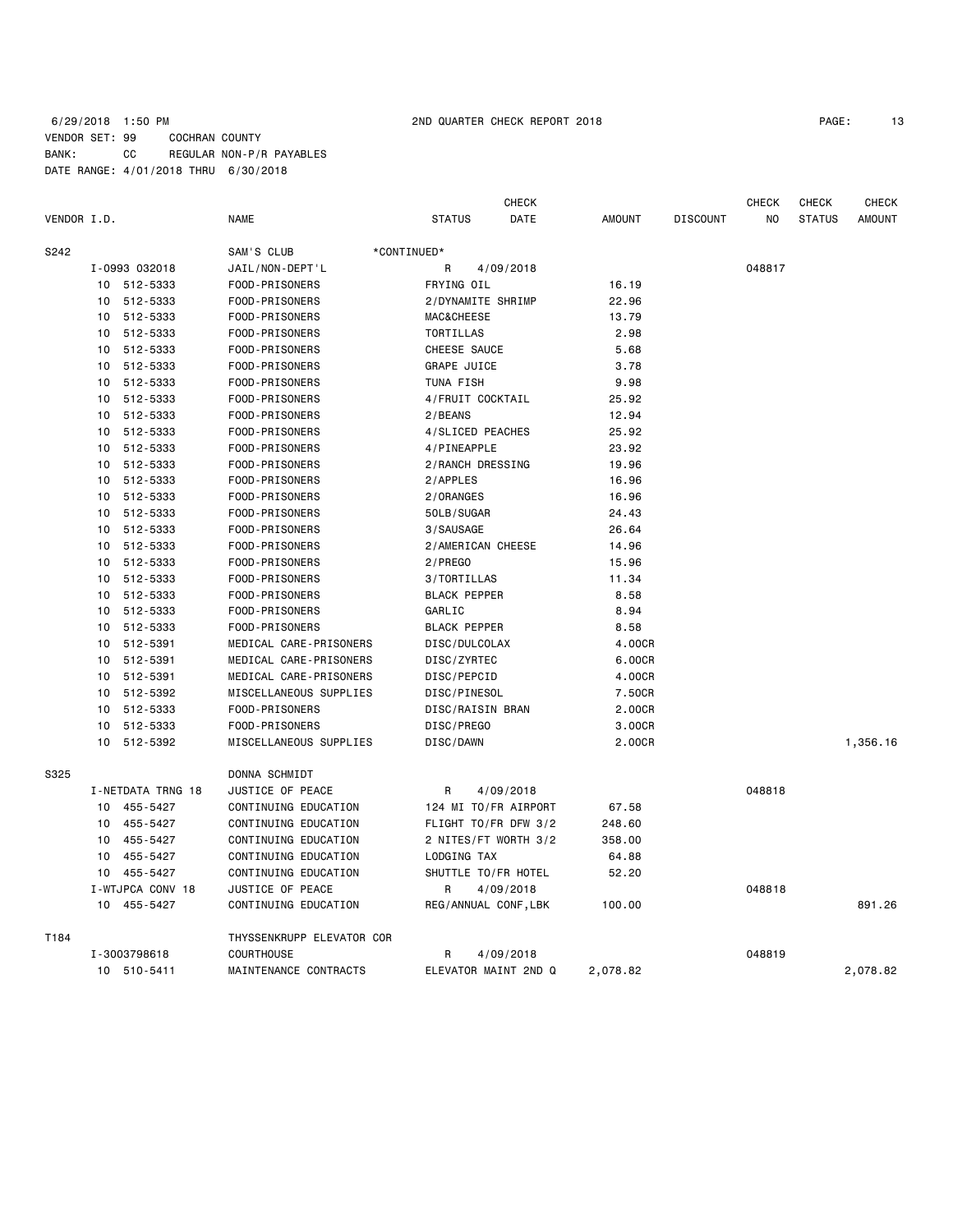6/29/2018 1:50 PM 2ND QUARTER CHECK REPORT 2018 VENDOR SET: 99 COCHRAN COUNTY BANK: CC REGULAR NON-P/R PAYABLES DATE RANGE: 4/01/2018 THRU 6/30/2018

| PAGE: | 14 |
|-------|----|
|-------|----|

|             |        |                           |                                                    |                         | <b>CHECK</b>         |        |                 | <b>CHECK</b> | <b>CHECK</b>  | <b>CHECK</b>  |
|-------------|--------|---------------------------|----------------------------------------------------|-------------------------|----------------------|--------|-----------------|--------------|---------------|---------------|
| VENDOR I.D. |        |                           | <b>NAME</b>                                        | <b>STATUS</b>           | DATE                 | AMOUNT | <b>DISCOUNT</b> | NO.          | <b>STATUS</b> | <b>AMOUNT</b> |
| T212        |        |                           | HI-TECH HOMELAND COMPANIES                         |                         |                      |        |                 |              |               |               |
|             | I-2831 |                           | JAIL                                               | R                       | 4/09/2018            |        |                 | 048820       |               |               |
|             |        | 10 512-5451               | REPAIR                                             | TRAVEL TO/FR MRTN       |                      | 90.00  |                 |              |               |               |
|             |        | 10 512-5451               | REPAIR                                             |                         | .5HR/INSP FIRE ALARM | 45.00  |                 |              |               | 135.00        |
| T279        |        |                           | TEAGUE PEST CONTROL, INC.                          |                         |                      |        |                 |              |               |               |
|             | I-3825 |                           | COURTHOUSE                                         | R                       | 4/09/2018            |        |                 | 048821       |               |               |
|             |        | 10 510-5332               | CUSTODIAL SUPPLIES                                 | WEED MGMT               |                      | 250.00 |                 |              |               |               |
|             | I-3837 |                           | ACT BLDG/ANNEX/CRTHSE                              | R                       | 4/09/2018            |        |                 | 048821       |               |               |
|             |        | 10 662-5332               | CUSTODIAL SUPPLIES                                 |                         | WEED MGMT-ACTIVITY B | 75.00  |                 |              |               |               |
|             |        | 10 510-5332               | CUSTODIAL SUPPLIES                                 | WEED MGMT-ANNEX         |                      | 75.00  |                 |              |               |               |
|             |        | 10 510-5332               | CUSTODIAL SUPPLIES                                 | <b>WEED MGMT-CRTHSE</b> |                      | 50.00  |                 |              |               | 450.00        |
| T295        |        |                           | TRUECORE BEHAVIORAL SOLUTIONS,                     |                         |                      |        |                 |              |               |               |
|             |        | I - COCHRAN - 0318 - B    | JUVENILE PROBATION                                 | R                       | 4/09/2018            |        |                 | 048822       |               |               |
|             |        | 17 573-5413.001           | Inter-Cnty Contr TELECOUNSEL'GTele-cons'g Mar'18 F |                         |                      | 361.16 |                 |              |               | 361.16        |
| U019        |        |                           | UNITED SUPERMARKETS, INC                           |                         |                      |        |                 |              |               |               |
|             |        | I-00100253402 030918 JAIL |                                                    | R                       | 4/09/2018            |        |                 | 048823       |               |               |
|             |        | 10 512-5333               | FOOD-PRISONERS                                     | CALIDAD 280Z            |                      | 4.29   |                 |              |               |               |
|             |        | 10 512-5333               | FOOD-PRISONERS                                     |                         | HEARTH OF TX BREAD/6 | 8.34   |                 |              |               |               |
|             |        | 10 512-5333               | FOOD-PRISONERS                                     | 10# POTATOES            |                      | 3.99   |                 |              |               |               |
|             |        | 10 512-5333               | FOOD-PRISONERS                                     | 4PK TOMATOES            |                      | 1.99   |                 |              |               |               |
|             |        | 10 512-5333               | FOOD-PRISONERS                                     | 2 ICEBERG LETTUCE       |                      | 2.58   |                 |              |               |               |
|             |        | 10 512-5333               | FOOD-PRISONERS                                     | SHR REG SAUSAGE/2       |                      | 10.00  |                 |              |               |               |
|             |        | 10 512-5333               | FOOD-PRISONERS                                     | 4 GAL MILK @2/\$5       |                      | 10.00  |                 |              |               |               |
|             |        | 10 512-5333               | FOOD-PRISONERS                                     | $LG$ EGG/2              |                      | 13.98  |                 |              |               |               |
|             |        | I-0030411645 032018       | JAIL                                               | R                       | 4/09/2018            |        |                 | 048823       |               |               |
|             |        | 10 512-5333               | FOOD-PRISONERS                                     | JELLO PUDDING/2         |                      | 2.18   |                 |              |               |               |
|             |        | 10 512-5333               | FOOD-PRISONERS                                     | LA CONSTENA/2           |                      | 3.98   |                 |              |               |               |
|             |        | 10 512-5333               | FOOD-PRISONERS                                     | MASECA YELLOW/2         |                      | 3.98   |                 |              |               |               |
|             |        | 10 512-5333               | FOOD-PRISONERS                                     | CAKE MIX                |                      | 1.00   |                 |              |               |               |
|             |        | 10 512-5333               | FOOD-PRISONERS                                     | 5 CAKE MIX @5/\$5       |                      | 5.00   |                 |              |               |               |
|             |        | 10 512-5333               | FOOD-PRISONERS                                     | BBQ SAUCE/1             |                      | 3.18   |                 |              |               |               |
|             |        | 10 512-5333               | FOOD-PRISONERS                                     | LASAGNA PASTA/4         |                      | 6.76   |                 |              |               |               |
|             |        | 10 512-5333               | FOOD-PRISONERS                                     | SWEET RELISH            |                      | 2.49   |                 |              |               |               |
|             |        | 10 512-5333               | FOOD-PRISONERS                                     | JELLO/2                 |                      | 2.18   |                 |              |               |               |
|             | 10     | 512-5333                  | FOOD-PRISONERS                                     | RTS BTR CREAM           |                      | 1.99   |                 |              |               |               |
|             | 10     | 512-5333                  | FOOD-PRISONERS                                     | FROSTING/2              |                      | 3.98   |                 |              |               |               |
|             |        | 10 512-5333               | FOOD-PRISONERS                                     | 7 CAKE MIX @5/\$5       |                      | 7.00   |                 |              |               |               |
|             |        | 10 512-5333               | FOOD-PRISONERS                                     | 7 CAKE MIX @5/\$5       |                      | 7.00   |                 |              |               |               |
|             | 10     | 512-5333                  | FOOD-PRISONERS                                     | HVR DRESSING/2          |                      | 6.78   |                 |              |               |               |
|             | 10     | 512-5333                  | FOOD-PRISONERS                                     | FROSTING                |                      | 1.99   |                 |              |               |               |
|             | 10     | 512-5333                  | FOOD-PRISONERS                                     |                         | GRND BF CHUB/13@11.9 | 155.87 |                 |              |               |               |
|             | 10     | 512-5333                  | FOOD-PRISONERS                                     | CNTRY CRK/2             |                      | 7.98   |                 |              |               |               |
|             | 10     | 512-5333                  | FOOD-PRISONERS                                     | DRUMS/5                 |                      | 23.57  |                 |              |               |               |
|             |        | 10 512-5333               | FOOD-PRISONERS                                     | BONE-IN PK CHOPS/8      |                      | 46.81  |                 |              |               |               |
|             |        | I-MEDS/MORIN 030718       | JAIL                                               | R                       | 4/09/2018            |        |                 | 048823       |               |               |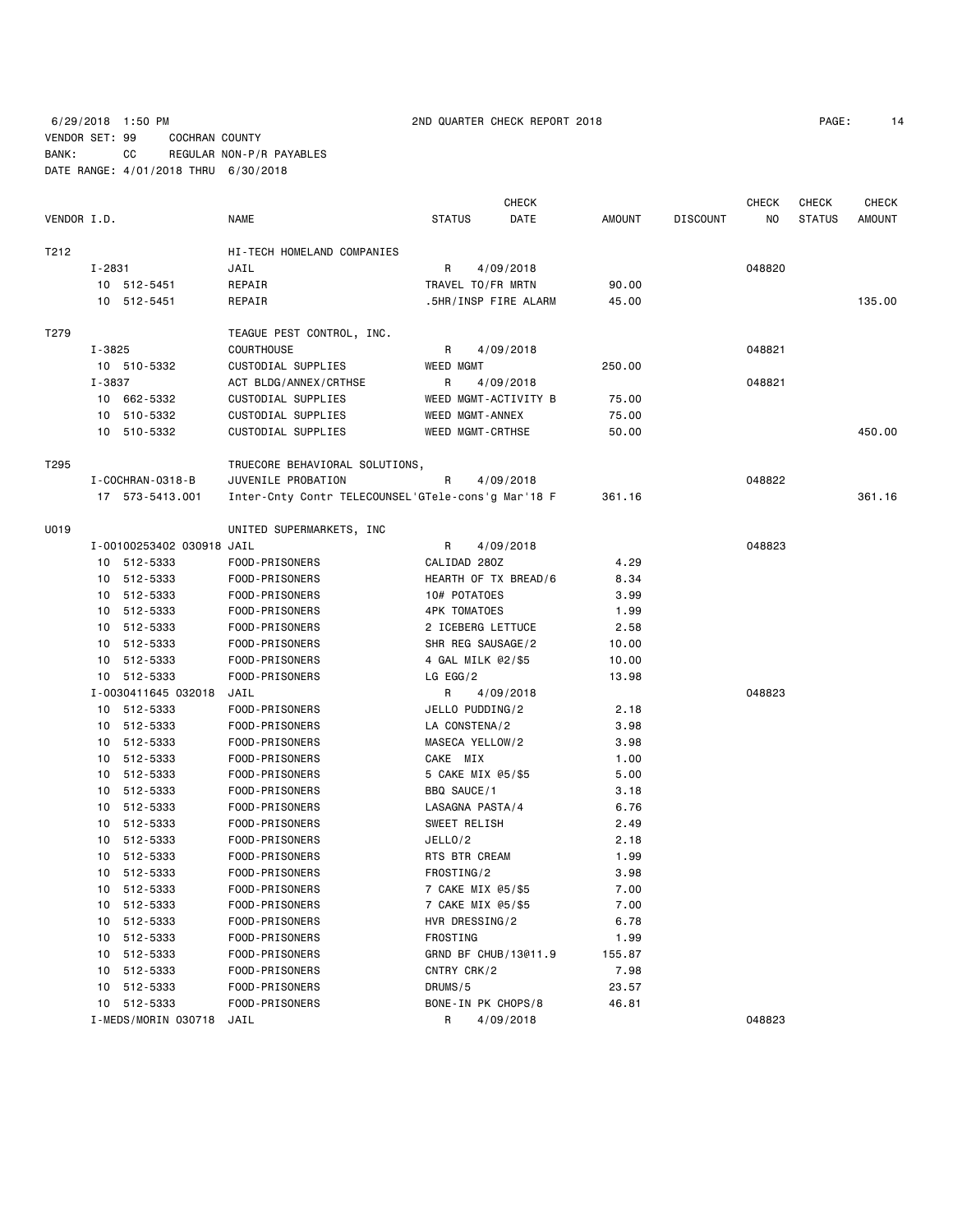# 6/29/2018 1:50 PM 2ND QUARTER CHECK REPORT 2018 PAGE: 15 VENDOR SET: 99 COCHRAN COUNTY BANK: CC REGULAR NON-P/R PAYABLES DATE RANGE: 4/01/2018 THRU 6/30/2018

|             |                     |                              |                      | <b>CHECK</b> |         |                 | <b>CHECK</b> | <b>CHECK</b>  | <b>CHECK</b>  |
|-------------|---------------------|------------------------------|----------------------|--------------|---------|-----------------|--------------|---------------|---------------|
| VENDOR I.D. |                     | <b>NAME</b>                  | <b>STATUS</b>        | DATE         | AMOUNT  | <b>DISCOUNT</b> | NO           | <b>STATUS</b> | <b>AMOUNT</b> |
| U019        |                     | UNITED SUPERMARKETS, INC     | *CONTINUED*          |              |         |                 |              |               |               |
|             | I-MEDS/MORIN 030718 | JAIL                         | R                    | 4/09/2018    |         |                 | 048823       |               |               |
|             | 10 512-5391         | MEDICAL CARE-PRISONERS       | RX#1/NOE MORIN       |              | 14.37   |                 |              |               |               |
|             | 10 512-5391         | MEDICAL CARE-PRISONERS       | RX#2/NOE MORIN       |              | 13.08   |                 |              |               | 376.34        |
|             |                     |                              |                      |              |         |                 |              |               |               |
| U036        |                     | UNIFIRST HOLDINGS, INC.      |                      |              |         |                 |              |               |               |
|             | I-831 2353061       | JAIL/SHERIFF                 | R                    | 4/09/2018    |         |                 | 048824       |               |               |
|             | 10 512-5205         | UNIFORMS                     | UNIFORM SVC/ELIDA    |              | 11.22   |                 |              |               |               |
|             | 10 512-5392         | MISCELLANEOUS SUPPLIES       | 200 MICROFIBER TOWEL |              | 34.00   |                 |              |               |               |
|             | 10 512-5392         | MISCELLANEOUS SUPPLIES       | 3x5 MAT              |              | 4.00    |                 |              |               |               |
|             | 10 512-5392         | MISCELLANEOUS SUPPLIES       | 2 WET MOPS           |              | 3.00    |                 |              |               |               |
|             | 10 560-5205         | UNIFORMS                     | DEFE CHG             |              | 11.10   |                 |              |               | 63.32         |
| U040        |                     | US FOODS INC                 |                      |              |         |                 |              |               |               |
|             | I-5004094           | NON-DEPT'L                   | R                    | 4/09/2018    |         |                 | 048825       |               |               |
|             | 10 409-5300         | COUNTY-WIDE SUPPLIES         | 2CS TEA              |              | 34.42   |                 |              |               |               |
|             | 409-5300<br>10      | COUNTY-WIDE SUPPLIES         | 2CS COFFEE           |              | 70.70   |                 |              |               |               |
|             | 10 409-5300         | COUNTY-WIDE SUPPLIES         | FUEL SURCHG          |              | 4.00    |                 |              |               | 109.12        |
|             |                     |                              |                      |              |         |                 |              |               |               |
| W055        |                     | WINDSTREAM COMMUNICATIONS SW |                      |              |         |                 |              |               |               |
|             | I-266-0638 MAR 18   | <b>MUSEUM</b>                | R                    | 4/09/2018    |         |                 | 048826       |               |               |
|             | 10 652-5420         | TELECOMMUNICATIONS           | <b>SERVICES</b>      |              | 134.94  |                 |              |               |               |
|             | 10 652-5420         | TELECOMMUNICATIONS           | DISC                 |              | 35,00CR |                 |              |               |               |
|             | 10 652-5420         | TELECOMMUNICATIONS           | FEES                 |              | 32.61   |                 |              |               |               |
|             | 652-5420<br>10      | TELECOMMUNICATIONS           | PICC CHG             |              | 1.16    |                 |              |               |               |
|             | 10 652-5420         | TELECOMMUNICATIONS           | LONG DISTANCE SVC    |              | 6.92    |                 |              |               |               |
|             | I-266-5051 MAR 18   | LIBRARY                      | R                    | 4/09/2018    |         |                 | 048826       |               |               |
|             | 10 650-5420         | TELECOMMUNICATIONS           | SERVICES/2 LINES     |              | 126.12  |                 |              |               |               |
|             | 650-5420<br>10      | TELECOMMUNICATIONS           | FEES                 |              | 39.37   |                 |              |               |               |
|             | 10 650-5420         | TELECOMMUNICATIONS           | 2 CALL RETURN        |              | 3.00    |                 |              |               |               |
|             | 10 650-5420         | TELECOMMUNICATIONS           | LONG DISTANCE SVC    |              | 0.42    |                 |              |               |               |
|             | I-266-5074 MAR 18   | ADULT PROBATION              | R                    | 4/09/2018    |         |                 | 048826       |               |               |
|             | 10 570-5420         | TELECOMMUNICATIONS           | SERVICES             |              | 43.78   |                 |              |               |               |
|             | 10 570-5420         | TELECOMMUNICATIONS           | FEES                 |              | 17.31   |                 |              |               |               |
|             | I-266-5161 MAR 18   | TREASURER                    | R                    | 4/09/2018    |         |                 | 048826       |               |               |
|             | 10 497-5420         | TELECOMMUNICATIONS           | SERVICES             |              | 31.83   |                 |              |               |               |
|             | 10 497-5420         | TELECOMMUNICATIONS           | FEES                 |              | 17.29   |                 |              |               |               |
|             | 10 497-5420         | TELECOMMUNICATIONS           | LONG DISTANCE SVC    |              | 0.45    |                 |              |               |               |
|             | I-266-5171 MAR 18   | TAX A/C                      | R                    | 4/09/2018    |         |                 | 048826       |               |               |
|             | 10 499-5420         | TELECOMMUNICATIONS           | SERVICES/3 LINES     |              | 246.58  |                 |              |               |               |
|             | 499-5420<br>10      | TELECOMMUNICATIONS           | DISC                 |              | 10.00CR |                 |              |               |               |
|             | 499-5420<br>10      | TELECOMMUNICATIONS           | <b>FEES</b>          |              | 65.19   |                 |              |               |               |
|             | 10 499-5420         | TELECOMMUNICATIONS           | LONG DISTANCE SVC    |              | 14.67   |                 |              |               |               |
|             | I-266-5211 MAR 18   | SHERIFF                      | R                    | 4/09/2018    |         |                 | 048826       |               |               |
|             | 560-5420<br>10      | TELECOMMUNICATIONS           | SERVICES/3 LINES     |              | 111.54  |                 |              |               |               |
|             | 560-5420<br>10      | TELECOMMUNICATIONS           | FEES                 |              | 59.05   |                 |              |               |               |
|             | 10 560-5420         | TELECOMMUNICATIONS           | LONG DISTANCE SVC    |              | 9.39    |                 |              |               |               |
|             | I-266-5215 MAR 18   | <b>EXTENSION SVC</b>         | R                    | 4/09/2018    |         |                 | 048826       |               |               |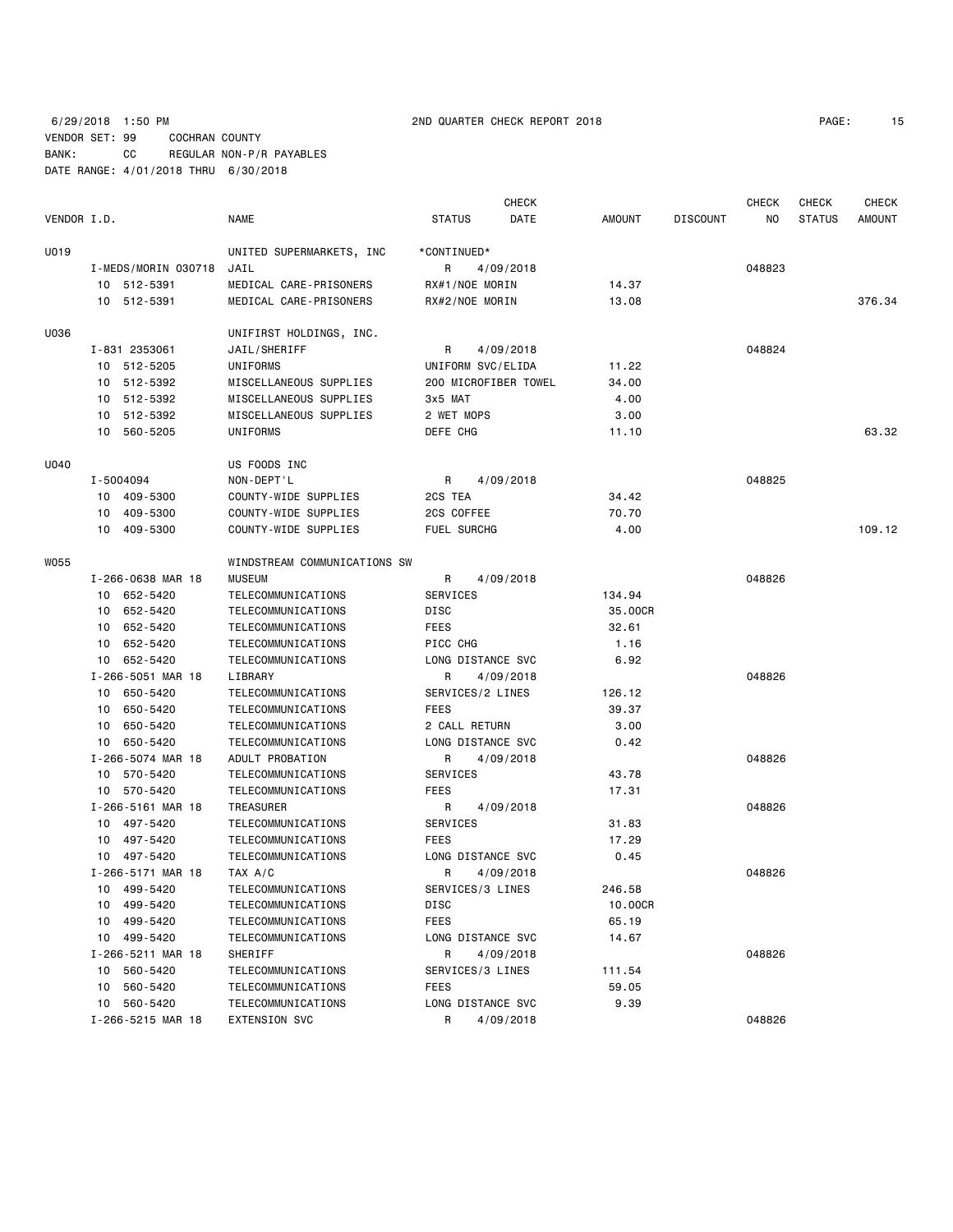|             |                            |                                          |                     | CHECK                |               |                 | <b>CHECK</b> | <b>CHECK</b>  | <b>CHECK</b> |
|-------------|----------------------------|------------------------------------------|---------------------|----------------------|---------------|-----------------|--------------|---------------|--------------|
| VENDOR I.D. |                            | <b>NAME</b>                              | <b>STATUS</b>       | DATE                 | <b>AMOUNT</b> | <b>DISCOUNT</b> | NO.          | <b>STATUS</b> | AMOUNT       |
| WO55        |                            | WINDSTREAM COMMUNICATIONS                | *CONTINUED*         |                      |               |                 |              |               |              |
|             | I-266-5215 MAR 18          | <b>EXTENSION SVC</b>                     | R                   | 4/09/2018            |               |                 | 048826       |               |              |
|             | 10 665-5420                | TELECOMMUNICATIONS                       | SERVICES/3 LINES    |                      | 146.38        |                 |              |               |              |
|             | 10 665-5420                | TELECOMMUNICATIONS                       | FEES                |                      | 59.05         |                 |              |               |              |
|             | I-266-5302 MAR 18          | JUSTICE OF PEACE                         | R                   | 4/09/2018            |               |                 | 048826       |               |              |
|             | 10 455-5420                | TELECOMMUNICATIONS                       | SERVICES            |                      | 31.83         |                 |              |               |              |
|             | 10 455-5420                | TELECOMMUNICATIONS                       | FEES                |                      | 17.29         |                 |              |               |              |
|             | 10 455-5420                | TELECOMMUNICATIONS                       | LONG DISTANCE SVC   |                      | 2.64          |                 |              |               |              |
|             | I-266-5411 MAR 18          | JUVENILE PROBATION                       | R                   | 4/09/2018            |               |                 | 048826       |               |              |
|             | 17 573-5499                | OPERATING EXPENSES                       | SERVICES            |                      | 31.83         |                 |              |               |              |
|             | 17 573-5499                | OPERATING EXPENSES                       | FEES                |                      | 17.29         |                 |              |               |              |
|             | 17 573-5499                | OPERATING EXPENSES                       | LONG DISTANCE SVC   |                      | 2.37          |                 |              |               |              |
|             | I-266-5412 MAR 18          | DIST CT/NON-DEPT'L/CONST/ELEC            | R                   | 4/09/2018            |               |                 | 048826       |               |              |
|             | 10 490-5420                | TELECOMMUNICATIONS                       |                     | LOCAL MEASURED CALLS | 3.60          |                 |              |               |              |
|             | 409-5420                   | TELECOMMUNICATIONS                       | COURTHOUSE INTERNET |                      |               |                 |              |               |              |
|             | 10                         |                                          |                     |                      | 120.00        |                 |              |               |              |
|             | 409-5420<br>10             | TELECOMMUNICATIONS                       | FEES                |                      | 15.73         |                 |              |               |              |
|             | 435-5420<br>10             | TELECOMMUNICATIONS                       | SERVICES            |                      | 23.37         |                 |              |               |              |
|             | 435-5420<br>10             | TELECOMMUNICATIONS                       | FEES                |                      | 11.81         |                 |              |               |              |
|             | 435-5420<br>10             | TELECOMMUNICATIONS                       | INTERNET SVC        |                      | 120.00        |                 |              |               |              |
|             | 550-5420<br>10             | TELECOMMUNICATIONS                       | SERVICES            |                      | 23.37         |                 |              |               |              |
|             | 550-5420<br>10<br>550-5420 | TELECOMMUNICATIONS<br>TELECOMMUNICATIONS | FEES                |                      | 11.80         |                 |              |               |              |
|             | 10                         |                                          | LONG DISTANCE SVC   |                      | 1.00          |                 | 048826       |               |              |
|             | I-266-5450 MAR 18          | CLERK                                    | R                   | 4/09/2018            |               |                 |              |               |              |
|             | 10 403-5420                | TELECOMMUNICATIONS                       | SERVICES/3 LINES    |                      | 96.59         |                 |              |               |              |
|             | 403-5420<br>10             | TELECOMMUNICATIONS                       | FEES                |                      | 74.00         |                 |              |               |              |
|             | 10 403-5420                | TELECOMMUNICATIONS                       | LONG DISTANCE SVC   |                      | 9.49          |                 |              |               |              |
|             | I-266-5508 MAR 18          | CO JUDGE/COMM'R CT                       | R                   | 4/09/2018            |               |                 | 048826       |               |              |
|             | 15 610-5420                | TELECOMMUNICATIONS                       | SERVICES/2 LINES    |                      | 64.76         |                 |              |               |              |
|             | 15 610-5420                | TELECOMMUNICATIONS                       | FEES                |                      | 54.89         |                 |              |               |              |
|             | 15 610-5420                | TELECOMMUNICATIONS                       | LONG DISTANCE SVC   |                      | 0.98          |                 |              |               |              |
|             | I-266-5700 MAR 18          | SHERIFF                                  | R                   | 4/09/2018            |               |                 | 048826       |               |              |
|             | 10 560-5420                | TELECOMMUNICATIONS                       | SERVICES            |                      | 43.38         |                 |              |               |              |
|             | 560-5420<br>10             | TELECOMMUNICATIONS                       | FEES                |                      | 14.03         |                 |              |               |              |
|             | 560-5420<br>10             | TELECOMMUNICATIONS                       | LONG DISTANCE SVC   |                      | 0.29          |                 |              |               |              |
|             | I-266-5822 MAR 18          | AUDITOR/NON-DEPT'L                       | R.                  | 4/09/2018            |               |                 | 048826       |               |              |
|             | 10 495-5420                | TELECOMMUNICATIONS                       | SERVICES            |                      | 151.83        |                 |              |               |              |
|             | 495-5420<br>10             | TELECOMMUNICATIONS                       | FEES                |                      | 19.70         |                 |              |               |              |
|             | 495-5420<br>10             | TELECOMMUNICATIONS                       | LONG DISTANCE SVC   |                      | 0.18          |                 |              |               |              |
|             | 409-5420<br>10             | TELECOMMUNICATIONS                       |                     | FAX LINE 266-5629 SV | 139.95        |                 |              |               |              |
|             | 10 409-5420                | TELECOMMUNICATIONS                       | STATIC IP           |                      | 15.00         |                 |              |               |              |
|             | 10 409-5420                | TELECOMMUNICATIONS                       | FEES                |                      | 19.71         |                 |              |               |              |
|             | 10 409-5420                | TELECOMMUNICATIONS                       | FAX LONG DISTANCE   |                      | 0.09          |                 |              |               |              |
|             | I-266-8661 MAR 18          | ATTORNEY                                 | R                   | 4/09/2018            |               |                 | 048826       |               |              |
|             | 10 475-5420                | TELECOMMUNICATIONS                       | SERVICES/2 LINES    |                      | 155.20        |                 |              |               |              |
|             | 10 475-5420                | TELECOMMUNICATIONS                       | FEES                |                      | 39.37         |                 |              |               |              |
|             | 10 475-5420                | TELECOMMUNICATIONS                       | LONG DISTANCE SVC   |                      | 1.22          |                 |              |               |              |
|             | I-266-8888 MAR 18          | SHERIFF                                  | R                   | 4/09/2018            |               |                 | 048826       |               |              |
|             | 10 560-5420                | TELECOMMUNICATIONS                       |                     | FAX LINE/CRIME CONTR | 32.38         |                 |              |               |              |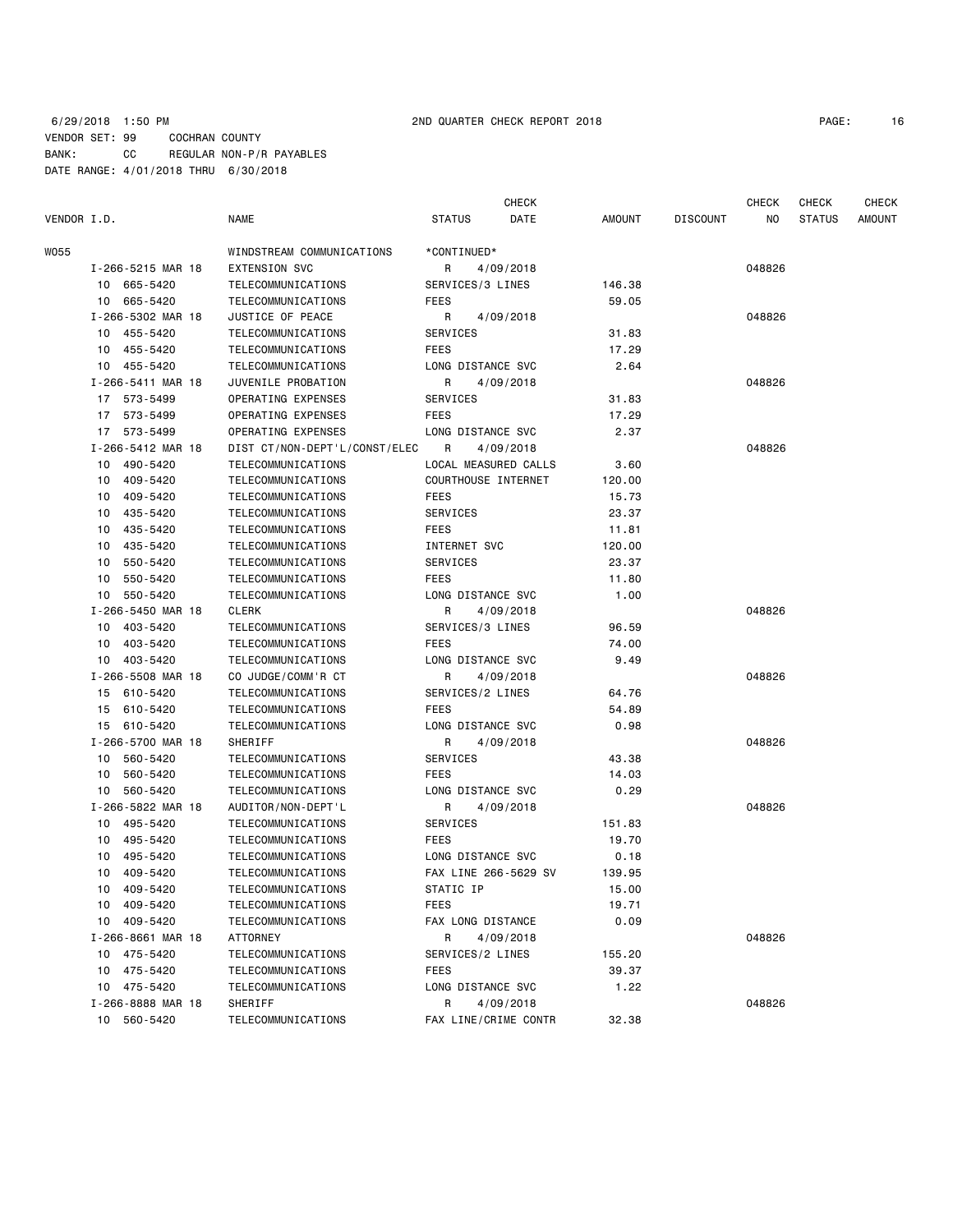### 6/29/2018 1:50 PM 2ND QUARTER CHECK REPORT 2018 2019 2019 VENDOR SET: 99 COCHRAN COUNTY BANK: CC REGULAR NON-P/R PAYABLES DATE RANGE: 4/01/2018 THRU 6/30/2018

10 560-5420 TELECOMMUNICATIONS

10 560-5420 TELECOMMUNICATIONS LONG DISTANCE SVC 0.45 2,503.48

|                   |                           |               | CHECK     |        |          | <b>CHECK</b> | CHECK         | <b>CHECK</b> |
|-------------------|---------------------------|---------------|-----------|--------|----------|--------------|---------------|--------------|
| VENDOR I.D.       | <b>NAME</b>               | <b>STATUS</b> | DATE      | AMOUNT | DISCOUNT | NO.          | <b>STATUS</b> | AMOUNT       |
| <b>W055</b>       | WINDSTREAM COMMUNICATIONS | *CONTINUED*   |           |        |          |              |               |              |
| I-266-8888 MAR 18 | SHERIFF                   |               | 4/09/2018 |        |          | 048826       |               |              |
| 560-5420<br>10.   | TEL FCOMMUNICATIONS       | FFFS          |           | 14.01  |          |              |               |              |

| WO70 |    |                  | R D WALLACE OIL CO INC                |                      |          |        |          |
|------|----|------------------|---------------------------------------|----------------------|----------|--------|----------|
|      |    | I-12520010 MAR18 | CEMETERY                              | R<br>4/09/2018       |          | 048828 |          |
|      |    | 10 516-5330      | FUEL & OIL                            | 25.001GL REG ETH 3/1 | 51.91    |        |          |
|      |    | I-12520019 MAR18 | PARK/AIRPORT                          | R<br>4/09/2018       |          | 048828 |          |
|      |    | 30 518-5330      | FUEL & OIL                            | 23.001GL REG ETH 3/2 | 48.67    |        |          |
|      |    | I-12520021 MAR18 | PREC 3                                | R<br>4/09/2018       |          | 048828 |          |
|      |    | 15 623-5330      | FUEL AND OIL                          | 313GL DYED DIESEL 3/ | 732.42   |        |          |
|      |    | 15 623-5330      | FUEL AND OIL                          | 1EA PWR SVC 800Z     | 11.95    |        |          |
|      | 15 | 623-5330         | FUEL AND OIL                          | 1EA PWR SVC 12/1     | 6.35     |        |          |
|      | 15 | 623-5330         | FUEL AND OIL                          | 302.1GL REG ETH 3/30 | 583.65   |        |          |
|      | 15 | 623-5330         | FUEL AND OIL                          | 67.3GL REG ETH 3/12  | 139.65   |        |          |
|      |    | 15 623-5330      | FUEL AND OIL                          | CR 198GL REG ETH @1. | 374.62CR |        |          |
|      |    | I-12520041 MAR18 | PREC 4                                | R<br>4/09/2018       |          | 048828 |          |
|      |    | 15 624-5356      | ROAD MATERIALS & SUPPLIES             | $WD - 40$ 3/21       | 5.95     |        |          |
|      |    | 15 624-5356      | ROAD MATERIALS & SUPPLIES             | 3 B-12 SPRAY         | 8.25     |        |          |
|      |    | 15 624-5356      | ROAD MATERIALS & SUPPLIES             | ELEC PART CLNR       | 4.79     |        |          |
|      |    | 15 624-5330      | FUEL AND OIL                          | 29GL REG ETH 3/5     | 58.48    |        |          |
|      | 15 | 624-5330         | FUEL AND OIL                          | 25.002GL REG ETH 3/1 | 51.92    |        |          |
|      | 15 | 624-5330         | FUEL AND OIL                          | 20.909GL REG ETH 3/2 | 44.24    |        |          |
|      | 15 | 624-5330         | FUEL AND OIL                          | ADJ/CORR AUDITOR ERR | 115.59   |        |          |
|      |    | I-12520043 MAR18 | SHERIFF                               | R<br>4/09/2018       |          | 048828 |          |
|      | 10 | 560-5330         | FUEL AND OIL                          | CR OVERCHG/FET?      | 9.46CR   |        |          |
|      | 10 | 560-5330         | FUEL AND OIL                          | 13.919GL/R DAVIS 3/2 | 29.44    |        |          |
|      | 10 | 560-5330         | FUEL AND OIL                          | 35.507GL UNL/HESTER  | 75.10    |        |          |
|      | 10 | 560-5330         | FUEL AND OIL                          | 64.427GL UNL/FAIR    | 136.27   |        |          |
|      | 10 | 560-5330         | FUEL AND OIL                          | 16.527GL UNL/SHERIFF | 34.95    |        |          |
|      | 10 | 560-5330         | FUEL AND OIL                          | 97.55GL UNL/DUDLEY   | 206.12   |        |          |
|      | 10 | 560-5330         | FUEL AND OIL                          | 133.227GL UNL/RACE   | 281.70   |        |          |
|      | 10 | 560-5330         | FUEL AND OIL                          | 158.081GL UNL/GRINST | 334.32   |        |          |
|      | 10 | 560-5330         | FUEL AND OIL                          | 130.906GL UNL/GALVAN | 278.43   |        |          |
|      | 10 | 560-5330         | FUEL AND OIL                          | 19.28GL UNL/#1027 3/ | 40.81    |        | 2,896.88 |
| X001 |    |                  | XCEL ENERGY                           |                      |          |        |          |
|      |    |                  | I-54-1324315-7 MAR18 ALMOST ALL DEPTS | 4/09/2018<br>R       |          | 048829 |          |
|      |    | 30 518-5440      | UTILITIES                             | 300210167 RUNWAY LIG | 68.64    |        |          |
|      |    | 10 510-5440      | UTILITIES                             | 300240736 COURTHOUSE | 1,531.58 |        |          |

10 660-5440 UTILITIES & IRRIGATION 300265059 SOFTBALL P 11.28<br>10 580-5440 UTILITIES [TOWER] 300282806 TOWER 89.44

 15 621-5440 UTILITIES 300294119 PREC 1 SHO 51.68 10 650-5440 UTILITIES 300338546 LIBRARY 109.65 10 652-5440 UTILITIES 300342232 MUSEUM 20.16 10 662-5440 UTILITIES 300390484 ACTIVITY B 436.10 10 660-5440 UTILITIES & IRRIGATION 300410370 PARK 102.00

UTILITIES [TOWER] 300282806 TOWER 89.44

| с |  |
|---|--|
|   |  |
|   |  |
|   |  |

| AGE : |  |
|-------|--|
|-------|--|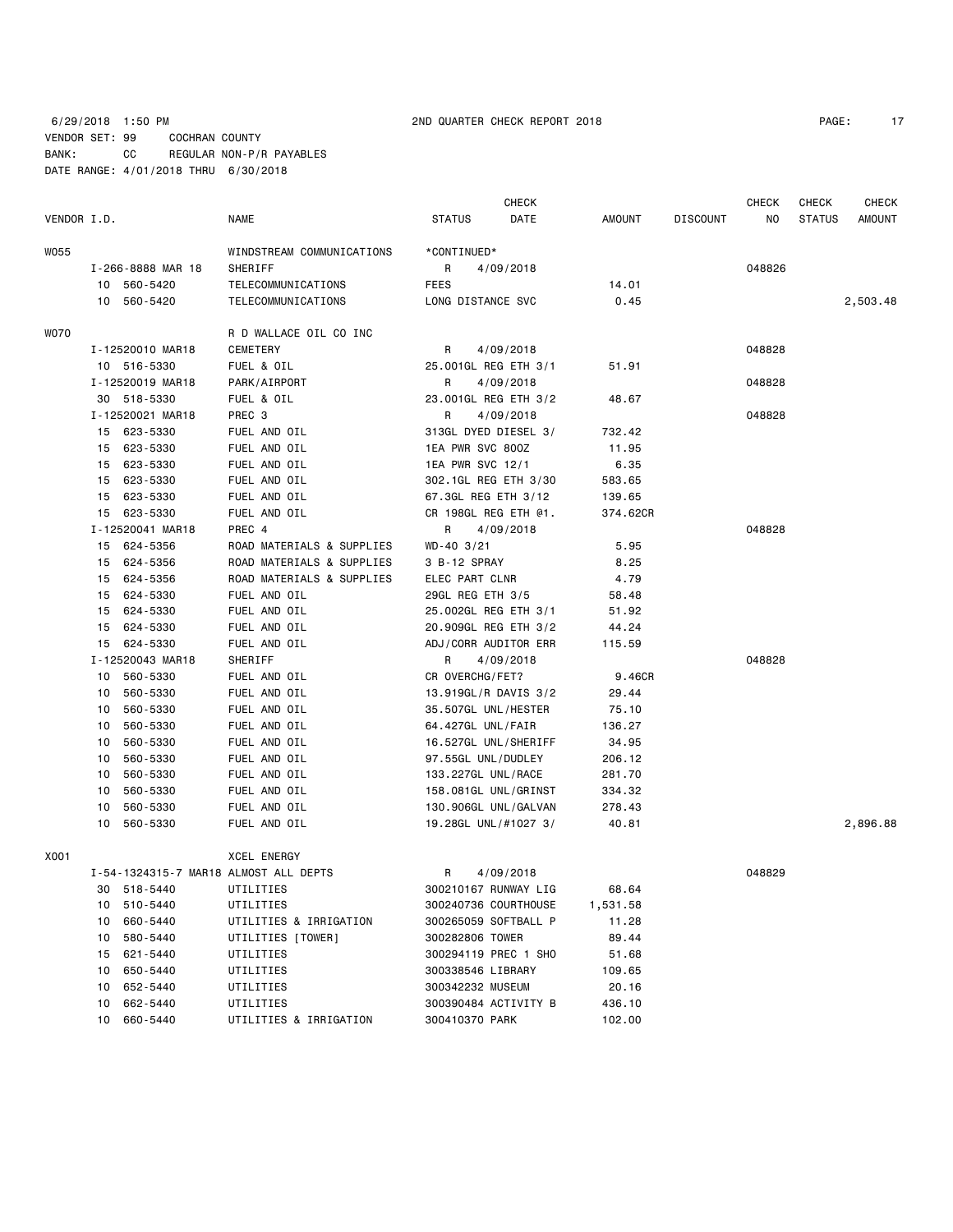## 6/29/2018 1:50 PM 2ND QUARTER CHECK REPORT 2018 PAGE: 18 VENDOR SET: 99 COCHRAN COUNTY BANK: CC REGULAR NON-P/R PAYABLES DATE RANGE: 4/01/2018 THRU 6/30/2018

|             |                                       |                                                    |                 | <b>CHECK</b>         |          |                 | <b>CHECK</b> | <b>CHECK</b>  | <b>CHECK</b> |
|-------------|---------------------------------------|----------------------------------------------------|-----------------|----------------------|----------|-----------------|--------------|---------------|--------------|
| VENDOR I.D. |                                       | NAME                                               | <b>STATUS</b>   | DATE                 | AMOUNT   | <b>DISCOUNT</b> | NO.          | <b>STATUS</b> | AMOUNT       |
| X001        |                                       | XCEL ENERGY<br>*CONTINUED*                         |                 |                      |          |                 |              |               |              |
|             | I-54-1324315-7 MAR18 ALMOST ALL DEPTS |                                                    | R               | 4/09/2018            |          |                 | 048829       |               |              |
|             | 660-5440<br>10                        | UTILITIES & IRRIGATION                             |                 | 300457515 PARK/SHOP  | 60.47    |                 |              |               |              |
|             | 10 516-5440                           | UTILITIES                                          |                 | 300555198 CEMETERY   | 11.28    |                 |              |               |              |
|             | 660-5440<br>10                        | UTILITIES & IRRIGATION                             |                 | 300587052 SHOWBARN   | 27.18    |                 |              |               |              |
|             | 660-5440<br>10                        | UTILITIES & IRRIGATION                             |                 | 300587753 RODEO GROU | 11.28    |                 |              |               |              |
|             | 409-5440<br>10                        | UTILITIES                                          | 300588989 ANNEX |                      | 22.90    |                 |              |               |              |
|             | 10 516-5440                           | UTILITIES                                          |                 | 300603417 CEMETERY   | 12.01    |                 |              |               |              |
|             | 10<br>516-5440                        | UTILITIES                                          |                 | 300637038 CEMETERY S | 11.36    |                 |              |               | 2,577.01     |
| G005        |                                       | GENERAL FUND                                       |                 |                      |          |                 |              |               |              |
|             | I-1ST QTR '18 SPEC                    | SPECIALTY CT SVC FEES                              | R               | 4/09/2018            |          |                 | 048830       |               |              |
|             | 90 000-2379.001                       | Drug Court Fee CCP102.0178                         |                 | 1ST QTR SPECIALTY CT | 5.27     |                 |              |               |              |
|             | I-1ST QTR CIVIL '18 STATE CIVIL FEES  |                                                    | R               | 4/09/2018            |          |                 | 048830       |               |              |
|             | 000-2363.004<br>90                    | Co Filing Fee Ind Lgl Serv.                        |                 | 4TH QTR CIVIL FEES   | 2.10     |                 |              |               |              |
|             | 90<br>000-2363.004                    | Co Filing Fee Ind Lgl Serv.                        |                 | 4TH QTR CIVIL FEES   | 2.58     |                 |              |               |              |
|             | 90<br>000-2363.001                    | Divorce & Family Gov't 133.1514TH QTR CIVIL FEES   |                 |                      | 0.50     |                 |              |               |              |
|             | 90<br>000-2363.002                    | Other Than Divorce/Family 10B 4TH QTR CIVIL FEES   |                 |                      | 1.00     |                 |              |               |              |
|             | 000-2363.004<br>90                    | Co Filing Fee Ind Lgl Serv.                        |                 | 4TH QTR CIVIL FEES   | 1.75     |                 |              |               |              |
|             | I-1ST QTR CRIM '18                    | STATE CRIM SVC FEES                                | R               | 4/09/2018            |          |                 | 048830       |               |              |
|             | 000-2358.001<br>90                    | State CCC Date 010104 Forward 1ST QTR CRIMINAL FEE |                 |                      | 301.94   |                 |              |               |              |
|             | 000-2368<br>90                        | BB Bond Fee (Gov CD 41.258)                        |                 | 1ST QTR CRIMINAL FEE | 45.00    |                 |              |               |              |
|             | 000-2378<br>90                        | JRF Jury Reimb Fee CCP102.00451ST QTR CRIMINAL FEE |                 |                      | 28.31    |                 |              |               |              |
|             | 000-2363.003<br>90                    | Indigent Defense Fee                               |                 | 1ST QTR CRIMINAL FEE | 14.10    |                 |              |               |              |
|             | 000-2355<br>90                        | MVF CCP 102.002                                    |                 | 1ST QTR CRIMINAL FEE | 0.51     |                 |              |               |              |
|             | 000-2367<br>90                        | STF-Sub 95% C(Trans CD542.40 1ST QTR CRIMINAL FEE  |                 |                      | 75.94    |                 |              |               | 479.00       |
| S217        |                                       | STATE COMPTROLLER                                  |                 |                      |          |                 |              |               |              |
|             | I-1ST QTR CIVIL '18                   | STATE CIVIL FEES                                   | R               | 4/09/2018            |          |                 | 048831       |               |              |
|             | 90<br>000-2372                        | Birth Cert. Gov118.015                             |                 | 1ST QTR REMITTANCE F | 43.20    |                 |              |               |              |
|             | 000-2373<br>90                        | Marriage License Gov 118.011 1ST QTR REMITTANCE F  |                 |                      | 30.00    |                 |              |               |              |
|             | 90<br>000-2364                        | Juror Donations                                    |                 | 1ST QTR REMITTANCE F | 15.00    |                 |              |               |              |
|             | 90<br>000-2363.004                    | Co Filing Fee Ind Lgl Serv.                        |                 | 1ST QTR REMITTANCE F | 39.90    |                 |              |               |              |
|             | 90<br>000-2363.004                    | Co Filing Fee Ind Lgl Serv.                        |                 | 1ST QTR REMITTANCE F | 49.07    |                 |              |               |              |
|             | 90<br>000-2363.001                    | Divorce & Family Gov't 133.1511ST QTR REMITTANCE F |                 |                      | 49.78    |                 |              |               |              |
|             | 90<br>000-2363.002                    | Other Than Divorce/Family 10B 1ST QTR REMITTANCE F |                 |                      | 99.00    |                 |              |               |              |
|             | 90<br>000-2363.004                    | Co Filing Fee Ind Lgl Serv.                        |                 | 1ST QTR REMITTANCE F | 33.25    |                 |              |               |              |
|             | 000-2379<br>90                        | Judicial Support Fee/L133.105 1ST QTR REMITTANCE F |                 |                      | 301.00   |                 |              |               |              |
|             | 90<br>000-2380.001                    | CJCPT PERSONAL TRAINGSEC51.9711ST QTR REMITTANCE F |                 |                      | 60.00    |                 |              |               | 720.20       |
| S217        |                                       | STATE COMPTROLLER                                  |                 |                      |          |                 |              |               |              |
|             | I-1ST QTR CRIM '18                    | STATE CRIMINAL FEES                                | R               | 4/09/2018            |          |                 | 048832       |               |              |
|             | 000-2358.001<br>90                    | State CCC Date 010104 Forward 1ST QTR REMITTANCE F |                 |                      | 2,717.49 |                 |              |               |              |
|             | 90<br>000-2368                        | BB Bond Fee (Gov CD 41.258)                        |                 | 1ST QTR REMITTANCE F | 405.00   |                 |              |               |              |
|             | 000-2378<br>90                        | JRF Jury Reimb Fee CCP102.00451ST QTR REMITTANCE F |                 |                      | 254.75   |                 |              |               |              |
|             | 90<br>000-2363.003                    | Indigent Defense Fee                               |                 | 1ST QTR REMITTANCE F | 126.85   |                 |              |               |              |
|             | 000-2355<br>90                        | MVF CCP 102.002                                    |                 | 1ST QTR REMITTANCE F | 4.62     |                 |              |               |              |
|             | 000-2367<br>90                        | STF-Sub 95% C(Trans CD542.40 1ST QTR REMITTANCE F  |                 |                      | 1,442.88 |                 |              |               |              |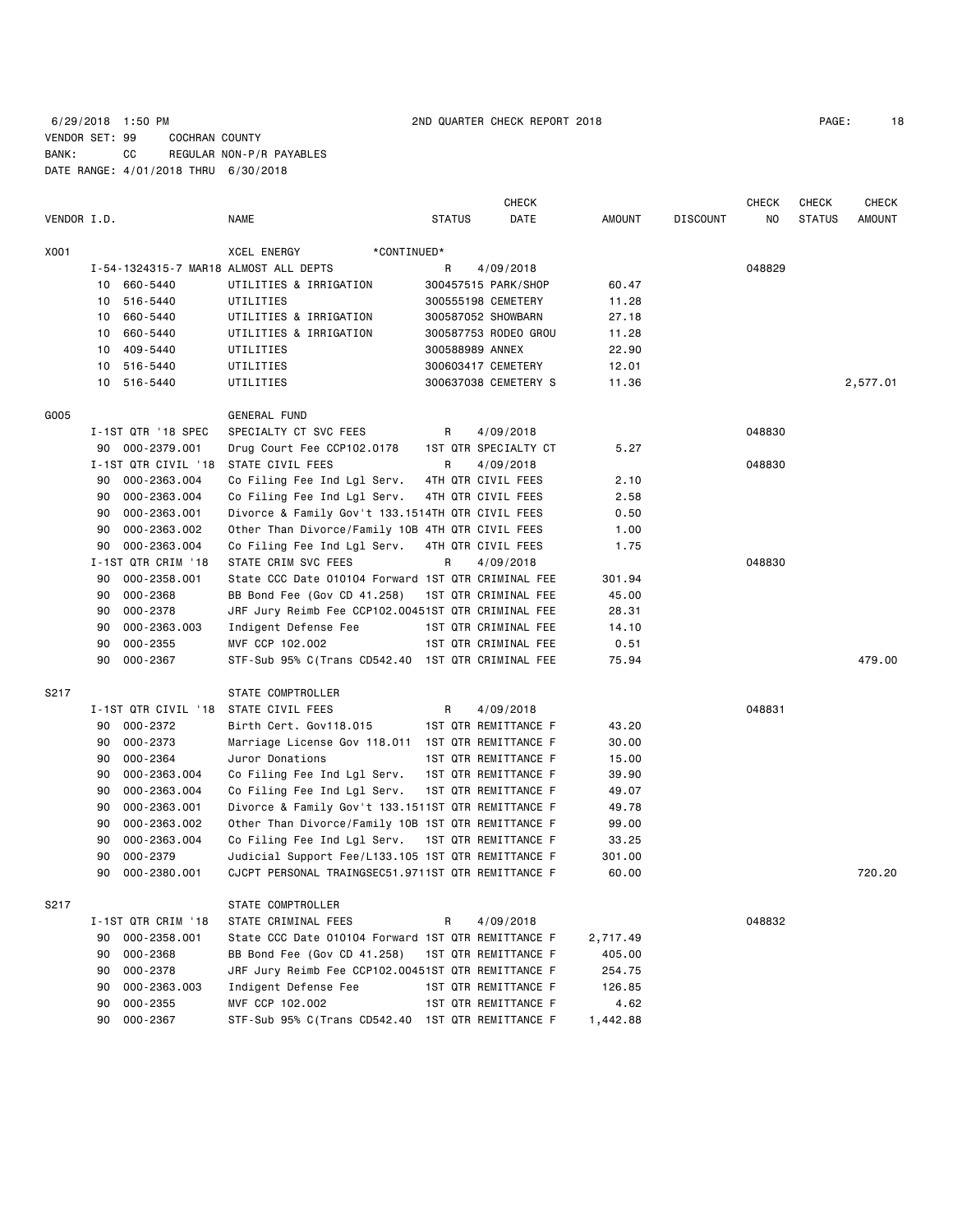6/29/2018 1:50 PM 2ND QUARTER CHECK REPORT 2018 PAGE: 19 VENDOR SET: 99 COCHRAN COUNTY BANK: CC REGULAR NON-P/R PAYABLES DATE RANGE: 4/01/2018 THRU 6/30/2018

| 19 |
|----|
|    |

|             |    |                                      |                                                    |                | CHECK                 |             |                 | <b>CHECK</b> | <b>CHECK</b>  | <b>CHECK</b>  |
|-------------|----|--------------------------------------|----------------------------------------------------|----------------|-----------------------|-------------|-----------------|--------------|---------------|---------------|
| VENDOR I.D. |    |                                      | <b>NAME</b>                                        | <b>STATUS</b>  | DATE                  | AMOUNT      | <b>DISCOUNT</b> | NO.          | <b>STATUS</b> | <b>AMOUNT</b> |
| S217        |    |                                      | STATE COMPTROLLER<br>*CONTINUED*                   |                |                       |             |                 |              |               |               |
|             |    | I-1ST QTR CRIM '18                   | STATE CRIMINAL FEES                                | R              | 4/09/2018             |             |                 | 048832       |               |               |
|             | 90 | 000-2342                             | Arrest Fees - State Officers                       |                | 1ST QTR REMITTANCE F  | 22.14       |                 |              |               |               |
|             | 90 | 000-2342.001                         | Omni FTA                                           |                | 1ST QTR REMITTANCE F  | 160.00      |                 |              |               |               |
|             | 90 | 000-2376                             | Co. CrtCriminal Judicial Fund 1ST QTR REMITTANCE F |                |                       | 160.00      |                 |              |               |               |
|             | 90 | 000-2361                             | 50% of Time Payment to State 1ST QTR REMITTANCE F  |                |                       | 131.45      |                 |              |               |               |
|             | 90 | 000-2379                             | Judicial Support Fee/L133.105 1ST QTR REMITTANCE F |                |                       | 392.63      |                 |              |               |               |
|             | 90 | 000-2347.001                         | Truancy Prvtn & Diver. 102.0151ST QTR REMITTANCE F |                |                       | 133.94      |                 |              |               | 5,951.75      |
| S217        |    |                                      | STATE COMPTROLLER                                  |                |                       |             |                 |              |               |               |
|             |    | I-1ST QTR EFILE '18                  | STATE E-FILE FEES                                  | R              | 4/09/2018             |             |                 | 048833       |               |               |
|             | 90 | 000-2363.005                         | ELE. FILING FEE DIS CLK                            |                | 1ST QTR REMITTANCE F  | 120.00      |                 |              |               |               |
|             | 90 | 000-2363.006                         | ELE FILING FEE COUNTY CLERK                        |                | 1ST QTR REMITTANCE F  | 120.00      |                 |              |               |               |
|             | 90 | 000-2363.007                         | ELE FILING FEE JP                                  |                | 1ST QTR REMITTANCE F  | 70.00       |                 |              |               |               |
|             | 90 | 000-2376.001                         | CRIM ELECTRONIC EFF DIS CLK 1ST QTR REMITTANCE F   |                |                       | 3.94        |                 |              |               |               |
|             | 90 | 000-2376.002                         | CRIMINAL ELECTRONIC EFF CO.                        |                | 1ST QTR REMITTANCE F  | 14.35       |                 |              |               | 328.29        |
| S217        |    |                                      | STATE COMPTROLLER                                  |                |                       |             |                 |              |               |               |
|             |    |                                      | I-SPEC CT 1ST QTR 18 SPECIALTY COURT COSTS         | R              | 4/09/2018             |             |                 | 048834       |               |               |
|             |    | 90 000-2379.001                      | Drug Court Fee CCP102.0178                         |                | 1ST QTR REMITTANCE F  | 47.42       |                 |              |               | 47.42         |
| Y010        |    |                                      | YELLOWHOUSE EXCHANGE                               |                |                       |             |                 |              |               |               |
|             |    | I-18 JD 770G #6673                   | PREC 1                                             | R              | 4/13/2018             |             |                 | 048835       |               |               |
|             |    | 15 621-5571                          | CAPITAL OUTLAY                                     |                | 18 JD 770G GRADER/6Y  | 270,000.00  |                 |              |               |               |
|             | 15 | 621-5571                             | CAPITAL OUTLAY                                     |                | #1DW770GXKJF686673    |             |                 |              |               |               |
|             |    | 15 621-5571                          | CAPITAL OUTLAY                                     |                | -'10 JD 770G #DW770G  | 95,000.00CR |                 |              |               | 175,000.00    |
| A109        |    |                                      | ALBUS FARM EQUIPMENT                               |                |                       |             |                 |              |               |               |
|             |    | I-844/833/842 041318 JUV-RESTITUTION |                                                    | R              | 4/27/2018             |             |                 | 048862       |               |               |
|             |    | 10 000-4340.900                      | JUVENILE PROBATION FEES                            |                | #842, RESTITUTION FOR | 66.66       |                 |              |               |               |
|             | 10 | 000-4340.900                         | JUVENILE PROBATION FEES                            |                | #843, RESTITUTION FOR | 66.66       |                 |              |               |               |
|             | 10 | 000-4340.900                         | JUVENILE PROBATION FEES                            |                | #844, RESTITUTION FOR | 66.68       |                 |              |               | 200,00        |
| A178        |    |                                      | AMAZON                                             |                |                       |             |                 |              |               |               |
|             |    | I-4563633363934                      | LIBRARY                                            | R              | 4/27/2018             |             |                 | 048863       |               |               |
|             |    | 10 650-5590                          | <b>BOOKS</b>                                       | FIFTY FIFTY    |                       | 16.79       |                 |              |               |               |
|             | 10 | 650-5590                             | <b>BOOKS</b>                                       | UNRAVELED      |                       | 12.52       |                 |              |               |               |
|             | 10 | 650-5590                             | <b>BOOKS</b>                                       | <b>COMBUST</b> |                       | 14.33       |                 |              |               |               |
|             | 10 | 650-5590                             | <b>BOOKS</b>                                       |                | STILL ME:A NOVEL      | 16.20       |                 |              |               |               |
|             | 10 | 650-5590                             | <b>BOOKS</b>                                       | LOOK FOR ME    |                       | 15.64       |                 |              |               |               |
|             |    | 10 650-5590                          | <b>BOOKS</b>                                       | AGENT IN PLACE |                       | 18.56       |                 |              |               |               |
|             |    | 10 650-5590                          | <b>BOOKS</b>                                       |                | DORK DIARIES: TALES F | 8.89        |                 |              |               |               |
|             |    | 10 650-5590                          | <b>BOOKS</b>                                       |                | THE WOMAN LEFT BEHIN  | 17.70       |                 |              |               |               |
|             |    | I-465383486998                       | LIBRARY                                            | R              | 4/27/2018             |             |                 | 048863       |               |               |
|             |    | 10 650-5499                          | MISCELLANEOUS                                      |                | GREAT NORTHERN POPCO  | 24.50       |                 |              |               |               |
|             |    | I-746974358659                       | LIBRARY                                            | R              | 4/27/2018             |             |                 | 048863       |               |               |
|             |    | 10 650-5590                          | <b>BOOKS</b>                                       |                | DARK IN DEATH: AN EVE | 18.29       |                 |              |               |               |
|             |    | 10 650-5310                          | OFFICE SUPPLIES                                    |                | DESKTOP TAPE DISPENS  | 12.99       |                 |              |               |               |
|             |    | I-943834999584                       | LIBRARY                                            | R              | 4/27/2018             |             |                 | 048863       |               |               |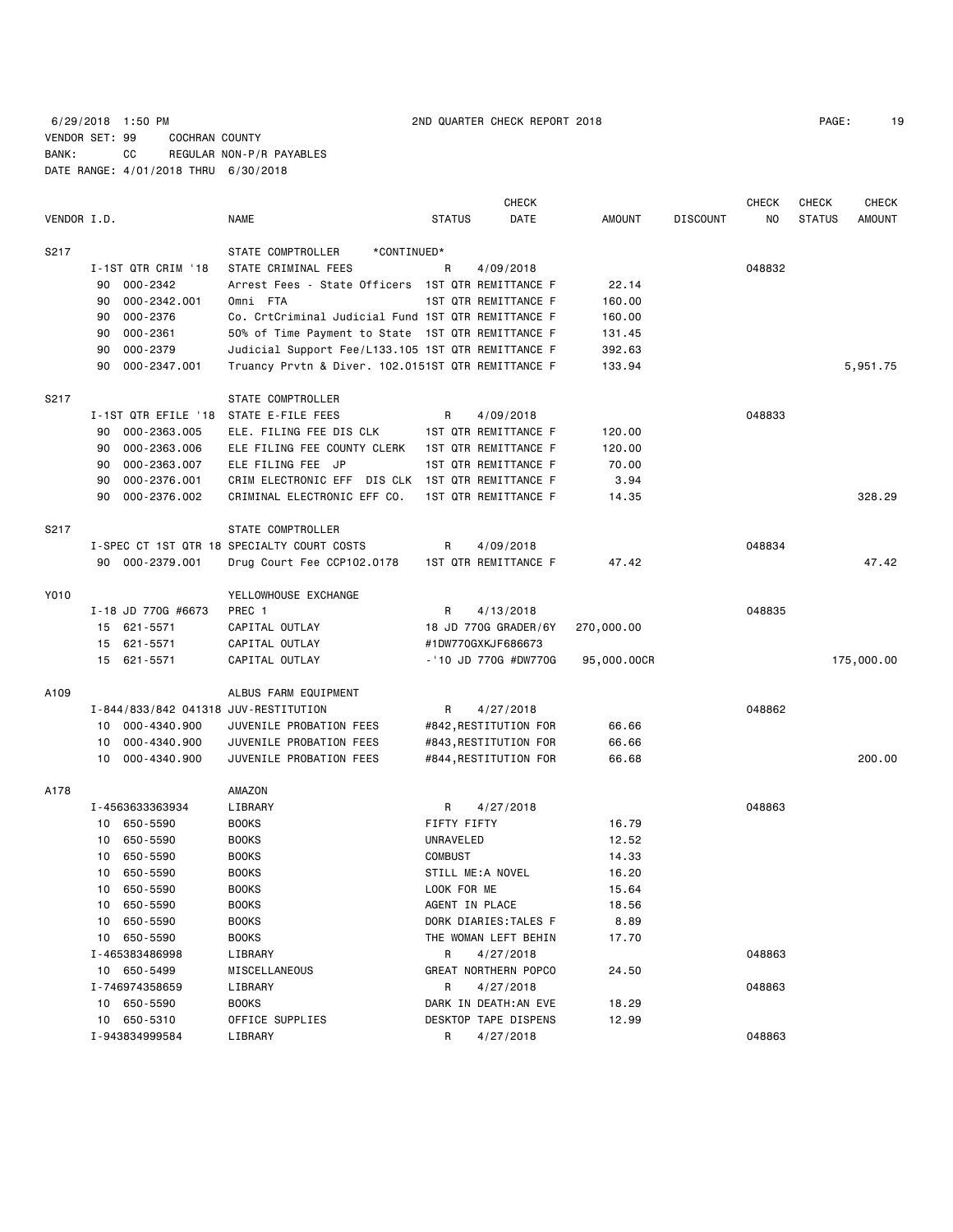# 6/29/2018 1:50 PM 2ND QUARTER CHECK REPORT 2018 PAGE: 20 VENDOR SET: 99 COCHRAN COUNTY BANK: CC REGULAR NON-P/R PAYABLES DATE RANGE: 4/01/2018 THRU 6/30/2018

|             |                     |                                |                       | <b>CHECK</b> |               |                 | <b>CHECK</b> | CHECK         | <b>CHECK</b>  |
|-------------|---------------------|--------------------------------|-----------------------|--------------|---------------|-----------------|--------------|---------------|---------------|
| VENDOR I.D. |                     | <b>NAME</b>                    | <b>STATUS</b>         | DATE         | <b>AMOUNT</b> | <b>DISCOUNT</b> | NO.          | <b>STATUS</b> | <b>AMOUNT</b> |
| A178        |                     | AMAZON                         | *CONTINUED*           |              |               |                 |              |               |               |
|             | I-943834999584      | LIBRARY                        | R<br>4/27/2018        |              |               |                 | 048863       |               |               |
|             | 10 650-5590         | <b>BOOKS</b>                   | THE ESCAPE ARTIST     |              | 16.80         |                 |              |               |               |
|             | 10 650-5590         | <b>BOOKS</b>                   | FINDING ME:A DECADE   |              | 6.94          |                 |              |               |               |
|             | 650-5590<br>10      | <b>BOOKS</b>                   | WORLDS APART (STORY   |              | 12.26         |                 |              |               |               |
|             | 10 650-5590         | <b>BOOKS</b>                   | RED ALERT: AN NYPD RE |              | 16.80         |                 |              |               |               |
|             | I-973765775364      | SHERIFF                        | 4/27/2018<br>R        |              |               |                 | 048863       |               |               |
|             | 10 560-5310         | OFFICE SUPPLIES                | 8TB SEAGATE EXP EXT   |              | 149.99        |                 |              |               |               |
|             | I-989886436935      | CLERK/AUDITOR                  | R<br>4/27/2018        |              |               |                 | 048863       |               |               |
|             | 10 403-5310         | OFFICE SUPPLIES                | 3 HALTER ED600 DESK   |              | 433.47        |                 |              |               |               |
|             | 10 403-5310         | OFFICE SUPPLIES                | 2 SCOTCH POP-UPS      |              | 24.34         |                 |              |               |               |
|             | 10 495-5310         | OFFICE SUPPLIES                | VIC TSING U-THIN WRL  |              | 20.99         |                 |              |               |               |
|             | 10 495-5310         | OFFICE SUPPLIES                | SHIPPING              |              | 1.63          |                 |              |               | 859.63        |
|             |                     |                                |                       |              |               |                 |              |               |               |
| A266        |                     | AXON ENTERPRISES, INC          |                       |              |               |                 |              |               |               |
|             | I-SI1519956         | SHERIFF                        | R<br>4/27/2018        |              |               |                 | 048864       |               |               |
|             | 10 560-5334         | OTHER SUPPLIES                 | 10 TASER CRTG 25' HY  |              | 320.00        |                 |              |               |               |
|             | I-SI1523857         | SHERIFF                        | 4/27/2018<br>R        |              |               |                 | 048864       |               |               |
|             | 10 560-5334         | OTHER SUPPLIES                 | 2 STD BATTERY X2/X26  |              | 124.00        |                 |              |               | 444.00        |
| B026        |                     | BLEDSOE WATER SUPPLY CORP      |                       |              |               |                 |              |               |               |
|             | $I - 3004$ 4/18     | PREC 3                         | R<br>4/27/2018        |              |               |                 | 048865       |               |               |
|             | 15 623-5440         | UTILITIES                      | 160GL WATER MAR 18    |              | 20.10         |                 |              |               | 20.10         |
| B198        |                     | BLAINE INDUSTRIAL SUPPLY       |                       |              |               |                 |              |               |               |
|             | I-S4219711.001      | <b>COURTHOUSE</b>              | 4/27/2018<br>R        |              |               |                 | 048866       |               |               |
|             | 10 510-5332         | CUSTODIAL SUPPLIES             | <b>1CS SPRAYWAY</b>   |              | 33.57         |                 |              |               |               |
|             | 10 510-5332         | CUSTODIAL SUPPLIES             | 1CS PLEASCENT DISINF  |              | 49.71         |                 |              |               |               |
|             | I-S4226868.001      | PARK                           | R<br>4/27/2018        |              |               |                 | 048866       |               |               |
|             | 10 660-5332         | CUSTODIAL SUPPLIES             | 1CS CAN LINER, BK 1.  |              | 54.14         |                 |              |               |               |
|             | 660-5332<br>10      | CUSTODIAL SUPPLIES             | 1CS TOWEL 6RL/CS      |              | 61.29         |                 |              |               |               |
|             | 10 660-5332         | CUSTODIAL SUPPLIES             | 1CS TISSUE 80RL/CS    |              | 53.33         |                 |              |               |               |
|             | 660-5332<br>10      | CUSTODIAL SUPPLIES             | 1DZ LAV LACE RIM HAN  |              | 25.36         |                 |              |               |               |
|             | 10 660-5332         | CUSTODIAL SUPPLIES             | 1DZ MANGO BAY RIM HA  |              | 25.36         |                 |              |               | 302.76        |
|             |                     |                                |                       |              |               |                 |              |               |               |
| <b>B248</b> |                     | BAILEY COUNTY SHERIFF'S OFFICE |                       |              |               |                 |              |               |               |
|             | I-M RICHARDSON 0318 | JAIL/MEDS                      | R<br>4/27/2018        |              |               |                 | 048867       |               |               |
|             | 10 512-5391         | MEDICAL CARE-PRISONERS         | MIKEAL RICHARDSON RX  |              | 33.33         |                 |              |               |               |
|             | 10 512-5391         | MEDICAL CARE-PRISONERS         | MIKEAL RICHARDSON RX  |              | 28.02         |                 |              |               |               |
|             | JAIL<br>I-MAR 2018  |                                | R<br>4/27/2018        |              |               |                 | 048867       |               |               |
|             | 10 512-5499         | MISCELLANEOUS                  | MIKEAL RICHARDSON 31  |              | 1,240.00      |                 |              |               | 1,301.35      |
| C064        |                     | CITY OF MORTON F D             |                       |              |               |                 |              |               |               |
|             | I-DEC 2017          | PUBLIC SAFETY*OTHER            | R<br>4/27/2018        |              |               |                 | 048868       |               |               |
|             | 580-5414<br>10      | FIRE PROTECTION CONTRACTS      | 6.5mi W/SH114;cttn 1  |              | 350.00        |                 |              |               |               |
|             | 580-5414<br>10      | FIRE PROTECTION CONTRACTS      | 1MI S/FM1169, FM1779; |              | 350.00        |                 |              |               |               |
|             | 580-5414<br>10      | FIRE PROTECTION CONTRACTS      | W SH114/1mi E St Ln;  |              | 350.00        |                 |              |               |               |
|             | 10<br>580-5414      | FIRE PROTECTION CONTRACTS      | FM769/CR260; cttn 12/ |              | 350.00        |                 |              |               |               |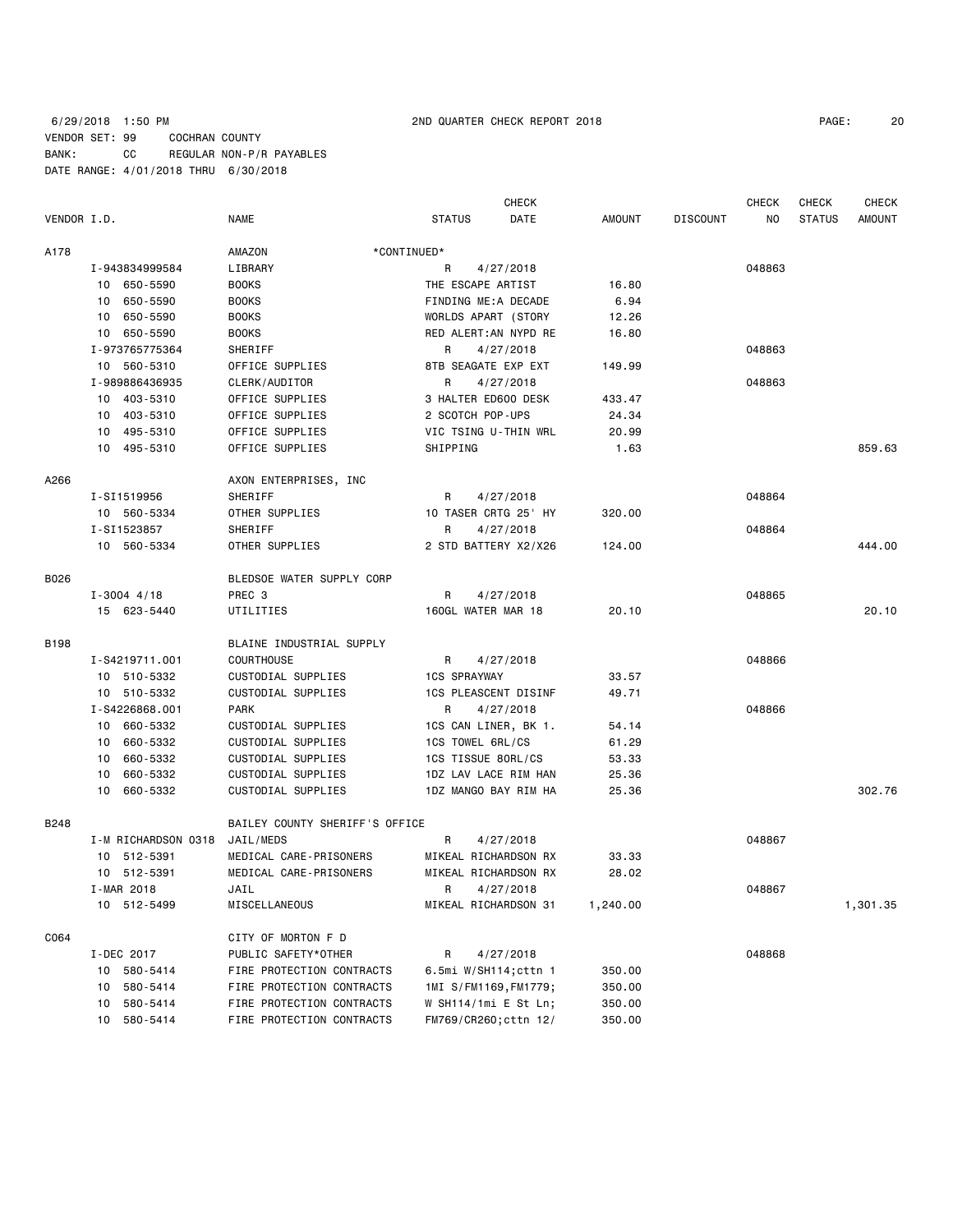|             |                    |                                              |                         | CHECK     |               |                 | <b>CHECK</b> | CHECK         | CHECK         |
|-------------|--------------------|----------------------------------------------|-------------------------|-----------|---------------|-----------------|--------------|---------------|---------------|
| VENDOR I.D. |                    | <b>NAME</b>                                  | <b>STATUS</b>           | DATE      | <b>AMOUNT</b> | <b>DISCOUNT</b> | NO           | <b>STATUS</b> | <b>AMOUNT</b> |
| C064        |                    | CITY OF MORTON F D                           | *CONTINUED*             |           |               |                 |              |               |               |
|             | I-DEC 2017         | PUBLIC SAFETY*OTHER                          | R                       | 4/27/2018 |               |                 | 048868       |               |               |
|             | 10 580-5414        | FIRE PROTECTION CONTRACTS                    | 6mi E Mrtn/SH114;equ    |           | 350.00        |                 |              |               |               |
|             | 580-5414<br>10     | FIRE PROTECTION CONTRACTS                    | .5mi S SH114/FM2195;    |           | 350.00        |                 |              |               |               |
|             | 580-5414<br>10     | FIRE PROTECTION CONTRACTS                    | .25miS SH114/FM2195;    |           | 350.00        |                 |              |               |               |
|             | 580-5414<br>10     | FIRE PROTECTION CONTRACTS                    | 2100blk SH114; equip    |           | 350.00        |                 |              |               |               |
|             | 10 580-5414        | FIRE PROTECTION CONTRACTS                    | CR127/CR74; cttn/plas   |           | 350.00        |                 |              |               |               |
|             | I-FEB 2018         | PUBLIC SAFETY*OTHER                          | R                       | 4/27/2018 |               |                 | 048868       |               |               |
|             | 580-5414<br>10     | FIRE PROTECTION CONTRACTS                    | CR155/CR68;gas leak     |           | 350.00        |                 |              |               |               |
|             | 580-5414<br>10     | FIRE PROTECTION CONTRACTS                    | CR155/SH114; grass 2/   |           | 350.00        |                 |              |               |               |
|             | 580-5414<br>10     | FIRE PROTECTION CONTRACTS                    | CR165/SH214; wreck 2/   |           | 350.00        |                 |              |               |               |
|             | I-JAN 2018         | PUBLIC SAFETY*OTHER                          | R                       | 4/27/2018 |               |                 | 048868       |               |               |
|             | 580-5414<br>10     | FIRE PROTECTION CONTRACTS                    | FM301/S FM1780;grass    |           | 350.00        |                 |              |               |               |
|             | 580-5414<br>10     | FIRE PROTECTION CONTRACTS                    | SOUTHWEST GIN 1/31      |           | 350.00        |                 |              |               |               |
|             | I-MAR 2018         | PUBLIC SAFETY*OTHER                          | R                       | 4/27/2018 |               |                 | 048868       |               |               |
|             | 10 580-5414        | FIRE PROTECTION CONTRACTS                    | CR1282; grass 3/3       |           | 350.00        |                 |              |               |               |
|             | 10<br>580-5414     | FIRE PROTECTION CONTRACTS                    | FM1585/CR197;grass 3    |           | 350.00        |                 |              |               |               |
|             | 580-5414<br>10     | FIRE PROTECTION CONTRACTS                    | 2100blk SH114; cttn 3   |           | 350.00        |                 |              |               |               |
|             | 580-5414<br>10     | FIRE PROTECTION CONTRACTS                    | CR197/FM125;grass 3/    |           | 350.00        |                 |              |               |               |
|             | 580-5414<br>10     | FIRE PROTECTION CONTRACTS                    | 3mi E SH114/FM1585;g    |           | 350.00        |                 |              |               |               |
|             | 580-5414<br>10     | FIRE PROTECTION CONTRACTS                    | CR197/CR98N 114; cttn   |           | 350.00        |                 |              |               |               |
|             | 580-5414<br>10     | FIRE PROTECTION CONTRACTS                    | N CR197/E CR1585;pol    |           | 350.00        |                 |              |               |               |
|             | 580-5414<br>10     | FIRE PROTECTION CONTRACTS                    | S CR197/E FM1585/gra    |           | 350.00        |                 |              |               |               |
|             | 580-5414<br>10     | FIRE PROTECTION CONTRACTS                    | 1.5mi S Lehman SH214    |           | 350.00        |                 |              |               |               |
|             | I-NOV 2017         | PUBLIC SAFETY*OTHER                          | R                       | 4/27/2018 |               |                 | 048868       |               |               |
|             | 580-5414<br>10     | FIRE PROTECTION CONTRACTS                    | 3mi S 1585/FM769;gra    |           | 350.00        |                 |              |               |               |
|             | 10<br>580-5414     | FIRE PROTECTION CONTRACTS                    | SH214/SH125; equip 11   |           | 350.00        |                 |              |               |               |
|             | 580-5414<br>10     | FIRE PROTECTION CONTRACTS                    | SH214/CR260; grass 11   |           | 350.00        |                 |              |               |               |
|             | 580-5414<br>10     | FIRE PROTECTION CONTRACTS                    | W SH114/CR115; cttn 1   |           | 350.00        |                 |              |               |               |
|             | 580-5414<br>10     | FIRE PROTECTION CONTRACTS                    | SH114/FM596; cttn 11/   |           | 350.00        |                 |              |               |               |
|             | 580-5414<br>10     | FIRE PROTECTION CONTRACTS                    | $E$ SH114/FM1337; equip |           | 350.00        |                 |              |               |               |
|             | 10<br>580-5414     | FIRE PROTECTION CONTRACTS                    | CR115/FM1169; equip 1   |           | 350.00        |                 |              |               | 10,500.00     |
| C084        |                    | CLERK, SEVENTH COURT OF APPEAL               |                         |           |               |                 |              |               |               |
|             | $I-MAR$ 18         | STATE FEES                                   | R                       | 4/27/2018 |               |                 | 048869       |               |               |
|             | 90 000-2379.002    | 7th Crt of Appeal Gov't22.2081DISTRICT COURT |                         |           | 5.00          |                 |              |               | 5.00          |
| C165        |                    | CITY OF MORTON                               |                         |           |               |                 |              |               |               |
|             | $I - 04/09/18$     | <b>CEMETERY</b>                              | R                       | 4/27/2018 |               |                 | 048870       |               |               |
|             | 10 516-5486        | CONTRACT LABOR-OPEN CLOSE                    | PAT YARBROUGH 3/17/1    |           | 300.00        |                 |              |               |               |
|             | 10 516-5486        | CONTRACT LABOR-OPEN CLOSE                    | ELZIE BROWN 4/8/18      |           | 300.00        |                 |              |               | 600.00        |
| C260        |                    | CITY BANK                                    |                         |           |               |                 |              |               |               |
|             | I-TAX A/C 04/20/18 | TAX A/C                                      | R                       | 4/27/2018 |               |                 | 048871       |               |               |
|             | 499-5310<br>10     | OFFICE SUPPLIES                              | CHECKS/TAX ACCT         |           | 382.92        |                 |              |               |               |
|             | 10 499-5310        | OFFICE SUPPLIES                              | DEP SLIPS/HWY ACCT      |           | 62.00         |                 |              |               | 444.92        |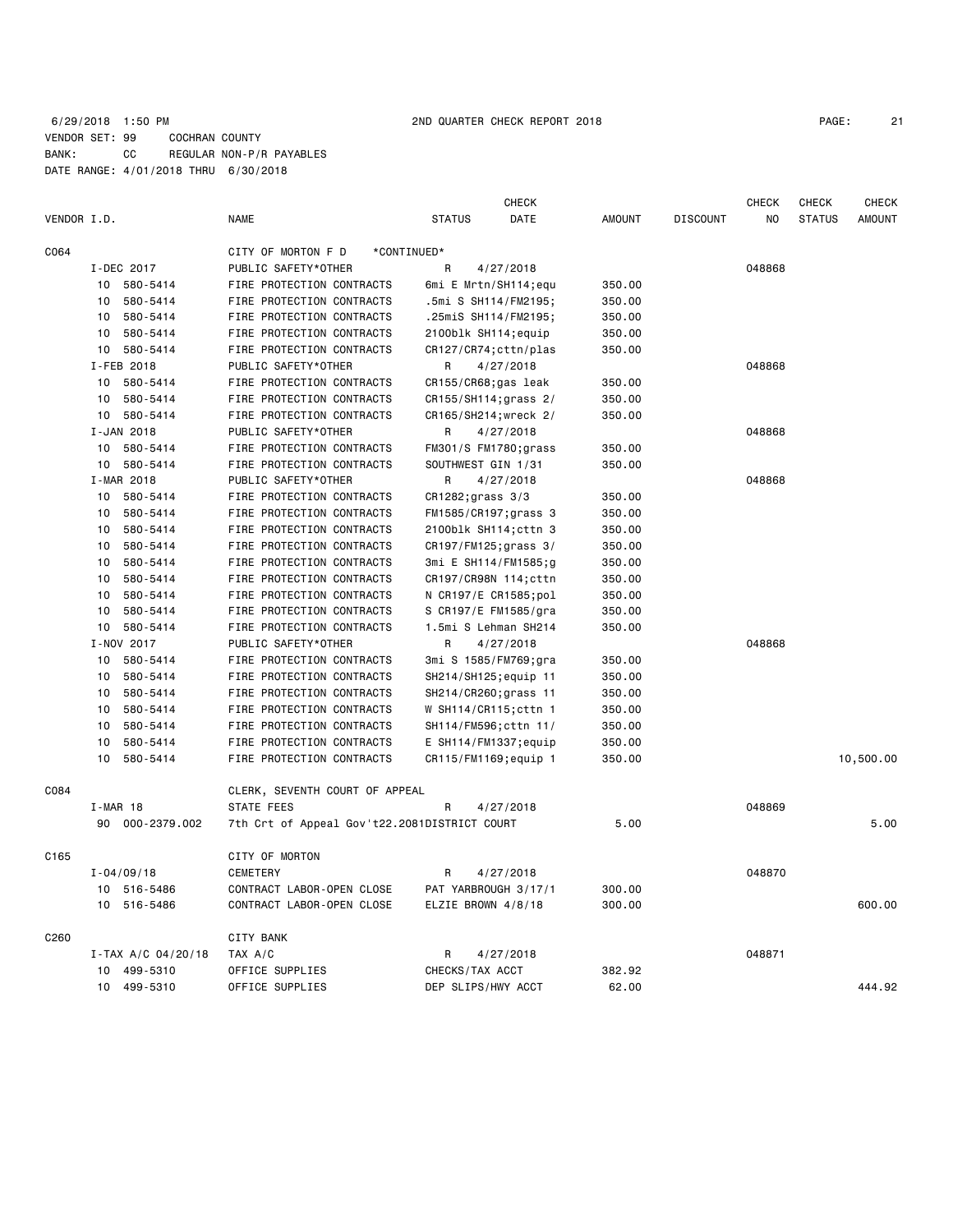6/29/2018 1:50 PM 2ND QUARTER CHECK REPORT 2018 PAGE: 22 VENDOR SET: 99 COCHRAN COUNTY BANK: CC REGULAR NON-P/R PAYABLES DATE RANGE: 4/01/2018 THRU 6/30/2018

| PAGE: | 22 |
|-------|----|
|-------|----|

|             |                                        |                                                   |                          | <b>CHECK</b> |               |                 | <b>CHECK</b> | <b>CHECK</b>  | <b>CHECK</b>  |
|-------------|----------------------------------------|---------------------------------------------------|--------------------------|--------------|---------------|-----------------|--------------|---------------|---------------|
| VENDOR I.D. |                                        | NAME                                              | <b>STATUS</b>            | DATE         | <b>AMOUNT</b> | <b>DISCOUNT</b> | NO.          | <b>STATUS</b> | <b>AMOUNT</b> |
| C340        |                                        | COUNTY INFORMATION RESOURCE AG                    |                          |              |               |                 |              |               |               |
|             | I-S0P008914                            | NON-DEPT'L                                        | R                        | 4/27/2018    |               |                 | 048872       |               |               |
|             | 10 409-5420                            | TELECOMMUNICATIONS                                | 26 EMAIL ACCTS MAR 2     |              | 52.00         |                 |              |               | 52.00         |
|             |                                        |                                                   |                          |              |               |                 |              |               |               |
| C367        |                                        | COMPUTER TRANSITION SERVICES,                     |                          |              |               |                 |              |               |               |
|             | $I - 166040$                           | SHERIFF/TAX A/C                                   | R                        | 4/27/2018    |               |                 | 048873       |               |               |
|             | 10 560-5452                            | OFFICE EQUIPMENT REPAIR                           | 2.5HRS TRAVEL/M SMEL     |              | 121.26        |                 |              |               |               |
|             | 10 560-5452                            | OFFICE EQUIPMENT REPAIR                           | 3.25HRS ON-SITE/TLET     |              | 315.25        |                 |              |               |               |
|             | 10 560-5452                            | OFFICE EQUIPMENT REPAIR                           | 116MI FR/TO LBK @55c     |              | 63.22         |                 |              |               |               |
|             | 10 499-5451                            | REPAIRS                                           | 1HR/CHG FIREWALL SET     |              | 97.00         |                 |              |               | 596.73        |
| C372        |                                        | TANIA L MOODY, CUTE BOOTS                         |                          |              |               |                 |              |               |               |
|             |                                        | I-1781-1/CAKE-A-THON MUSEUM/HISTORICAL COMMISSION | R                        | 4/27/2018    |               |                 | 048874       |               |               |
|             | 31 652-5430                            | ADVERTISING                                       | ADV/CANCER CAKE-A-TH     |              | 200.00        |                 |              |               | 200.00        |
| C400        |                                        | RYAN CLAEYS                                       |                          |              |               |                 |              |               |               |
|             | I-DW#17886                             | ACTIVITY BLDG                                     | R                        | 4/27/2018    |               |                 | 048875       |               |               |
|             | 10 000-4370.101                        | RENT-ACTIVITY BUILDING                            | REF DEP FOR 4/10/18      |              | 150.00        |                 |              |               | 150.00        |
|             |                                        |                                                   |                          |              |               |                 |              |               |               |
| D001        |                                        | DACO FIRE EQUIPMENT                               |                          |              |               |                 |              |               |               |
|             | I-17020                                | JAIL                                              | R                        | 4/27/2018    |               |                 | 048876       |               |               |
|             | 10 512-5499                            | MISCELLANEOUS                                     | 2 FLOWTEST SCBA          |              | 130.00        |                 |              |               |               |
|             | 10 512-5499                            | MISCELLANEOUS                                     | 1 HYDROTEST/REFILL 2     |              | 40.00         |                 |              |               |               |
|             | 10 512-5499                            | MISCELLANEOUS                                     | 1 AV 3K, POLY HH, GRAY   |              | 258.00        |                 |              |               | 428.00        |
| D023        |                                        | PHILIP J. DAVIS, PH.D.                            |                          |              |               |                 |              |               |               |
|             | I-J HAWKINS '18                        | SHERIFF                                           | R                        | 4/27/2018    |               |                 | 048877       |               |               |
|             | 10 560-5499                            | MISCELLANEOUS                                     | TCOLE EXAM/JEROME HA     |              | 195.00        |                 |              |               | 195.00        |
| D048        |                                        | DATA-LINE OFFICE SYSTEMS                          |                          |              |               |                 |              |               |               |
|             | I-IN82957                              | <b>EXTENSION SVC</b>                              | R                        | 4/27/2018    |               |                 | 048878       |               |               |
|             | 10 665-5411                            | MAINTENANCE CONTRACTS                             | COPIER MAINT 4/5-5/4     |              | 30.00         |                 |              |               |               |
|             | I-IN83623                              | LIBRARY                                           | R                        | 4/27/2018    |               |                 | 048878       |               |               |
|             | 10 650-5411                            | MAINTENANCE CONTRACTS                             | COPIER MAINT $4/21 - 5/$ |              | 37.50         |                 |              |               |               |
|             | 10 650-5411                            | MAINTENANCE CONTRACTS                             | 207 COLOR COPIES 3/2     |              | 20.70         |                 |              |               | 88.20         |
|             |                                        |                                                   |                          |              |               |                 |              |               |               |
| D194        |                                        | DRISKILL & BATES PSYCHOLOGY, P                    |                          |              |               |                 |              |               |               |
|             | I-EVAL/#1025 031618 JUVENILE PROBATION |                                                   | R                        | 4/27/2018    |               |                 | 048879       |               |               |
|             | 17 573-5413.002                        | Mental Health External ContracPSYCH EVAL/JUV#1025 |                          |              | 550.00        |                 |              |               | 550.00        |
| D196        |                                        | JORGE DE LA CRUZ, SHERIFF                         |                          |              |               |                 |              |               |               |
|             | I-GAS 041918                           | SHERIFF                                           | R                        | 4/27/2018    |               |                 | 048880       |               |               |
|             | 10 560-5330                            | FUEL AND OIL                                      | 8.7GL UNL/ALLSUP'S,L     |              | 20.00         |                 |              |               |               |
|             | $I - GRO$ 4/19/18                      | JAIL                                              | R                        | 4/27/2018    |               |                 | 048880       |               |               |
|             | 10 512-5333                            | FOOD-PRISONERS                                    | 4 CHIPS; FAM \$ 4/10/1   |              | 7.00          |                 |              |               |               |
|             | 10 512-5333                            | FOOD-PRISONERS                                    | 2 CHIPS; FAM \$ 4/18/1   |              | 3.50          |                 |              |               |               |
|             | 10 512-5391                            | MEDICAL CARE-PRISONERS                            | 2 MILK OF MAGNESIA,      |              | 4.30          |                 |              |               |               |
|             | 10 512-5333                            | FOOD-PRISONERS                                    | 2 TOMATO SAUCE, FAM\$    |              | 2.00          |                 |              |               |               |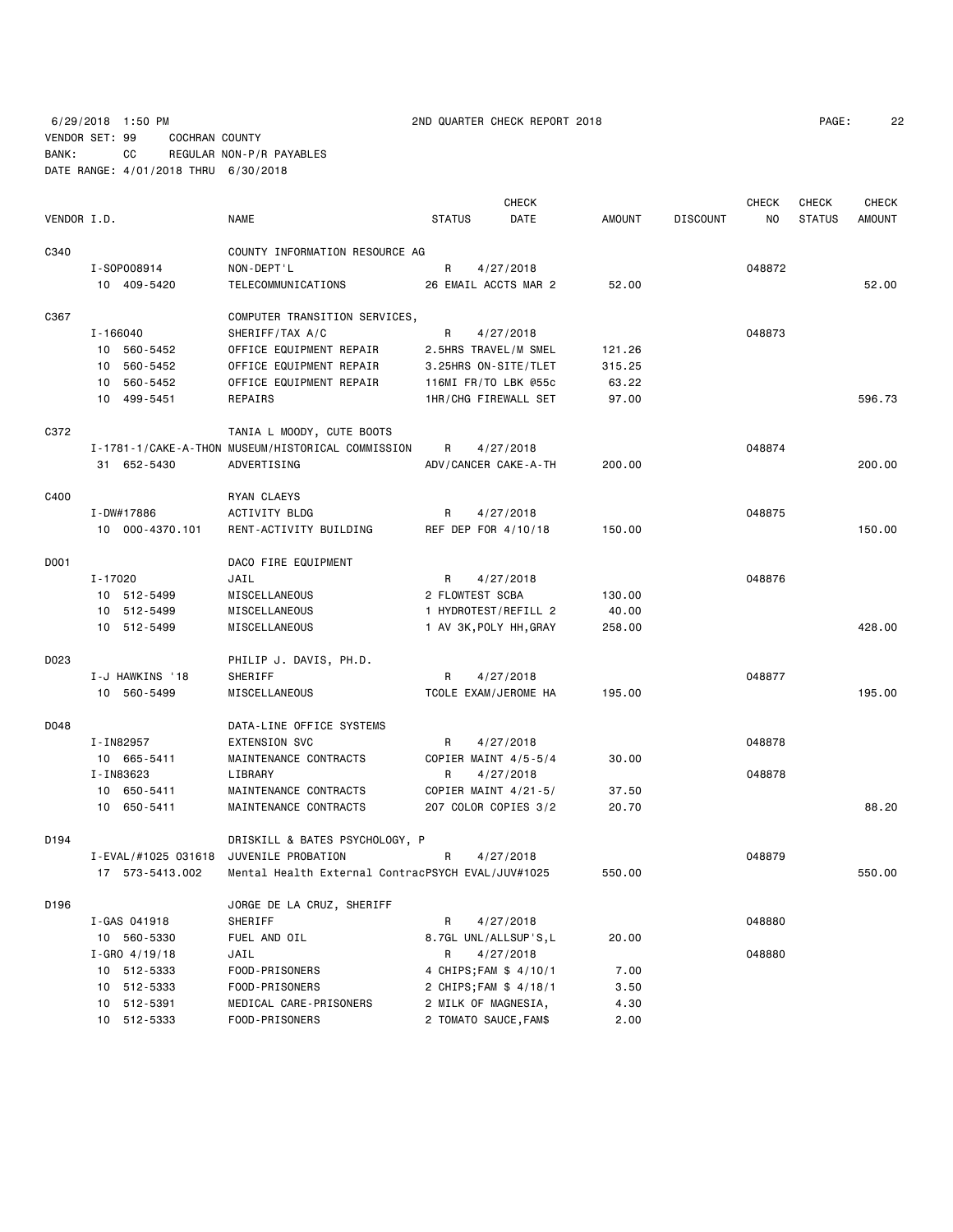## 6/29/2018 1:50 PM 2ND QUARTER CHECK REPORT 2018 PAGE: 23 VENDOR SET: 99 COCHRAN COUNTY BANK: CC REGULAR NON-P/R PAYABLES DATE RANGE: 4/01/2018 THRU 6/30/2018

| VENDOR I.D. |                                  | <b>NAME</b>               | <b>STATUS</b>               | <b>CHECK</b><br>DATE         | <b>AMOUNT</b> | <b>DISCOUNT</b> | <b>CHECK</b><br>NO | CHECK<br><b>STATUS</b> | <b>CHECK</b><br><b>AMOUNT</b> |
|-------------|----------------------------------|---------------------------|-----------------------------|------------------------------|---------------|-----------------|--------------------|------------------------|-------------------------------|
| D196        |                                  | JORGE DE LA CRUZ, SHERIFF | *CONTINUED*                 |                              |               |                 |                    |                        |                               |
|             |                                  |                           |                             |                              |               |                 | 048880             |                        |                               |
|             | $I - GRO$ 4/19/18<br>10 512-5333 | JAIL<br>FOOD-PRISONERS    | R<br>DICED TOMATO, FAM\$ 4/ | 4/27/2018                    | 0.75          |                 |                    |                        |                               |
|             |                                  |                           |                             |                              |               |                 |                    |                        |                               |
|             | 512-5333<br>10                   | FOOD-PRISONERS            | DZ EGGS, FAM\$ 4/3          |                              | 2.95          |                 |                    |                        |                               |
|             | 512-5333<br>10                   | FOOD-PRISONERS            | 3 PAPER CUP 32CT, FAM       |                              | 3.00          |                 |                    |                        |                               |
|             | 512-5333<br>10                   | FOOD-PRISONERS            | LETTUCE, ALLSUP'S 4/6       |                              | 1.59          |                 |                    |                        |                               |
|             | 512-5333<br>10                   | FOOD-PRISONERS            | ROMA TOMATOES, ALLSUP       |                              | 0.99          |                 |                    |                        |                               |
|             | 512-5333<br>10                   | FOOD-PRISONERS            | LG EGGS, ALLSUP'S           |                              | 3.29          |                 |                    |                        |                               |
|             | 512-5333<br>10                   | FOOD-PRISONERS            | 6 ALLSUP'S BREAD 4/3        |                              | 4.77          |                 |                    |                        |                               |
|             | 512-5333<br>10                   | FOOD-PRISONERS            | 2 GAL ALLSUP'S MILK         |                              | 6.98          |                 |                    |                        |                               |
|             | 512-5333<br>10                   | FOOD-PRISONERS            | 6 ALLSUP'S BREAD 4/3        |                              | 4.77          |                 |                    |                        |                               |
|             | 512-5333<br>10                   | FOOD-PRISONERS            | 2 GAL ALLSUP'S MILK         |                              | 6.98          |                 |                    |                        |                               |
|             | 512-5333<br>10                   | FOOD-PRISONERS            | 2 PK TOMATO LG, ALLSU       |                              | 1.98          |                 |                    |                        |                               |
|             | 10<br>512-5333                   | FOOD-PRISONERS            | 3 FIDEO, ALLSUP'S           |                              | 1.17          |                 |                    |                        |                               |
|             | 512-5333<br>10                   | FOOD-PRISONERS            | 2 BUENO GREEN CHILI,        |                              | 6.38          |                 |                    |                        |                               |
|             | 512-5333<br>10                   | FOOD-PRISONERS            | ALLSUP'S MILK 4/18          |                              | 3.49          |                 |                    |                        |                               |
|             | 512-5333<br>10                   | FOOD-PRISONERS            | 4 ALLSUP'S BREAD 4/1        |                              | 3.18          |                 |                    |                        |                               |
|             | 512-5333<br>10                   | FOOD-PRISONERS            | BUENO GREEN CHILI, AL       |                              | 3.19          |                 |                    |                        |                               |
|             | 512-5333<br>10                   | FOOD-PRISONERS            |                             | 2GAL ALLSUP'S MILK 4<br>6.98 |               |                 |                    |                        |                               |
|             | 512-5333<br>10                   | FOOD-PRISONERS            | 4 ALLSUP'S BREAD 4/7        |                              | 3.18          |                 |                    |                        |                               |
|             | 512-5333<br>10                   | FOOD-PRISONERS            | LG EGGS, ALLSUP'S 4/7       |                              | 3.29          |                 |                    |                        |                               |
|             | 512-5333<br>10                   | FOOD-PRISONERS            | GAL ALLSUP'S MILK           |                              | 3.49          |                 |                    |                        |                               |
|             | 10<br>512-5333                   | FOOD-PRISONERS            | CPN/MILK                    |                              | 3.49CR        |                 |                    |                        |                               |
|             | 10<br>512-5333                   | FOOD-PRISONERS            | 4 TOMATO SAUCE, FAM\$       |                              | 2.00          |                 |                    |                        |                               |
|             | 10 512-5333                      | FOOD-PRISONERS            | LG EGGS, ALLSUP'S 4/1       |                              | 5.59          |                 |                    |                        |                               |
|             | I-SCH MEALS 041918               | SHERIFF                   | R                           | 4/27/2018                    |               |                 | 048880             |                        |                               |
|             | 10 560-5427                      | CONTINUING EDUCATION      | MEALS/ELIDA, JEROME 4       |                              | 25.61         |                 |                    |                        | 138.91                        |
| E069        |                                  | ENCARTELE, INC            |                             |                              |               |                 |                    |                        |                               |
|             | I-7562                           | JAIL                      | R                           | 4/27/2018                    |               |                 | 048881             |                        |                               |
|             | 10 000-4380.200                  | OTHER [MISCELLANEOUS]     | 100 PHONE CARDS             |                              | 500.00        |                 |                    |                        | 500.00                        |
| F227        |                                  | DOUGLAS FREITAG P.C       |                             |                              |               |                 |                    |                        |                               |
|             | I-S GANDY PROBATE                | COUNTY COURT              | R                           | 4/27/2018                    |               |                 | 048882             |                        |                               |
|             | 10 426-5400                      | ATTORNEY AD LITEM         | PROBATE/SANDRA RUTH         |                              | 375.00        |                 |                    |                        | 375.00                        |
| F229        |                                  | FEDEX                     |                             |                              |               |                 |                    |                        |                               |
|             | I-6-095-22473                    | COUNTY CLERK              | R                           | 4/27/2018                    |               |                 | 048883             |                        |                               |
|             | 10 000-4340.400                  | COUNTY AND DISTRICT CLERK | TRANS CHGS/MARK PARK        |                              | 24.55         |                 |                    |                        |                               |
|             | 000-4340.400<br>10               | COUNTY AND DISTRICT CLERK | SPEC                        | HNDLING CHGS/R               | 25.19         |                 |                    |                        | 49.74                         |
| G098        |                                  | GALL'S, LLC               |                             |                              |               |                 |                    |                        |                               |
|             | I-009610257                      | SHERIFF                   | R                           | 4/27/2018                    |               |                 | 048884             |                        |                               |
|             | 10 560-5334                      | OTHER SUPPLIES            | 2 BODY CAMERA CA1003        |                              | 799.98        |                 |                    |                        |                               |
|             | 560-5334<br>10                   | OTHER SUPPLIES            | SHIPPING                    |                              | 40.02         |                 |                    |                        | 840.00                        |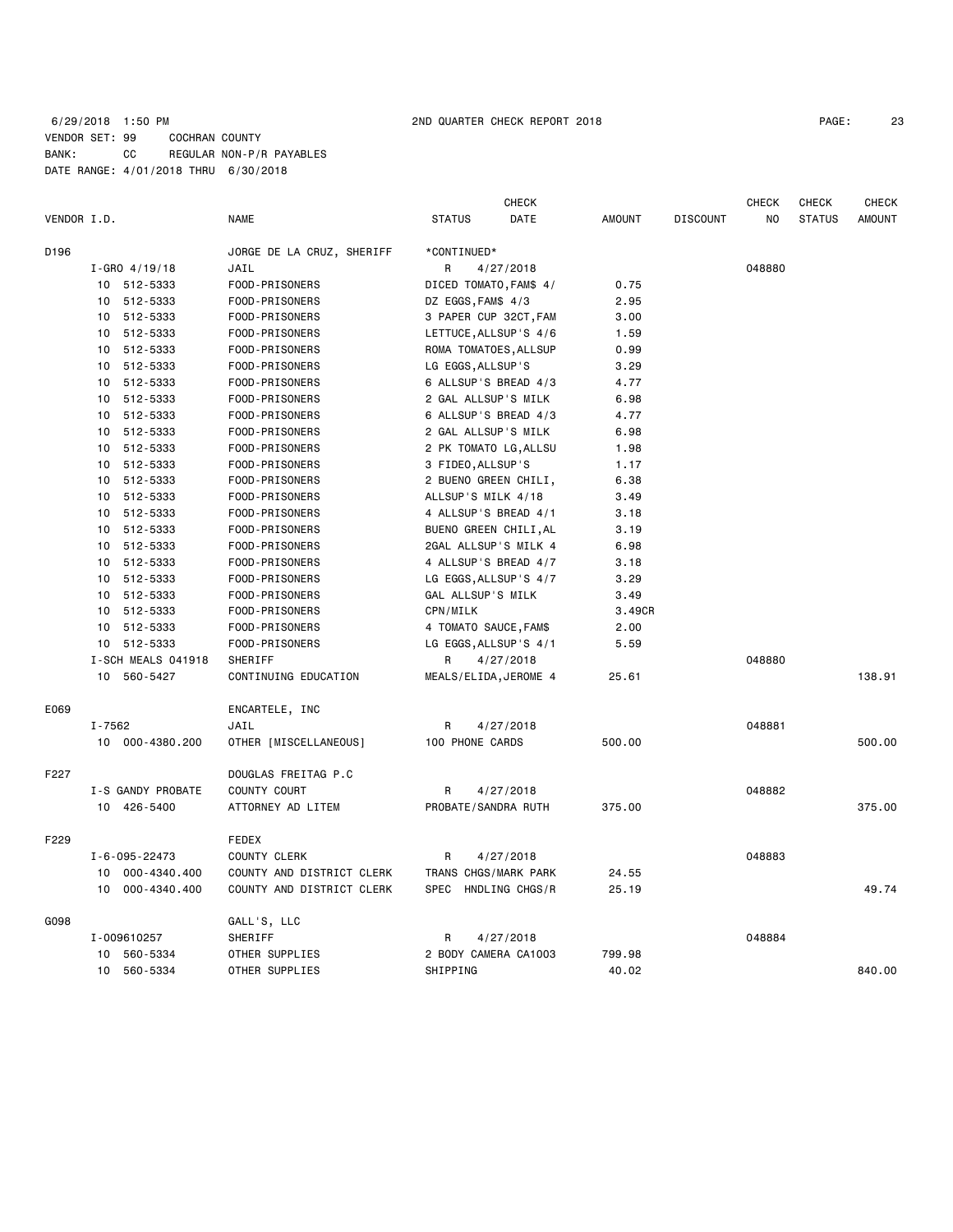|                  |                    |                           |                      | <b>CHECK</b> |               |                 | <b>CHECK</b> | CHECK         | <b>CHECK</b>  |
|------------------|--------------------|---------------------------|----------------------|--------------|---------------|-----------------|--------------|---------------|---------------|
| VENDOR I.D.      |                    | <b>NAME</b>               | <b>STATUS</b>        | DATE         | <b>AMOUNT</b> | <b>DISCOUNT</b> | <b>NO</b>    | <b>STATUS</b> | <b>AMOUNT</b> |
| G161             |                    | GEBO'S CREDIT CORPORATION |                      |              |               |                 |              |               |               |
|                  | I-19295/E          | PREC 4                    | R                    | 4/27/2018    |               |                 | 048885       |               |               |
|                  | 15 624-5356        | ROAD MATERIALS & SUPPLIES | 25 GAL SPRAYER       |              | 139.99        |                 |              |               |               |
|                  | $I - 19341/E$      | PREC 1                    | R                    | 4/27/2018    |               |                 | 048885       |               |               |
|                  | 15 621-5356        | ROAD MATERIALS & SUPPLIES | 25 GAL SPRAYER       |              | 139.99        |                 |              |               | 279.98        |
| H <sub>152</sub> |                    | HARRIS LOCAL GOVERNMENT   |                      |              |               |                 |              |               |               |
|                  | I-CT002847         | TAX A/C                   | R                    | 4/27/2018    |               |                 | 048886       |               |               |
|                  | 10 499-5408        | TAX ROLL                  | 2018 TRUTH N TAXATIO |              | 515.00        |                 |              |               |               |
|                  | 10 499-5408        | TAX ROLL                  | 25% DISCOUNT         |              | 128.75CR      |                 |              |               | 386.25        |
| H <sub>242</sub> |                    | DANA HEFLIN               |                      |              |               |                 |              |               |               |
|                  | I-IT WORKSHOP 2018 | LIBRARY                   | R                    | 4/27/2018    |               |                 | 048887       |               |               |
|                  | 10 650-5427        | CONTINUING EDUCATION      | 234 MI TO/FR CANYON@ |              | 127.53        |                 |              |               | 127.53        |
| L015             |                    | LUBBOCK COUNTY, TEXAS     |                      |              |               |                 |              |               |               |
|                  | I-MAR18/JUV#1025   | JUVENILE PROBATION        | R                    | 4/27/2018    |               |                 | 048888       |               |               |
|                  | 17 573-5413        | Detention Services        | 31 DAYS/PRE/#1025    |              | 3,100.00      |                 |              |               | 3,100.00      |
| L057             |                    | L KENLEY, dba             |                      |              |               |                 |              |               |               |
|                  | I-8472             | PREC 1                    | R                    | 4/27/2018    |               |                 | 048889       |               |               |
|                  | 15 621-5571        | CAPITAL OUTLAY            | 1 SET DECALS/PREC 1  |              | 40.00         |                 |              |               |               |
|                  | 15 621-5571        | CAPITAL OUTLAY            | 1 SET DECALS/C12/'18 |              | 160.00        |                 |              |               |               |
|                  | I-8488             | PREC 1                    | R                    | 4/27/2018    |               |                 | 048889       |               |               |
|                  | 15 621-5356        | ROAD MATERIALS & SUPPLIES | EMPLOYEES ONLY/12x18 |              | 25.00         |                 |              |               | 225,00        |
| M316             |                    | MAIL FINANCE              |                      |              |               |                 |              |               |               |
|                  | I-N7090082         | NON-DEPT'L                | R                    | 4/27/2018    |               |                 | 048890       |               |               |
|                  | 10 409-5311        | POSTAL EXPENSES           | PSTG MCH LEASE 5/8-8 |              | 737.91        |                 |              |               | 737.91        |
| N066             |                    | NTS COMMUNICATIONS        |                      |              |               |                 |              |               |               |
|                  | I-8062660032/APR18 | COMM'R CT/CO JUDGE        | R                    | 4/27/2018    |               |                 | 048891       |               |               |
|                  | 15 610-5420        | TELECOMMUNICATIONS        | WATS LINE            |              | 4.99          |                 |              |               |               |
|                  | 15 610-5420        | TELECOMMUNICATIONS        | <b>FEES</b>          |              | 7.43          |                 |              |               | 12.42         |
| N095             |                    | NEOFUNDS BY NEOPOST       |                      |              |               |                 |              |               |               |
|                  | $I - 4/19/18$      | <b>CLERK</b>              | R                    | 4/27/2018    |               |                 | 048892       |               |               |
|                  | 10 403-5311        | POSTAL EXPENSES           | POSTAGE ADDED TO MTR |              | 1,000.00      |                 |              |               | 1,000.00      |
| 0034             |                    | 0'CONNOR'S                |                      |              |               |                 |              |               |               |
|                  | I-100525141        | DISTRICT COURT            | R                    | 4/27/2018    |               |                 | 048893       |               |               |
|                  | 10 435-5310        | OFFICE SUPPLIES           | TX FAMILY CODE+ 2017 |              | 102.00        |                 |              |               |               |
|                  | 10 435-5310        | OFFICE SUPPLIES           | SHIPPING             |              | 11.00         |                 |              |               | 113.00        |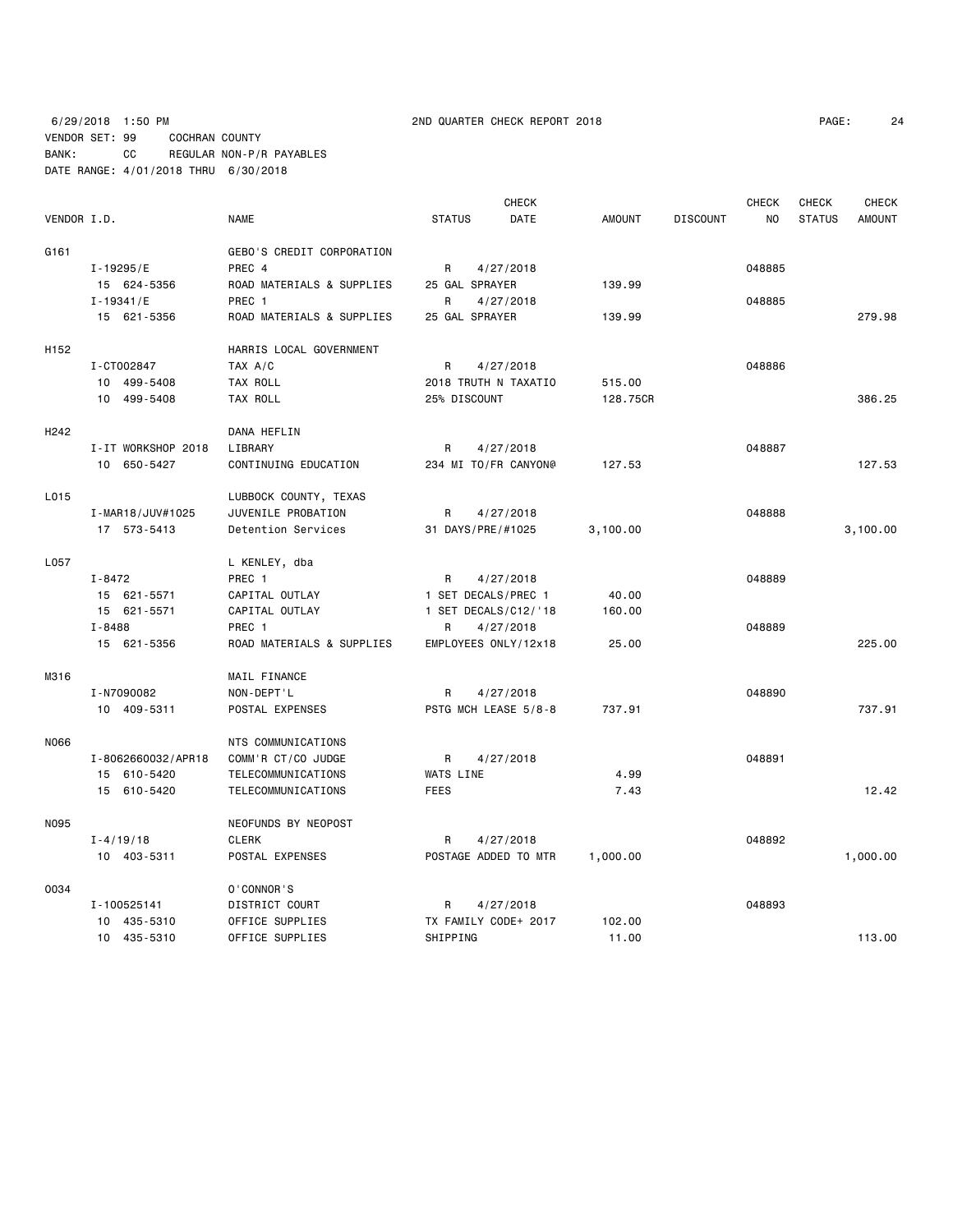6/29/2018 1:50 PM 2ND QUARTER CHECK REPORT 2018 PAGE: 25 VENDOR SET: 99 COCHRAN COUNTY BANK: CC REGULAR NON-P/R PAYABLES DATE RANGE: 4/01/2018 THRU 6/30/2018

| PAGE: | 25 |
|-------|----|
|-------|----|

|             |          |                              |                                         |                         | <b>CHECK</b> |                |                 | <b>CHECK</b> | CHECK         | <b>CHECK</b>  |
|-------------|----------|------------------------------|-----------------------------------------|-------------------------|--------------|----------------|-----------------|--------------|---------------|---------------|
| VENDOR I.D. |          |                              | <b>NAME</b>                             | <b>STATUS</b>           | DATE         | AMOUNT         | <b>DISCOUNT</b> | NO.          | <b>STATUS</b> | <b>AMOUNT</b> |
| 0041        |          |                              | OMNIBASE SERVICES OF TEXAS, LP          |                         |              |                |                 |              |               |               |
|             |          | I-1ST QTR FEES 2018          | JUSTICE OF PEACE                        | R                       | 4/27/2018    |                |                 | 048894       |               |               |
|             |          | 10 000-2206.003              | Omni Collection Fee                     | 1ST QTR FEES 2018       |              | 78.00          |                 |              |               | 78.00         |
|             |          |                              |                                         |                         |              |                |                 |              |               |               |
| P017        |          |                              | POSTMASTER                              |                         |              |                |                 |              |               |               |
|             |          | I-CONSTABLE 4/5/18           | CONSTABLE                               | R                       | 4/27/2018    |                |                 | 048895       |               |               |
|             |          | 10 550-5310                  | OFFICE SUPPLIES                         | 40 FOREVER STAMPS @5    |              | 20.00          |                 |              |               |               |
|             |          | $I-SHERIFF 4/5/18$           | <b>SHERIFF</b>                          | R                       | 4/27/2018    |                |                 | 048895       |               |               |
|             |          | 10 560-5311                  | POSTAL EXPENSES                         | 3 RLS STAMPS @\$50      |              | 150.00         |                 |              |               | 170.00        |
| P021        |          |                              | PEOPLE                                  |                         |              |                |                 |              |               |               |
|             |          | I-2958836021 2018            | LIBRARY                                 | R                       | 4/27/2018    |                |                 | 048896       |               |               |
|             |          | 10 650-5590                  | <b>BOOKS</b>                            | <b>1YR SUBSCRIPTION</b> |              | 110.45         |                 |              |               | 110.45        |
|             |          |                              |                                         |                         |              |                |                 |              |               |               |
| S005        |          |                              | DORIS SEALY, COUNTY TREAS               |                         |              |                |                 |              |               |               |
|             |          | I-ANNUAL TREAS '18           | TREASURER                               | R                       | 4/27/2018    |                |                 | 048897       |               |               |
|             |          | 10 497-5427                  | CONTINUING EDUCATION                    | 944 MI TO/FR SAN MAR    |              | 514.48         |                 |              |               |               |
|             |          | 10 497-5427                  | CONTINUING EDUCATION                    | 3 NITES 4/16-19/18      |              | 387.00         |                 |              |               |               |
|             |          | 10 497-5427                  | CONTINUING EDUCATION                    | LODGING TAX             |              | 58.05          |                 |              |               |               |
|             |          | 10 497-5427                  | CONTINUING EDUCATION                    | <b>MEALS</b>            |              | 40.68          |                 |              |               | 1,000.21      |
| S016        |          |                              | SOUTH PLAINS ASSN, OF GOV               |                         |              |                |                 |              |               |               |
|             |          | I-985/FIERRO 4/16/18 SHERIFF |                                         | R                       | 4/27/2018    |                |                 | 048898       |               |               |
|             |          | 10 560-5427                  | CONTINUING EDUCATION                    | JAILER STATE EXAM/FI    |              | 50.00          |                 |              |               | 50.00         |
|             |          |                              |                                         |                         |              |                |                 |              |               |               |
| S063        | I-010983 |                              | ANGEL RAMIREZ, dba<br>PREC <sub>2</sub> | R                       | 4/27/2018    |                |                 | 048899       |               |               |
|             |          |                              | TIRES                                   |                         |              |                |                 |              |               |               |
|             |          | 15 622-5454<br>15 622-5454   | TIRES                                   | DSMT/MT NEW TIRE, OWN   |              | 90.00<br>15.00 |                 |              |               | 105.00        |
|             |          |                              |                                         | NEW O-RINGS             |              |                |                 |              |               |               |
| S242        |          |                              | SAM'S CLUB                              |                         |              |                |                 |              |               |               |
|             |          | I-713 042318                 | JAIL                                    | R                       | 4/27/2018    |                |                 | 048900       |               |               |
|             |          | 10 512-5333                  | FOOD-PRISONERS                          | CHEERIOS/2              |              | 11.56          |                 |              |               |               |
|             |          | 10 512-5333                  | FOOD-PRISONERS                          | FROSTED MINI WHEATS     |              | 7.32           |                 |              |               |               |
|             |          | 10 512-5333                  | FOOD-PRISONERS                          | WOLF CHILI/4            |              | 37.08          |                 |              |               |               |
|             |          | 10 512-5333                  | FOOD-PRISONERS                          | RAISIN BRAN             |              | 7.78           |                 |              |               |               |
|             |          | 10 512-5333                  | FOOD-PRISONERS                          | STEAK CHEESE/2          |              | 25.96          |                 |              |               |               |
|             |          | 10 512-5333                  | FOOD-PRISONERS                          | SK CK LT 12F            |              | 9.98           |                 |              |               |               |
|             |          | 10 512-5333                  | FOOD-PRISONERS                          | 3# AMER CHEESE/2        |              | 14.96          |                 |              |               |               |
|             |          | 10 512-5333                  | FOOD-PRISONERS                          | FRUIT COCKTAIL/3        |              | 19.44          |                 |              |               |               |
|             | 10       | 512-5333                     | FOOD-PRISONERS                          | PINEAPPLE/3             |              | 17.94          |                 |              |               |               |
|             | 10       | 512-5333                     | FOOD-PRISONERS                          | SLICED PEACHES/2        |              | 12.96          |                 |              |               |               |
|             | 10       | 512-5333                     | FOOD-PRISONERS                          | CANOLA OIL/2            |              | 15.96          |                 |              |               |               |
|             | 10       | 512-5333                     | FOOD-PRISONERS                          | 50# SUGAR/2             |              | 48.86          |                 |              |               |               |
|             | 10       | 512-5333                     | FOOD-PRISONERS                          | ONION RINGS/2           |              | 35.96          |                 |              |               |               |
|             | 10       | 512-5333                     | FOOD-PRISONERS                          | LG EGGS                 |              | 29.98          |                 |              |               |               |
|             | 10       | 512-5333                     | FOOD-PRISONERS                          | RAISIN BRAN             |              | 7.78           |                 |              |               |               |
|             | 10       | 512-5333                     | FOOD-PRISONERS                          | CHEESE SAUCE            |              | 5.68           |                 |              |               |               |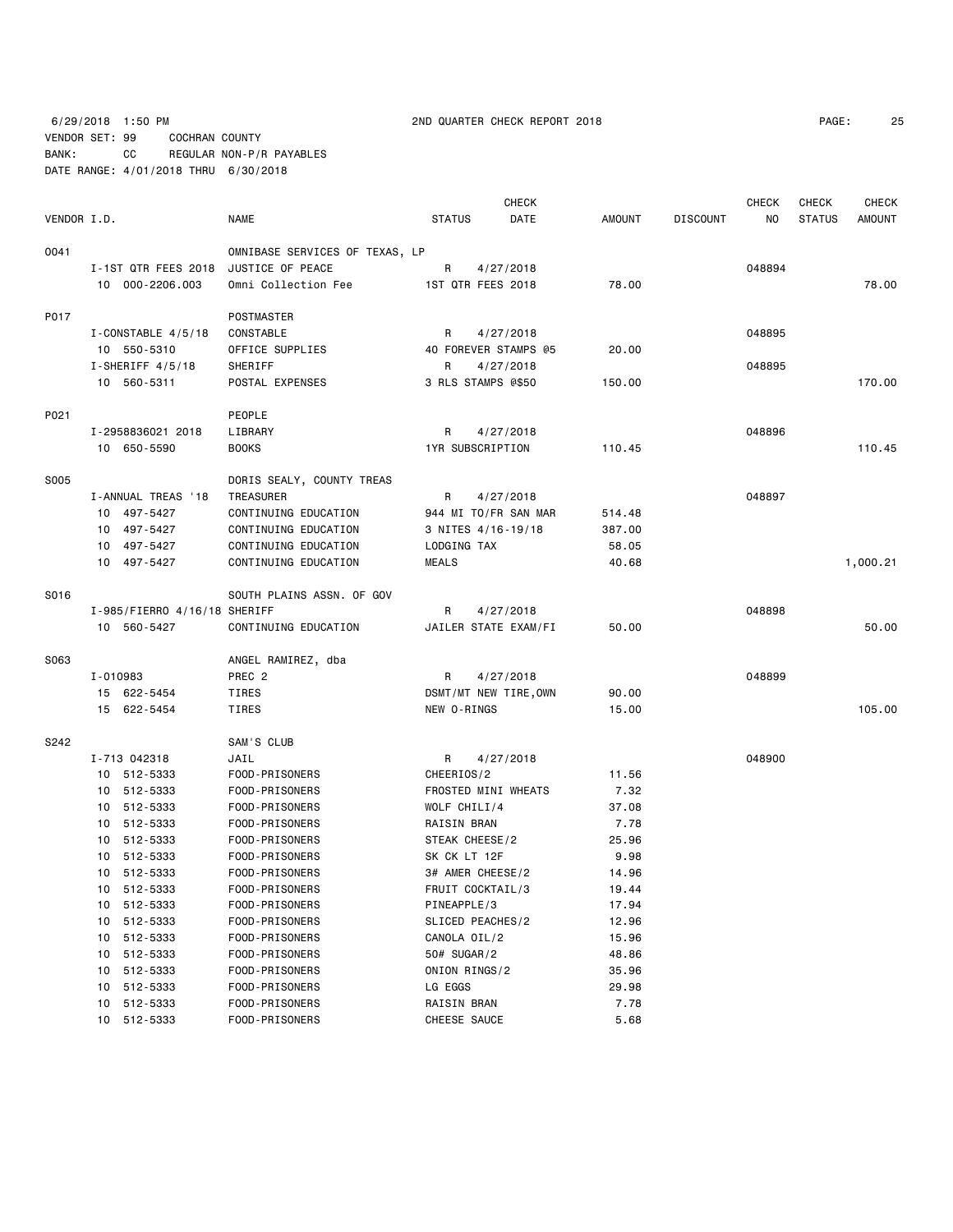## 6/29/2018 1:50 PM 2ND QUARTER CHECK REPORT 2018 PAGE: 26 VENDOR SET: 99 COCHRAN COUNTY BANK: CC REGULAR NON-P/R PAYABLES DATE RANGE: 4/01/2018 THRU 6/30/2018

| PAGE: | 26 |
|-------|----|
|-------|----|

|             |              |                        |                      | <b>CHECK</b> |               |                 | <b>CHECK</b> | <b>CHECK</b>  | <b>CHECK</b>  |
|-------------|--------------|------------------------|----------------------|--------------|---------------|-----------------|--------------|---------------|---------------|
| VENDOR I.D. |              | <b>NAME</b>            | <b>STATUS</b>        | DATE         | <b>AMOUNT</b> | <b>DISCOUNT</b> | NO           | <b>STATUS</b> | <b>AMOUNT</b> |
| S242        |              | SAM'S CLUB             | *CONTINUED*          |              |               |                 |              |               |               |
|             | I-713 042318 | JAIL                   | R                    | 4/27/2018    |               |                 | 048900       |               |               |
| 10          | 512-5333     | FOOD-PRISONERS         | ECKRICH SAUSAGE/6    |              | 37.32         |                 |              |               |               |
| 10          | 512-5333     | FOOD-PRISONERS         | 3# AMERICAN CHEESE   |              | 7.48          |                 |              |               |               |
| 10          | 512-5333     | FOOD-PRISONERS         | CATFISH FILLET/2     |              | 35.96         |                 |              |               |               |
| 10          | 512-5333     | FOOD-PRISONERS         | BEEF BURRITOS/2      |              | 17.96         |                 |              |               |               |
| 10          | 512-5333     | FOOD-PRISONERS         | PR SAUSAGE/4         |              | 35.52         |                 |              |               |               |
| 10          | 512-5333     | FOOD-PRISONERS         | TOMATO SAUCE         |              | 6.98          |                 |              |               |               |
| 10          | 512-5333     | FOOD-PRISONERS         | <b>VEG BLEND</b>     |              | 6.48          |                 |              |               |               |
| 10          | 512-5333     | FOOD-PRISONERS         | SALAD/2              |              | 3.96          |                 |              |               |               |
| 10          | 512-5333     | FOOD-PRISONERS         | PREGO                |              | 7.98          |                 |              |               |               |
| 10          | 512-5333     | FOOD-PRISONERS         | POPCORN SHRIMP       |              | 11.48         |                 |              |               |               |
| 10          | 512-5333     | FOOD-PRISONERS         | <b>VEG BLEND</b>     |              | 6.48          |                 |              |               |               |
| 10          | 512-5333     | FOOD-PRISONERS         | POPCORN SHRIMP       |              | 11.48         |                 |              |               |               |
| 10          | 512-5333     | FOOD-PRISONERS         | 5# COLBY JACK CHEESE |              | 21.96         |                 |              |               |               |
| 10          | 512-5333     | FOOD-PRISONERS         | COLESLAW             |              | 1.98          |                 |              |               |               |
| 10          | 512-5333     | FOOD-PRISONERS         | RTC B/S CHICKEN      |              | 9.98          |                 |              |               |               |
| 10          | 512-5333     | FOOD-PRISONERS         | FROSTED MINI WHEATS  |              | 7.32          |                 |              |               |               |
| 10          | 512-5333     | FOOD-PRISONERS         | BROCCOLI FLORET      |              | 6.48          |                 |              |               |               |
| 10          | 512-5333     | FOOD-PRISONERS         | CARA CARA ORANGES/2  |              | 15.96         |                 |              |               |               |
| 10          | 512-5333     | FOOD-PRISONERS         | RTC B/S CHICKEN      |              | 9.98          |                 |              |               |               |
| 10          | 512-5333     | FOOD-PRISONERS         | IF B/S CHICKEN/2     |              | 25.96         |                 |              |               |               |
| 10          | 512-5333     | FOOD-PRISONERS         | PINK LADY APPLES     |              | 7.98          |                 |              |               |               |
| 10          | 512-5333     | FOOD-PRISONERS         | RTC B/S CHICKEN      |              | 9.98          |                 |              |               |               |
| 10          | 512-5333     | FOOD-PRISONERS         | PINK LADY APPLES     |              | 7.98          |                 |              |               |               |
| 10          | 512-5392     | MISCELLANEOUS SUPPLIES | 160Z FOAM CUPS       |              | 19.94         |                 |              |               |               |
| 10          | 512-5392     | MISCELLANEOUS SUPPLIES | DISINFECTANT/4       |              | 25.44         |                 |              |               |               |
| 10          | 512-5392     | MISCELLANEOUS SUPPLIES | WINDFRESH DET/2      |              | 32.48         |                 |              |               |               |
| 10          | 512-5392     | MISCELLANEOUS SUPPLIES | PINE-SOL/4           |              | 42.32         |                 |              |               |               |
| 10          | 512-5333     | FOOD-PRISONERS         | TORTILLA CHIPS       |              | 7.98          |                 |              |               |               |
| 10          | 512-5392     | MISCELLANEOUS SUPPLIES | LYSOL 4PK/3          |              | 47.94         |                 |              |               |               |
| 10          | 512-5392     | MISCELLANEOUS SUPPLIES | <b>DAWN</b>          |              | 8.98          |                 |              |               |               |
| 10          | 512-5392     | MISCELLANEOUS SUPPLIES | COMET 2X             |              | 6.78          |                 |              |               |               |
| 10          | 512-5333     | FOOD-PRISONERS         | DRINK BOX/8          |              | 79.84         |                 |              |               |               |
| 10          | 512-5333     | FOOD-PRISONERS         | GREEN BEANS/4        |              | 23.92         |                 |              |               |               |
| 10          | 512-5333     | FOOD-PRISONERS         | CORN/4               |              | 23.92         |                 |              |               |               |
| 10          | 512-5333     | FOOD-PRISONERS         | TORTILLAS            |              | 3.68          |                 |              |               |               |
| 10          | 512-5333     | FOOD-PRISONERS         | TORTILLAS/4          |              | 16.72         |                 |              |               |               |
| 10          | 512-5392     | MISCELLANEOUS SUPPLIES | DISINFECTANT         |              | 6.36          |                 |              |               |               |
| 10          | 512-5392     | MISCELLANEOUS SUPPLIES | 8" FOAM PLATES       |              | 11.24         |                 |              |               |               |
| 10          | 512-5392     | MISCELLANEOUS SUPPLIES | PAPER TOWELS         |              | 17.48         |                 |              |               |               |
| 10          | 512-5392     | MISCELLANEOUS SUPPLIES | DISINFECTANT         |              | 6.36          |                 |              |               |               |
| 10          | 512-5333     | FOOD-PRISONERS         | CHIPS/604.98         |              | 29.88         |                 |              |               |               |
| 10          | 512-5333     | FOOD-PRISONERS         | TORTILLAS/2          |              | 7.36          |                 |              |               | 1,042.46      |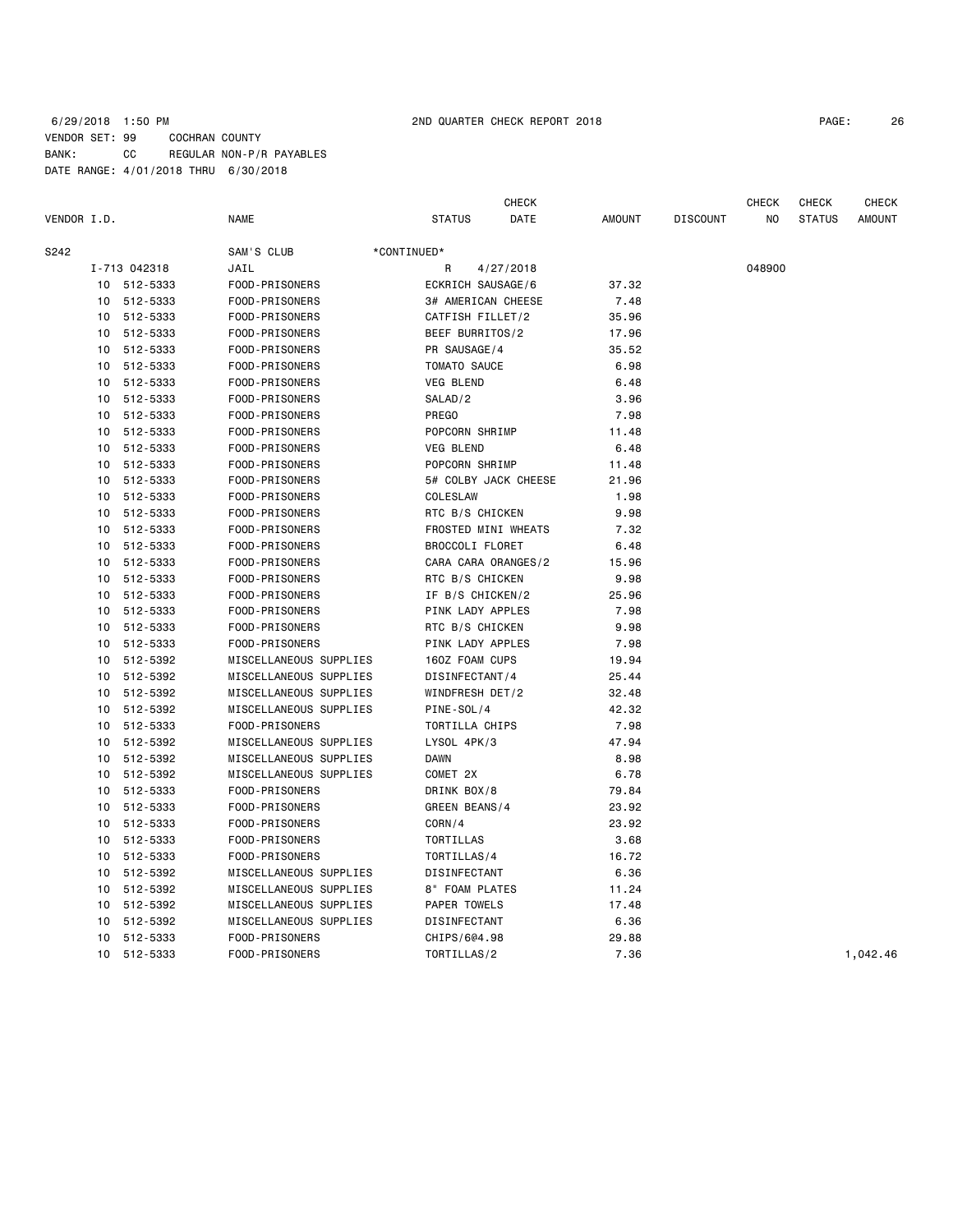## 6/29/2018 1:50 PM 2ND QUARTER CHECK REPORT 2018 VENDOR SET: 99 COCHRAN COUNTY BANK: CC REGULAR NON-P/R PAYABLES DATE RANGE: 4/01/2018 THRU 6/30/2018

| PAGE: | 27 |
|-------|----|
|-------|----|

| VENDOR I.D. |          |                   | <b>NAME</b>                    | <b>STATUS</b>         | <b>CHECK</b><br>DATE | <b>AMOUNT</b> | <b>DISCOUNT</b> | <b>CHECK</b><br>NO | CHECK<br><b>STATUS</b> | <b>CHECK</b><br><b>AMOUNT</b> |
|-------------|----------|-------------------|--------------------------------|-----------------------|----------------------|---------------|-----------------|--------------------|------------------------|-------------------------------|
| S260        |          |                   | SMITH SOUTH PLAINS ENTERPRISES |                       |                      |               |                 |                    |                        |                               |
|             | I-C99289 |                   | SHERIFF                        | R                     | 4/27/2018            |               |                 | 048901             |                        |                               |
|             |          | 10 560-5451       | MACHINERY-NON-OFFICE REPAIR    | RPL BATT/CK CHRG SYS  |                      | 39.95         |                 |                    |                        |                               |
|             | 10       | 560-5451          | MACHINERY-NON-OFFICE REPAIR    | BATT 7730AB/15 CHRGR  |                      | 195.00        |                 |                    |                        |                               |
|             | 10       | 560-5451          | MACHINERY-NON-OFFICE REPAIR    | <b>SBF</b>            |                      | 3.00          |                 |                    |                        |                               |
|             | 10       | 560-5451          | MACHINERY-NON-OFFICE REPAIR    | DIAG BATT SYS/DEAD C  |                      | 69.95         |                 |                    |                        |                               |
|             | 10       | 560-5451          | MACHINERY-NON-OFFICE REPAIR    | SUPPLIES CHG          |                      | 11.00         |                 |                    |                        |                               |
|             | I-C99501 |                   | CONSTABLE                      | R                     | 4/27/2018            |               |                 | 048901             |                        |                               |
|             |          | 10 550-5454       | TIRES                          | RPL 4 TIRES, SPIN BAL |                      | 59.95         |                 |                    |                        |                               |
|             | 10       | 550-5454          | TIRES                          | 4 NEW 255/65R17 TIRE  |                      | 516.00        |                 |                    |                        |                               |
|             | 10       | 550-5454          | TIRES                          | 4 TDF                 |                      | 12.00         |                 |                    |                        |                               |
|             |          | 10 550-5454       | <b>TIRES</b>                   | 4 VALVE STEM          |                      | 7.96          |                 |                    |                        | 914.81                        |
| S281        |          |                   | <b>STAPLES</b>                 |                       |                      |               |                 |                    |                        |                               |
|             |          | I-2044469511      | JAIL                           | R                     | 4/27/2018            |               |                 | 048902             |                        |                               |
|             |          | 10 512-5310       | OFFICE SUPPLIES                | 6BX MANILA ENDTAB FO  |                      | 257.94        |                 |                    |                        |                               |
|             |          | 10 512-5310       | OFFICE SUPPLIES                | CPN/FOLDERS           |                      | 76.20CR       |                 |                    |                        |                               |
|             |          | 10 512-5310       | OFFICE SUPPLIES                | 1DZ 5x8 RULED PADS, Y |                      | 15.99         |                 |                    |                        |                               |
|             |          | 10 512-5310       | OFFICE SUPPLIES                | 3PK 5-TAB DIVIDERS 4  |                      | 29.97         |                 |                    |                        |                               |
|             |          | I-2050894841      | SHERIFF                        | R.                    | 4/27/2018            |               |                 | 048902             |                        |                               |
|             |          | 10 560-5310       | OFFICE SUPPLIES                | 1BX COPY PAPER        |                      | 50.49         |                 |                    |                        |                               |
|             | 10       | 560-5310          | OFFICE SUPPLIES                | CPN/PAPER             |                      | 17.50CR       |                 |                    |                        |                               |
|             |          | 10 560-5310       | OFFICE SUPPLIES                | 2BX JUMBO PAPER CLIP  |                      | 20.98         |                 |                    |                        |                               |
|             | 10       | 560-5310          | OFFICE SUPPLIES                | CPN/PAPER CLIPS       |                      | 7.20CR        |                 |                    |                        |                               |
|             | 10       | 560-5310          | OFFICE SUPPLIES                | 4BX OPEN-END ENV, 6x  |                      | 95.96         |                 |                    |                        |                               |
|             | 10       | 560-5310          | OFFICE SUPPLIES                | CPN/ENVELOPES         |                      | 40.00CR       |                 |                    |                        |                               |
|             | 10       | 560-5310          | OFFICE SUPPLIES                | 1PK DVD-R 16x 4.7GB,  |                      | 29.99         |                 |                    |                        |                               |
|             | 10       | 560-5310          | OFFICE SUPPLIES                | CPN/DVD               |                      | 5.00CR        |                 |                    |                        |                               |
|             | 10       | 560-5310          | OFFICE SUPPLIES                | 3PK CD/DVD PAPER SLE  |                      | 23.97         |                 |                    |                        |                               |
|             | 10       | 560-5310          | OFFICE SUPPLIES                | CPN/SLEEVES           |                      | 7.80CR        |                 |                    |                        | 371.59                        |
| S325        |          |                   | DONNA SCHMIDT                  |                       |                      |               |                 |                    |                        |                               |
|             |          | I-JUSTICE CT 2018 | JUSTICE OF PEACE               | R                     | 4/27/2018            |               |                 | 048903             |                        |                               |
|             |          | 10 455-5427       | CONTINUING EDUCATION           | 844 mi TO/FR ROCKWAL  |                      | 459.98        |                 |                    |                        |                               |
|             |          | 10 455-5427       | CONTINUING EDUCATION           | 3 NITES/ROCKWALL LAK  |                      | 219.00        |                 |                    |                        |                               |
|             |          | 10 455-5427       | CONTINUING EDUCATION           | LODGING TAX           |                      | 28.47         |                 |                    |                        |                               |
|             |          | 10 455-5427       | CONTINUING EDUCATION           | MEALS 4/15-18/18      |                      | 47.60         |                 |                    |                        | 755.05                        |
| S416        |          |                   | SOS WASTE DISPOSAL, INC        |                       |                      |               |                 |                    |                        |                               |
|             | I-44853  |                   | PREC 3/PREC 4                  | R                     | 4/27/2018            |               |                 | 048904             |                        |                               |
|             |          | 15 623-5440       | UTILITIES                      | DUMPSTER SVC APR18    |                      | 53.25         |                 |                    |                        |                               |
|             |          | 15 624-5440       | UTILITIES                      | DUMPSTER SVC APR18    |                      | 53.25         |                 |                    |                        | 106.50                        |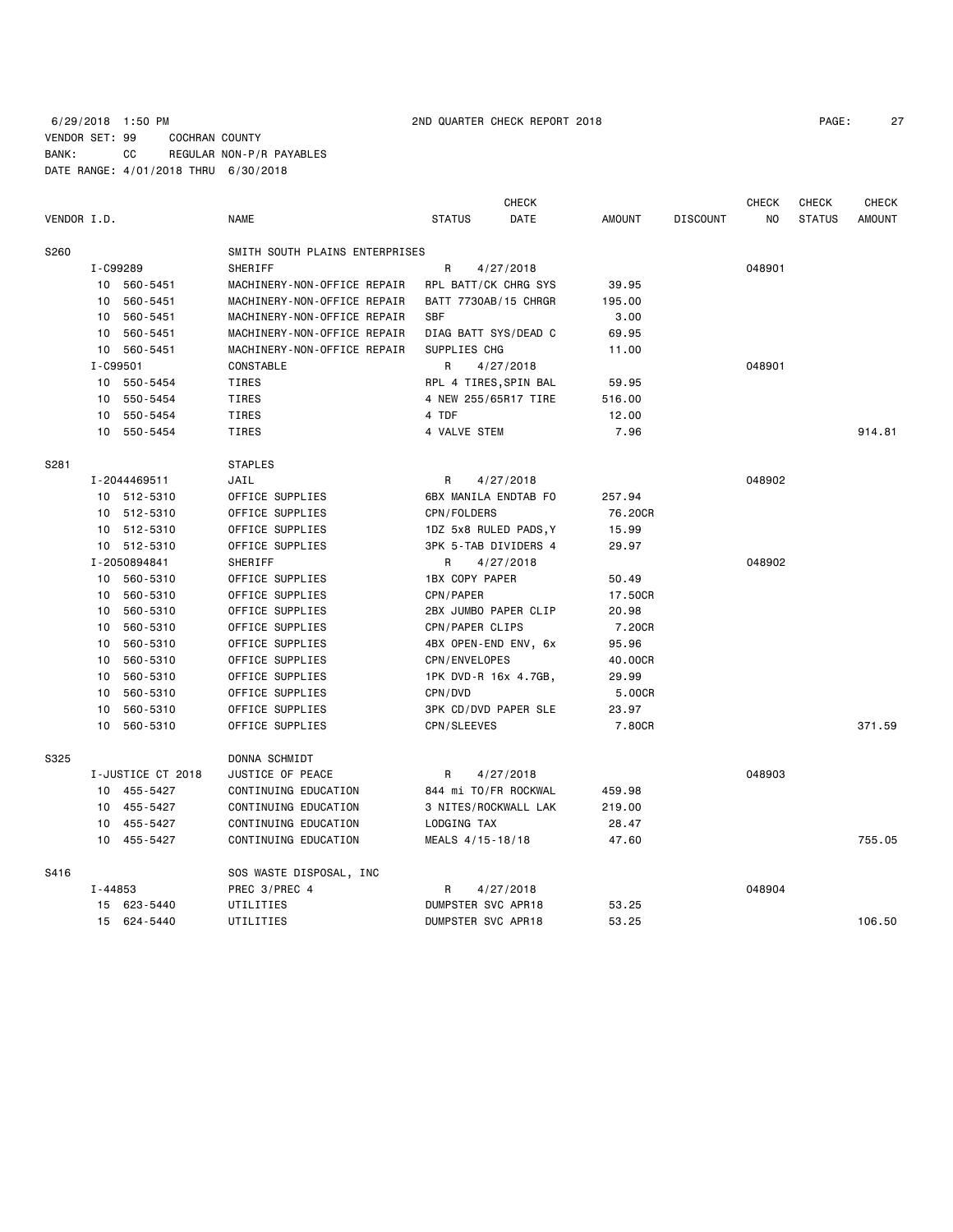# 6/29/2018 1:50 PM 2ND QUARTER CHECK REPORT 2018 PAGE: 28 VENDOR SET: 99 COCHRAN COUNTY BANK: CC REGULAR NON-P/R PAYABLES DATE RANGE: 4/01/2018 THRU 6/30/2018

| PAGE: | 2٤ |
|-------|----|
|-------|----|

|             |                     |                               |                      | <b>CHECK</b> |               |                 | <b>CHECK</b> | <b>CHECK</b>  | <b>CHECK</b>  |
|-------------|---------------------|-------------------------------|----------------------|--------------|---------------|-----------------|--------------|---------------|---------------|
| VENDOR I.D. |                     | NAME                          | <b>STATUS</b>        | DATE         | <b>AMOUNT</b> | <b>DISCOUNT</b> | NO.          | <b>STATUS</b> | <b>AMOUNT</b> |
| S435        |                     | SS OUTFITTERS                 |                      |              |               |                 |              |               |               |
|             | I-CONSTABLE 041218  | CONSTABLE                     | R                    | 4/27/2018    |               |                 | 048905       |               |               |
|             | 10 550-5334         | OTHER SUPPLIES                | 2BX PMC 40 180gr FMJ |              | 32.00         |                 |              |               |               |
|             | 10 550-5334         | OTHER SUPPLIES                | 2BX HORNADY 40 S&W 1 |              | 52.00         |                 |              |               | 84.00         |
| T009        |                     | TEXAS ASSOCIATION OF COUNTIES |                      |              |               |                 |              |               |               |
|             | I-CIA CONF/2018     | TREASURER                     | R                    | 4/27/2018    |               |                 | 048906       |               |               |
|             | 10 497-5427         | CONTINUING EDUCATION          | 2018 CONF REG/SEALY  |              | 225.00        |                 |              |               |               |
|             | I-JPCA/BRISTOW 18   | <b>CONSTABLE</b>              | R                    | 4/27/2018    |               |                 | 048906       |               |               |
|             | 10 550-5427         | CONTINUING EDUCATION          | DUES/JP & CONSTABLE  |              | 60.00         |                 |              |               | 285.00        |
| T035        |                     | TEXAS MUNICIPAL COURT         |                      |              |               |                 |              |               |               |
|             | I-1YR SUBSCR/2018   | JUSTICE OF PEACE              | R                    | 4/27/2018    |               |                 | 048907       |               |               |
|             | 10 455-5310         | OFFICE SUPPLIES               | 1YR SUBSCRIPT/JUSTIC |              | 39.00         |                 |              |               | 39,00         |
| T083        |                     | TYLER TECHNOLOGIES, INC       |                      |              |               |                 |              |               |               |
|             | I-025-220879        | NON-DEPT'L                    | R                    | 4/27/2018    |               |                 | 048908       |               |               |
|             | 10 409-5411         | MAINTENANCE CONTRACTS         | MONTHLY NETWORK MAIN |              | 220.50        |                 |              |               | 220.50        |
| T087        |                     | TEXAS DEPARTMENT OF HEALTH    |                      |              |               |                 |              |               |               |
|             | I-2005393           | <b>CLERK</b>                  | R                    | 4/27/2018    |               |                 | 048909       |               |               |
|             | 10 403-5310         | OFFICE SUPPLIES               | 2 REMOTE BIRTH ACCES |              | 16.47         |                 |              |               | 16.47         |
| T148        |                     | TASCOSA OFFICE MACHINES INC   |                      |              |               |                 |              |               |               |
|             | I-43670             | <b>CLERK</b>                  | R                    | 4/27/2018    |               |                 | 048910       |               |               |
|             | 10 403-5411         | MAINTENANCE CONTRACTS         | 3251 COPIES 3/10-4/9 |              | 48.77         |                 |              |               | 48.77         |
| U019        |                     | UNITED SUPERMARKETS, INC      |                      |              |               |                 |              |               |               |
|             | I-MEDS/LOPEZ 040218 | JAIL/MEDS                     | R                    | 4/27/2018    |               |                 | 048911       |               |               |
|             | 10 512-5391         | MEDICAL CARE-PRISONERS        | RX/JESSE LOPEZ       |              | 16.11         |                 |              |               | 16.11         |
| U036        |                     | UNIFIRST HOLDINGS, INC.       |                      |              |               |                 |              |               |               |
|             | I-831 2354380       | JAIL/SHERIFF                  | R                    | 4/27/2018    |               |                 | 048912       |               |               |
|             | 10 512-5205         | UNIFORMS                      | UNIFORM SVC/ELIDA    |              | 11.22         |                 |              |               |               |
|             | 10 512-5392         | MISCELLANEOUS SUPPLIES        | 3x5 MAT              |              | 4.00          |                 |              |               |               |
|             | 10 512-5392         | MISCELLANEOUS SUPPLIES        | 2 WET MOPS           |              | 3.00          |                 |              |               |               |
|             | 10 512-5392         | MISCELLANEOUS SUPPLIES        | 200 MICROFIBER TOWEL |              | 34.00         |                 |              |               |               |
|             | 10 560-5205         | <b>UNIFORMS</b>               | DEFE CHG             |              | 11.10         |                 |              |               |               |
|             | I-831 2355678       | JAIL/SHERIFF                  | R                    | 4/27/2018    |               |                 | 048912       |               |               |
|             | 10 512-5205         | UNIFORMS                      | UNIFORM SVC/ELIDA    |              | 11.22         |                 |              |               |               |
|             | 10 512-5392         | MISCELLANEOUS SUPPLIES        | 1CS 2PLY EXEC TP     |              | 62.00         |                 |              |               |               |
|             | 10 512-5392         | MISCELLANEOUS SUPPLIES        | 1CS WHITE HAND TOWEL |              | 9.75          |                 |              |               |               |
|             | 10 512-5392         | MISCELLANEOUS SUPPLIES        | 3x5 MAT              |              | 4.00          |                 |              |               |               |
|             | 10 512-5392         | MISCELLANEOUS SUPPLIES        | 2 WET MOP            |              | 3.00          |                 |              |               |               |
|             | 10 512-5392         | MISCELLANEOUS SUPPLIES        | 200 MICROFIBER TOWEL |              | 34.00         |                 |              |               |               |
|             | 10 560-5205         | UNIFORMS                      | DEFE CHG             |              | 11.10         |                 |              |               |               |
|             | I-831 2357014       | JAIL/SHERIFF                  | R                    | 4/27/2018    |               |                 | 048912       |               |               |
|             | 10 512-5205         | UNIFORMS                      | UNIFORM SVC/ELIDA    |              | 11.22         |                 |              |               |               |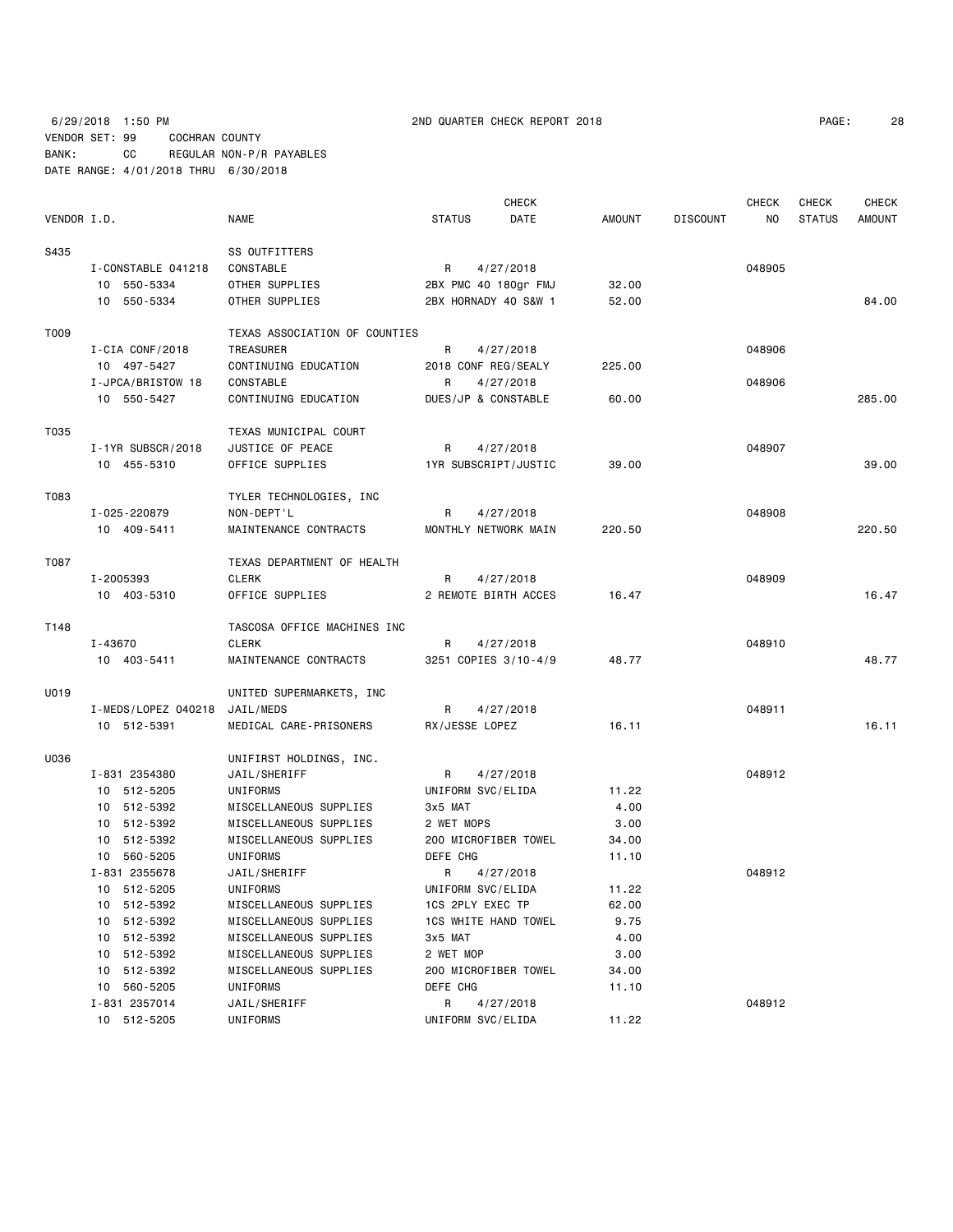## 6/29/2018 1:50 PM 2ND QUARTER CHECK REPORT 2018 PAGE: 29 VENDOR SET: 99 COCHRAN COUNTY BANK: CC REGULAR NON-P/R PAYABLES DATE RANGE: 4/01/2018 THRU 6/30/2018

|             |                                   |                                |                      | <b>CHECK</b> |               |                 | <b>CHECK</b> | <b>CHECK</b>  | <b>CHECK</b>  |
|-------------|-----------------------------------|--------------------------------|----------------------|--------------|---------------|-----------------|--------------|---------------|---------------|
| VENDOR I.D. |                                   | <b>NAME</b>                    | <b>STATUS</b>        | DATE         | <b>AMOUNT</b> | <b>DISCOUNT</b> | NO.          | <b>STATUS</b> | <b>AMOUNT</b> |
| U036        |                                   | UNIFIRST HOLDINGS, INC         | *CONTINUED*          |              |               |                 |              |               |               |
|             | I-831 2357014                     | JAIL/SHERIFF                   | R                    | 4/27/2018    |               |                 | 048912       |               |               |
|             | 10 512-5392                       | MISCELLANEOUS SUPPLIES         | 3x5 MAT              |              | 4.00          |                 |              |               |               |
|             | 10 512-5392                       | MISCELLANEOUS SUPPLIES         | 2 WET MOPS           |              | 3.00          |                 |              |               |               |
|             | 10 512-5392                       | MISCELLANEOUS SUPPLIES         | 200 MICROFIBER TOWEL |              | 34.00         |                 |              |               |               |
|             | 10 560-5205                       | UNIFORMS                       | DEFE CHG             |              | 11.10         |                 |              |               | 261.71        |
| U042        |                                   | UNDERWOOD LAW FIRM, P.C.       |                      |              |               |                 |              |               |               |
|             | I-307727/USDA LEASE               | COMMISSIONERS COURT            | R                    | 4/27/2018    |               |                 | 048913       |               |               |
|             | 15 610-5499                       | MISCELLANEOUS                  | .3 HRS/RVW WEBSITE/U |              | 61.50         |                 |              |               | 61.50         |
| <b>V053</b> |                                   | VP PLUMBING INC.               |                      |              |               |                 |              |               |               |
|             | I-1259                            | ACTIVITY BLDG                  | R                    | 4/27/2018    |               |                 | 048914       |               |               |
|             | 10 662-5451                       | REPAIR                         | INSTL NEW FLNG/URINA |              | 330.00        |                 |              |               |               |
|             | 10 662-5451                       | REPAIR                         | <b>PARTS</b>         |              | 237.64        |                 |              |               | 567.64        |
| <b>WOO7</b> |                                   | THOMSON REUTERS-WEST PAYMENT C |                      |              |               |                 |              |               |               |
|             | I-837962752                       | <b>ATTORNEY</b>                | R                    | 4/27/2018    |               |                 | 048915       |               |               |
|             | 10 475-5590                       | LAW LIBRARY MTRLS/UPDATES      | DATABASE CHG MAR 18  |              | 300.00        |                 |              |               |               |
|             | I-838045020                       | ATTORNEY                       | R                    | 4/27/2018    |               |                 | 048915       |               |               |
|             | 10 475-5590                       | LAW LIBRARY MTRLS/UPDATES      | BOOKS & BOUND VOLUME |              | 577.08        |                 |              |               |               |
|             | I-838055021                       | <b>ATTORNEY</b>                | R                    | 4/27/2018    |               |                 | 048915       |               |               |
|             | 10 475-5590                       | LAW LIBRARY MTRLS/UPDATES      | BOOKS & BOUND VOLUME |              | 115.29        |                 |              |               | 992.37        |
| WO10        |                                   | WEST TEXAS GAS INC             |                      |              |               |                 |              |               |               |
|             | I-020036001501 4/18 PARK/SHOP     |                                | R                    | 4/27/2018    |               |                 | 048916       |               |               |
|             | 10 660-5440                       | UTILITIES & IRRIGATION         | GAS SVC 3/1-3/28/18  |              | 10.00         |                 |              |               |               |
|             | 10 660-5440                       | UTILITIES & IRRIGATION         | GRIP CHG             |              | 3.23          |                 |              |               |               |
|             | I-020036002501 4/18 PARK/SHOWBARN |                                | R                    | 4/27/2018    |               |                 | 048916       |               |               |
|             | 10 660-5440                       | UTILITIES & IRRIGATION         | 11.2MCF 3/1-3/28/18  |              | 29.01         |                 |              |               |               |
|             | 10 660-5440                       | UTILITIES & IRRIGATION         | COST OF GAS (2.4350) |              | 27.27         |                 |              |               |               |
|             | 10 660-5440                       | UTILITIES & IRRIGATION         | <b>CUSTOMER CHG</b>  |              | 13.70         |                 |              |               |               |
|             | 10 660-5440                       | UTILITIES & IRRIGATION         | GRIP CHG             |              | 8.59          |                 |              |               |               |
|             | I-020049022001 4/18 PREC 3        |                                | R                    | 4/27/2018    |               |                 | 048916       |               |               |
|             | 15 623-5440                       | UTILITIES                      | GAS SVC 3/1-3/28/18  |              | 13.70         |                 |              |               |               |
|             | 15 623-5440                       | UTILITIES                      | GRIP CHG             |              | 8.59          |                 |              |               | 114.09        |
| W055        |                                   | WINDSTREAM COMMUNICATIONS SW   |                      |              |               |                 |              |               |               |
|             | I-266-0638 APR 18                 | <b>MUSEUM</b>                  | R                    | 4/27/2018    |               |                 | 048917       |               |               |
|             | 10 652-5420                       | TELECOMMUNICATIONS             | SERVICES             |              | 134.94        |                 |              |               |               |
|             | 10 650-5420                       | TELECOMMUNICATIONS             | DISC                 |              | 35.00CR       |                 |              |               |               |
|             | 10 652-5420                       | TELECOMMUNICATIONS             | <b>FEES</b>          |              | 39.46         |                 |              |               |               |
|             | 10 652-5420                       | TELECOMMUNICATIONS             | PICC CHG             |              | 1.16          |                 |              |               |               |
|             | 10 652-5420                       | TELECOMMUNICATIONS             | LONG DISTANCE SVC    |              | 6.83          |                 |              |               |               |
|             | I-266-5181 APR18                  | ELECTIONS                      | R                    | 4/27/2018    |               |                 | 048917       |               |               |
|             | 10 490-5420                       | TELECOMMUNICATIONS             | SERVICES 4/19-5/18/1 |              | 35.58         |                 |              |               |               |
|             | 490-5420<br>10                    | TELECOMMUNICATIONS             | FEES                 |              | 20.76         |                 |              |               |               |
|             | 10 490-5420                       | TELECOMMUNICATIONS             | LONG DISTANCE SVC    |              | 6.16          |                 |              |               |               |
|             | I-266-5412 APR 18                 | DIST CT/NON-DEPT'L/CONST/ELEC  | R                    | 4/27/2018    |               |                 | 048917       |               |               |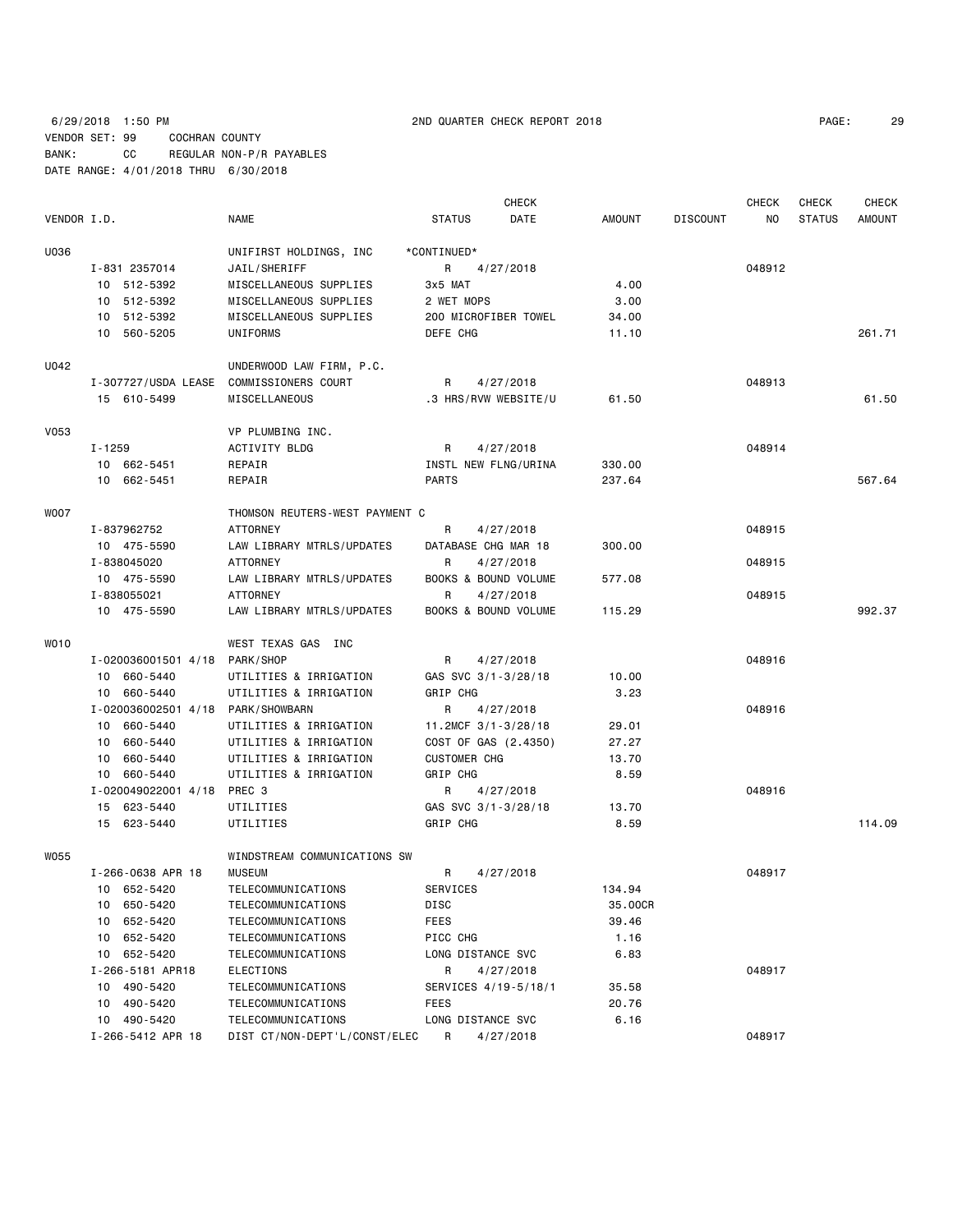## 6/29/2018 1:50 PM 2ND QUARTER CHECK REPORT 2018 PAGE: 30 VENDOR SET: 99 COCHRAN COUNTY BANK: CC REGULAR NON-P/R PAYABLES DATE RANGE: 4/01/2018 THRU 6/30/2018

| PAGE: | 30 |
|-------|----|
|-------|----|

| VENDOR I.D. |    |                                  | <b>NAME</b>                                         | <b>STATUS</b>     | <b>CHECK</b><br>DATE | <b>AMOUNT</b> | <b>DISCOUNT</b> | <b>CHECK</b><br>NO. | <b>CHECK</b><br><b>STATUS</b> | <b>CHECK</b><br><b>AMOUNT</b> |
|-------------|----|----------------------------------|-----------------------------------------------------|-------------------|----------------------|---------------|-----------------|---------------------|-------------------------------|-------------------------------|
|             |    |                                  |                                                     |                   |                      |               |                 |                     |                               |                               |
| W055        |    |                                  | WINDSTREAM COMMUNICATIONS                           | *CONTINUED*       |                      |               |                 |                     |                               |                               |
|             |    | I-266-5412 APR 18<br>10 490-5420 | DIST CT/NON-DEPT'L/CONST/ELEC<br>TELECOMMUNICATIONS | R                 | 4/27/2018            | 1.00          |                 | 048917              |                               |                               |
|             |    |                                  |                                                     |                   | LOCAL MEASURED CALLS |               |                 |                     |                               |                               |
|             |    | 10 409-5420                      | TELECOMMUNICATIONS                                  |                   | COURTHOUSE INTERNET  | 125.50        |                 |                     |                               |                               |
|             | 10 | 409-5420                         | TELECOMMUNICATIONS                                  | FEES              |                      | 15.62         |                 |                     |                               |                               |
|             | 10 | 435-5420                         | TELECOMMUNICATIONS<br>TELECOMMUNICATIONS            | SERVICES          |                      | 23.37         |                 |                     |                               |                               |
|             | 10 | 435-5420                         |                                                     | <b>FEES</b>       |                      | 11.73         |                 |                     |                               |                               |
|             | 10 | 435-5420                         | TELECOMMUNICATIONS                                  | INTERNET SVC      |                      | 125.49        |                 |                     |                               |                               |
|             | 10 | 550-5420                         | TELECOMMUNICATIONS                                  | SERVICES          |                      | 23.37         |                 |                     |                               |                               |
|             | 10 | 550-5420                         | TELECOMMUNICATIONS                                  | FEES              |                      | 11.73         |                 |                     |                               |                               |
|             |    | 10 550-5420                      | TELECOMMUNICATIONS                                  | LONG DISTANCE SVC |                      | 0.65          |                 |                     |                               |                               |
|             |    | I-266-5700 APR 18                | SHERIFF                                             | R                 | 4/27/2018            |               |                 | 048917              |                               |                               |
|             |    | 10 560-5420                      | TELECOMMUNICATIONS                                  | SERVICES          |                      | 43.38         |                 |                     |                               |                               |
|             | 10 | 560-5420                         | TELECOMMUNICATIONS                                  | FEES              |                      | 13.94         |                 |                     |                               |                               |
|             |    | 10 560-5420                      | TELECOMMUNICATIONS                                  | LONG DISTANCE SVC |                      | 4.83          |                 |                     |                               |                               |
|             |    | I-266-8661 APR 18                | <b>ATTORNEY</b>                                     | R                 | 4/27/2018            |               |                 | 048917              |                               |                               |
|             |    | 10 475-5420                      | TELECOMMUNICATIONS                                  | SERVICES/2 LINES  |                      | 155.20        |                 |                     |                               |                               |
|             |    | 10 475-5420                      | TELECOMMUNICATIONS                                  | FEES              |                      | 39.09         |                 |                     |                               |                               |
|             |    | 10 475-5420                      | TELECOMMUNICATIONS                                  | LONG DISTANCE SVC |                      | 2.43          |                 |                     |                               |                               |
|             |    | I-266-8888 APR 18                | SHERIFF                                             | R                 | 4/27/2018            |               |                 | 048917              |                               |                               |
|             |    | 10 560-5420                      | TELECOMMUNICATIONS                                  |                   | FAX LINE/CRIME CONTR | 32.38         |                 |                     |                               |                               |
|             | 10 | 560-5420                         | TELECOMMUNICATIONS                                  | FEES              |                      | 13.92         |                 |                     |                               |                               |
|             |    | 10 560-5420                      | TELECOMMUNICATIONS                                  | LONG DISTANCE SVC |                      | 1.24          |                 |                     |                               | 854.76                        |
| W062        |    |                                  | WAL-MART COMMUNITY                                  |                   |                      |               |                 |                     |                               |                               |
|             |    | I-034104 040718                  | NON-DEPT'L/JAIL                                     | R                 | 4/27/2018            |               |                 | 048918              |                               |                               |
|             |    | 10 409-5300                      | COUNTY-WIDE SUPPLIES                                |                   | WATER DISPNSR/EXERCI | 149.00        |                 |                     |                               |                               |
|             | 10 | 512-5333                         | FOOD-PRISONERS                                      | 60CT EGGS         |                      | 13.86         |                 |                     |                               |                               |
|             | 10 | 512-5333                         | FOOD-PRISONERS                                      | GARLIC BREAD      |                      | 1.27          |                 |                     |                               |                               |
|             | 10 | 512-5333                         | FOOD-PRISONERS                                      | ROLL              |                      | 0.85          |                 |                     |                               |                               |
|             | 10 | 512-5333                         | FOOD-PRISONERS                                      | FRENCH BREAD      |                      | 0.65          |                 |                     |                               |                               |
|             | 10 | 512-5333                         | FOOD-PRISONERS                                      | ROLL/3            |                      | 2.55          |                 |                     |                               |                               |
|             | 10 | 512-5333                         | FOOD-PRISONERS                                      | 3# BCN/3@12.94    |                      | 38.82         |                 |                     |                               |                               |
|             | 10 | 512-5333                         | FOOD-PRISONERS                                      | OM CHOP HAM/2     |                      | 5.56          |                 |                     |                               |                               |
|             | 10 | 512-5333                         | FOOD-PRISONERS                                      | OM HAM CHEESE     |                      | 2.78          |                 |                     |                               |                               |
|             | 10 | 512-5333                         | FOOD-PRISONERS                                      | OM CHOP HAM/2     |                      | 5.56          |                 |                     |                               |                               |
|             | 10 | 512-5333                         | FOOD-PRISONERS                                      | OM HAM CHEESE/2   |                      | 5.56          |                 |                     |                               |                               |
|             | 10 | 512-5333                         | FOOD-PRISONERS                                      | LB YEL CRN        |                      | 3.22          |                 |                     |                               |                               |
|             |    | 10 409-5300                      | COUNTY-WIDE SUPPLIES                                | AM 5GL BTL/2      |                      | 14.88         |                 |                     |                               |                               |
|             |    | 10 512-5333                      | FOOD-PRISONERS                                      | TOMATO VINE       |                      | 3.23          |                 |                     |                               |                               |
|             |    | 10 512-5333                      | FOOD-PRISONERS                                      | SHRD LETTUCE      |                      | 1.75          |                 |                     |                               |                               |
|             |    | 10 512-5333                      | FOOD-PRISONERS                                      | PKG SALAD/2       |                      | 5.68          |                 |                     |                               |                               |
|             |    | 10 512-5392                      | MISCELLANEOUS SUPPLIES                              | FEM PRODUCT       |                      | 3.76          |                 |                     |                               |                               |
|             |    | 10 512-5391                      | MEDICAL CARE-PRISONERS                              | LORAT TABS        |                      | 5.98          |                 |                     |                               |                               |
|             |    | 10 512-5391                      | MEDICAL CARE-PRISONERS                              | RESPIRATORY       |                      | 9.96          |                 |                     |                               |                               |
|             |    | 10 512-5333                      | FOOD-PRISONERS                                      | LB YEL CORN       |                      | 3.22          |                 |                     |                               |                               |
|             |    | 10 512-5333                      | FOOD-PRISONERS                                      | FLOUR TORTILLAS/2 |                      | 7.16          |                 |                     |                               |                               |
|             |    | 10 512-5391                      | MEDICAL CARE-PRISONERS                              | LOZENGE           |                      | 3.28          |                 |                     |                               |                               |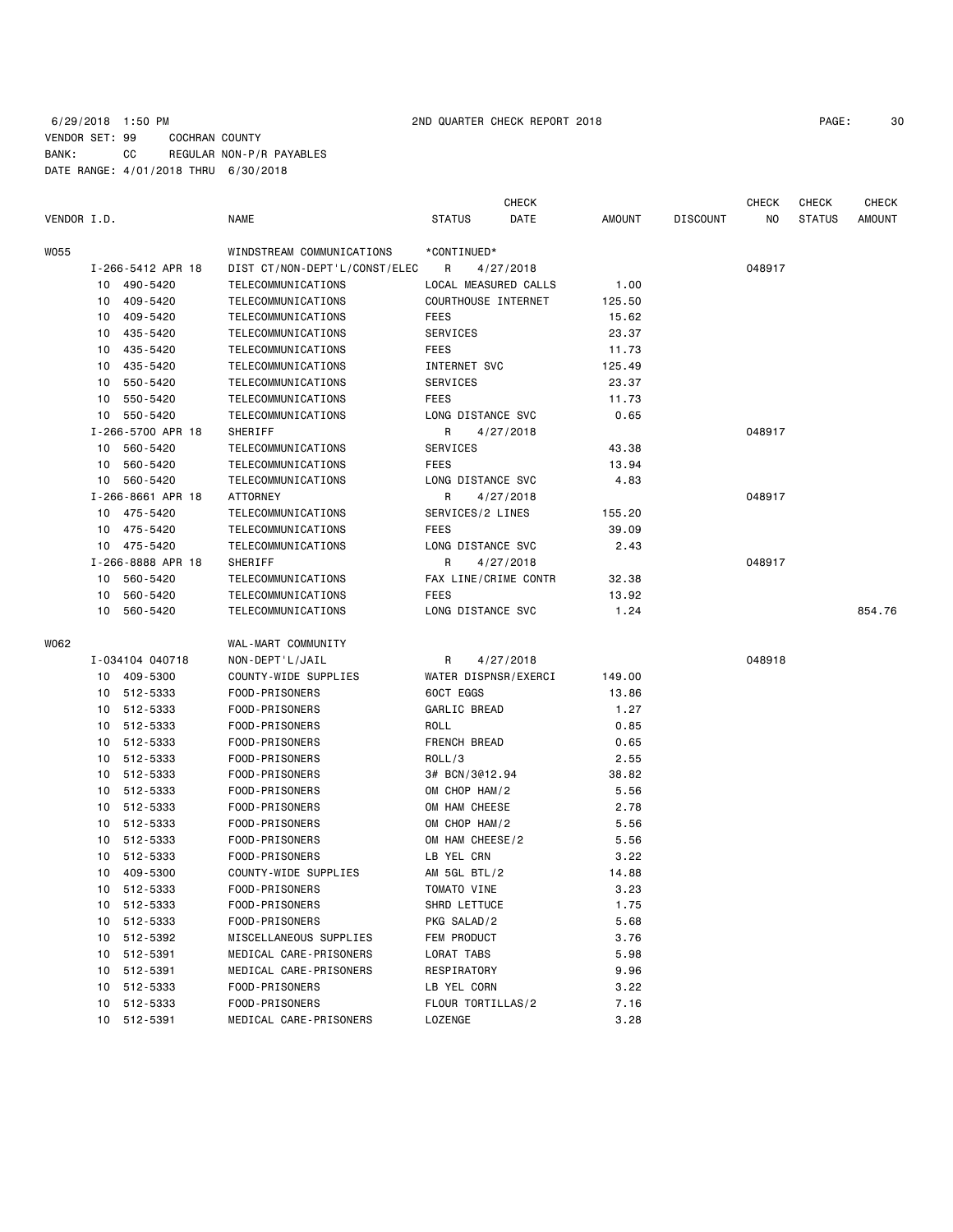## 6/29/2018 1:50 PM 2ND QUARTER CHECK REPORT 2018 PAGE: 31 VENDOR SET: 99 COCHRAN COUNTY BANK: CC REGULAR NON-P/R PAYABLES DATE RANGE: 4/01/2018 THRU 6/30/2018

| PAGE: | 3. |
|-------|----|
|-------|----|

|             |          |                             |                                   |                      | <b>CHECK</b> |               |                 | <b>CHECK</b> | <b>CHECK</b>  | <b>CHECK</b>  |
|-------------|----------|-----------------------------|-----------------------------------|----------------------|--------------|---------------|-----------------|--------------|---------------|---------------|
| VENDOR I.D. |          |                             | <b>NAME</b>                       | <b>STATUS</b>        | DATE         | <b>AMOUNT</b> | <b>DISCOUNT</b> | NO.          | <b>STATUS</b> | <b>AMOUNT</b> |
| W062        |          |                             | WAL-MART COMMUNITY<br>*CONTINUED* |                      |              |               |                 |              |               |               |
|             |          | I-034104 040718             | NON-DEPT'L/JAIL                   | R                    | 4/27/2018    |               |                 | 048918       |               |               |
|             |          | 10 512-5333                 | FOOD-PRISONERS                    | ORANGES/2            |              | 9.76          |                 |              |               |               |
|             |          | 10 512-5333                 | FOOD-PRISONERS                    | APPLE BAG/2          |              | 9.84          |                 |              |               |               |
|             |          | 10 512-5392                 | MISCELLANEOUS SUPPLIES            | COMMAND HOOKS        |              | 7.88          |                 |              |               |               |
|             |          | 10 512-5391                 | MEDICAL CARE-PRISONERS            | LORAT TABS           |              | 5.98          |                 |              |               |               |
|             |          | 10 512-5391                 | MEDICAL CARE-PRISONERS            | <b>SUCRETS</b>       |              | 3.47          |                 |              |               |               |
|             |          | 10 512-5391                 | MEDICAL CARE-PRISONERS            | TYL COLD/FLU         |              | 6.48          |                 |              |               |               |
|             |          | 10 512-5391                 | MEDICAL CARE-PRISONERS            | EQUATE THROAT SPRAY  |              | 1.96          |                 |              |               |               |
|             |          | 10 512-5392                 | MISCELLANEOUS SUPPLIES            | FEM PRODUCT/2        |              | 7.52          |                 |              |               | 341.47        |
| W164        |          |                             | <b>WARREN CAT</b>                 |                      |              |               |                 |              |               |               |
|             |          | I-PS020348699               | PREC <sub>2</sub>                 | R                    | 4/27/2018    |               |                 | 048919       |               |               |
|             |          | 15 622-5451                 | REPAIRS                           | 2 FILTER ASSY #308-9 |              | 50.86         |                 |              |               |               |
|             |          | 15 622-5451                 | REPAIRS                           | 1 FILTER ASSY #326-1 |              | 40.83         |                 |              |               | 91.69         |
| W193        |          |                             | WESTWARD AUTOMOTIVE REPAIR LLC    |                      |              |               |                 |              |               |               |
|             | I-W0#580 |                             | CONSTABLE                         | $\mathsf{R}$         | 4/27/2018    |               |                 | 048920       |               |               |
|             |          | 10 550-5451                 | REPAIR                            | TEST ALTERNATOR CIRC |              | 28.00         |                 |              |               |               |
|             |          | 10 550-5451                 | REPAIR                            | RPL ALT ASSY         |              | 77.00         |                 |              |               |               |
|             |          | 10 550-5451                 | REPAIR                            | NEW ALTERNATOR       |              | 355.50        |                 |              |               |               |
|             |          | 10 550-5451                 | REPAIR                            | DRIVE BELT IDLER PUL |              | 48.87         |                 |              |               | 509.37        |
| W227        |          |                             | WRENNS MILL ENTERPRISES, LLC      |                      |              |               |                 |              |               |               |
|             | I-2264   |                             | <b>CEMETERY</b>                   | R                    | 4/27/2018    |               |                 | 048921       |               |               |
|             |          | 10 516-5451                 | REPAIR                            | 1 SET 30' LOWERING S |              | 71.20         |                 |              |               |               |
|             |          | 10 516-5451                 | REPAIR                            | OVERNIGHT SHIPPING   |              | 101.46        |                 |              |               |               |
|             | I-2282   |                             | <b>CEMETERY</b>                   | R                    | 4/27/2018    |               |                 | 048921       |               |               |
|             |          | 10 516-5451                 | REPAIR                            | IMPERIAL STNLS LOWR  |              | 2,811.90      |                 |              |               |               |
|             |          | 10 516-5451                 | REPAIR                            | 3-IMP5502SN W/30' ST |              |               |                 |              |               | 2,984.56      |
| W235        |          |                             | VANDY NELSON dba                  |                      |              |               |                 |              |               |               |
|             | I-2677   |                             | CRTHSE/ACT BLDG/LIBRARY           | R                    | 4/27/2018    |               |                 | 048922       |               |               |
|             |          | 10 510-5332                 | CUSTODIAL SUPPLIES                | <b>SPRAY BUGS</b>    |              | 70.00         |                 |              |               |               |
|             |          | 10 662-5332                 | CUSTODIAL SUPPLIES                | <b>SPRAY BUGS</b>    |              | 45.00         |                 |              |               |               |
|             |          | 10 650-5332                 | CUSTODIAL SUPPLIES                | <b>SPRAY BUGS</b>    |              | 35.00         |                 |              |               | 150.00        |
| X001        |          |                             | <b>XCEL ENERGY</b>                |                      |              |               |                 |              |               |               |
|             |          | I-54-1829977-7 APR18 PREC 2 |                                   | R                    | 4/27/2018    |               |                 | 048923       |               |               |
|             |          | 15 622-5440                 | UTILITIES                         | 227KWH 3/14-4/12/18  |              | 30.60         |                 |              |               |               |
|             |          | 15 622-5440                 | UTILITIES                         | AREA LIGHT 3/14-4/11 |              | 15.64         |                 |              |               | 46.24         |
| C015        |          |                             | COCHRAN COUNTY SENIOR             |                      |              |               |                 |              |               |               |
|             |          | I-APR '18 INSTLMT           | SENIOR CITIZENS                   | R                    | 4/30/2018    |               |                 | 048924       |               |               |
|             |          | 10 663-5418                 | SENIOR CITIZENS CONTRACT          | APRIL 2018           |              | 6,250.00      |                 |              |               | 6,250.00      |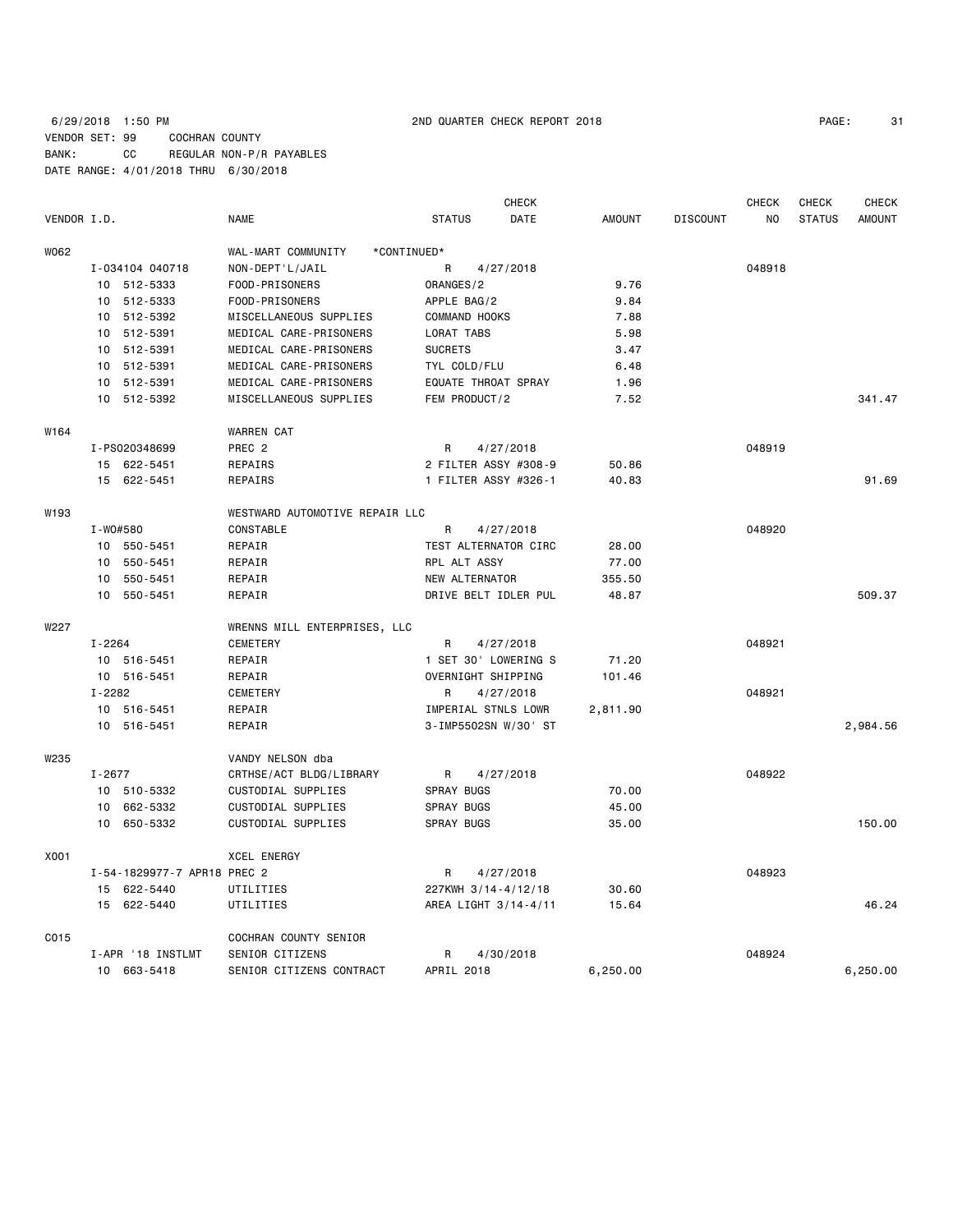6/29/2018 1:50 PM 2ND QUARTER CHECK REPORT 2018 PAGE: 32 VENDOR SET: 99 COCHRAN COUNTY BANK: CC REGULAR NON-P/R PAYABLES DATE RANGE: 4/01/2018 THRU 6/30/2018

|             |                                      |                           |                       | <b>CHECK</b> |          |                 | <b>CHECK</b> | CHECK         | <b>CHECK</b>  |
|-------------|--------------------------------------|---------------------------|-----------------------|--------------|----------|-----------------|--------------|---------------|---------------|
| VENDOR I.D. |                                      | <b>NAME</b>               | <b>STATUS</b>         | DATE         | AMOUNT   | <b>DISCOUNT</b> | NO           | <b>STATUS</b> | <b>AMOUNT</b> |
| A109        |                                      | ALBUS FARM EQUIPMENT      |                       |              |          |                 |              |               |               |
|             | I-010275                             | CEMETERY                  | R                     | 5/14/2018    |          |                 | 048925       |               |               |
|             | 10 516-5451                          | REPAIR                    | 1HR WELDING 4" TO 3"  |              | 50.00    |                 |              |               |               |
|             | I-JUV#843/844 050818 JUV-RESTITUTION |                           | R                     | 5/14/2018    |          |                 | 048925       |               |               |
|             | 10 000-4340.900                      | JUVENILE PROBATION FEES   | #843, RESTITUTION FOR |              | 80.69    |                 |              |               |               |
|             | 000-4340.900<br>10                   | JUVENILE PROBATION FEES   | #844, RESTITUTION FOR |              | 80.66    |                 |              |               | 211.35        |
| A206        |                                      | DAVID LYNN ALEXANDER      |                       |              |          |                 |              |               |               |
|             | I-PREC 3 050818                      | PREC <sub>3</sub>         | R                     | 5/14/2018    |          |                 | 048926       |               |               |
|             | 15 623-5356                          | ROAD MATERIALS & SUPPLIES | 34 BELLY DUMPS/20CY@  |              | 1,020.00 |                 |              |               |               |
|             | 15 623-5356                          | ROAD MATERIALS & SUPPLIES | 25 BOBTAILS/12CY@1.5  |              | 450.00   |                 |              |               |               |
|             | I-PREC 3 050818/ADJ                  | PREC 3                    | R                     | 5/14/2018    |          |                 | 048926       |               |               |
|             | 15 623-5356                          | ROAD MATERIALS & SUPPLIES | 34 BELLY DUMPS/20CY@  |              | 680.00   |                 |              |               |               |
|             | 15<br>623-5356                       | ROAD MATERIALS & SUPPLIES | 25 BOBTAILS/12CY@1.0  |              | 300.00   |                 |              |               | 2,450.00      |
|             |                                      |                           |                       |              |          |                 |              |               |               |
| A262        |                                      | APPLIED CONCEPTS          |                       |              |          |                 |              |               |               |
|             | I-327191                             | SHERIFF                   | R                     | 5/14/2018    |          |                 | 048927       |               |               |
|             | 10 560-5571                          | CAPITAL OUTLAY            | RADAR EQUIP/'18 CHEV  |              | 2,195.00 |                 |              |               |               |
|             | 560-5571<br>10                       | CAPITAL OUTLAY            | 2/ANT HEADLINER MT    |              | 150.00   |                 |              |               |               |
|             | 10 560-5571                          | CAPITAL OUTLAY            | FREIGHT/36MO WARRANT  |              | 17.50    |                 |              |               | 2,362.50      |
| B001        |                                      | BAILEY CO. ELECTRIC COOP  |                       |              |          |                 |              |               |               |
|             | I-402788                             | PREC 4                    | R                     | 5/14/2018    |          |                 | 048928       |               |               |
|             | 15 624-5440                          | UTILITIES                 | 350KWH 3/21-4/19/18   |              | 60.18    |                 |              |               |               |
|             | 15 624-5440                          | UTILITIES                 | AREA LIGHT            |              | 11.65    |                 |              |               |               |
|             | I-402789                             | PREC 3                    | R                     | 5/14/2018    |          |                 | 048928       |               |               |
|             | 15 623-5440                          | UTILITIES                 | 60KWH 3/16-4/16/18    |              | 31.03    |                 |              |               |               |
|             | 15 623-5440                          | UTILITIES                 | 2 AREA LIGHTS         |              | 24.10    |                 |              |               |               |
|             | I-402790                             | NON-DEPT'L/SHERIFF POSSE  | R                     | 5/14/2018    |          |                 | 048928       |               |               |
|             | 10 409-5440                          | UTILITIES                 | ELEC SVC 3/5-4/5/18   |              | 34.53    |                 |              |               | 161.49        |
| B119        |                                      | CHERYL BUTLER             |                       |              |          |                 |              |               |               |
|             | I-35TH ANN ELEC SEM                  | <b>ELECTIONS</b>          | R                     | 5/14/2018    |          |                 | 048929       |               |               |
|             | 10 490-5427                          | CONTINUING EDUCATION      | R/B REGIS PAID 4/19/  |              | 210.00   |                 |              |               | 210.00        |
| <b>B190</b> |                                      | DYRL BUSH, dba            |                       |              |          |                 |              |               |               |
|             | I-600879/'09 CHEVY                   | SHERIFF                   | R                     | 5/14/2018    |          |                 | 048930       |               |               |
|             | 10 560-5499                          | MISCELLANEOUS             | TOW'09 CHEV PU/PONCE  |              | 648.75   |                 |              |               | 648.75        |
|             |                                      |                           |                       |              |          |                 |              |               |               |
| B198        |                                      | BLAINE INDUSTRIAL SUPPLY  |                       |              |          |                 |              |               |               |
|             | I-S4248954.001                       | ACTIVITY BLDG             | R                     | 5/14/2018    |          |                 | 048931       |               |               |
|             | 10 662-5332                          | CUSTODIAL SUPPLIES        | 1CS/KLEENEX           |              | 72.58    |                 |              |               |               |
|             | 10 662-5332                          | CUSTODIAL SUPPLIES        | 3CS/BUFF PADS         |              | 118.18   |                 |              |               |               |
|             | 10 662-5332                          | CUSTODIAL SUPPLIES        | 1CS/DISINFECTANT CLE  |              | 51.73    |                 |              |               |               |
|             | I-S4248955.001                       | COURTHOUSE                | R                     | 5/14/2018    |          |                 | 048931       |               |               |
|             | 10 510-5332                          | CUSTODIAL SUPPLIES        | 1CS/PAPER TOWELS      |              | 28.70    |                 |              |               |               |
|             | 10 510-5332                          | CUSTODIAL SUPPLIES        | 1CS/TRASH CAN LINER   |              | 42.11    |                 |              |               |               |
|             | 10 510-5332                          | CUSTODIAL SUPPLIES        | 1CS/KLEENEX           |              | 61.29    |                 |              |               |               |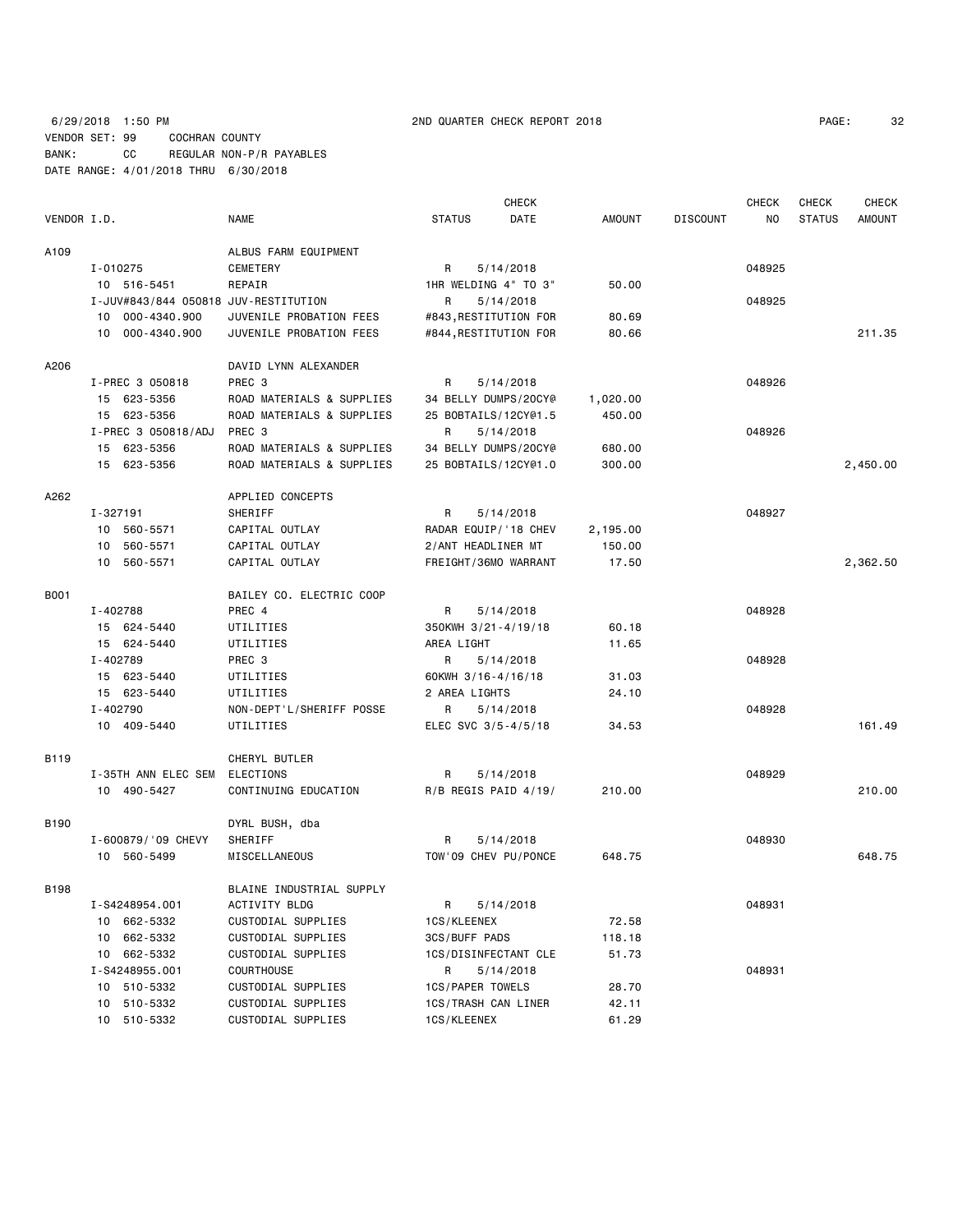6/29/2018 1:50 PM 2ND QUARTER CHECK REPORT 2018 PAGE: 33 VENDOR SET: 99 COCHRAN COUNTY BANK: CC REGULAR NON-P/R PAYABLES DATE RANGE: 4/01/2018 THRU 6/30/2018

| PAGE: | 33 |
|-------|----|
|-------|----|

|             |              |                     |                                |                   |                         | <b>CHECK</b> |               | <b>CHECK</b>    | <b>CHECK</b> | <b>CHECK</b>  |               |
|-------------|--------------|---------------------|--------------------------------|-------------------|-------------------------|--------------|---------------|-----------------|--------------|---------------|---------------|
| VENDOR I.D. |              |                     | NAME                           | <b>STATUS</b>     |                         | DATE         | <b>AMOUNT</b> | <b>DISCOUNT</b> | ΝO           | <b>STATUS</b> | <b>AMOUNT</b> |
| B198        |              |                     | BLAINE INDUSTRIAL SUPPLY       | *CONTINUED*       |                         |              |               |                 |              |               |               |
|             |              | I-S4248955.001      | COURTHOUSE                     | R                 | 5/14/2018               |              |               |                 | 048931       |               |               |
|             |              | 10 510-5332         | CUSTODIAL SUPPLIES             |                   | 1CS/TRASH CAN LINER     |              | 54.14         |                 |              |               | 428.73        |
| B248        |              |                     | BAILEY COUNTY SHERIFF'S OFFICE |                   |                         |              |               |                 |              |               |               |
|             |              | I-APRIL 2018        | JAIL                           | R                 | 5/14/2018               |              |               |                 | 048932       |               |               |
|             |              | 10 512-5499         | MISCELLANEOUS                  |                   | MIKAEL RICHARDSON 30    |              | 1,200.00      |                 |              |               |               |
|             |              | I-M RICHARDSON 0418 | JAIL/MEDS                      | R                 | 5/14/2018               |              |               |                 | 048932       |               |               |
|             | 10           | 512-5391            | MEDICAL CARE-PRISONERS         |                   | MIKAEL RICHARDSON RX    |              | 28.02         |                 |              |               |               |
|             |              | 10 512-5391         | MEDICAL CARE-PRISONERS         |                   | MIKAEL RICHARDSON RX    |              | 33.33         |                 |              |               | 1,261.35      |
| C007        |              |                     | CITY OF MORTON                 |                   |                         |              |               |                 |              |               |               |
|             | I-043018     |                     | LIB/MUS/ACT BLDG/CRTHSE/PREC 1 | R                 | 5/14/2018               |              |               |                 | 048933       |               |               |
|             |              | 10 650-5440         | UTILITIES                      | LIBRARY GAS       |                         |              | 53.00         |                 |              |               |               |
|             | 10           | 650-5440            | UTILITIES                      |                   | LIBRARY WATER           |              | 28.00         |                 |              |               |               |
|             | 10           | 650-5440            | UTILITIES                      |                   | LIBRARY GARBAGE         |              | 51.50         |                 |              |               |               |
|             | 10           | 650-5440            | UTILITIES                      |                   | LIBRARY SEWER           |              | 18.00         |                 |              |               |               |
|             | 10           | 652-5440            | UTILITIES                      | <b>MUSEUM GAS</b> |                         |              | 19.00         |                 |              |               |               |
|             | 10           | 652-5440            | UTILITIES                      | MUSEUM WATER      |                         |              | 28.00         |                 |              |               |               |
|             | 10           | 652-5440            | UTILITIES                      |                   | MUSEUM GARBAGE          |              | 28.00         |                 |              |               |               |
|             | 10           | 652-5440            | UTILITIES                      | MUSEUM SEWER      |                         |              | 16.00         |                 |              |               |               |
|             | 10           | 662-5440            | UTILITIES                      |                   | ACTIVITY BLDG GAS       |              | 265.50        |                 |              |               |               |
|             | 10           | 662-5440            | UTILITIES                      |                   | ACT. BLDG WATER         |              | 31.25         |                 |              |               |               |
|             | 10           | 662-5440            | UTILITIES                      |                   | ACT. BLDG GARBAGE       |              | 77.00         |                 |              |               |               |
|             | 10           | 662-5440            | UTILITIES                      |                   | ACT. BLDG SEWER         |              | 48.00         |                 |              |               |               |
|             | 10           | 510-5440            | UTILITIES                      |                   | <b>COURTHOUSE GAS</b>   |              | 206.00        |                 |              |               |               |
|             | 10           | 510-5440            | UTILITIES                      |                   | <b>COURTHOUSE WATER</b> |              | 312.50        |                 |              |               |               |
|             | 10           | 510-5440            | UTILITIES                      |                   | CRTHSE GARBAGE          |              | 334.50        |                 |              |               |               |
|             | 10           | 510-5440            | UTILITIES                      |                   | <b>COURTHOUSE SEWER</b> |              | 54.00         |                 |              |               |               |
|             | 15           | 621-5440            | UTILITIES                      | PREC 1 GAS        |                         |              | 36.00         |                 |              |               |               |
|             | 15           | 621-5440            | UTILITIES                      | PREC 1 WATER      |                         |              | 28.00         |                 |              |               |               |
|             | 15           | 621-5440            | UTILITIES                      |                   | PREC 1 GARBAGE          |              | 51.50         |                 |              |               | 1,685.75      |
| C008        |              |                     | CITY OF WHITEFACE              |                   |                         |              |               |                 |              |               |               |
|             |              | $I - 409$ 4/18      | PREC <sub>2</sub>              | R                 | 5/14/2018               |              |               |                 | 048934       |               |               |
|             |              | 15 622-5440         | UTILITIES                      |                   | 400 MCF 3/15-4/16       |              | 16.25         |                 |              |               |               |
|             | 15           | 622-5440            | UTILITIES                      | WATER SVC         |                         |              | 26.00         |                 |              |               |               |
|             | 15           | 622-5440            | UTILITIES                      | GARBAGE SVC       |                         |              | 54.37         |                 |              |               |               |
|             |              | 15 622-5440         | UTILITIES                      | SEWER SVC         |                         |              | 22.50         |                 |              |               | 119.12        |
| C035        |              |                     | COX AUTO SUPPLY CO             |                   |                         |              |               |                 |              |               |               |
|             | $C - 390623$ |                     | PREC 3                         | R                 | 5/14/2018               |              |               |                 | 048935       |               |               |
|             |              | 15 623-5451         | REPAIRS                        | RET BATT          |                         |              | 181.99CR      |                 |              |               |               |
|             |              | 15 623-5451         | REPAIRS                        |                   | REF/STATE BATT FEE      |              | 3.00CR        |                 |              |               |               |
|             | $C-391508$   |                     | SHERIFF                        | R                 | 5/14/2018               |              |               |                 | 048935       |               |               |
|             |              | 10 560-5451         | MACHINERY-NON-OFFICE REPAIR    |                   | RET BATT/'16 CHARGER    |              | 153.99CR      |                 |              |               |               |
|             |              | 10 560-5451         | MACHINERY-NON-OFFICE REPAIR    |                   | REF STATE BATT FEE      |              | 3.00CR        |                 |              |               |               |
|             | I-390537     |                     | CONSTABLE                      | R                 | 5/14/2018               |              |               |                 | 048935       |               |               |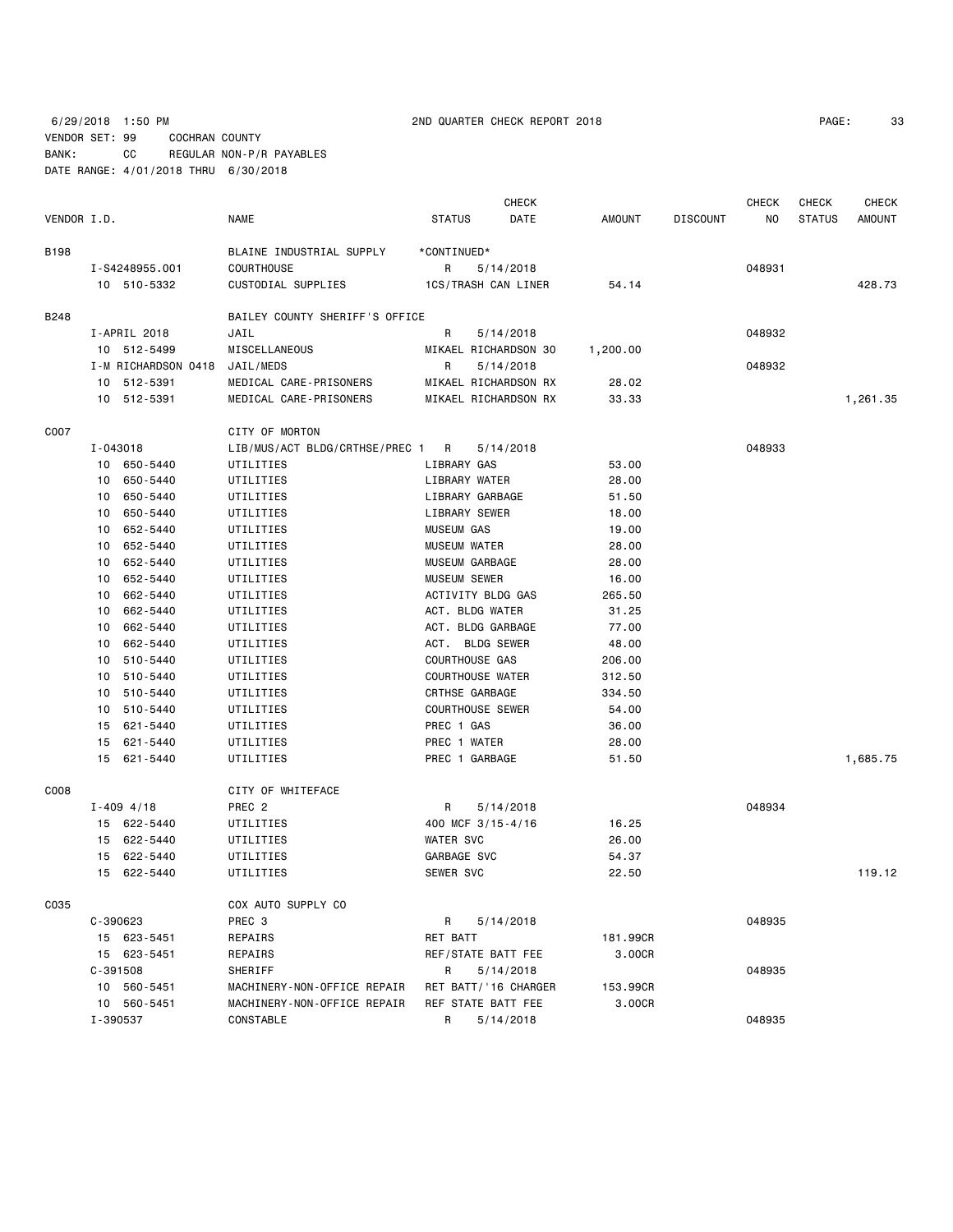| PAGE: |  |
|-------|--|
|       |  |

|             |             |                                   |                        | CHECK     |        |                 | <b>CHECK</b> | <b>CHECK</b>  | <b>CHECK</b> |
|-------------|-------------|-----------------------------------|------------------------|-----------|--------|-----------------|--------------|---------------|--------------|
| VENDOR I.D. |             | NAME                              | <b>STATUS</b>          | DATE      | AMOUNT | <b>DISCOUNT</b> | ΝO           | <b>STATUS</b> | AMOUNT       |
| C035        |             | COX AUTO SUPPLY CO<br>*CONTINUED* |                        |           |        |                 |              |               |              |
|             | I-390537    | CONSTABLE                         | R                      | 5/14/2018 |        |                 | 048935       |               |              |
|             | 10 550-5334 | OTHER SUPPLIES                    | GORILLA TAPE           |           | 5.99   |                 |              |               |              |
|             | I-390619    | SHERIFF                           | R                      | 5/14/2018 |        |                 | 048935       |               |              |
|             | 10 560-5451 | MACHINERY-NON-OFFICE REPAIR       | BATTERY/'16 CHARGER    |           | 153.99 |                 |              |               |              |
|             | 10 560-5451 | MACHINERY-NON-OFFICE REPAIR       | STATE BATT FEE         |           | 3.00   |                 |              |               |              |
|             | I-390620    | PREC 3                            | R                      | 5/14/2018 |        |                 | 048935       |               |              |
|             | 15 623-5451 | REPAIRS                           | BATTERY                |           | 181.99 |                 |              |               |              |
|             | 15 623-5451 | REPAIRS                           | STATE BATT FEE         |           | 3.00   |                 |              |               |              |
|             | 15 623-5451 | REPAIRS                           | BATTERY CABLE          |           | 10.99  |                 |              |               |              |
|             | 15 623-5451 | REPAIRS                           | 2/POST TERMINAL        |           | 3.98   |                 |              |               |              |
|             | 15 623-5451 | REPAIRS                           | 2/TERMINAL PROTECTOR   |           | 1.98   |                 |              |               |              |
|             | I-390726    | SHERIFF                           | R                      | 5/14/2018 |        |                 | 048935       |               |              |
|             |             |                                   | ARMORALL               |           |        |                 |              |               |              |
|             | 10 560-5334 | OTHER SUPPLIES                    |                        |           | 6.49   |                 |              |               |              |
|             | 10 560-5334 | OTHER SUPPLIES                    | AIR FRESH              |           | 3.29   |                 |              |               |              |
|             | I-391011    | PREC 4                            | R                      | 5/14/2018 |        |                 | 048935       |               |              |
|             | 15 624-5356 | ROAD MATERIALS & SUPPLIES         | QUICKSPLICE            |           | 2.79   |                 |              |               |              |
|             | I-391111    | PREC 1                            | R                      | 5/14/2018 |        |                 | 048935       |               |              |
|             | 15 621-5451 | REPAIRS                           | 2/CONT BATT            |           | 387.98 |                 |              |               |              |
|             | 15 621-5451 | REPAIRS                           | 2/STATE BATT FEE       |           | 6.00   |                 |              |               |              |
|             | I-391262    | PREC 1                            | R                      | 5/14/2018 |        |                 | 048935       |               |              |
|             | 15 621-5356 | ROAD MATERIALS & SUPPLIES         | TRIMMER-LINE           |           | 6.29   |                 |              |               |              |
|             | I-391288    | PREC 1                            | R                      | 5/14/2018 |        |                 | 048935       |               |              |
|             | 15 621-5451 | REPAIRS                           | 3/AC DELCO BATT        |           | 413.94 |                 |              |               |              |
|             | 15 621-5451 | REPAIRS                           | 3/STATE BATT FEES      |           | 9.00   |                 |              |               |              |
|             | I-391556    | PREC <sub>2</sub>                 | R                      | 5/14/2018 |        |                 | 048935       |               |              |
|             | 15 622-5451 | REPAIRS                           | 4/COMBO HEX            |           | 5.16   |                 |              |               |              |
|             | 15 622-5451 | REPAIRS                           | 6/HEATER HOSE          |           | 11.94  |                 |              |               |              |
|             | I-391961    | PREC 3                            | R                      | 5/14/2018 |        |                 | 048935       |               |              |
|             | 15 623-5356 | ROAD MATERIALS & SUPPLIES         | 2/MILD STEEL 5/32      |           | 53.18  |                 |              |               |              |
|             | I-391965    | PREC 4                            | R                      | 5/14/2018 |        |                 | 048935       |               |              |
|             | 15 624-5356 | ROAD MATERIALS & SUPPLIES         | LIGHTER                |           | 3.49   |                 |              |               |              |
|             | 15 624-5356 | ROAD MATERIALS & SUPPLIES         | 2/PAPER TOWELS         |           | 9.98   |                 |              |               |              |
|             | 15 624-5356 | ROAD MATERIALS & SUPPLIES         | CHAIN LUBE             |           | 7.99   |                 |              |               |              |
|             | I-391973    | PARK                              | R                      | 5/14/2018 |        |                 | 048935       |               |              |
|             | 10 660-5451 | REPAIR                            | 2/CLEVIS PIN           |           | 6.20   |                 |              |               |              |
|             | 10 660-5451 | REPAIR                            | 2/CLEVIS PIN           |           | 6.98   |                 |              |               |              |
|             | I-392134    | PREC 2                            | R                      | 5/14/2018 |        |                 | 048935       |               |              |
|             | 15 622-5451 | REPAIRS                           | OIL FILTER             |           | 7.98   |                 |              |               |              |
|             | 15 622-5451 | <b>REPAIRS</b>                    | AIR FILTER             |           | 24.87  |                 |              |               |              |
|             | 15 622-5451 | REPAIRS                           | FUEL FILTER            |           | 14.99  |                 |              |               |              |
|             | I-392151    | PREC 4                            | R                      | 5/14/2018 |        |                 | 048935       |               |              |
|             | 15 624-5356 | ROAD MATERIALS & SUPPLIES         | 2/BOOSTER CABLES       |           | 93.98  |                 |              |               |              |
|             | I-392211    | CEMETERY                          | R                      | 5/14/2018 |        |                 | 048935       |               |              |
|             | 10 516-5332 | CUSTODIAL SUPPLIES                | 4/BOLTS                |           | 0.60   |                 |              |               |              |
|             | 10 516-5332 | CUSTODIAL SUPPLIES                | 8/NUTS                 |           | 0.24   |                 |              |               |              |
|             | I-392353    | PREC 4                            | R                      | 5/14/2018 |        |                 | 048935       |               |              |
|             | 15 624-5356 | ROAD MATERIALS & SUPPLIES         | <b>SCREW EXTRACTOR</b> |           | 4.09   |                 |              |               |              |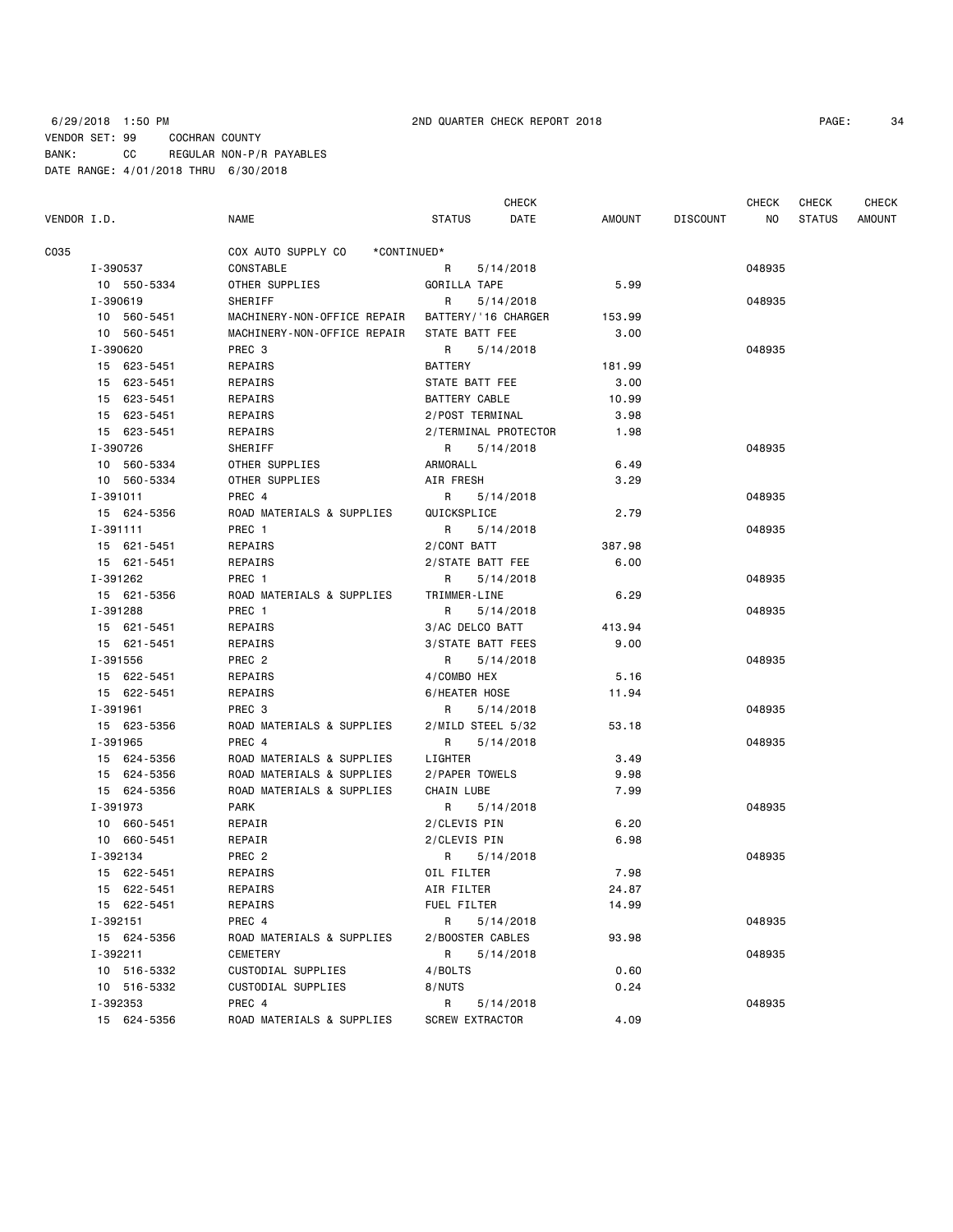## 6/29/2018 1:50 PM 2ND QUARTER CHECK REPORT 2018 PAGE: 35 VENDOR SET: 99 COCHRAN COUNTY BANK: CC REGULAR NON-P/R PAYABLES DATE RANGE: 4/01/2018 THRU 6/30/2018

|             |                 |                                              | CHECK                  |               |                 | <b>CHECK</b> | <b>CHECK</b>  | <b>CHECK</b>  |
|-------------|-----------------|----------------------------------------------|------------------------|---------------|-----------------|--------------|---------------|---------------|
| VENDOR I.D. |                 | <b>NAME</b>                                  | DATE<br><b>STATUS</b>  | <b>AMOUNT</b> | <b>DISCOUNT</b> | NO           | <b>STATUS</b> | <b>AMOUNT</b> |
| C035        |                 | COX AUTO SUPPLY CO<br>*CONTINUED*            | I-392353               | PREC 4        |                 |              |               | $\mathsf{R}$  |
| 5/14/2018   |                 | 048935                                       |                        |               |                 |              |               |               |
|             | 15 624-5356     | ROAD MATERIALS & SUPPLIES                    | <b>SCREW EXTRACTOR</b> | 3.59          |                 |              |               |               |
|             | 15 624-5356     | ROAD MATERIALS & SUPPLIES                    | 1/4 CENTER PUNCH       | 4.49          |                 |              |               |               |
|             | I-392485        | SHERIFF                                      | R<br>5/14/2018         |               |                 | 048935       |               |               |
|             | 10 560-5451     | MACHINERY-NON-OFFICE REPAIR                  | 21QT/MOB1 5/20 MOTOR   | 202.23        |                 |              |               |               |
|             | 560-5451<br>10  | MACHINERY-NON-OFFICE REPAIR                  | OIL FILTER             | 6.65          |                 |              |               |               |
|             | 560-5451<br>10  | MACHINERY-NON-OFFICE REPAIR                  | AIR FILTER             | 34.89         |                 |              |               |               |
|             | 560-5451<br>10  | MACHINERY-NON-OFFICE REPAIR                  | 2GL/W/WASHER FLUID     | 7.98          |                 |              |               |               |
|             | 560-5451<br>10  | MACHINERY-NON-OFFICE REPAIR                  | AC DEXCOOL ANTIFREEZ   | 12.99         |                 |              |               |               |
|             | 560-5451<br>10  | MACHINERY-NON-OFFICE REPAIR                  | OIL FILTER             | 6.98          |                 |              |               |               |
|             | 10<br>560-5451  | MACHINERY-NON-OFFICE REPAIR                  | AIR FILTER             | 34.89         |                 |              |               |               |
|             | 560-5451<br>10  | MACHINERY-NON-OFFICE REPAIR                  | 21" WINDSHIELD WIPER   | 13.99         |                 |              |               |               |
|             | 560-5451<br>10  | MACHINERY-NON-OFFICE REPAIR                  | 24" WINDSHIELD WIPER   | 13.99         |                 |              |               |               |
|             | 560-5451<br>10  | MACHINERY-NON-OFFICE REPAIR                  | OIL FILTER             | 7.59          |                 |              |               |               |
|             | 10<br>560-5451  | MACHINERY-NON-OFFICE REPAIR                  | AIR FILTER             | 22.98         |                 |              |               |               |
|             | 560-5451<br>10  | MACHINERY-NON-OFFICE REPAIR                  | 8/DEX OW-20 MOTOR OI   | 47.92         |                 |              |               |               |
|             | 10<br>560-5451  | MACHINERY-NON-OFFICE REPAIR                  | OIL FILTER             | 6.98          |                 |              |               |               |
|             | 10 560-5451     | MACHINERY-NON-OFFICE REPAIR                  | AIR FILTER             | 24.98         |                 |              |               | 1,563.51      |
| C084        |                 | CLERK, SEVENTH COURT OF APPEAL               |                        |               |                 |              |               |               |
|             | I-APRIL 18      | STATE FEES                                   | R<br>5/14/2018         |               |                 | 048937       |               |               |
|             | 90 000-2379.002 | 7th Crt of Appeal Gov't22.2081DISTRICT COURT |                        | 15.00         |                 |              |               |               |
|             | 90 000-2379.002 | 7th Crt of Appeal Gov't22.2081COUNTY COURT   |                        | 5.00          |                 |              |               | 20,00         |
| C367        |                 | COMPUTER TRANSITION SERVICES,                |                        |               |                 |              |               |               |
|             | I-166278        | NON-DEPT'L                                   | R<br>5/14/2018         |               |                 | 048938       |               |               |
|             | 10 409-5420     | TELECOMMUNICATIONS                           | 12 TREND CLOUD @1.60   | 19.20         |                 |              |               |               |
|             | I-166492HD      | <b>COURTHOUSE</b>                            | R<br>5/14/2018         |               |                 | 048938       |               |               |
|             | 10 510-5411     | MAINTENANCE CONTRACTS                        | HELP DESK MAY 18       | 733.90        |                 |              |               | 753.10        |
| C384        |                 | CHEMAQUA                                     |                        |               |                 |              |               |               |
|             | I-3098163       | <b>COURTHOUSE</b>                            | R<br>5/14/2018         |               |                 | 048939       |               |               |
|             | 10 510-5411     | MAINTENANCE CONTRACTS                        | WATER TREATMENT APR    | 120.00        |                 |              |               | 120.00        |
| C392        |                 | CONDUENT GOVERNMENT RECORDS SV               |                        |               |                 |              |               |               |
|             | I-1458381       | CO/DIST CLERK                                | R<br>5/14/2018         |               |                 | 048940       |               |               |
|             | 10 403-5416     | FILMING & INDEXING                           | 20/20 LAND REC #2285   | 1,250.00      |                 |              |               |               |
|             | 10 403-5416     | FILMING & INDEXING                           | FREIGHT                | 30.30         |                 |              |               | 1,280.30      |
| C401        |                 | VIRGINIA CASAREZ                             |                        |               |                 |              |               |               |
|             | I-DW#17918      | <b>ACTIVITY BLDG</b>                         | R<br>5/14/2018         |               |                 | 048941       |               |               |
|             | 10 000-4370.101 | RENT-ACTIVITY BUILDING                       | REF DEP FOR 2/28/18    | 150.00        |                 |              |               | 150.00        |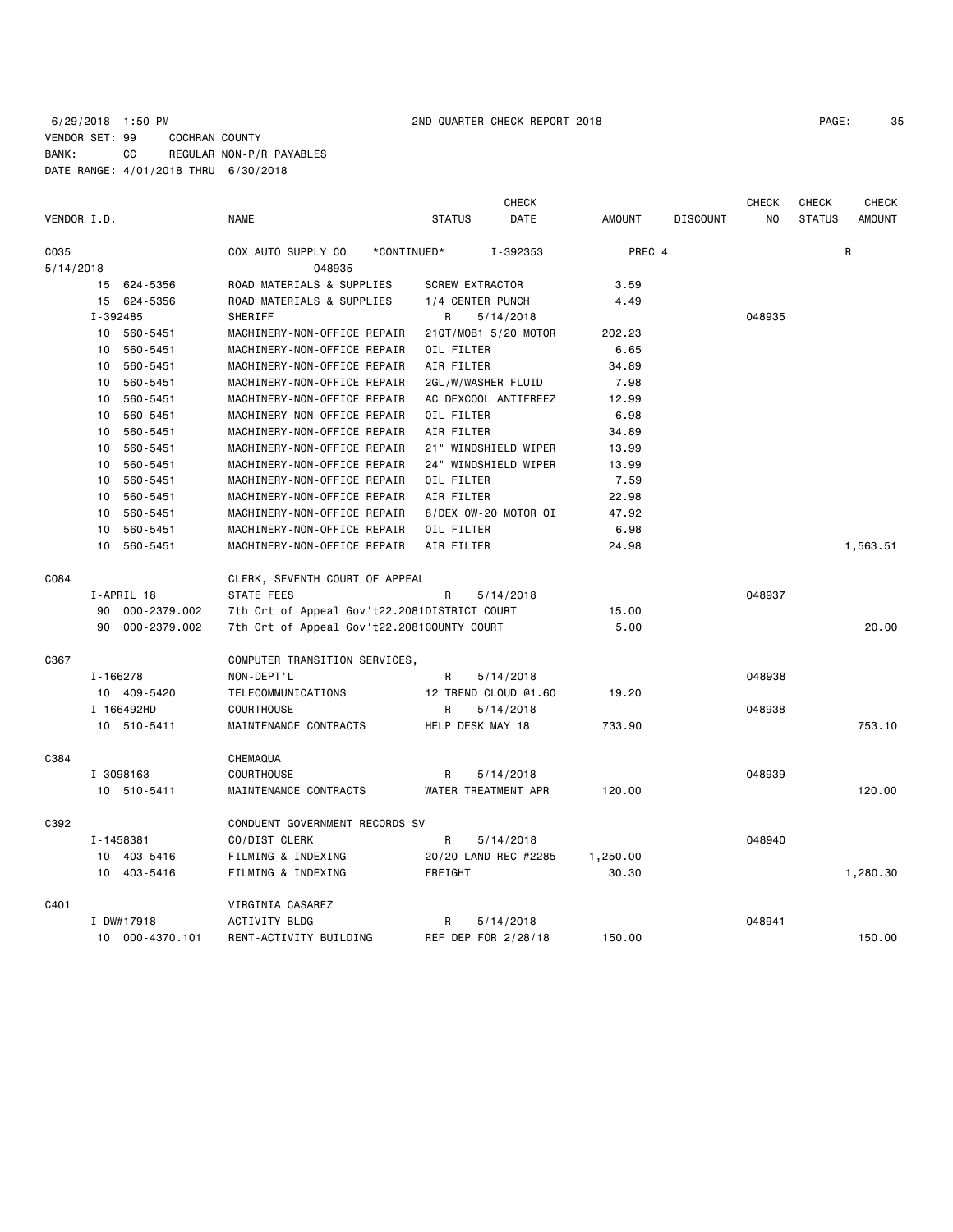|                  |                    |                   |                             |                             | <b>CHECK</b> |               |                 | <b>CHECK</b> | <b>CHECK</b>  | <b>CHECK</b>  |
|------------------|--------------------|-------------------|-----------------------------|-----------------------------|--------------|---------------|-----------------|--------------|---------------|---------------|
| VENDOR I.D.      |                    |                   | <b>NAME</b>                 | <b>STATUS</b>               | DATE         | <b>AMOUNT</b> | <b>DISCOUNT</b> | NO.          | <b>STATUS</b> | <b>AMOUNT</b> |
| D196             |                    |                   | JORGE DE LA CRUZ, SHERIFF   |                             |              |               |                 |              |               |               |
|                  |                    | $I - GRO$ 5/1/18  | JAIL                        | R                           | 5/14/2018    |               |                 | 048942       |               |               |
|                  |                    | 10 512-5333       | FOOD-PRISONERS              | 3 BAGS CHIPS/FAM\$ 4/       |              | 5.25          |                 |              |               |               |
|                  |                    | 10 512-5392       | MISCELLANEOUS SUPPLIES      | 2/4CT RUBBERMD TAKEL        |              | 6.50          |                 |              |               |               |
|                  | 10                 | 512-5333          | FOOD-PRISONERS              | ONION 2PK/ALLSUP'S 4        |              | 0.99          |                 |              |               |               |
|                  |                    | 10 512-5333       | FOOD-PRISONERS              | 2 LETTUCE/ALLSUP'S          |              | 3.18          |                 |              |               |               |
|                  | 10                 | 512-5333          | FOOD-PRISONERS              | 2 SF LG EGGS/ALLSUP'        |              | 11.18         |                 |              |               |               |
|                  | 10                 | 512-5333          | FOOD-PRISONERS              | 10 ALLSUP'S BREAD           |              | 7.95          |                 |              |               |               |
|                  |                    | 10 512-5333       | FOOD-PRISONERS              | 2 GAL ALLSUP'S MILK         |              | 6.98          |                 |              |               |               |
|                  | 10                 | 512-5333          | FOOD-PRISONERS              | 2 GAL ALLSUP'S MILK         |              | 5.98          |                 |              |               |               |
|                  |                    | 10 512-5333       | FOOD-PRISONERS              | 12 ALLSUP'S BREAD 4/        |              | 9.54          |                 |              |               |               |
|                  |                    | 10 512-5333       | FOOD-PRISONERS              | 2 GAL ALLSUP'S MILK         |              | 5.98          |                 |              |               |               |
|                  |                    | 10 512-5333       | FOOD-PRISONERS              | 2 GAL ALLSUP'S MILK         |              | 5.98          |                 |              |               |               |
|                  | 10                 | 512-5333          | FOOD-PRISONERS              | <b>3PK ROMA TOMATOES/AL</b> |              | 2.97          |                 |              |               |               |
|                  |                    | 10 512-5333       | FOOD-PRISONERS              | 5 ALLSUP'S BREAD 4/2        |              | 4.07          |                 |              |               |               |
|                  |                    | I-TRNSPRT 4/26/18 | JAIL                        | R                           | 5/14/2018    |               |                 | 048942       |               |               |
|                  |                    | 10 512-5499       | MISCELLANEOUS               | MEAL, RYAN/XPRT M B R       |              | 3.24          |                 |              |               | 79.79         |
| D <sub>200</sub> |                    |                   | AMY DUDLEY                  |                             |              |               |                 |              |               |               |
|                  | I-60TH AUD INST'18 |                   | AUDITOR                     | R<br>5/14/2018              |              |               |                 | 048943       |               |               |
|                  |                    | 10 495-5427       | CONTINUING EDUCATION        | MEALS 5/1-4/18              |              | 73.37         |                 |              |               | 73.37         |
| E057             |                    |                   | ELECTION SYSTEMS & SOFTWARE |                             |              |               |                 |              |               |               |
|                  |                    | I-1040661         | ELECTIONS                   | R                           | 5/14/2018    |               |                 | 048944       |               |               |
|                  | 10                 | 490-5335          | ELECTION SUPPLIES           | 2 PREC KIT/EARLY VOT        |              | 62.06         |                 |              |               |               |
|                  | 10                 | 490-5335          | ELECTION SUPPLIES           | 12 M100 PAPER RL, TH        |              | 21.00         |                 |              |               |               |
|                  | 10                 | 490-5335          | ELECTION SUPPLIES           | SHIPPING                    |              | 8.79          |                 |              |               | 91.85         |
| E075             |                    |                   | <b>WEX BANK</b>             |                             |              |               |                 |              |               |               |
|                  |                    | I-54083755        | SHERIFF/CONSTABLE/JUV PROB  | R                           | 5/14/2018    |               |                 | 048945       |               |               |
|                  |                    | 10 560-5330       | FUEL AND OIL                | 12.979GL/UNL;AMA ELI        |              | 30.62         |                 |              |               |               |
|                  | 10                 | 550-5330          | FUEL & OIL                  | 18.902GL/UNL;LBK 4/1        |              | 43.46         |                 |              |               |               |
|                  | 10                 | 560-5330          | FUEL AND OIL                | 14.867GL/UNL; MORTON        |              | 34.18         |                 |              |               |               |
|                  | 10                 | 560-5330          | FUEL AND OIL                | 8.699GL/UNL;MORTON 4        |              | 20.00         |                 |              |               |               |
|                  | 10                 | 550-5330          | FUEL & OIL                  | 20.001GL/UNL;LBK 4/2        |              | 49.98         |                 |              |               |               |
|                  | 10                 | 550-5330          | FUEL & OIL                  | 18.768GL/UNL; MORTON        |              | 44.27         |                 |              |               |               |
|                  | 10                 | 560-5330          | FUEL AND OIL                | 21.209GL/UNL; MLSE 4/       |              | 49.61         |                 |              |               |               |
|                  | 17                 | 573-5427          | TRAVEL & TRAINING           | 16.821GL/UNL; LVND 4/       |              | 41.70         |                 |              |               |               |
|                  | 10                 | 560-5330          | FUEL AND OIL                | 21.314GL/UNL; MORTON        |              | 56.48         |                 |              |               |               |
|                  | 17                 | 573-5427          | TRAVEL & TRAINING           | 16.846GL/UNL; EASTLAN       |              | 45.30         |                 |              |               |               |
|                  | 10                 | 560-5330          | FUEL AND OIL                | FED TAX CREDIT              |              | 14.47CR       |                 |              |               |               |
|                  | 10                 | 550-5330          | FUEL & OIL                  | FED TAX CREDIT              |              | 10.55CR       |                 |              |               |               |
|                  | 17                 | 573-5427          | TRAVEL & TRAINING           | FED TAX CREDIT              |              | 6.16CR        |                 |              |               |               |
|                  | 17                 | 573-5427          | TRAVEL & TRAINING           | REBATE 16.8GL @.5c          |              | 0.84CR        |                 |              |               | 383.58        |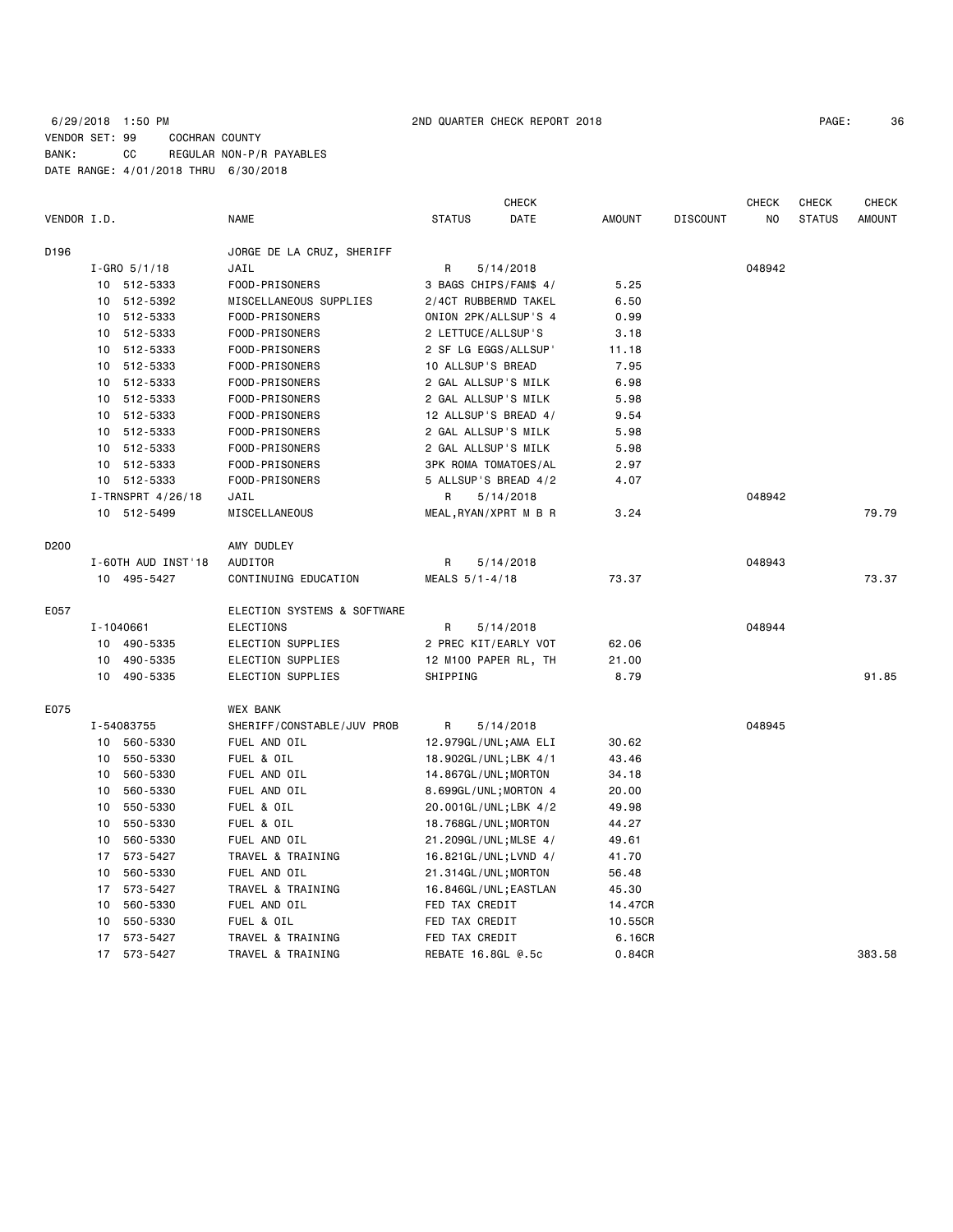6/29/2018 1:50 PM 2ND QUARTER CHECK REPORT 2018 PAGE: 37 VENDOR SET: 99 COCHRAN COUNTY BANK: CC REGULAR NON-P/R PAYABLES DATE RANGE: 4/01/2018 THRU 6/30/2018

| VENDOR I.D. |                     | <b>NAME</b>                   | <b>STATUS</b>       | DATE                 | <b>AMOUNT</b> | <b>DISCOUNT</b> | ΝO     | <b>STATUS</b> | <b>AMOUNT</b> |
|-------------|---------------------|-------------------------------|---------------------|----------------------|---------------|-----------------|--------|---------------|---------------|
| F010        |                     | FIVE-AREA TELEPHONE CO-OP     |                     |                      |               |                 |        |               |               |
|             | I-927-5510 MAY 18   | PREC 4                        | R                   | 5/14/2018            |               |                 | 048946 |               |               |
|             | 15 624-5420         | TELECOMMUNICATIONS            | BASIC LOCAL SVC     |                      | 32.25         |                 |        |               |               |
|             | 15 624-5420         | TELECOMMUNICATIONS            | <b>FEES</b>         |                      | 10.03         |                 |        |               |               |
|             | 15 624-5420         | TELECOMMUNICATIONS            | LONG DISTANCE SVC   |                      | 4.64          |                 |        |               | 46.92         |
| F093        |                     | FARMERS CO-OPERATIVE ELEVATOR |                     |                      |               |                 |        |               |               |
|             | $I - 3160$ 4/18     | PREC 2                        | R                   | 5/14/2018            |               |                 | 048947 |               |               |
|             | 15 622-5330         | FUEL AND OIL                  | 22.96GL UNL 4/5     |                      | 49.35         |                 |        |               |               |
|             | 15 622-5330         | FUEL AND OIL                  | 23.31GL UNL 4/16    |                      | 51.26         |                 |        |               |               |
|             | 15 622-5330         | FUEL AND OIL                  | 23.98GL UNL 4/20    |                      | 53.45         |                 |        |               |               |
|             | 15 622-5330         | FUEL AND OIL                  | 20.25GL UNL 4/30    |                      | 46.55         |                 |        |               | 200.61        |
| F097        |                     | NATHAN D FOOS dba             |                     |                      |               |                 |        |               |               |
|             | $I - 0282$          | JAIL/COURTHOUSE               | R                   | 5/14/2018            |               |                 | 048948 |               |               |
|             | 10 512-5451         | REPAIR                        |                     | UNCLOG TOILET/.5HR 4 | 45.00         |                 |        |               |               |
|             | 10 510-5451         | REPAIR                        |                     | CABLE WMN RR/DOWNSTR | 135.00        |                 |        |               |               |
|             | 10 510-5451         | REPAIR                        | MURATIC ACID        |                      | 8.00          |                 |        |               |               |
|             | 10 510-5451         | REPAIR                        |                     | RPL FAN MTR/CLERK OF | 270.00        |                 |        |               |               |
|             | 10 510-5451         | REPAIR                        |                     | WIRE CLIPS/FAN MOTOR | 6.00          |                 |        |               | 464.00        |
| G005        |                     | <b>GENERAL FUND</b>           |                     |                      |               |                 |        |               |               |
|             | I-VEH LEASE $#8/12$ | JUVENILE PROBATION            | R                   | 5/14/2018            |               |                 | 048949 |               |               |
|             | 17 573-5464         | VEHICLE LEASE                 | VEHICLE LEASE APRIL |                      | 833.00        |                 |        |               |               |
|             | I-VEH LEASE $#9/12$ | JUVENILE PROBATION            | R                   | 5/14/2018            |               |                 | 048949 |               |               |
|             | 17 573-5464         | VEHICLE LEASE                 |                     | VEHICLE LEASE MAY 20 | 833.00        |                 |        |               | 1,666.00      |
| G031        |                     | GRAINGER                      |                     |                      |               |                 |        |               |               |
|             | I-9779788414        | <b>COURTHOUSE</b>             | R                   | 5/14/2018            |               |                 | 048950 |               |               |
|             | 10 510-5451         | REPAIR                        | A/C MTR #DBL4404    |                      | 117.86        |                 |        |               | 117.86        |
| G074        |                     | GRAVES, HUMPHRIES, STAHL,LTD  |                     |                      |               |                 |        |               |               |
|             | I-FEES APR 18       | JUSTICE OF PEACE              | $\mathsf{R}$        | 5/14/2018            |               |                 | 048951 |               |               |
|             | 10 000-2206.002     | COLLECTION AGENCY FEES        |                     | COLLECTION FEES APRI | 132.05        |                 |        |               | 132.05        |
| G098        |                     | GALL'S, LLC                   |                     |                      |               |                 |        |               |               |
|             | I-009706912         | SHERIFF                       | R                   | 5/14/2018            |               |                 | 048952 |               |               |
|             | 10 560-5571         | CAPITAL OUTLAY                |                     | LED MOUNT/'18 CHEV # | 178.99        |                 |        |               | 178.99        |
| G145        |                     | GT DISTRIBUTORS, INC.         |                     |                      |               |                 |        |               |               |
|             | I-INV0657780        | SHERIFF                       | R                   | 5/14/2018            |               |                 | 048953 |               |               |
|             | 10 560-5334         | OTHER SUPPLIES                |                     | 20BX/9mm GOLD DOT HP | 446.75        |                 |        |               |               |
|             | 10 560-5334         | OTHER SUPPLIES                | 11BX/FEDERAL 9mm FJ |                      | 120.67        |                 |        |               |               |
|             | 10 560-5334         | OTHER SUPPLIES                |                     | 50BX/FED .223Rem FMJ | 357.79        |                 |        |               |               |
|             | 10 560-5334         | OTHER SUPPLIES                | 25BX/CCI .223Rem GD |                      | 325.50        |                 |        |               |               |
|             | 10 560-5334         | OTHER SUPPLIES                | FREIGHT             |                      | 35.00         |                 |        |               |               |
|             | I-INV0658354        | SHERIFF                       | R                   | 5/14/2018            |               |                 | 048953 |               |               |

10 560-5334 OTHER SUPPLIES 25BX/.223REM GOLD DO 325.50 1,611.21

CHECK CHECK CHECK CHECK CHECK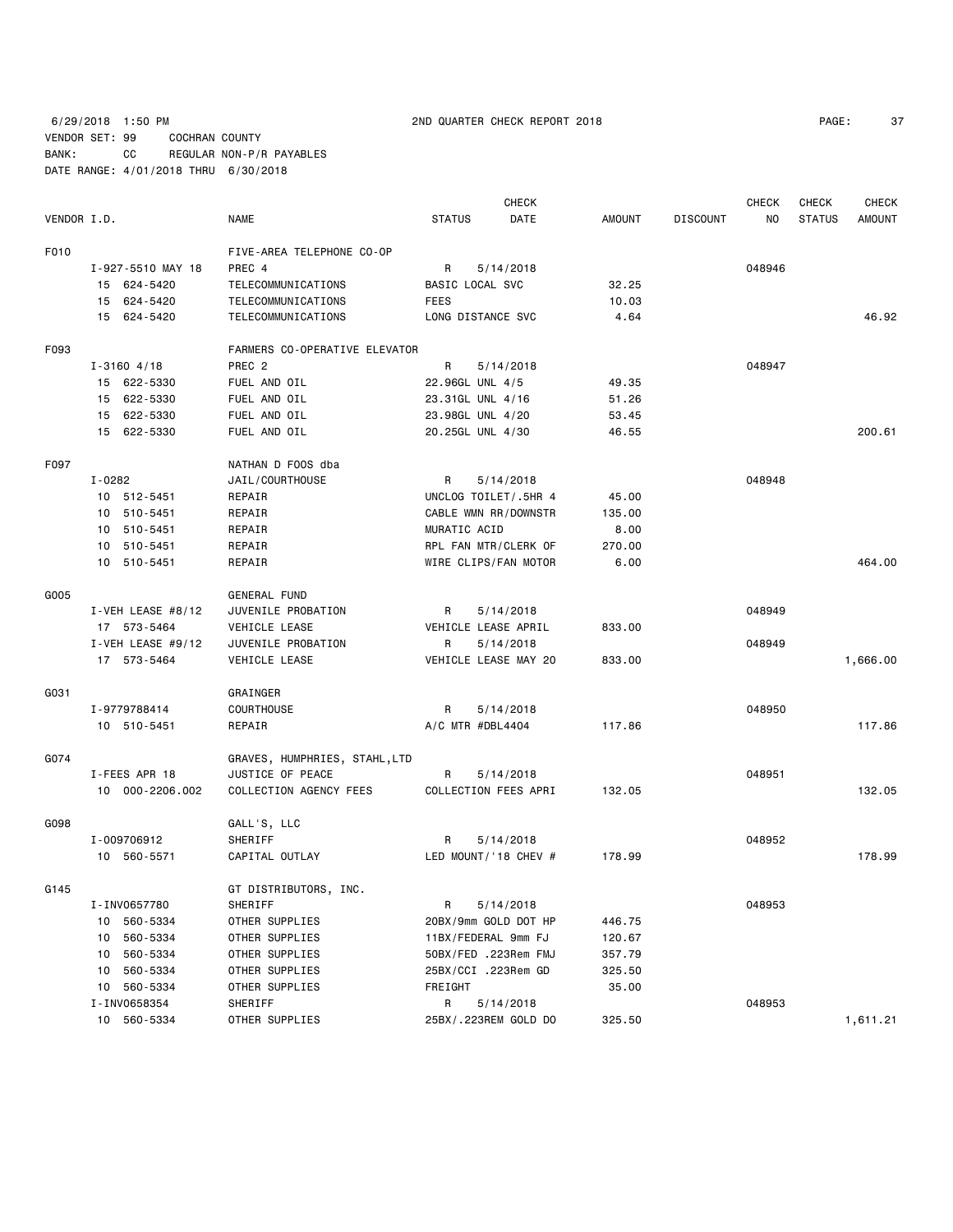6/29/2018 1:50 PM 2ND QUARTER CHECK REPORT 2018 PAGE: 38 VENDOR SET: 99 COCHRAN COUNTY BANK: CC REGULAR NON-P/R PAYABLES DATE RANGE: 4/01/2018 THRU 6/30/2018

CHECK CHECK CHECK CHECK

| VENDOR I.D. |                               | NAME                         | <b>STATUS</b><br>DATE     | AMOUNT   | <b>DISCOUNT</b><br>NO | <b>STATUS</b> | AMOUNT    |
|-------------|-------------------------------|------------------------------|---------------------------|----------|-----------------------|---------------|-----------|
| G268        |                               | CINDY GOMEZ                  |                           |          |                       |               |           |
|             | I-DW#17922                    | <b>ACTIVITY BLDG</b>         | R<br>5/14/2018            |          | 048954                |               |           |
|             | 10 000-4370.101               | RENT-ACTIVITY BUILDING       | REF DEP FOR 5/5/18        | 150.00   |                       |               | 150.00    |
| H026        |                               | RICHARD L. HUSEN, ATTY.      |                           |          |                       |               |           |
|             | I-#1500/BARA                  | DISTRICT COURT               | R<br>5/14/2018            |          | 048955                |               |           |
|             | 10 435-5400                   | ATTORNEY AD LITEM            | MOTION TO WITHDRAW/T      | 150.00   |                       |               | 150.00    |
| I028        |                               | ICS JAIL SUPPLIES INC.       |                           |          |                       |               |           |
|             | I-W1773500                    | JAIL                         | $\mathsf{R}$<br>5/14/2018 |          | 048956                |               |           |
|             | 10 512-5392                   | MISCELLANEOUS SUPPLIES       | 1CS/RAZORS                | 97.20    |                       |               |           |
|             | 10 512-5392                   | MISCELLANEOUS SUPPLIES       | 4DZ/WHITE PILLOW CAS      | 48.60    |                       |               |           |
|             | 10 512-5392                   | MISCELLANEOUS SUPPLIES       | 4DZ/WHITE FLAT SHEET      | 136.80   |                       |               |           |
|             | 10 512-5392                   | MISCELLANEOUS SUPPLIES       | 7DZ/WASH CLOTHS           | 39.06    |                       |               |           |
|             | 10 512-5392                   | MISCELLANEOUS SUPPLIES       | 6DZ/WHITE TOWELS          | 199.26   |                       |               |           |
|             | 10 512-5392                   | MISCELLANEOUS SUPPLIES       | 2/REPLACEMENT MATTRE      | 33.40    |                       |               |           |
|             | 10 512-5392                   | MISCELLANEOUS SUPPLIES       | VINYL SEALER CEMENT       | 5.49     |                       |               | 559.81    |
| J049        |                               | JUVENILE PROBATION FUND      |                           |          |                       |               |           |
|             | I-LOCAL MATCH 4/18            | JUVENILE PROBATION           | 5/14/2018<br>R            |          | 048957                |               |           |
|             | 10 571-5472                   | LOCAL SUPPORT-JUV BOARD      | LOCAL FUNDS MATCH AP      | 6,654.42 |                       |               |           |
|             | I-LOCAL MATCH 5/18            | JUVENILE PROBATION           | R<br>5/14/2018            |          | 048957                |               |           |
|             | 10 571-5472                   | LOCAL SUPPORT-JUV BOARD      | LOCAL FUNDS MATCH MA      | 6,654.42 |                       |               | 13,308.84 |
| J082        |                               | JOHN DEERE FINANCIAL         |                           |          |                       |               |           |
|             | I-558795                      | PREC 4                       | R<br>5/14/2018            |          | 048958                |               |           |
|             | 15 624-5451                   | REPAIRS                      | RELAY                     | 13.76    |                       |               |           |
|             | 15 624-5451                   | REPAIRS                      | FREIGHT                   | 8.50     |                       |               |           |
|             | I-SALES TAX ADJ 0418 CEMETERY |                              | 5/14/2018<br>R            |          | 048958                |               |           |
|             | 10 516-5451                   | REPAIR                       | ADJ SALES TAX             | 0.01     |                       |               | 22.27     |
| L010        |                               | LEWIS FARM & RANCH STORE INC |                           |          |                       |               |           |
|             | I-69508                       | JAIL                         | R<br>5/14/2018            |          | 048959                |               |           |
|             | 10 512-5451                   | REPAIR                       | <b>FAUCET</b>             | 49.99    |                       |               |           |
|             | 10 512-5451                   | REPAIR                       | <b>DISC</b>               | 5.00CR   |                       |               |           |
|             | $I - 69511$                   | PREC 1                       | 5/14/2018<br>R            |          | 048959                |               |           |
|             | 15 621-5451                   | REPAIRS                      | TOILET SEAT               | 7.59     |                       |               |           |
|             | 15 621-5451                   | REPAIRS                      | <b>DISC</b>               | 0.76CR   |                       |               |           |
|             | I-69590                       | PREC 3                       | R<br>5/14/2018            |          | 048959                |               |           |
|             | 15 623-5451                   | REPAIRS                      | <b>BATTERY</b>            | 89.95    |                       |               |           |
|             | 15 623-5451                   | REPAIRS                      | STATE BATT FEE            | 6.00     |                       |               |           |
|             | $I - 69650$                   | <b>EXTENSION SVC</b>         | R<br>5/14/2018            |          | 048959                |               |           |
|             | 10 665-5334                   | OTHER SUPPLIES               | 4/GROUND KILLER/SHOO      | 152.00   |                       |               |           |
|             | I-69652                       | PREC 4                       | 5/14/2018<br>R            |          | 048959                |               |           |
|             | 15 624-5356                   | ROAD MATERIALS & SUPPLIES    | TOILET PAPER              | 8.59     |                       |               |           |
|             | 15 624-5356                   | ROAD MATERIALS & SUPPLIES    | <b>DISC</b>               | 0.86CR   |                       |               |           |
|             | $I - 69741$                   | <b>PARK</b>                  | R<br>5/14/2018            |          | 048959                |               |           |
|             | 10 660-5451                   | REPAIR                       | 2/FAUCETS                 | 15.98    |                       |               |           |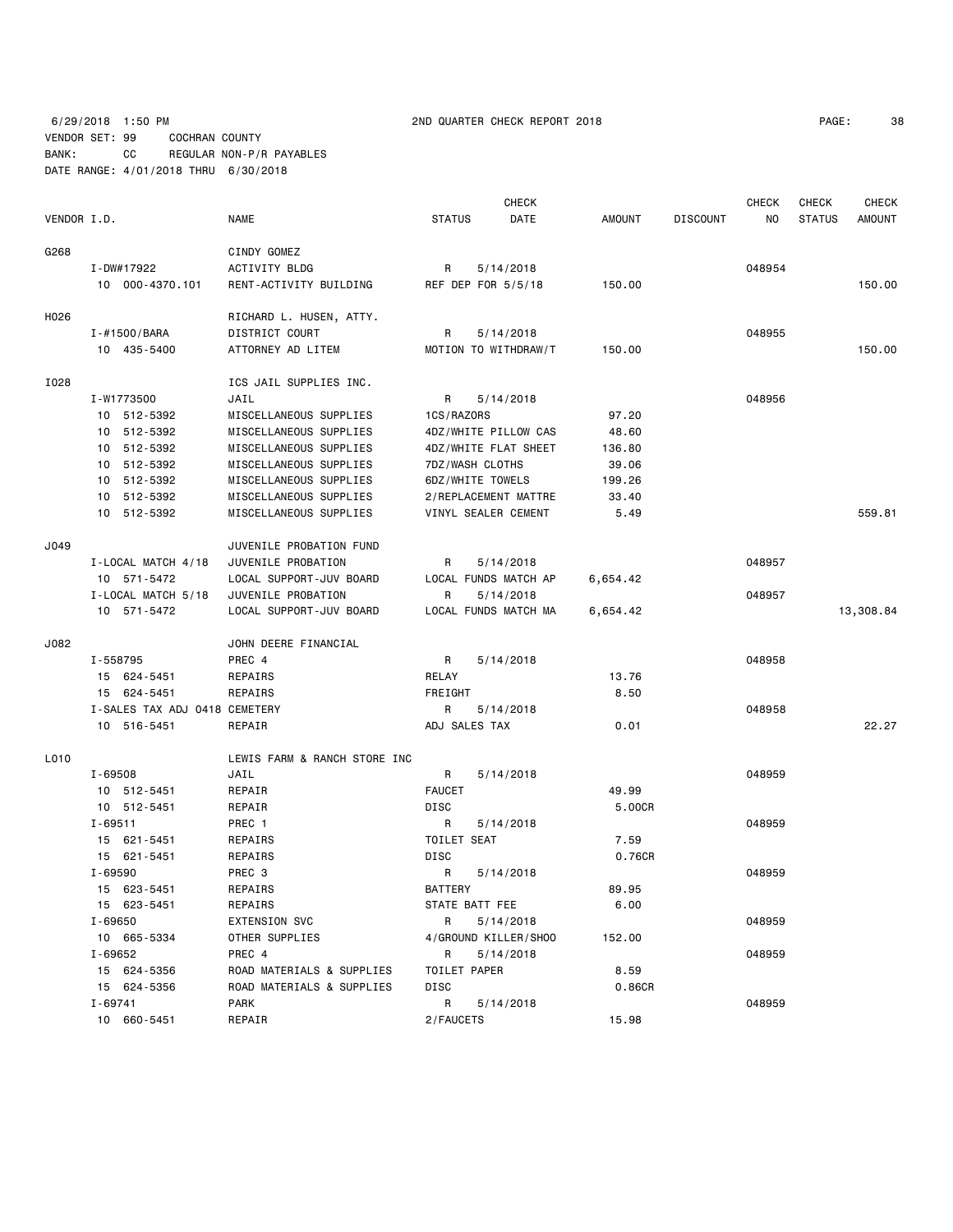CHECK CHECK CHECK CHECK

| VENDOR I.D. |         |             | NAME                      | STATUS        | DATE             | AMOUNT             | DISCOUNT |        | NO STATUS | AMOUNT |
|-------------|---------|-------------|---------------------------|---------------|------------------|--------------------|----------|--------|-----------|--------|
| L010        |         |             | LEWIS FARM & RANCH STORE  | *CONTINUED*   |                  |                    |          |        |           |        |
|             | I-69741 |             | PARK                      |               | R 5/14/2018      |                    |          | 048959 |           |        |
|             |         | 10 660-5451 | REPAIR                    | SPRINKLER     |                  | 14.99              |          |        |           |        |
|             |         | 10 660-5451 | REPAIR                    | DISC          |                  | 3.10CR             |          |        |           |        |
|             | I-69985 |             | CEMETERY                  |               | R 5/14/2018      |                    |          | 048959 |           |        |
|             |         | 10 516-5332 | CUSTODIAL SUPPLIES        |               | 20/WOOD STAKES   | 9.80               |          |        |           |        |
|             |         | 10 516-5332 | CUSTODIAL SUPPLIES        | DISC          |                  | 0.98 <sub>CR</sub> |          |        |           |        |
|             | I-70000 |             | ACTIVITY BLDG             |               | R 5/14/2018      |                    |          | 048959 |           |        |
|             |         | 10 662-5332 | CUSTODIAL SUPPLIES        | 2/PALMOLIVE   |                  | 5.18               |          |        |           |        |
|             |         | 10 662-5332 | CUSTODIAL SUPPLIES        | DISC          |                  | 0.52CR             |          |        |           |        |
|             |         | I-70167     | CEMETERY                  |               | R 5/14/2018      |                    |          | 048959 |           |        |
|             |         | 10 516-5332 | CUSTODIAL SUPPLIES        |               | MEASURING CUPS   | 5.59               |          |        |           |        |
|             |         | 10 516-5332 | CUSTODIAL SUPPLIES        | 1GL/PRAMITOL  |                  | 38.00              |          |        |           |        |
|             |         | 10 516-5332 | CUSTODIAL SUPPLIES        | DISC          |                  | 4.36CR             |          |        |           |        |
|             | I-70208 |             | PREC 1                    |               | R 5/14/2018      |                    |          | 048959 |           |        |
|             |         | 15 621-5356 | ROAD MATERIALS & SUPPLIES | TISSUE PAPER  |                  | 11.99              |          |        |           |        |
|             | I-70238 |             | PREC 2                    | R             | 5/14/2018        |                    |          | 048959 |           |        |
|             |         | 15 622-5451 | REPAIRS                   | 2/ANTIFREEZE  |                  | 17.98              |          |        |           |        |
|             |         | 15 622-5356 | ROAD MATERIALS & SUPPLIES | CHARGER       |                  | 16.00              |          |        |           |        |
|             |         | 15 622-5356 | ROAD MATERIALS & SUPPLIES | DISC          |                  | 1.60CR             |          |        |           |        |
|             |         | 15 622-5451 | REPAIRS                   | DISC          |                  | 1.80CR             |          |        |           |        |
|             | I-70616 |             | CEMETERY                  |               | R 5/14/2018      |                    |          | 048959 |           |        |
|             |         | 10 516-5451 | REPAIR                    |               | 4WAY TIRE VALVE  | 1.99               |          |        |           |        |
|             |         | 10 516-5451 | REPAIR                    | DISC          |                  | 0.20CR             |          |        |           |        |
|             | I-70617 |             | JAIL                      | R             | 5/14/2018        |                    |          | 048959 |           |        |
|             |         | 10 512-5392 | MISCELLANEOUS SUPPLIES    |               | 4/DAWN DISH SOAP | 15.96              |          |        |           |        |
|             |         | 10 512-5392 | MISCELLANEOUS SUPPLIES    | <b>BLEACH</b> |                  | 2.99               |          |        |           |        |
|             |         | 10 512-5392 | MISCELLANEOUS SUPPLIES    | DISC          |                  | 1,90CR             |          |        |           |        |
|             | I-70870 |             | PREC 2                    | R             | 5/14/2018        |                    |          | 048959 |           |        |
|             |         | 15 622-5356 | ROAD MATERIALS & SUPPLIES | 1CS/WATER     |                  | 5.95               |          |        |           |        |
|             |         | 15 622-5356 | ROAD MATERIALS & SUPPLIES | SOAP          |                  | 3.99               |          |        |           |        |
|             |         | 15 622-5356 | ROAD MATERIALS & SUPPLIES | DISC          |                  | 0.99CR             |          |        |           | 458.44 |

| L015 |                    | LUBBOCK COUNTY, TEXAS     |                      |          |        |          |
|------|--------------------|---------------------------|----------------------|----------|--------|----------|
|      | I-APR18/JUV#1025   | JUVENILE PROBATION        | R.<br>5/14/2018      |          | 048961 |          |
|      | 573-5413<br>17     | Detention Services        | 17 DAYS/PRE/#1025    | 1,700.00 |        |          |
|      | 573-5413.004<br>17 | Other Placements          | 13 DAYS/POST(S)/#102 | 1,300.00 |        | 3,000.00 |
| L018 |                    | LUBBOCK GRADER BLADE, INC |                      |          |        |          |
|      | I-63334            | PREC 2                    | R<br>5/14/2018       |          | 048962 |          |
|      | 15 622-5451        | REPAIRS                   | 2 END BITS/140M .75x | 173.62   |        | 173.62   |
| L172 |                    | LOOKOUT BOOKS             |                      |          |        |          |
|      | I-ARU0256296       | LIBRARY                   | R<br>5/14/2018       |          | 048963 |          |
|      | 650-5590<br>10     | <b>BOOKS</b>              | EARTH                | 20.95    |        |          |
|      | 650-5590<br>10     | <b>BOOKS</b>              | <b>JUPITER</b>       | 20.95    |        |          |
|      | 650-5590<br>10     | <b>BOOKS</b>              | MARS                 | 20.95    |        |          |
|      | 650-5590<br>10     | <b>BOOKS</b>              | <b>MERCURY</b>       | 20.95    |        |          |
|      |                    |                           |                      |          |        |          |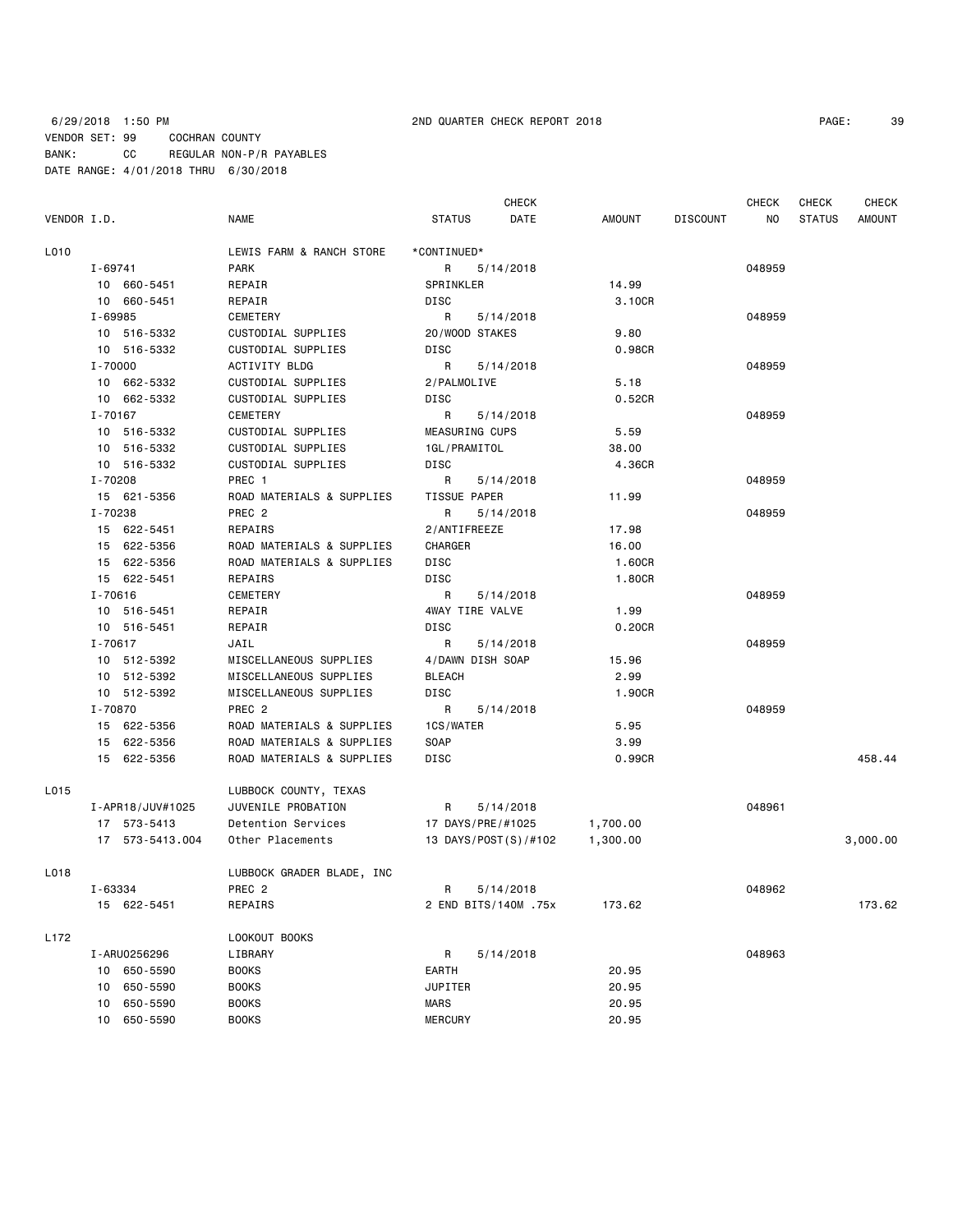## 6/29/2018 1:50 PM 2ND QUARTER CHECK REPORT 2018 PAGE: 40 VENDOR SET: 99 COCHRAN COUNTY BANK: CC REGULAR NON-P/R PAYABLES DATE RANGE: 4/01/2018 THRU 6/30/2018

| PAGE: |  |
|-------|--|
|       |  |

|                  |             |                     |                                |                      | <b>CHECK</b>          |               |                 | <b>CHECK</b> | <b>CHECK</b>  | <b>CHECK</b>  |
|------------------|-------------|---------------------|--------------------------------|----------------------|-----------------------|---------------|-----------------|--------------|---------------|---------------|
| VENDOR I.D.      |             |                     | <b>NAME</b>                    | <b>STATUS</b>        | DATE                  | <b>AMOUNT</b> | <b>DISCOUNT</b> | NO.          | <b>STATUS</b> | <b>AMOUNT</b> |
| L <sub>172</sub> |             |                     | LOOKOUT BOOKS<br>*CONTINUED*   |                      |                       |               |                 |              |               |               |
|                  |             | I-ARU0256296        | LIBRARY                        | R                    | 5/14/2018             |               |                 | 048963       |               |               |
|                  | 10          | 650-5590            | <b>BOOKS</b>                   | <b>NEPTUNE</b>       |                       | 20.95         |                 |              |               |               |
|                  | 10          | 650-5590            | <b>BOOKS</b>                   | <b>SATURN</b>        |                       | 20.95         |                 |              |               |               |
|                  | 10          | 650-5590            | <b>BOOKS</b>                   | <b>URANUS</b>        |                       | 20.95         |                 |              |               |               |
|                  | 10          | 650-5590            | <b>BOOKS</b>                   | <b>VENUS</b>         |                       | 20.95         |                 |              |               |               |
|                  | 10          | 650-5590            | <b>BOOKS</b>                   | SHIPPING             |                       | 15.00         |                 |              |               | 182.60        |
| L189             |             |                     | HOCKLEY COUNTY PUBLISHING CO.I |                      |                       |               |                 |              |               |               |
|                  |             | I-041118/QTRLY RPT  | COMMISSIONERS COURT            | R                    | 5/14/2018             |               |                 | 048964       |               |               |
|                  |             | 15 610-5430         | LEGAL NOTICES                  |                      | TREAS 1ST QTR REPORT  | 211.20        |                 |              |               |               |
|                  | $I - 11647$ |                     | COMM'R CT/EXTENSION SVC AD     | R                    | 5/14/2018             |               |                 | 048964       |               |               |
|                  |             | 15 610-5430         | LEGAL NOTICES                  |                      | 3 ADS PT SEC/EXTENSI  | 110.88        |                 |              |               |               |
|                  |             | 15 610-5430         | LEGAL NOTICES                  | 4/15, 4/22, 4/29/18  |                       |               |                 |              |               | 322.08        |
| L221             |             |                     | LED EMERGENCY VEHICLE LIGHTING |                      |                       |               |                 |              |               |               |
|                  |             | I-0R#1036299        | SHERIFF                        | R                    | 5/14/2018             |               |                 | 048965       |               |               |
|                  |             | 10 560-5571         | CAPITAL OUTLAY                 | 2/A6 GRILLE LGT/'18  |                       | 59.90         |                 |              |               |               |
|                  | 10          | 560-5571            | CAPITAL OUTLAY                 | 2/AMEGA COMET LHA 6  |                       | 89.96         |                 |              |               |               |
|                  | 10          | 560-5571            | CAPITAL OUTLAY                 |                      | INT LIGHT BAR/2PR GR  | 193.50        |                 |              |               |               |
|                  | 10          | 560-5571            | CAPITAL OUTLAY                 | DAMEGA INTEL SIREN   |                       | 188.00        |                 |              |               |               |
|                  | 10          | 560-5571            | CAPITAL OUTLAY                 | SHIPPING             |                       | 24.24         |                 |              |               | 555.60        |
| M097             |             |                     | REYNALDO MORIN                 |                      |                       |               |                 |              |               |               |
|                  |             | I-AIRPORT GRANT MTG | NON-DEPT'L                     | R                    | 5/14/2018             |               |                 | 048966       |               |               |
|                  |             | 10 409-5499         | MISCELLANEOUS                  |                      | 1NITE/AUSTIN-MTG W/A  | 146.00        |                 |              |               |               |
|                  |             | 10 409-5499         | MISCELLANEOUS                  | LODGING TAX          |                       | 26.89         |                 |              |               |               |
|                  | 10          | 409-5499            | MISCELLANEOUS                  | MEALS/JUDGE & COMMR. |                       | 81.83         |                 |              |               | 254.72        |
| M182             |             |                     | BEVERLY MCCLELLAN              |                      |                       |               |                 |              |               |               |
|                  |             | I-043018            | NON-DEPT'L                     | R                    | 5/14/2018             |               |                 | 048967       |               |               |
|                  |             | 10 409-5499         | MISCELLANEOUS                  |                      | STEERING WHEEL CVR/C  | 9.83          |                 |              |               |               |
|                  | 10          | 409-5499            | MISCELLANEOUS                  |                      | SALES TAX; WALMRT 4/3 | 0.81          |                 |              |               |               |
|                  |             | I-60TH AUD INST'18  | AUDITOR                        | R                    | 5/14/2018             |               |                 | 048967       |               |               |
|                  |             | 10 495-5427         | CONTINUING EDUCATION           |                      | 1 NITE/BROWNWOOD 4/3  | 98.00         |                 |              |               |               |
|                  | 10          | 495-5427            | CONTINUING EDUCATION           |                      | LODGING TAX/BROWNWOO  | 12.74         |                 |              |               |               |
|                  | 10          | 495-5427            | CONTINUING EDUCATION           |                      | 3 NITES/DOUBLETREE 5  | 438.00        |                 |              |               |               |
|                  | 10          | 495-5427            | CONTINUING EDUCATION           |                      | LODGING TAX/DOUBLETR  | 69.00         |                 |              |               |               |
|                  | 10          | 495-5427            | CONTINUING EDUCATION           | SELF-PARKING/3 DAYS  |                       | 18.00         |                 |              |               |               |
|                  | 10          | 495-5427            | CONTINUING EDUCATION           |                      | SELF-PARKING SALES T  | 1.50          |                 |              |               |               |
|                  | 10          | 495-5427            | CONTINUING EDUCATION           | MEALS/AMY&BEVERLY    |                       | 97.47         |                 |              |               |               |
|                  | 10          | 495-5427            | CONTINUING EDUCATION           | MEALS/BEVERLY        |                       | 62.30         |                 |              |               | 807.65        |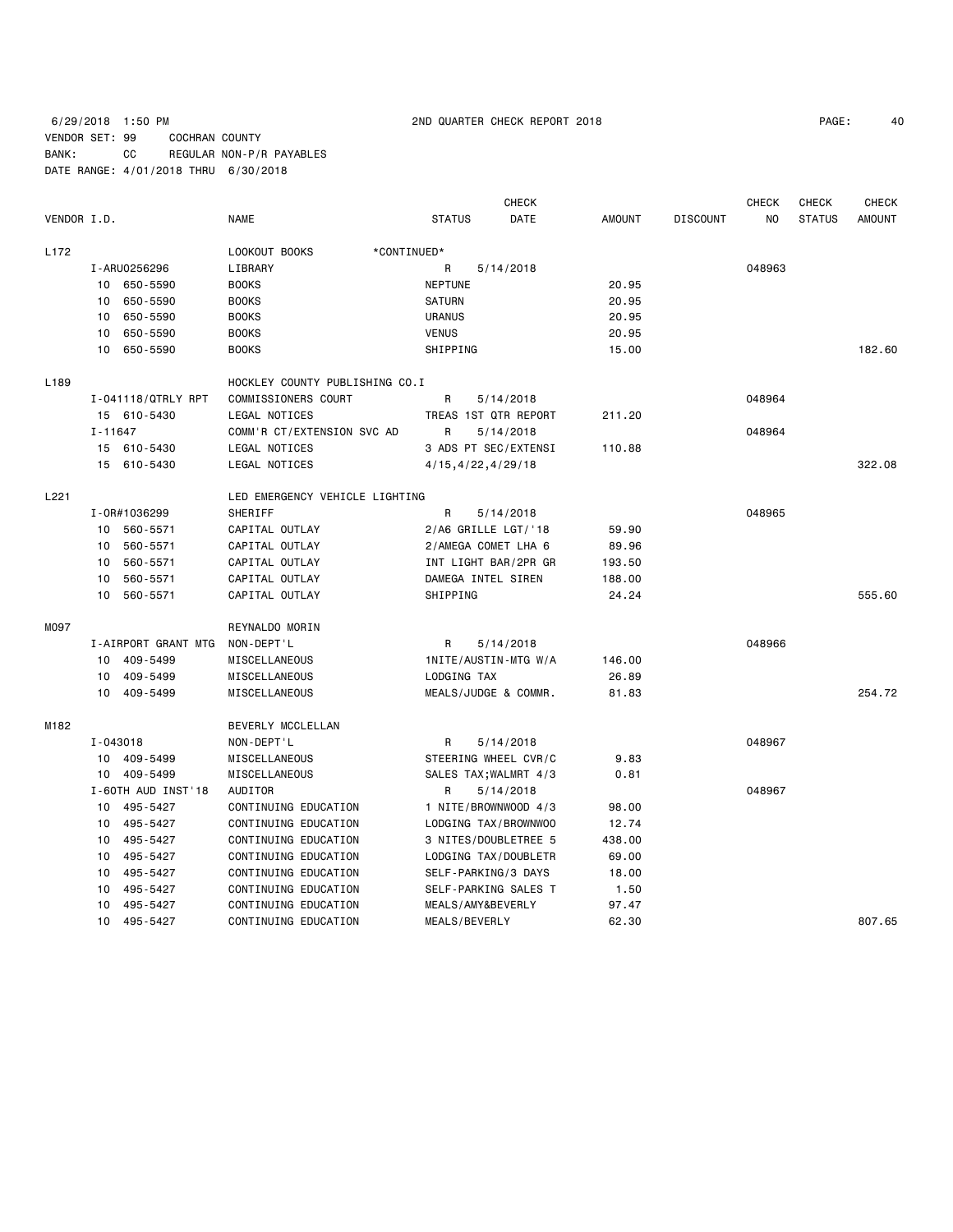6/29/2018 1:50 PM 2ND QUARTER CHECK REPORT 2018 PAGE: 41 VENDOR SET: 99 COCHRAN COUNTY BANK: CC REGULAR NON-P/R PAYABLES DATE RANGE: 4/01/2018 THRU 6/30/2018

| PAGE: |  |
|-------|--|

|             |    |                                     |                           |                         | <b>CHECK</b>         |               |                 | CHECK  | <b>CHECK</b>  | <b>CHECK</b>  |
|-------------|----|-------------------------------------|---------------------------|-------------------------|----------------------|---------------|-----------------|--------|---------------|---------------|
| VENDOR I.D. |    |                                     | NAME                      | <b>STATUS</b>           | DATE                 | <b>AMOUNT</b> | <b>DISCOUNT</b> | NO     | <b>STATUS</b> | <b>AMOUNT</b> |
| M338        |    |                                     | RICHARD MURAD             |                         |                      |               |                 |        |               |               |
|             |    | I-#1567/S RICHARDSON DISTRICT COURT |                           | R                       | 5/14/2018            |               |                 | 048968 |               |               |
|             |    | 10 435-5400                         | ATTORNEY AD LITEM         | PLEA HRNG (F) / SHAUNTA |                      | 375.00        |                 |        |               | 375.00        |
|             |    |                                     |                           |                         |                      |               |                 |        |               |               |
| N082        |    |                                     | NETDATA                   |                         |                      |               |                 |        |               |               |
|             |    | I-iTICKET APR 18                    | JUSTICE OF PEACE          | R                       | 5/14/2018            |               |                 | 048969 |               |               |
|             |    | 10 455-5499                         | MISCELLANEOUS             | APRIL 2018              |                      | 18.00         |                 |        |               | 18.00         |
| Q001        |    |                                     | QUILL CORPORATION         |                         |                      |               |                 |        |               |               |
|             |    | I-6646726                           | LIBRARY                   | R                       | 5/14/2018            |               |                 | 048970 |               |               |
|             |    | 10 650-5332                         | CUSTODIAL SUPPLIES        | 4CS/BOUNTY PAPER TOW    |                      | 51.04         |                 |        |               |               |
|             | 10 | 650-5310                            | OFFICE SUPPLIES           | SORTKWIK                |                      | 2.28          |                 |        |               |               |
|             |    | 10 650-5310                         | OFFICE SUPPLIES           | OSGOOD BROWN OFFICE     |                      | 97.66         |                 |        |               |               |
|             | 10 | 650-5310                            | OFFICE SUPPLIES           | \$20 OFF NEXT COFFEE    |                      |               |                 |        |               |               |
|             |    | 10 650-5310                         | OFFICE SUPPLIES           | FREE MRS.FIELDS NIBB    |                      |               |                 |        |               |               |
|             |    | I-6646761                           | LIBRARY                   | R                       | 5/14/2018            |               |                 | 048970 |               |               |
|             |    | 10 650-5310                         | OFFICE SUPPLIES           | CALCULATOR              |                      | 12.59         |                 |        |               | 163.57        |
|             |    |                                     |                           |                         |                      |               |                 |        |               |               |
| R054        |    |                                     | VICKI RICE                |                         |                      |               |                 |        |               |               |
|             |    | I-DW#17912                          | <b>ACTIVITY BLDG</b>      | R                       | 5/14/2018            |               |                 | 048971 |               |               |
|             |    | 10 000-4370.101                     | RENT-ACTIVITY BUILDING    | REF DEP FOR 4/27/18     |                      | 150.00        |                 |        |               | 150.00        |
| R256        |    |                                     | TIMOTHY ROBERTS           |                         |                      |               |                 |        |               |               |
|             |    | I-CJCA CONF/'18                     | COMM'R CT/ROBERTS         | R                       | 5/14/2018            |               |                 | 048972 |               |               |
|             |    | 15 610-5427                         | COMM-CONTINUING EDUCATION |                         | 3NITES/FRISCO 4/24-2 | 483.30        |                 |        |               |               |
|             |    | 15 610-5427                         | COMM-CONTINUING EDUCATION | LODGING TAX             |                      | 62.85         |                 |        |               |               |
|             |    | 15 610-5427                         | COMM-CONTINUING EDUCATION | <b>MEALS</b>            |                      | 39.55         |                 |        |               |               |
|             |    | 15 610-5427                         | COMM-CONTINUING EDUCATION | 380mi TO FRISCO @54.    |                      | 207.10        |                 |        |               |               |
|             |    | 15 610-5427                         | COMM-CONTINUING EDUCATION | 414mi FR FRISCO @54.    |                      | 225.63        |                 |        |               | 1,018.43      |
| S010        |    |                                     | SILVERS COMPANY           |                         |                      |               |                 |        |               |               |
|             |    | I-JUV PROB 4/18                     | JUVENILE PROBATION        | R                       | 5/14/2018            |               |                 | 048973 |               |               |
|             |    | 17 573-5499                         | OPERATING EXPENSES        | 13.07GL/UNL 4/5         |                      | 28.96         |                 |        |               |               |
|             |    | 17 573-5499                         | OPERATING EXPENSES        | 14.68GL/UNL 4/11        |                      | 33.56         |                 |        |               |               |
|             |    | 17 573-5499                         | OPERATING EXPENSES        |                         |                      | 45.22         |                 |        |               |               |
|             |    |                                     | <b>PARK</b>               | 19.78GL/UNL 4/17        |                      |               |                 | 048973 |               |               |
|             |    | $I-PARK$ 4/18<br>10 660-5330        | FUEL AND OIL              | R                       | 5/14/2018            | 55.42         |                 |        |               |               |
|             |    | $I-PREC$ 4 4/18                     | PREC4                     | 25.01GL/UNL 4/4<br>R    |                      |               |                 | 048973 |               |               |
|             |    |                                     |                           |                         | 5/14/2018            |               |                 |        |               |               |
|             |    | 15 624-5440                         | UTILITIES<br>SHERIFF      | 400GL/LP GAS 4/9<br>R   | 5/14/2018            | 780.00        |                 | 048973 |               |               |
|             |    | I-SHERIFF 4/18                      |                           |                         |                      |               |                 |        |               |               |
|             | 10 | 560-5330                            | FUEL AND OIL              | 20.01GL/UNL 4/1         |                      | 44.34         |                 |        |               |               |
|             | 10 | 560-5330                            | FUEL AND OIL              | 17.51GL/UNL 4/17        |                      | 40.03         |                 |        |               |               |
|             | 10 | 560-5330                            | FUEL AND OIL              | 15.23GL/UNL 4/18        |                      | 33.75         |                 |        |               |               |
|             | 10 | 560-5330                            | FUEL AND OIL              | 20.02GL/UNL 4/18        |                      | 44.36         |                 |        |               |               |
|             | 10 | 560-5330                            | FUEL AND OIL              | 17.03GL/UNL 4/18        |                      | 37.74         |                 |        |               |               |
|             | 10 | 560-5330                            | FUEL AND OIL              | 19.49GL/UNL 4/5         |                      | 43.19         |                 |        |               |               |
|             | 10 | 560-5330                            | FUEL AND OIL              | 18.5GL/UNL 4/11         |                      | 41.00         |                 |        |               |               |
|             | 10 | 560-5330                            | FUEL AND OIL              | 18.01GL/UNL 4/11        |                      | 41.17         |                 |        |               |               |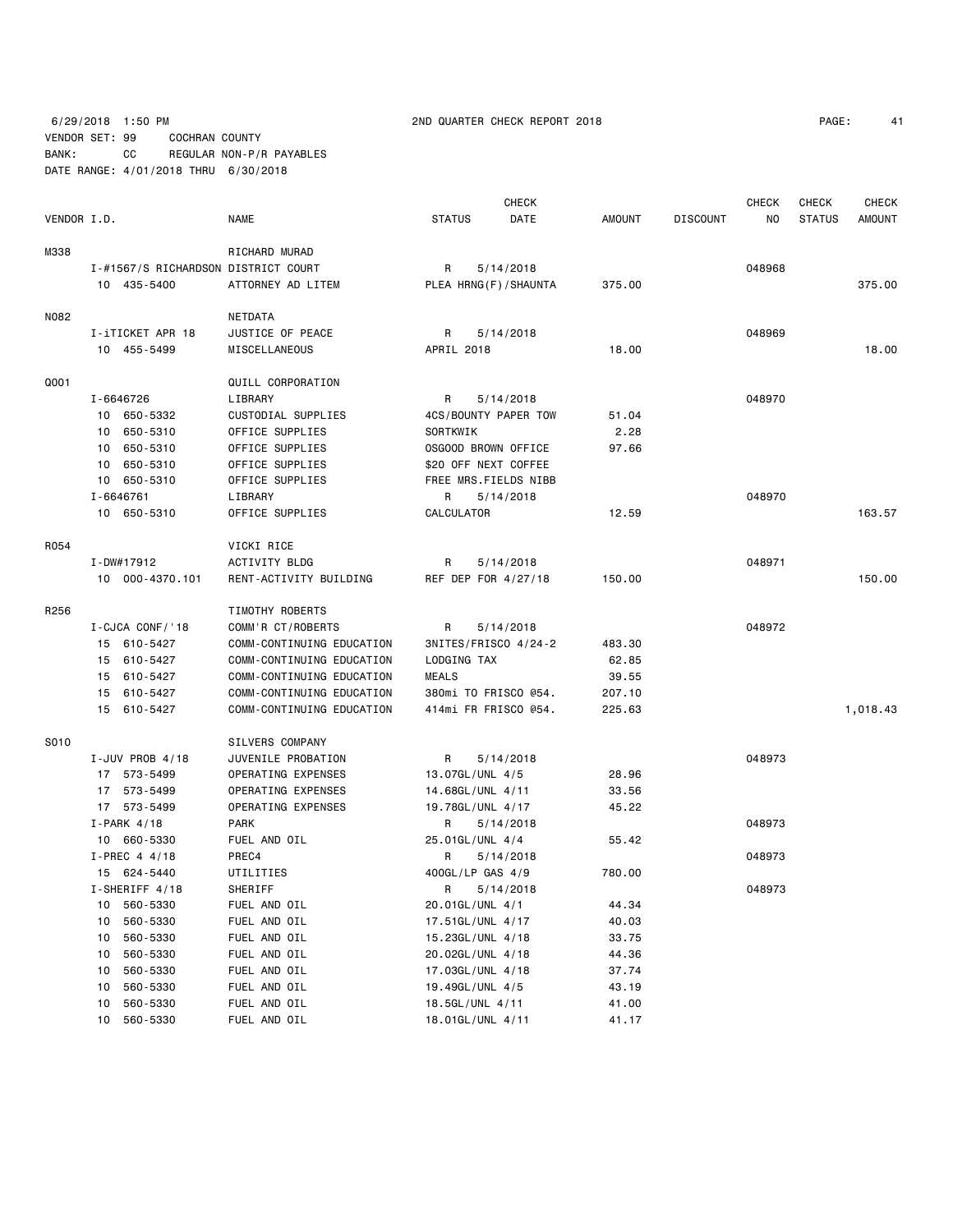## 6/29/2018 1:50 PM 2ND QUARTER CHECK REPORT 2018 PAGE: 42 VENDOR SET: 99 COCHRAN COUNTY BANK: CC REGULAR NON-P/R PAYABLES DATE RANGE: 4/01/2018 THRU 6/30/2018

|             |             |                              |                               |                      | <b>CHECK</b>         |         |                 | <b>CHECK</b> | CHECK         | <b>CHECK</b>  |
|-------------|-------------|------------------------------|-------------------------------|----------------------|----------------------|---------|-----------------|--------------|---------------|---------------|
| VENDOR I.D. |             |                              | <b>NAME</b>                   | <b>STATUS</b>        | DATE                 | AMOUNT  | <b>DISCOUNT</b> | NO           | <b>STATUS</b> | <b>AMOUNT</b> |
| S010        |             |                              | SILVERS COMPANY               | *CONTINUED*          | I-SHERIFF 4/18       | SHERIFF |                 |              |               | $\mathsf{R}$  |
| 5/14/2018   |             |                              | 048973                        |                      |                      |         |                 |              |               |               |
|             |             | 10 560-5330                  | FUEL AND OIL                  |                      | 13.01GL/UNL 4/18     | 28.83   |                 |              |               |               |
|             | 10          | 560-5330                     | FUEL AND OIL                  |                      | 19.01GL/UNL 4/20     | 43.46   |                 |              |               |               |
|             | 10          | 560-5330                     | FUEL AND OIL                  |                      | 17.73GL/UNL 4/4      | 39.29   |                 |              |               | 1,380.32      |
| S071        |             |                              | SCRIPT OFFICE PRODUCTS, INC.  |                      |                      |         |                 |              |               |               |
|             | I-54730     |                              | JUVENILE PROBATION            | R                    | 5/14/2018            |         |                 | 048974       |               |               |
|             |             | 17 573-5499                  | OPERATING EXPENSES            |                      | 4EA ENERGEL PENS/STA | 11.80   |                 |              |               |               |
|             |             | 17 573-5499                  | OPERATING EXPENSES            | 1RM COPY PAPER       |                      | 4.95    |                 |              |               |               |
|             | $I - 54731$ |                              | TAX A/C                       | R                    | 5/14/2018            |         |                 | 048974       |               |               |
|             |             | 10 499-5310                  | OFFICE SUPPLIES               |                      | 3EA UNIBALL JETSTREA | 11.43   |                 |              |               |               |
|             |             | 10 499-5310                  | OFFICE SUPPLIES               |                      | 1BX CATALOG ENVELOPE | 44.95   |                 |              |               |               |
|             |             | 10 499-5310                  | OFFICE SUPPLIES               | <b>1PK CORR TAPE</b> |                      | 3.95    |                 |              |               |               |
|             | I-54739     |                              | <b>ATTORNEY</b>               | R                    | 5/14/2018            |         |                 | 048974       |               |               |
|             |             | 10 475-5310                  | OFFICE SUPPLIES               |                      | 1BX FILE FOLDERS     | 9.95    |                 |              |               |               |
|             |             | 10 475-5310                  | OFFICE SUPPLIES               |                      | 1PK DVD-R DISKS 100/ | 44.00   |                 |              |               |               |
|             | I-54744     |                              | COUNTY COURT                  | R                    | 5/14/2018            |         |                 | 048974       |               |               |
|             |             | 10 426-5310                  | OFFICE SUPPLIES               |                      | 1EA BRT INK/BK       | 24.49   |                 |              |               |               |
|             |             | 10 426-5310                  | OFFICE SUPPLIES               |                      | 1PK BRT INK/CLR      | 39.99   |                 |              |               |               |
|             | I-54746     |                              | AUDITOR                       | R                    | 5/14/2018            |         |                 | 048974       |               |               |
|             |             | 10 495-5310                  | OFFICE SUPPLIES               |                      | 3DZ SM BINDER CLIPS  | 2.85    |                 |              |               | 198.36        |
| S081        |             |                              | SIGNS ON THE GO               |                      |                      |         |                 |              |               |               |
|             |             | I-050918/18CHEVY6350 SHERIFF |                               | R                    | 5/14/2018            |         |                 | 048975       |               |               |
|             |             | 10 560-5571                  | CAPITAL OUTLAY                |                      | VEH DIE CUT/SIDES/BA | 375.00  |                 |              |               |               |
|             |             | 10 560-5571                  | CAPITAL OUTLAY                |                      | 2/VINYL PRINTED BADG | 25.00   |                 |              |               | 400.00        |
| S195        |             |                              | SOUTH PLAINS RURAL HEALTH     |                      |                      |         |                 |              |               |               |
|             |             | I-DENTAL/RICHARDSON          | JAIL                          | R                    | 5/14/2018            |         |                 | 048976       |               |               |
|             |             | 10 512-5391                  | MEDICAL CARE-PRISONERS        |                      | 1ST FILM/MICHAEL T R | 48.28   |                 |              |               |               |
|             |             | 10 512-5391                  | MEDICAL CARE-PRISONERS        | FILM                 |                      | 22.35   |                 |              |               |               |
|             |             | 10 512-5391                  | MEDICAL CARE-PRISONERS        |                      | LIMITED ORAL EXAM    | 67.05   |                 |              |               |               |
|             |             | 10 512-5391                  | MEDICAL CARE-PRISONERS        | RX MEDS              |                      | 8.00    |                 |              |               | 145.68        |
| S210        |             |                              | SHAMBURGER AUTO & FARM SUPPLY |                      |                      |         |                 |              |               |               |
|             | I-360508    |                              | PREC <sub>2</sub>             | R                    | 5/14/2018            |         |                 | 048977       |               |               |
|             |             | 15 622-5451                  | REPAIRS                       | 2 FITTINGS           |                      | 52.98   |                 |              |               |               |
|             | I-360765    |                              | PREC <sub>2</sub>             | R                    | 5/14/2018            |         |                 | 048977       |               |               |
|             |             | 15 622-5451                  | REPAIRS                       |                      | COOLANT TEMP SENSOR  | 40.98   |                 |              |               |               |
|             | I-360803    |                              | PREC 3                        | R                    | 5/14/2018            |         |                 | 048977       |               |               |
|             |             | 15 623-5451                  | REPAIRS                       | 6 FLEX TUBING        |                      | 35.94   |                 |              |               |               |
|             | I-360806    |                              | PREC <sub>2</sub>             | R                    | 5/14/2018            |         |                 | 048977       |               |               |
|             |             | 15 622-5451                  | REPAIRS                       |                      | RADIATOR FLUSH CLNR  | 5.49    |                 |              |               |               |
|             |             | I-360853                     | PREC 2                        | R                    | 5/14/2018            |         |                 | 048977       |               |               |
|             |             | 15 622-5451                  | REPAIRS                       | FITTING              |                      | 5.99    |                 |              |               |               |
|             |             | 15 622-5451                  | REPAIRS                       | TIRE VAL             |                      | 1.99    |                 |              |               | 143.37        |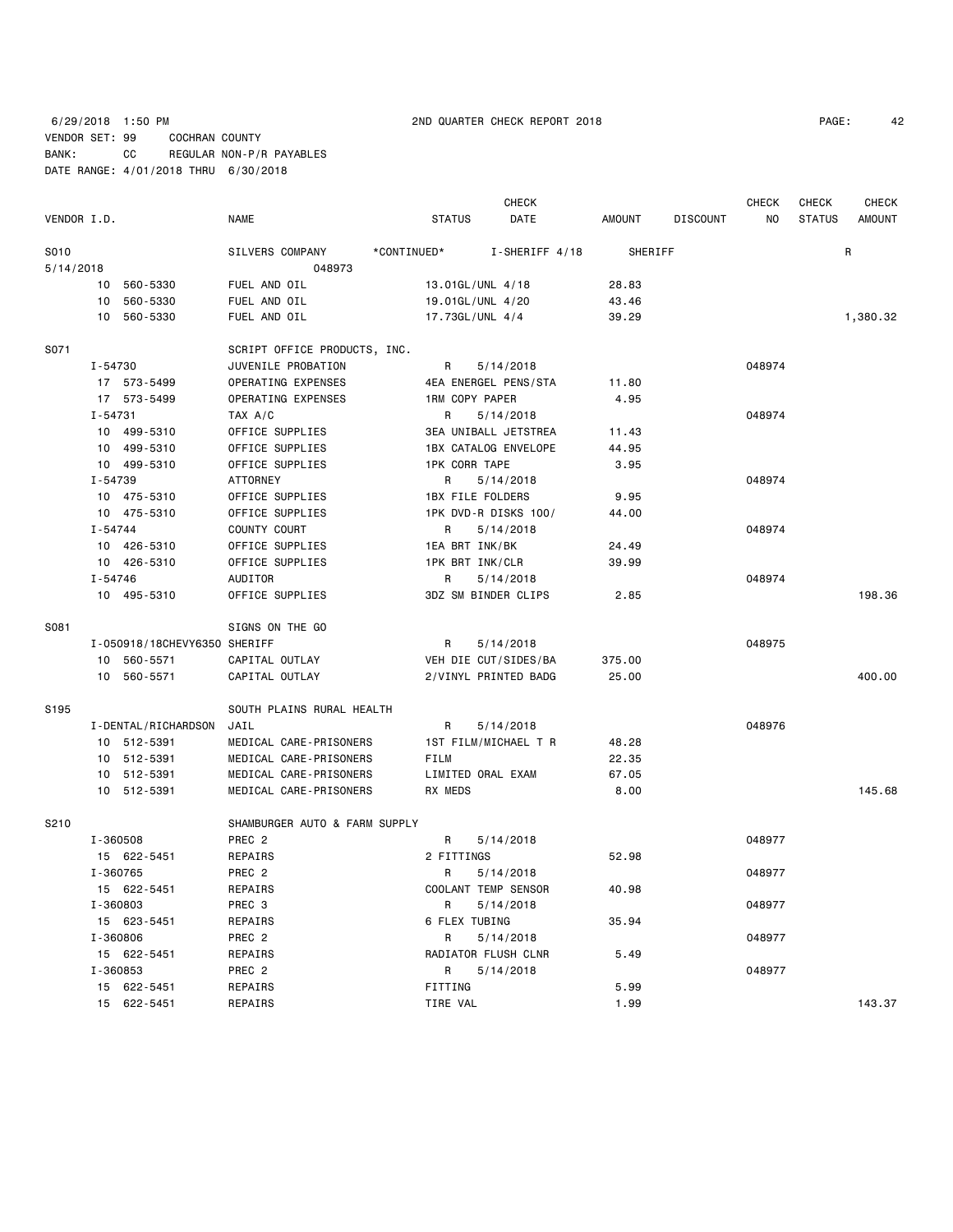## 6/29/2018 1:50 PM 2ND QUARTER CHECK REPORT 2018 VENDOR SET: 99 COCHRAN COUNTY BANK: CC REGULAR NON-P/R PAYABLES DATE RANGE: 4/01/2018 THRU 6/30/2018

| 43 |
|----|
|    |

|             |                                       |                                                    |                       | <b>CHECK</b> |               |                 | <b>CHECK</b> | <b>CHECK</b>  | <b>CHECK</b>  |
|-------------|---------------------------------------|----------------------------------------------------|-----------------------|--------------|---------------|-----------------|--------------|---------------|---------------|
| VENDOR I.D. |                                       | <b>NAME</b>                                        | <b>STATUS</b>         | DATE         | <b>AMOUNT</b> | <b>DISCOUNT</b> | <b>NO</b>    | <b>STATUS</b> | <b>AMOUNT</b> |
| S222        |                                       | SOUTH PLAINS COMMUNICATIONS                        |                       |              |               |                 |              |               |               |
|             | I-0114829-IN                          | <b>SHERIFF</b>                                     | R                     | 5/14/2018    |               |                 | 048978       |               |               |
|             | 10 560-5451                           | MACHINERY-NON-OFFICE REPAIR                        | RPL FUSE#2/15 CHRGR   |              | 75.00         |                 |              |               |               |
|             | 10 560-5451                           | MACHINERY-NON-OFFICE REPAIR                        | RPR RADIO, RPL FUSE I |              | 45.00         |                 |              |               |               |
|             | 10 560-5451                           | MACHINERY-NON-OFFICE REPAIR                        | 5A FUSE               |              | 2.45          |                 |              |               | 122.45        |
| S316        |                                       | BRYANT SEARS                                       |                       |              |               |                 |              |               |               |
|             | I-JJAT SPR CONF 18                    | JUVENILE PROBATION                                 | R                     | 5/14/2018    |               |                 | 048979       |               |               |
|             | 17 573-5427                           | TRAVEL & TRAINING                                  | MEALS 4/29-5/2/18     |              | 54.84         |                 |              |               |               |
|             | 17 573-5427                           | TRAVEL & TRAINING                                  | 3 NITES/AUSTIN 4/29-  |              | 387.00        |                 |              |               |               |
|             | 17 573-5427                           | TRAVEL & TRAINING                                  | LODGING TAX           |              | 58.05         |                 |              |               | 499.89        |
| S325        |                                       | DONNA SCHMIDT                                      |                       |              |               |                 |              |               |               |
|             | I-R/B #1519 0118                      | DISTRICT COURT                                     | R                     | 5/14/2018    |               |                 | 048980       |               |               |
|             | 10 435-5499                           | MISCELLANEOUS                                      | 48mi TO/FR LVND/DA R  |              | 26.16         |                 |              |               | 26.16         |
| S359        |                                       | ERIC SILHAN                                        |                       |              |               |                 |              |               |               |
|             | I-CJCA CONF/'18                       | COMM'R CT/SILHAN                                   | R                     | 5/14/2018    |               |                 | 048981       |               |               |
|             | 15 610-5427                           | COMM-CONTINUING EDUCATION                          | 4NITES/FRISCO 4/23-2  |              | 636.00        |                 |              |               |               |
|             | 15 610-5427                           | COMM-CONTINUING EDUCATION                          | LODGING TAX           |              | 82.68         |                 |              |               |               |
|             | 15 610-5427                           | COMM-CONTINUING EDUCATION                          | PARKING               |              | 20.00         |                 |              |               |               |
|             | 15 610-5427                           | COMM-CONTINUING EDUCATION                          | <b>MEALS</b>          |              | 45.02         |                 |              |               |               |
|             | 15 610-5427                           | COMM-CONTINUING EDUCATION                          | 760mi TO/FR FRISCO @  |              | 414.20        |                 |              |               | 1,197.90      |
| S379        |                                       | SOUTH PLAINS FORENSIC PATHOLOG                     |                       |              |               |                 |              |               |               |
|             | I-4380                                | JUSTICE OF PEACE                                   | R                     | 5/14/2018    |               |                 | 048982       |               |               |
|             | 10 455-5405                           | <b>AUTOPSY</b>                                     | LEV2/CHRIS MENDOZA 2  |              | 2,750.00      |                 |              |               | 2,750.00      |
| T009        |                                       | TEXAS ASSOCIATION OF COUNTIES                      |                       |              |               |                 |              |               |               |
|             | I-REGIS JPCA 18 CONF JUSTICE OF PEACE |                                                    | R                     | 5/14/2018    |               |                 | 048983       |               |               |
|             | 10 455-5427                           | CONTINUING EDUCATION                               | 74TH JPCA CONF 6/25-  |              | 200.00        |                 |              |               | 200.00        |
| T087        |                                       | TEXAS DEPARTMENT OF HEALTH                         |                       |              |               |                 |              |               |               |
|             | I-2005602                             | <b>CLERK</b>                                       | R                     | 5/14/2018    |               |                 | 048984       |               |               |
|             | 10 403-5310                           | OFFICE SUPPLIES                                    | 30 REMOTE BIRTH ACCE  |              | 54.90         |                 |              |               | 54.90         |
| T148        |                                       | TASCOSA OFFICE MACHINES INC                        |                       |              |               |                 |              |               |               |
|             | I-50535                               | <b>CLERK</b>                                       | R                     | 5/14/2018    |               |                 | 048985       |               |               |
|             | 10 403-5411                           | MAINTENANCE CONTRACTS                              | 1,340 COPIES 4/10/18  |              | 20.10         |                 |              |               | 20.10         |
| T295        |                                       | TRUECORE BEHAVIORAL SOLUTIONS,                     |                       |              |               |                 |              |               |               |
|             | I-COCHRAN-0418-B                      | JUVENILE PROBATION                                 | R                     | 5/14/2018    |               |                 | 048986       |               |               |
|             | 17 573-5413.001                       | Inter-Cnty Contr TELECOUNSEL'GTele-cons'g Apr'18 F |                       |              | 361.16        |                 |              |               | 361.16        |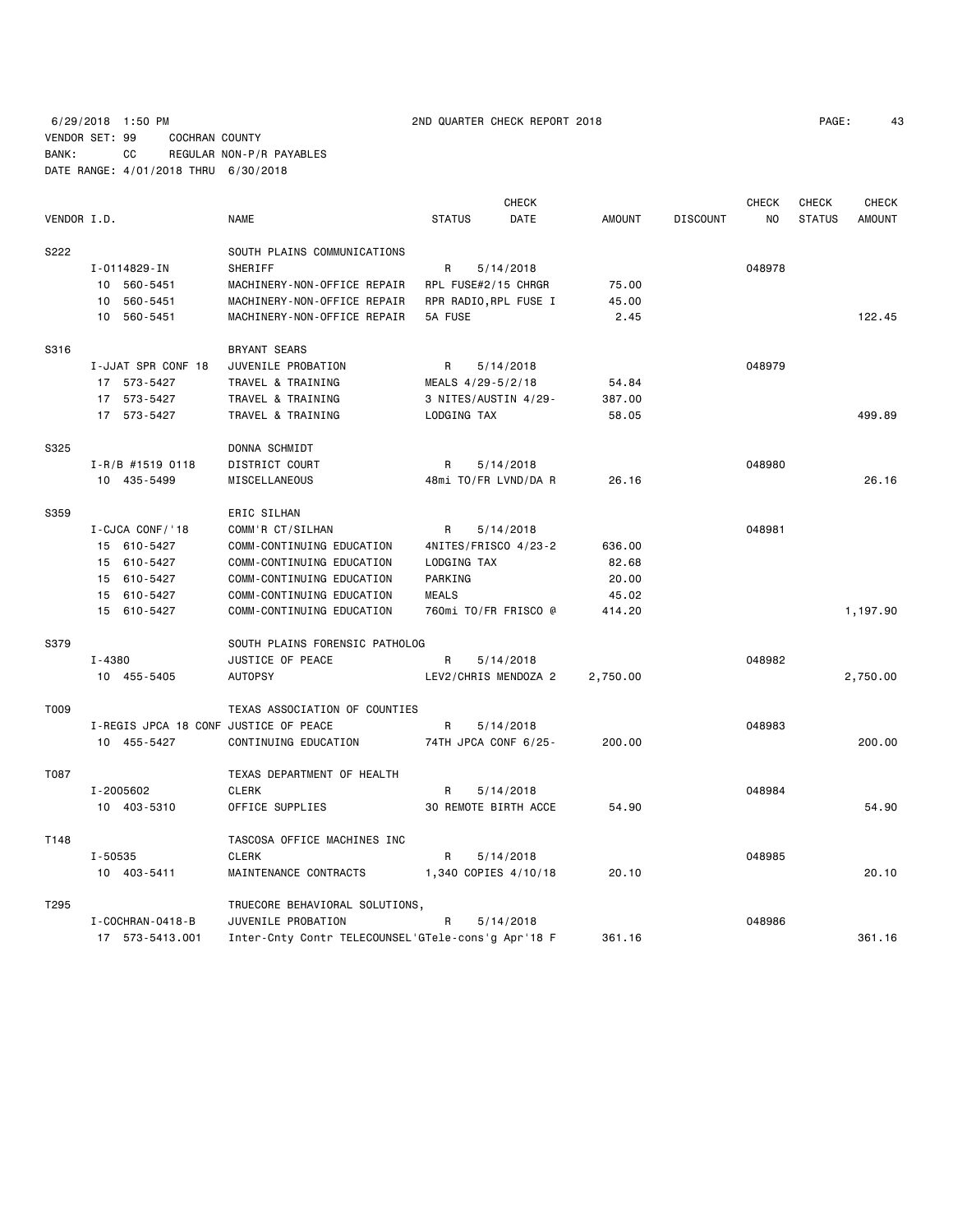|             |                   |                              |                      | <b>CHECK</b> |               |                 | <b>CHECK</b> | <b>CHECK</b>  | <b>CHECK</b>  |
|-------------|-------------------|------------------------------|----------------------|--------------|---------------|-----------------|--------------|---------------|---------------|
| VENDOR I.D. |                   | <b>NAME</b>                  | <b>STATUS</b>        | DATE         | <b>AMOUNT</b> | <b>DISCOUNT</b> | ΝO           | <b>STATUS</b> | <b>AMOUNT</b> |
| U036        |                   | UNIFIRST HOLDINGS, INC.      |                      |              |               |                 |              |               |               |
|             | I-831 2358312     | JAIL/SHERIFF                 | R                    | 5/14/2018    |               |                 | 048987       |               |               |
|             | 10 512-5205       | UNIFORMS                     | UNIFORM SVC/ELIDA    |              | 11.22         |                 |              |               |               |
|             | 10 512-5392       | MISCELLANEOUS SUPPLIES       | 3x5 MAT              |              | 4.00          |                 |              |               |               |
|             | 10 512-5392       | MISCELLANEOUS SUPPLIES       | 2 WET MOPS           |              | 3.00          |                 |              |               |               |
|             | 10 512-5392       | MISCELLANEOUS SUPPLIES       | 200 MICROFIBER TOWEL |              | 34.00         |                 |              |               |               |
|             | 10 560-5205       | UNIFORMS                     | DEFE CHG             |              | 11.10         |                 |              |               |               |
|             | I-831 2359647     | JAIL/SHERIFF                 | R                    | 5/14/2018    |               |                 | 048987       |               |               |
|             | 10 512-5205       | UNIFORMS                     | UNIFORM SVC/ELIDA    |              | 11.22         |                 |              |               |               |
|             | 10 512-5392       | MISCELLANEOUS SUPPLIES       | 3x5 MAT              |              | 4.00          |                 |              |               |               |
|             | 10 512-5392       | MISCELLANEOUS SUPPLIES       | 2 WET MOPS           |              | 3.00          |                 |              |               |               |
|             | 10 512-5392       | MISCELLANEOUS SUPPLIES       | 200 MICROFIBER TOWEL |              | 34.00         |                 |              |               |               |
|             | 10 560-5205       | UNIFORMS                     | DEFE CHG             |              | 11.10         |                 |              |               | 126.64        |
|             |                   |                              |                      |              |               |                 |              |               |               |
| U040        |                   | US FOODS INC                 |                      |              |               |                 |              |               |               |
|             | I-5728434         | NON-DEPT'L                   | R                    | 5/14/2018    |               |                 | 048988       |               |               |
|             | 10 409-5300       | COUNTY-WIDE SUPPLIES         | 4CS/TEA              |              | 69.72         |                 |              |               |               |
|             | 10 409-5300       | COUNTY-WIDE SUPPLIES         | 8CS/COFFEE           |              | 280.48        |                 |              |               | 350.20        |
| WO55        |                   | WINDSTREAM COMMUNICATIONS SW |                      |              |               |                 |              |               |               |
|             | I-266-5051 APR 18 | LIBRARY                      | R                    | 5/14/2018    |               |                 | 048989       |               |               |
|             | 10 650-5420       | TELECOMMUNICATIONS           | SERVICES/2 LINES     |              | 127.62        |                 |              |               |               |
|             | 10 650-5420       | TELECOMMUNICATIONS           | FEES                 |              | 39.09         |                 |              |               |               |
|             | 10 650-5420       | TELECOMMUNICATIONS           | LONG DISTANCE SVC    |              | 0.55          |                 |              |               |               |
|             | I-266-5074 APR 18 | ADULT PROBATION              | R                    | 5/14/2018    |               |                 | 048989       |               |               |
|             | 10 570-5420       | TELECOMMUNICATIONS           | SERVICES             |              | 43.78         |                 |              |               |               |
|             | 10 570-5420       | TELECOMMUNICATIONS           | <b>FEES</b>          |              | 17.19         |                 |              |               |               |
|             | I-266-5161 APR 18 | TREASURER                    | R                    | 5/14/2018    |               |                 | 048989       |               |               |
|             | 10 497-5420       | TELECOMMUNICATIONS           | SERVICES             |              | 31.83         |                 |              |               |               |
|             | 10 497-5420       | TELECOMMUNICATIONS           | FEES                 |              | 17.17         |                 |              |               |               |
|             | 10 497-5420       | TELECOMMUNICATIONS           | LONG DISTANCE SVC    |              | 1.57          |                 |              |               |               |
|             | I-266-5171 APR 18 | TAX A/C                      | R                    | 5/14/2018    |               |                 | 048989       |               |               |
|             | 10 499-5420       | TELECOMMUNICATIONS           | SERVICES/3 LINES     |              | 246.58        |                 |              |               |               |
|             | 10 499-5420       | TELECOMMUNICATIONS           | DISC                 |              | 10.00CR       |                 |              |               |               |
|             | 499-5420<br>10    | TELECOMMUNICATIONS           | FEES                 |              | 64.77         |                 |              |               |               |
|             | 10 499-5420       | TELECOMMUNICATIONS           | LONG DISTANCE SVC    |              | 8.53          |                 |              |               |               |
|             | I-266-5211 APR 18 | SHERIFF                      | R                    | 5/14/2018    |               |                 | 048989       |               |               |
|             | 10 560-5420       | TELECOMMUNICATIONS           | SERVICES/3 LINES     |              | 111.54        |                 |              |               |               |
|             | 560-5420<br>10    | TELECOMMUNICATIONS           | FEES                 |              | 58.63         |                 |              |               |               |
|             | 10 560-5420       | TELECOMMUNICATIONS           | LONG DISTANCE SVC    |              | 10.03         |                 |              |               |               |
|             | I-266-5215 APR 18 | EXTENSION SVC                | R                    | 5/14/2018    |               |                 | 048989       |               |               |
|             | 10 665-5420       | TELECOMMUNICATIONS           | SERVICES/3 LINES     |              | 144.88        |                 |              |               |               |
|             | 10 665-5420       | TELECOMMUNICATIONS           | FEES                 |              | 58.64         |                 |              |               |               |
|             | I-266-5302 APR 18 | JUSTICE OF PEACE             | R                    | 5/14/2018    |               |                 | 048989       |               |               |
|             | 10 455-5420       | TELECOMMUNICATIONS           | SERVICES             |              | 31.83         |                 |              |               |               |
|             | 10 455-5420       | TELECOMMUNICATIONS           | <b>FEES</b>          |              | 17.17         |                 |              |               |               |
|             | 10 455-5420       | TELECOMMUNICATIONS           | LONG DISTANCE SVC    |              | 0.77          |                 |              |               |               |
|             | I-266-5411 APR 18 | JUVENILE PROBATION           | R                    | 5/14/2018    |               |                 | 048989       |               |               |
|             |                   |                              |                      |              |               |                 |              |               |               |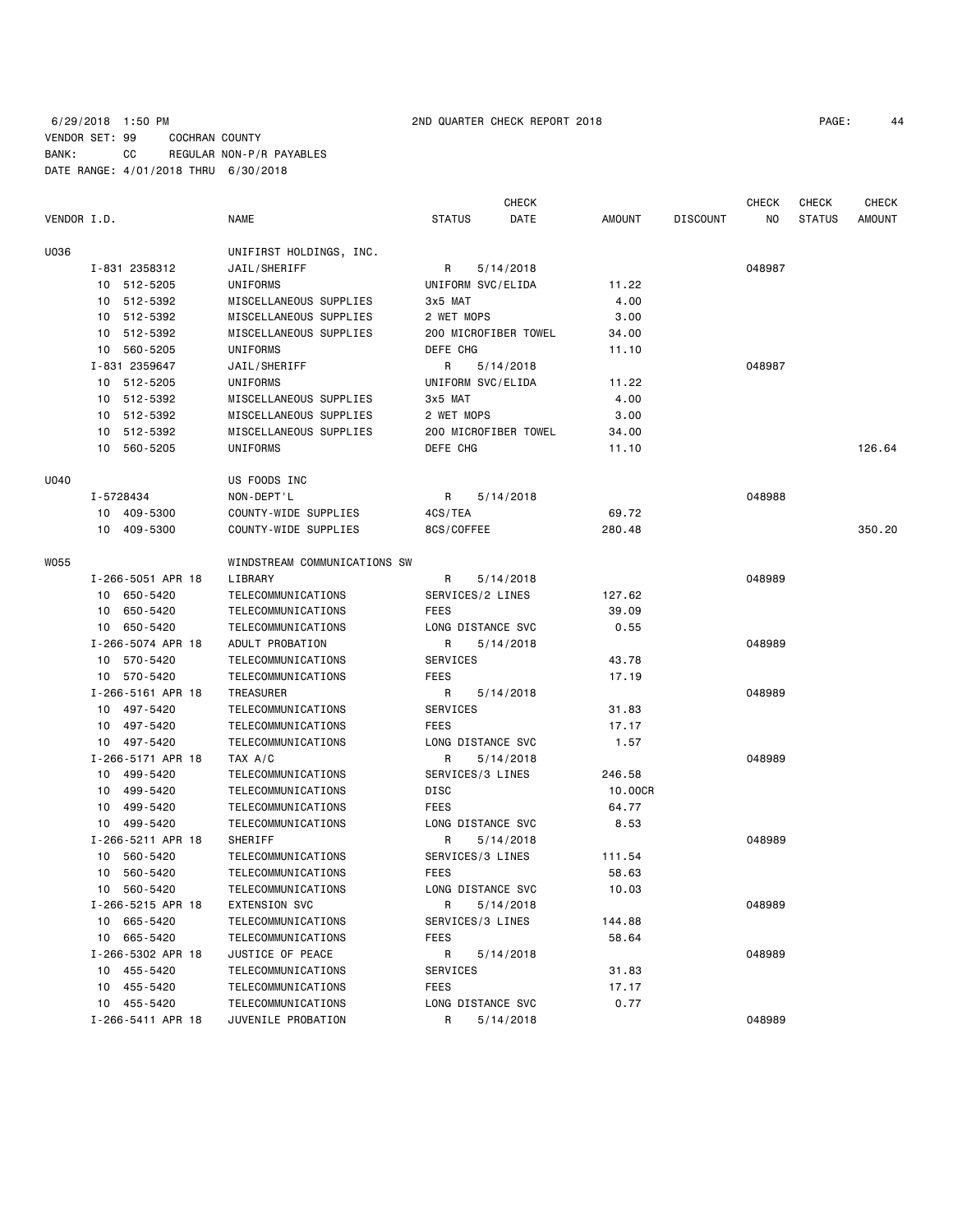## 6/29/2018 1:50 PM 2ND QUARTER CHECK REPORT 2018 PAGE: 45 VENDOR SET: 99 COCHRAN COUNTY BANK: CC REGULAR NON-P/R PAYABLES DATE RANGE: 4/01/2018 THRU 6/30/2018

| VENDOR I.D.       | <b>NAME</b>               | <b>CHECK</b><br><b>STATUS</b><br>DATE | AMOUNT | <b>DISCOUNT</b> | <b>CHECK</b><br>NO | <b>CHECK</b><br><b>STATUS</b> | <b>CHECK</b><br><b>AMOUNT</b> |
|-------------------|---------------------------|---------------------------------------|--------|-----------------|--------------------|-------------------------------|-------------------------------|
| W055              | WINDSTREAM COMMUNICATIONS | *CONTINUED*                           |        |                 |                    |                               |                               |
| I-266-5411 APR 18 | JUVENILE PROBATION        | 5/14/2018<br>R                        |        |                 | 048989             |                               |                               |
| 17 573-5499       | OPERATING EXPENSES        | SERVICES                              | 31.83  |                 |                    |                               |                               |
| 17 573-5499       | OPERATING EXPENSES        | FEES                                  | 17.17  |                 |                    |                               |                               |
| 17 573-5499       | OPERATING EXPENSES        | LONG DISTANCE SVC                     | 1.69   |                 |                    |                               |                               |
| I-266-5450 APR 18 | <b>CLERK</b>              | R<br>5/14/2018                        |        |                 | 048989             |                               |                               |
| 403-5420<br>10    | TELECOMMUNICATIONS        | SERVICES/3 LINES                      | 96.59  |                 |                    |                               |                               |
| 10 403-5420       | TELECOMMUNICATIONS        | FEES                                  | 73.44  |                 |                    |                               |                               |
| 10 403-5420       | TELECOMMUNICATIONS        | LONG DISTANCE SVC                     | 10.69  |                 |                    |                               |                               |
| I-266-5508 APR 18 | CO JUDGE/COMM'R CT        | 5/14/2018<br>R                        |        |                 | 048989             |                               |                               |
| 15 610-5420       | TELECOMMUNICATIONS        | SERVICES/2 LINES                      | 64.76  |                 |                    |                               |                               |
| 15 610-5420       | TELECOMMUNICATIONS        | FEES                                  | 54.47  |                 |                    |                               |                               |
| 15 610-5420       | TELECOMMUNICATIONS        | LONG DISTANCE SVC                     | 2.21   |                 |                    |                               |                               |
| I-266-5822 APR 18 | AUDITOR/NON-DEPT'L        | 5/14/2018<br>R                        |        |                 | 048989             |                               |                               |
| 10 495-5420       | TELECOMMUNICATIONS        | SERVICES                              | 161.83 |                 |                    |                               |                               |
| 10 495-5420       | TELECOMMUNICATIONS        | FEES                                  | 19.57  |                 |                    |                               |                               |
| 495-5420<br>10    | TELECOMMUNICATIONS        | LONG DISTANCE SVC                     | 0.75   |                 |                    |                               |                               |
| 409-5420<br>10    | TELECOMMUNICATIONS        | FAX LINE 266-5629 SV                  | 139.95 |                 |                    |                               |                               |
| 409-5420<br>10    | TELECOMMUNICATIONS        | STATIC IP                             | 15.00  |                 |                    |                               |                               |
| 409-5420<br>10    | TELECOMMUNICATIONS        | FEES                                  | 19.56  |                 |                    |                               |                               |
| 409-5420<br>10    | TELECOMMUNICATIONS        | LONG DISTANCE SVC                     | 0.44   |                 |                    |                               |                               |
| 409-5420<br>10    | TELECOMMUNICATIONS        | HIGH SPEED SVC ADJUS                  | 3.33   |                 |                    |                               |                               |
| 10 409-5420       | TELECOMMUNICATIONS        | CREDIT/SVC ADJ                        | 3.33CR |                 |                    |                               | 1,732.12                      |
| WO70              | R D WALLACE OIL CO INC    |                                       |        |                 |                    |                               |                               |
| I-12520010 APR 18 | <b>CEMETERY</b>           | 5/14/2018<br>R                        |        |                 | 048990             |                               |                               |
| 10 516-5330       | FUEL & OIL                | 26.004GL/REG ETH 4/2                  | 59.19  |                 |                    |                               |                               |
| I-12520021 APR 18 | PREC 3                    | 5/14/2018<br>R.                       |        |                 | 048990             |                               |                               |
| 15 623-5330       | FUEL AND OIL              | 313GL/DYED DIESEL 4/                  | 754.33 |                 |                    |                               |                               |
| 15 623-5330       | FUEL AND OIL              | 2/POWER SVC                           | 23.90  |                 |                    |                               |                               |
| 15 623-5330       | FUEL AND OIL              | 215GL/DYED DIESEL 4/                  | 539.65 |                 |                    |                               |                               |
| 15 623-5330       | FUEL AND OIL              | POWER SVC                             | 11.95  |                 |                    |                               |                               |
| 15 623-5330       | FUEL AND OIL              | 221.4GL/REG ETH 4/30                  | 427.75 |                 |                    |                               |                               |
| I-12520030 APR 18 | PREC 1                    | 5/14/2018<br>R                        |        |                 | 048990             |                               |                               |
| 15 621-5330       | FUEL & OIL                | 82.4GL/DYED DIESEL 4                  | 202.71 |                 |                    |                               |                               |
| 15 621-5330       | FUEL & OIL                | 16.137GL/REG ETH 4/3                  | 35.12  |                 |                    |                               |                               |
| 621-5330<br>15    | FUEL & OIL                | 25.572GL/REG ETH 4/6                  | 55.65  |                 |                    |                               |                               |
| 621-5330<br>15    | FUEL & OIL                | 21.693GL/REG ETH 4/1                  | 47.21  |                 |                    |                               |                               |
| 15 621-5330       | FUEL & OIL                | 22.366GL/REG ETH 4/1                  | 48.66  |                 |                    |                               |                               |
| 15 621-5330       | FUEL & OIL                | 24.445GL/REG ETH 4/2                  | 55.64  |                 |                    |                               |                               |
| 15 621-5330       | FUEL & OIL                | 23.070GL/REG ETH 4/2                  | 55.73  |                 |                    |                               |                               |
| I-12520032 APR 18 | PREC 2                    | R<br>5/14/2018                        |        |                 | 048990             |                               |                               |
| 15 622-5330       | FUEL AND OIL              | 31GL/REG ETH 4/24                     | 70.53  |                 |                    |                               |                               |
| I-12520041 APR 18 | PREC 4                    | R<br>5/14/2018                        |        |                 | 048990             |                               |                               |
| 15 624-5330       | FUEL AND OIL              | 25.502GL/REG ETH 4/5                  | 55.50  |                 |                    |                               |                               |
| 15 624-5330       | FUEL AND OIL              | 26GL/REG ETH 4/13                     | 56.59  |                 |                    |                               |                               |
| 15 624-5330       | FUEL AND OIL              | 29.002GL/REG ETH 4/3                  | 67.18  |                 |                    |                               |                               |
| I-12520043 APR 18 | SHERIFF                   | R 5/14/2018                           |        |                 | 048990             |                               |                               |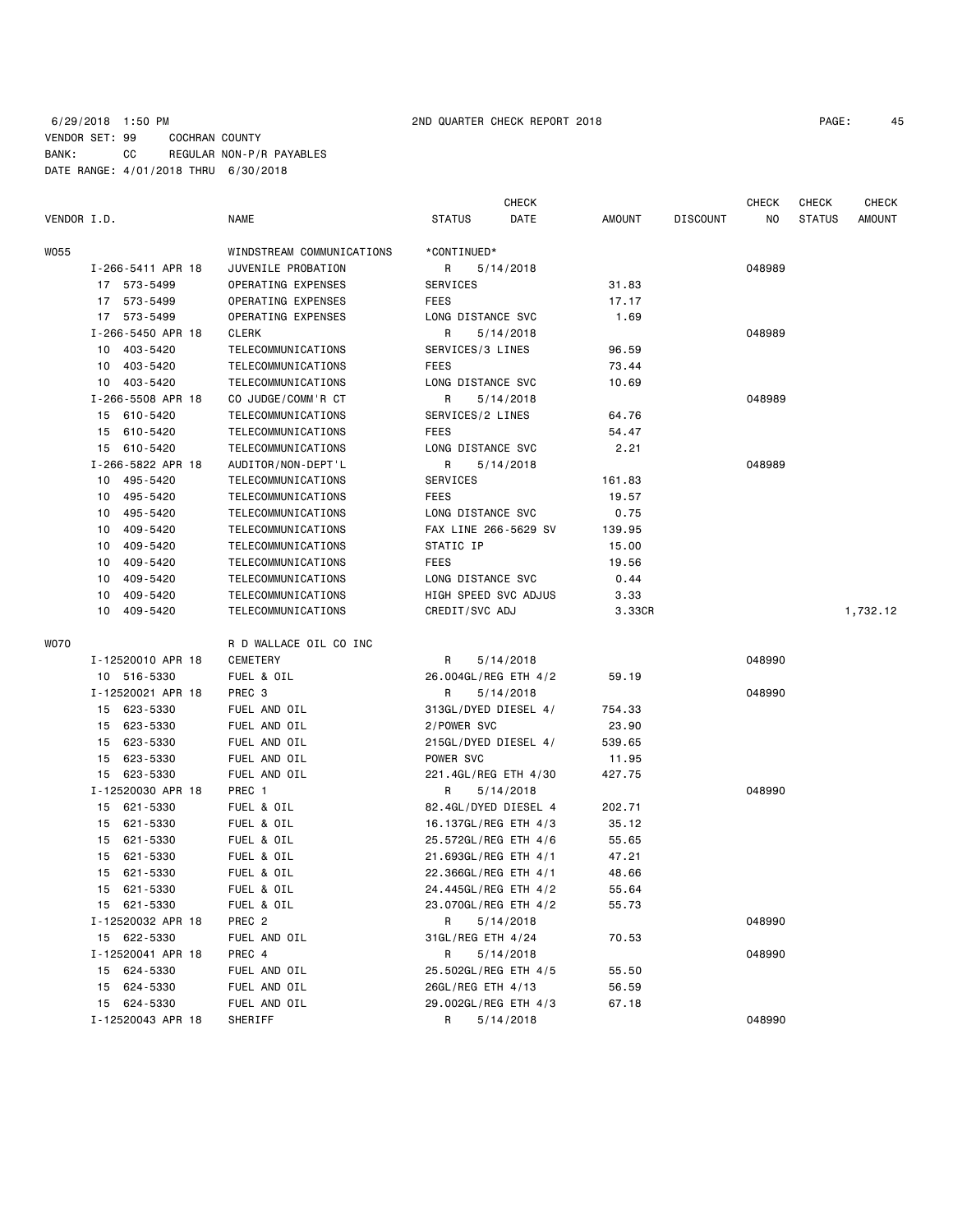## 6/29/2018 1:50 PM 2ND QUARTER CHECK REPORT 2018 PAGE: 46 VENDOR SET: 99 COCHRAN COUNTY BANK: CC REGULAR NON-P/R PAYABLES DATE RANGE: 4/01/2018 THRU 6/30/2018

|             |        |                   |                                        |                      | <b>CHECK</b> |          |                 | <b>CHECK</b> | <b>CHECK</b>  | <b>CHECK</b>  |
|-------------|--------|-------------------|----------------------------------------|----------------------|--------------|----------|-----------------|--------------|---------------|---------------|
| VENDOR I.D. |        |                   | NAME                                   | <b>STATUS</b>        | DATE         | AMOUNT   | <b>DISCOUNT</b> | NO.          | <b>STATUS</b> | <b>AMOUNT</b> |
| <b>WO70</b> |        |                   | R D WALLACE OIL CO INC                 | *CONTINUED*          |              |          |                 |              |               |               |
|             |        | I-12520043 APR 18 | SHERIFF                                | R                    | 5/14/2018    |          |                 | 048990       |               |               |
|             |        | 10 560-5330       | FUEL AND OIL                           | 656.748GL/REG ETH AP |              | 1,469.51 |                 |              |               |               |
|             |        | I-12520239 APR 18 | CONSTABLE                              | R                    | 5/14/2018    |          |                 | 048990       |               |               |
|             |        | 10 550-5330       | FUEL & OIL                             | 7.534GL/REG ETH 4/11 |              | 16.39    |                 |              |               |               |
|             |        | I-12520241 APR 18 | <b>EXTENSION SVC</b>                   | R                    | 5/14/2018    |          |                 | 048990       |               |               |
|             |        | 10 665-5330       | FUEL AND OIL                           | 32.090GL/REG ETH 4/2 |              | 73.00    |                 |              |               | 4,126.19      |
| <b>WO98</b> |        |                   | WEST TEXAS JUVENILE CHIEF'S AS         |                      |              |          |                 |              |               |               |
|             |        | I-2018 RUIDOSO    | JUVENILE PROBATION                     | R                    | 5/14/2018    |          |                 | 048991       |               |               |
|             |        | 17 573-5427       | TRAVEL & TRAINING                      | REG/RUIDOSO 6/24-27/ |              | 100.00   |                 |              |               |               |
|             |        | 17 573-5427       | TRAVEL & TRAINING                      | <b>2018 DUES</b>     |              | 10.00    |                 |              |               | 110.00        |
| W193        |        |                   | WESTWARD AUTOMOTIVE REPAIR LLC         |                      |              |          |                 |              |               |               |
|             | I-569  |                   | SHERIFF                                | R                    | 5/14/2018    |          |                 | 048992       |               |               |
|             |        | 10 560-5451       | MACHINERY-NON-OFFICE REPAIR            | CK CHRG SYS/RPL BATT |              | 35.00    |                 |              |               |               |
|             |        | 10 560-5451       | MACHINERY-NON-OFFICE REPAIR            | OIL CHANGE/FLUID CK# |              | 20.00    |                 |              |               |               |
|             | 10     | 560-5451          | MACHINERY-NON-OFFICE REPAIR            | OIL CHANGE/FLUID CK# |              | 20.00    |                 |              |               |               |
|             | 10     | 560-5451          | MACHINERY-NON-OFFICE REPAIR            | OIL CHANGE/FLUID CK# |              | 20.00    |                 |              |               |               |
|             |        | 10 560-5451       | MACHINERY-NON-OFFICE REPAIR            | OIL CHANGE/FLUID CK# |              | 20.00    |                 |              |               |               |
| $I - 577$   |        |                   | PREC <sub>3</sub>                      | R                    | 5/14/2018    |          |                 | 048992       |               |               |
|             |        | 15 623-5451       | REPAIRS                                | 1HR/SCAN PCM/CK FUEL |              | 35.00    |                 |              |               |               |
|             |        | 15 623-5451       | REPAIRS                                | 2.8HR/RPL FUEL PUMP/ |              | 175.00   |                 |              |               |               |
|             | 15     | 623-5451          | REPAIRS                                | FUEL PUMP            |              | 510.76   |                 |              |               |               |
|             |        | 15 623-5451       | REPAIRS                                | RELASH PCM/UPDATE OP |              | 90.00    |                 |              |               | 925.76        |
| W225        |        |                   | WEST TEXAS PAVING, INC                 |                      |              |          |                 |              |               |               |
|             | I-5357 |                   | PREC 1/PREC 4                          | R                    | 5/14/2018    |          |                 | 048993       |               |               |
|             |        | 15 621-5356       | ROAD MATERIALS & SUPPLIES              | 12.35TN HMCL 5/3     |              | 1,111.50 |                 |              |               |               |
|             |        | 15 624-5356       | ROAD MATERIALS & SUPPLIES              | 10.39TN HMCL 5/3     |              | 935.10   |                 |              |               | 2,046.60      |
| X001        |        |                   | XCEL ENERGY                            |                      |              |          |                 |              |               |               |
|             |        |                   | I-54-1324315-7 APR18 ALMOST ALL DEPT'S | R                    | 5/14/2018    |          |                 | 048994       |               |               |
|             |        | 30 518-5440       | UTILITIES                              | 300210167 RUNWAY LIG |              | 64.34    |                 |              |               |               |
|             |        | 10 510-5440       | UTILITIES                              | 300240736 COURTHOUSE |              | 1,294.34 |                 |              |               |               |
|             | 10     | 660-5440          | UTILITIES & IRRIGATION                 | 300265059 SOFTBALL P |              | 11.28    |                 |              |               |               |
|             | 10     | 580-5440          | UTILITIES [TOWER]                      | 300282806 TOWER      |              | 94.61    |                 |              |               |               |
|             | 15     | 621-5440          | UTILITIES                              | 300294119 PREC 1 SHO |              | 45.28    |                 |              |               |               |
|             | 10     | 650-5440          | UTILITIES                              | 300338546 LIBRARY    |              | 112.63   |                 |              |               |               |
|             |        | 10 652-5440       | UTILITIES                              | 300342232 MUSEUM     |              | 15.54    |                 |              |               |               |
|             |        | 10 662-5440       | UTILITIES                              | 300390484 ACTIVITY B |              | 309.79   |                 |              |               |               |
|             | 10     | 660-5440          | UTILITIES & IRRIGATION                 | 300410370 PARK       |              | 421.03   |                 |              |               |               |
|             | 10     | 660-5440          | UTILITIES & IRRIGATION                 | 300457515 PARK/SHOP  |              | 49.26    |                 |              |               |               |
|             | 10     | 516-5440          | UTILITIES                              | 300555198 CEMETERY   |              | 40.41    |                 |              |               |               |
|             | 10     | 660-5440          | UTILITIES & IRRIGATION                 | 300587052 SHOWBARN   |              | 23.85    |                 |              |               |               |
|             | 10     | 660-5440          | UTILITIES & IRRIGATION                 | 300587753 RODEO GROU |              | 11.28    |                 |              |               |               |
|             | 10     | 409-5440          | UTILITIES                              | 300588989 ANNEX      |              | 18.38    |                 |              |               |               |
|             | 10     | 516-5440          | UTILITIES                              | 300603417 CEMETERY   |              | 26.87    |                 |              |               |               |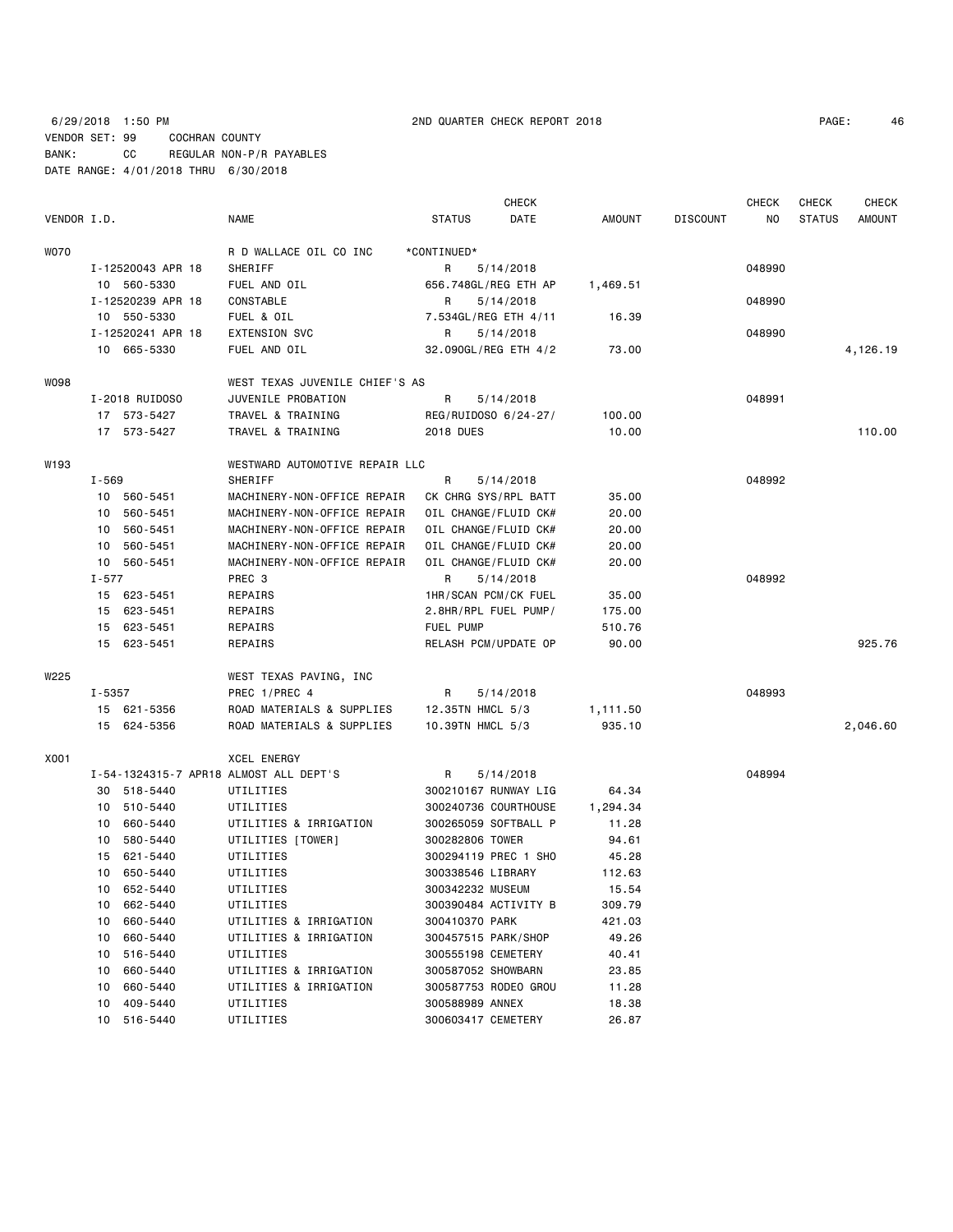# 6/29/2018 1:50 PM 2ND QUARTER CHECK REPORT 2018 PAGE: 47 VENDOR SET: 99 COCHRAN COUNTY BANK: CC REGULAR NON-P/R PAYABLES DATE RANGE: 4/01/2018 THRU 6/30/2018

| PAGE: | 47 |
|-------|----|
|-------|----|

| VENDOR I.D.      |                                    | <b>NAME</b>               | <b>STATUS</b> | <b>CHECK</b><br>DATE | <b>AMOUNT</b>                          | <b>DISCOUNT</b> | <b>CHECK</b><br>NO | <b>CHECK</b><br><b>STATUS</b> | <b>CHECK</b><br><b>AMOUNT</b> |
|------------------|------------------------------------|---------------------------|---------------|----------------------|----------------------------------------|-----------------|--------------------|-------------------------------|-------------------------------|
| X001             |                                    | <b>XCEL ENERGY</b>        | *CONTINUED*   |                      | I-54-1324315-7 APR18 ALMOST ALL DEPT'S |                 |                    |                               | R                             |
| 5/14/2018        |                                    | 048994                    |               |                      |                                        |                 |                    |                               |                               |
|                  | 10 516-5440                        | UTILITIES                 |               | 300637038 CEMETERY S | 56.24                                  |                 |                    |                               | 2,595.13                      |
| Y001             |                                    | YELLOWHOUSE MACHINERY CO. |               |                      |                                        |                 |                    |                               |                               |
|                  | I-328095                           | PREC 3                    | R             | 5/14/2018            |                                        |                 | 048995             |                               |                               |
|                  | 15 623-5451                        | REPAIRS                   | 2/LATCH       |                      | 63.10                                  |                 |                    |                               |                               |
|                  | 15 623-5451                        | <b>REPAIRS</b>            | PUSH SWITCH   |                      | 105.32                                 |                 |                    |                               |                               |
|                  | 15 623-5451                        | <b>REPAIRS</b>            | COVER         |                      | 66.74                                  |                 |                    |                               | 235.16                        |
| B291             |                                    | JORAM BANMAN              |               |                      |                                        |                 |                    |                               |                               |
|                  | I-GRAND JURY 051718                | DISTRICT COURT            | R             | 5/17/2018            |                                        |                 | 048996             |                               |                               |
|                  | 10 435-5491                        | <b>GRAND JURY</b>         |               | GRAND JURY SVC 5/17/ | 40.00                                  |                 |                    |                               | 40.00                         |
| C051             |                                    | COCHRAN COUNTY CHILDRENS  |               |                      |                                        |                 |                    |                               |                               |
|                  | I-GRAND JURY 051718                | DISTRICT COURT            | R             | 5/17/2018            |                                        |                 | 048997             |                               |                               |
|                  | 10 435-5491                        | <b>GRAND JURY</b>         |               | DONATION/ABEL VILLEG | 40.00                                  |                 |                    |                               |                               |
|                  | 10 435-5491                        | <b>GRAND JURY</b>         |               | DONATION/MICHAEL MAR | 40.00                                  |                 |                    |                               |                               |
|                  | 10 435-5491                        | <b>GRAND JURY</b>         |               | DONATION/LESLIE MARK | 40.00                                  |                 |                    |                               | 120,00                        |
| C398             |                                    | NORMA CHAVEZ              |               |                      |                                        |                 |                    |                               |                               |
|                  | I-GRAND JURY 051718                | DISTRICT COURT            | R             | 5/17/2018            |                                        |                 | 048998             |                               |                               |
|                  | 10 435-5491                        | <b>GRAND JURY</b>         |               | GRAND JURY SVC 5/17/ | 40.00                                  |                 |                    |                               | 40.00                         |
| D070             |                                    | ROY B. DAVIS, JR.         |               |                      |                                        |                 |                    |                               |                               |
|                  | I-GRAND JURY 051718 DISTRICT COURT |                           | R             | 5/17/2018            |                                        |                 | 048999             |                               |                               |
|                  | 10 435-5491                        | <b>GRAND JURY</b>         |               | GRAND JURY SVC 5/17/ | 40.00                                  |                 |                    |                               | 40.00                         |
| G254             |                                    | JACKIE GATEWOOD           |               |                      |                                        |                 |                    |                               |                               |
|                  | I-GRAND JURY 051718 DISTRICT COURT |                           | R             | 5/17/2018            |                                        |                 | 049000             |                               |                               |
|                  | 10 435-5491                        | <b>GRAND JURY</b>         |               | GRAND JURY SVC 5/17/ | 40.00                                  |                 |                    |                               | 40.00                         |
| H <sub>288</sub> |                                    | DEBBIE HERRIAGE           |               |                      |                                        |                 |                    |                               |                               |
|                  | I-GRAND JURY 051718 DISTRICT COURT |                           | R             | 5/17/2018            |                                        |                 | 049001             |                               |                               |
|                  | 10 435-5491                        | <b>GRAND JURY</b>         |               | GRAND JURY SVC 5/17/ | 40.00                                  |                 |                    |                               | 40.00                         |
| M317             |                                    | <b>COLLEEN MANN</b>       |               |                      |                                        |                 |                    |                               |                               |
|                  | I-GRAND JURY 051718                | DISTRICT COURT            | R             | 5/17/2018            |                                        |                 | 049002             |                               |                               |
|                  | 10 435-5491                        | <b>GRAND JURY</b>         |               | GRAND JURY SVC 5/17/ | 40.00                                  |                 |                    |                               | 40.00                         |
| M337             |                                    | CHEYANNE MARTIN           |               |                      |                                        |                 |                    |                               |                               |
|                  | I-GRAND JURY 051718                | DISTRICT COURT            | R             | 5/17/2018            |                                        |                 | 049003             |                               |                               |
|                  | 10 435-5491                        | <b>GRAND JURY</b>         |               | GRAND JURY SVC 5/17/ | 40.00                                  |                 |                    |                               | 40.00                         |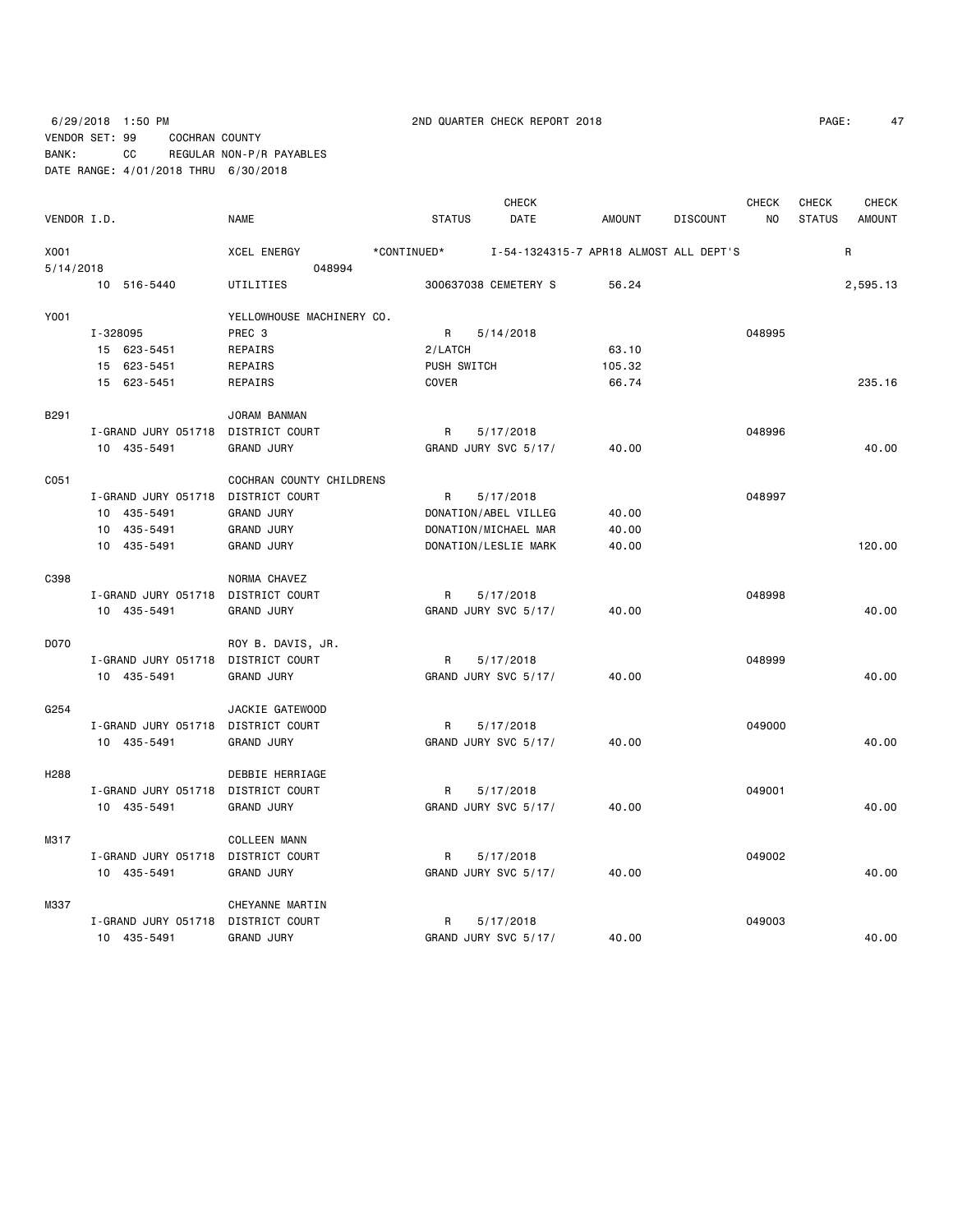6/29/2018 1:50 PM 2ND QUARTER CHECK REPORT 2018 PAGE: 48 VENDOR SET: 99 COCHRAN COUNTY BANK: CC REGULAR NON-P/R PAYABLES DATE RANGE: 4/01/2018 THRU 6/30/2018

| 4٤<br>PAGE : |
|--------------|
|--------------|

|             |                           |  | <b>CHECK</b>                |                  |  | <b>CHECK</b>          | <b>CHECK</b> | <b>CHECK</b>    |        |               |               |
|-------------|---------------------------|--|-----------------------------|------------------|--|-----------------------|--------------|-----------------|--------|---------------|---------------|
| VENDOR I.D. |                           |  | <b>NAME</b>                 | <b>STATUS</b>    |  | DATE                  | AMOUNT       | <b>DISCOUNT</b> | NO     | <b>STATUS</b> | <b>AMOUNT</b> |
| R300        |                           |  | DEANNA RICHARDSON           |                  |  |                       |              |                 |        |               |               |
|             | I-GRAND JURY 051718       |  | DISTRICT COURT              | R                |  | 5/17/2018             |              |                 | 049004 |               |               |
|             | 10 435-5491               |  | <b>GRAND JURY</b>           |                  |  | GRAND JURY SVC 5/17/  | 40.00        |                 |        |               | 40.00         |
| S425        |                           |  | REGINA SALAZAR              |                  |  |                       |              |                 |        |               |               |
|             | I-GRAND JURY 051718       |  | DISTRICT COURT              | R                |  | 5/17/2018             |              |                 | 049005 |               |               |
|             | 10 435-5491               |  | <b>GRAND JURY</b>           |                  |  | GRAND JURY SVC 5/17/  | 40.00        |                 |        |               | 40.00         |
| A109        |                           |  | ALBUS FARM EQUIPMENT        |                  |  |                       |              |                 |        |               |               |
|             | I-JUV#847                 |  | JUV-RESTITUTION             | R                |  | 5/30/2018             |              |                 | 049032 |               |               |
|             | 10 000-4340.900           |  | JUVENILE PROBATION FEES     |                  |  | #847, RESTITUTION FOR | 5.00         |                 |        |               | 5.00          |
| A133        |                           |  | ALLIED COMPLIANCE SERVICE   |                  |  |                       |              |                 |        |               |               |
|             | I-LB36566                 |  | COMMISSIONERS COURT         | R                |  | 5/30/2018             |              |                 | 049033 |               |               |
|             | 15 610-5499               |  | MISCELLANEOUS               |                  |  | ANNUAL MEMBERSHIP FE  | 250.00       |                 |        |               |               |
|             | I-LB38348                 |  | COMMISSIONERS COURT         | R                |  | 5/30/2018             |              |                 | 049033 |               |               |
|             | 15 610-5499               |  | MISCELLANEOUS               |                  |  | 2/DOT RANDOM TEST PR  |              |                 |        |               |               |
|             | 15 610-5499               |  | MISCELLANEOUS               | 1/DOT ALC SCREEN |  |                       | 33.00        |                 |        |               |               |
|             | 15 610-5499               |  | MISCELLANEOUS               | ON-SITE FEE      |  |                       | 65.00        |                 |        |               | 348.00        |
| A146        |                           |  | ELIDA ALVAREZ               |                  |  |                       |              |                 |        |               |               |
|             | I-FOOD SAFETY 051118 JAIL |  |                             | R                |  | 5/30/2018             |              |                 | 049034 |               |               |
|             | 10 560-5427               |  | CONTINUING EDUCATION        |                  |  | R/B FOOD SAFETY MANA  | 94.99        |                 |        |               | 94.99         |
| A178        |                           |  | AMAZON                      |                  |  |                       |              |                 |        |               |               |
|             | I-459797866797            |  | COURTHOUSE/SHERIFF          | R                |  | 5/30/2018             |              |                 | 049035 |               |               |
|             | 10 510-5451               |  | REPAIR                      |                  |  | VALSPAR 24-136P YLW   | 126.92       |                 |        |               |               |
|             | 10 560-5334               |  | OTHER SUPPLIES              |                  |  | TACTICAL SECURITY CA  | 241.50       |                 |        |               |               |
|             | I-669464364989            |  | LIBRARY                     | R                |  | 5/30/2018             |              |                 | 049035 |               |               |
|             | 650-5590<br>10            |  | <b>BOOKS</b>                | NEVER NEVER      |  |                       | 16.24        |                 |        |               |               |
|             | 650-5590<br>10            |  | <b>BOOKS</b>                | THE DISAPPEARED  |  |                       | 16.20        |                 |        |               |               |
|             | 10<br>650-5590            |  | <b>BOOKS</b>                | SHATTERED MIRROR |  |                       | 17.81        |                 |        |               |               |
|             | 10<br>650-5590            |  | <b>BOOKS</b>                | THE 17TH SUSPECT |  |                       | 17.40        |                 |        |               |               |
|             | 650-5590<br>10            |  | <b>BOOKS</b>                |                  |  | A COURT OF FROST & S  | 11.55        |                 |        |               |               |
|             | 10<br>650-5590            |  | <b>BOOKS</b>                | AFTER ANNA       |  |                       | 16.79        |                 |        |               |               |
|             | 650-5590<br>10            |  | <b>BOOKS</b>                |                  |  | THEN SHE WAS GONE: A  | 18.18        |                 |        |               |               |
|             | 650-5590<br>10            |  | <b>BOOKS</b>                |                  |  | LAST SHOT (STAR WARS  | 21.74        |                 |        |               |               |
|             | 650-5590<br>10            |  | <b>BOOKS</b>                |                  |  | ROBERT B PARKER'S OL  | 20.81        |                 |        |               |               |
|             | 650-5590<br>10            |  | <b>BOOKS</b>                | THE FATES DIVIDE |  |                       | 15.38        |                 |        |               |               |
|             | 10<br>650-5590            |  | <b>BOOKS</b>                |                  |  | THE TRIALS OF APOLLO  | 11.99        |                 |        |               | 552.51        |
| A249        |                           |  | ANTELOPE TIRE & SUPPLY, INC |                  |  |                       |              |                 |        |               |               |
|             | $I - 3655$                |  | PREC 3                      | R                |  | 5/30/2018             |              |                 | 049036 |               |               |
|             | 15 623-5454               |  | <b>TIRES</b>                |                  |  | RPR FLAT/PICKUP 3/28  | 12.00        |                 |        |               |               |
|             | 15 623-5454               |  | <b>TIRES</b>                |                  |  | RPR FLAT/LAWNMOWER 4  | 12.00        |                 |        |               |               |
|             | 623-5454<br>15            |  | <b>TIRES</b>                | SLIME TIRE       |  |                       | 10.00        |                 |        |               | 34.00         |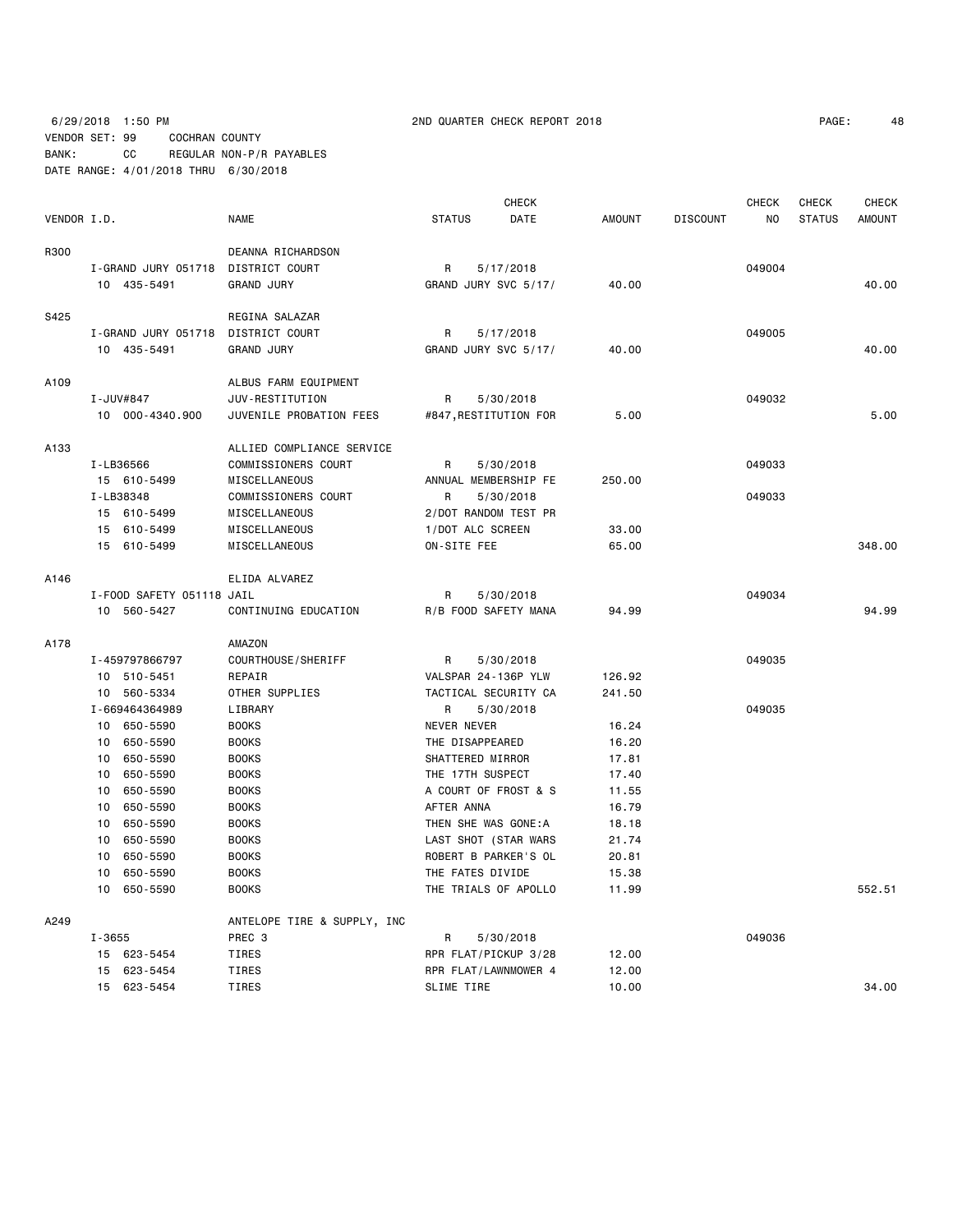## 6/29/2018 1:50 PM 2ND QUARTER CHECK REPORT 2018 PAGE: 49 VENDOR SET: 99 COCHRAN COUNTY BANK: CC REGULAR NON-P/R PAYABLES DATE RANGE: 4/01/2018 THRU 6/30/2018

| PAGE: | 49 |  |
|-------|----|--|
|-------|----|--|

|             |                              |                                |                       | <b>CHECK</b> |               |                 | <b>CHECK</b> | <b>CHECK</b>  | <b>CHECK</b>  |
|-------------|------------------------------|--------------------------------|-----------------------|--------------|---------------|-----------------|--------------|---------------|---------------|
| VENDOR I.D. |                              | <b>NAME</b>                    | <b>STATUS</b>         | DATE         | <b>AMOUNT</b> | <b>DISCOUNT</b> | NO.          | <b>STATUS</b> | <b>AMOUNT</b> |
| <b>B007</b> |                              | BOB BARKER COMPANY, INC.       |                       |              |               |                 |              |               |               |
|             | I-UT1000457796               | SHERIFF                        | R                     | 5/30/2018    |               |                 | 049037       |               |               |
|             | 10 560-5205                  | UNIFORMS                       | 2/L BLACK POLO SHIRT  |              | 30.98         |                 |              |               |               |
|             | 560-5205<br>10               | UNIFORMS                       | XL/BLK POLO SHIRT/RE  |              | 15.49         |                 |              |               |               |
|             | 560-5205<br>10               | UNIFORMS                       | 3/5PT STAR/IN GOD WE  |              | 41.37         |                 |              |               |               |
|             | 10 560-5205                  | UNIFORMS                       | SHIPPING              |              | 12.31         |                 |              |               | 100.15        |
| B026        |                              | BLEDSOE WATER SUPPLY CORP      |                       |              |               |                 |              |               |               |
|             | $I - 3004$ 5/18              | PREC <sub>3</sub>              | R                     | 5/30/2018    |               |                 | 049038       |               |               |
|             | 15 623-5440                  | UTILITIES                      | 475GL WATER APR18     |              | 20.10         |                 |              |               | 20.10         |
| B142        |                              | RICHARD BIHL                   |                       |              |               |                 |              |               |               |
|             | I-DW#17928                   | PREC 3 BARN RENT               | R                     | 5/30/2018    |               |                 | 049039       |               |               |
|             | 15 000-4380.200              | OTHER [MISCELLANEOUS]          | REF DEP FOR PREC 3 B  |              | 75.00         |                 |              |               | 75.00         |
| C015        |                              | COCHRAN COUNTY SENIOR          |                       |              |               |                 |              |               |               |
|             | I-MAY '18 INSTLMT            | SENIOR CITIZENS                | R                     | 5/30/2018    |               |                 | 049040       |               |               |
|             | 10 663-5418                  | SENIOR CITIZENS CONTRACT       | MAY 2018              |              | 6,250.00      |                 |              |               | 6,250.00      |
| C065        |                              | CITY OF WHITEFACE F D          |                       |              |               |                 |              |               |               |
|             | I-APR18, MAY12 '18           | PUBLIC SAFETY*OTHER            | R                     | 5/30/2018    |               |                 | 049041       |               |               |
|             | 10 580-5414                  | FIRE PROTECTION CONTRACTS      | CR190/CR197; GRASS 3/ |              | 350.00        |                 |              |               |               |
|             | 10 580-5414                  | FIRE PROTECTION CONTRACTS      | ST LINE N/BLEDSOE; GR |              | 350.00        |                 |              |               |               |
|             | 10 580-5414                  | FIRE PROTECTION CONTRACTS      | CR210/FM1585;GRASS 4  |              | 350.00        |                 |              |               |               |
|             | 10 580-5414                  | FIRE PROTECTION CONTRACTS      | CR210, POLE/NO RECORD |              |               |                 |              |               |               |
|             | 10 580-5414                  | FIRE PROTECTION CONTRACTS      | SH214/CR44; BALER 5/1 |              | 350.00        |                 |              |               | 1,400.00      |
| C340        |                              | COUNTY INFORMATION RESOURCE AG |                       |              |               |                 |              |               |               |
|             | I-S0P009046                  | NON-DEPT'L                     | R                     | 5/30/2018    |               |                 | 049042       |               |               |
|             | 10 409-5420                  | TELECOMMUNICATIONS             | 26 EMAIL ACCTS APRIL  |              | 52.00         |                 |              |               | 52.00         |
| C367        |                              | COMPUTER TRANSITION SERVICES,  |                       |              |               |                 |              |               |               |
|             | I-166859                     | <b>ELECTIONS</b>               | R                     | 5/30/2018    |               |                 | 049043       |               |               |
|             | 10 490-5420                  | TELECOMMUNICATIONS             | CAT6 CABLE FR BSMNT/  |              | 681.50        |                 |              |               | 681.50        |
| C371        |                              | COCHRAN COUNTY TAX A/C         |                       |              |               |                 |              |               |               |
|             | I-'15 DODGE #1606/18 SHERIFF |                                | R                     | 5/30/2018    |               |                 | 049044       |               |               |
|             | 10 560-5451                  | MACHINERY-NON-OFFICE REPAIR    | ST INSP FEE/15 DODGE  |              | 7.50          |                 |              |               | 7.50          |
| C384        |                              | CHEMAQUA                       |                       |              |               |                 |              |               |               |
|             | I-3133600                    | <b>COURTHOUSE</b>              | R                     | 5/30/2018    |               |                 | 049045       |               |               |
|             | 10 510-5411                  | MAINTENANCE CONTRACTS          | WATER TREATMENT MAY1  |              | 120.00        |                 |              |               | 120.00        |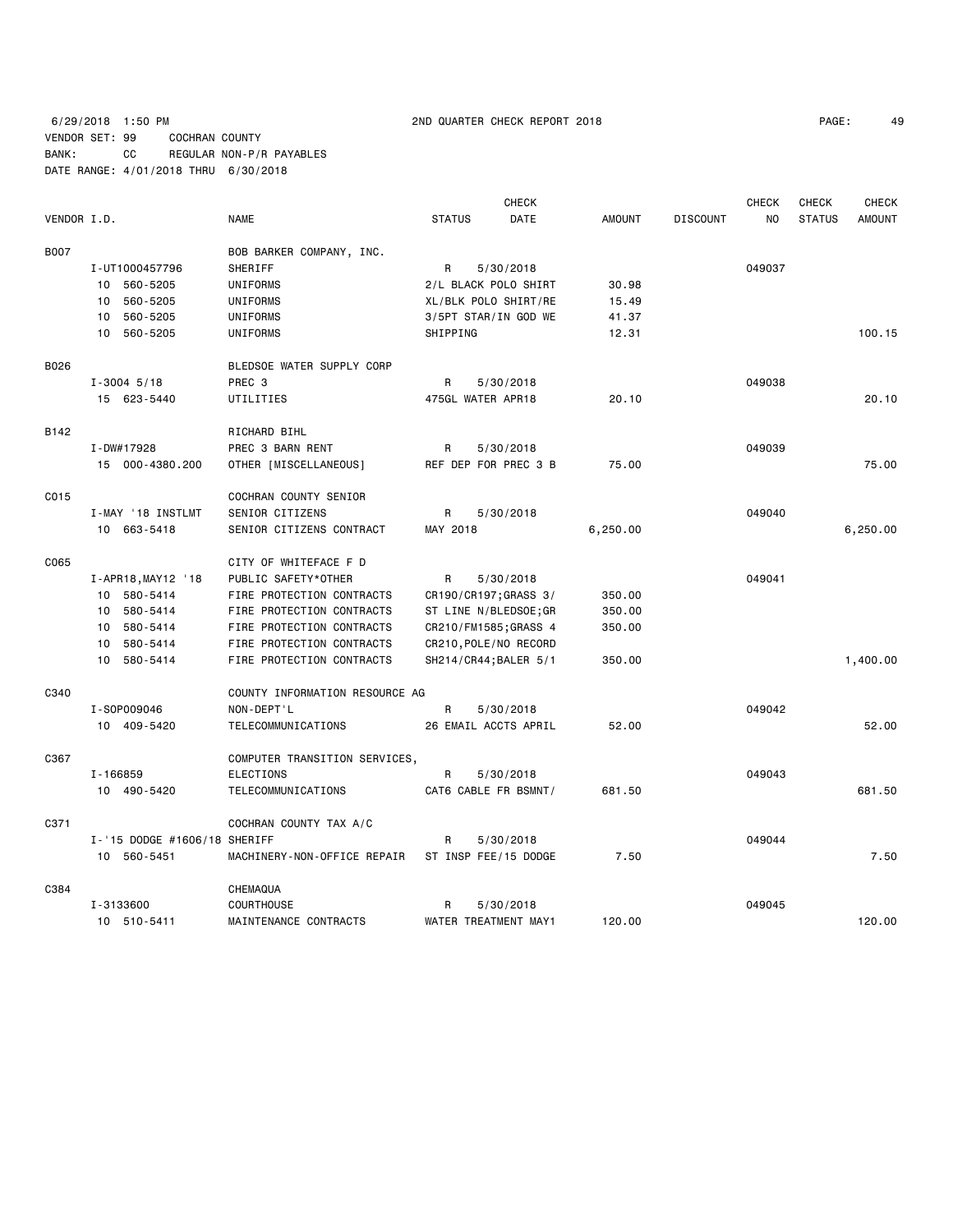6/29/2018 1:50 PM 2ND QUARTER CHECK REPORT 2018 PAGE: 50 VENDOR SET: 99 COCHRAN COUNTY BANK: CC REGULAR NON-P/R PAYABLES DATE RANGE: 4/01/2018 THRU 6/30/2018

|             |                |                                |                        | CHECK                |          |                 | <b>CHECK</b> | <b>CHECK</b>  | <b>CHECK</b>  |
|-------------|----------------|--------------------------------|------------------------|----------------------|----------|-----------------|--------------|---------------|---------------|
| VENDOR I.D. |                | <b>NAME</b>                    | <b>STATUS</b>          | DATE                 | AMOUNT   | <b>DISCOUNT</b> | NO.          | <b>STATUS</b> | <b>AMOUNT</b> |
| C392        |                | CONDUENT GOVERNMENT RECORDS SV |                        |                      |          |                 |              |               |               |
|             | I-1463262      | CO/DIST CLERK                  | R                      | 5/30/2018            |          |                 | 049046       |               |               |
|             | 10 403-5416    | FILMING & INDEXING             |                        | 3/PERMALIFE ARCHIVAL |          |                 |              |               |               |
|             | 10 403-5416    | FILMING & INDEXING             | FREIGHT                |                      | 22.44    |                 |              |               |               |
|             | I-1463905      | CO/DIST CLERK                  | R                      | 5/30/2018            |          |                 | 049046       |               |               |
|             | 10 403-5416    | FILMING & INDEXING             | 20/20 LAND REC         |                      | 1,250.00 |                 |              |               |               |
|             | 10 403-5416    | FILMING & INDEXING             | FREIGHT                |                      | 45.54    |                 |              |               | 1,392.98      |
| D048        |                | DATA-LINE OFFICE SYSTEMS       |                        |                      |          |                 |              |               |               |
|             | I-IN84680      | <b>EXTENSION SVC</b>           | R                      | 5/30/2018            |          |                 | 049047       |               |               |
|             | 10 665-5411    | MAINTENANCE CONTRACTS          | COPIER MAINT 5/5-6/4   |                      | 33.00    |                 |              |               |               |
|             | I-IN85250      | LIBRARY                        | R                      | 5/30/2018            |          |                 | 049047       |               |               |
|             | 10 650-5411    | MAINTENANCE CONTRACTS          | COPIER MAINT $5/21/-6$ |                      | 37.50    |                 |              |               |               |
|             | 10 650-5411    | MAINTENANCE CONTRACTS          | 285 COLOR COPIES 4/2   |                      | 28.50    |                 |              |               | 99.00         |
|             |                |                                |                        |                      |          |                 |              |               |               |
| D196        |                | JORGE DE LA CRUZ, SHERIFF      |                        |                      |          |                 |              |               |               |
|             | I-051418/MEALS | SHERIFF                        | R                      | 5/30/2018            |          |                 | 049048       |               |               |
|             | 10 560-5427    | CONTINUING EDUCATION           | HESTER MEALS 5/14-15   |                      | 46.20    |                 |              |               | 46.20         |
| D196        |                | JORGE DE LA CRUZ, SHERIFF      |                        |                      |          |                 |              |               |               |
|             | I-052318/GROC  | JAIL                           | R                      | 5/30/2018            |          |                 | 049049       |               |               |
|             | 10 512-5333    | FOOD-PRISONERS                 | PREGO/FAM\$ 5/1        |                      | 2.35     |                 |              |               |               |
|             | 10 512-5333    | FOOD-PRISONERS                 | MILK/ALLSUPS 5/3       |                      | 2.99     |                 |              |               |               |
|             | 10 512-5333    | FOOD-PRISONERS                 | 2/MILK ALLSUPS         |                      | 5.98     |                 |              |               |               |
|             | 10 512-5333    | FOOD-PRISONERS                 | LETTUCE/ALLSUPS        |                      | 1.59     |                 |              |               |               |
|             | 10 512-5333    | FOOD-PRISONERS                 | TOMATOES/ALLSUPS       |                      | 0.99     |                 |              |               |               |
|             | 10 512-5333    | FOOD-PRISONERS                 | 4/JALAPENOS/ALLSUPS    |                      | 0.40     |                 |              |               |               |
|             | 10 512-5333    | FOOD-PRISONERS                 | ZATARANS FISH FRY/FA   |                      | 1.75     |                 |              |               |               |
|             | 10 512-5333    | FOOD-PRISONERS                 | 8/BREAD/ALLSUPS 5/3    |                      | 4.77     |                 |              |               |               |
|             | 10 512-5392    | MISCELLANEOUS SUPPLIES         | CAN OPENER/FAM\$ 5/8   |                      | 3.00     |                 |              |               |               |
|             | 512-5392<br>10 | MISCELLANEOUS SUPPLIES         | R/B SALES TAX/CAN OP   |                      | 0.23     |                 |              |               |               |
|             | 10 512-5333    | FOOD-PRISONERS                 | 14/BREAD/ALLSUPS       |                      | 9.54     |                 |              |               |               |
|             | 512-5333<br>10 | FOOD-PRISONERS                 | EGGS/ALLSUPS           |                      | 5.59     |                 |              |               |               |
|             | 512-5333<br>10 | FOOD-PRISONERS                 | 2/MILK ALLSUPS         |                      | 5.98     |                 |              |               |               |
|             | 10 512-5333    | FOOD-PRISONERS                 | 0ATS/ALLSUPS 5/9       |                      | 3.18     |                 |              |               |               |
|             | 10 512-5333    | FOOD-PRISONERS                 | 3/CRUSHED RED PEPPER   |                      | 3.00     |                 |              |               |               |
|             | 10 512-5333    | FOOD-PRISONERS                 | 4/CHOPPED HAM/FAM\$    |                      | 11.00    |                 |              |               |               |
|             | 512-5333<br>10 | FOOD-PRISONERS                 | 3/MILK FAM\$           |                      | 9.75     |                 |              |               |               |
|             | 512-5333<br>10 | FOOD-PRISONERS                 | 3/POTATO CHIPS FAM\$   |                      | 5.25     |                 |              |               |               |
|             | 10 512-5333    | FOOD-PRISONERS                 | SARITA RICE/ALLSUPS    |                      | 1.69     |                 |              |               |               |
|             | 512-5333<br>10 | FOOD-PRISONERS                 | 2/POTATO CHIPS/FAM\$   |                      | 3.50     |                 |              |               |               |
|             | 512-5333<br>10 | FOOD-PRISONERS                 | 6/BREAD/ALLSUPS        |                      | 4.77     |                 |              |               |               |
|             | 512-5333<br>10 | FOOD-PRISONERS                 | 5/BAR S FRANKS/ALLSU   |                      | 6.45     |                 |              |               |               |
|             | 512-5333<br>10 | FOOD-PRISONERS                 | SYRUP/ALLSUPS          |                      | 3.69     |                 |              |               |               |
|             | 512-5333<br>10 | FOOD-PRISONERS                 | EGGS/ALLSUPS 5/14      |                      | 3.59     |                 |              |               |               |
|             | 512-5333<br>10 | FOOD-PRISONERS                 | SAUSAGE/ALLSUPS        |                      | 2.99     |                 |              |               |               |
|             | 512-5333<br>10 | FOOD-PRISONERS                 | EGGS/ALLSUPS           |                      | 5.59     |                 |              |               |               |
|             | 10 512-5333    | FOOD-PRISONERS                 | 2/LETTUCE/ALLSUPS      |                      | 3.18     |                 |              |               |               |
|             |                |                                |                        |                      |          |                 |              |               |               |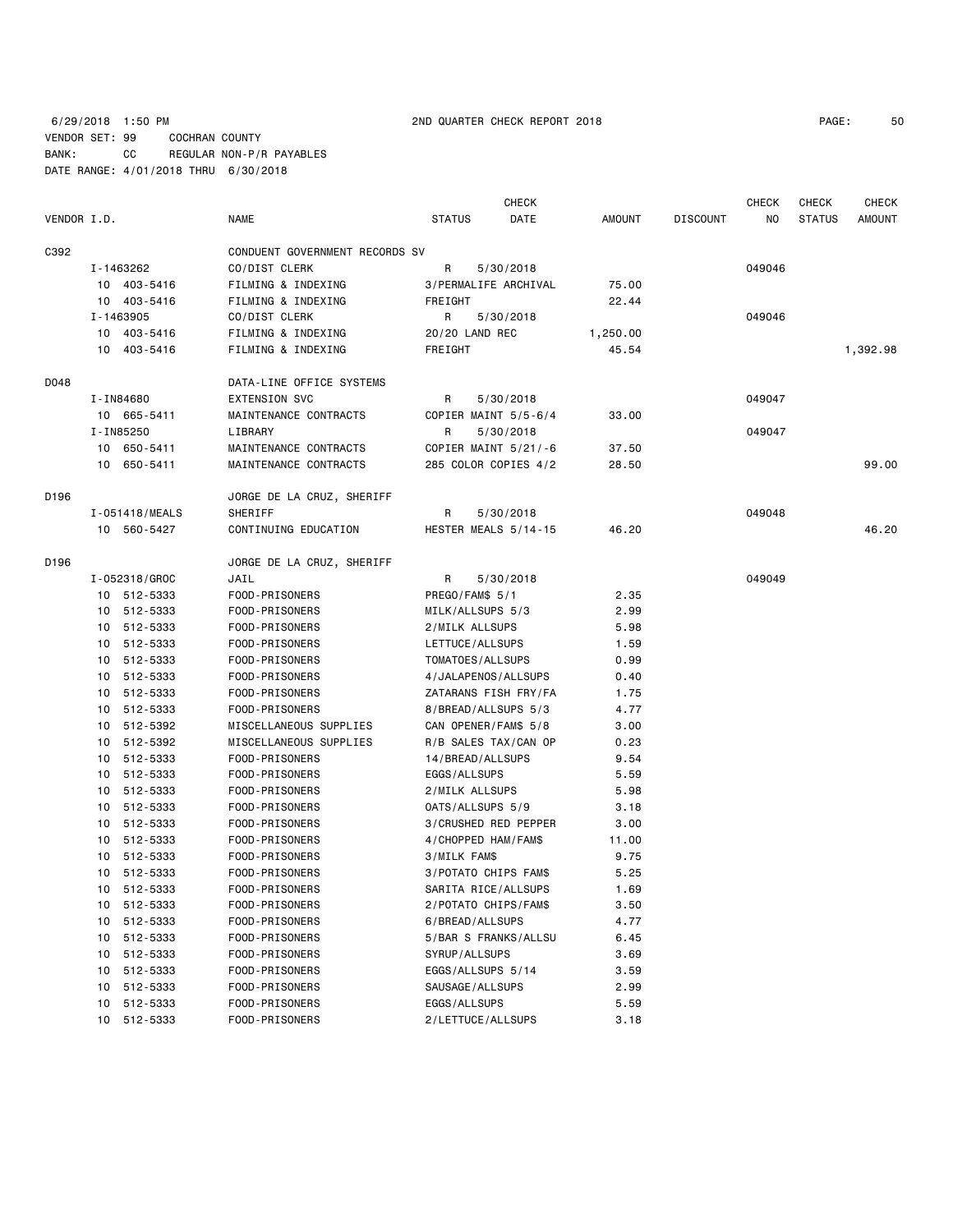|             |                                  |                                                  | <b>CHECK</b>                   |               |                 | <b>CHECK</b> | CHECK         | <b>CHECK</b>  |
|-------------|----------------------------------|--------------------------------------------------|--------------------------------|---------------|-----------------|--------------|---------------|---------------|
| VENDOR I.D. |                                  | NAME                                             | <b>STATUS</b><br>DATE          | AMOUNT        | <b>DISCOUNT</b> | NO           | <b>STATUS</b> | <b>AMOUNT</b> |
| D196        |                                  | JORGE DE LA CRUZ, SHERIFF                        | *CONTINUED*                    |               |                 |              |               |               |
|             | I-052318/GROC                    | JAIL                                             | 5/30/2018<br>R                 |               |                 | 049049       |               |               |
|             | 10 512-5333                      | FOOD-PRISONERS                                   | 2/MILK/ALLSUPS 5/17            | 5.98          |                 |              |               |               |
|             | 10 512-5333                      | FOOD-PRISONERS                                   | 6/BREAD/ALLSUPS                | 4.77          |                 |              |               |               |
|             | 10 512-5333                      | FOOD-PRISONERS                                   | 2/EGGS/ALLSUPS                 | 11.18         |                 |              |               |               |
|             | 10 512-5333                      | FOOD-PRISONERS                                   | 6/BREAD/ALLSUPS 5/20           | 3.00          |                 |              |               |               |
|             | 10 512-5333                      | FOOD-PRISONERS                                   | 3/MANWICH/FAM\$                | 5.25          |                 |              |               |               |
|             | 10 512-5333                      | FOOD-PRISONERS                                   | CHIPS/FAM\$                    | 1.75          |                 |              |               |               |
|             | 10 512-5333                      | FOOD-PRISONERS                                   | 2/MILK/ALLSUPS                 | 6.98          |                 |              |               |               |
|             | 10 512-5333                      | FOOD-PRISONERS                                   | 3/MACARONI/FAM\$ 5/21          | 3.00          |                 |              |               |               |
|             | 10 512-5333                      | FOOD-PRISONERS                                   | VEG OIL/FAM\$ 5/22             | 2.50          |                 |              |               |               |
|             | 10 512-5333                      | FOOD-PRISONERS                                   | FLOUR/FAM\$                    | 2.00          |                 |              |               |               |
|             | 10 512-5333                      | FOOD-PRISONERS                                   | BREAD CRUMBS/FAM\$             | 1.00          |                 |              |               |               |
|             | 10 512-5333                      | FOOD-PRISONERS                                   | 3/BAKING POTATOES/AL           | 2.97          |                 |              |               |               |
|             | 10 512-5333                      | FOOD-PRISONERS                                   | LETTUCE/ALLSUPS                | 1.59          |                 |              |               | 164.76        |
| D196        |                                  | JORGE DE LA CRUZ, SHERIFF                        |                                |               |                 |              |               |               |
|             | I-R/B HESTER 052318              | SHERIFF                                          | R<br>5/30/2018                 |               |                 | 049050       |               |               |
|             | 10 560-5427                      | CONTINUING EDUCATION                             | 2 NITES/LAKE WORTH/            | 185.90        |                 |              |               | 185.90        |
| D196        |                                  | JORGE DE LA CRUZ, SHERIFF                        |                                |               |                 |              |               |               |
|             | $I-R/B$ REGIS #926               | SHERIFF                                          | R<br>5/30/2018                 |               |                 | 049051       |               |               |
|             | 10 560-5451                      | MACHINERY-NON-OFFICE REPAIR                      | 2YR ST INSP FEE/18 C           | 16.75         |                 |              |               | 16.75         |
| D196        |                                  | JORGE DE LA CRUZ, SHERIFF                        |                                |               |                 |              |               |               |
|             | I-TRANS/052318                   | JAIL                                             | R<br>5/30/2018                 |               |                 | 049052       |               |               |
|             | 10 512-5499                      | MISCELLANEOUS                                    | 2/DRINKS ALLSUPS/JER           | 3.01          |                 |              |               |               |
|             | 10 512-5499                      | MISCELLANEOUS                                    | DRINK/M SIGALA 0508            | 3.24          |                 |              |               |               |
|             | 10 512-5499                      | MISCELLANEOUS                                    | MEAL/ELIDA 050818              | 3.99          |                 |              |               | 10.24         |
| D202        |                                  | DRURY HOTELS                                     |                                |               |                 |              |               |               |
|             | $I - THEO/K - 9$ TRNG'18         | SHERIFF                                          | R<br>5/30/2018                 |               |                 | 049053       |               |               |
|             | 10 560-5427                      | CONTINUING EDUCATION                             | PRE-PAY/12 NITES @\$6          | 816.00        |                 |              |               |               |
|             | 10 560-5427                      | CONTINUING EDUCATION                             | LODGING TAX 6/17-29/           | 136.68        |                 |              |               | 952.68        |
| E068        |                                  | DORA ENRIQUEZ                                    |                                |               |                 |              |               |               |
|             | I-DW#17934                       | ACTIVITY BLDG                                    | 5/30/2018<br>R                 |               |                 | 049054       |               |               |
|             | 10 000-4370.101                  | RENT-ACTIVITY BUILDING                           | REF DEP FOR 5/12/18            | 150.00        |                 |              |               | 150.00        |
| E094        |                                  | ELITE K-9, INC.                                  |                                |               |                 |              |               |               |
|             | I-160326A                        | SHERIFF                                          | R<br>5/30/2018                 |               |                 | 049055       |               |               |
|             | 560-5335<br>10                   | CANINE CARE & SUPPLIES                           | OBEDIENCE/AGITTION L           | 14.95         |                 |              |               |               |
|             | 560-5335<br>10                   | CANINE CARE & SUPPLIES                           | OBEDIENCE/AGITTION L           | 16.95         |                 |              |               |               |
|             | 560-5335<br>10                   | CANINE CARE & SUPPLIES                           | 2/SHERIFF/VELCRO ID            | 9.90          |                 |              |               |               |
|             | 560-5335<br>10                   | CANINE CARE & SUPPLIES                           | 2/K-9 UNIT VELCRO ID           | 9.90          |                 |              |               |               |
|             | 560-5335<br>10                   | CANINE CARE & SUPPLIES<br>CANINE CARE & SUPPLIES | COMBAT HARNESS W/COB           | 99.95         |                 |              |               |               |
|             | 560-5335<br>10<br>560-5335<br>10 | CANINE CARE & SUPPLIES                           | ID COLLAR W/PANELS<br>SHIPPING | 29.95<br>8.80 |                 |              |               | 190.40        |
|             |                                  |                                                  |                                |               |                 |              |               |               |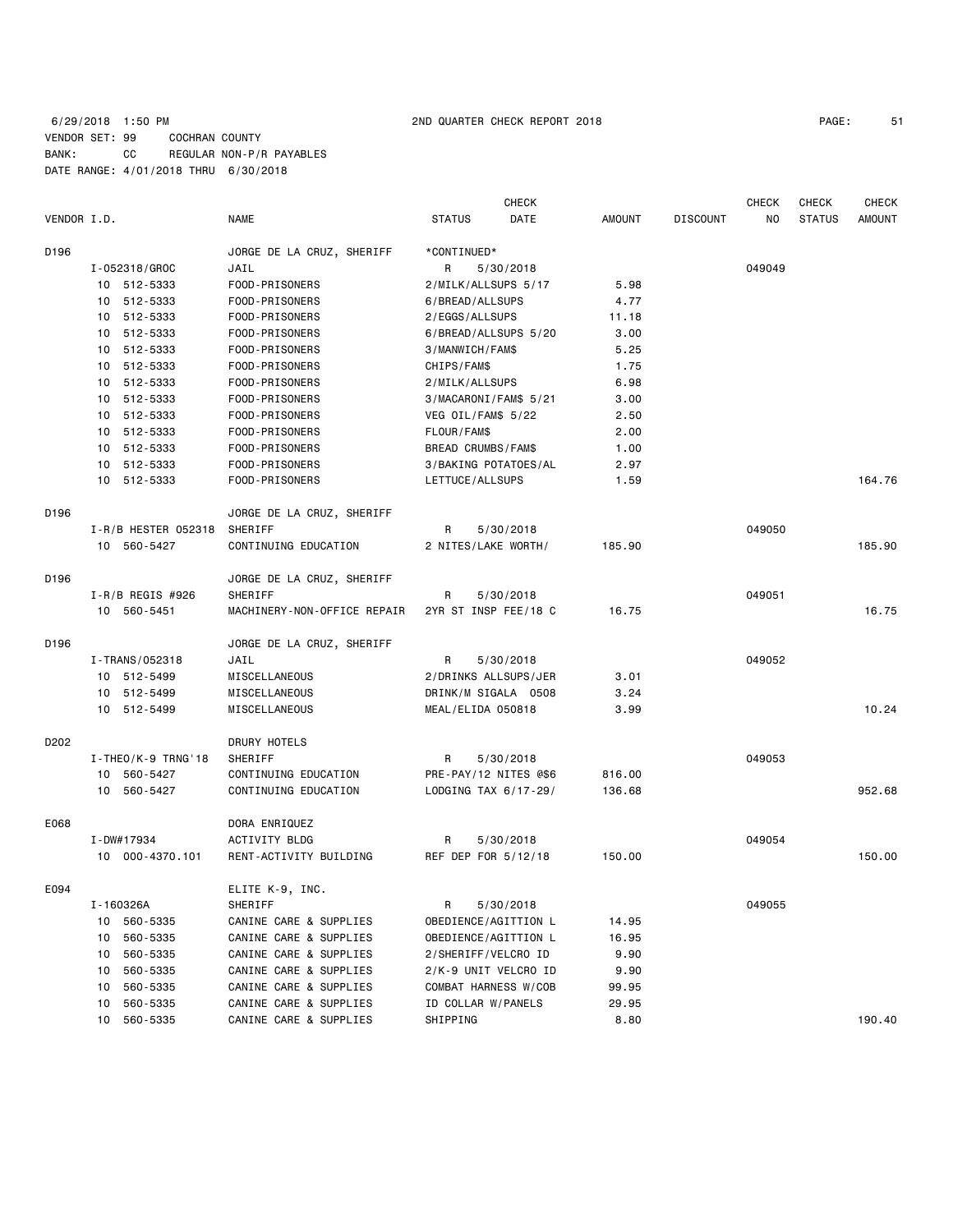6/29/2018 1:50 PM 2ND QUARTER CHECK REPORT 2018 PAGE: 52 VENDOR SET: 99 COCHRAN COUNTY BANK: CC REGULAR NON-P/R PAYABLES DATE RANGE: 4/01/2018 THRU 6/30/2018

| PAGE: | 52 |
|-------|----|
|-------|----|

| VENDOR I.D.      |                                    | <b>NAME</b>                    | <b>STATUS</b>         | <b>CHECK</b><br>DATE | <b>AMOUNT</b> | <b>DISCOUNT</b> | <b>CHECK</b><br>NO | CHECK<br><b>STATUS</b> | <b>CHECK</b><br><b>AMOUNT</b> |
|------------------|------------------------------------|--------------------------------|-----------------------|----------------------|---------------|-----------------|--------------------|------------------------|-------------------------------|
| F033             |                                    | FLEETPRIDE, INC                |                       |                      |               |                 |                    |                        |                               |
|                  | I-93787047                         | PREC 3                         | R                     | 5/30/2018            |               |                 | 049056             |                        |                               |
|                  | 15 623-5451                        | REPAIRS                        | 5x48 MED DUTY, GALV   |                      | 49.68         |                 |                    |                        | 49.68                         |
| G098             |                                    | GALL'S, LLC                    |                       |                      |               |                 |                    |                        |                               |
|                  | I-009878185                        | SHERIFF                        | R                     | 5/30/2018            |               |                 | 049057             |                        |                               |
|                  | 10 560-5571                        | CAPITAL OUTLAY                 | T-RAIL MT/'18 CHEV #  |                      | 346.08        |                 |                    |                        |                               |
|                  | 10 560-5571                        | CAPITAL OUTLAY                 | SHIPPING              |                      | 21.62         |                 |                    |                        | 367.70                        |
|                  |                                    |                                |                       |                      |               |                 |                    |                        |                               |
| H026             |                                    | RICHARD L. HUSEN, ATTY.        |                       |                      |               |                 |                    |                        |                               |
|                  | I-1576/SIGALA 05/18 DISTRICT COURT |                                | R                     | 5/30/2018            |               |                 | 049058             |                        |                               |
|                  | 10 435-5400                        | ATTORNEY AD LITEM              | PLEA HRNG(F)/MARISEL  |                      | 375.00        |                 |                    |                        |                               |
|                  | I-6437/SIGALA 05/18 COUNTY COURT   |                                | R                     | 5/30/2018            |               |                 | 049058             |                        |                               |
|                  | 10 426-5400                        | ATTORNEY AD LITEM              | (M) ADJ W/DIST CT/M   |                      | 100.00        |                 |                    |                        | 475.00                        |
| H <sub>126</sub> |                                    | HOLLAND'S OFFICE TECHNOLOGIES  |                       |                      |               |                 |                    |                        |                               |
|                  | I-00128780                         | TAX A/C                        | R                     | 5/30/2018            |               |                 | 049059             |                        |                               |
|                  | 10 499-5310                        | OFFICE SUPPLIES                | 1,500 PRINTED ENV     |                      | 144.99        |                 |                    |                        | 144.99                        |
|                  |                                    |                                |                       |                      |               |                 |                    |                        |                               |
| L018             |                                    | LUBBOCK GRADER BLADE, INC      |                       |                      |               |                 |                    |                        |                               |
|                  | I-63530                            | PREC <sub>3</sub>              | R                     | 5/30/2018            |               |                 | 049060             |                        |                               |
|                  | 15 623-5356                        | ROAD MATERIALS & SUPPLIES      | 2/30x30 H.I. STOP SI  |                      | 92.00         |                 |                    |                        |                               |
|                  | 15 623-5356                        | ROAD MATERIALS & SUPPLIES      | NYLON TOW CABLE 4x20  |                      | 199.00        |                 |                    |                        | 291.00                        |
| L <sub>113</sub> |                                    | LAW ENFORCEMENT SYSTEMS        |                       |                      |               |                 |                    |                        |                               |
|                  | I-202660                           | SHERIFF                        | R                     | 5/30/2018            |               |                 | 049061             |                        |                               |
|                  | 10 560-5334                        | OTHER SUPPLIES                 | 500 TRAFFIC TICKETS   |                      | 188.00        |                 |                    |                        |                               |
|                  | 10 560-5334                        | OTHER SUPPLIES                 | SHIPPING              |                      | 14.00         |                 |                    |                        | 202.00                        |
| L <sub>189</sub> |                                    | HOCKLEY COUNTY PUBLISHING CO.I |                       |                      |               |                 |                    |                        |                               |
|                  | I-AUDITOR 2018                     | AUDITOR                        | R                     | 5/30/2018            |               |                 | 049062             |                        |                               |
|                  | 10 495-5310                        | OFFICE SUPPLIES                | 1YR SUBSCRIPTION      |                      | 45.00         |                 |                    |                        | 45.00                         |
|                  |                                    |                                |                       |                      |               |                 |                    |                        |                               |
| M281             |                                    | MOTION PICTURE LICENSING CORP. |                       |                      |               |                 |                    |                        |                               |
|                  | I-504153188                        | LIBRARY                        | R                     | 5/30/2018            |               |                 | 049063             |                        |                               |
|                  | 10 650-5411                        | MAINTENANCE CONTRACTS          | MOTION PICTURE LIC 7  |                      | 116.96        |                 |                    |                        | 116.96                        |
| N066             |                                    | NTS COMMUNICATIONS             |                       |                      |               |                 |                    |                        |                               |
|                  | I-8663165508 MAY18                 | COMM'R CT/CO JUDGE             | R                     | 5/30/2018            |               |                 | 049064             |                        |                               |
|                  | 15 610-5420                        | TELECOMMUNICATIONS             | WATS LINE             |                      | 4.99          |                 |                    |                        |                               |
|                  | 15 610-5420                        | TELECOMMUNICATIONS             | <b>FEES</b>           |                      | 7.43          |                 |                    |                        | 12.42                         |
|                  |                                    |                                |                       |                      |               |                 |                    |                        |                               |
| 0022             |                                    | OVERHEAD DOOR COMPANY OF       |                       |                      |               |                 |                    |                        |                               |
|                  | I-69395                            | <b>CEMETERY</b>                | R                     | 5/30/2018            |               |                 | 049065             |                        |                               |
|                  | 10 516-5451                        | REPAIR                         | RESET CABLES, REWND S |                      | 199.50        |                 |                    |                        | 199.50                        |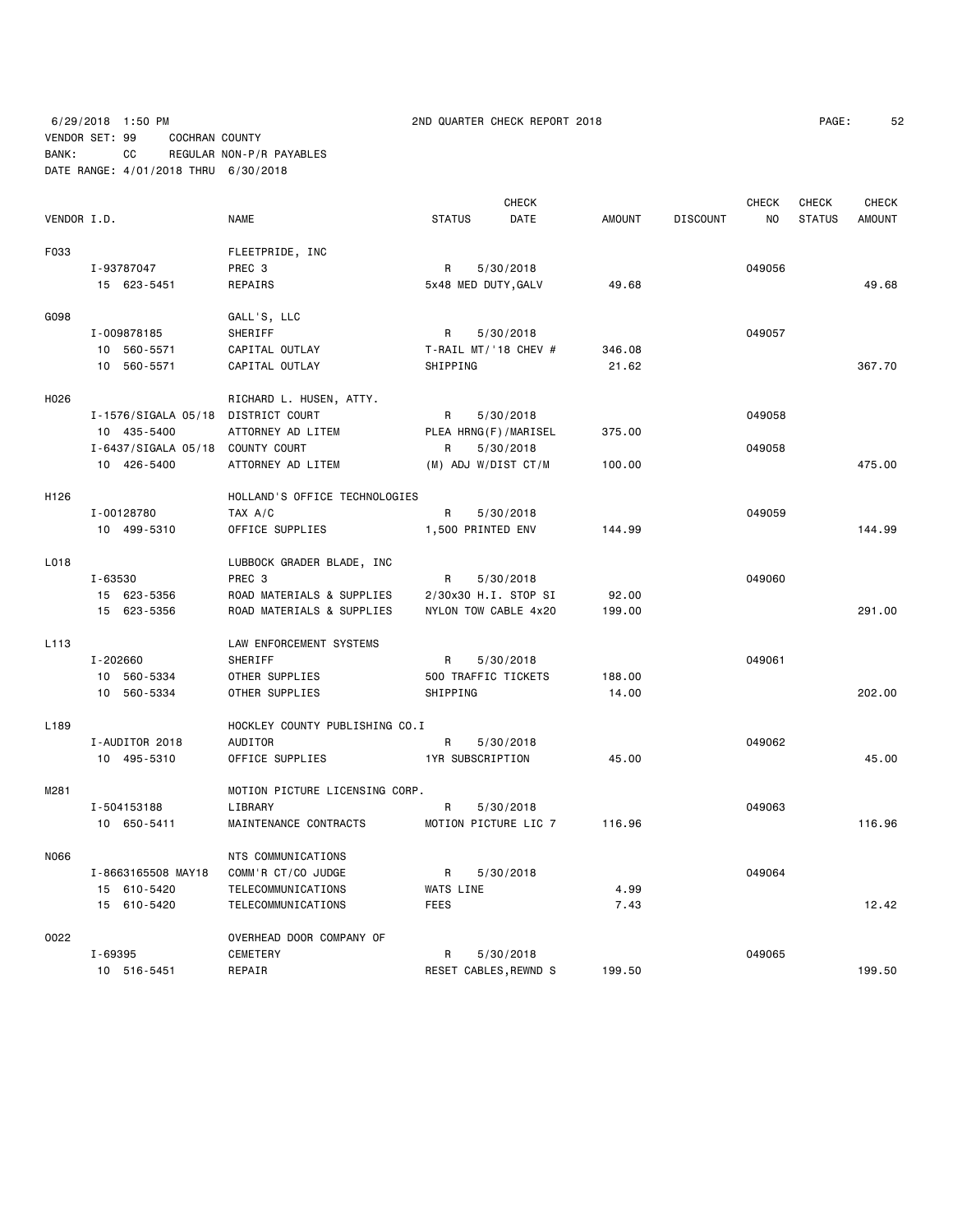| 53<br>PAGE: |
|-------------|
|-------------|

|             |                                   |                                |                      | <b>CHECK</b> |               |                 | <b>CHECK</b> | <b>CHECK</b>  | <b>CHECK</b>  |
|-------------|-----------------------------------|--------------------------------|----------------------|--------------|---------------|-----------------|--------------|---------------|---------------|
| VENDOR I.D. |                                   | NAME                           | <b>STATUS</b>        | DATE         | <b>AMOUNT</b> | <b>DISCOUNT</b> | NO           | <b>STATUS</b> | <b>AMOUNT</b> |
| 0037        |                                   | ANGELA OVERMAN, ATTY AT LAW    |                      |              |               |                 |              |               |               |
|             | I-1533/T HARRISON                 | DISTRICT COURT                 | R                    | 5/30/2018    |               |                 | 049066       |               |               |
|             | 10 435-5400                       | ATTORNEY AD LITEM              | #1533/PLEA(F)/TYRONE |              | 375.00        |                 |              |               |               |
|             | 10 435-5400                       | ATTORNEY AD LITEM              | PLEA EVADE PRE-INDIC |              | 100.00        |                 |              |               |               |
|             | 10 435-5400                       | ATTORNEY AD LITEM              | PLEA ASSAULT PRE-IND |              | 100.00        |                 |              |               |               |
|             | 10 435-5400                       | ATTORNEY AD LITEM              | PLEA BURGLARY PRE-IN |              | 100.00        |                 |              |               |               |
|             | I-3 NON-FIL/HARRISON COUNTY COURT |                                | R                    | 5/30/2018    |               |                 | 049066       |               |               |
|             | 10 426-5400                       | ATTORNEY AD LITEM              | RESIST NON-FILED(M)/ |              | 100.00        |                 |              |               |               |
|             | 10 426-5400                       | ATTORNEY AD LITEM              | DWI NON-FILED(M)/TYR |              | 100.00        |                 |              |               |               |
|             | 10 426-5400                       | ATTORNEY AD LITEM              | EVADE NON-FILED(M)/T |              | 100.00        |                 |              |               | 975.00        |
| P017        |                                   | POSTMASTER                     |                      |              |               |                 |              |               |               |
|             | $I$ -AUDITOR 5/15/18              | AUDITOR                        | R                    | 5/30/2018    |               |                 | 049067       |               |               |
|             | 10 495-5310                       | OFFICE SUPPLIES                | 1 RL FOREVER STAMPS  |              | 50.00         |                 |              |               | 50.00         |
| S010        |                                   | SILVERS COMPANY                |                      |              |               |                 |              |               |               |
|             | I-CEMETERY 4/18                   | CEMETERY                       | R                    | 5/30/2018    |               |                 | 049068       |               |               |
|             | 10 516-5330                       | FUEL & OIL                     | 26.01GL/UNL 4/11     |              | 59.46         |                 |              |               |               |
|             | I-CONSTABLE 4/18                  | CONSTABLE                      | R                    | 5/30/2018    |               |                 | 049068       |               |               |
|             | 10 550-5330                       | FUEL & OIL                     | 18.52GL/UNL 4/17     |              | 42.34         |                 |              |               |               |
|             | $I$ -EXT SVC 4/18                 | <b>EXTENSION SVC</b>           | R                    | 5/30/2018    |               |                 | 049068       |               |               |
|             | 10 665-5451                       | REPAIRS                        | ST INSP/'15 CHEV#027 |              | 10.00         |                 |              |               |               |
|             | 10 665-5330                       | FUEL AND OIL                   | 27.5GL/UNL 4/2       |              | 60.94         |                 |              |               |               |
|             | 10 665-5330                       | FUEL AND OIL                   | 25.19GL/UNL 4/11     |              | 57.58         |                 |              |               |               |
|             | I-PREC 2 4/18                     | PREC 2                         | R                    | 5/30/2018    |               |                 | 049068       |               |               |
|             | 15 622-5451                       | REPAIRS                        | 3FT/3/4" HOSE        |              | 2.67          |                 |              |               |               |
|             | 15 622-5451                       | REPAIRS                        | 2 HOSE CLAMPS        |              | 1.58          |                 |              |               |               |
|             | 15 622-5451                       | REPAIRS                        | 3/ANTIFREEZE         |              | 34.68         |                 |              |               |               |
|             | 15 622-5451                       | REPAIRS                        | 2/GOLDEN WEST GLOBAL |              | 18.28         |                 |              |               |               |
|             | 15 622-5330                       | FUEL AND OIL                   | 15.01GL/UNL 4/2      |              | 33.26         |                 |              |               |               |
|             | 15 622-5330                       | FUEL AND OIL                   | 25.8GL/UNL 4/2       |              | 57.17         |                 |              |               |               |
|             | 15 622-5330                       | FUEL AND OIL                   | 15.02GL/UNL 4/5      |              | 33.28         |                 |              |               |               |
|             | 15 622-5330                       | FUEL AND OIL                   | 15.02GL/UNL 4/11     |              | 34.34         |                 |              |               |               |
|             | 15 622-5330                       | FUEL AND OIL                   | 33.82GL/UNL 4/17     |              | 77.31         |                 |              |               |               |
|             | 15 622-5330                       | FUEL AND OIL                   | 15GL/UNL 4/18        |              | 33.24         |                 |              |               | 556.13        |
| S063        |                                   | ANGEL RAMIREZ, dba             |                      |              |               |                 |              |               |               |
|             | I-011156                          | PREC <sub>2</sub>              | R                    | 5/30/2018    |               |                 | 049069       |               |               |
|             | 15 622-5451                       | REPAIRS                        | R&R FUEL FILTER/BELL |              | 40.00         |                 |              |               |               |
|             | I-011159                          | PREC 2                         | R                    | 5/30/2018    |               |                 | 049069       |               |               |
|             | 15 622-5454                       | TIRES                          | FLAT FIXED/F250      |              | 15.00         |                 |              |               | 55.00         |
| S073        |                                   | SIRCHIE ACQUISITION COMPANY, L |                      |              |               |                 |              |               |               |
|             | I-0348876-IN                      | SHERIFF                        | R                    | 5/30/2018    |               |                 | 049070       |               |               |
|             | 10 560-5334                       | OTHER SUPPLIES                 | NARC ANALYSIS REAG K |              | 129.24        |                 |              |               |               |
|             | 10 560-5334                       | OTHER SUPPLIES                 | 10 METH NARK KIT     |              | 133.40        |                 |              |               |               |
|             | 560-5334<br>10                    | OTHER SUPPLIES                 | 2 SIRCHMARK RED TAPE |              | 20.00         |                 |              |               |               |
|             | 10 560-5334                       | OTHER SUPPLIES                 | SHIPPING             |              | 21.75         |                 |              |               | 304.39        |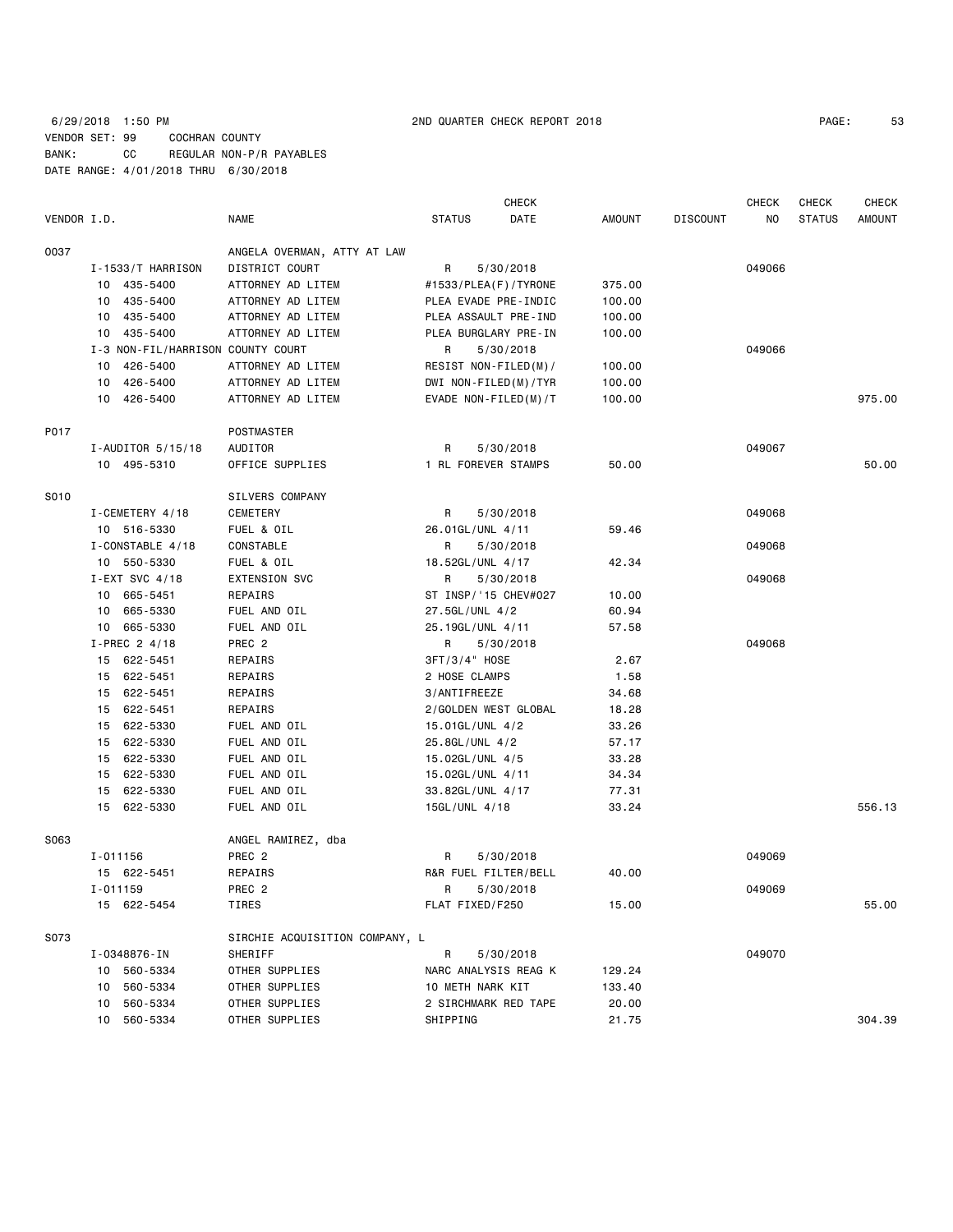6/29/2018 1:50 PM 2ND QUARTER CHECK REPORT 2018 PAGE: 54 VENDOR SET: 99 COCHRAN COUNTY BANK: CC REGULAR NON-P/R PAYABLES DATE RANGE: 4/01/2018 THRU 6/30/2018

| PAGE: | 54 |
|-------|----|
|-------|----|

|                  |                     |                                     | <b>CHECK</b>          |               | <b>CHECK</b>    | <b>CHECK</b>         | <b>CHECK</b>  |
|------------------|---------------------|-------------------------------------|-----------------------|---------------|-----------------|----------------------|---------------|
| VENDOR I.D.      |                     | <b>NAME</b>                         | <b>STATUS</b><br>DATE | <b>AMOUNT</b> | <b>DISCOUNT</b> | NO.<br><b>STATUS</b> | <b>AMOUNT</b> |
| S <sub>137</sub> |                     | AMELIA SEPULBEDA                    |                       |               |                 |                      |               |
|                  | I-DW#17915          | PREC 3 BARN RENT                    | 5/30/2018<br>R        |               |                 | 049071               |               |
|                  | 15 000-4380.200     | OTHER [MISCELLANEOUS]               | REF DEP FOR PREC 3 B  | 75.00         |                 |                      | 75.00         |
| S <sub>195</sub> |                     | SOUTH PLAINS RURAL HEALTH           |                       |               |                 |                      |               |
|                  | I-RICHARDSON 051718 | JAIL                                | R<br>5/30/2018        |               |                 | 049072               |               |
|                  | 10 512-5391         | MEDICAL CARE-PRISONERS              | 4/EXTR MICHAEL T RIC  | 625.80        |                 |                      | 625.80        |
| S281             |                     | <b>STAPLES</b>                      |                       |               |                 |                      |               |
|                  | I-2087052361        | SHERIFF                             | R<br>5/30/2018        |               |                 | 049073               |               |
|                  | 10 560-5310         | OFFICE SUPPLIES                     | HEAVY DUTY STAPLES    | 8.49          |                 |                      |               |
|                  | 10 560-5310         | OFFICE SUPPLIES                     | 1CS/COPY PAPER        | 57.99         |                 |                      |               |
|                  | 560-5310<br>10      | OFFICE SUPPLIES                     | COUPON                | 12.00CR       |                 |                      |               |
|                  | 560-5310<br>10      | OFFICE SUPPLIES                     | 3BX/BROWN ENVELOPES   | 47.97         |                 |                      |               |
|                  | 10 560-5310         | OFFICE SUPPLIES                     | COUPON                | 15.90CR       |                 |                      |               |
|                  | 560-5310<br>10      | OFFICE SUPPLIES                     | 3/VERBATIM DVD-R      | 89.97         |                 |                      |               |
|                  | 10 560-5310         | OFFICE SUPPLIES                     | COUPON                | 15.00CR       |                 |                      | 161.52        |
| S325             |                     | DONNA SCHMIDT                       |                       |               |                 |                      |               |
|                  |                     | I-16-04-1519/WITNESS DISTRICT COURT | 5/30/2018<br>R        |               |                 | 049074               |               |
|                  | 10 435-5499         | MISCELLANEOUS                       | 96mi@54.5c/SUBPOENA   | 52.32         |                 |                      | 52.32         |
| S400             |                     | STUEART'S PIT STOP KWIK LUBE        |                       |               |                 |                      |               |
|                  | I-93554             | JUVENILE PROBATION                  | R<br>5/30/2018        |               |                 | 049075               |               |
|                  | 17 573-5499         | OPERATING EXPENSES                  | OIL CHANGE/ '14 CHEVY | 43.99         |                 |                      |               |
|                  | 17 573-5499         | OPERATING EXPENSES                  | OIL FILTER OF2500     |               |                 |                      |               |
|                  | 17 573-5499         | OPERATING EXPENSES                  | 8/MOBIL 1 SYNTHETIC   | 29.97         |                 |                      |               |
|                  | 17 573-5499         | OPERATING EXPENSES                  | SYNTHETIC OIL UPGRAD  | 23.99         |                 |                      | 97.95         |
| S416             |                     | SOS WASTE DISPOSAL, INC             |                       |               |                 |                      |               |
|                  | $I - 46021$         | PREC 3/PREC 4                       | R<br>5/30/2018        |               |                 | 049076               |               |
|                  | 15 623-5440         | UTILITIES                           | DUMPSTER SVC JUN18    | 53.25         |                 |                      |               |
|                  | 15 624-5440         | UTILITIES                           | DUMPSTER SVC JUN18    | 53.25         |                 |                      | 106.50        |
| S421             |                     | SUMMIT TRUCK GROUP                  |                       |               |                 |                      |               |
|                  | I-402161381         | PREC 3                              | 5/30/2018<br>R        |               |                 | 049077               |               |
|                  | 15 623-5451         | REPAIRS                             | EXHAUST PIPE          | 354.63        |                 |                      |               |
|                  | 15 623-5451         | REPAIRS                             | FREIGHT               | 70.20         |                 |                      |               |
|                  | I-402161381X1       | PREC 3                              | R<br>5/30/2018        |               |                 | 049077               |               |
|                  | 15 623-5451         | REPAIRS                             | QK LATCH CLAMP        | 34.25         |                 |                      |               |
|                  | 15 623-5451         | REPAIRS                             | MUFFLER CLAMP         | 74.07         |                 |                      |               |
|                  | 15 623-5451         | REPAIRS                             | FREIGHT               | 20,00         |                 |                      | 553.15        |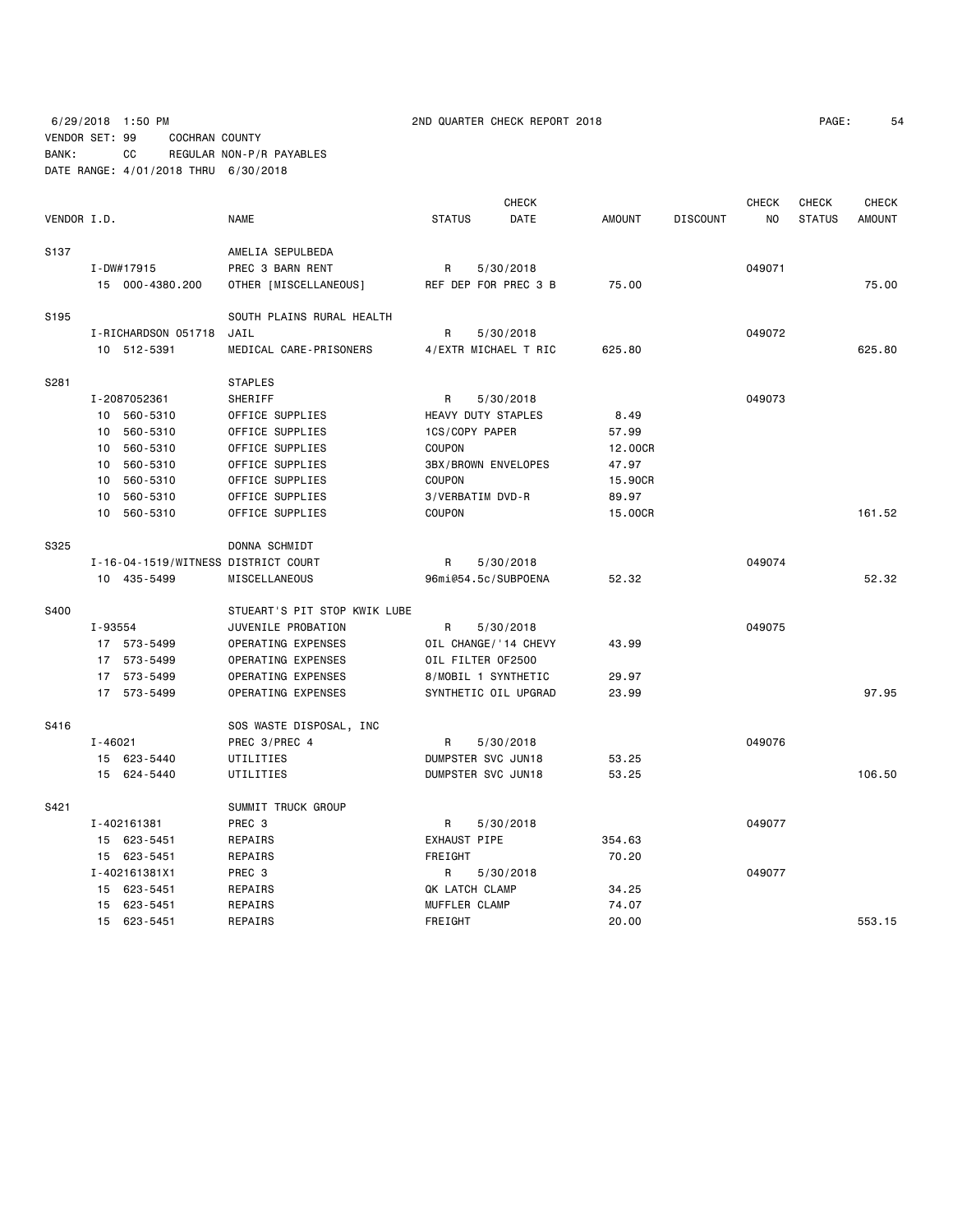6/29/2018 1:50 PM 2ND QUARTER CHECK REPORT 2018 PAGE: 55 VENDOR SET: 99 COCHRAN COUNTY BANK: CC REGULAR NON-P/R PAYABLES DATE RANGE: 4/01/2018 THRU 6/30/2018

| VENDOR I.D.     | <b>NAME</b>        | <b>CHECK</b><br><b>STATUS</b><br>DATE | AMOUNT | <b>DISCOUNT</b> | <b>CHECK</b><br>NO. | <b>CHECK</b><br><b>CHECK</b><br><b>AMOUNT</b><br><b>STATUS</b> |
|-----------------|--------------------|---------------------------------------|--------|-----------------|---------------------|----------------------------------------------------------------|
| S432            | ISAIAS J SOLORZANO |                                       |        |                 |                     |                                                                |
| I-#1443/ORNELAS | DISTRICT COURT     | 5/30/2018<br>R                        |        |                 | 049078              |                                                                |
| 435-5400<br>10  | ATTORNEY AD LITEM  | DISMISSAL(F)/JAVIER                   | 300.00 |                 |                     | 300.00                                                         |

| T081 |                  | TAC RISK MANAGEMENT POOL |                      |           |        |           |
|------|------------------|--------------------------|----------------------|-----------|--------|-----------|
|      | I-22059          | NON-DEPT'L/PROPERTY      | R<br>5/30/2018       |           | 049079 |           |
|      | 10 409-5482      | PROPERTY INSURANCE       | BLDGS&CONTENTS COVER | 28,601.00 |        | 28,601.00 |
| T083 |                  | TYLER TECHNOLOGIES, INC  |                      |           |        |           |
|      | I-025-223122     | NON-DEPT'L               | R<br>5/30/2018       |           | 049080 |           |
|      | 10 409-5411      | MAINTENANCE CONTRACTS    | SFTWR MAINT--ACUSERV | 444.71    |        |           |
|      | 409-5411<br>10   | MAINTENANCE CONTRACTS    | SFTWR MAINT--GEN LED | 2,439.29  |        |           |
|      | 409-5411<br>10   | MAINTENANCE CONTRACTS    | SFTWR MAINT--BUDGET  |           |        |           |
|      | 409-5411<br>10   | MAINTENANCE CONTRACTS    | SFTWR MAINT--CK RECO |           |        |           |
|      | 10<br>409-5411   | MAINTENANCE CONTRACTS    | SFTWR MAINT--ACCTS P | 1,883.75  |        |           |
|      | 409-5411<br>10   | MAINTENANCE CONTRACTS    | SFTWR MAINT--PAYROLL | 2,214.70  |        |           |
|      | 10 409-5411      | MAINTENANCE CONTRACTS    | SFTWR MAINT--NETWORK | 1,153.90  |        |           |
|      | I-025-224674     | NON-DEPT'L               | R<br>5/30/2018       |           | 049080 |           |
|      | 10 409-5411      | MAINTENANCE CONTRACTS    | MONTHLY NETWORK MAIN | 220.50    |        | 8,356.85  |
| U019 |                  | UNITED SUPERMARKETS, INC |                      |           |        |           |
|      | I-3628004 050318 | JAIL                     | R<br>5/30/2018       |           | 049081 |           |
|      | 10 512-5333      | FOOD-PRISONERS           | YELLOW CORN MEAL/2   | 6.38      |        |           |
|      | 512-5333<br>10   | FOOD-PRISONERS           | 4 KRAFT BBQ          | 5.00      |        |           |
|      | 10 512-5333      | FOOD-PRISONERS           | COLE SLAW KIT        | 2.99      |        |           |
|      | 10 512-5333      | FOOD-PRISONERS           | GARDEN SALAD/2       | 7.98      |        |           |
|      | 10 512-5333      | FOOD-PRISONERS           | NAVEL ORANGES/3      | 15.00     |        |           |
|      | 512-5333<br>10   | FOOD-PRISONERS           | RED DEL APPLES 5#    | 5.00      |        |           |
|      | 10 512-5333      | FOOD-PRISONERS           | ROYAL GALA APPLES    | 5.00      |        |           |
|      | 512-5333<br>10   | FOOD-PRISONERS           | HUSHPUPPY/4 @2/\$5   | 10.00     |        |           |
|      | 10 512-5333      | FOOD-PRISONERS           | HASHBROWN PATTY/2    | 7.98      |        |           |
|      | 512-5333<br>10   | FOOD-PRISONERS           | SHIP TOPPING         | 2.39      |        |           |
|      | I-7560 041818    | JAIL                     | R<br>5/30/2018       |           | 049081 |           |
|      | 10 512-5333      | FOOD-PRISONERS           | <b>SUGAR</b>         | 13.99     |        |           |
|      | I-9870 042318    | JAIL                     | R<br>5/30/2018       |           | 049081 |           |
|      | 10 512-5333      | FOOD-PRISONERS           | 4/MASHED POTATOES    | 13.56     |        |           |
|      | 10 512-5333      | FOOD-PRISONERS           | <b>OATMEAL</b>       | 2.99      |        |           |
|      | 10 512-5333      | FOOD-PRISONERS           | 17/73% GROUND BEEF   | 203.83    |        |           |
|      | 10 512-5333      | FOOD-PRISONERS           | 11/BAR S FRANKS      | 10.89     |        |           |
|      | 512-5333<br>10   | FOOD-PRISONERS           | 4/PORK CHOPS         | 41.30     |        |           |
|      | 10 512-5333      | FOOD-PRISONERS           | 7/FRESH DRUMS        | 33.09     |        |           |
|      | 512-5333<br>10   | FOOD-PRISONERS           | 4/HAM&CHEESE         | 13.96     |        |           |
|      | 10 512-5333      | FOOD-PRISONERS           | BONE IN P/CH         | 8.50      |        |           |
|      | 512-5333<br>10   | FOOD-PRISONERS           | BONE IN P/CH         | 7.64      |        |           |
|      | 512-5333<br>10   | FOOD-PRISONERS           | BONE IN P/CH         | 9.25      |        |           |
|      | 512-5333<br>10   | FOOD-PRISONERS           | BONE IN P/CH         | 10.03     |        |           |
|      | 512-5333<br>10   | FOOD-PRISONERS           | BONE IN P/CH         | 8.54      |        |           |
|      | 512-5333<br>10   | FOOD-PRISONERS           | BONE IN P/CH         | 9.89      |        |           |
|      | I-MEDS/E MENDOZA | JAIL/MEDS                | R<br>5/30/2018       |           | 049081 |           |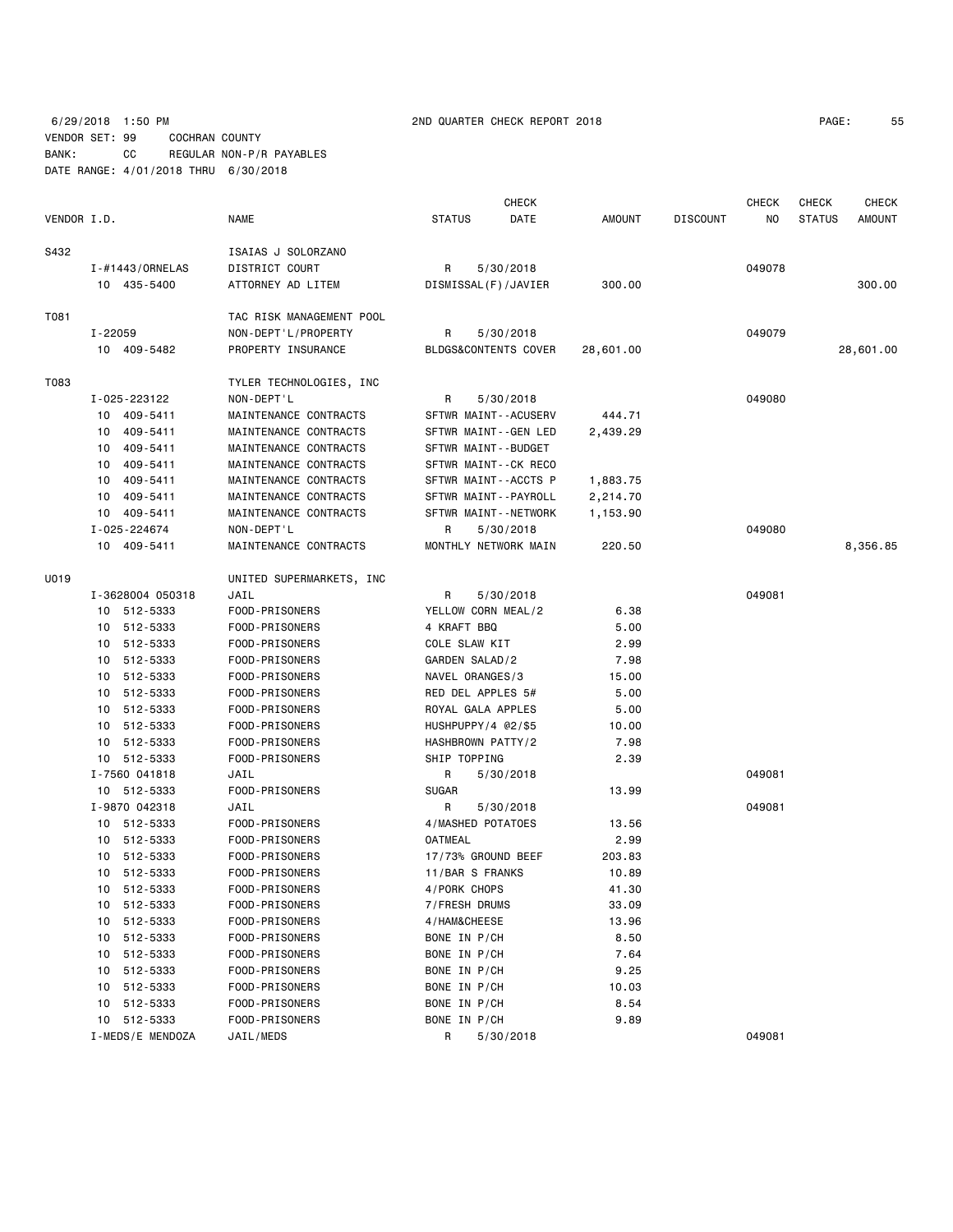## 6/29/2018 1:50 PM 2ND QUARTER CHECK REPORT 2018 PAGE: 56 VENDOR SET: 99 COCHRAN COUNTY BANK: CC REGULAR NON-P/R PAYABLES DATE RANGE: 4/01/2018 THRU 6/30/2018

|             |                                   |                                |                       | <b>CHECK</b> |               |                 | <b>CHECK</b> | CHECK         | <b>CHECK</b>  |
|-------------|-----------------------------------|--------------------------------|-----------------------|--------------|---------------|-----------------|--------------|---------------|---------------|
| VENDOR I.D. |                                   | <b>NAME</b>                    | <b>STATUS</b>         | DATE         | <b>AMOUNT</b> | <b>DISCOUNT</b> | NO.          | <b>STATUS</b> | <b>AMOUNT</b> |
| U019        |                                   | UNITED SUPERMARKETS, INC       | *CONTINUED*           |              |               |                 |              |               |               |
|             | I-MEDS/E MENDOZA                  | JAIL/MEDS                      | R                     | 5/30/2018    |               |                 | 049081       |               |               |
|             | 10 512-5391                       | MEDICAL CARE-PRISONERS         | RX/EDDIE MENDOZA      |              | 16.31         |                 |              |               |               |
|             | I-MEDS/MENDOZA 0509               | JAIL/MEDS                      | R                     | 5/30/2018    |               |                 | 049081       |               |               |
|             | 10 512-5391                       | MEDICAL CARE-PRISONERS         | RX/MENDOZA            |              | 32.85         |                 |              |               |               |
|             | I-MEDS/MORIN 052218               | JAIL/MEDS                      | R.                    | 5/30/2018    |               |                 | 049081       |               |               |
|             | 10 512-5391                       | MEDICAL CARE-PRISONERS         | RX#1/MORIN            |              | 14.37         |                 |              |               |               |
|             | 10 512-5391                       | MEDICAL CARE-PRISONERS         | RX#2/MORIN            |              | 13.08         |                 |              |               | 531.79        |
| U036        |                                   | UNIFIRST HOLDINGS, INC.        |                       |              |               |                 |              |               |               |
|             | I-831 2360961                     | JAIL/SHERIFF                   | R                     | 5/30/2018    |               |                 | 049082       |               |               |
|             | 10 512-5205                       | UNIFORMS                       | UNIFORM SVC/ELIDA     |              | 11.22         |                 |              |               |               |
|             | 10 512-5392                       | MISCELLANEOUS SUPPLIES         | 3x5 MAT               |              | 4.00          |                 |              |               |               |
|             | 10 512-5392                       | MISCELLANEOUS SUPPLIES         | 2 WET MOPS            |              | 3.00          |                 |              |               |               |
|             | 10 512-5392                       | MISCELLANEOUS SUPPLIES         | 200 MICROFIBER TOWEL  |              | 34.00         |                 |              |               |               |
|             | 10 560-5205                       | UNIFORMS                       | DEFE CHG              |              | 11.10         |                 |              |               |               |
|             | I-831 2362295                     | JAIL/SHERIFF                   | R                     | 5/30/2018    |               |                 | 049082       |               |               |
|             | 10 512-5205                       | UNIFORMS                       | UNIFORM SVC/ELIDA     |              | 11.22         |                 |              |               |               |
|             | 10 512-5392                       | MISCELLANEOUS SUPPLIES         | 3x5 MAT               |              | 4.00          |                 |              |               |               |
|             | 10 512-5392                       | MISCELLANEOUS SUPPLIES         | 2 WET MOPS            |              | 3.00          |                 |              |               |               |
|             | 10 512-5392                       | MISCELLANEOUS SUPPLIES         | 200 MICROFIBER TOWEL  |              | 34.00         |                 |              |               |               |
|             | 10 560-5205                       | UNIFORMS                       | DEFE CHG              |              | 11.10         |                 |              |               |               |
|             | I-831 2363610                     | JAIL/SHERIFF                   | R                     | 5/30/2018    |               |                 | 049082       |               |               |
|             | 10 512-5205                       | UNIFORMS                       | UNIFORM SVC/ELIDA     |              | 11.22         |                 |              |               |               |
|             | 10 512-5392                       | MISCELLANEOUS SUPPLIES         | 3x5 MAT               |              | 4.00          |                 |              |               |               |
|             | 10 512-5392                       | MISCELLANEOUS SUPPLIES         | 2 WET MOPS            |              | 3.00          |                 |              |               |               |
|             | 10 512-5392                       | MISCELLANEOUS SUPPLIES         | 200 MICROFIBER TOWEL  |              | 34.00         |                 |              |               |               |
|             | 10 560-5205                       | UNIFORMS                       | DEFE CHG              |              | 11.10         |                 |              |               | 189.96        |
| V054        |                                   | VJ CONSTRUCTION LLC            |                       |              |               |                 |              |               |               |
|             | I-1274                            | PARK/PAVILION                  | R                     | 5/30/2018    |               |                 | 049083       |               |               |
|             | 10 660-5451                       | REPAIR                         | RMV/RPL METAL, RHINOR |              | 6,880.00      |                 |              |               |               |
|             | 10 660-5451                       | REPAIR                         | 1800 SQ FT, WHT 26G P |              |               |                 |              |               | 6,880.00      |
| WO07        |                                   | THOMSON REUTERS-WEST PAYMENT C |                       |              |               |                 |              |               |               |
|             | I-838135325                       | ATTORNEY/LAW LIBRARY           | R                     | 5/30/2018    |               |                 | 049084       |               |               |
|             | 10 475-5590                       | LAW LIBRARY MTRLS/UPDATES      | DATABASE CHG APR18    |              | 315.00        |                 |              |               |               |
|             | I-838214468                       | ATTORNEY/LAW LIBRARY           | R                     | 5/30/2018    |               |                 | 049084       |               |               |
|             | 10 475-5590                       | LAW LIBRARY MTRLS/UPDATES      | BOOKS/BOUND VOL MAY1  |              | 577.08        |                 |              |               |               |
|             | I-838223434                       | ATTORNEY                       | R 5/30/2018           |              |               |                 | 049084       |               |               |
|             | 10 475-5590                       | LAW LIBRARY MTRLS/UPDATES      | BOOKS & BOUND VOL MA  |              | 115.29        |                 |              |               | 1,007.37      |
| <b>WO10</b> |                                   | WEST TEXAS GAS INC             |                       |              |               |                 |              |               |               |
|             | I-020036001501 5/18               | PARK/SHOP                      | R                     | 5/30/2018    |               |                 | 049085       |               |               |
|             | 10 660-5440                       | UTILITIES & IRRIGATION         | CUSTOMER CHG 3/28-5/  |              | 10.00         |                 |              |               |               |
|             | 10 660-5440                       | UTILITIES & IRRIGATION         | GRIP CHG              |              | 4.13          |                 |              |               |               |
|             | 10 660-5440                       | UTILITIES & IRRIGATION         | P/L SAFETY SURCHG     |              | 1.00          |                 |              |               |               |
|             | I-020036002501 5/18 PARK/SHOWBARN |                                | R                     | 5/30/2018    |               |                 | 049085       |               |               |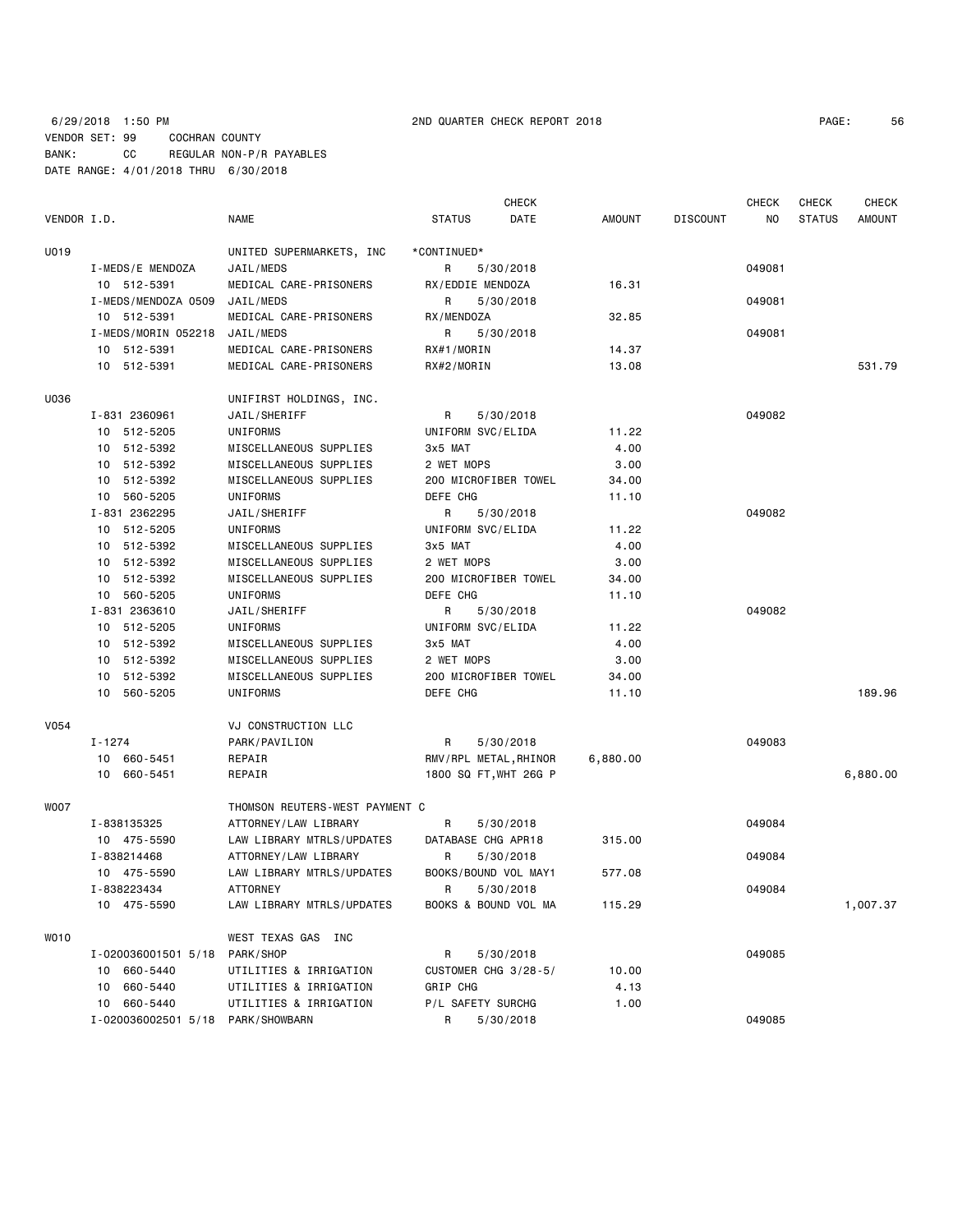## 6/29/2018 1:50 PM 2ND QUARTER CHECK REPORT 2018 PAGE: 57 VENDOR SET: 99 COCHRAN COUNTY BANK: CC REGULAR NON-P/R PAYABLES DATE RANGE: 4/01/2018 THRU 6/30/2018

|             |                     |                              |                        | <b>CHECK</b> |               |                 | <b>CHECK</b> | <b>CHECK</b>  | <b>CHECK</b>  |
|-------------|---------------------|------------------------------|------------------------|--------------|---------------|-----------------|--------------|---------------|---------------|
| VENDOR I.D. |                     | NAME                         | <b>STATUS</b>          | DATE         | <b>AMOUNT</b> | <b>DISCOUNT</b> | NO           | <b>STATUS</b> | <b>AMOUNT</b> |
| WO10        |                     | WEST TEXAS GAS INC           | *CONTINUED*            |              |               |                 |              |               |               |
|             | I-020036002501 5/18 | PARK/SHOWBARN                | R                      | 5/30/2018    |               |                 | 049085       |               |               |
|             | 660-5440<br>10      | UTILITIES & IRRIGATION       | 6.6MCF $3/28 - 5/1/18$ |              | 17.09         |                 |              |               |               |
|             | 660-5440<br>10      | UTILITIES & IRRIGATION       | COST OF GAS (1.7430)   |              | 11.50         |                 |              |               |               |
|             | 660-5440<br>10      | UTILITIES & IRRIGATION       | <b>CUSTOMER CHG</b>    |              | 13.70         |                 |              |               |               |
|             | 660-5440<br>10      | UTILITIES & IRRIGATION       | GRIP CHG               |              | 10.98         |                 |              |               |               |
|             | 660-5440<br>10      | UTILITIES & IRRIGATION       | P/L SAFETY SURCHG      |              | 1.00          |                 |              |               |               |
|             | I-020049022001 5/18 | PREC 3                       | R                      | 5/30/2018    |               |                 | 049085       |               |               |
|             | 623-5440<br>15      | UTILITIES                    | CUSTOMER CHG 3/28-5/   |              | 13.70         |                 |              |               |               |
|             | 623-5440<br>15      | UTILITIES                    | <b>GRIP CHG</b>        |              | 10.98         |                 |              |               |               |
|             | 15<br>623-5440      | UTILITIES                    | P/L SAFETY SURCHG      |              | 1.00          |                 |              |               | 95.08         |
| <b>W055</b> |                     | WINDSTREAM COMMUNICATIONS SW |                        |              |               |                 |              |               |               |
|             | I-266-0638 MAY 18   | <b>MUSEUM</b>                | R                      | 5/30/2018    |               |                 | 049086       |               |               |
|             | 652-5420<br>10      | TELECOMMUNICATIONS           | SERVICES               |              | 134.94        |                 |              |               |               |
|             | 652-5420<br>10      | TELECOMMUNICATIONS           | DISC                   |              | 35.00CR       |                 |              |               |               |
|             | 652-5420<br>10      | TELECOMMUNICATIONS           | <b>FEES</b>            |              | 32.44         |                 |              |               |               |
|             | 652-5420<br>10      | TELECOMMUNICATIONS           | PICC CHG               |              | 1.16          |                 |              |               |               |
|             | 652-5420<br>10      | TELECOMMUNICATIONS           | LONG DISTANCE SVC      |              | 8.38          |                 |              |               |               |
|             | I-266-5051 MAY 18   | LIBRARY                      | R                      | 5/30/2018    |               |                 | 049086       |               |               |
|             | 10 650-5420         | TELECOMMUNICATIONS           | SERVICES/2 LINES       |              | 126.12        |                 |              |               |               |
|             | 650-5420<br>10      | TELECOMMUNICATIONS           | <b>FEES</b>            |              | 39.09         |                 |              |               |               |
|             | 650-5420<br>10      | TELECOMMUNICATIONS           | LONG DISTANCE SVC      |              | 1.14          |                 |              |               |               |
|             | I-266-5074 MAY 18   | ADULT PROBATION              | R                      | 5/30/2018    |               |                 | 049086       |               |               |
|             | 570-5420<br>10      | TELECOMMUNICATIONS           | SERVICES               |              | 43.78         |                 |              |               |               |
|             | 570-5420<br>10      | TELECOMMUNICATIONS           | <b>FEES</b>            |              | 17.19         |                 |              |               |               |
|             | I-266-5161 MAY 18   | TREASURER                    | R                      | 5/30/2018    |               |                 | 049086       |               |               |
|             | 10 497-5420         | TELECOMMUNICATIONS           | SERVICES               |              | 31.83         |                 |              |               |               |
|             | 497-5420<br>10      | TELECOMMUNICATIONS           | <b>FEES</b>            |              | 17.17         |                 |              |               |               |
|             | I-266-5171 MAY 18   | TAX A/C                      | R                      | 5/30/2018    |               |                 | 049086       |               |               |
|             | 10<br>499-5420      | TELECOMMUNICATIONS           | SERVICES/3 LINES       |              | 246.58        |                 |              |               |               |
|             | 499-5420<br>10      | TELECOMMUNICATIONS           | <b>DISC</b>            |              | 10.00CR       |                 |              |               |               |
|             | 499-5420<br>10      | TELECOMMUNICATIONS           | FEES                   |              | 64.77         |                 |              |               |               |
|             | 499-5420<br>10      | TELECOMMUNICATIONS           | LONG DISTANCE SVC      |              | 13.16         |                 |              |               |               |
|             | I-266-5181 MAY18    | ELECTIONS                    | R                      | 5/30/2018    |               |                 | 049086       |               |               |
|             | 10 490-5420         | TELECOMMUNICATIONS           | SERVICES 5/19-6/18/1   |              | 35.58         |                 |              |               |               |
|             | 490-5420<br>10      | TELECOMMUNICATIONS           | FEES                   |              | 20.76         |                 |              |               |               |
|             | 10 490-5420         | TELECOMMUNICATIONS           | LONG DISTANCE SVC FE   |              | 7.71          |                 |              |               |               |
|             | I-266-5211 MAY 18   | SHERIFF                      | R                      | 5/30/2018    |               |                 | 049086       |               |               |
|             | 10 560-5420         | TELECOMMUNICATIONS           | SERVICES/3 LINES       |              | 111.54        |                 |              |               |               |
|             | 560-5420<br>10      | TELECOMMUNICATIONS           | FEES                   |              | 58.63         |                 |              |               |               |
|             | 560-5420<br>10      | TELECOMMUNICATIONS           | LONG DISTANCE SVC      |              | 8.71          |                 |              |               |               |
|             | I-266-5215 MAY 18   | <b>EXTENSION SVC</b>         | R                      | 5/30/2018    |               |                 | 049086       |               |               |
|             | 10 665-5420         | TELECOMMUNICATIONS           | SERVICES/3 LINES       |              | 143.38        |                 |              |               |               |
|             | 665-5420<br>10      | TELECOMMUNICATIONS           | <b>FEES</b>            |              | 58.63         |                 |              |               |               |
|             | 665-5420<br>10      | TELECOMMUNICATIONS           | LONG DISTANCE SVC      |              | 0.37          |                 |              |               |               |
|             | 665-5420<br>10      | TELECOMMUNICATIONS           | 2/CALL RETURN USAGE    |              | 3.00          |                 |              |               |               |
|             | I-266-5302 MAY 18   | JUSTICE OF PEACE             | R                      | 5/30/2018    |               |                 | 049086       |               |               |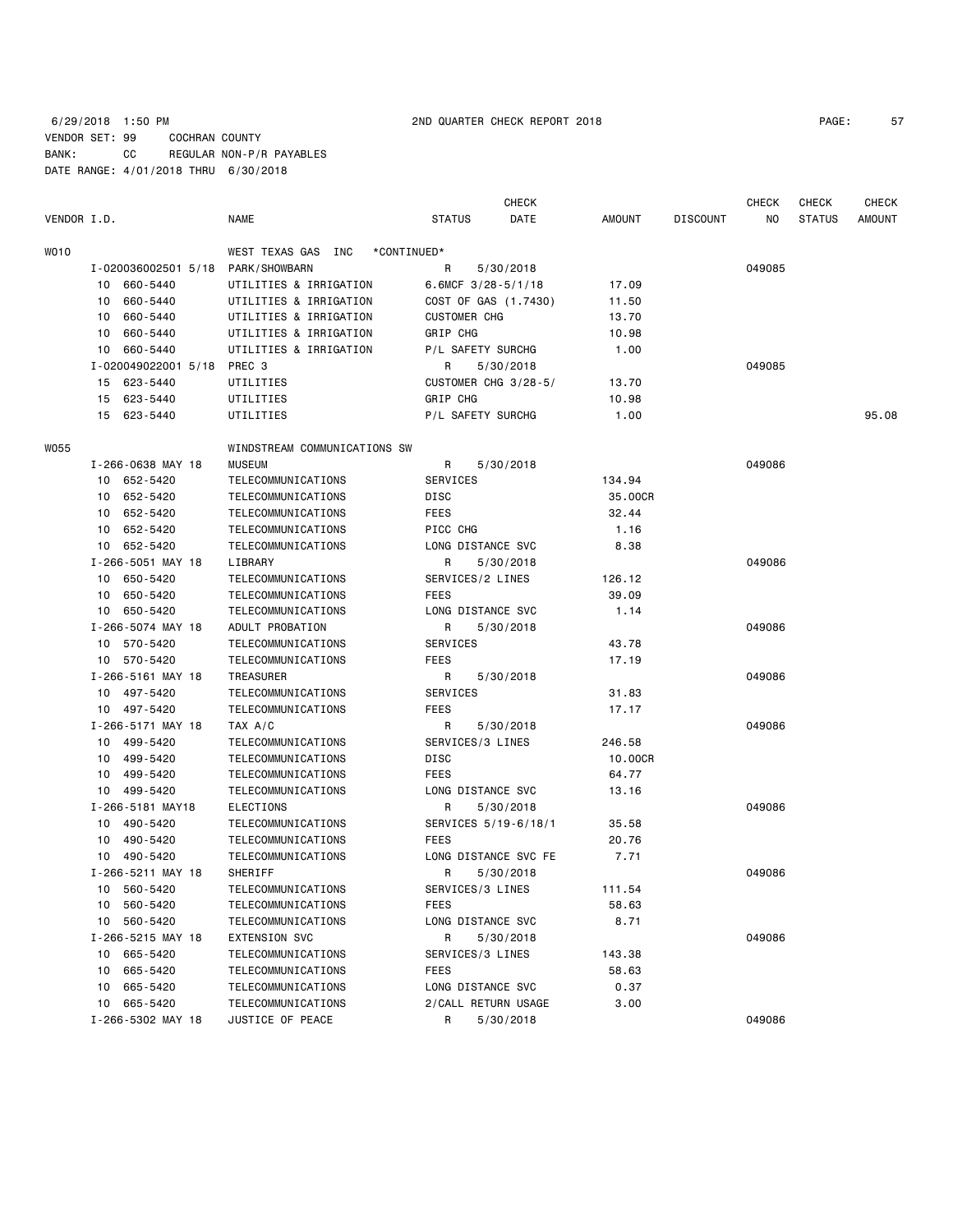## 6/29/2018 1:50 PM 2ND QUARTER CHECK REPORT 2018 PAGE: 58 VENDOR SET: 99 COCHRAN COUNTY BANK: CC REGULAR NON-P/R PAYABLES DATE RANGE: 4/01/2018 THRU 6/30/2018

 CHECK CHECK CHECK CHECK VENDOR I.D. NAME STATUS DATE AMOUNT DISCOUNT NO STATUS AMOUNT

| WO55 |                             | WINDSTREAM COMMUNICATIONS | *CONTINUED*          |        |        |          |
|------|-----------------------------|---------------------------|----------------------|--------|--------|----------|
|      | I-266-5302 MAY 18           | JUSTICE OF PEACE          | 5/30/2018<br>R       |        | 049086 |          |
|      | 10 455-5420                 | TELECOMMUNICATIONS        | SERVICES             | 31.83  |        |          |
|      | 455-5420<br>10              | TELECOMMUNICATIONS        | <b>FEES</b>          | 17.17  |        |          |
|      | 10<br>455-5420              | TELECOMMUNICATIONS        | LONG DISTANCE SVC    | 0.23   |        |          |
|      | I-266-5411 MAY 18           | JUVENILE PROBATION        | R<br>5/30/2018       |        | 049086 |          |
|      | 17 573-5499                 | <b>OPERATING EXPENSES</b> | <b>SERVICES</b>      | 31.83  |        |          |
|      | 573-5499<br>17              | <b>OPERATING EXPENSES</b> | <b>FEES</b>          | 17.17  |        |          |
|      | 573-5499<br>17              | <b>OPERATING EXPENSES</b> | LONG DISTANCE SVC    | 3.47   |        |          |
|      | I-266-5412 MAY 18           | DIST CT/NON-DEPT'L/CONST  | R<br>5/30/2018       |        | 049086 |          |
|      | 10 <sup>1</sup><br>409-5420 | TELECOMMUNICATIONS        | COURTHOUSE INTERNET  | 129.49 |        |          |
|      | 409-5420<br>10              | TELECOMMUNICATIONS        | <b>FEES</b>          | 15.64  |        |          |
|      | 435-5420<br>10              | TELECOMMUNICATIONS        | <b>SERVICES</b>      | 23.37  |        |          |
|      | 435-5420<br>10              | TELECOMMUNICATIONS        | <b>FEES</b>          | 11.72  |        |          |
|      | 435-5420<br>10              | TELECOMMUNICATIONS        | INTERNET SVC         | 129.50 |        |          |
|      | 435-5420<br>10              | TELECOMMUNICATIONS        | LOCAL MEASURED CALLS | 1.70   |        |          |
|      | 550-5420<br>10              | TELECOMMUNICATIONS        | SERVICES             | 23.37  |        |          |
|      | 550-5420<br>10              | TELECOMMUNICATIONS        | <b>FEES</b>          | 11.72  |        |          |
|      | 550-5420<br>10              | TELECOMMUNICATIONS        | LONG DISTANCE SVC    | 2.75   |        |          |
|      | I-266-5450 MAY 18           | <b>CLERK</b>              | R<br>5/30/2018       |        | 049086 |          |
|      | 10 403-5420                 | TELECOMMUNICATIONS        | SERVICES/3 LINES     | 96.59  |        |          |
|      | 403-5420<br>10              | TELECOMMUNICATIONS        | <b>FEES</b>          | 73.44  |        |          |
|      | 10 403-5420                 | TELECOMMUNICATIONS        | LONG DISTANCE SVC    | 10.21  |        |          |
|      | I-266-5508 MAY 18           | CO JUDGE/COMM'R CT        | R<br>5/30/2018       |        | 049086 |          |
|      | 15 610-5420                 | TELECOMMUNICATIONS        | SERVICES/2 LINES     | 64.76  |        |          |
|      | 610-5420<br>15              | TELECOMMUNICATIONS        | <b>FEES</b>          | 54.47  |        |          |
|      | 15<br>610-5420              | TELECOMMUNICATIONS        | LONG DISTANCE SVC    | 2.09   |        |          |
|      | I-266-5700 MAY 18           | <b>SHERIFF</b>            | R<br>5/30/2018       |        | 049086 |          |
|      | 10 560-5420                 | TELECOMMUNICATIONS        | SERVICES             | 43.38  |        |          |
|      | 560-5420<br>10              | TELECOMMUNICATIONS        | <b>FEES</b>          | 13.94  |        |          |
|      | 10 560-5420                 | TELECOMMUNICATIONS        | LONG DISTANCE SVC    | 0.40   |        |          |
|      | I-266-5822 MAY 18           | AUDITOR/NON-DEPT'L        | R<br>5/30/2018       |        | 049086 |          |
|      | 10<br>409-5420              | TELECOMMUNICATIONS        | FAX LINE/266-5629 SV | 139.95 |        |          |
|      | 409-5420<br>10              | TELECOMMUNICATIONS        | <b>FEES</b>          | 19.78  |        |          |
|      | 409-5420<br>10              | TELECOMMUNICATIONS        | STATIC IP            | 15.00  |        |          |
|      | 409-5420<br>10              | TELECOMMUNICATIONS        | LONG DISTANCE SVC    | 0.77   |        |          |
|      | 495-5420<br>10              | TELECOMMUNICATIONS        | SERVICES             | 161.83 |        |          |
|      | 495-5420<br>10              | TELECOMMUNICATIONS        | <b>FEES</b>          | 19.78  |        |          |
|      | 495-5420<br>10              | TELECOMMUNICATIONS        | LONG DISTANCE SVC    | 0.48   |        |          |
|      | I-266-8661 MAY 18           | <b>ATTORNEY</b>           | 5/30/2018<br>R       |        | 049086 |          |
|      | 475-5420<br>10              | TELECOMMUNICATIONS        | SERVICES/2 LINES     | 155.20 |        |          |
|      | 10 475-5420                 | TELECOMMUNICATIONS        | <b>FEES</b>          | 39.09  |        |          |
|      | I-266-8888 MAY 18           | SHERIFF                   | R<br>5/30/2018       |        | 049086 |          |
|      | 560-5420<br>10              | TELECOMMUNICATIONS        | FAX LINE/CRIME CONTR | 32.38  |        |          |
|      | 560-5420<br>10              | TELECOMMUNICATIONS        | <b>FEES</b>          | 13.92  |        |          |
|      | 10<br>560-5420              | TELECOMMUNICATIONS        | LONG DISTANCE SVC    | 0.55   |        | 2,590.03 |
|      |                             |                           |                      |        |        |          |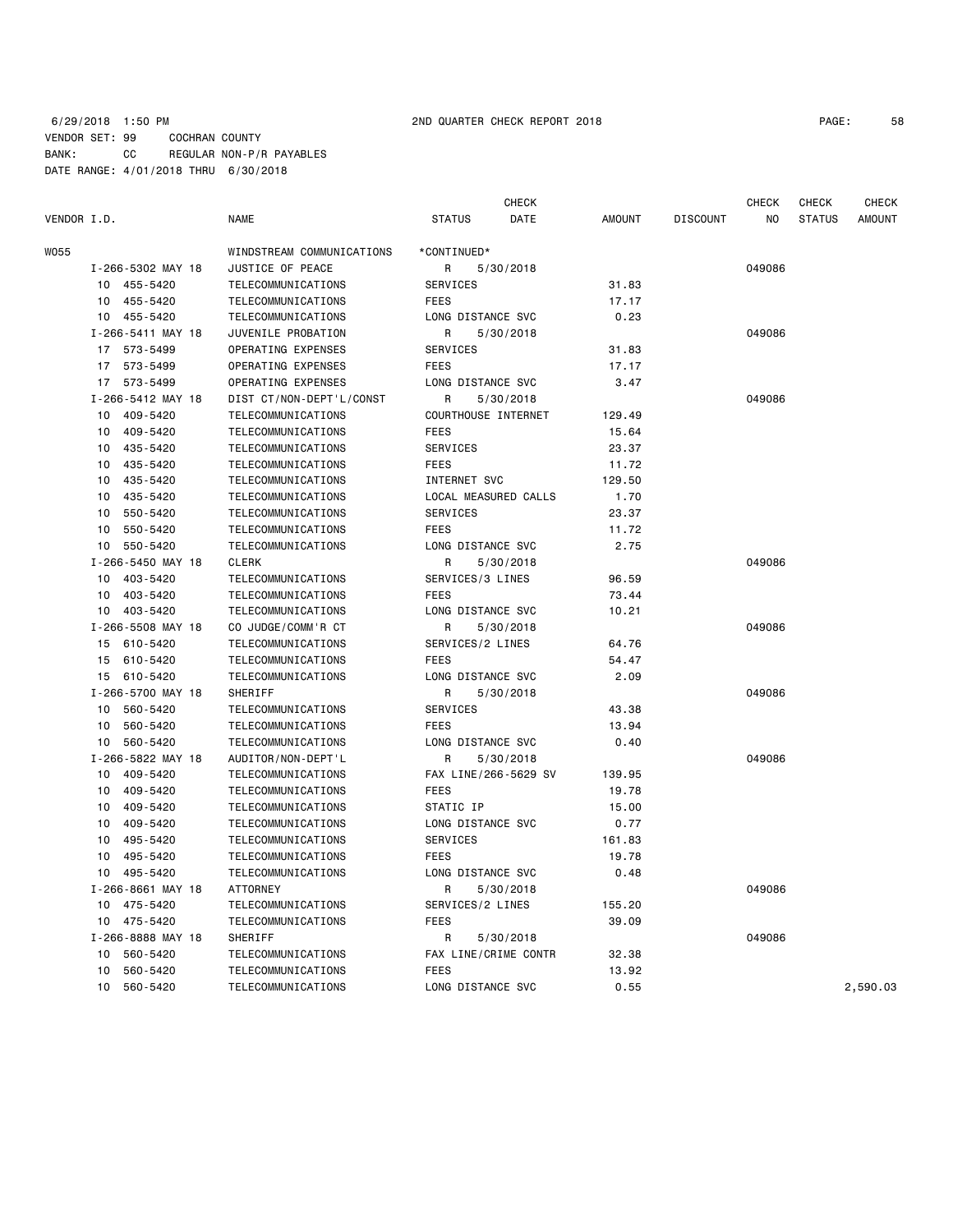## 6/29/2018 1:50 PM 2ND QUARTER CHECK REPORT 2018 PAGE: 59 VENDOR SET: 99 COCHRAN COUNTY BANK: CC REGULAR NON-P/R PAYABLES DATE RANGE: 4/01/2018 THRU 6/30/2018

| PAGE: | 59 |
|-------|----|
|-------|----|

|             |                 |                                        | <b>CHECK</b>          |               |                 | <b>CHECK</b> | CHECK         | <b>CHECK</b>  |
|-------------|-----------------|----------------------------------------|-----------------------|---------------|-----------------|--------------|---------------|---------------|
| VENDOR I.D. |                 | NAME                                   | <b>STATUS</b><br>DATE | <b>AMOUNT</b> | <b>DISCOUNT</b> | ΝO           | <b>STATUS</b> | <b>AMOUNT</b> |
| W062        |                 | WAL-MART COMMUNITY                     |                       |               |                 |              |               |               |
|             | I-009127 050918 | JAIL                                   | R<br>5/30/2018        |               |                 | 049088       |               |               |
|             | 10 512-5392     | MISCELLANEOUS SUPPLIES                 | HB CAN OPENER         | 19.96         |                 |              |               |               |
|             | 10 512-5392     | MISCELLANEOUS SUPPLIES                 | 4 PITCHERS @3.23      | 12.92         |                 |              |               |               |
|             | I-010360 051018 | JAIL                                   | R<br>5/30/2018        |               |                 | 049088       |               |               |
|             | 10 512-5392     | MISCELLANEOUS SUPPLIES                 | 8PR SHOES @7.97       | 63.76         |                 |              |               |               |
|             | 10 512-5392     | MISCELLANEOUS SUPPLIES                 | 2PR CANVAS SHOES @7.  | 15.94         |                 |              |               |               |
|             | I-027954 042718 | JAIL                                   | R<br>5/30/2018        |               |                 | 049088       |               |               |
|             | 10 512-5392     | MISCELLANEOUS SUPPLIES                 | WAHL HAIR CLIPPERS 2  | 20.18         |                 |              |               |               |
|             | I-8581 050818   | <b>SHERIFF</b>                         | R<br>5/30/2018        |               |                 | 049088       |               |               |
|             | 10 560-5335     | CANINE CARE & SUPPLIES                 | 4 DOG BOWLS @5.47     | 21.88         |                 |              |               |               |
|             | I-9146 050918   | JAIL                                   | R<br>5/30/2018        |               |                 | 049088       |               |               |
|             | 10 512-5333     | FOOD-PRISONERS                         | SPAG SAUCE/2          | 8.44          |                 |              |               |               |
|             | 10 512-5333     | FOOD-PRISONERS                         | LB YEL CORN/2         | 6.44          |                 |              |               |               |
|             | 560-5335<br>10  | CANINE CARE & SUPPLIES                 | TRAVEL SEAT CVR       | 19.88         |                 |              |               |               |
|             | 10<br>512-5333  | FOOD-PRISONERS                         | FLOUR TORTILLAS/2     | 7.16          |                 |              |               |               |
|             | 512-5333<br>10  | FOOD-PRISONERS                         | ANM CHILE/2           | 11.96         |                 |              |               |               |
|             | 512-5333<br>10  | FOOD-PRISONERS                         | TOMATOES VINE/2       | 7.39          |                 |              |               |               |
|             | 10 512-5333     | FOOD-PRISONERS                         | <b>JALAPENOS</b>      | 0.99          |                 |              |               |               |
|             | 512-5333<br>10  | FOOD-PRISONERS                         | PKG SALAD/2           | 5.68          |                 |              |               |               |
|             | 10 512-5333     | FOOD-PRISONERS                         | 5# APPLES/2           | 9.84          |                 |              |               | 232.42        |
| W235        |                 | VANDY NELSON dba                       |                       |               |                 |              |               |               |
|             | $I - 2712$      | CRTHSE/ACT BLDG/LIBRARY                | R<br>5/30/2018        |               |                 | 049089       |               |               |
|             | 10 510-5332     | CUSTODIAL SUPPLIES                     | <b>SPRAY BUGS</b>     | 70.00         |                 |              |               |               |
|             | 662-5332<br>10  | CUSTODIAL SUPPLIES                     | SPRAY BUGS            | 45.00         |                 |              |               |               |
|             | 10<br>650-5332  | CUSTODIAL SUPPLIES                     | <b>SPRAY BUGS</b>     | 35.00         |                 |              |               | 150.00        |
| X001        |                 | <b>XCEL ENERGY</b>                     |                       |               |                 |              |               |               |
|             |                 | I-54-1324315-7 MAY18 ALMOST ALL DEPT'S | R<br>5/30/2018        |               |                 | 049090       |               |               |
|             | 30 518-5440     | UTILITIES                              | 300210167 RUNWAY LIG  | 60.97         |                 |              |               |               |
|             | 510-5440<br>10  | UTILITIES                              | 300240736 COURTHOUSE  | 1,463.93      |                 |              |               |               |
|             | 660-5440<br>10  | UTILITIES & IRRIGATION                 | 300265059 SOFTBALL P  | 11.28         |                 |              |               |               |
|             | 580-5440<br>10  | UTILITIES [TOWER]                      | 300282806 TOWER       | 98.69         |                 |              |               |               |
|             | 621-5440<br>15  | UTILITIES                              | 300294119 PREC 1 SHO  | 49.89         |                 |              |               |               |
|             | 650-5440<br>10  | UTILITIES                              | 300338546 LIBRARY     | 164.69        |                 |              |               |               |
|             | 652-5440<br>10  | UTILITIES                              | 300342232 MUSEUM      | 18.36         |                 |              |               |               |
|             | 662-5440<br>10  | UTILITIES                              | 300390484 ACTIVITY B  | 443.80        |                 |              |               |               |
|             | 660-5440<br>10  | UTILITIES & IRRIGATION                 | 300410370 PARK        | 423.77        |                 |              |               |               |
|             | 10<br>660-5440  | UTILITIES & IRRIGATION                 | 300457515 PARK/SHOP   | 32.37         |                 |              |               |               |
|             | 516-5440<br>10  | UTILITIES                              | 300555198 CEMETERY    | 251.51        |                 |              |               |               |
|             | 10<br>660-5440  | UTILITIES & IRRIGATION                 | 300587052 SHOWBARN    | 20.46         |                 |              |               |               |
|             | 660-5440<br>10  | UTILITIES & IRRIGATION                 | 300587753 RODEO GROU  | 20.46         |                 |              |               |               |
|             | 409-5440<br>10  | UTILITIES                              | 300588989 ANNEX       | 17.62         |                 |              |               |               |
|             | 516-5440<br>10  | UTILITIES                              | 300603417 CEMETERY    | 120.38        |                 |              |               |               |
|             | 10<br>516-5440  | UTILITIES                              | 300637038 CEMETERY S  | 422.48        |                 |              |               | 3,620.66      |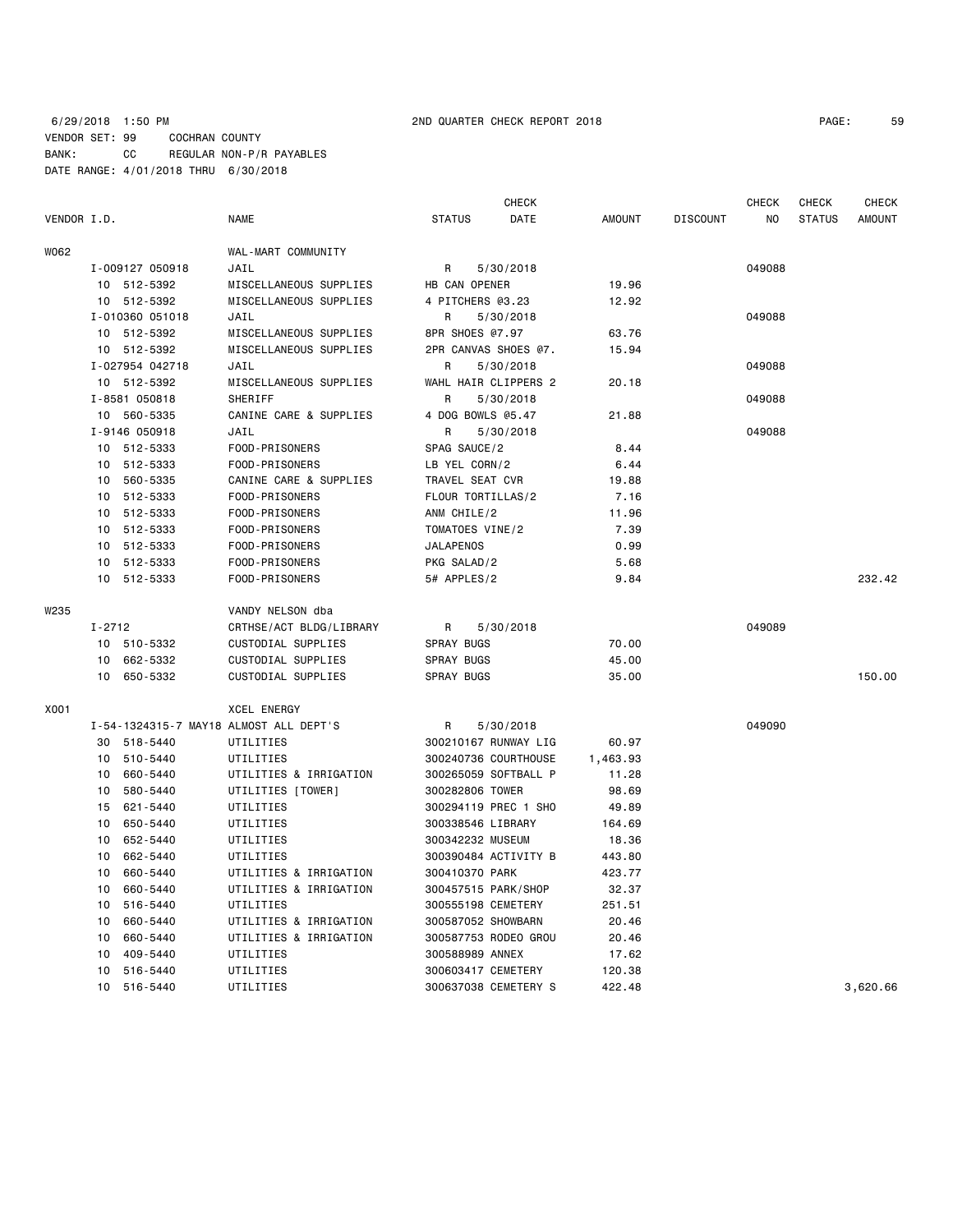6/29/2018 1:50 PM 2ND QUARTER CHECK REPORT 2018 PAGE: 60 VENDOR SET: 99 COCHRAN COUNTY BANK: CC REGULAR NON-P/R PAYABLES DATE RANGE: 4/01/2018 THRU 6/30/2018

| PAGE: | 60 |
|-------|----|
|-------|----|

|                  |                             |                                                   |               | CHECK                 |                 |                 | <b>CHECK</b> | <b>CHECK</b>  | <b>CHECK</b>  |
|------------------|-----------------------------|---------------------------------------------------|---------------|-----------------------|-----------------|-----------------|--------------|---------------|---------------|
| VENDOR I.D.      |                             | NAME                                              | <b>STATUS</b> | DATE                  | AMOUNT          | <b>DISCOUNT</b> | NO           | <b>STATUS</b> | <b>AMOUNT</b> |
| X001             |                             | <b>XCEL ENERGY</b>                                |               |                       |                 |                 |              |               |               |
|                  | I-54-1829977-7 MAY18 PREC 2 |                                                   | R             | 5/30/2018             |                 |                 | 049091       |               |               |
|                  | 15 622-5440                 | UTILITIES                                         |               | 260KWH 4/12-5/14/18   | 32.55           |                 |              |               |               |
|                  | 15 622-5440                 | UTILITIES                                         |               | AREA LIGHT 4/12-5/13  | 15.66           |                 |              |               | 48.21         |
|                  |                             |                                                   |               |                       |                 |                 |              |               |               |
| M322             |                             | MARY HELEN MCKNIGHT                               |               |                       |                 |                 |              |               |               |
|                  |                             | I-2018 HERITAGE CELE MUSEUM/HISTORICAL COMMISSION | R             | 5/31/2018             |                 |                 | 049092       |               |               |
|                  | 31 652-5499                 | MISCELLANEOUS                                     |               | PRE-PAY CELEBRATION   | 1,800.00        |                 |              |               | 1,800.00      |
| R <sub>159</sub> |                             | ROSIELEETTA REED                                  |               |                       |                 |                 |              |               |               |
|                  | I-BAL/TRAVEL 2018           | MUSEUM/HISTORICAL COMMISSION                      | V             | 5/31/2018             |                 |                 | 049093       |               | 250.00        |
| R <sub>159</sub> |                             | ROSIELEETTA REED                                  |               |                       |                 |                 |              |               |               |
|                  | M-CHECK                     | ROSIELEETTA REED<br>UNPOST                        | V             | 6/18/2018             |                 |                 | 049093       |               | 250.00CR      |
|                  |                             |                                                   |               |                       |                 |                 |              |               |               |
| R <sub>159</sub> |                             | ROSIELEETTA REED                                  |               |                       |                 |                 |              |               |               |
|                  |                             | I-PREPAY TRAVEL 2018 MUSEUM/HISTORICAL COMMISSION | R             | 5/31/2018             |                 |                 | 049094       |               |               |
|                  | 31 652-5499                 | MISCELLANEOUS                                     |               | PREPAY TRAVEL TO MO   | 250.00          |                 |              |               | 250.00        |
| A007             |                             | ALBERT GONZALEZ, dba                              |               |                       |                 |                 |              |               |               |
|                  | I-29671                     | CEMETERY                                          | R             | 6/11/2018             |                 |                 | 049095       |               |               |
|                  | 10 516-5454                 | TIRES                                             |               | 2/235-17 FLAT ON L/R  | 34.00           |                 |              |               |               |
|                  | I-29699                     | PREC 1                                            | R             | 6/11/2018             |                 |                 | 049095       |               |               |
|                  | 15 621-5454                 | TIRES                                             |               | 11-225 FLAT L/R(DUAL  | 60.00           |                 |              |               |               |
|                  | I-29762                     | PREC 4                                            | R             | 6/11/2018             |                 |                 | 049095       |               |               |
|                  | 15 624-5454                 | TIRES                                             |               | 245-70R17 FLAT ON R/  | 17.00           |                 |              |               | 111.00        |
| A109             |                             | ALBUS FARM EQUIPMENT                              |               |                       |                 |                 |              |               |               |
|                  | I-JUV#846 $6/5/18$          | JUV-RESTITUTION                                   | R             | 6/11/2018             |                 |                 | 049096       |               |               |
|                  | 10 000-4340.900             | JUVENILE PROBATION FEES                           |               | #846, RESTITUTION FOR | 157.00          |                 |              |               |               |
|                  | 10 000-4340.900             | JUVENILE PROBATION FEES                           |               | #846, RESTITUTION FOR | 100.00          |                 |              |               | 257.00        |
|                  |                             |                                                   |               |                       |                 |                 |              |               |               |
| A249             |                             | ANTELOPE TIRE & SUPPLY, INC                       |               |                       |                 |                 |              |               |               |
|                  | I-4927                      | PREC <sub>3</sub>                                 | R             | 6/11/2018             |                 |                 | 049097       |               |               |
|                  | 15 623-5454                 | TIRES                                             |               | FIX FLAT/INT'L        | 40.00           |                 |              |               |               |
|                  | I-4968                      | PREC 3                                            | R             | 6/11/2018             |                 |                 | 049097       |               |               |
|                  | 15 623-5454                 | TIRES                                             | FIX FLAT/SEMI |                       | 40.00<br>351.00 |                 |              |               | 431.00        |
|                  | 15 623-5454                 | TIRES                                             |               | 11.422.5 DYNATRAC 16  |                 |                 |              |               |               |
| B001             |                             | BAILEY CO. ELECTRIC COOP                          |               |                       |                 |                 |              |               |               |
|                  | I-404788                    | PREC 4                                            | R             | 6/11/2018             |                 |                 | 049098       |               |               |
|                  | 15 624-5440                 | UTILITIES                                         |               | 250KWH 4/19-5/18      | 50.13           |                 |              |               |               |
|                  | 15 624-5440                 | UTILITIES                                         | AREA LIGHT    |                       | 11.65           |                 |              |               |               |
|                  | I-404789                    | PREC 3                                            | R             | 6/11/2018             |                 |                 | 049098       |               |               |
|                  | 15 623-5440                 | UTILITIES                                         |               | 113KWH 4/16-5/15      | 36.36           |                 |              |               |               |
|                  | 15 623-5440                 | UTILITIES                                         | 2 AREA LIGHTS |                       | 24.10           |                 |              |               |               |
|                  | I-404790                    | NON-DEPT'L/SHERIFF POSSE                          | R             | 6/11/2018             |                 |                 | 049098       |               |               |
|                  | 10 409-5440                 | UTILITIES                                         |               | ELEC SVC 4/5-5/3      | 32.50           |                 |              |               | 154.74        |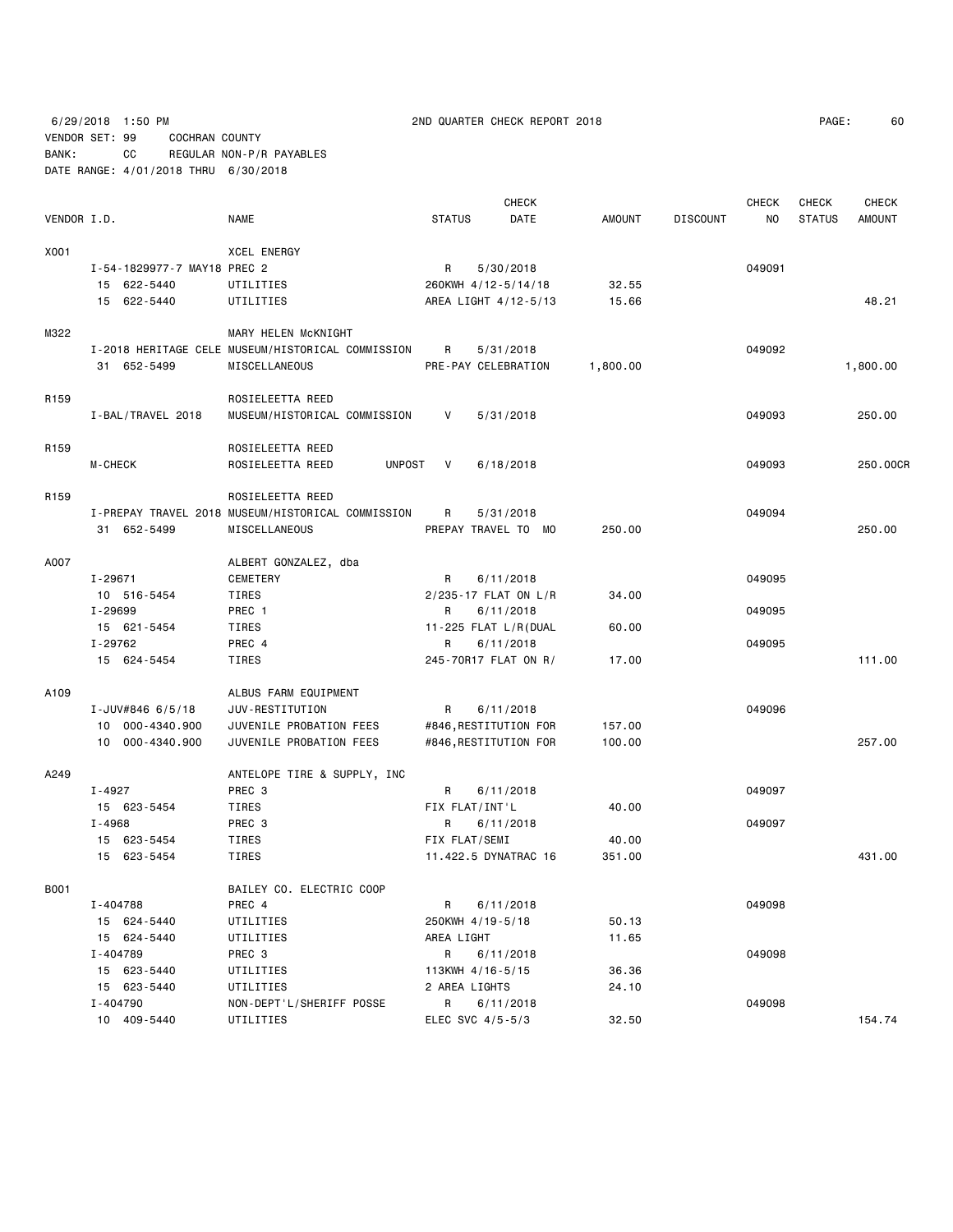6/29/2018 1:50 PM 2ND QUARTER CHECK REPORT 2018 PAGE: 61 VENDOR SET: 99 COCHRAN COUNTY BANK: CC REGULAR NON-P/R PAYABLES DATE RANGE: 4/01/2018 THRU 6/30/2018

| VENDOR I.D. |                 | <b>NAME</b>                  | <b>STATUS</b> | <b>DATE</b>          | AMOUNT | DISCOUNT | NO.    | STATUS | <b>AMOUNT</b> |
|-------------|-----------------|------------------------------|---------------|----------------------|--------|----------|--------|--------|---------------|
| B026        |                 | BLEDSOE WATER SUPPLY CORP    |               |                      |        |          |        |        |               |
|             | $I - 3004$ 6/18 | PREC 3                       | $\mathsf{R}$  | 6/11/2018            |        |          | 049099 |        |               |
|             | 15 623-5440     | UTILITIES                    |               | 640GL WATER MAY18    | 20.10  |          |        |        | 20.10         |
| B029        |                 | BRUCKNER'S TRUCK SALES, INC. |               |                      |        |          |        |        |               |
|             | I-405552L       | PREC 2                       |               | R 6/11/2018          |        |          | 049100 |        |               |
|             | 15 622-5451     | REPAIRS                      |               | FUEL FILTER          | 12.88  |          |        |        |               |
|             | I-406243L       | PREC 2                       | R.            | 6/11/2018            |        |          | 049100 |        |               |
|             | 15 622-5451     | REPAIRS                      |               | QUARTER FENDER KIT   | 89.99  |          |        |        | 102.87        |
| B198        |                 | BLAINE INDUSTRIAL SUPPLY     |               |                      |        |          |        |        |               |
|             | I-S4191673.002  | COURTHOUSE                   | R             | 6/11/2018            |        |          | 049101 |        |               |
|             | 10 510-5332     | CUSTODIAL SUPPLIES           | 1CS/LYSOL     |                      | 85.92  |          |        |        |               |
|             | I-S4219711.002  | <b>COURTHOUSE</b>            |               | R 6/11/2018          |        |          | 049101 |        |               |
|             | 10 510-5332     | CUSTODIAL SUPPLIES           | 1CS/PINESOL   |                      | 43.01  |          |        |        |               |
|             | I-S4248954.002  | <b>ACTIVITY BLDG</b>         | $\mathsf{R}$  | 6/11/2018            |        |          | 049101 |        |               |
|             | 10 662-5332     | CUSTODIAL SUPPLIES           |               | 1CS/COMPACT TISSUE   | 74.69  |          |        |        |               |
|             | I-S4248955.002  | COURTHOUSE                   |               | R 6/11/2018          |        |          | 049101 |        |               |
|             | 10 510-5332     | CUSTODIAL SUPPLIES           | 1CS/PLEDGE    |                      | 62.00  |          |        |        |               |
|             | I-S4278126.001  | COURTHOUSE                   |               | R 6/11/2018          |        |          | 049101 |        |               |
|             | 10 510-5332     | CUSTODIAL SUPPLIES           |               | 1CS/COTTONELL        | 69.96  |          |        |        |               |
|             | 10 510-5332     | CUSTODIAL SUPPLIES           |               | 1CT/ORANGE PLEDGE    | 62.00  |          |        |        |               |
|             | 10 510-5332     | CUSTODIAL SUPPLIES           |               | 2DZ/LAVENDER LACE RI | 51.45  |          |        |        |               |
|             | 10 510-5332     | CUSTODIAL SUPPLIES           |               | 2DZ/MANGO RIM HANGER | 51.45  |          |        |        |               |
|             |                 |                              |               |                      |        |          |        |        |               |

 10 510-5332 CUSTODIAL SUPPLIES 1/UNO MULTI PURP CLN 12.56 10 510-5332 CUSTODIAL SUPPLIES 1CS/PAPERTOWEL 56.42

 10 512-5391 MEDICAL CARE-PRISONERS ER EVAL & MGMT LVL I 81.24 10 512-5391 MEDICAL CARE-PRISONERS ER PHYS LEVEL 3 61.56

B248 BAILEY COUNTY SHERIFF'S OFFICE

CHECK CHECK CHECK CHECK

|      |          | 10 512-5391 | MEDICAL CARE-PRISONERS        | X - RAY             |                       | 7.09     |        |          |
|------|----------|-------------|-------------------------------|---------------------|-----------------------|----------|--------|----------|
|      |          | 10 512-5391 | MEDICAL CARE-PRISONERS        | X-RAY READ          |                       | 7.09     |        |          |
|      |          | I-MAY 2018  | JAIL                          | R                   | 6/11/2018             |          | 049102 |          |
|      |          | 10 512-5499 | MISCELLANEOUS                 |                     | MIKAEL RICHARDSON 31  | 1,240.00 |        | 1,396.98 |
| C007 |          |             | CITY OF MORTON                |                     |                       |          |        |          |
|      | I-053118 |             | LIB/MUS/ACT BLDG/CRTHSE/PREC1 | R                   | 6/11/2018             |          | 049103 |          |
|      | 10       | 650-5440    | UTILITIES                     | LIBRARY GAS         |                       | 19.00    |        |          |
|      | 10       | 650-5440    | UTILITIES                     |                     | LIBRARY WATER         | 28.00    |        |          |
|      | 10       | 650-5440    | UTILITIES                     |                     | LIBRARY GARBAGE       | 51.50    |        |          |
|      | 10       | 650-5440    | UTILITIES                     |                     | LIBRARY SEWER         | 18.00    |        |          |
|      | 10       | 652-5440    | UTILITIES                     | MUSEUM GAS          |                       | 19.00    |        |          |
|      | 10       | 652-5440    | UTILITIES                     | <b>MUSEUM WATER</b> |                       | 28.00    |        |          |
|      | 10       | 652-5440    | UTILITIES                     |                     | <b>MUSEUM GARBAGE</b> | 28.00    |        |          |
|      | 10       | 652-5440    | UTILITIES                     | <b>MUSEUM SEWER</b> |                       | 16.00    |        |          |
|      | 10       | 662-5440    | UTILITIES                     |                     | ACTIVITY BLDG GAS     | 70.00    |        |          |

10 510-5332 CUSTODIAL SUPPLIES 2DZ/TOILET BOWL HANG 48.12 617.58

I-M RICHARDSON 0518 JAIL/MEDS R 6/11/2018 049102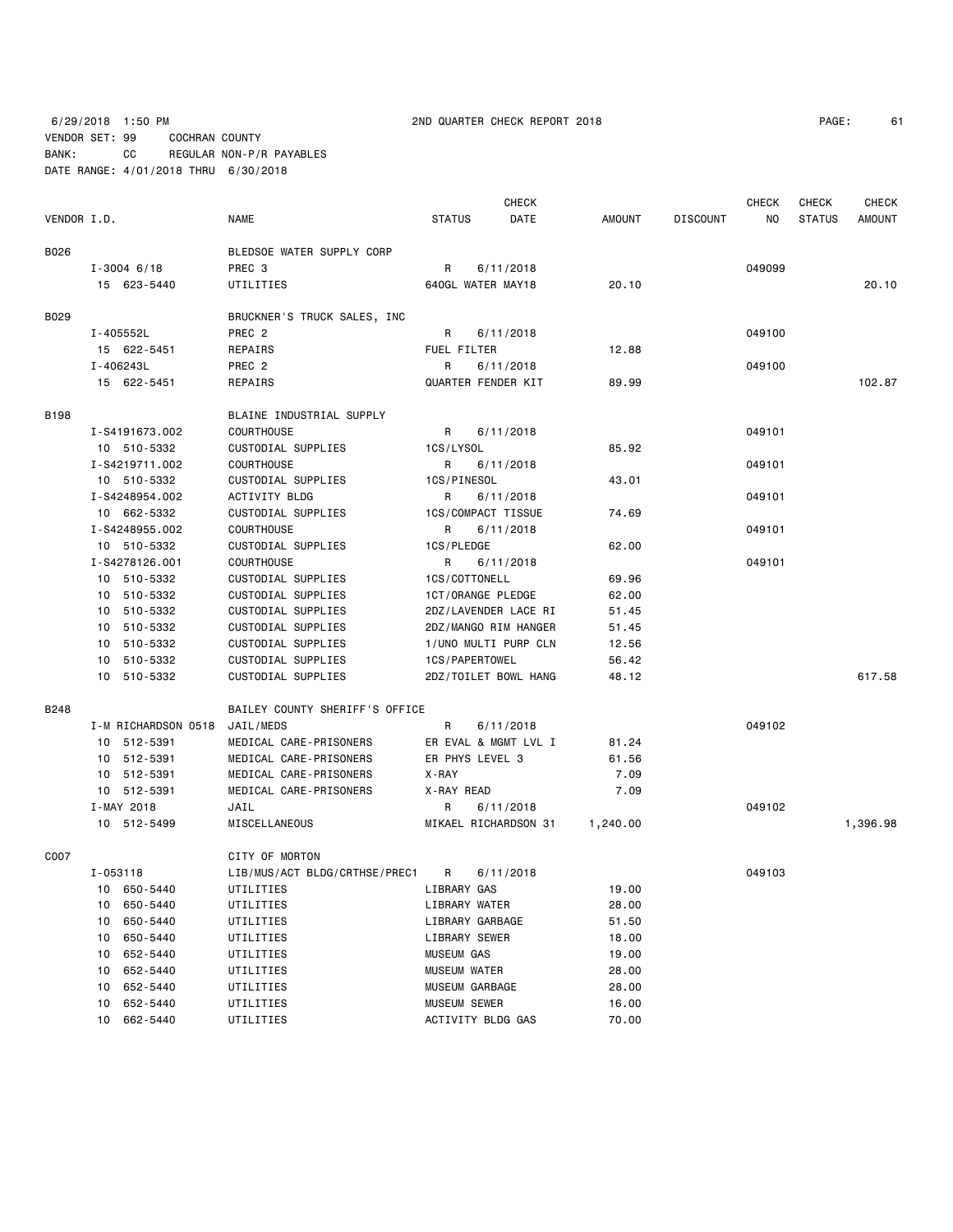6/29/2018 1:50 PM 2ND QUARTER CHECK REPORT 2018 PAGE: 62 VENDOR SET: 99 COCHRAN COUNTY BANK: CC REGULAR NON-P/R PAYABLES DATE RANGE: 4/01/2018 THRU 6/30/2018

CHECK CHECK CHECK CHECK CHECK VENDOR I.D. NAME STATUS DATE AMOUNT DISCOUNT NO STATUS AMOUNT

| C007             |                   | CITY OF MORTON<br>*CONTINUED* |                           |          |        |          |
|------------------|-------------------|-------------------------------|---------------------------|----------|--------|----------|
|                  | $I - 053118$      | LIB/MUS/ACT BLDG/CRTHSE/PREC1 | $\mathsf{R}$<br>6/11/2018 |          | 049103 |          |
|                  | 10 662-5440       | UTILITIES                     | ACT. BLDG WATER           | 34.50    |        |          |
|                  | 10 662-5440       | UTILITIES                     | ACT. BLDG GARBAGE         | 77.00    |        |          |
|                  | 10 662-5440       | UTILITIES                     | ACT. BLDG SEWER           | 48.00    |        |          |
|                  | 10 510-5440       | UTILITIES                     | <b>COURTHOUSE GAS</b>     | 87.00    |        |          |
|                  | 10 510-5440       | UTILITIES                     | <b>COURTHOUSE WATER</b>   | 1,140.50 |        |          |
|                  | 10 510-5440       | UTILITIES                     | CRTHSE GARBAGE            | 334.50   |        |          |
|                  | 10 510-5440       | UTILITIES                     | <b>COURTHOUSE SEWER</b>   | 54.00    |        |          |
|                  | 15 621-5440       | UTILITIES                     | PREC 1 GAS                | 36.00    |        |          |
|                  | 15 621-5440       | UTILITIES                     | PREC 1 WATER              | 34.50    |        |          |
|                  | 15 621-5440       | UTILITIES                     | PREC 1 GARBAGE            | 51.50    |        | 2,175.00 |
| C <sub>008</sub> |                   | CITY OF WHITEFACE             |                           |          |        |          |
|                  | $I - 409$ 5/18    | PREC <sub>2</sub>             | R<br>6/11/2018            |          | 049104 |          |
|                  | 15 622-5440       | UTILITIES                     | 200MCF 4/16-5/16          | 16.25    |        |          |
|                  | 15 622-5440       | UTILITIES                     | WATER SVC                 | 26.00    |        |          |
|                  | 15 622-5440       |                               | GARBAGE SVC               |          |        |          |
|                  |                   | UTILITIES                     |                           | 54.37    |        | 119.12   |
|                  | 15 622-5440       | UTILITIES                     | SEWER SVC                 | 22.50    |        |          |
| C015             |                   | COCHRAN COUNTY SENIOR         |                           |          |        |          |
|                  | I-JUNE'18 INSTLMT | SENIOR CITIZENS               | R<br>6/11/2018            |          | 049105 |          |
|                  | 10 663-5418       | SENIOR CITIZENS CONTRACT      | <b>JUNE 2018</b>          | 6,250.00 |        | 6,250.00 |
| C022             |                   | COMMERCIAL PRINTING COMPA     |                           |          |        |          |
|                  | I-20737           | JAIL                          | R<br>6/11/2018            |          | 049106 |          |
|                  | 10 512-5310       | OFFICE SUPPLIES               | 500 INTAKE SUBMISSIO      | 192.00   |        |          |
|                  | 10 512-5310       | OFFICE SUPPLIES               | 500 COMPLAINT FORM        | 111.00   |        | 303.00   |
| C035             |                   | COX AUTO SUPPLY CO            |                           |          |        |          |
|                  | C-392774          | PREC 3                        | R<br>6/11/2018            |          | 049107 |          |
|                  | 15 623-5451       | REPAIRS                       | RET/2 DEF 2.5GL           | 27.98CR  |        |          |
|                  | I-392632          | PREC 1                        | R<br>6/11/2018            |          | 049107 |          |
|                  | 15 621-5451       | REPAIRS                       | F CONNECTORS              | 2.29     |        |          |
|                  | 15 621-5451       | REPAIRS                       | 2/LINE CONNECTORS         | 1.98     |        |          |
|                  | I-392695          | PREC <sub>2</sub>             | R<br>6/11/2018            |          | 049107 |          |
|                  | 15 622-5451       | REPAIRS                       | 2/UPPER CYL LUB           | 21.98    |        |          |
|                  | I-392711          | PREC 4                        | R<br>6/11/2018            |          | 049107 |          |
|                  | 15 624-5356       | ROAD MATERIALS & SUPPLIES     | CONTACT CLEANER           | 20.99    |        |          |
|                  | I-392768          | PREC 3                        | R<br>6/11/2018            |          | 049107 |          |
|                  | 15 623-5356       | ROAD MATERIALS & SUPPLIES     | MYSTIK MOLY GREASE C      | 51.99    |        |          |
|                  | 15 623-5356       | ROAD MATERIALS & SUPPLIES     | CABLE TIES                | 17.89    |        |          |
|                  | 15 623-5451       | REPAIRS                       | IMPACT CLEANER            | 56.99    |        |          |
|                  | 15 623-5451       | REPAIRS                       | 10/DEF 2.5GL              | 139.90   |        |          |
|                  | 15 623-5451       | REPAIRS                       | 2/OIL FILTERS             | 49.96    |        |          |
|                  | I-392776          | PREC 4                        | 6/11/2018<br>R            |          | 049107 |          |
|                  | 15 624-5356       | ROAD MATERIALS & SUPPLIES     | 2/RUBBER STRAPS           | 4.98     |        |          |
|                  | 15 624-5356       | ROAD MATERIALS & SUPPLIES     | 15FT LIGHT CORD           | 103.99   |        |          |
|                  | I-392777          | PREC 1                        | R 6/11/2018               |          | 049107 |          |
|                  |                   |                               |                           |          |        |          |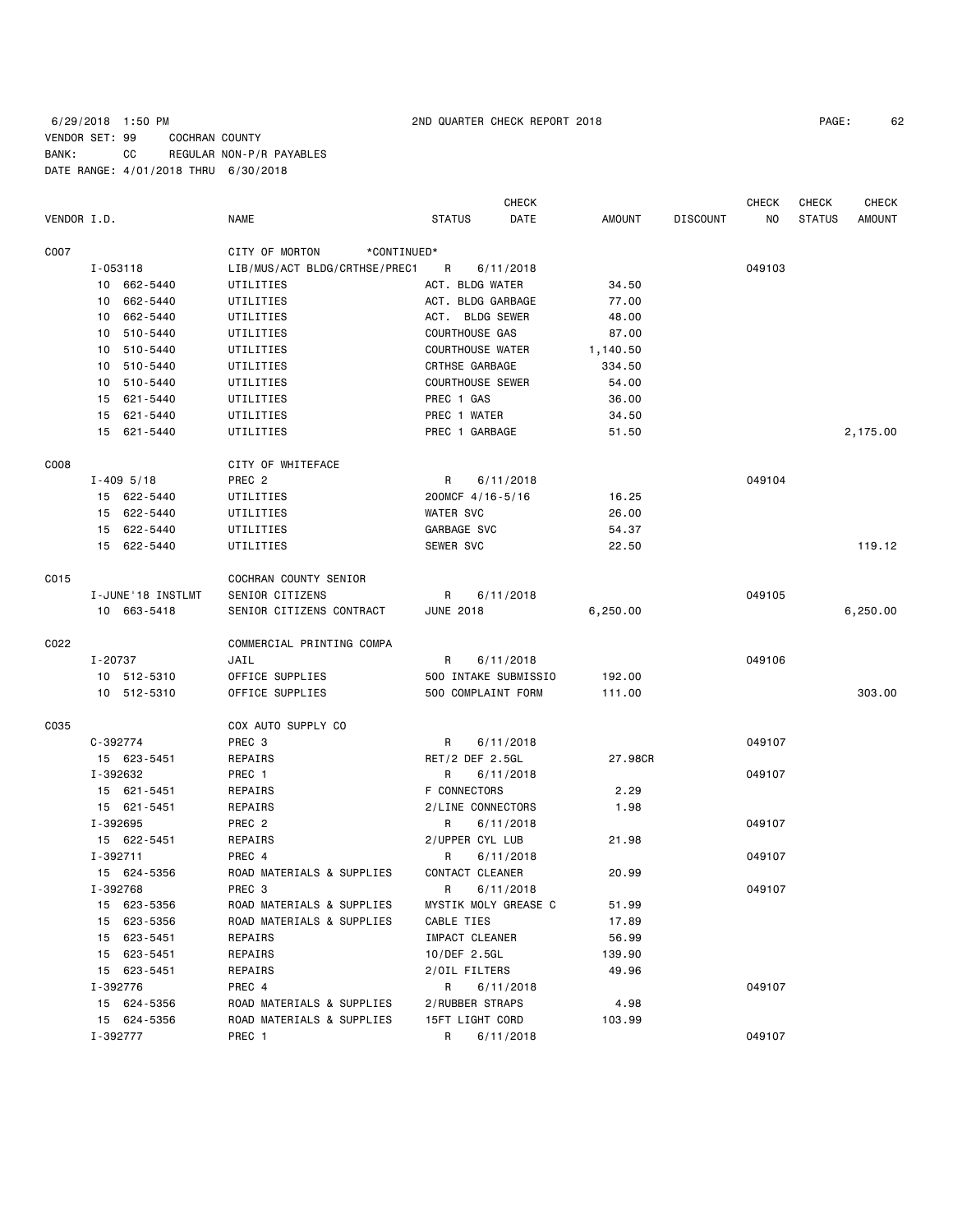|             |             |                                   | <b>CHECK</b>          |        |                 | <b>CHECK</b> | <b>CHECK</b>  | <b>CHECK</b>  |
|-------------|-------------|-----------------------------------|-----------------------|--------|-----------------|--------------|---------------|---------------|
| VENDOR I.D. |             | NAME                              | <b>STATUS</b><br>DATE | AMOUNT | <b>DISCOUNT</b> | NO           | <b>STATUS</b> | <b>AMOUNT</b> |
| C035        |             | COX AUTO SUPPLY CO<br>*CONTINUED* |                       |        |                 |              |               |               |
|             | I-392777    | PREC 1                            | R<br>6/11/2018        |        |                 | 049107       |               |               |
|             | 15 621-5356 | ROAD MATERIALS & SUPPLIES         | 4/RUBBER STRAPS       | 9.96   |                 |              |               |               |
|             | 15 621-5356 | ROAD MATERIALS & SUPPLIES         | 2/BUNGEE CORDS        | 7.98   |                 |              |               |               |
|             | I-392786    | <b>SHERIFF</b>                    | R<br>6/11/2018        |        |                 | 049107       |               |               |
|             | 10 560-5451 | MACHINERY-NON-OFFICE REPAIR       | 2/22" WIPER BLADES    | 11.98  |                 |              |               |               |
|             | I-392872    | PREC 4                            | R<br>6/11/2018        |        |                 | 049107       |               |               |
|             | 15 624-5356 | ROAD MATERIALS & SUPPLIES         | FABULOS0              | 2.49   |                 |              |               |               |
|             | 15 624-5356 | ROAD MATERIALS & SUPPLIES         | PAPER TOWELS          | 4.99   |                 |              |               |               |
|             | 15 624-5356 | ROAD MATERIALS & SUPPLIES         | 2/BLUE SHOP TOWELS    | 7.98   |                 |              |               |               |
|             | 15 624-5356 | ROAD MATERIALS & SUPPLIES         | <b>FLOW SPROUT</b>    | 7.99   |                 |              |               |               |
|             | 15 624-5356 | ROAD MATERIALS & SUPPLIES         | LITTLE TREES          | 3.29   |                 |              |               |               |
|             | 15 624-5356 | ROAD MATERIALS & SUPPLIES         | ARTIC FREEZE CAN      | 28.99  |                 |              |               |               |
|             | I-392889    | PREC 2                            | R<br>6/11/2018        |        |                 | 049107       |               |               |
|             | 15 622-5356 | ROAD MATERIALS & SUPPLIES         | 2/DIESEL TANKS        | 25.98  |                 |              |               |               |
|             | I-393341    | PREC 4                            | 6/11/2018<br>R        |        |                 | 049107       |               |               |
|             | 15 624-5451 | REPAIRS                           | 1GL/ROT 15/40         | 19.49  |                 |              |               |               |
|             | I-393471    | SHERIFF                           | R<br>6/11/2018        |        |                 | 049107       |               |               |
|             | 10 560-5451 | MACHINERY-NON-OFFICE REPAIR       | TIRE FOAM             | 5.29   |                 |              |               |               |
|             | I-393612    | PREC <sub>2</sub>                 | R<br>6/11/2018        |        |                 | 049107       |               |               |
|             | 15 622-5451 | REPAIRS                           | 1CS/QS 5/30 OIL       | 58.50  |                 |              |               |               |
|             | I-393797    | PREC <sub>2</sub>                 | R<br>6/11/2018        |        |                 | 049107       |               |               |
|             | 15 622-5356 | ROAD MATERIALS & SUPPLIES         | MARKING TAPE          | 1.69   |                 |              |               |               |
|             | I-393940    | <b>COURTHOUSE</b>                 | R<br>6/11/2018        |        |                 | 049107       |               |               |
|             | 10 510-5332 | CUSTODIAL SUPPLIES                | 2/KEYS-CHERI BUTLER   | 2.00   |                 |              |               |               |
|             | I-393983    | <b>ACTIVITY BLDG</b>              | R<br>6/11/2018        |        |                 | 049107       |               |               |
|             | 10 662-5451 | REPAIR                            | 2/AC FLOAT            | 25.98  |                 |              |               |               |
|             | 10 662-5451 | REPAIR                            | 2/FITTINGS            | 1.26   |                 |              |               |               |
|             | 10 662-5451 | REPAIR                            | 2/FLAT WASHERS        | 0.20   |                 |              |               |               |
|             | I-394284    | PARK/SHOWBARN                     | R<br>6/11/2018        |        |                 | 049107       |               |               |
|             | 10 660-5332 | <b>CUSTODIAL SUPPLIES</b>         | 2/KEYS-JUDGE HENRY/S  | 2.00   |                 |              |               |               |
|             | I-394349    | PREC 4                            | 6/11/2018<br>R        |        |                 | 049107       |               |               |
|             | 15 624-5451 | REPAIRS                           | <b>REGULATOR</b>      | 54.99  |                 |              |               |               |
|             | I-394405    | SHERIFF                           | R<br>6/11/2018        |        |                 | 049107       |               |               |
|             | 10 560-5451 | MACHINERY-NON-OFFICE REPAIR       | 8/0W20 DEXOS OIL      | 47.92  |                 |              |               |               |
|             | 10 560-5451 | MACHINERY-NON-OFFICE REPAIR       | W/WASHER FLUID        | 3.99   |                 |              |               |               |
|             | 10 560-5451 | MACHINERY-NON-OFFICE REPAIR       | OIL FILTER            | 6.98   |                 |              |               |               |
|             | 10 560-5451 | MACHINERY-NON-OFFICE REPAIR       | AIR FILTER            | 23.99  |                 |              |               |               |
|             | I-394520    | PREC 2                            | R<br>6/11/2018        |        |                 | 049107       |               |               |
|             | 15 622-5356 | ROAD MATERIALS & SUPPLIES         | 3/BLUE SHOP TOWELS    | 11.97  |                 |              |               |               |
|             | I-394607    | SHERIFF                           | R<br>6/11/2018        |        |                 | 049107       |               |               |
|             | 10 560-5334 | OTHER SUPPLIES                    | VEHICLE SOAP          | 9.99   |                 |              |               |               |
|             | 10 560-5334 | OTHER SUPPLIES                    | <b>BLK TAPE</b>       | 4.99   |                 |              |               | 837.82        |
|             |             |                                   |                       |        |                 |              |               |               |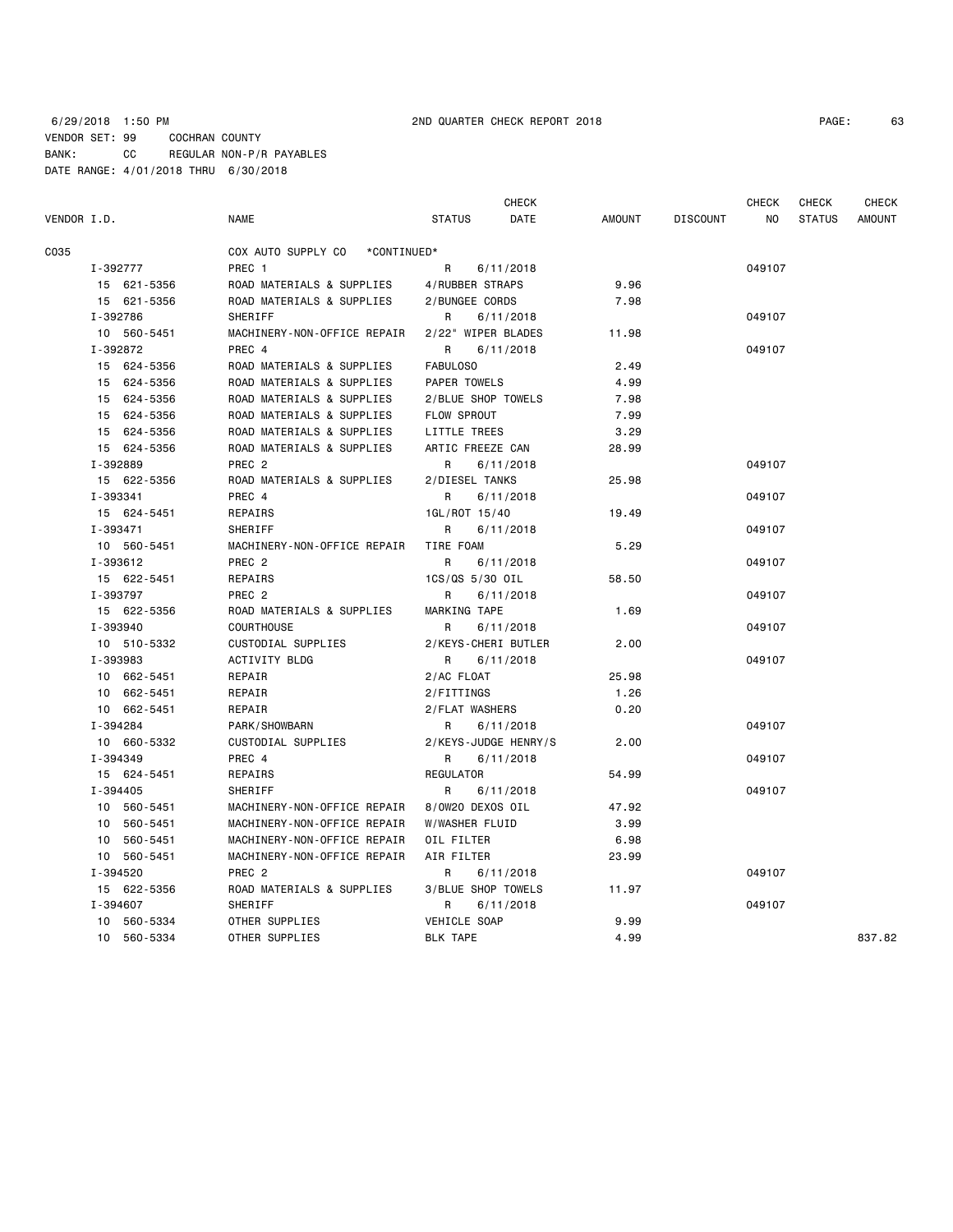6/29/2018 1:50 PM 2ND QUARTER CHECK REPORT 2018 PAGE: 64 VENDOR SET: 99 COCHRAN COUNTY BANK: CC REGULAR NON-P/R PAYABLES DATE RANGE: 4/01/2018 THRU 6/30/2018

| VENDOR I.D. |                 | <b>NAME</b>                                  | <b>STATUS</b>         | <b>CHECK</b><br>DATE | AMOUNT   | <b>DISCOUNT</b> | <b>CHECK</b><br>ΝO | <b>CHECK</b><br><b>STATUS</b> | <b>CHECK</b><br><b>AMOUNT</b> |
|-------------|-----------------|----------------------------------------------|-----------------------|----------------------|----------|-----------------|--------------------|-------------------------------|-------------------------------|
|             |                 |                                              |                       |                      |          |                 |                    |                               |                               |
| C084        |                 | CLERK, SEVENTH COURT OF APPEAL               |                       |                      |          |                 |                    |                               |                               |
|             | $I-MAY$ 18      | STATE FEES                                   | R                     | 6/11/2018            |          |                 | 049109             |                               |                               |
|             | 90 000-2379.002 | 7th Crt of Appeal Gov't22.2081DISTRICT COURT |                       |                      | 10.00    |                 |                    |                               | 10.00                         |
| C165        |                 | CITY OF MORTON                               |                       |                      |          |                 |                    |                               |                               |
|             | I-APR-MAY 2018  | <b>CEMETERY</b>                              | R                     | 6/11/2018            |          |                 | 049110             |                               |                               |
|             | 10 516-5486     | CONTRACT LABOR-OPEN CLOSE                    | PETRA CASAREZ 4/14/1  |                      | 300.00   |                 |                    |                               |                               |
|             | 10 516-5486     | CONTRACT LABOR-OPEN CLOSE                    | FLORA VANLANDINGHAM   |                      | 300.00   |                 |                    |                               |                               |
|             | 10 516-5486     | CONTRACT LABOR-OPEN CLOSE                    | NORMA TOMBLAND 5/12/  |                      | 300.00   |                 |                    |                               | 900.00                        |
| C302        |                 | CHARM-TEX, INC.                              |                       |                      |          |                 |                    |                               |                               |
|             | I-0164076-IN    | JAIL                                         | R                     | 6/11/2018            |          |                 | 049111             |                               |                               |
|             | 10 512-5392     | MISCELLANEOUS SUPPLIES                       | 4/EZ BUNK/GRAY 36"x8  |                      | 1,051.60 |                 |                    |                               |                               |
|             | I-0164778-IN    | JAIL                                         | R                     | 6/11/2018            |          |                 | 049111             |                               |                               |
|             | 10 512-5392     | MISCELLANEOUS SUPPLIES                       | 5/XL WHITE SHIRTS     |                      | 32.70    |                 |                    |                               |                               |
|             | 10 512-5392     | MISCELLANEOUS SUPPLIES                       | 5/2XL WHITE SHIRTS    |                      | 32.70    |                 |                    |                               |                               |
|             | 10 512-5392     | MISCELLANEOUS SUPPLIES                       | 5/3XL WHITE SHIRTS    |                      | 34.50    |                 |                    |                               |                               |
|             | 10 512-5392     | MISCELLANEOUS SUPPLIES                       | 4/4XL WHITE SHIRTS    |                      | 37.70    |                 |                    |                               |                               |
|             | 10 512-5392     | MISCELLANEOUS SUPPLIES                       | 5/6XL WHITE SHIRTS    |                      | 39.50    |                 |                    |                               |                               |
|             | 10 512-5392     | MISCELLANEOUS SUPPLIES                       | SCREEN PRINTING CHG/  |                      |          |                 |                    |                               |                               |
|             | 10 512-5392     | MISCELLANEOUS SUPPLIES                       | 5/XL WHITE PANTS      |                      | 34.50    |                 |                    |                               |                               |
|             | 10 512-5392     | MISCELLANEOUS SUPPLIES                       | 5/2XL WHITE PANTS     |                      | 34.50    |                 |                    |                               |                               |
|             | 10 512-5392     | MISCELLANEOUS SUPPLIES                       | 5/3XL WHITE PANTS     |                      | 37.70    |                 |                    |                               |                               |
|             | 10 512-5392     | MISCELLANEOUS SUPPLIES                       | 5/4XL WHITE PANTS     |                      | 39.50    |                 |                    |                               |                               |
|             | 10 512-5392     | MISCELLANEOUS SUPPLIES                       | 5/6XL WHITE PANTS     |                      | 44.50    |                 |                    |                               | 1,419.40                      |
| C367        |                 | COMPUTER TRANSITION SERVICES,                |                       |                      |          |                 |                    |                               |                               |
|             | I-166877        | SHERIFF                                      | R                     | 6/11/2018            |          |                 | 049112             |                               |                               |
|             | 10 560-5452     | OFFICE EQUIPMENT REPAIR                      | UPDATE TLETS/2HRS TR  |                      | 97.00    |                 |                    |                               |                               |
|             | 10 560-5452     | OFFICE EQUIPMENT REPAIR                      | 2HRS ON-SITE LABOR    |                      | 339.50   |                 |                    |                               |                               |
|             | 10 560-5452     | OFFICE EQUIPMENT REPAIR                      | 116MI@55c             |                      | 63.22    |                 |                    |                               |                               |
|             | I-167017        | NON-DEPT'L                                   | R                     | 6/11/2018            |          |                 | 049112             |                               |                               |
|             | 10 409-5420     | TELECOMMUNICATIONS                           | 14 TREND MICRO JUN18  |                      | 22.40    |                 |                    |                               |                               |
|             | I-167269HD      | <b>COURTHOUSE</b>                            | R                     | 6/11/2018            |          |                 | 049112             |                               |                               |
|             | 10 510-5411     | MAINTENANCE CONTRACTS                        | HELP DESK JUN 18      |                      | 733.90   |                 |                    |                               | 1,256.02                      |
| C402        |                 | CSI, LUBBOCK                                 |                       |                      |          |                 |                    |                               |                               |
|             | I-74-1          | TREASURER                                    | R.                    | 6/11/2018            |          |                 | 049113             |                               |                               |
|             | 10 497-5451     | REPAIRS                                      | 1HR/RELOCATE DATA DR  |                      | 85.00    |                 |                    |                               |                               |
|             | 10 497-5451     | REPAIRS                                      | 2HR/TRAVEL TIME       |                      | 85.00    |                 |                    |                               |                               |
|             | 10 497-5451     | REPAIRS                                      | SUPPLIES              |                      | 30.75    |                 |                    |                               | 200.75                        |
| D196        |                 | JORGE DE LA CRUZ, SHERIFF                    |                       |                      |          |                 |                    |                               |                               |
|             | I-052618/GROC   | JAIL                                         | R                     | 6/11/2018            |          |                 | 049114             |                               |                               |
|             | 10 512-5333     | FOOD-PRISONERS                               | 2/APPLE SAUCE/FAM\$ 5 |                      | 5.00     |                 |                    |                               |                               |
|             | 10 512-5333     | FOOD-PRISONERS                               | FLOUR/FAM\$ 5/24      |                      | 2.00     |                 |                    |                               |                               |
|             | 10 512-5333     | FOOD-PRISONERS                               | 2/MACARONI/FAM\$      |                      | 2.00     |                 |                    |                               |                               |
|             | 10 512-5333     | FOOD-PRISONERS                               | MARGARINE/FAM\$       |                      | 1.25     |                 |                    |                               |                               |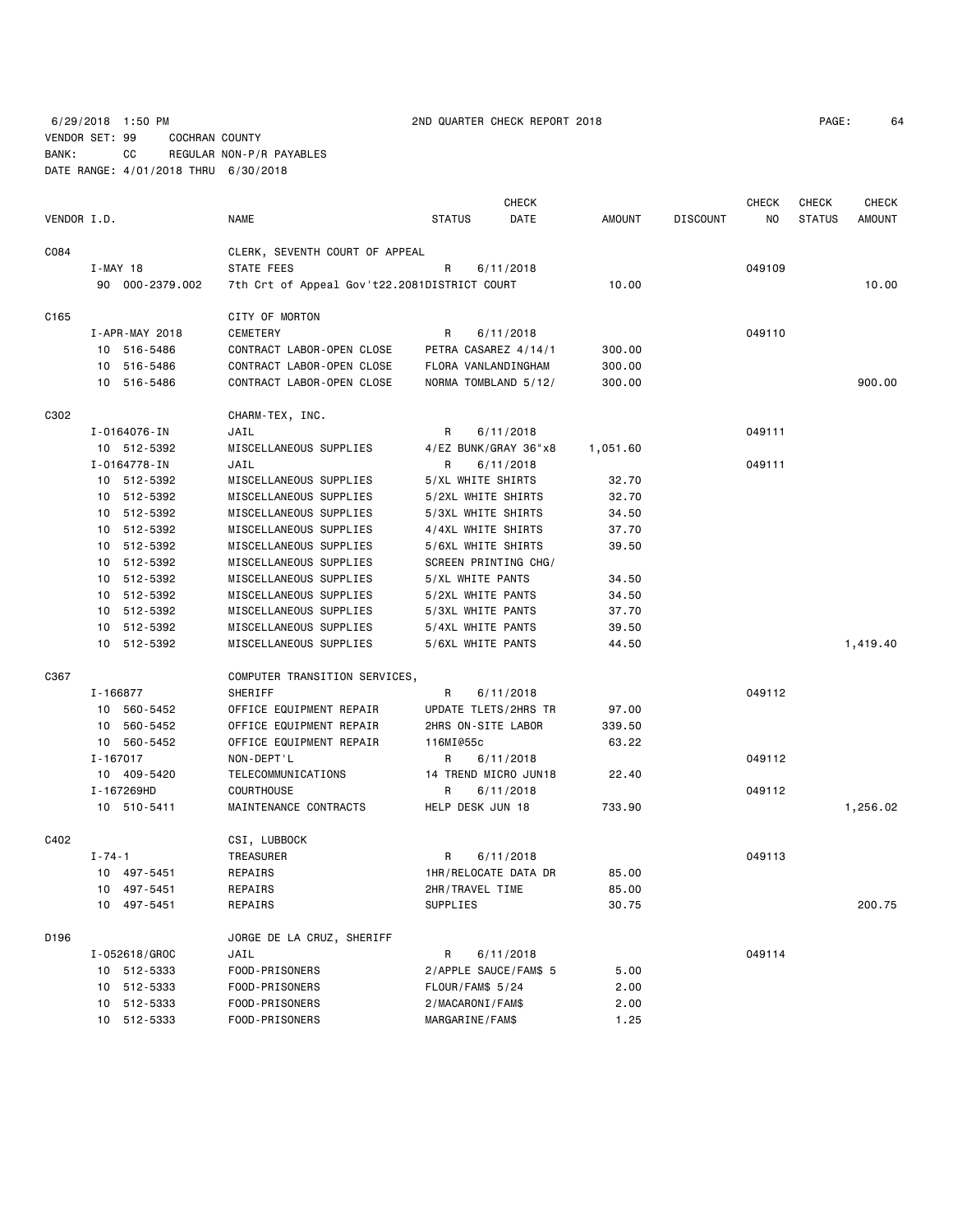## 6/29/2018 1:50 PM 2ND QUARTER CHECK REPORT 2018 PAGE: 65 VENDOR SET: 99 COCHRAN COUNTY BANK: CC REGULAR NON-P/R PAYABLES DATE RANGE: 4/01/2018 THRU 6/30/2018

| PAGE: | 65 |
|-------|----|
|-------|----|

|             | <b>CHECK</b>                  |  |                           |                       | <b>CHECK</b>         | <b>CHECK</b>  | <b>CHECK</b>    |        |               |               |
|-------------|-------------------------------|--|---------------------------|-----------------------|----------------------|---------------|-----------------|--------|---------------|---------------|
| VENDOR I.D. |                               |  | NAME                      | <b>STATUS</b>         | DATE                 | <b>AMOUNT</b> | <b>DISCOUNT</b> | NO     | <b>STATUS</b> | <b>AMOUNT</b> |
| D196        |                               |  | JORGE DE LA CRUZ, SHERIFF | *CONTINUED*           |                      |               |                 |        |               |               |
|             | I-052618/GROC                 |  | JAIL                      | R.                    | 6/11/2018            |               |                 | 049114 |               |               |
|             | 10 512-5333                   |  | FOOD-PRISONERS            | 2/CREAM OF CHICKEN/F  |                      | 1.40          |                 |        |               |               |
|             | 10 512-5333                   |  | FOOD-PRISONERS            |                       | CREAM OF MUSHROOM/FA | 0.70          |                 |        |               |               |
|             | 10 512-5333<br>FOOD-PRISONERS |  |                           | 2/BAR-S FRANKS/ALLSU  |                      | 2.58          |                 |        |               |               |
|             | 10 512-5333                   |  | FOOD-PRISONERS            | TOMATOES/ALLSUPS      |                      | 0.99          |                 |        |               |               |
|             | 10 512-5333                   |  | FOOD-PRISONERS            | LETTUCE/ALLSUPS       |                      | 1.59          |                 |        |               |               |
|             | 10 512-5333                   |  | FOOD-PRISONERS            | 2/MILK/ALLSUPS 5/26   |                      | 6.98          |                 |        |               | 24.49         |
| E002        |                               |  | EASTERN EQUIPMENT SUPPLY  |                       |                      |               |                 |        |               |               |
|             | I-G41815                      |  | PREC 1                    | R                     | 6/11/2018            |               |                 | 049115 |               |               |
|             | 15 621-5356                   |  | ROAD MATERIALS & SUPPLIES | ANNUAL OXY CYL LEASE  |                      | 50.00         |                 |        |               |               |
|             | I-G41816                      |  | PREC 1                    | R                     | 6/11/2018            |               |                 | 049115 |               |               |
|             | 15 621-5356                   |  | ROAD MATERIALS & SUPPLIES | ANNUAL ACET CYL LEAS  |                      | 50.00         |                 |        |               | 100.00        |
| E069        |                               |  | ENCARTELE, INC            |                       |                      |               |                 |        |               |               |
|             | I-7657                        |  | JAIL                      | R                     | 6/11/2018            |               |                 | 049116 |               |               |
|             | 10 000-4380.200               |  | OTHER [MISCELLANEOUS]     | 100 PHONE CARDS       |                      | 500.00        |                 |        |               | 500.00        |
| E075        |                               |  | <b>WEX BANK</b>           |                       |                      |               |                 |        |               |               |
|             | I-54540282                    |  | VARIOUS DEPTS             | R                     | 6/11/2018            |               |                 | 049117 |               |               |
|             | 15 610-5427                   |  | COMM-CONTINUING EDUCATION | 15.649GL/UNL 5/10;BR  |                      | 37.19         |                 |        |               |               |
|             | 560-5330<br>10                |  | FUEL AND OIL              | 19.038GL/UNL 5/13;MI  |                      | 47.90         |                 |        |               |               |
|             | 560-5330<br>10                |  | FUEL AND OIL              | 15.527GL/UNL 5/15;CL  |                      | 42.17         |                 |        |               |               |
|             | 550-5330<br>10                |  | FUEL & OIL                | 23.529GL/UNL 5/15; WH |                      | 58.25         |                 |        |               |               |
|             | 550-5330<br>10                |  | FUEL & OIL                | 19.362GL/UNL 5/29; WH |                      | 47.94         |                 |        |               |               |
|             | 495-5427<br>10                |  | CONTINUING EDUCATION      | 20.985L/UNL 5/1;GOLD  |                      | 52.80         |                 |        |               |               |
|             | 17 573-5499                   |  | OPERATING EXPENSES        | 22.041GL/UNL 5/2; MCG |                      | 53.25         |                 |        |               |               |
|             | 17 573-5499                   |  | OPERATING EXPENSES        | 20.532GL/UNL 5/2;LVL  |                      | 47.14         |                 |        |               |               |
|             | 10<br>550-5330                |  | FUEL & OIL                | 25GL/UNL 5/3;MRTN,BE  |                      | 57.90         |                 |        |               |               |
|             | 560-5330<br>10                |  | FUEL AND OIL              | 16.193GL/UNL 5/3;MRT  |                      | 36.39         |                 |        |               |               |
|             | 495-5427<br>10                |  | CONTINUING EDUCATION      | 10.47GL/UNL+5/4;BRIG  |                      | 24.25         |                 |        |               |               |
|             | 560-5330<br>10                |  | FUEL AND OIL              | 15.12GL/UNL 5/8;MRTN  |                      | 33.98         |                 |        |               |               |
|             | 15<br>610-5427                |  | COMM-CONTINUING EDUCATION | 16.4GL/UNL 5/9;BRNWD  |                      | 38.96         |                 |        |               |               |
|             | 10<br>560-5330                |  | FUEL AND OIL              | REBATE                |                      | 1.73CR        |                 |        |               | 576.39        |
| F010        |                               |  | FIVE-AREA TELEPHONE CO-OP |                       |                      |               |                 |        |               |               |
|             | I-927-5510 JUNE 18            |  | PREC 4                    | R                     | 6/11/2018            |               |                 | 049118 |               |               |
|             | 624-5420<br>15                |  | TELECOMMUNICATIONS        | BASIC LOCAL SVC       |                      | 32.25         |                 |        |               |               |
|             | 15 624-5420                   |  | TELECOMMUNICATIONS        | FEES                  |                      | 10.03         |                 |        |               |               |
|             | 15 624-5420                   |  | TELECOMMUNICATIONS        | LONG DISTANCE SVC     |                      | 0.16          |                 |        |               | 42.44         |
| F073        |                               |  | FRONTIER VALLEY INC.      |                       |                      |               |                 |        |               |               |
|             | I-379452                      |  | CEMETERY                  | R                     | 6/11/2018            |               |                 | 049119 |               |               |
|             | 10 516-5451                   |  | REPAIR                    | 2"x6" NIPPLE          |                      | 3.47          |                 |        |               |               |
|             | 10 516-5451                   |  | REPAIR                    | 2"AIR RELIEF VALVE    |                      | 25.66         |                 |        |               |               |
|             | I-379787                      |  | CEMETERY                  | R                     | 6/11/2018            |               |                 | 049119 |               |               |
|             | 10 516-5451                   |  | REPAIR                    | RPL RISER ON WELL/SV  |                      | 109.00        |                 |        |               |               |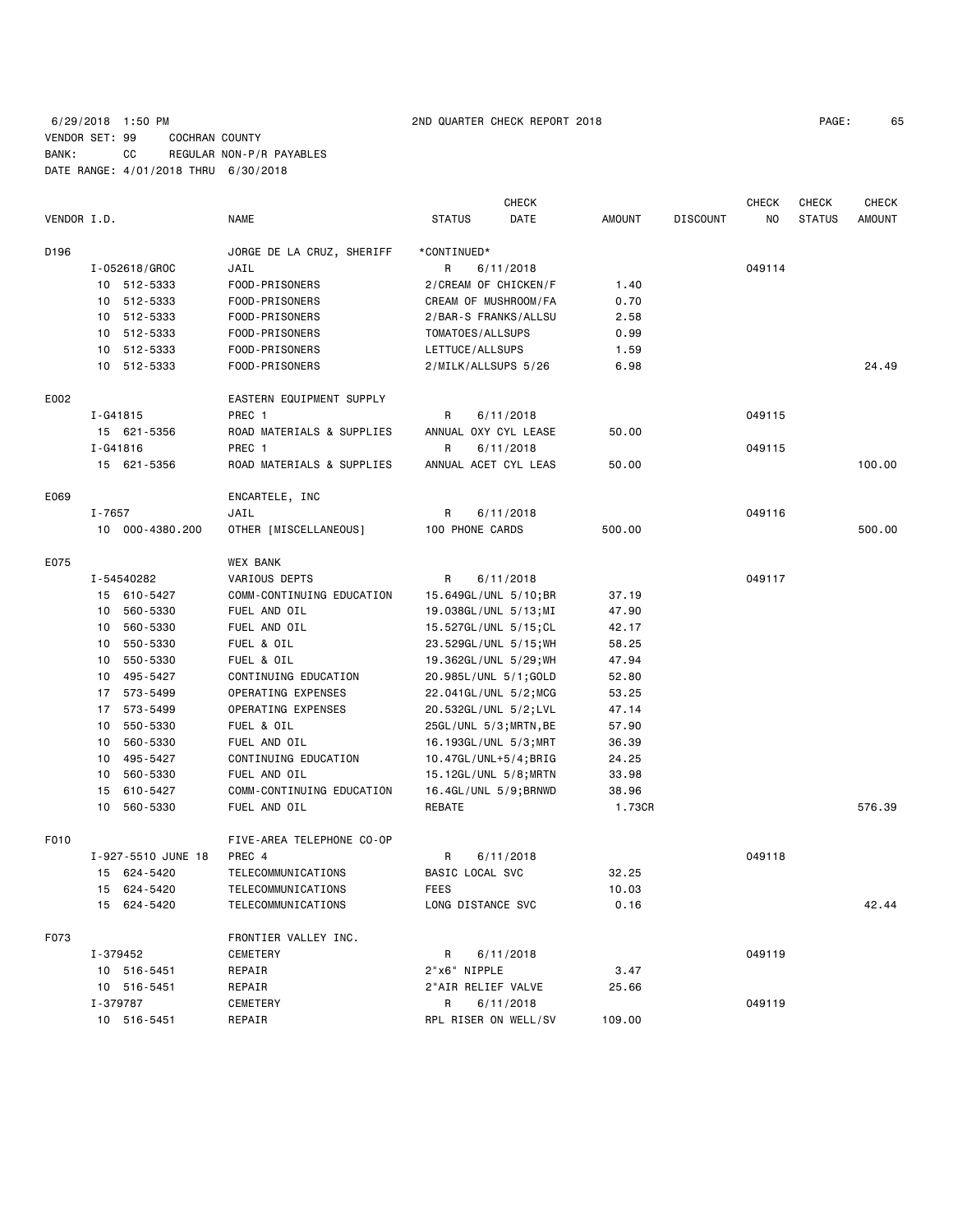6/29/2018 1:50 PM 2ND QUARTER CHECK REPORT 2018 PAGE: 66 VENDOR SET: 99 COCHRAN COUNTY BANK: CC REGULAR NON-P/R PAYABLES DATE RANGE: 4/01/2018 THRU 6/30/2018

|             |                        |                                  |                      | <b>CHECK</b>         |               |                 | <b>CHECK</b>   | CHECK         | <b>CHECK</b>  |
|-------------|------------------------|----------------------------------|----------------------|----------------------|---------------|-----------------|----------------|---------------|---------------|
| VENDOR I.D. |                        | <b>NAME</b>                      | <b>STATUS</b>        | DATE                 | <b>AMOUNT</b> | <b>DISCOUNT</b> | N <sub>0</sub> | <b>STATUS</b> | <b>AMOUNT</b> |
| F073        |                        | FRONTIER VALLEY INC. *CONTINUED* |                      |                      |               |                 |                |               |               |
|             | I-379787               | <b>CEMETERY</b>                  | R                    | 6/11/2018            |               |                 | 049119         |               |               |
|             | 10 516-5451            | REPAIR                           |                      | 4"STUB VALVE W/2"ARM | 112.11        |                 |                |               |               |
|             | 10 516-5451            | REPAIR                           | 2"AIR RELIEF VALVE   |                      | 25.66         |                 |                |               | 275.90        |
|             |                        |                                  |                      |                      |               |                 |                |               |               |
| F093        |                        | FARMERS CO-OPERATIVE ELEVATOR    |                      |                      |               |                 |                |               |               |
|             | $I - 3160$ 5/18        | PREC <sub>2</sub>                | R                    | 6/11/2018            |               |                 | 049120         |               |               |
|             | 15 622-5330            | FUEL AND OIL                     | 55.19GL/UNL 5/10     |                      | 55.19         |                 |                |               | 55.19         |
| F097        |                        | NATHAN D FOOS dba                |                      |                      |               |                 |                |               |               |
|             | I-0287                 | ACTIVITY BLDG                    | R                    | 6/11/2018            |               |                 | 049121         |               |               |
|             | 10 662-5451            | REPAIR                           | 1.5HRS/RPR A/C FSA 0 |                      | 135.00        |                 |                |               |               |
|             | 10 662-5451            | REPAIR                           |                      | DIGITAL NON-PROG T S | 67.89         |                 |                |               |               |
|             | I-0290                 | LIBRARY                          | R                    | 6/11/2018            |               |                 | 049121         |               |               |
|             | 10 650-5451            | REPAIR                           |                      | 2HRS/RPL BAD CNTCTR/ | 180.00        |                 |                |               |               |
|             | 10 650-5451            | REPAIR                           |                      | 1/TURBO 200x CAPACIT | 172.89        |                 |                |               |               |
|             | 10 650-5451            | REPAIR                           |                      | SURESWITCH CONTACTOR | 128.95        |                 |                |               | 684.73        |
|             |                        |                                  |                      |                      |               |                 |                |               |               |
| G005        |                        | GENERAL FUND                     |                      |                      |               |                 |                |               |               |
|             | $I - VEH$ LEASE #10/12 | JUVENILE PROBATION               | R                    | 6/11/2018            |               |                 | 049122         |               |               |
|             | 17 573-5464            | VEHICLE LEASE                    |                      | VEHICLE LEASE JUNE 2 | 833.00        |                 |                |               | 833,00        |
| G074        |                        | GRAVES, HUMPHRIES, STAHL,LTD     |                      |                      |               |                 |                |               |               |
|             | I-FEES MAY 18          | JUSTICE OF PEACE                 | R                    | 6/11/2018            |               |                 | 049123         |               |               |
|             | 10 000-2206.002        | COLLECTION AGENCY FEES           | COLLECTION FEES MAY  |                      | 233.22        |                 |                |               | 233.22        |
|             |                        |                                  |                      |                      |               |                 |                |               |               |
| G161        |                        | GEBO'S CREDIT CORPORATION        |                      |                      |               |                 |                |               |               |
|             | I-331481               | <b>EXTENSION SVC</b>             | R                    | 6/11/2018            |               |                 | 049124         |               |               |
|             | 10 665-5334            | OTHER SUPPLIES                   |                      | 5CS/ORANGE CLAY TARG | 54.95         |                 |                |               |               |
|             | I-826043               | <b>EXTENSION SVC</b>             | R                    | 6/11/2018            |               |                 | 049124         |               |               |
|             | 10 665-5334            | OTHER SUPPLIES                   |                      | 6CS/ORANGE CLAY TARG | 65.94         |                 |                |               |               |
|             | I-838090               | <b>EXTENSION SVC</b>             | R                    | 6/11/2018            |               |                 | 049124         |               |               |
|             | 10 665-5334            | OTHER SUPPLIES                   |                      | 10CS/ORANGE CLAY TAR | 104.90        |                 |                |               | 225.79        |
| G265        |                        | GOVERNMENT FORMS AND SUPPLIES,   |                      |                      |               |                 |                |               |               |
|             | I-0310050              | CO/DIST CLERK                    | R                    | 6/11/2018            |               |                 | 049125         |               |               |
|             | 10 403-5310            | OFFICE SUPPLIES                  |                      | 3/OPR BINDER VOL 356 | 412.50        |                 |                |               |               |
|             | 10 403-5310            | OFFICE SUPPLIES                  | FREIGHT              |                      | 26.70         |                 |                |               | 439.20        |
| H026        |                        | RICHARD L. HUSEN, ATTY.          |                      |                      |               |                 |                |               |               |
|             | I-#1541/HERNANDEZ      | DISTRICT COURT                   | R                    | 6/11/2018            |               |                 | 049126         |               |               |
|             | 10 435-5400            | ATTORNEY AD LITEM                |                      | PLEA HRNG(F)/JOLISSA | 375.00        |                 |                |               |               |
|             | $I - #1542$ /HERNANDEZ | DISTRICT COURT                   | R                    | 6/11/2018            |               |                 | 049126         |               |               |
|             | 10 435-5400            | ATTORNEY AD LITEM                |                      | DISMISSAL(F)/JOLISSA | 375.00        |                 |                |               |               |
|             | I-#1585/MENDOZA        | DISTRICT COURT                   | R                    | 6/11/2018            |               |                 | 049126         |               |               |
|             | 10 435-5400            | ATTORNEY AD LITEM                |                      | DISMISSAL(F)/RICKY M | 375.00        |                 |                |               |               |
|             | I-#1593/MENDOZA        | DISTRICT COURT                   | R                    | 6/11/2018            |               |                 | 049126         |               |               |
|             | 10 435-5400            | ATTORNEY AD LITEM                |                      | PLEA HRNG(F)/RICKY M | 375.00        |                 |                |               | 1,500.00      |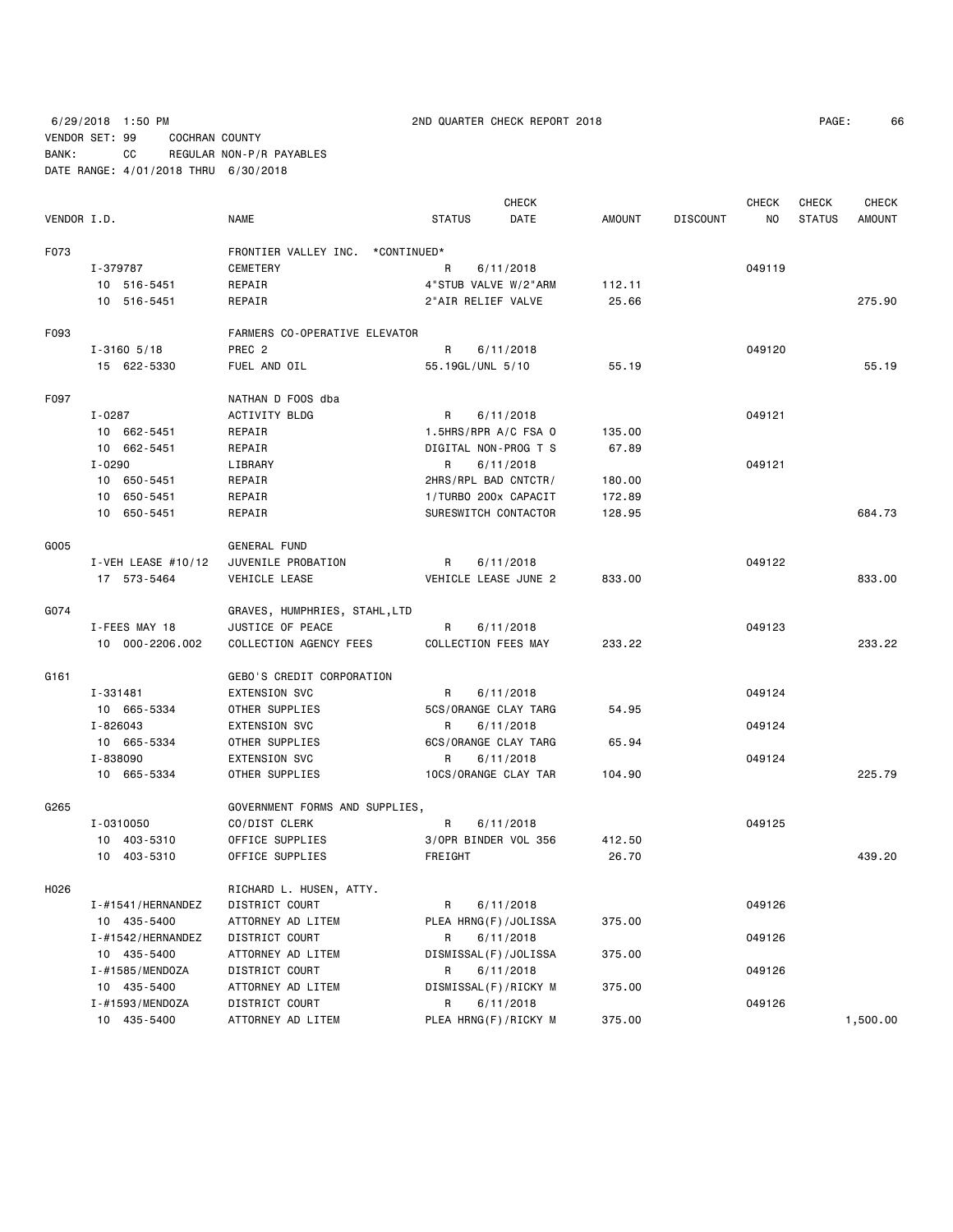|             |                        |                              |                       | <b>CHECK</b>         |               |                 | <b>CHECK</b> | <b>CHECK</b>  | <b>CHECK</b>  |
|-------------|------------------------|------------------------------|-----------------------|----------------------|---------------|-----------------|--------------|---------------|---------------|
| VENDOR I.D. |                        | <b>NAME</b>                  | <b>STATUS</b>         | DATE                 | <b>AMOUNT</b> | <b>DISCOUNT</b> | NO           | <b>STATUS</b> | <b>AMOUNT</b> |
| H152        |                        | HARRIS LOCAL GOVERNMENT      |                       |                      |               |                 |              |               |               |
|             | I-MN00009879           | TAX A/C                      | R                     | 6/11/2018            |               |                 | 049127       |               |               |
|             | 10 499-5411            | MAINTENANCE CONTRACTS        |                       | 3RD QTR'18 ONLINE CO | 7,388.87      |                 |              |               | 7,388.87      |
| H242        |                        | DANA HEFLIN                  |                       |                      |               |                 |              |               |               |
|             | $I - R / B$ GODADDY'18 | LIBRARY                      | R                     | 6/11/2018            |               |                 | 049128       |               |               |
|             | 10 650-5310            | OFFICE SUPPLIES              | GO DADDY DOMAIN RENE  |                      | 30.34         |                 |              |               | 30.34         |
| I028        |                        | ICS JAIL SUPPLIES INC.       |                       |                      |               |                 |              |               |               |
|             | I-W1847300             | JAIL                         | R                     | 6/11/2018            |               |                 | 049129       |               |               |
|             | 10 512-5392            | MISCELLANEOUS SUPPLIES       | 16/66x90 ORANGE BLAN  |                      | 113.76        |                 |              |               |               |
|             | 10 512-5392            | MISCELLANEOUS SUPPLIES       | 15/66x90 THERMAL BLA  |                      | 141.75        |                 |              |               | 255.51        |
| J049        |                        | JUVENILE PROBATION FUND      |                       |                      |               |                 |              |               |               |
|             | C-CORRECT JUNE 2018    | JUVENILE PROBATION           | R                     | 6/11/2018            |               |                 | 049130       |               |               |
|             | 10 571-5472            | LOCAL SUPPORT-JUV BOARD      |                       | CORECT LOCAL FUNDS M | 845.58CR      |                 |              |               |               |
|             | I-LOCAL MATCH 6/18     | JUVENILE PROBATION           | R                     | 6/11/2018            |               |                 | 049130       |               |               |
|             | 10 571-5472            | LOCAL SUPPORT-JUV BOARD      |                       | LOCAL FUNDS MATCH JU | 7,500.00      |                 |              |               | 6,654.42      |
| J082        |                        | JOHN DEERE FINANCIAL         |                       |                      |               |                 |              |               |               |
|             | I-587568               | PREC 4                       | R                     | 6/11/2018            |               |                 | 049131       |               |               |
|             | 15 624-5451            | REPAIRS                      | 12 PLUS-50 II         |                      | 202.08        |                 |              |               |               |
|             | 15 624-5451            | REPAIRS                      | AIR FILTER #AT311066  |                      | 133.21        |                 |              |               |               |
|             | 15 624-5451            | REPAIRS                      | 2 HYDRAULIC #AT33649  |                      | 180.74        |                 |              |               |               |
|             | 15 624-5451            | REPAIRS                      | 2 OIL FILTER #AT3678  |                      | 158.90        |                 |              |               |               |
|             | 15 624-5451            | REPAIRS                      | 2 FILTER KIT #DZ1018  |                      | 53.94         |                 |              |               |               |
|             | 15 624-5451            | REPAIRS                      | FUEL FILTER #BE53391  |                      | 121.62        |                 |              |               |               |
|             | I-589608               | <b>CEMETERY</b>              | R                     | 6/11/2018            |               |                 | 049131       |               |               |
|             | 10 516-5451            | REPAIR                       | 6 BLADES              |                      | 179.70        |                 |              |               |               |
|             | 10 516-5451            | REPAIR                       | FREIGHT               |                      | 46.50         |                 |              |               |               |
|             | I-589855               | PREC 4                       | R                     | 6/11/2018            |               |                 | 049131       |               |               |
|             | 15 624-5451            | REPAIRS                      | AIR FILTER #AT311067  |                      | 83.21         |                 |              |               | 1,159.90      |
| K083        |                        | LAURIE L KEY                 |                       |                      |               |                 |              |               |               |
|             | $I - #1519/RODRIGUEZ$  | DISTRICT COURT               | R                     | 6/11/2018            |               |                 | 049132       |               |               |
|             | 10 435-5400            | ATTORNEY AD LITEM            | 63.9HRS @\$75/JURY TR |                      | 4,792.50      |                 |              |               |               |
|             | 10 435-5499            | MISCELLANEOUS                |                       | R/B PICTURES/WALGREE | 16.79         |                 |              |               | 4,809.29      |
| L010        |                        | LEWIS FARM & RANCH STORE INC |                       |                      |               |                 |              |               |               |
|             | I-70896/042518         | ACTIVITY BLDG                | R                     | 6/11/2018            |               |                 | 049133       |               |               |
|             | 662-5332<br>10         | CUSTODIAL SUPPLIES           | TRASH BAGS            |                      | 19.99         |                 |              |               |               |
|             | 662-5332<br>10         | CUSTODIAL SUPPLIES           | 2/LYSOL               |                      | 7.98          |                 |              |               |               |
|             | 662-5332<br>10         | CUSTODIAL SUPPLIES           | 2/SCOURING PADS       |                      | 7.18          |                 |              |               |               |
|             | 662-5332<br>10         | CUSTODIAL SUPPLIES           | DISC                  |                      | 3.52CR        |                 |              |               |               |
|             | 10 662-5332            | CUSTODIAL SUPPLIES           | TRASH BAGS            |                      | 28.98         |                 |              |               |               |
|             | 10 662-5332            | CUSTODIAL SUPPLIES           | DISC                  |                      | 2.99CR        |                 |              |               |               |
|             | I-70927                | PREC 4                       | R                     | 6/11/2018            |               |                 | 049133       |               |               |
|             | 15 624-5356            | ROAD MATERIALS & SUPPLIES    | 2/"SLOW" SIGNS        |                      | 31.98         |                 |              |               |               |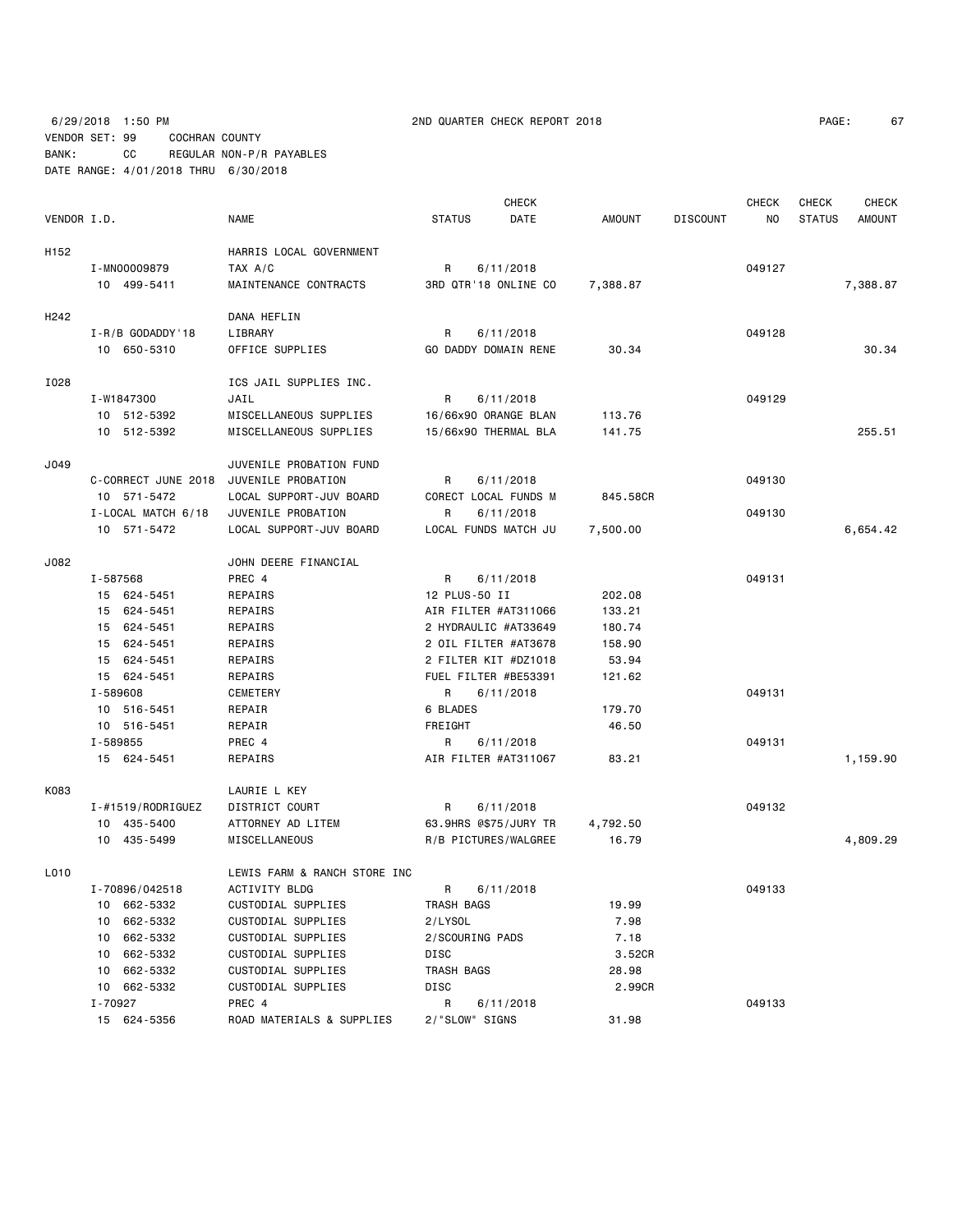|             |             |                           |                      | <b>CHECK</b> |        |          | CHECK  | CHECK         | <b>CHECK</b> |
|-------------|-------------|---------------------------|----------------------|--------------|--------|----------|--------|---------------|--------------|
| VENDOR I.D. |             | NAME                      | <b>STATUS</b>        | DATE         | AMOUNT | DISCOUNT | NO.    | <b>STATUS</b> | AMOUNT       |
| L010        |             | LEWIS FARM & RANCH STORE  | *CONTINUED*          |              |        |          |        |               |              |
|             | I-70927     | PREC 4                    | $R \Box$             | 6/11/2018    |        |          | 049133 |               |              |
|             | 15 624-5356 | ROAD MATERIALS & SUPPLIES | 4/BOLTS              |              | 0.16   |          |        |               |              |
|             | 15 624-5356 | ROAD MATERIALS & SUPPLIES | 4/NUTS               |              | 0.12   |          |        |               |              |
|             | 15 624-5356 | ROAD MATERIALS & SUPPLIES | DISC                 |              | 3.23CR |          |        |               |              |
|             | I-70973     | CEMETERY                  | R                    | 6/11/2018    |        |          | 049133 |               |              |
|             | 10 516-5451 | REPAIR                    | NIPPLE               |              | 8.49   |          |        |               |              |
|             | 10 516-5451 | REPAIR                    | BELL                 |              | 5.49   |          |        |               |              |
|             | 10 516-5451 | REPAIR                    | DISC                 |              | 1.40CR |          |        |               |              |
|             | I-70976     | PREC 3                    | R                    | 6/11/2018    |        |          | 049133 |               |              |
|             | 15 623-5356 | ROAD MATERIALS & SUPPLIES | 12/TOILET PAPER      |              | 59.88  |          |        |               |              |
|             | 15 623-5356 | ROAD MATERIALS & SUPPLIES | TRASH BAGS           |              | 13.99  |          |        |               |              |
|             | 15 623-5356 | ROAD MATERIALS & SUPPLIES | 2/SOAP               |              | 1.90   |          |        |               |              |
|             | 15 623-5356 | ROAD MATERIALS & SUPPLIES | DISC                 |              | 7.58CR |          |        |               |              |
|             | I-70991     | PREC 4                    | R                    | 6/11/2018    |        |          | 049133 |               |              |
|             | 15 624-5356 | ROAD MATERIALS & SUPPLIES | 2/SLOW MOVING STICKE |              | 12.60  |          |        |               |              |
|             | 15 624-5356 | ROAD MATERIALS & SUPPLIES | DISC                 |              | 1.26CR |          |        |               |              |
|             | $I - 71010$ | <b>EXTENSION SVC</b>      | R                    | 6/11/2018    |        |          | 049133 |               |              |
|             | 10 665-5334 | OTHER SUPPLIES            | 4/5GL BUCKETS        |              | 15.96  |          |        |               |              |
|             | 10 665-5334 | OTHER SUPPLIES            | <b>SCOOP</b>         |              | 27.99  |          |        |               |              |
|             | 10 665-5334 | OTHER SUPPLIES            | DISC                 |              | 4.40CR |          |        |               |              |
|             | $I - 71143$ | ACTIVITY BLDG             | R                    | 6/11/2018    |        |          | 049133 |               |              |
|             | 10 662-5332 | CUSTODIAL SUPPLIES        | HAND SOAP            |              | 1.99   |          |        |               |              |
|             | I-71188     | PREC 4                    | R                    | 6/11/2018    |        |          | 049133 |               |              |
|             | 15 624-5356 | ROAD MATERIALS & SUPPLIES | 3/SUGAR              |              | 5.85   |          |        |               |              |
|             | 15 624-5356 | ROAD MATERIALS & SUPPLIES | 2/FLY SWATTER        |              | 3.49   |          |        |               |              |
|             | 15 624-5356 | ROAD MATERIALS & SUPPLIES | 2/CUPS               |              | 4.58   |          |        |               |              |
|             | 15 624-5356 | ROAD MATERIALS & SUPPLIES | COFFEE               |              | 13.95  |          |        |               |              |
|             | 15 624-5356 | ROAD MATERIALS & SUPPLIES | COFFEE FILTERS       |              | 2.39   |          |        |               |              |
|             | 15 624-5356 | ROAD MATERIALS & SUPPLIES | DISC                 |              | 3.03CR |          |        |               |              |
|             | I-71272     | PARK                      | R                    | 6/11/2018    |        |          | 049133 |               |              |
|             | 10 660-5451 | REPAIR                    | 2/HOOK SCREWS        |              | 1.30   |          |        |               |              |
|             | 10 660-5451 | REPAIR                    | DISC                 |              | 0.13CR |          |        |               |              |
|             | I-71304     | <b>COURTHOUSE</b>         | R                    | 6/11/2018    |        |          | 049133 |               |              |
|             | 10 510-5332 | CUSTODIAL SUPPLIES        | $2/16 - 8 - 8$       |              | 37.90  |          |        |               |              |
|             | 10 510-5332 | CUSTODIAL SUPPLIES        | $2/16 - 8 - 8$       |              | 37.90  |          |        |               |              |
|             | 10 510-5332 | CUSTODIAL SUPPLIES        | DISC                 |              | 7.58CR |          |        |               |              |
|             | I-71386     | PREC 1                    | R                    | 6/11/2018    |        |          | 049133 |               |              |
|             | 15 621-5356 | ROAD MATERIALS & SUPPLIES | PAPER TOWELS         |              | 4.49   |          |        |               |              |
|             | 15 621-5356 | ROAD MATERIALS & SUPPLIES | PINESOL              |              | 3.99   |          |        |               |              |
|             | 15 621-5356 | ROAD MATERIALS & SUPPLIES | 2/SCOTCH PADS        |              | 3.18   |          |        |               |              |
|             | 15 621-5356 | ROAD MATERIALS & SUPPLIES | DISC                 |              | 1.17CR |          |        |               |              |
|             | I-71473     | CEMETERY                  | R                    | 6/11/2018    |        |          | 049133 |               |              |
|             | 10 516-5451 | REPAIR                    | 2/20 AMPS            |              | 15.18  |          |        |               |              |
|             | 10 516-5451 | REPAIR                    | DISC                 |              | 1.52CR |          |        |               |              |
|             | I-71512     | PREC 4                    | R                    | 6/11/2018    |        |          | 049133 |               |              |
|             | 15 624-5356 | ROAD MATERIALS & SUPPLIES | 2/FLY SPRAY          |              | 13.98  |          |        |               |              |
|             | 15 624-5356 | ROAD MATERIALS & SUPPLIES | BATTERIES            |              | 4.99   |          |        |               |              |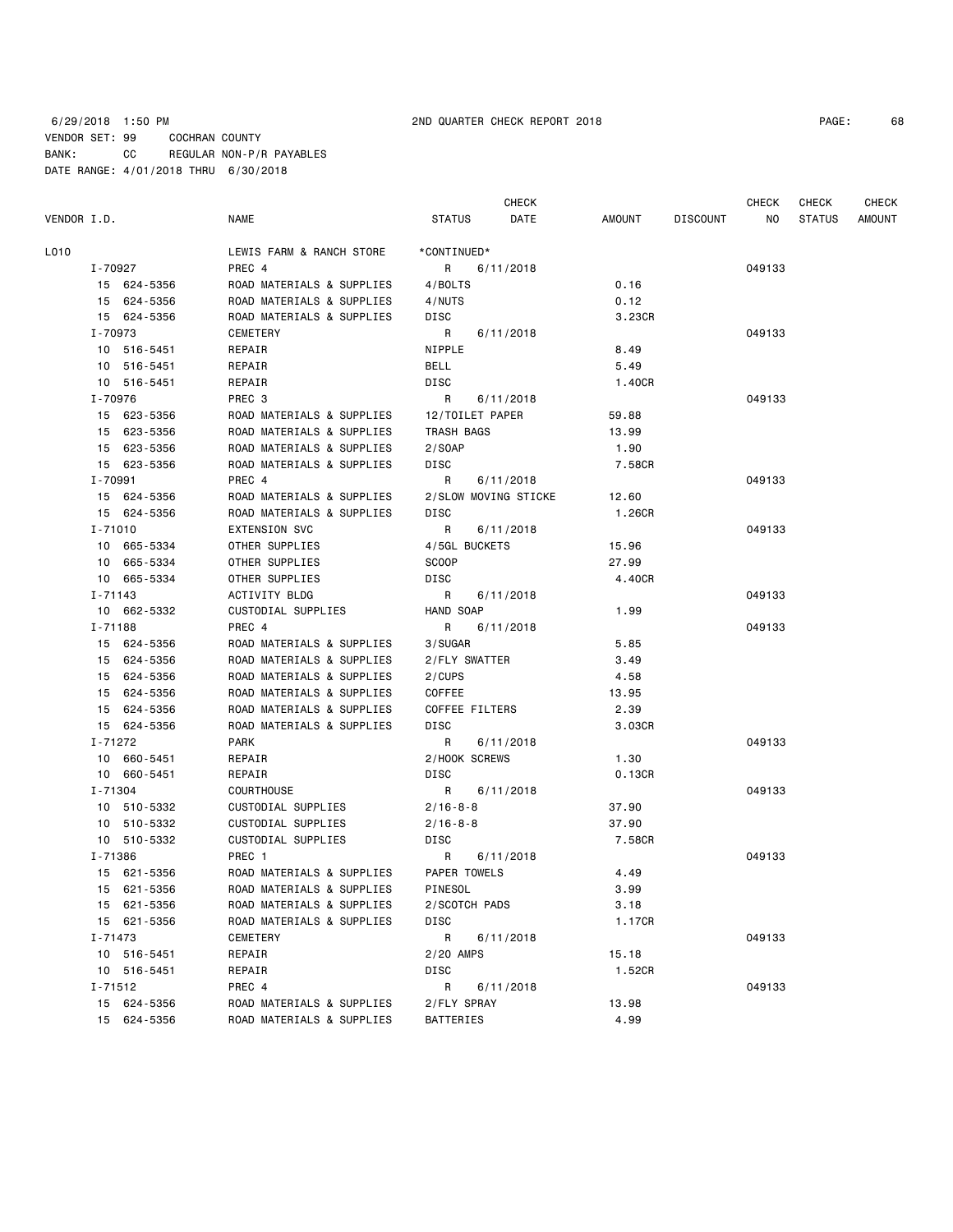|             |                |                           |                      | <b>CHECK</b> |        |                 | CHECK  | <b>CHECK</b>  | <b>CHECK</b>  |
|-------------|----------------|---------------------------|----------------------|--------------|--------|-----------------|--------|---------------|---------------|
| VENDOR I.D. |                | NAME                      | <b>STATUS</b>        | DATE         | AMOUNT | <b>DISCOUNT</b> | NO.    | <b>STATUS</b> | <b>AMOUNT</b> |
| L010        |                | LEWIS FARM & RANCH STORE  | *CONTINUED*          |              |        |                 |        |               |               |
|             | I-71512        | PREC 4                    | R                    | 6/11/2018    |        |                 | 049133 |               |               |
|             | 15 624-5356    | ROAD MATERIALS & SUPPLIES | SOAP                 |              | 1.99   |                 |        |               |               |
|             | 15 624-5356    | ROAD MATERIALS & SUPPLIES | 409 CLEANER          |              | 2.99   |                 |        |               |               |
|             | 15 624-5356    | ROAD MATERIALS & SUPPLIES | DISC                 |              | 2.39CR |                 |        |               |               |
|             | I-71558        | <b>COURTHOUSE</b>         | R                    | 6/11/2018    |        |                 | 049133 |               |               |
|             | 10 510-5451    | REPAIR                    | 4/COVERS             |              | 13.16  |                 |        |               |               |
|             | 10 510-5451    | REPAIR                    | 2/ROLLERS            |              | 4.58   |                 |        |               |               |
|             | 10 510-5451    | REPAIR                    | DISC                 |              | 1.77CR |                 |        |               |               |
|             | I-71567        | <b>COURTHOUSE</b>         | R                    | 6/11/2018    |        |                 | 049133 |               |               |
|             | 10 510-5451    | REPAIR                    | 4 JOINTS 1/2 REBAR   |              | 36.00  |                 |        |               |               |
|             | 10 510-5451    | REPAIR                    | 2# STAPLES           |              | 3.60   |                 |        |               |               |
|             | 10 510-5451    | REPAIR                    | <b>DISC</b>          |              | 3.60CR |                 |        |               |               |
|             | I-71583        | ACTIVITY BLDG             | R                    | 6/11/2018    |        |                 | 049133 |               |               |
|             | 10 662-5332    | CUSTODIAL SUPPLIES        | 100FT WATER HOSE     |              | 43.99  |                 |        |               |               |
|             | 10 662-5332    | CUSTODIAL SUPPLIES        | DISC                 |              | 4.40CR |                 |        |               |               |
|             | I-71676        | CEMETERY                  | R                    | 6/11/2018    |        |                 | 049133 |               |               |
|             | 10 516-5451    | REPAIR                    | 2" COMPRESSION VALVE |              | 10.49  |                 |        |               |               |
|             | 10 516-5451    | REPAIR                    | DISC                 |              | 1.05CR |                 |        |               |               |
|             | $I - 71843$    | PREC 2                    | R                    | 6/11/2018    |        |                 | 049133 |               |               |
|             | 15 622-5451    | REPAIRS                   | 10FT FAN SCREEN      |              | 39.90  |                 |        |               |               |
|             | 15 622-5356    | ROAD MATERIALS & SUPPLIES | GORILLA GLUE         |              | 7.59   |                 |        |               |               |
|             | 15 622-5451    | <b>REPAIRS</b>            | <b>DISC</b>          |              | 3.99CR |                 |        |               |               |
|             | 15 622-5356    | ROAD MATERIALS & SUPPLIES | DISC                 |              | 0.76CR |                 |        |               |               |
|             | I-71928        | PREC 1                    | R                    | 6/11/2018    |        |                 | 049133 |               |               |
|             | 15 621-5330    | FUEL & OIL                | $2/50 - 1$ GAS       |              | 13.98  |                 |        |               |               |
|             | 15 621-5330    | FUEL & OIL                | DISC                 |              | 1.40CR |                 |        |               |               |
|             | I-71970        | PREC <sub>2</sub>         | R                    | 6/11/2018    |        |                 | 049133 |               |               |
|             | 15 622-5356    | ROAD MATERIALS & SUPPLIES | 3/AC PADS            |              | 11.97  |                 |        |               |               |
|             | 15 622-5356    | ROAD MATERIALS & SUPPLIES | <b>DISC</b>          |              | 1.20CR |                 |        |               |               |
|             | I-72264        | JAIL                      | R                    | 6/11/2018    |        |                 | 049133 |               |               |
|             | 10 512-5392    | MISCELLANEOUS SUPPLIES    | 16/BLEACH            |              | 47.84  |                 |        |               |               |
|             | 10 512-5392    | MISCELLANEOUS SUPPLIES    | 2/DAWN               |              | 7.98   |                 |        |               |               |
|             | 10 512-5451    | REPAIR                    | CONDUIT              |              | 0.39   |                 |        |               |               |
|             | 10 512-5451    | REPAIR                    | 2/CONDUIT ENDS       |              | 1.98   |                 |        |               |               |
|             | 10 512-5451    | REPAIR                    | CABLE ENDS           |              | 5.99   |                 |        |               |               |
|             | 10 512-5392    | MISCELLANEOUS SUPPLIES    | DISC                 |              | 5.58CR |                 |        |               |               |
|             | 10 512-5451    | REPAIR                    | DISC                 |              | 0.84CR |                 |        |               |               |
|             | I-72290        | <b>ACTIVITY BLDG</b>      | R                    | 6/11/2018    |        |                 | 049133 |               |               |
|             | 10 662-5451    | REPAIR                    | 2/DOWEL RODS         |              | 6.98   |                 |        |               |               |
|             | 10 662-5451    | REPAIR                    | <b>DISC</b>          |              | 0.70CR |                 |        |               |               |
|             | I-72340        | COURTHOUSE                | R                    | 6/11/2018    |        |                 | 049133 |               |               |
|             | 10 510-5451    | REPAIR                    | 2/STRIPE PAINT       |              | 49.98  |                 |        |               |               |
|             | 10 510-5451    | REPAIR                    | <b>DISC</b>          |              | 5.00CR |                 |        |               |               |
|             | I-72366        | DISTRICT COURT            | R                    | 6/11/2018    |        |                 | 049133 |               |               |
|             | 10 435-5499    | MISCELLANEOUS             | 4/DRINKS/JURY        |              | 21.50  |                 |        |               |               |
|             | 10 435-5499    | MISCELLANEOUS             | <b>DISC</b>          |              | 2.15CR |                 |        |               |               |
|             | I-72425/051718 | ACTIVITY BLDG             | R                    | 6/11/2018    |        |                 | 049133 |               |               |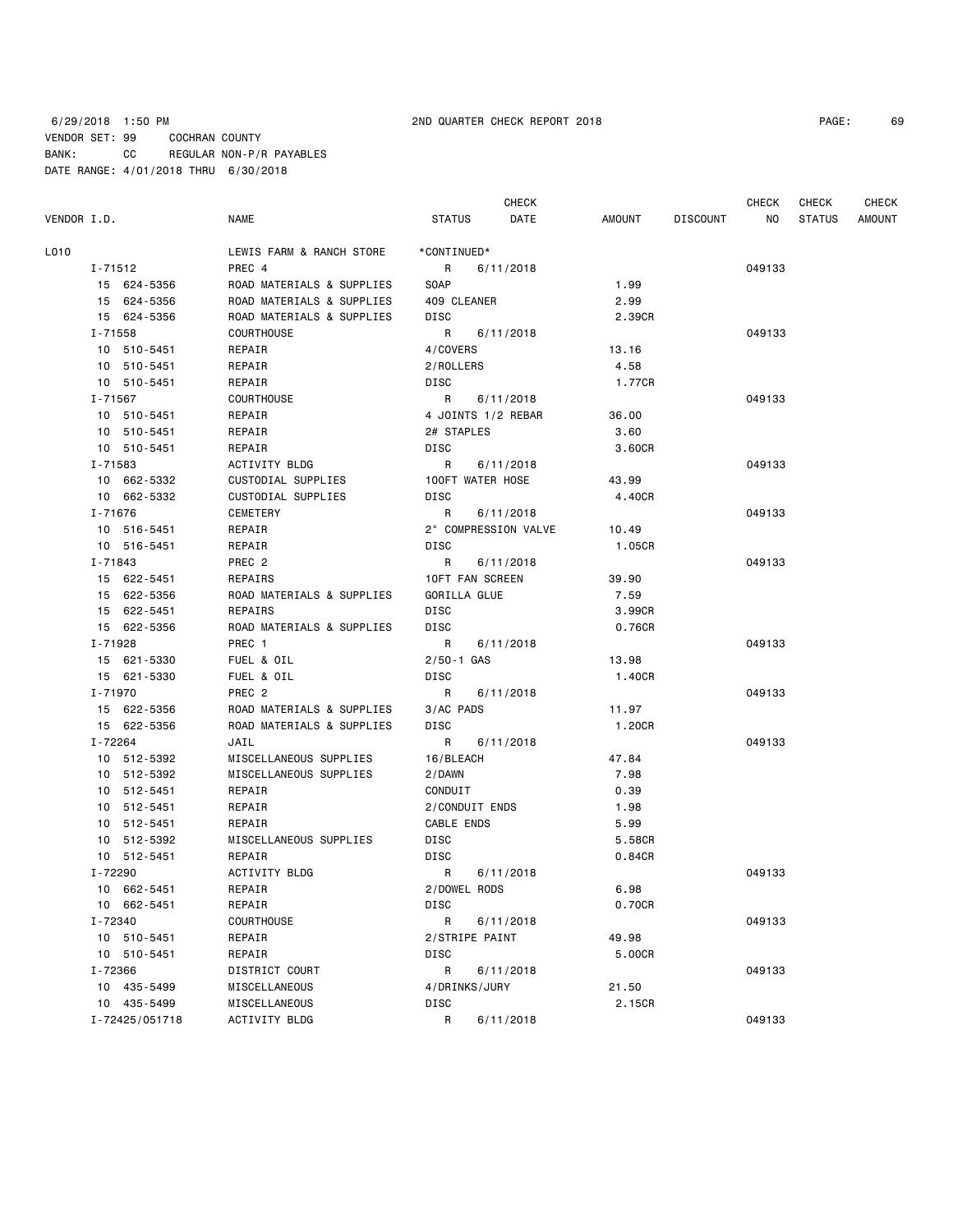**CHECK CHECK CHECK CHECK CHECK CHECK CHECK** 

| VENDOR I.D. |              |                | NAME                                 | STATUS          | DATE                 | AMOUNT | <b>DISCOUNT</b> | NO.    | STATUS | AMOUNT |
|-------------|--------------|----------------|--------------------------------------|-----------------|----------------------|--------|-----------------|--------|--------|--------|
| L010        |              |                | LEWIS FARM & RANCH STORE *CONTINUED* |                 |                      |        |                 |        |        |        |
|             |              | I-72425/051718 | <b>ACTIVITY BLDG</b>                 | R               | 6/11/2018            |        |                 | 049133 |        |        |
|             |              | 10 662-5332    | CUSTODIAL SUPPLIES                   | <b>SCRAPER</b>  |                      | 8.99   |                 |        |        |        |
|             |              | 10 662-5332    | CUSTODIAL SUPPLIES                   | EXT CORD        |                      | 44.99  |                 |        |        |        |
|             |              | 10 662-5332    | CUSTODIAL SUPPLIES                   | DISC            |                      | 5.40CR |                 |        |        |        |
|             | $I - 72616$  |                | <b>VETERANS SVC</b>                  | R               | 6/11/2018            |        |                 | 049133 |        |        |
|             |              | 10 405-5451    | REPAIRS                              | ZIP TIES/BANNER |                      | 10.95  |                 |        |        |        |
|             |              | 10 405-5451    | REPAIRS                              | <b>DISC</b>     |                      | 1.10CR |                 |        |        |        |
|             | I-72676      |                | SHERIFF                              | R               | 6/11/2018            |        |                 | 049133 |        |        |
|             |              | 10 560-5334    | OTHER SUPPLIES                       | 1CS/KLEENEX     |                      | 62.16  |                 |        |        |        |
|             |              | 10 560-5334    | OTHER SUPPLIES                       | <b>DISC</b>     |                      | 6.22CR |                 |        |        |        |
|             | I-72738      |                | PREC 1                               | R               | 6/11/2018            |        |                 | 049133 |        |        |
|             |              | 15 621-5356    | ROAD MATERIALS & SUPPLIES            | GLOVES          |                      | 12.95  |                 |        |        |        |
|             | I-72778      |                | PREC <sub>2</sub>                    | R               | 6/11/2018            |        |                 | 049133 |        |        |
|             |              | 15 622-5356    | ROAD MATERIALS & SUPPLIES            | 2CS/WATER       |                      | 11.90  |                 |        |        |        |
|             | I-73043      |                | PREC <sub>2</sub>                    | R               | 6/11/2018            |        |                 | 049133 |        |        |
|             |              | 15 622-5356    | ROAD MATERIALS & SUPPLIES            | SPRINKLER       |                      | 13.99  |                 |        |        |        |
|             |              | 15 622-5356    | ROAD MATERIALS & SUPPLIES            | <b>DISC</b>     |                      | 1.40CR |                 |        |        | 809.90 |
| MO59        |              |                | MSB                                  |                 |                      |        |                 |        |        |        |
|             |              | I-26283339     | AUDITOR/COMM'R CT                    | R.              | 6/11/2018            |        |                 | 049136 |        |        |
|             |              | 10 495-5427    | CONTINUING EDUCATION                 |                 | 290E GILES LANE MAIN | 1.53   |                 |        |        |        |
|             |              | 10 495-5427    | CONTINUING EDUCATION                 |                 | LAKELINE MAINLINE NB | 0.75   |                 |        |        |        |
|             |              | 10 495-5427    | CONTINUING EDUCATION                 |                 | PARK STREET MAINLINE | 2.01   |                 |        |        |        |
|             |              | 10 495-5427    | CONTINUING EDUCATION                 |                 | CRYSTAL FALLS MAINLI | 1.43   |                 |        |        |        |
|             |              | 15 610-5427    | COMM-CONTINUING EDUCATION            |                 | CRYSTAL FALLS MAINLI | 1.43   |                 |        |        |        |
|             |              | 15 610-5427    | COMM-CONTINUING EDUCATION            |                 | PARK STREET MAINLINE | 2.01   |                 |        |        |        |
|             |              | 15 610-5427    | COMM-CONTINUING EDUCATION            |                 | LAKELINE MAINLINE SB | 0.75   |                 |        |        |        |
|             | 15           | 610-5427       | COMM-CONTINUING EDUCATION            |                 | LAKELINE MAINLINE NB | 0.75   |                 |        |        |        |
|             |              | 15 610-5427    | COMM-CONTINUING EDUCATION            |                 | PARK STREET MAINLINE | 2.01   |                 |        |        |        |
|             |              | 15 610-5427    | COMM-CONTINUING EDUCATION            |                 | CRYSTAL FALLS MAINLI | 1.43   |                 |        |        |        |
|             |              | 10 495-5427    | CONTINUING EDUCATION                 |                 | 1/2 PROCESSING FEE   | 0.50   |                 |        |        |        |
|             |              | 15 610-5427    | COMM-CONTINUING EDUCATION            |                 | 1/2 PROCESSING FEE   | 0.50   |                 |        |        | 15.10  |
| M239        |              |                | MIDAMERICA BOOKS                     |                 |                      |        |                 |        |        |        |
|             | $I - 450411$ |                | LIBRARY                              | R               | 6/11/2018            |        |                 | 049137 |        |        |
|             |              | 10 650-5590    | <b>BOOKS</b>                         |                 | AMUSEMENT PARK FROM  | 17.95  |                 |        |        |        |
|             |              | 10 650-5590    | <b>BOOKS</b>                         |                 | BIG GAME FROM THE BL | 17.95  |                 |        |        |        |
|             | 10           | 650-5590       | <b>BOOKS</b>                         |                 | CLASS PICTURE DAY FR | 17.95  |                 |        |        |        |
|             | 10           | 650-5590       | <b>BOOKS</b>                         |                 | EARTH DAY FROM THE B | 17.95  |                 |        |        |        |
|             | 10           | 650-5590       | <b>BOOKS</b>                         |                 | FRIDAY THE 13TH FROM | 17.95  |                 |        |        |        |
|             |              |                |                                      |                 |                      |        |                 |        |        |        |
|             | 10           | 650-5590       | <b>BOOKS</b>                         |                 | GROUNDHOG DAY FROM T | 17.95  |                 |        |        |        |
|             | 10           | 650-5590       | <b>BOOKS</b>                         |                 | READING CHALLENGE FR | 17.95  |                 |        |        |        |
|             | 10           | 650-5590       | <b>BOOKS</b>                         |                 | SECRET SANTA FROM TH | 17.95  |                 |        |        |        |

10 650-5590 BOOKS SUMMER CAMP FROM THE 17.95 10 650-5590 BOOKS TRICK OR TREAT FROM 17.95 10 650-5590 BOOKS BK 1-OTIS THE VERY L 18.95 10 650-5590 BOOKS BK 2-PICKLES THE VER 18.95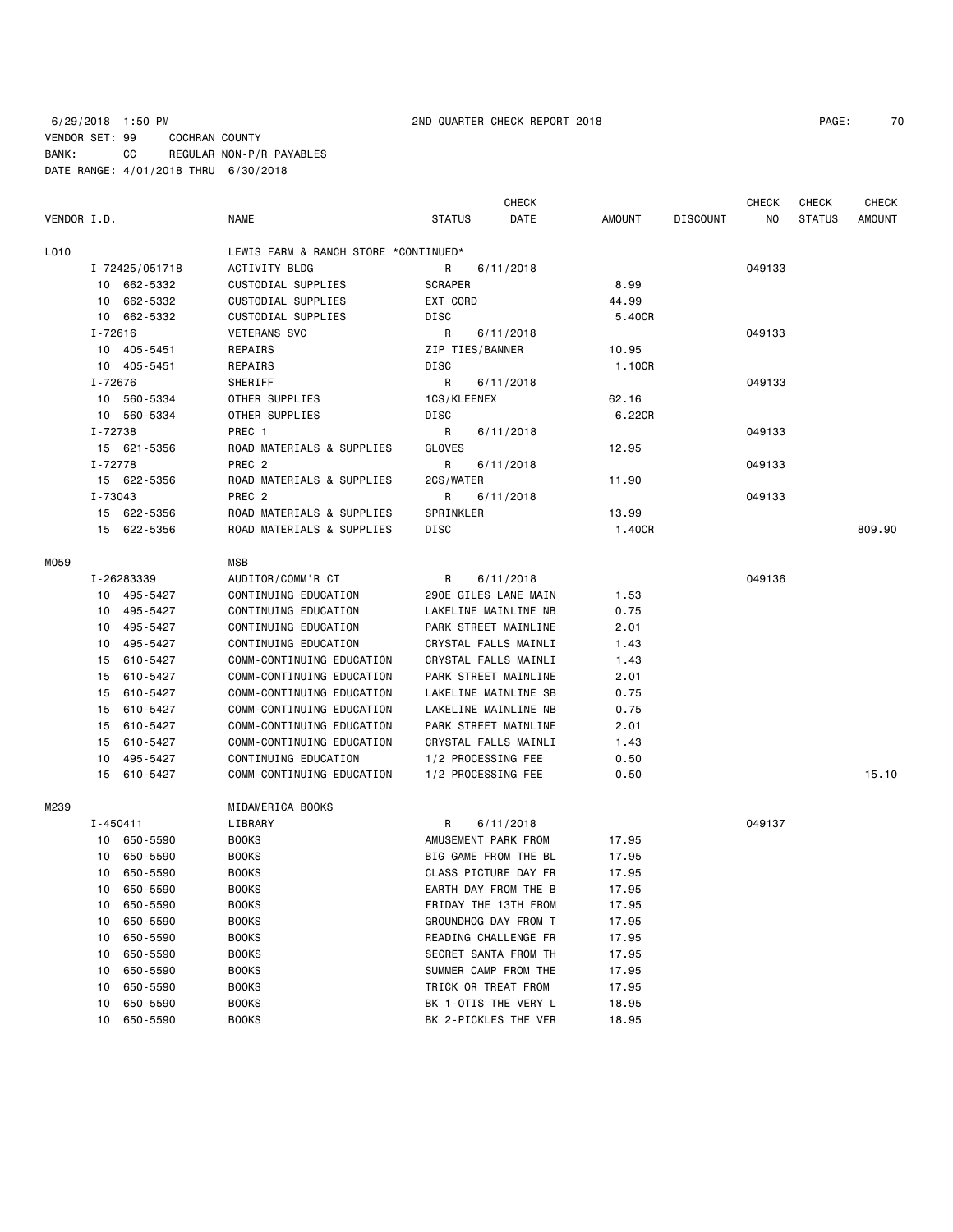6/29/2018 1:50 PM 2ND QUARTER CHECK REPORT 2018 PAGE: 71 VENDOR SET: 99 COCHRAN COUNTY BANK: CC REGULAR NON-P/R PAYABLES DATE RANGE: 4/01/2018 THRU 6/30/2018

|             |                    |                                 |                      | <b>CHECK</b>          |               |                 | CHECK  | <b>CHECK</b>  | <b>CHECK</b>  |
|-------------|--------------------|---------------------------------|----------------------|-----------------------|---------------|-----------------|--------|---------------|---------------|
| VENDOR I.D. |                    | NAME                            | <b>STATUS</b>        | DATE                  | <b>AMOUNT</b> | <b>DISCOUNT</b> | NO     | <b>STATUS</b> | <b>AMOUNT</b> |
| M239        |                    | MIDAMERICA BOOKS<br>*CONTINUED* |                      |                       |               |                 |        |               |               |
|             | I-450411           | LIBRARY                         | R                    | 6/11/2018             |               |                 | 049137 |               |               |
|             | 10 650-5590        | <b>BOOKS</b>                    |                      | BK3-YUM-YUM THE VERY  | 18.95         |                 |        |               |               |
|             | 10 650-5590        | <b>BOOKS</b>                    | BK4-ELMER THE VERY   |                       | 18.95         |                 |        |               | 255.30        |
| N082        |                    | NETDATA                         |                      |                       |               |                 |        |               |               |
|             | I-iTICKET MAY 18   | JUSTICE OF PEACE                | R                    | 6/11/2018             |               |                 | 049138 |               |               |
|             | 10 455-5499        | MISCELLANEOUS                   | MAY 2018             |                       | 28.00         |                 |        |               | 28.00         |
| 0028        |                    | OFFICE DEPOT, INC               |                      |                       |               |                 |        |               |               |
|             | I-1412552240001    | <b>CLERK</b>                    | R                    | 6/11/2018             |               |                 | 049139 |               |               |
|             | 10 403-5310        | OFFICE SUPPLIES                 |                      | WORDPERFECT OFFICE X  | 149.99        |                 |        |               | 149.99        |
| 0037        |                    | ANGELA OVERMAN, ATTY AT LAW     |                      |                       |               |                 |        |               |               |
|             | I-#1550/ROMERO     | DISTRICT COURT                  | R                    | 6/11/2018             |               |                 | 049140 |               |               |
|             | 10 435-5400        | ATTORNEY AD LITEM               |                      | PLEA HRNG(F)/LYSETTE  | 375.00        |                 |        |               |               |
|             | 10 435-5400        | ATTORNEY AD LITEM               | DISMISSAL(F)/#1551   |                       | 375.00        |                 |        |               |               |
|             | 10 435-5400        | ATTORNEY AD LITEM               | DISMISSAL(F)/#1552   |                       | 375.00        |                 |        |               | 1,125.00      |
| P017        |                    | POSTMASTER                      |                      |                       |               |                 |        |               |               |
|             | $I-JP$ 6/7/18      | JUSTICE OF PEACE                | R                    | 6/11/2018             |               |                 | 049141 |               |               |
|             | 10 455-5311        | POSTAL EXPENSES                 | 1 ROLL STAMPS        |                       | 50.00         |                 |        |               | 50.00         |
| P253        |                    | HBD INC. dba PACIFIC CONCEPTS   |                      |                       |               |                 |        |               |               |
|             | I-COC20            | JAIL                            | R                    | 6/11/2018             |               |                 | 049142 |               |               |
|             | 10 512-5392        | MISCELLANEOUS SUPPLIES          |                      | 15 STORAGE TOTES 16x  | 187.50        |                 |        |               |               |
|             | 10 512-5392        | MISCELLANEOUS SUPPLIES          | SHIPPING             |                       | 24.00         |                 |        |               | 211.50        |
| S010        |                    | SILVERS COMPANY                 |                      |                       |               |                 |        |               |               |
|             | I-SHERIFF 5/18     | SHERIFF                         | R                    | 6/11/2018             |               |                 | 049143 |               |               |
|             | 10 560-5451        | MACHINERY-NON-OFFICE REPAIR     | STATE INSP/15 CHRGR  |                       | 10.00         |                 |        |               | 10.00         |
| S016        |                    | SOUTH PLAINS ASSN. OF GOV       |                      |                       |               |                 |        |               |               |
|             | $I - 987 04/30/18$ | SHERIFF                         | R                    | 6/11/2018             |               |                 | 049144 |               |               |
|             | 10 560-5427        | CONTINUING EDUCATION            |                      | JAILER ST EXAM;JUSTI  | 50.00         |                 |        |               |               |
|             | 10 560-5427        | CONTINUING EDUCATION            |                      | JAILER ST EXAM; REGIN | 50.00         |                 |        |               | 100.00        |
| S063        |                    | ANGEL RAMIREZ, dba              |                      |                       |               |                 |        |               |               |
|             | I-011154           | SHERIFF                         | R                    | 6/11/2018             |               |                 | 049145 |               |               |
|             | 10 560-5454        | TIRES                           |                      | DISMT/MT NEW, OWNER T | 15.00         |                 |        |               | 15.00         |
| S071        |                    | SCRIPT OFFICE PRODUCTS, INC.    |                      |                       |               |                 |        |               |               |
|             | I-54893            | TREASURER                       | R                    | 6/11/2018             |               |                 | 049146 |               |               |
|             | 10 497-5310        | OFFICE SUPPLIES                 | 2BX COPY PAPER       |                       | 79.00         |                 |        |               |               |
|             | I-54958            | JUSTICE OF PEACE                | R                    | 6/11/2018             |               |                 | 049146 |               |               |
|             | 10 455-5310        | OFFICE SUPPLIES                 | <b>1BX CORR TAPE</b> |                       | 22.95         |                 |        |               |               |
|             | 10 455-5310        | OFFICE SUPPLIES                 | 2BX COPY PAPER       |                       | 79.00         |                 |        |               |               |
|             | I-54982            | TREASURER                       | R                    | 6/11/2018             |               |                 | 049146 |               |               |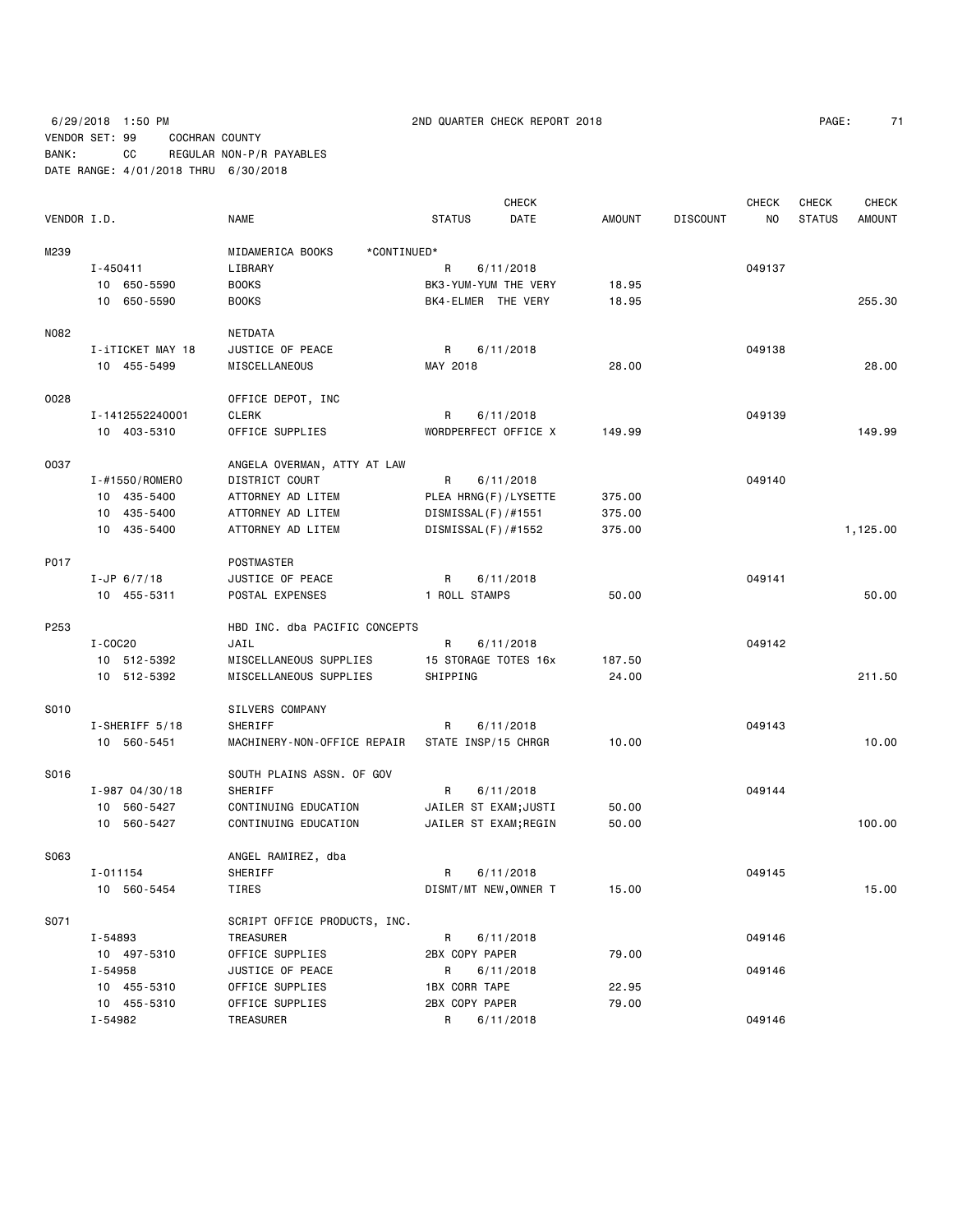| PAGE: | 72 |
|-------|----|
|-------|----|

|             |                                    |                                | <b>CHECK</b>          |               |                 | <b>CHECK</b> | <b>CHECK</b>  | <b>CHECK</b>  |
|-------------|------------------------------------|--------------------------------|-----------------------|---------------|-----------------|--------------|---------------|---------------|
| VENDOR I.D. |                                    | <b>NAME</b>                    | <b>STATUS</b><br>DATE | <b>AMOUNT</b> | <b>DISCOUNT</b> | NO           | <b>STATUS</b> | <b>AMOUNT</b> |
| S071        |                                    | SCRIPT OFFICE PRODUCTS         | *CONTINUED*           |               |                 |              |               |               |
|             | I-54982<br>TREASURER               |                                | 6/11/2018<br>R        |               |                 | 049146       |               |               |
|             | 10 497-5310                        | OFFICE SUPPLIES                | 2EA CALC RIBBON       | 5.90          |                 |              |               |               |
|             | 10 497-5310                        | OFFICE SUPPLIES                | CALCULATOR CNMCP1213  | 267.95        |                 |              |               |               |
|             | $I - 55009$                        | TAX A/C                        | R<br>6/11/2018        |               |                 | 049146       |               |               |
|             | 10 499-5310                        | OFFICE SUPPLIES                | 2BX COPY PAPER        | 79.00         |                 |              |               |               |
|             | $I - 55010$                        | AUDITOR                        | R<br>6/11/2018        |               |                 | 049146       |               |               |
|             | 10 495-5310                        | OFFICE SUPPLIES                | 1EA ENERGEL PEN/RD    | 2.95          |                 |              |               |               |
|             | 10 495-5310                        | OFFICE SUPPLIES                | <b>1PK CALC PAPER</b> | 8.95          |                 |              |               |               |
|             | $I - 55011$                        | TREASURER                      | 6/11/2018<br>R        |               |                 | 049146       |               |               |
|             | 10 497-5310                        | OFFICE SUPPLIES                | 1EA CORR RIBBON       | 7.89          |                 |              |               |               |
|             | 10 497-5310                        | OFFICE SUPPLIES                | 1EA TYPERWRITER RIBB  | 9.95          |                 |              |               | 563.54        |
| S210        |                                    | SHAMBURGER AUTO & FARM SUPPLY  |                       |               |                 |              |               |               |
|             | I-361068                           | PREC <sub>2</sub>              | R<br>6/11/2018        |               |                 | 049147       |               |               |
|             | 15 622-5451                        | REPAIRS                        | NAPAGOLD AIR FILTER   | 117.99        |                 |              |               |               |
|             | $I - 361151$                       | PREC <sub>2</sub>              | R<br>6/11/2018        |               |                 | 049147       |               |               |
|             | 15 622-5451                        | REPAIRS                        | NAPAGOLD FUEL FILTER  | 17.99         |                 |              |               |               |
|             | I-361335                           | PREC <sub>2</sub>              | 6/11/2018<br>R        |               |                 | 049147       |               |               |
|             | 15 622-5451                        | REPAIRS                        | 6/HOOD CATCH RUBBER   | 59.94         |                 |              |               |               |
|             | I-361719                           | PREC 1                         | 6/11/2018<br>R        |               |                 | 049147       |               |               |
|             | 15 621-5451                        | REPAIRS                        | TENSIONER PULLEY      | 87.49         |                 |              |               |               |
|             | 15 621-5451                        | REPAIRS                        | BELT IDLER PULLEY     | 59.99         |                 |              |               | 343.40        |
| S347        |                                    | SOUTHERN TIRE MART, LLC        |                       |               |                 |              |               |               |
|             | I-70263026                         | PREC <sub>3</sub>              | R<br>6/11/2018        |               |                 | 049148       |               |               |
|             | 15 623-5454                        | TIRES                          | 8/11R22.5/G DCOIN RL  | 2,602.24      |                 |              |               |               |
|             | 15 623-5454                        | TIRES                          | 8/TIRE CHANGE/MED TR  | 280.00        |                 |              |               |               |
|             | 15 623-5454                        | TIRES                          | SERVICE CALL          | 100.00        |                 |              |               |               |
|             | 15 623-5454                        | TIRES                          | 160MI/FEE             | 240.00        |                 |              |               |               |
|             | 15 623-5454                        | TIRES                          | REF/FET               | 202.24CR      |                 |              |               |               |
|             | 15 623-5454                        | TIRES                          | VALVE STEM/STEEL/MED  | 32.00         |                 |              |               | 3,052.00      |
| S379        |                                    | SOUTH PLAINS FORENSIC PATHOLOG |                       |               |                 |              |               |               |
|             | DISTRICT COURT<br>I-4428/TESTIMONY |                                | R<br>6/11/2018        |               |                 | 049149       |               |               |
|             | 10 435-5499                        | MISCELLANEOUS                  | EXPERT WITNESS #1519  | 2,750.00      |                 |              |               |               |
|             | 10 435-5499                        | MISCELLANEOUS                  | 62MI/LBK TO/FR LVND   | 34.10         |                 |              |               | 2,784.10      |
| S431        |                                    | SATELLITE TRACKING OF PEOPLE L |                       |               |                 |              |               |               |
|             | I-STPINV00047934                   | JUVENILE PROBATION             | R<br>6/11/2018        |               |                 | 049150       |               |               |
|             | 17 573-5413                        | Detention Services             | 14 DAYS BLUTAG #1025  | 56.00         |                 |              |               |               |
|             | 17 573-5413                        | Detention Services             | 14 DAYS INS #1025     | 7.00          |                 |              |               | 63.00         |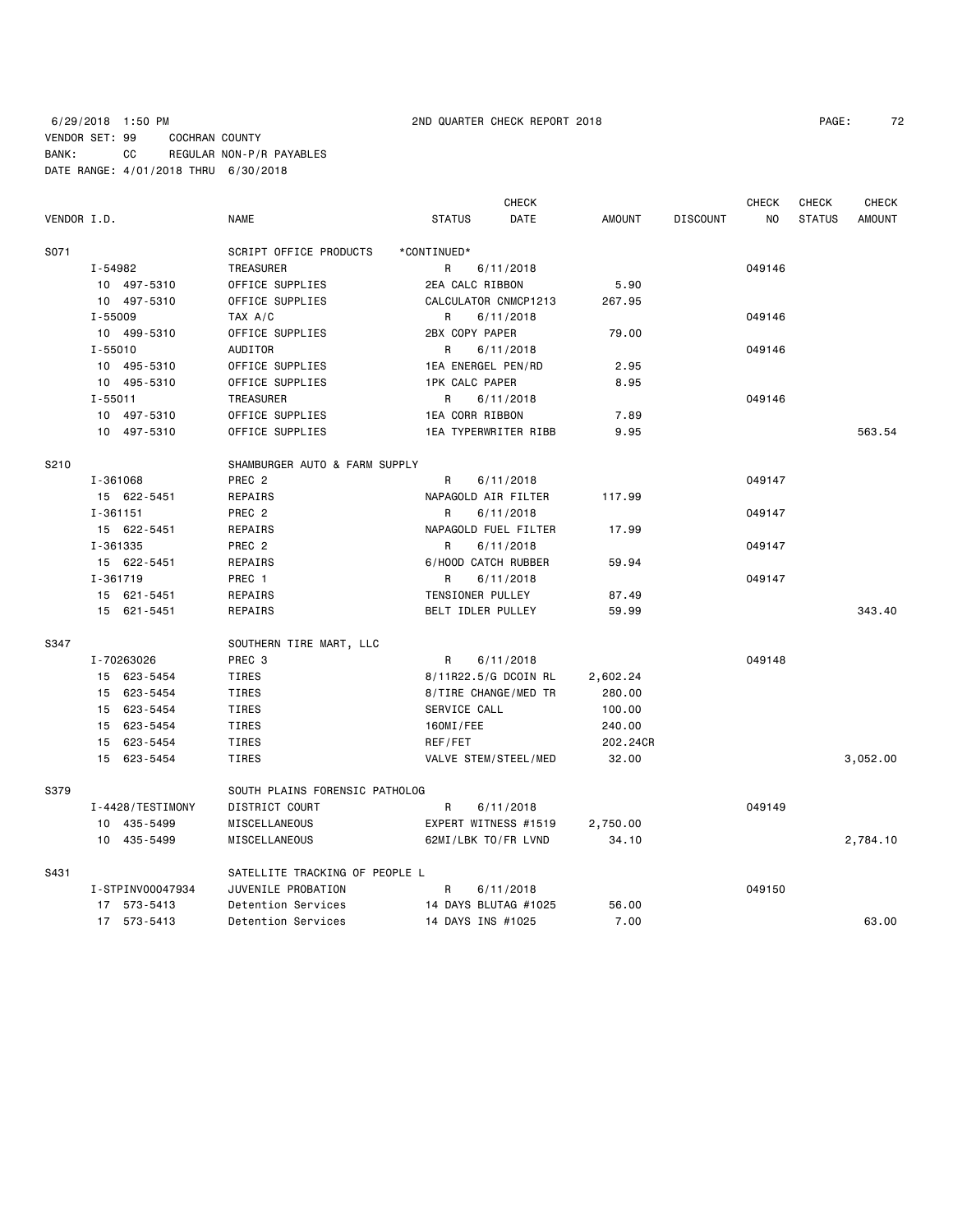6/29/2018 1:50 PM 2ND QUARTER CHECK REPORT 2018 VENDOR SET: 99 COCHRAN COUNTY BANK: CC REGULAR NON-P/R PAYABLES DATE RANGE: 4/01/2018 THRU 6/30/2018

|             |                        |                                                    |                     | <b>CHECK</b>                |          |                 | <b>CHECK</b> | <b>CHECK</b>  | <b>CHECK</b>  |
|-------------|------------------------|----------------------------------------------------|---------------------|-----------------------------|----------|-----------------|--------------|---------------|---------------|
| VENDOR I.D. |                        | <b>NAME</b>                                        | <b>STATUS</b>       | DATE                        | AMOUNT   | <b>DISCOUNT</b> | ΝO           | <b>STATUS</b> | <b>AMOUNT</b> |
| T051        |                        | TAC RISK MANAGEMENT POOL                           |                     |                             |          |                 |              |               |               |
|             | I-3RD QTR 2018         | WORKERS COMP/ALL DEPTS                             | R                   | 6/11/2018                   |          |                 | 049151       |               |               |
|             | 10 000-2500.10         | RESERVE FOR W/C, UNEMPLYMNT                        |                     | <b>3RD QTR WORKERS COMP</b> | 5,943.00 |                 |              |               | 5,943.00      |
| T087        |                        | TEXAS DEPARTMENT OF HEALTH                         |                     |                             |          |                 |              |               |               |
|             | I-2005802              | <b>CLERK</b>                                       | R                   | 6/11/2018                   |          |                 | 049152       |               |               |
|             | 10 403-5310            | OFFICE SUPPLIES                                    |                     | 7 REMOTE BIRTH ACCES        | 12.81    |                 |              |               | 12.81         |
| T295        |                        | TRUECORE BEHAVIORAL SOLUTIONS,                     |                     |                             |          |                 |              |               |               |
|             | I - COCHRAN - 0518 - B | JUVENILE PROBATION                                 | R                   | 6/11/2018                   |          |                 | 049153       |               |               |
|             | 17 573-5413.001        | Inter-Cnty Contr TELECOUNSEL'GTele-cons'g May'18 F |                     |                             | 361.16   |                 |              |               | 361.16        |
| U036        |                        | UNIFIRST HOLDINGS, INC.                            |                     |                             |          |                 |              |               |               |
|             | I-831 2364955          | JAIL/SHERIFF                                       | R                   | 6/11/2018                   |          |                 | 049154       |               |               |
|             | 10 512-5205            | UNIFORMS                                           | UNIFORM SVC/ELIDA   |                             | 11.22    |                 |              |               |               |
|             | 10 512-5392            | MISCELLANEOUS SUPPLIES                             | 3x5 MAT             |                             | 4.00     |                 |              |               |               |
|             | 10 512-5392            | MISCELLANEOUS SUPPLIES                             | 2/WET MOPS          |                             | 3.00     |                 |              |               |               |
|             | 10 512-5392            | MISCELLANEOUS SUPPLIES                             |                     | 200 MICROFIBER TOWEL        | 34.00    |                 |              |               |               |
|             | 10 560-5205            | UNIFORMS                                           | DEFE CHARGE         |                             | 11.10    |                 |              |               | 63.32         |
| W062        |                        | WAL-MART COMMUNITY                                 |                     |                             |          |                 |              |               |               |
|             | I-2731 052518          | JAIL                                               | R                   | 6/11/2018                   |          |                 | 049155       |               |               |
|             | 10 512-5451            | REPAIR                                             | 19N LED             |                             | 88.00    |                 |              |               |               |
|             | 10 512-5451            | REPAIR                                             | COAX EXT 2PK        |                             | 2.96     |                 |              |               |               |
|             | 10 512-5451            | REPAIR                                             | 25 COAX CABLE       |                             | 9.88     |                 |              |               | 100.84        |
| W070        |                        | R D WALLACE OIL CO INC                             |                     |                             |          |                 |              |               |               |
|             | I-1250043 MAY 18       | SHERIFF                                            | R                   | 6/11/2018                   |          |                 | 049156       |               |               |
|             | 10 560-5330            | FUEL AND OIL                                       |                     | 950.716GL/REG ETH MA        | 2,295.64 |                 |              |               |               |
|             | I-12520010 MAY 18      | CEMETERY                                           | R                   | 6/11/2018                   |          |                 | 049156       |               |               |
|             | 10 516-5330            | FUEL & OIL                                         | 47GL/UNL 5/2        |                             | 108.81   |                 |              |               |               |
|             | 10 516-5330            | FUEL & OIL                                         |                     | 9GL/DYED DIESEL 5/29        | 23.40    |                 |              |               |               |
|             | 10 516-5330            | FUEL & OIL                                         |                     | 24.001GL/REG ETH 5/1        | 55.59    |                 |              |               |               |
|             | 10 516-5330            | FUEL & OIL                                         | 1.262GL/REG ETH 5/1 |                             | 2.92     |                 |              |               |               |
|             | 10 516-5330            | FUEL & OIL                                         |                     | 25.401GL/REG ETH 5/1        | 60.36    |                 |              |               |               |
|             | I-12520019 MAY 18      | <b>PARK</b>                                        | R                   | 6/11/2018                   |          |                 | 049156       |               |               |
|             | 10 660-5330            | FUEL AND OIL                                       | 24.5GL/REG ETH 5/9  |                             | 55.03    |                 |              |               |               |
|             | 10 660-5330            | FUEL AND OIL                                       |                     | 28.102GL/REG ETH 5/2        | 63.17    |                 |              |               |               |
|             | I-12520021 MAY 18      | PREC 3                                             | R                   | 6/11/2018                   |          |                 | 049156       |               |               |
|             | 15 623-5330            | FUEL AND OIL                                       | 98.5GL/CLEAR DIESEL |                             | 271.37   |                 |              |               |               |
|             | 15 623-5330            | FUEL AND OIL                                       |                     | 100GL/CLEAR DIESEL 5        | 275.50   |                 |              |               |               |
|             | 623-5330<br>15         | FUEL AND OIL                                       |                     | 60GL/CLEAR DIESEL 5/        | 168.90   |                 |              |               |               |
|             | 623-5330<br>15         | FUEL AND OIL                                       |                     | 54GL/CLEAR DIESEL 5/        | 148.77   |                 |              |               |               |
|             | 623-5330<br>15         | FUEL AND OIL                                       |                     | 85GL/CLEAR DIESEL 5/        | 260.02   |                 |              |               |               |
|             | 623-5330<br>15         | FUEL AND OIL                                       | 22.3GL/REG ETH 5/14 |                             | 42.19    |                 |              |               |               |
|             | 623-5330<br>15         | FUEL AND OIL                                       |                     | 179.6GL/LS DIESEL 5/        | 417.19   |                 |              |               |               |
|             | 15 623-5330            | FUEL AND OIL                                       |                     | 111.8GL/REG ETH 5/31        | 245.06   |                 |              |               |               |
|             | I-12520030 MAY 18      | PREC 1                                             | R <sub>a</sub>      | 6/11/2018                   |          |                 | 049156       |               |               |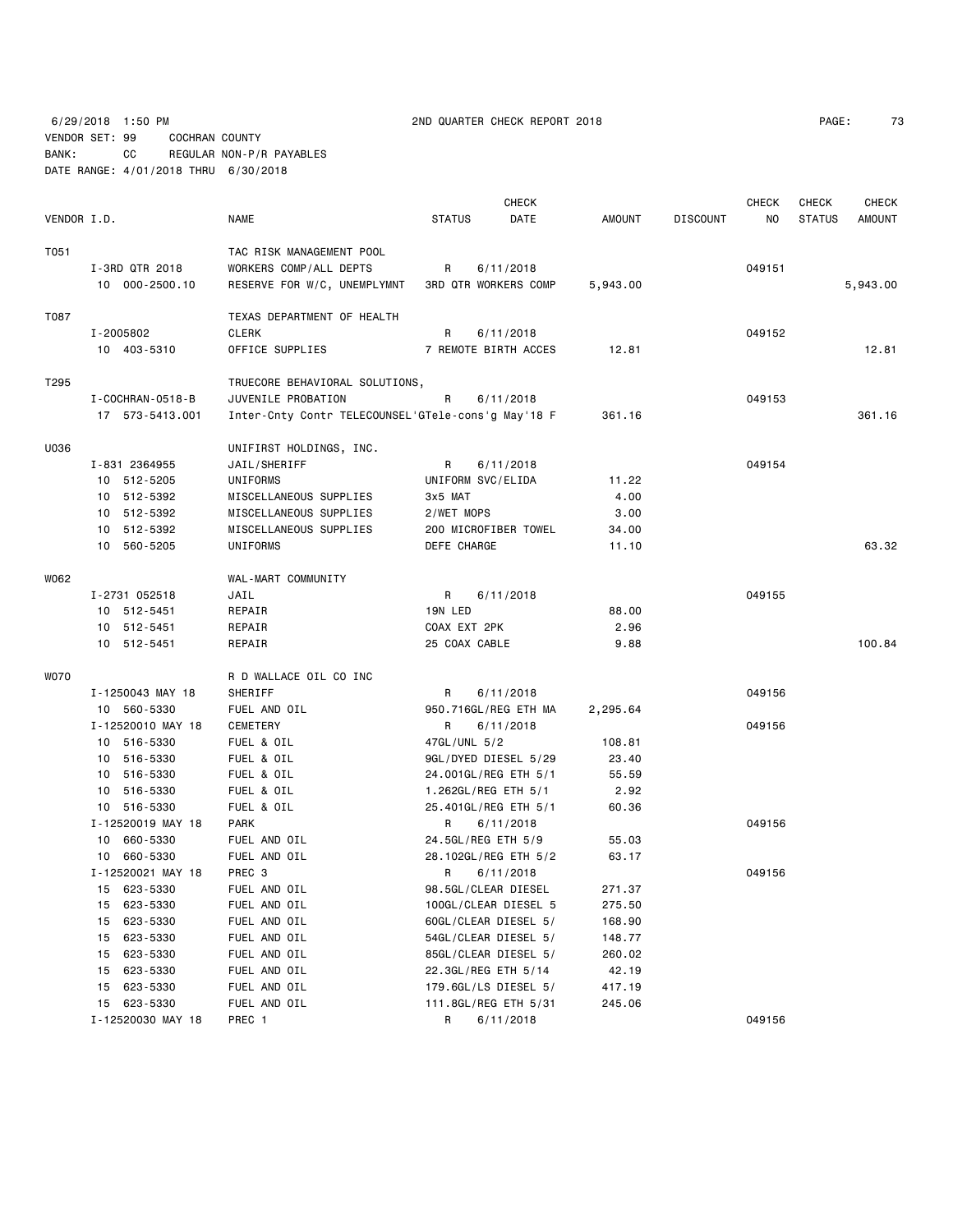|             |                 |                   |                                |                       | <b>CHECK</b> |               |                 | <b>CHECK</b> | CHECK         | <b>CHECK</b>  |
|-------------|-----------------|-------------------|--------------------------------|-----------------------|--------------|---------------|-----------------|--------------|---------------|---------------|
| VENDOR I.D. |                 |                   | <b>NAME</b>                    | <b>STATUS</b>         | DATE         | <b>AMOUNT</b> | <b>DISCOUNT</b> | NO.          | <b>STATUS</b> | <b>AMOUNT</b> |
| W070        |                 |                   | R D WALLACE OIL CO INC         | *CONTINUED*           |              |               |                 |              |               |               |
|             |                 | I-12520030 MAY 18 | PREC 1                         | R                     | 6/11/2018    |               |                 | 049156       |               |               |
|             |                 | 15 621-5451       | REPAIRS                        | 12/R134A 5/10         |              | 69.00         |                 |              |               |               |
|             | 15              | 621 - 5330        | FUEL & OIL                     | 103GL/CLEAR DIESEL 5  |              | 289.94        |                 |              |               |               |
|             | 15              | 621-5330          | FUEL & OIL                     | 122GL/CLEAR DIESEL 5  |              | 343.43        |                 |              |               |               |
|             |                 | 15 621-5330       | FUEL & OIL                     | 6/DIESEL EXHAUST FLU  |              | 64.50         |                 |              |               |               |
|             |                 | 15 621-5330       | FUEL & OIL                     | 60GL/DYED DIESEL 5/2  |              | 156.00        |                 |              |               |               |
|             |                 | 15 621-5330       | FUEL & OIL                     | 25.279GL/REG ETH 5/9  |              | 56.79         |                 |              |               |               |
|             | 15              | 621-5330          | FUEL & OIL                     | 25.753GL/REG ETH 5/1  |              | 57.85         |                 |              |               |               |
|             |                 | 15 621-5330       | FUEL & OIL                     | 26.333GL/REG ETH 5/2  |              | 66.27         |                 |              |               |               |
|             |                 | 15 621-5330       | FUEL & OIL                     | 24.424GL/REG ETH 5/3  |              | 55.07         |                 |              |               |               |
|             |                 | I-12520032 MAY 18 | PREC <sub>2</sub>              | R                     | 6/11/2018    |               |                 | 049156       |               |               |
|             |                 | 15 622-5330       | FUEL AND OIL                   | 30.794GL/UNL 5/2      |              | 71.07         |                 |              |               |               |
|             | 15              | 622-5330          | FUEL AND OIL                   | 28.4GL/UNL 5/4        |              | 65.75         |                 |              |               |               |
|             |                 | 15 622-5330       | FUEL AND OIL                   | 75.5GL/CLEAR DIESEL   |              | 207.25        |                 |              |               |               |
|             |                 | 15 622-5330       | FUEL AND OIL                   | 31.5GL/UNL 5/9        |              | 70.72         |                 |              |               |               |
|             |                 | 15 622-5330       | FUEL AND OIL                   | 126GL/CLEAR DIESEL 5  |              | 347.13        |                 |              |               |               |
|             | 15              | 622-5330          | FUEL AND OIL                   | 118.1GL/CLEAR DIESEL  |              | 258.05        |                 |              |               |               |
|             | 15              | 622-5330          | FUEL AND OIL                   | 31GL/UNL 5/22         |              | 77.97         |                 |              |               |               |
|             |                 | 15 622-5330       | FUEL AND OIL                   | 77GL/CLEAR DIESEL 5/  |              | 216.76        |                 |              |               |               |
|             | 15              | 622-5330          | FUEL AND OIL                   | 24.149GL/REG ETH 5/1  |              | 66.77         |                 |              |               |               |
|             |                 | 15 622-5330       | FUEL AND OIL                   | 11.001GL/REG ETH 5/2  |              | 30.41         |                 |              |               |               |
|             |                 | 15 622-5330       | FUEL AND OIL                   | 20.001GL/CLEAR DIESE  |              | 55.30         |                 |              |               |               |
|             |                 | I-12520041 MAY 18 | PREC 4                         | R                     | 6/11/2018    |               |                 | 049156       |               |               |
|             |                 | 15 624-5330       | FUEL AND OIL                   | 74GL/CLEAR DIESEL 5/  |              | 199.43        |                 |              |               |               |
|             | 15              | 624-5330          | FUEL AND OIL                   | 6/DEF                 |              | 82.50         |                 |              |               |               |
|             |                 | 15 624-5330       | FUEL AND OIL                   | 112GL/CLEAR DIESEL 5  |              | 308.56        |                 |              |               |               |
|             | 15              | 624-5330          | FUEL AND OIL                   | 132GL/CLEAR DIESEL 5  |              | 363.66        |                 |              |               |               |
|             |                 | 15 624-5330       | FUEL AND OIL                   | 552.2GL/DYED DIESEL   |              | 1,479.90      |                 |              |               |               |
|             |                 | 15 624-5330       | FUEL AND OIL                   | 22.01GL/REG ETH 5/11  |              | 53.91         |                 |              |               |               |
|             |                 | I-12520239 MAY 18 | AUDITOR/COMM'R CT/DIST CT      | R                     | 6/11/2018    |               |                 | 049156       |               |               |
|             |                 | 10 495-5427       | CONTINUING EDUCATION           | 21.763GL/UNL 5/5;BEV  |              | 50.38         |                 |              |               |               |
|             | 15              | 610-5427          | COMM-CONTINUING EDUCATION      | 16.368GL/UNL, TRVL/PE |              | 42.26         |                 |              |               |               |
|             | 10              | 435-5499          | MISCELLANEOUS                  | 6.152GL/UNL,052218 #  |              | 15.88         |                 |              |               | 9,716.43      |
| W193        |                 |                   | WESTWARD AUTOMOTIVE REPAIR LLC |                       |              |               |                 |              |               |               |
|             | $I - 618$       |                   | SHERIFF                        | R                     | 6/11/2018    |               |                 | 049157       |               |               |
|             |                 | 10 560-5451       | MACHINERY-NON-OFFICE REPAIR    | OIL CHANGE'18 CHEVY   |              | 20.00         |                 |              |               | 20.00         |
| W227        |                 |                   | WRENNS MILL ENTERPRISES, LLC   |                       |              |               |                 |              |               |               |
|             | $I - 2265$      |                   | <b>CEMETERY</b>                | R                     | 6/11/2018    |               |                 | 049158       |               |               |
|             |                 | 10 516-5332       | CUSTODIAL SUPPLIES             | 2 SETS 27' LOWERING   |              | 102.00        |                 |              |               |               |
|             | 10              | 516-5332          | CUSTODIAL SUPPLIES             | 1 SET 30' LOWERING S  |              | 71.20         |                 |              |               |               |
|             | 10 <sup>1</sup> | 516-5332          | CUSTODIAL SUPPLIES             | SHIPPING              |              | 26.04         |                 |              |               | 199.24        |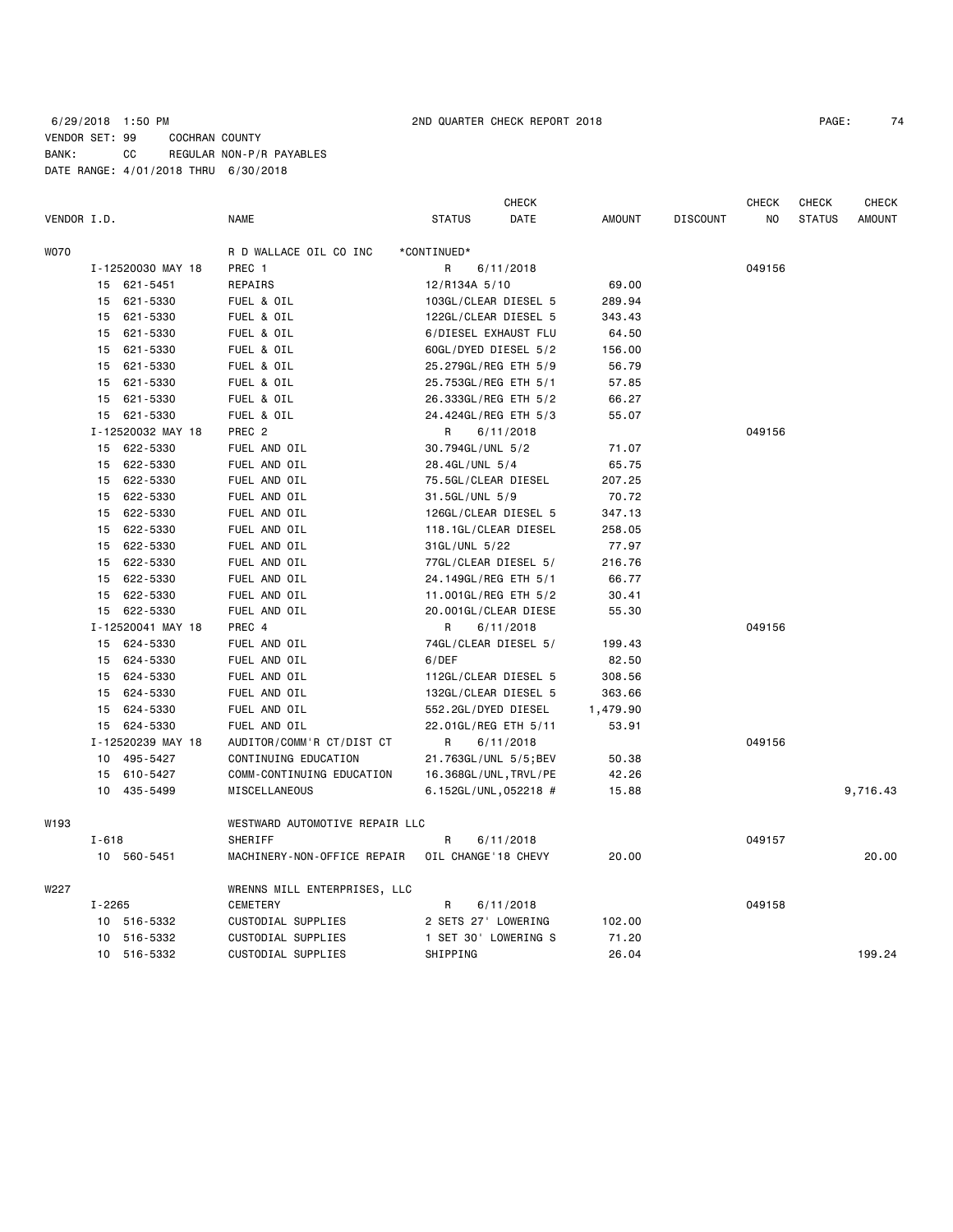6/29/2018 1:50 PM 2ND QUARTER CHECK REPORT 2018 PAGE: 75 VENDOR SET: 99 COCHRAN COUNTY BANK: CC REGULAR NON-P/R PAYABLES DATE RANGE: 4/01/2018 THRU 6/30/2018

| PAGE: | 75 |
|-------|----|
|-------|----|

|             |                                     |                          |                | <b>CHECK</b>         |        |                 | <b>CHECK</b>   | <b>CHECK</b>  | <b>CHECK</b>  |
|-------------|-------------------------------------|--------------------------|----------------|----------------------|--------|-----------------|----------------|---------------|---------------|
| VENDOR I.D. |                                     | <b>NAME</b>              | <b>STATUS</b>  | <b>DATE</b>          | AMOUNT | <b>DISCOUNT</b> | N <sub>0</sub> | <b>STATUS</b> | <b>AMOUNT</b> |
| A038        |                                     | ESPERANZA ALVARADO       |                |                      |        |                 |                |               |               |
|             | I-PETIT JURY 061218 DISTRICT COURT  |                          | R              | 6/14/2018            |        |                 | 049159         |               |               |
|             | 10 435-5492                         | PETIT JURY               | PETIT JURY SVC |                      | 15.00  |                 |                |               | 15.00         |
| B184        |                                     | MELINDA BLACKSTOCK       |                |                      |        |                 |                |               |               |
|             | I-PETIT JURY 061218                 | DISTRICT COURT           | R              | 6/14/2018            |        |                 | 049160         |               |               |
|             | 10 435-5492                         | PETIT JURY               | PETIT JURY SVC |                      | 40.00  |                 |                |               | 40.00         |
| B214        |                                     | LARRY BIHL               |                |                      |        |                 |                |               |               |
|             | I-PETIT JURY 061218                 | DISTRICT COURT           | R              | 6/14/2018            |        |                 | 049161         |               |               |
|             | 10 435-5492                         | PETIT JURY               | PETIT JURY SVC |                      | 15.00  |                 |                |               | 15.00         |
| <b>B293</b> |                                     | <b>LAURA BRISTOW</b>     |                |                      |        |                 |                |               |               |
|             | I-PETIT JURY 061218                 | DISTRICT COURT           | R              | 6/14/2018            |        |                 | 049162         |               |               |
|             | 10 435-5492                         | PETIT JURY               | PETIT JURY SVC |                      | 15.00  |                 |                |               | 15.00         |
| C051        |                                     | COCHRAN COUNTY CHILDRENS |                |                      |        |                 |                |               |               |
|             | I-PETIT JURY 6/12/18 DISTRICT COURT |                          | R              | 6/14/2018            |        |                 | 049163         |               |               |
|             | 10 435-5492                         | PETIT JURY               |                | DONATION/DAVID LAMB  | 15.00  |                 |                |               |               |
|             | 10 435-5492                         | PETIT JURY               |                | DONATION/DERICK BOGG | 15.00  |                 |                |               |               |
|             | 10 435-5492                         | PETIT JURY               |                | DONATION/DEWEY DAVIS | 15.00  |                 |                |               |               |
|             | 10 435-5492                         | PETIT JURY               |                | DONATION/DAVID GREEN | 40.00  |                 |                |               |               |
|             | 10 435-5492                         | PETIT JURY               |                | DONATION/LARRY TURNE | 40.00  |                 |                |               |               |
|             | 10 435-5492                         | PETIT JURY               |                | DONATION/DEBRA TANNE | 15.00  |                 |                |               | 140.00        |
| C086        |                                     | STACY CASTILLO           |                |                      |        |                 |                |               |               |
|             | I-PETIT JURY 061218                 | DISTRICT COURT           | R              | 6/14/2018            |        |                 | 049164         |               |               |
|             | 10 435-5492                         | PETIT JURY               | PETIT JURY SVC |                      | 40.00  |                 |                |               | 40.00         |
| C403        |                                     | PATTY CASTANEDA          |                |                      |        |                 |                |               |               |
|             | I-PETIT JURY 061218 DISTRICT COURT  |                          | R              | 6/14/2018            |        |                 | 049165         |               |               |
|             | 10 435-5492                         | PETIT JURY               | PETIT JURY SVC |                      | 40.00  |                 |                |               | 40.00         |
| C404        |                                     | CARRIE CASAREZ           |                |                      |        |                 |                |               |               |
|             | I-PETIT JURY 061218                 | DISTRICT COURT           | R              | 6/14/2018            |        |                 | 049166         |               |               |
|             | 10 435-5492                         | PETIT JURY               | PETIT JURY SVC |                      | 15.00  |                 |                |               | 15.00         |
| C405        |                                     | <b>BRANDON CHAVEZ</b>    |                |                      |        |                 |                |               |               |
|             | I-PETIT JURY 061218                 | DISTRICT COURT           | R              | 6/14/2018            |        |                 | 049167         |               |               |
|             | 10 435-5492                         | PETIT JURY               | PETIT JURY SVC |                      | 15.00  |                 |                |               | 15.00         |
| D172        |                                     | JONATHON ROBERT DEMEL    |                |                      |        |                 |                |               |               |
|             | I-PETIT JURY 061218 DISTRICT COURT  |                          | R              | 6/14/2018            |        |                 | 049168         |               |               |
|             | 10 435-5492                         | PETIT JURY               | PETIT JURY SVC |                      | 40.00  |                 |                |               | 40.00         |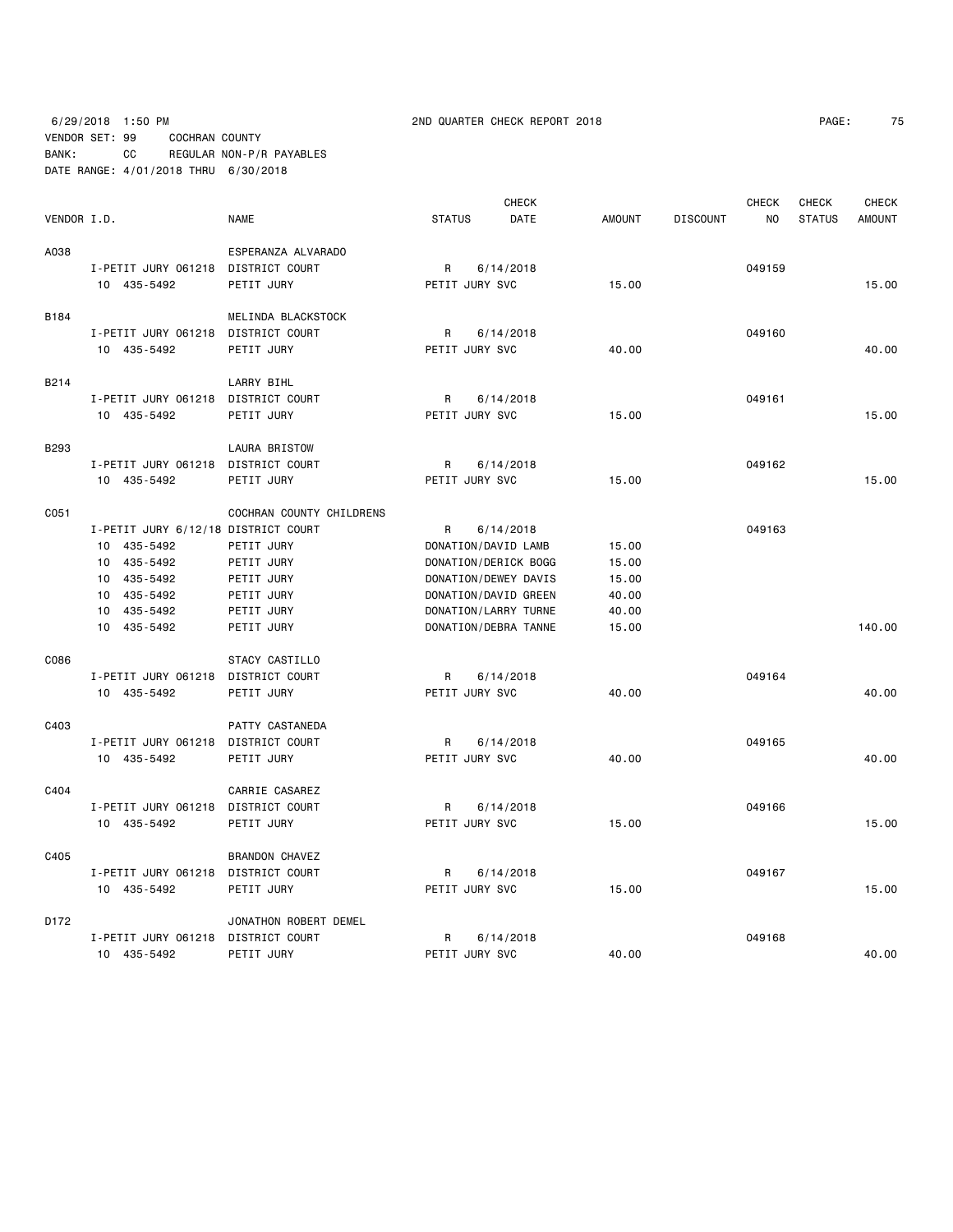## 6/29/2018 1:50 PM 2ND QUARTER CHECK REPORT 2018 PAGE: 76 VENDOR SET: 99 COCHRAN COUNTY BANK: CC REGULAR NON-P/R PAYABLES DATE RANGE: 4/01/2018 THRU 6/30/2018

|                  |                                    |                      |                | <b>CHECK</b> |               |                 | <b>CHECK</b>   | <b>CHECK</b>  | <b>CHECK</b>  |
|------------------|------------------------------------|----------------------|----------------|--------------|---------------|-----------------|----------------|---------------|---------------|
| VENDOR I.D.      |                                    | <b>NAME</b>          | <b>STATUS</b>  | DATE         | <b>AMOUNT</b> | <b>DISCOUNT</b> | N <sub>O</sub> | <b>STATUS</b> | <b>AMOUNT</b> |
| D203             |                                    | AUDRA DAVIS          |                |              |               |                 |                |               |               |
|                  | I-PETIT JURY 061218 DISTRICT COURT |                      | $R_{\perp}$    | 6/14/2018    |               |                 | 049169         |               |               |
|                  | 10 435-5492                        | PETIT JURY           | PETIT JURY SVC |              | 15.00         |                 |                |               | 15.00         |
| D204             |                                    | CHRISTOPHER DAVIS    |                |              |               |                 |                |               |               |
|                  | I-PETIT JURY 061218 DISTRICT COURT |                      | R              | 6/14/2018    |               |                 | 049170         |               |               |
|                  | 10 435-5492                        | PETIT JURY           | PETIT JURY SVC |              | 15.00         |                 |                |               | 15.00         |
| F196             |                                    | TABITA FRANCO        |                |              |               |                 |                |               |               |
|                  | I-PETIT JURY 061218 DISTRICT COURT |                      | R              | 6/14/2018    |               |                 | 049171         |               |               |
|                  | 10 435-5492                        | PETIT JURY           | PETIT JURY SVC |              | 15.00         |                 |                |               | 15.00         |
| F230             |                                    | <b>DENISE FULLER</b> |                |              |               |                 |                |               |               |
|                  | I-PETIT JURY 061218 DISTRICT COURT |                      | $\mathsf{R}$   | 6/14/2018    |               |                 | 049172         |               |               |
|                  | 10 435-5492                        | PETIT JURY           | PETIT JURY SVC |              | 40.00         |                 |                |               | 40.00         |
| G070             |                                    | LINDA GARZA          |                |              |               |                 |                |               |               |
|                  | I-PETIT JURY 061218 DISTRICT COURT |                      | R              | 6/14/2018    |               |                 | 049173         |               |               |
|                  | 10 435-5492                        | PETIT JURY           | PETIT JURY SVC |              | 15.00         |                 |                |               | 15.00         |
| G257             |                                    | CRYSTAL GALVAN       |                |              |               |                 |                |               |               |
|                  | I-PETIT JURY 061218 DISTRICT COURT |                      | R              | 6/14/2018    |               |                 | 049174         |               |               |
|                  | 10 435-5492                        | PETIT JURY           | PETIT JURY SVC |              | 15.00         |                 |                |               | 15.00         |
| G264             |                                    | ALEGANDRO GARCIA     |                |              |               |                 |                |               |               |
|                  | I-PETIT JURY 061218 DISTRICT COURT |                      | $\mathsf{R}$   | 6/14/2018    |               |                 | 049175         |               |               |
|                  | 10 435-5492                        | PETIT JURY           | PETIT JURY SVC |              | 40.00         |                 |                |               | 40.00         |
| H146             |                                    | PATRICIA HERRERA     |                |              |               |                 |                |               |               |
|                  | I-PETIT JURY 061218 DISTRICT COURT |                      | $\mathsf{R}$   | 6/14/2018    |               |                 | 049176         |               |               |
|                  | 10 435-5492                        | PETIT JURY           | PETIT JURY SVC |              | 15.00         |                 |                |               | 15.00         |
| H <sub>150</sub> |                                    | FABIAN HONESTO       |                |              |               |                 |                |               |               |
|                  | I-PETIT JURY 061218 DISTRICT COURT |                      | $\mathsf{R}$   | 6/14/2018    |               |                 | 049177         |               |               |
|                  | 10 435-5492                        | PETIT JURY           | PETIT JURY SVC |              | 15.00         |                 |                |               | 15.00         |
| H <sub>299</sub> |                                    | ANNIE HOLLAND        |                |              |               |                 |                |               |               |
|                  | I-PETIT JURY 061218 DISTRICT COURT |                      | R              | 6/14/2018    |               |                 | 049178         |               |               |
|                  | 10 435-5492                        | PETIT JURY           | PETIT JURY SVC |              | 15.00         |                 |                |               | 15.00         |
| H312             |                                    | <b>BRODY HENRY</b>   |                |              |               |                 |                |               |               |
|                  | I-PETIT JURY 061218 DISTRICT COURT |                      | R              | 6/14/2018    |               |                 | 049179         |               |               |
|                  | 10 435-5492                        | PETIT JURY           | PETIT JURY SVC |              | 40.00         |                 |                |               | 40.00         |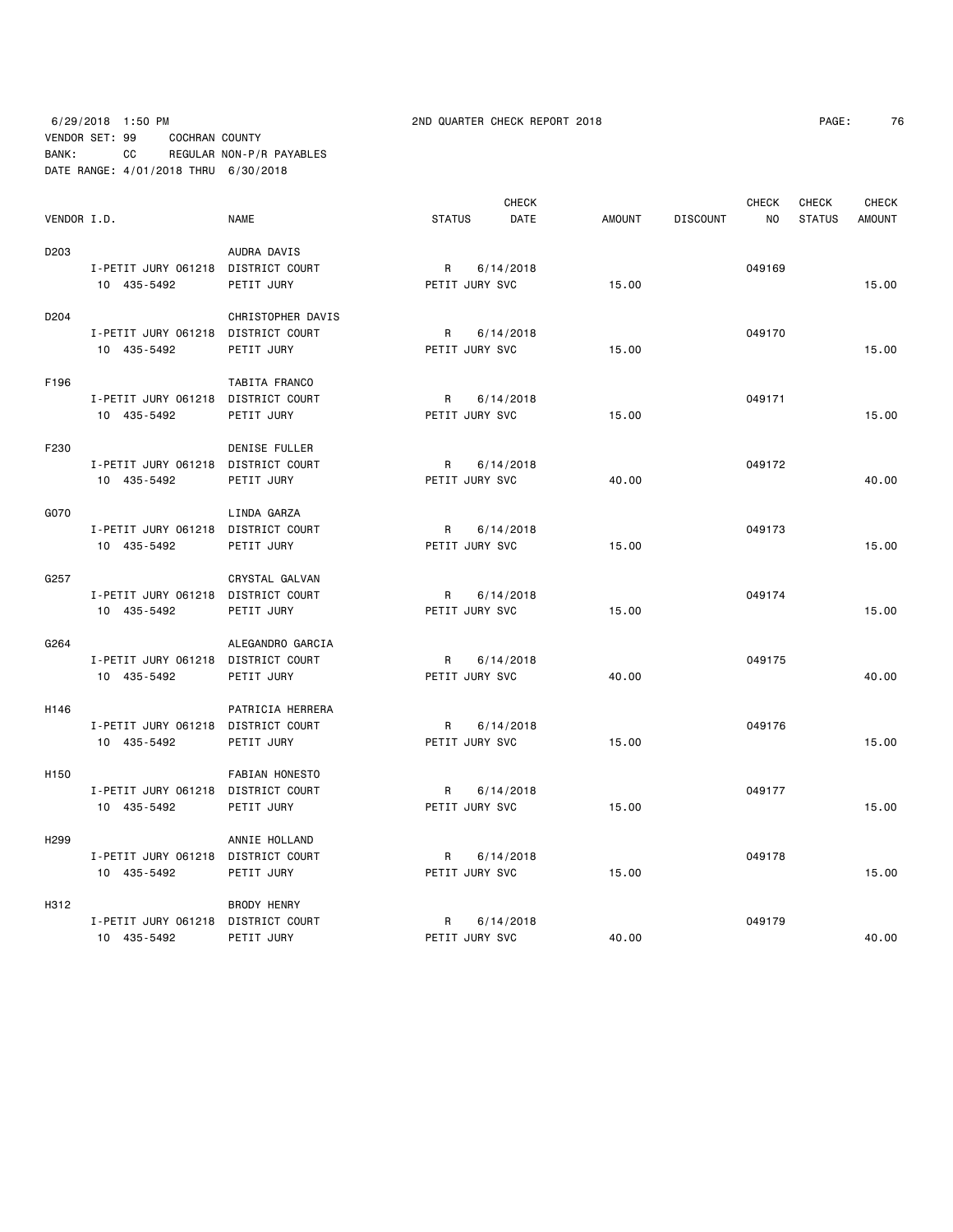| PAGE: |  |
|-------|--|
|-------|--|

|             |                                    |                     |                | <b>CHECK</b> |        |                 | <b>CHECK</b> | <b>CHECK</b>  | <b>CHECK</b>  |
|-------------|------------------------------------|---------------------|----------------|--------------|--------|-----------------|--------------|---------------|---------------|
| VENDOR I.D. |                                    | NAME                | <b>STATUS</b>  | DATE         | AMOUNT | <b>DISCOUNT</b> | NO.          | <b>STATUS</b> | <b>AMOUNT</b> |
| H313        |                                    | ERIC HERNANDEZ      |                |              |        |                 |              |               |               |
|             | I-PETIT JURY 061218 DISTRICT COURT |                     | R              | 6/14/2018    |        |                 | 049180       |               |               |
|             | 10 435-5492                        | PETIT JURY          | PETIT JURY SVC |              | 15.00  |                 |              |               | 15.00         |
| H314        |                                    | ALICIA HEFLIN       |                |              |        |                 |              |               |               |
|             | I-PETIT JURY 061218 DISTRICT COURT |                     | R              | 6/14/2018    |        |                 | 049181       |               |               |
|             | 10 435-5492                        | PETIT JURY          | PETIT JURY SVC |              | 15.00  |                 |              |               | 15.00         |
| H315        |                                    | BIANCA HERNANDEZ    |                |              |        |                 |              |               |               |
|             | I-PETIT JURY 061218 DISTRICT COURT |                     | R              | 6/14/2018    |        |                 | 049182       |               |               |
|             | 10 435-5492                        | PETIT JURY          | PETIT JURY SVC |              | 15.00  |                 |              |               | 15.00         |
| L222        |                                    | NORMA LUCIO         |                |              |        |                 |              |               |               |
|             | I-PETIT JURY 061218 DISTRICT COURT |                     | R              | 6/14/2018    |        |                 | 049183       |               |               |
|             | 10 435-5492                        | PETIT JURY          | PETIT JURY SVC |              | 15.00  |                 |              |               | 15.00         |
| L223        |                                    | IAN LUCAS           |                |              |        |                 |              |               |               |
|             | I-PETIT JURY 061218 DISTRICT COURT |                     | R              | 6/14/2018    |        |                 | 049184       |               |               |
|             | 10 435-5492                        | PETIT JURY          | PETIT JURY SVC |              | 15.00  |                 |              |               | 15.00         |
| L224        |                                    | CHRISTY LUCIO       |                |              |        |                 |              |               |               |
|             | I-PETIT JURY 061218 DISTRICT COURT |                     | R              | 6/14/2018    |        |                 | 049185       |               |               |
|             | 10 435-5492                        | PETIT JURY          | PETIT JURY SVC |              | 15.00  |                 |              |               | 15.00         |
| M258        |                                    | DEARL MARTIN        |                |              |        |                 |              |               |               |
|             | I-PETIT JURY 061218 DISTRICT COURT |                     | R              | 6/14/2018    |        |                 | 049186       |               |               |
|             | 10 435-5492                        | PETIT JURY          | PETIT JURY SVC |              | 15.00  |                 |              |               | 15.00         |
| M308        |                                    | VICTORIA MORIN      |                |              |        |                 |              |               |               |
|             | I-PETIT JURY 061218 DISTRICT COURT |                     | R              | 6/14/2018    |        |                 | 049187       |               |               |
|             | 10 435-5492                        | PETIT JURY          | PETIT JURY SVC |              | 15.00  |                 |              |               | 15.00         |
| M322        |                                    | MARY HELEN McKNIGHT |                |              |        |                 |              |               |               |
|             | I-PETIT JURY 061218 DISTRICT COURT |                     | R              | 6/14/2018    |        |                 | 049188       |               |               |
|             | 10 435-5492                        | PETIT JURY          | PETIT JURY SVC |              | 15.00  |                 |              |               | 15.00         |
| M327        |                                    | SANDRA MADDING      |                |              |        |                 |              |               |               |
|             | I-PETIT JURY 061218 DISTRICT COURT |                     | R              | 6/14/2018    |        |                 | 049189       |               |               |
|             | 10 435-5492                        | PETIT JURY          | PETIT JURY SVC |              | 15.00  |                 |              |               | 15.00         |
| N076        |                                    | DELWIN NEWTON       |                |              |        |                 |              |               |               |
|             | I-PETIT JURY 061218 DISTRICT COURT |                     | R              | 6/14/2018    |        |                 | 049190       |               |               |
|             | 10 435-5492                        | PETIT JURY          | PETIT JURY SVC |              | 15.00  |                 |              |               | 15.00         |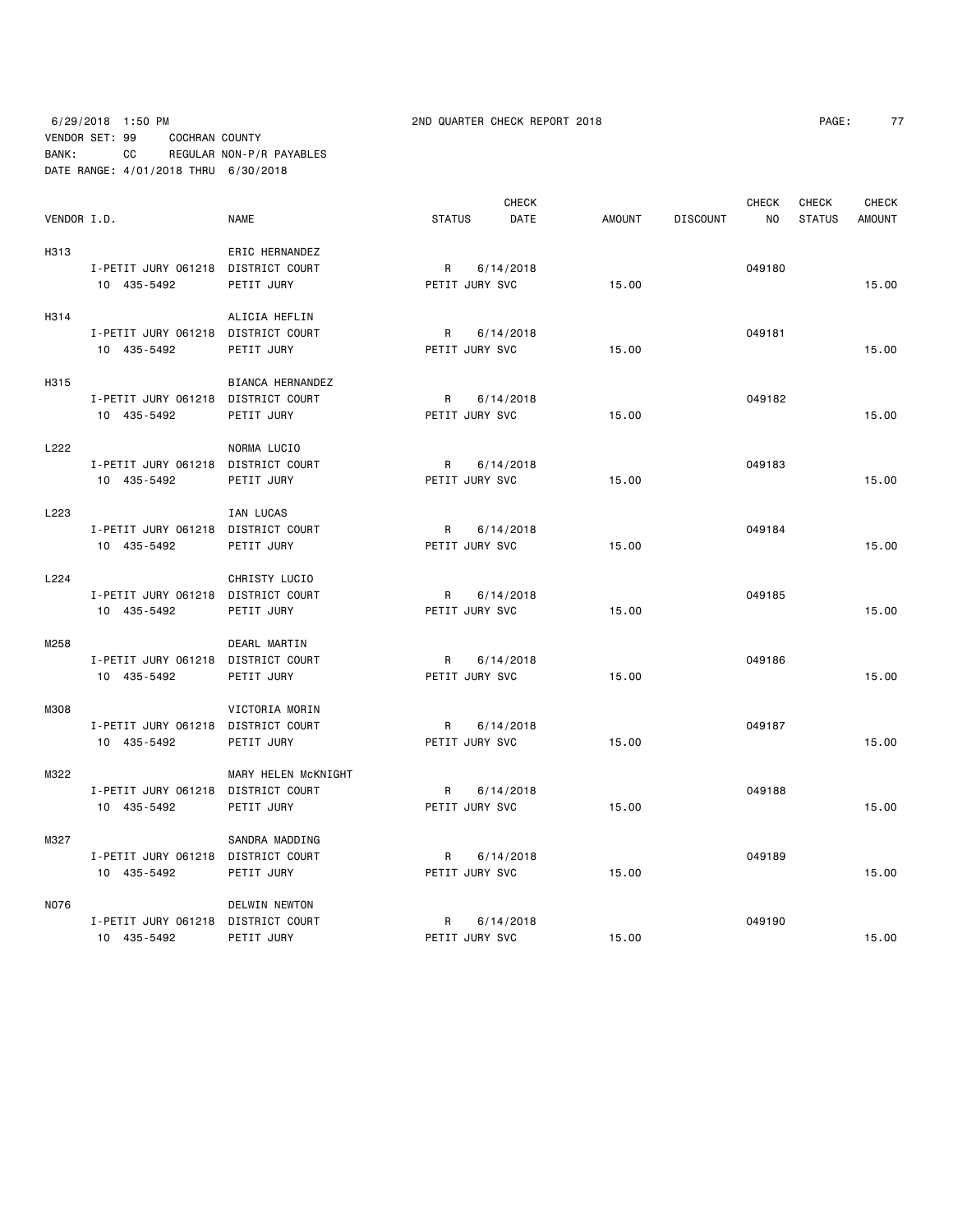## 6/29/2018 1:50 PM 2ND QUARTER CHECK REPORT 2018 PAGE: 78 VENDOR SET: 99 COCHRAN COUNTY BANK: CC REGULAR NON-P/R PAYABLES DATE RANGE: 4/01/2018 THRU 6/30/2018

| 7 g |
|-----|
|     |
|     |

|             |                                    |                     |                | <b>CHECK</b> |               |                 | <b>CHECK</b> | CHECK         | <b>CHECK</b>  |
|-------------|------------------------------------|---------------------|----------------|--------------|---------------|-----------------|--------------|---------------|---------------|
| VENDOR I.D. |                                    | <b>NAME</b>         | <b>STATUS</b>  | DATE         | <b>AMOUNT</b> | <b>DISCOUNT</b> | NO           | <b>STATUS</b> | <b>AMOUNT</b> |
| R041        |                                    | DONNA RODDY         |                |              |               |                 |              |               |               |
|             | I-PETIT JURY 061218 DISTRICT COURT |                     | R              | 6/14/2018    |               |                 | 049191       |               |               |
|             | 10 435-5492                        | PETIT JURY          | PETIT JURY SVC |              | 15.00         |                 |              |               | 15.00         |
|             |                                    |                     |                |              |               |                 |              |               |               |
| R301        |                                    | <b>MARY RECTOR</b>  |                |              |               |                 |              |               |               |
|             | I-PETIT JURY 061218 DISTRICT COURT |                     | R              | 6/14/2018    |               |                 | 049192       |               |               |
|             | 10 435-5492                        | PETIT JURY          | PETIT JURY SVC |              | 15.00         |                 |              |               | 15.00         |
| S087        |                                    | ALBERT SALAS        |                |              |               |                 |              |               |               |
|             | I-PETIT JURY 061218 DISTRICT COURT |                     | R              | 6/14/2018    |               |                 | 049193       |               |               |
|             | 10 435-5492                        | PETIT JURY          | PETIT JURY SVC |              | 15.00         |                 |              |               | 15.00         |
|             |                                    |                     |                |              |               |                 |              |               |               |
| S317        |                                    | <b>TERESA SMITH</b> |                |              |               |                 |              |               |               |
|             | I-PETIT JURY 061218 DISTRICT COURT |                     | R              | 6/14/2018    |               |                 | 049194       |               |               |
|             | 10 435-5492                        | PETIT JURY          | PETIT JURY SVC |              | 40.00         |                 |              |               | 40.00         |
|             |                                    |                     |                |              |               |                 |              |               |               |
| S321        |                                    | PEDRO SOLIZ         |                |              |               |                 |              |               |               |
|             | I-PETIT JURY 061218 DISTRICT COURT |                     | R              | 6/14/2018    |               |                 | 049195       |               |               |
|             | 10 435-5492                        | PETIT JURY          | PETIT JURY SVC |              | 15.00         |                 |              |               | 15.00         |
| S396        |                                    | FRANCES SEPULBEDA   |                |              |               |                 |              |               |               |
|             | I-PETIT JURY 061218 DISTRICT COURT |                     | $\mathsf{R}$   | 6/14/2018    |               |                 | 049196       |               |               |
|             | 10 435-5492                        | PETIT JURY          | PETIT JURY SVC |              | 15.00         |                 |              |               | 15.00         |
|             |                                    |                     |                |              |               |                 |              |               |               |
| S447        |                                    | DEBORAH SAENZ       |                |              |               |                 |              |               |               |
|             | I-PETIT JURY 061218 DISTRICT COURT |                     | R              | 6/14/2018    |               |                 | 049197       |               |               |
|             | 10 435-5492                        | PETIT JURY          | PETIT JURY SVC |              | 40.00         |                 |              |               | 40.00         |
| S448        |                                    | DONNA SCHAVAJSA     |                |              |               |                 |              |               |               |
|             | I-PETIT JURY 061218 DISTRICT COURT |                     | R              | 6/14/2018    |               |                 | 049198       |               |               |
|             | 10 435-5492                        | PETIT JURY          | PETIT JURY SVC |              | 15.00         |                 |              |               | 15.00         |
|             |                                    |                     |                |              |               |                 |              |               |               |
| T201        |                                    | SANDRA L. TORRES    |                |              |               |                 |              |               |               |
|             | I-PETIT JURY 061218 DISTRICT COURT |                     | R              | 6/14/2018    |               |                 | 049199       |               |               |
|             | 10 435-5492                        | PETIT JURY          | PETIT JURY SVC |              | 15.00         |                 |              |               | 15.00         |
|             |                                    |                     |                |              |               |                 |              |               |               |
| T206        |                                    | NIONA TURNEY        |                |              |               |                 |              |               |               |
|             | I-PETIT JURY 061218 DISTRICT COURT |                     | R              | 6/14/2018    |               |                 | 049200       |               |               |
|             | 10 435-5492                        | PETIT JURY          | PETIT JURY SVC |              | 40.00         |                 |              |               | 40.00         |
| Z104        |                                    | ANDRES ZAPATA       |                |              |               |                 |              |               |               |
|             | I-PETIT JURY 061218 DISTRICT COURT |                     | R              | 6/14/2018    |               |                 | 049201       |               |               |
|             | 10 435-5492                        | PETIT JURY          | PETIT JURY SVC |              | 15.00         |                 |              |               | 15.00         |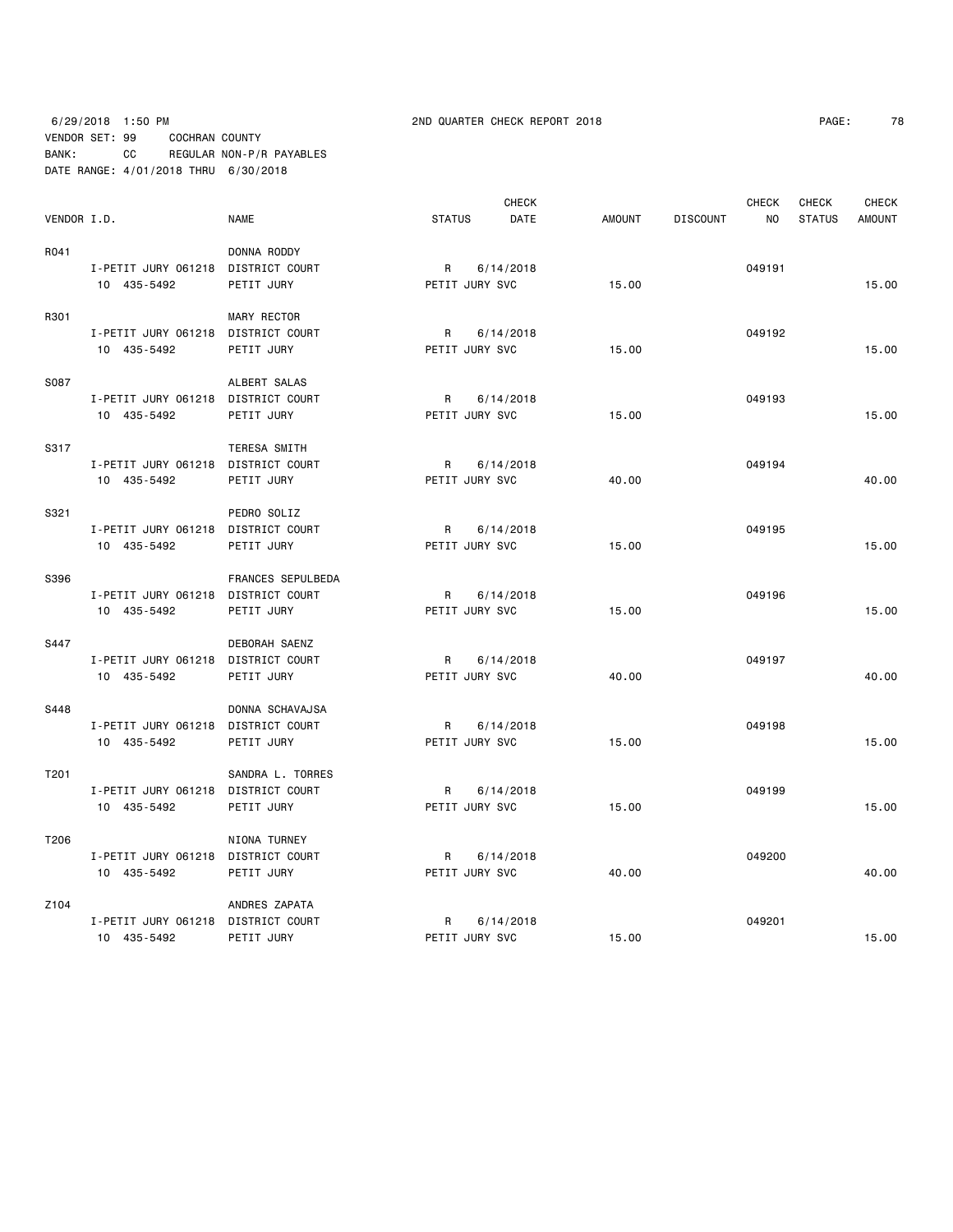## 6/29/2018 1:50 PM 2ND QUARTER CHECK REPORT 2018 PAGE: 79 VENDOR SET: 99 COCHRAN COUNTY BANK: CC REGULAR NON-P/R PAYABLES DATE RANGE: 4/01/2018 THRU 6/30/2018

|             |                |                              |                       | <b>CHECK</b>          |               |                 | <b>CHECK</b> | <b>CHECK</b>  | <b>CHECK</b>  |
|-------------|----------------|------------------------------|-----------------------|-----------------------|---------------|-----------------|--------------|---------------|---------------|
| VENDOR I.D. |                | <b>NAME</b>                  | <b>STATUS</b>         | DATE                  | <b>AMOUNT</b> | <b>DISCOUNT</b> | NO           | <b>STATUS</b> | <b>AMOUNT</b> |
| A164        |                | ADVANTAGE GLASS & MIRROR     |                       |                       |               |                 |              |               |               |
|             | I-20559        | <b>ACTIVITY BLDG</b>         | R                     | 6/28/2018             |               |                 | 049229       |               |               |
|             | 10 662-5451    | REPAIR                       |                       | LABOR/KITCHEN DOOR/M  | 275.00        |                 |              |               |               |
|             | 10 662-5451    | REPAIR                       |                       | CLR LAM SFTY GLASS 3  | 220.00        |                 |              |               |               |
|             | 10<br>662-5451 | REPAIR                       |                       | MILEAGE/EMERGENCY SV  | 90.00         |                 |              |               | 585.00        |
| A178        |                | AMAZON                       |                       |                       |               |                 |              |               |               |
|             | I-447654435988 | SHERIFF                      | R                     | 6/28/2018             |               |                 | 049230       |               |               |
|             | 10 560-5335    | CANINE CARE & SUPPLIES       |                       | RINSE KIT/PORTABLE S  | 79.95         |                 |              |               |               |
|             | I-453757795379 | COURTHOUSE                   | R                     | 6/28/2018             |               |                 | 049230       |               |               |
|             | 10 510-5451    | REPAIR                       |                       | 5GL/VALSPAR YELLOW P  | 127.51        |                 |              |               |               |
|             | I-456978756849 | SHERIFF                      | R                     | 6/28/2018             |               |                 | 049230       |               |               |
|             | 10 560-5335    | CANINE CARE & SUPPLIES       | DOG CRATE             |                       | 88.99         |                 |              |               |               |
|             | I-469869758765 | LIBRARY                      | R                     | 6/28/2018             |               |                 | 049230       |               |               |
|             | 10 650-5590    | <b>BOOKS</b>                 | LLAMA LLAMA AND THE   |                       | 14.75         |                 |              |               |               |
|             | 650-5590<br>10 | <b>BOOKS</b>                 | WORTH THE RISK        |                       | 13.49         |                 |              |               |               |
|             | 650-5590<br>10 | <b>BOOKS</b>                 | AR STORM (RED QUEEN)  |                       | 13.15         |                 |              |               |               |
|             | 650-5590<br>10 | <b>BOOKS</b>                 | HOUNDED               |                       | 7.19          |                 |              |               |               |
|             | 10<br>650-5590 | <b>BOOKS</b>                 |                       | THE CLAIMING OF SLEE  | 13.98         |                 |              |               |               |
|             | 10<br>650-5590 | <b>BOOKS</b>                 |                       | MUSE IN LINGERIE (VOL | 12.99         |                 |              |               |               |
|             | 650-5590<br>10 | <b>BOOKS</b>                 | SHROUD OF ETERNITY    |                       | 19.49         |                 |              |               |               |
|             | 10<br>650-5590 | <b>BOOKS</b>                 |                       | KILLING THE DEEP STA  | 17.99         |                 |              |               |               |
|             | 650-5590<br>10 | <b>BOOKS</b>                 | HALF UPON A TIME      |                       | 9.44          |                 |              |               |               |
|             | 650-5590<br>10 | <b>BOOKS</b>                 | TWICE UPON A TIME     |                       | 16.64         |                 |              |               |               |
|             | 10<br>650-5590 | <b>BOOKS</b>                 |                       | ARU SHAH AND THE END  | 13.50         |                 |              |               |               |
|             | 650-5590<br>10 | <b>BOOKS</b>                 |                       | ONCE UPON THE END OF  | 12.59         |                 |              |               |               |
|             | 10 650-5590    | <b>BOOKS</b>                 |                       | BEAUTY IN LINGERIE (V | 12.99         |                 |              |               |               |
|             | I-645365587939 | LIBRARY                      | R                     | 6/28/2018             |               |                 | 049230       |               |               |
|             | 10 650-5590    | <b>BOOKS</b>                 | PRIVATE PRINCESS: (PR |                       | 28.07         |                 |              |               |               |
|             | I-678953648698 | LIBRARY                      | R                     | 6/28/2018             |               |                 | 049230       |               |               |
|             | 10 650-5499    | MISCELLANEOUS                | 14 ' INFLATABLE TV    |                       | 169.88        |                 |              |               |               |
|             | 10 650-5499    | MISCELLANEOUS                | SHIPPING              |                       | 21.33         |                 |              |               |               |
|             | I-894977839668 | CONSTABLE                    | R                     | 6/28/2018             |               |                 | 049230       |               |               |
|             | 10 550-5310    | OFFICE SUPPLIES              | SEAGATE BACKUP PLUS   |                       | 64.99         |                 |              |               | 758.91        |
| <b>B050</b> |                | BERRYHILL SEWER SERVICE, INC |                       |                       |               |                 |              |               |               |
|             | I-34198        | NON-DEPT'L/RODEO GROUNDS     | R                     | 6/28/2018             |               |                 | 049232       |               |               |
|             | 10 409-5499    | MISCELLANEOUS                |                       | TOILET RENTAL JUNE 2  | 400.00        |                 |              |               | 400.00        |
| C302        |                | CHARM-TEX, INC.              |                       |                       |               |                 |              |               |               |
|             | I-0165144-IN   | JAIL                         | R                     | 6/28/2018             |               |                 | 049233       |               |               |
|             | 10 512-5392    | MISCELLANEOUS SUPPLIES       |                       | SELF PROTECT SMOCK/G  | 109.90        |                 |              |               |               |
|             | I-0166061-IN   | JAIL                         | R                     | 6/28/2018             |               |                 | 049233       |               |               |
|             | 10 512-5392    | MISCELLANEOUS SUPPLIES       | 15/GREEN MATTRESSES   |                       | 688.50        |                 |              |               | 798.40        |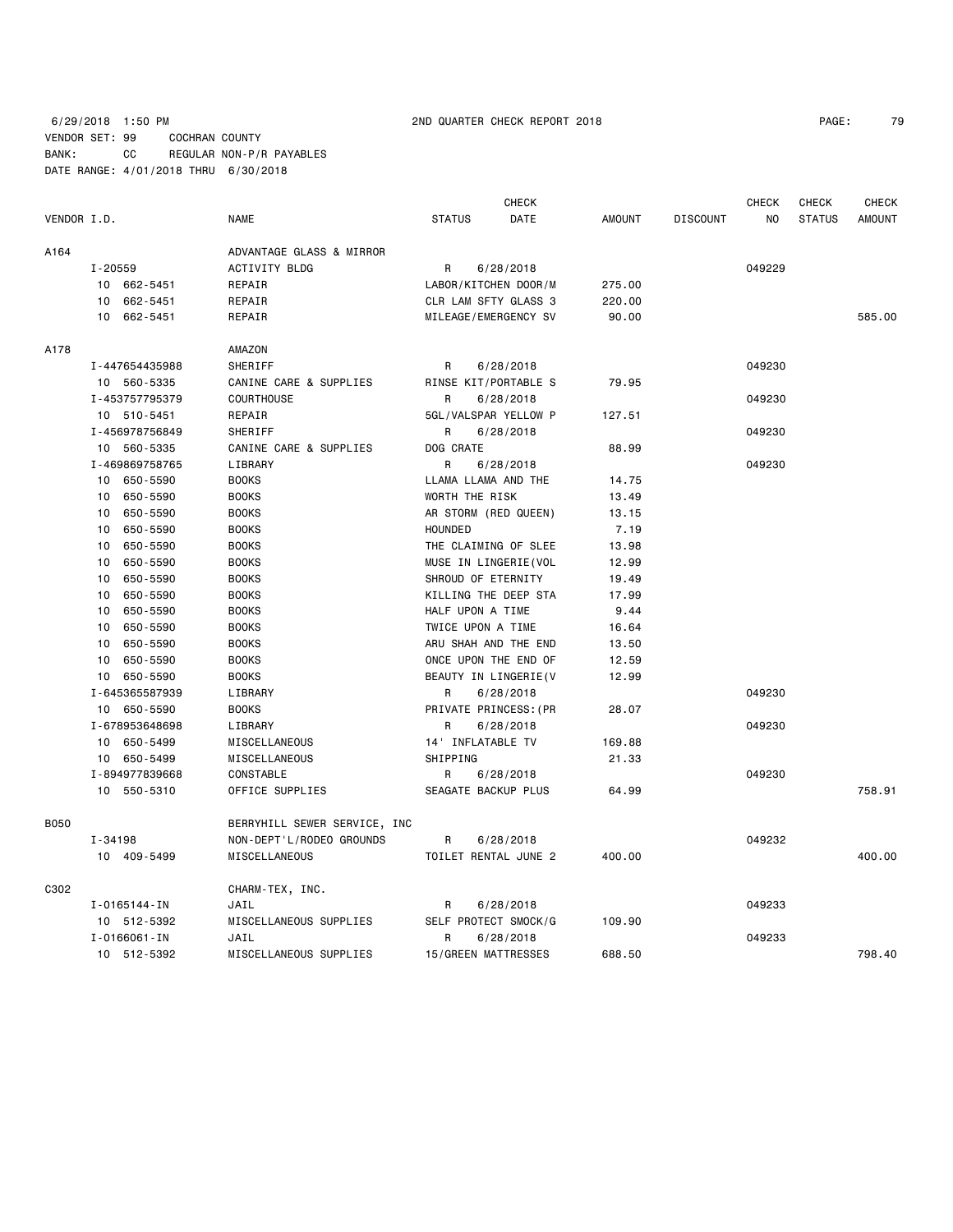6/29/2018 1:50 PM 2ND QUARTER CHECK REPORT 2018 PAGE: 80 VENDOR SET: 99 COCHRAN COUNTY BANK: CC REGULAR NON-P/R PAYABLES DATE RANGE: 4/01/2018 THRU 6/30/2018

|             |          |                     |                                | <b>CHECK</b>         |                      |               |                 | <b>CHECK</b> | <b>CHECK</b>  | <b>CHECK</b>  |
|-------------|----------|---------------------|--------------------------------|----------------------|----------------------|---------------|-----------------|--------------|---------------|---------------|
| VENDOR I.D. |          |                     | <b>NAME</b>                    | <b>STATUS</b>        | DATE                 | <b>AMOUNT</b> | <b>DISCOUNT</b> | NO           | <b>STATUS</b> | <b>AMOUNT</b> |
| C321        |          |                     | CLEAR- VU                      |                      |                      |               |                 |              |               |               |
|             | I-111648 |                     | SHERIFF                        | R                    | 6/28/2018            |               |                 | 049234       |               |               |
|             |          | 10 560-5451         | MACHINERY-NON-OFFICE REPAIR    | DRIVER DOOR(F)/#1606 |                      | 149.99        |                 |              |               |               |
|             |          | 10 560-5451         | MACHINERY-NON-OFFICE REPAIR    | LABOR                |                      | 100.00        |                 |              |               | 249.99        |
| C340        |          |                     | COUNTY INFORMATION RESOURCE AG |                      |                      |               |                 |              |               |               |
|             |          | I-S0P009179         | NON-DEPT'L                     | R<br>6/28/2018       |                      |               |                 | 049235       |               |               |
|             |          | 10 409-5420         | TELECOMMUNICATIONS             | 26 EMAIL ACCTS MAY 2 |                      | 52.00         |                 |              |               | 52.00         |
| C371        |          |                     | COCHRAN COUNTY TAX A/C         |                      |                      |               |                 |              |               |               |
|             |          | I-'18 INSP/11 F150  | NON-DEPT'L                     | R                    | 6/28/2018            |               |                 | 049236       |               |               |
|             |          | 10 409-5451         | REPAIRS                        | ST INSP/2011 F150 #8 |                      | 7.50          |                 |              |               |               |
|             |          | I-'18/10 FORD #7903 | CEMETERY                       | R                    | 6/28/2018            |               |                 | 049236       |               |               |
|             |          | 10 516-5451         | REPAIR                         | ST INSP/2010 FORD #7 |                      | 7.50          |                 |              |               | 15.00         |
| C384        |          |                     | CHEMAQUA                       |                      |                      |               |                 |              |               |               |
|             |          | I-3167768           | <b>COURTHOUSE</b>              | R                    | 6/28/2018            |               |                 | 049237       |               |               |
|             |          | 10 510-5411         | MAINTENANCE CONTRACTS          | WATER TREATMENT JUNE |                      | 120.00        |                 |              |               | 120.00        |
| C392        |          |                     | CONDUENT GOVERNMENT RECORDS SV |                      |                      |               |                 |              |               |               |
|             |          | I-1469697           | CO/DIST CLERK                  | R                    | 6/28/2018            |               |                 | 049238       |               |               |
|             |          | 10 403-5416         | FILMING & INDEXING             | 20/20 LAND REC       |                      | 1,250.00      |                 |              |               |               |
|             |          | 10 403-5416         | FILMING & INDEXING             | FREIGHT              |                      | 30.60         |                 |              |               | 1,280.60      |
| D023        |          |                     | PHILIP J. DAVIS, PH.D.         |                      |                      |               |                 |              |               |               |
|             |          | I-J.GUTIERREZ '18   | SHERIFF                        | R                    | 6/28/2018            |               |                 | 049239       |               |               |
|             |          | 10 560-5499         | MISCELLANEOUS                  | TCOLE EXAM/JENNA GUT |                      | 195.00        |                 |              |               | 195.00        |
| D048        |          |                     | DATA-LINE OFFICE SYSTEMS       |                      |                      |               |                 |              |               |               |
|             |          | I-IN85906           | <b>EXTENSION SVC</b>           | R                    | 6/28/2018            |               |                 | 049240       |               |               |
|             |          | 10 665-5411         | MAINTENANCE CONTRACTS          | COPIER MAINT 6/5-7/4 |                      | 33.00         |                 |              |               |               |
|             |          | I-IN86708           | LIBRARY                        | R                    | 6/28/2018            |               |                 | 049240       |               |               |
|             |          | 10 650-5411         | MAINTENANCE CONTRACTS          | COPIER MAINT 6/21-7/ |                      | 37.50         |                 |              |               |               |
|             |          | 10 650-5411         | MAINTENANCE CONTRACTS          | 1,217 COLOR COPIES 5 |                      | 121.70        |                 |              |               | 192.20        |
| D196        |          |                     | JORGE DE LA CRUZ, SHERIFF      |                      |                      |               |                 |              |               |               |
|             |          | I-060818/GROC       | JAIL                           | R                    | 6/28/2018            |               |                 | 049241       |               |               |
|             |          | 10 512-5333         | FOOD-PRISONERS                 | 10/BREAD/ALLSUPS 5/2 |                      | 5.00          |                 |              |               |               |
|             |          | 10 512-5333         | FOOD-PRISONERS                 | 2/MILK/ALLSUPS       |                      | 6.98          |                 |              |               |               |
|             |          | 10 512-5333         | FOOD-PRISONERS                 |                      | 4/BREAD/ALLSUPS 5/27 | 2.00          |                 |              |               |               |
|             | 10       | 512-5333            | FOOD-PRISONERS                 | 3/MILK/ALLSUPS 5/28  |                      | 10.47         |                 |              |               |               |
|             | 10       | 512-5333            | FOOD-PRISONERS                 | 3/EGGS/ALLSUPS       |                      | 8.97          |                 |              |               |               |
|             | 10       | 512-5333            | FOOD-PRISONERS                 | 10/BREAD/ALLSUPS     |                      | 5.00          |                 |              |               |               |
|             | 10       | 512-5333            | FOOD-PRISONERS                 | 6/CHIPS/FAM\$        |                      | 10.50         |                 |              |               |               |
|             | 10       | 512-5333            | FOOD-PRISONERS                 | 2/LETTUCE/ALLSUPS 5/ |                      | 3.18          |                 |              |               |               |
|             | 10       | 512-5333            | FOOD-PRISONERS                 | 3/CHIPS/FAM\$        |                      | 5.25          |                 |              |               |               |
|             | 10       | 512-5333            | FOOD-PRISONERS                 | 8/BREAD/ALLSUPS 5/31 |                      | 4.00          |                 |              |               |               |
|             |          | 10 512-5333         | FOOD-PRISONERS                 | 2/MILK/ALLSUPS 6/1   |                      | 6.98          |                 |              |               |               |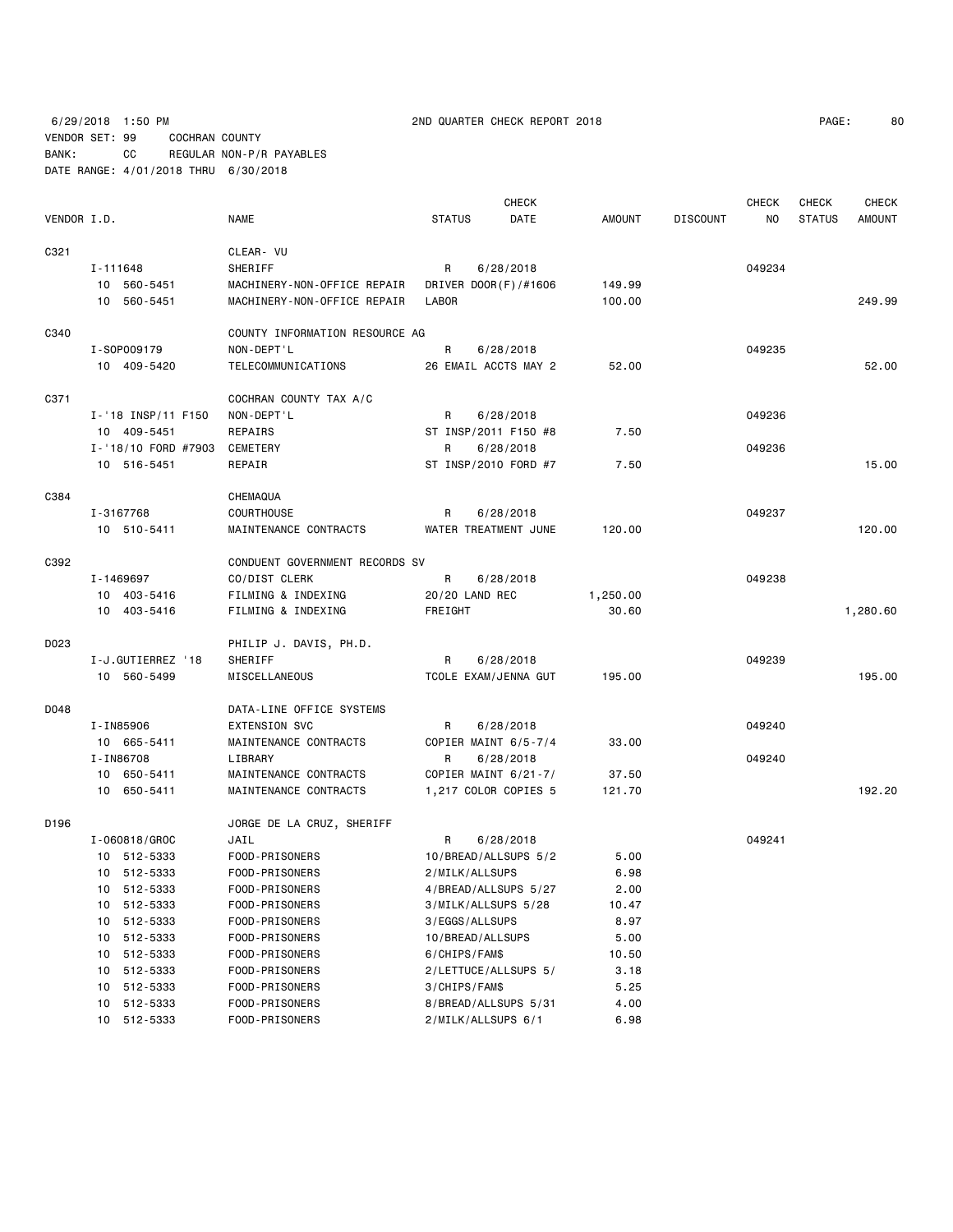## 6/29/2018 1:50 PM 2ND QUARTER CHECK REPORT 2018 PAGE: 81 VENDOR SET: 99 COCHRAN COUNTY BANK: CC REGULAR NON-P/R PAYABLES DATE RANGE: 4/01/2018 THRU 6/30/2018

|             |                              |                           |                       | <b>CHECK</b> |               |                 | <b>CHECK</b> | <b>CHECK</b>  | <b>CHECK</b>  |
|-------------|------------------------------|---------------------------|-----------------------|--------------|---------------|-----------------|--------------|---------------|---------------|
| VENDOR I.D. |                              | <b>NAME</b>               | <b>STATUS</b>         | DATE         | <b>AMOUNT</b> | <b>DISCOUNT</b> | NO.          | <b>STATUS</b> | <b>AMOUNT</b> |
| D196        |                              | JORGE DE LA CRUZ, SHERIFF | *CONTINUED*           |              |               |                 |              |               |               |
|             | I-060818/GROC                | JAIL                      | R.                    | 6/28/2018    |               |                 | 049241       |               |               |
|             | 10 512-5333                  | FOOD-PRISONERS            | 2/MILK/ALLSUPS 6/3    |              | 6.98          |                 |              |               |               |
|             | 10 512-5333                  | FOOD-PRISONERS            | 1/BREAD/ALLSUPS 6/4   |              | 0.50          |                 |              |               |               |
|             | 10 512-5333                  | FOOD-PRISONERS            | 2/BREAD/ALLSUPS       |              | 1.00          |                 |              |               |               |
|             | 10 512-5333                  | FOOD-PRISONERS            | 12/BREAD/ALLSUPS 6/6  |              | 6.00          |                 |              |               |               |
|             | 10 512-5333                  | FOOD-PRISONERS            | 2/TOMATOES/ALLSUPS    |              | 1.98          |                 |              |               |               |
|             | 10 512-5333                  | FOOD-PRISONERS            | ONIONS/ALLSUPS        |              | 0.99          |                 |              |               |               |
|             | 10 512-5333                  | FOOD-PRISONERS            | LETTUCE/ALLSUPS       |              | 1.59          |                 |              |               |               |
|             | 10 512-5333                  | FOOD-PRISONERS            | 2/EGGS/ALLSUPS        |              | 5.98          |                 |              |               |               |
|             | 10 512-5333                  | FOOD-PRISONERS            | 10LBS/POTATOES/ALLSU  |              | 2.99          |                 |              |               |               |
|             | 10 512-5391                  | MEDICAL CARE-PRISONERS    | PREGNANCY TEST/INMAT  |              | 11.00         |                 |              |               |               |
|             | 10 512-5333                  | FOOD-PRISONERS            | 6/BROWN GRAVY/FAM\$   |              | 3.30          |                 |              |               |               |
|             | 10 512-5333                  | FOOD-PRISONERS            | 3/COTTAGE CHEESE/ALL  |              | 5.67          |                 |              |               |               |
|             | 10 512-5333                  | FOOD-PRISONERS            | 2/RAGU/FAM\$          |              | 7.00          |                 |              |               |               |
|             | 10 512-5333                  | FOOD-PRISONERS            | 2/BBQ SAUCE/FAM\$     |              | 4.50          |                 |              |               | 127.81        |
| D196        |                              | JORGE DE LA CRUZ, SHERIFF |                       |              |               |                 |              |               |               |
|             | I-062018/GROC                | JAIL                      | R                     | 6/28/2018    |               |                 | 049242       |               |               |
|             | 10 512-5333                  | FOOD-PRISONERS            | 4/BREAD/ALLSUPS 5/27  |              | 2.00          |                 |              |               |               |
|             | 10 512-5333                  | FOOD-PRISONERS            | 2/BREAD/ALLSUPS 6/4   |              | 1.00          |                 |              |               |               |
|             | 10 512-5333                  | FOOD-PRISONERS            | 2/MILK/ALLSUPS 6/8    |              | 6.98          |                 |              |               |               |
|             | 10 512-5333                  | FOOD-PRISONERS            | 4/BREAD/ALLSUP        |              | 2.00          |                 |              |               |               |
|             | 10 512-5333                  | FOOD-PRISONERS            | 5/TUNA FISH/FAM\$ 6/1 |              | 4.00          |                 |              |               |               |
|             | 10 512-5333                  | FOOD-PRISONERS            | 3/MILK/ALLSUPS 6/16   |              | 10.47         |                 |              |               |               |
|             | 10 512-5333                  | FOOD-PRISONERS            | 10/BREAD/ALLSUPS      |              | 5.00          |                 |              |               |               |
|             | 10 512-5333                  | FOOD-PRISONERS            | 3/BBQ SAUCE/FAM\$ 6/1 |              | 3.00          |                 |              |               |               |
|             | 10 512-5333                  | FOOD-PRISONERS            | 2/INST POTATOES/FAM\$ |              | 4.00          |                 |              |               |               |
|             | 10 512-5333                  | FOOD-PRISONERS            | SOUR CREAM/FAM\$      |              | 2.15          |                 |              |               | 40.60         |
| D196        |                              | JORGE DE LA CRUZ, SHERIFF |                       |              |               |                 |              |               |               |
|             | I-2018 HERITAGE CELE SHERIFF |                           | R                     | 6/28/2018    |               |                 | 049243       |               |               |
|             | 10 560-5499                  | MISCELLANEOUS             | R/B CANDY FOR PARADE  |              | 47.92         |                 |              |               | 47.92         |
| D196        |                              | JORGE DE LA CRUZ, SHERIFF |                       |              |               |                 |              |               |               |
|             | I-R/B HOTEL/MARQUEZ          | SHERIFF                   | R                     | 6/28/2018    |               |                 | 049244       |               |               |
|             | 10 560-5427                  | CONTINUING EDUCATION      | 2NITES/AMA JUSTIN 6/  |              | 119.76        |                 |              |               |               |
|             | 10 560-5427                  | CONTINUING EDUCATION      | LODGING TAX           |              | 20.10         |                 |              |               | 139.86        |
| D196        |                              | JORGE DE LA CRUZ, SHERIFF |                       |              |               |                 |              |               |               |
|             | I-R/B MEALS MARQUEZ          | SHERIFF                   | R                     | 6/28/2018    |               |                 | 049245       |               |               |
|             | 10 560-5427                  | CONTINUING EDUCATION      | R/B MEALS MARQUEZ SC  |              | 41.33         |                 |              |               | 41.33         |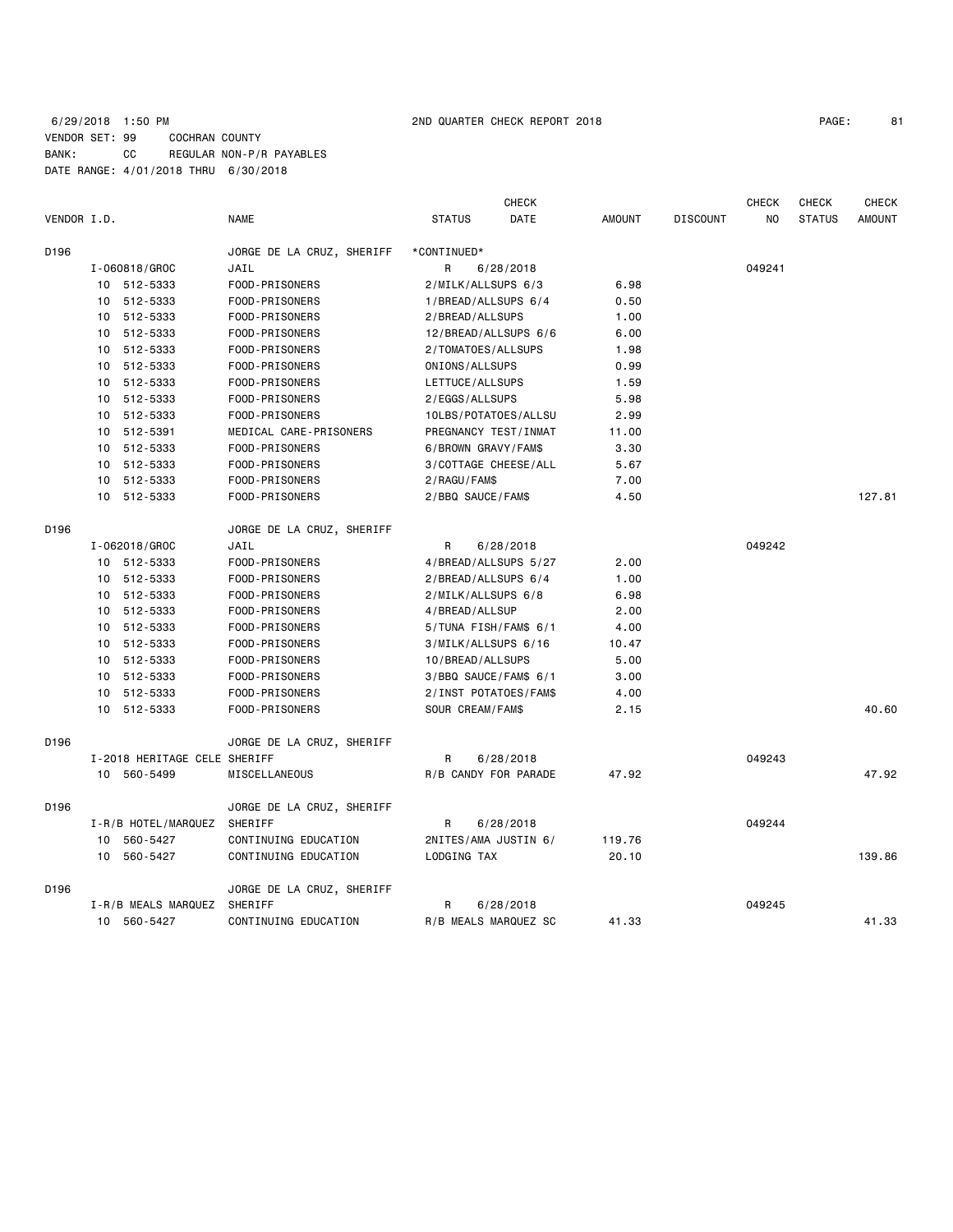6/29/2018 1:50 PM 2ND QUARTER CHECK REPORT 2018 PAGE: 82 VENDOR SET: 99 COCHRAN COUNTY BANK: CC REGULAR NON-P/R PAYABLES DATE RANGE: 4/01/2018 THRU 6/30/2018

| PAGE: | 82 |
|-------|----|
|-------|----|

|             |                              |                                |                      | <b>CHECK</b>          |               |                 |        | <b>CHECK</b>  | <b>CHECK</b>  |
|-------------|------------------------------|--------------------------------|----------------------|-----------------------|---------------|-----------------|--------|---------------|---------------|
| VENDOR I.D. |                              | <b>NAME</b>                    | <b>STATUS</b>        | <b>DATE</b>           | <b>AMOUNT</b> | <b>DISCOUNT</b> | NO.    | <b>STATUS</b> | <b>AMOUNT</b> |
| F014        |                              | FRONTIER AMBULANCE CORP.       |                      |                       |               |                 |        |               |               |
|             | I-2018 SUBSIDY Q2            | PUBLIC SAFETY*OTHER            | R                    | 6/28/2018             |               |                 | 049246 |               |               |
|             | 10 580-5404                  | MEDICAL-E.M.S. SUBSIDIES       |                      | 2018 SUBSIDY 2ND QTR  | 6,250.00      |                 |        |               | 6,250.00      |
| F223        |                              | <b>ELENA FEHR</b>              |                      |                       |               |                 |        |               |               |
|             | I-DW#17990                   | <b>ACTIVITY BLDG</b>           | R                    | 6/28/2018             |               |                 | 049247 |               |               |
|             | 10 000-4370.101              | RENT-ACTIVITY BUILDING         | REF DEP FOR 6/13     |                       | 150.00        |                 |        |               | 150.00        |
| G145        |                              | GT DISTRIBUTORS, INC.          |                      |                       |               |                 |        |               |               |
|             | I-INV0663483                 | SHERIFF                        | R                    | 6/28/2018             |               |                 | 049248 |               |               |
|             | 10 560-5571                  | CAPITAL OUTLAY                 |                      | TUNNEL MT. ASSY'18 C  | 96.05         |                 |        |               |               |
|             | 560-5571<br>10               | CAPITAL OUTLAY                 | 24"CONSOLE PKG       |                       | 426.74        |                 |        |               |               |
|             | 560-5571<br>10               | CAPITAL OUTLAY                 | EQUIP BRACKET TK790  |                       |               |                 |        |               |               |
|             | 560-5571<br>10               | CAPITAL OUTLAY                 | <b>EQUIP BRACKET</b> |                       |               |                 |        |               |               |
|             | 10<br>560-5571               | CAPITAL OUTLAY                 | SHIELDS EQUIP        |                       |               |                 |        |               |               |
|             | 10<br>560-5571               | CAPITAL OUTLAY                 |                      | 2.5"DEEP POCKET CADD  | 38.59         |                 |        |               |               |
|             | 10 560-5571                  | CAPITAL OUTLAY                 | 5" FILLER PLATE      |                       |               |                 |        |               |               |
|             | 10 560-5571                  | CAPITAL OUTLAY                 | 3"HIGH FILLER        |                       |               |                 |        |               |               |
|             | 10 560-5571                  | CAPITAL OUTLAY                 | FREIGHT              |                       | 25.00         |                 |        |               |               |
|             | I-INV0665632                 | SHERIFF                        | R                    | 6/28/2018             |               |                 | 049248 |               |               |
|             | 10 560-5334                  | OTHER SUPPLIES                 |                      | 9BX/9MM 50/BX FMH 12  | 98.73         |                 |        |               | 685.11        |
| G269        |                              | MARRIOTT HOTEL SERVICES dba    |                      |                       |               |                 |        |               |               |
|             | I-SHERIFF CONF/HOTEL SHERIFF |                                | R                    | 6/28/2018             |               |                 | 049249 |               |               |
|             | 10 560-5427                  | CONTINUING EDUCATION           |                      | PRE-PAY/4 NITES @1\$1 | 676.00        |                 |        |               |               |
|             | 560-5427<br>10               | CONTINUING EDUCATION           |                      | TAX SHERIFF CONF GRA  | 90.93         |                 |        |               |               |
|             | 10<br>560-5427               | CONTINUING EDUCATION           | 4/SELF PARKING @\$10 |                       | 40.00         |                 |        |               |               |
|             | 10 560-5427                  | CONTINUING EDUCATION           | TAX 7/21-25/18       |                       | 5.20          |                 |        |               | 812.13        |
| I019        |                              | LARRY IVINS                    |                      |                       |               |                 |        |               |               |
|             | I-PREC 1 5/18                | PREC 1                         | R                    | 6/28/2018             |               |                 | 049250 |               |               |
|             | 15 621-5356                  | ROAD MATERIALS & SUPPLIES      |                      | 13 BELLY DUMPS CALIC  | 520.00        |                 |        |               | 520.00        |
| J074        |                              | TREVA JACKSON, TAX ASSESSOR/CO |                      |                       |               |                 |        |               |               |
|             | I-TACA CONF'18               | TAX A/C                        | R                    | 6/28/2018             |               |                 | 049251 |               |               |
|             | 10 499-5427                  | CONTINUING EDUCATION           | 4/NITES/FRISCO       |                       | 270.00        |                 |        |               |               |
|             | 10 499-5427                  | CONTINUING EDUCATION           | LODGING TAX          |                       | 35.12         |                 |        |               |               |
|             | 10<br>497-5427               | CONTINUING EDUCATION           | DISC TAX             |                       | 16.20CR       |                 |        |               |               |
|             | 10 497-5427                  | CONTINUING EDUCATION           | <b>MEALS</b>         |                       | 93.23         |                 |        |               |               |
|             | 10 497-5427                  | CONTINUING EDUCATION           | 192.2MI TO/FR POST   |                       | 104.75        |                 |        |               |               |
|             | 497-5427<br>10               | CONTINUING EDUCATION           |                      | 19.169GL/GARZA COUNT  | 54.80         |                 |        |               | 541.70        |
| J097        |                              | RICHARD JONES                  |                      |                       |               |                 |        |               |               |
|             | I-DW#17968                   | PARK/SHOWBARN                  | R                    | 6/28/2018             |               |                 | 049252 |               |               |
|             | 10 000-4370.102              | RENT-PARK FACILITIES           |                      | REF DEP FOR SHOWBARN  | 150.00        |                 |        |               | 150.00        |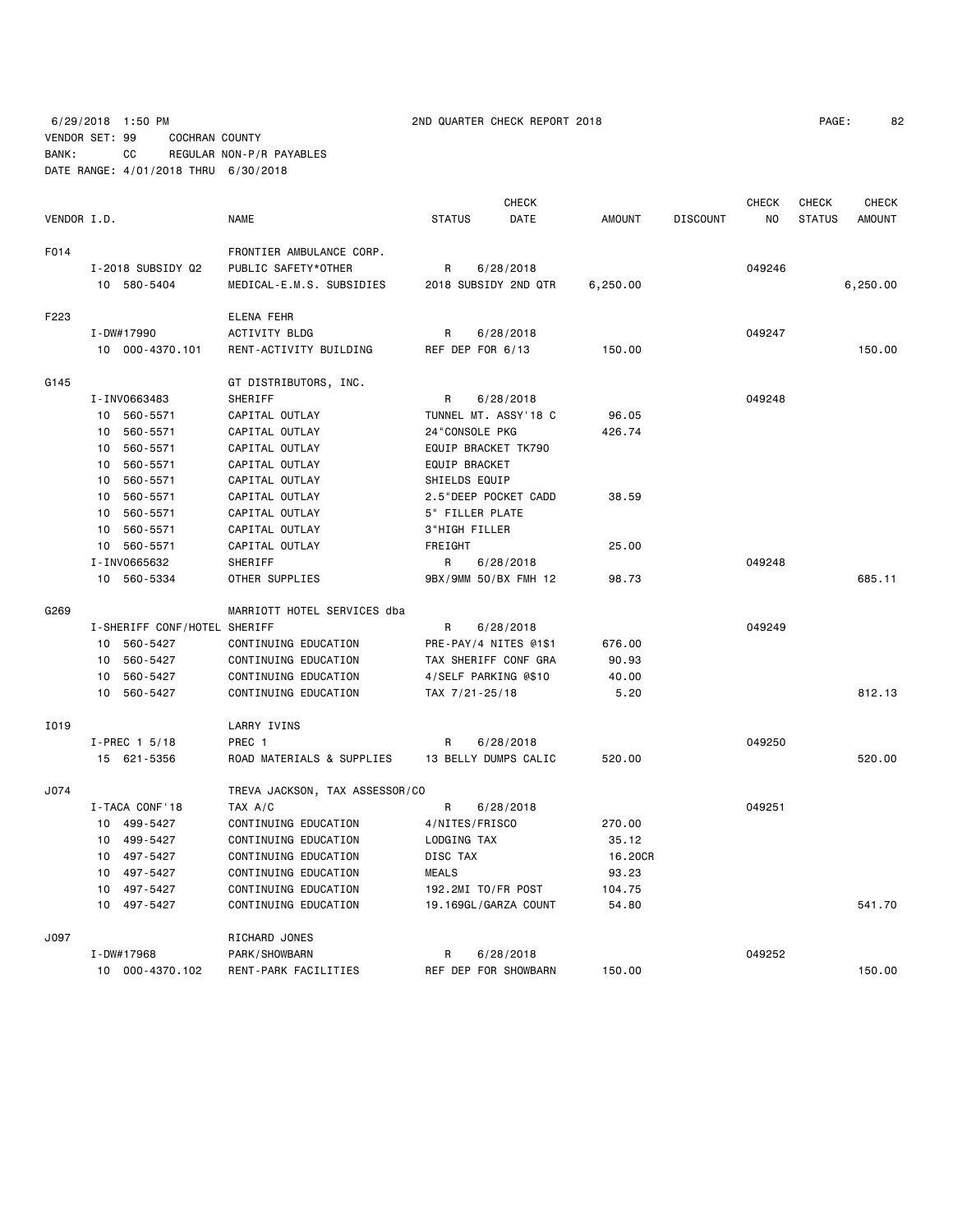## 6/29/2018 1:50 PM 2ND QUARTER CHECK REPORT 2018 PAGE: 83 VENDOR SET: 99 COCHRAN COUNTY BANK: CC REGULAR NON-P/R PAYABLES DATE RANGE: 4/01/2018 THRU 6/30/2018

| PAGE: | 83 |
|-------|----|
|-------|----|

|             |             |                     |                                |                | <b>CHECK</b>         |               |                 | <b>CHECK</b> | <b>CHECK</b>  | <b>CHECK</b>  |
|-------------|-------------|---------------------|--------------------------------|----------------|----------------------|---------------|-----------------|--------------|---------------|---------------|
| VENDOR I.D. |             |                     | <b>NAME</b>                    | <b>STATUS</b>  | DATE                 | <b>AMOUNT</b> | <b>DISCOUNT</b> | NO.          | <b>STATUS</b> | <b>AMOUNT</b> |
| L057        |             |                     | L KENLEY, dba                  |                |                      |               |                 |              |               |               |
|             | I-8524      |                     | PREC 4                         | R<br>6/28/2018 |                      |               |                 | 049253       |               |               |
|             |             | 15 624-5451         | REPAIRS                        | <b>DECALS</b>  |                      | 95.00         |                 |              |               | 95.00         |
| L225        |             |                     | LONESTAR CPR AND FIRST AID TRA |                |                      |               |                 |              |               |               |
|             | I-110186    |                     | PUBLIC SAFETY*OTHER            | R              | 6/28/2018            |               |                 | 049254       |               |               |
|             | 10 580-5499 |                     | MISCELLANEOUS                  |                | 20 CPR/AED/FIRST AID | 800.00        |                 |              |               | 800.00        |
| M339        |             |                     | ALYSIS MAXWELL                 |                |                      |               |                 |              |               |               |
|             |             | I-DW#18006          | PARK/SHOWBARN                  | R              | 6/28/2018            |               |                 | 049255       |               |               |
|             |             | 10 000-4370.102     | RENT-PARK FACILITIES           |                | REF DEP FOR SHOWBARN | 150.00        |                 |              |               | 150.00        |
|             |             |                     |                                |                |                      |               |                 |              |               |               |
| N066        |             |                     | NTS COMMUNICATIONS             |                |                      |               |                 |              |               |               |
|             |             | I-8663165508 JUNE18 | COMM'R CT/CO JUDGE             | R              | 6/28/2018            |               |                 | 049256       |               |               |
|             |             | 15 610-5420         | TELECOMMUNICATIONS             | WATS LINE      |                      | 4.99          |                 |              |               |               |
|             |             | 15 610-5420         | TELECOMMUNICATIONS             | FEES           |                      | 7.49          |                 |              |               | 12.48         |
| 0121        |             |                     | KENNETH N. COATS, JR. dba      |                |                      |               |                 |              |               |               |
|             | I-07800     |                     | PREC 3                         | R              | 6/28/2018            |               |                 | 049257       |               |               |
|             |             | 15 623-5451         | REPAIRS                        |                | CLN&TEST ALUM TANK F | 150.00        |                 |              |               |               |
|             |             | 15 623-5451         | REPAIRS                        |                | 4HRS/WELD&REPAIR     | 320.00        |                 |              |               | 470.00        |
| P007        |             |                     | PAYROLL CLEARING ACCT          |                |                      |               |                 |              |               |               |
|             |             | I-2ND QTR 2018      | WORKERS COMP/ALL DEPTS         | R              | 6/28/2018            |               |                 | 049258       |               |               |
|             |             | 10 400-5204         | WORKERS' COMPENSATION          |                | W/C QTRLY DEPOSIT-CN | 48.30         |                 |              |               |               |
|             |             | 10 403-5204         | WORKERS' COMPENSATION          |                | W/C QTRLY DEPOSIT-CL | 74.33         |                 |              |               |               |
|             | 10          | 435-5204            | WORKERS' COMPENSATION          |                | W/C QTRLY DEPOSIT-DI | 13.44         |                 |              |               |               |
|             | 10          | 455-5204            | WORKERS' COMPENSATION          |                | W/C QTRLY DEPOSIT-J. | 33.65         |                 |              |               |               |
|             | 10          | 475-5204            | WORKERS' COMPENSATION          |                | W/C QTRLY DEPOSIT-CN | 11.12         |                 |              |               |               |
|             | 10          | 476-5204            | WORKERS' COMPENSATION          |                | W/C QTRLY DEPOSIT-DI | 1.09          |                 |              |               |               |
|             | 10          | 490-5204            | WORKERS' COMPENSATION          |                | W/C QTRLY DEPOSIT-EL | 10.25         |                 |              |               |               |
|             | 10          | 495-5204            | WORKERS' COMPENSATION          |                | W/C QTRLY DEPOSIT-AU | 58.74         |                 |              |               |               |
|             | 10          | 497-5204            | WORKERS' COMPENSATION          |                | W/C QTRLY DEPOSIT-TR | 37.05         |                 |              |               |               |
|             | 10          | 499-5204            | WORKERS' COMPENSATION          |                | W/C QTRLY DEPOSIT-TA | 87.12         |                 |              |               |               |
|             | 10          | 510-5204            | WORKERS' COMPENSATION          |                | W/C QTRLY DEPOSIT-CO | 231.79        |                 |              |               |               |
|             | 10          | 512-5204            | WORKERS' COMPENSATION          |                | W/C QTRLY DEPOSIT-JA | 455.25        |                 |              |               |               |
|             | 10          | 516-5204            | WORKERS' COMPENSATION          |                | W/C QTRLY DEPOSIT-CE | 300.67        |                 |              |               |               |
|             | 10          | 550-5204            | WORKERS' COMPENSATION          |                | W/C QTRLY DEPOSIT-CO | 148.47        |                 |              |               |               |
|             | 10          | 560-5204            | WORKERS' COMPENSATION          |                | W/C QTRLY DEPOSIT-SH | 1,577.01      |                 |              |               |               |
|             |             | 17 573-5204         | WORKERS' COMPENSATION          |                | W/C QTRLY DEPOSIT-JU | 79.84         |                 |              |               |               |
|             | 10          | 650-5204            | WORKERS' COMPENSATION          |                | W/C QTRLY DEPOSIT-LI | 40.03         |                 |              |               |               |
|             | 10          | 652-5204            | WORKERS' COMPENSATION          |                | W/C QTRLY DEPOSIT-MU | 13.69         |                 |              |               |               |
|             | 10          | 660-5204            | WORKERS' COMPENSATION          |                | W/C QTRLY DEPOSIT-PA | 194.70        |                 |              |               |               |
|             | 10          | 662-5204            | WORKERS' COMPENSATION          |                | W/C QTRLY DEPOSIT-AC | 258.41        |                 |              |               |               |
|             | 10          | 665-5204            | WORKERS' COMPENSATION          |                | W/C QTRLY DEPOSIT-EX | 27.74         |                 |              |               |               |
|             | 15          | 610-5204            | WORKERS' COMPENSATION          |                | W/C QTRLY DEPOSIT-CO | 169.23        |                 |              |               |               |
|             | 15          | 621-5204            | WORKERS' COMPENSATION          |                | W/C QTRLY DEPOSIT-PR | 530.22        |                 |              |               |               |
|             | 15          | 622-5204            | WORKERS' COMPENSATION          |                | W/C QTRLY DEPOSIT-PR | 537.01        |                 |              |               |               |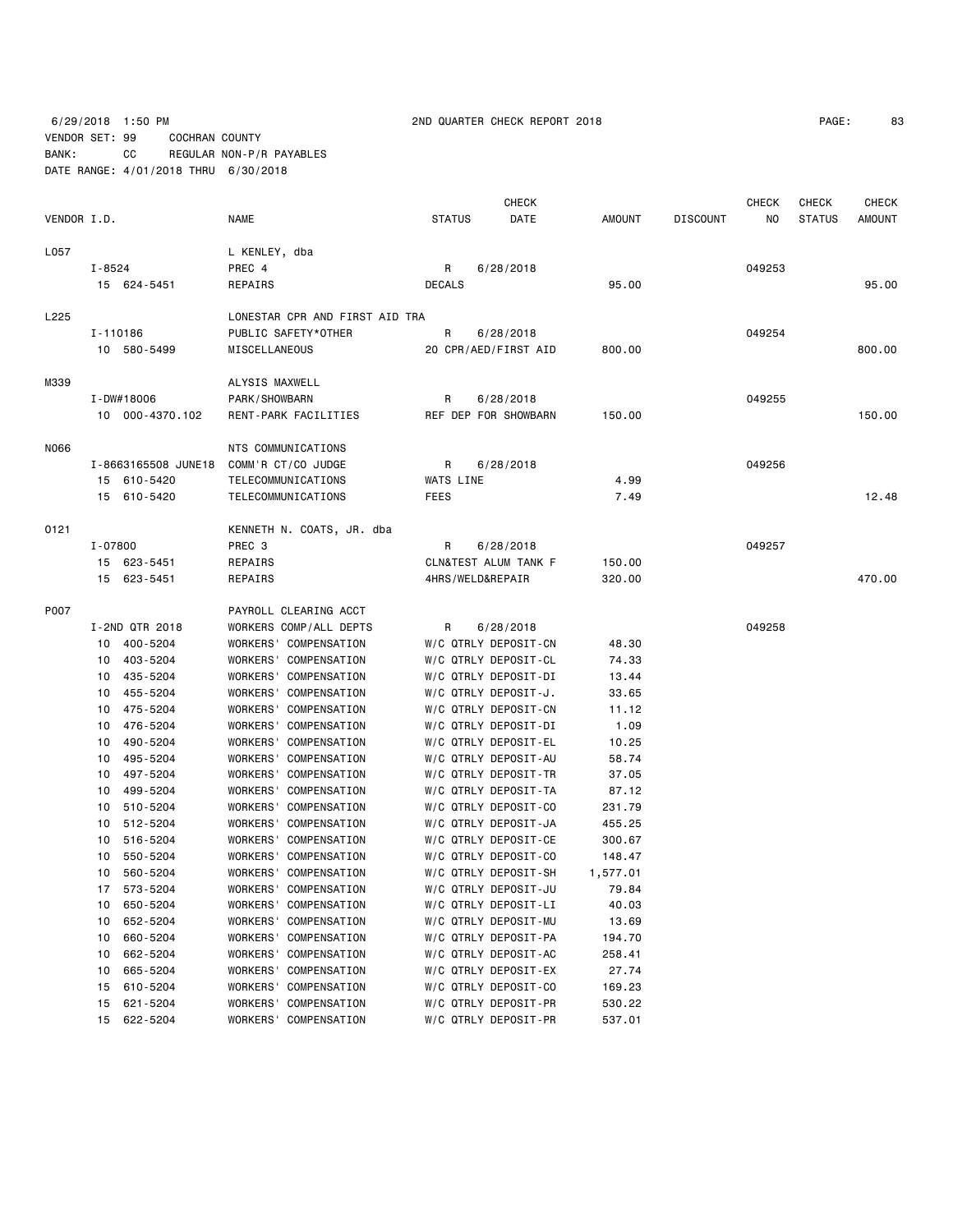6/29/2018 1:50 PM 2ND QUARTER CHECK REPORT 2018 PAGE: 84 VENDOR SET: 99 COCHRAN COUNTY BANK: CC REGULAR NON-P/R PAYABLES DATE RANGE: 4/01/2018 THRU 6/30/2018

|                  |               |                |                                   |                      | <b>CHECK</b> |               |                 | <b>CHECK</b> | <b>CHECK</b>  | <b>CHECK</b>  |
|------------------|---------------|----------------|-----------------------------------|----------------------|--------------|---------------|-----------------|--------------|---------------|---------------|
| VENDOR I.D.      |               |                | NAME                              | <b>STATUS</b>        | DATE         | <b>AMOUNT</b> | <b>DISCOUNT</b> | NO.          | <b>STATUS</b> | <b>AMOUNT</b> |
| P007             |               |                | PAYROLL CLEARING ACCT             | *CONTINUED*          |              |               |                 |              |               |               |
|                  |               | I-2ND QTR 2018 | WORKERS COMP/ALL DEPTS            | R                    | 6/28/2018    |               |                 | 049258       |               |               |
|                  | 15            | 623-5204       | WORKERS' COMPENSATION             | W/C QTRLY DEPOSIT-PR |              | 564.50        |                 |              |               |               |
|                  |               | 15 624-5204    | WORKERS' COMPENSATION             | W/C QTRLY DEPOSIT-PR |              | 553.10        |                 |              |               |               |
|                  |               | 30 518-5204    | WORKERS' COMPENSATION             | W/C QTRLY DEPOSIT-AI |              | 83.44         |                 |              |               | 6,140.19      |
| P216             |               |                | PLAINS MOTOR SUPPLY               |                      |              |               |                 |              |               |               |
|                  | I-405445      |                | PREC 4                            | R                    | 6/28/2018    |               |                 | 049259       |               |               |
|                  |               | 15 624-5356    | ROAD MATERIALS & SUPPLIES         | CW 15 CHAIN WRENCH   |              | 63.95         |                 |              |               |               |
|                  |               | 15 624-5356    | ROAD MATERIALS & SUPPLIES         | CW15C EXTENSION      |              | 28.95         |                 |              |               |               |
|                  |               | 15 624-5356    | ROAD MATERIALS & SUPPLIES         | MICRO RAGS           |              | 11.98         |                 |              |               | 104.88        |
| P221             |               |                | PERDUE, BRANDON, FIELDER, COLLINS |                      |              |               |                 |              |               |               |
|                  |               | I-NOTICES 2018 | TAX A/C                           | R                    | 6/28/2018    |               |                 | 049260       |               |               |
|                  |               | 10 499-5408    | TAX ROLL                          | LASER PRINT 1271 NOT |              | 737.18        |                 |              |               | 737.18        |
| Q001             |               |                | QUILL CORPORATION                 |                      |              |               |                 |              |               |               |
|                  | I-7964217     |                | LIBRARY                           | R                    | 6/28/2018    |               |                 | 049261       |               |               |
|                  |               | 10 650-5499    | MISCELLANEOUS                     | 8CS/NESTLE WATER     |              | 44.61         |                 |              |               | 44.61         |
| S <sub>195</sub> |               |                | SOUTH PLAINS RURAL HEALTH         |                      |              |               |                 |              |               |               |
|                  | I-LAMB 061218 |                | JAIL                              | R                    | 6/28/2018    |               |                 | 049262       |               |               |
|                  |               | 10 512-5391    | MEDICAL CARE-PRISONERS            | ORAL EXAM/JOE LAMB   |              | 67.05         |                 |              |               | 67.05         |
| S222             |               |                | SOUTH PLAINS COMMUNICATIONS       |                      |              |               |                 |              |               |               |
|                  |               | I-0115115-IN   | SHERIFF                           | R                    | 6/28/2018    |               |                 | 049263       |               |               |
|                  |               | 10 560-5451    | MACHINERY-NON-OFFICE REPAIR       | RPR HANDHELD RADIO/D |              | 45.00         |                 |              |               |               |
|                  |               | 10 560-5451    | MACHINERY-NON-OFFICE REPAIR       | ANTENNA CONNECTOR    |              | 52.10         |                 |              |               |               |
|                  |               | 10 560-5451    | MACHINERY-NON-OFFICE REPAIR       | ANTENNA VHF WHIP     |              | 14.00         |                 |              |               | 111.10        |
| S242             |               |                | SAM'S CLUB                        |                      |              |               |                 |              |               |               |
|                  |               | I-0809 060818  | JAIL                              | R                    | 6/28/2018    |               |                 | 049264       |               |               |
|                  |               | 10 512-5333    | FOOD-PRISONERS                    | 2/FRENCH FRIES       |              | 39.96         |                 |              |               |               |
|                  |               | 10 512-5333    | FOOD-PRISONERS                    | 2/50LB SUGAR         |              | 48.86         |                 |              |               |               |
|                  |               | 10 512-5333    | FOOD-PRISONERS                    | ONION RINGS          |              | 17.98         |                 |              |               |               |
|                  |               | 10 512-5333    | FOOD-PRISONERS                    | 3/SAUSAGE            |              | 26.64         |                 |              |               |               |
|                  |               | 10 512-5333    | FOOD-PRISONERS                    | $2$ /PEAS            |              | 18.96         |                 |              |               |               |
|                  |               | 10 512-5333    | FOOD-PRISONERS                    | 4/GREENBEANS         |              | 23.92         |                 |              |               |               |
|                  |               | 10 512-5333    | FOOD-PRISONERS                    | 4/CORN               |              | 23.92         |                 |              |               |               |
|                  |               | 10 512-5333    | FOOD-PRISONERS                    | FROZEN MIXED VEG     |              | 6.48          |                 |              |               |               |
|                  | 10            | 512-5333       | FOOD-PRISONERS                    | 3/BROC               |              | 19.44         |                 |              |               |               |
|                  | 10            | 512-5333       | FOOD-PRISONERS                    | EGGS                 |              | 22.98         |                 |              |               |               |
|                  | 10            | 512-5333       | FOOD-PRISONERS                    | 2/SYRUP              |              | 13.64         |                 |              |               |               |
|                  | 10            | 512-5333       | FOOD-PRISONERS                    | FROSTED MINI WHEATS  |              | 7.32          |                 |              |               |               |
|                  | 10            | 512-5333       | FOOD-PRISONERS                    | PARM CHEESE          |              | 7.48          |                 |              |               |               |
|                  | 10            | 512-5333       | FOOD-PRISONERS                    | 2/PREGO              |              | 15.96         |                 |              |               |               |
|                  | 10            | 512-5333       | FOOD-PRISONERS                    | 2/APPLESAUCE         |              | 13.96         |                 |              |               |               |
|                  |               | 10 512-5333    | FOOD-PRISONERS                    | 3/SLICED PEACHES     |              | 19.44         |                 |              |               |               |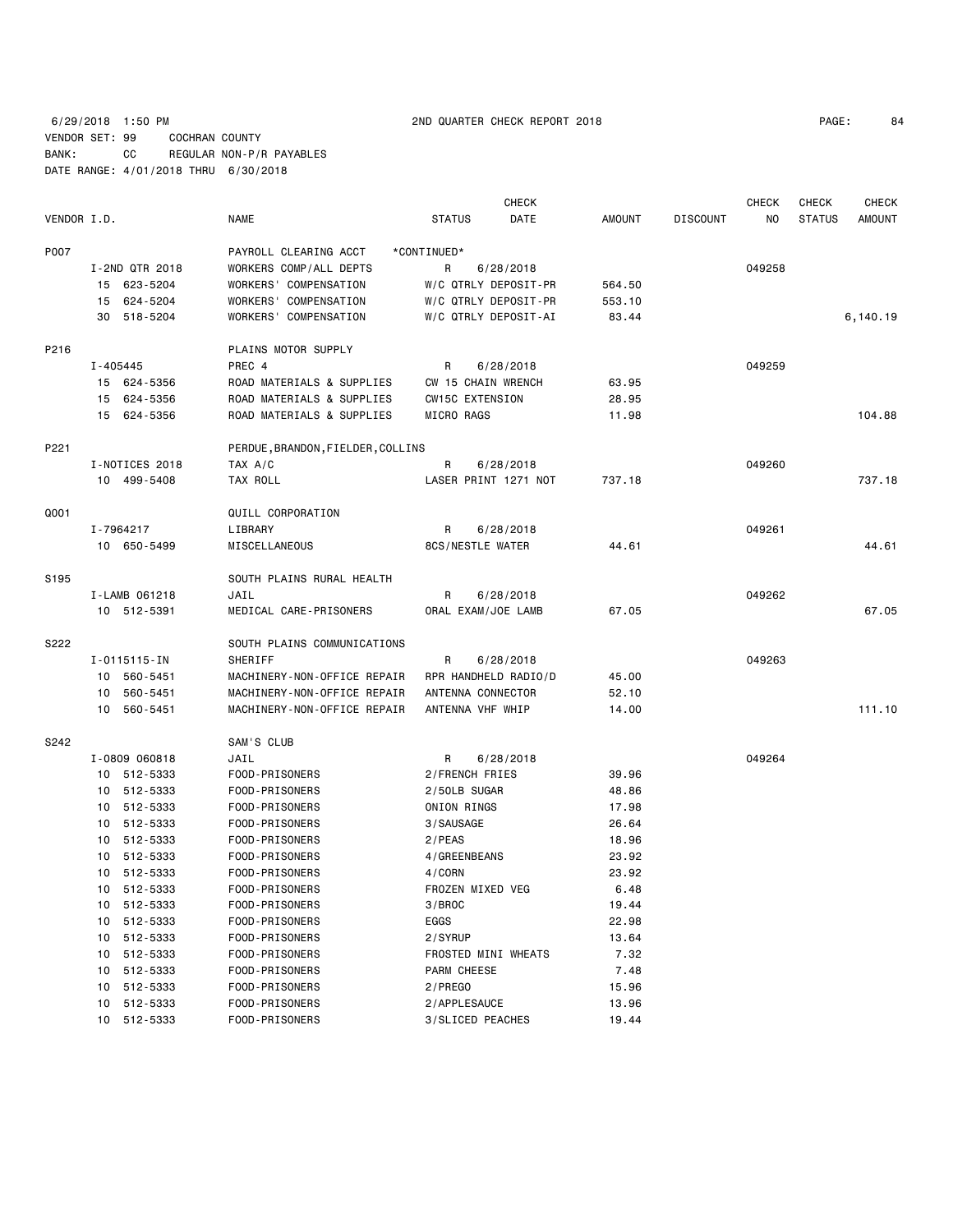## 6/29/2018 1:50 PM 2ND QUARTER CHECK REPORT 2018 PAGE: 85 VENDOR SET: 99 COCHRAN COUNTY BANK: CC REGULAR NON-P/R PAYABLES DATE RANGE: 4/01/2018 THRU 6/30/2018

| VENDOR I.D. |    |               | <b>NAME</b>                      | <b>STATUS</b>         | CHECK<br>DATE | <b>AMOUNT</b> | <b>DISCOUNT</b> | <b>CHECK</b><br>NO. | <b>CHECK</b><br><b>STATUS</b> | <b>CHECK</b><br><b>AMOUNT</b> |
|-------------|----|---------------|----------------------------------|-----------------------|---------------|---------------|-----------------|---------------------|-------------------------------|-------------------------------|
| S242        |    |               | SAM'S CLUB<br>*CONTINUED*        |                       |               |               |                 |                     |                               |                               |
|             |    | I-0809 060818 | JAIL                             | R                     | 6/28/2018     |               |                 | 049264              |                               |                               |
|             |    | 10 512-5333   | FOOD-PRISONERS                   | HB BUNS               |               | 4.88          |                 |                     |                               |                               |
|             |    | 10 512-5333   | FOOD-PRISONERS                   | 3/FRUIT COCKTAIL      |               | 19.44         |                 |                     |                               |                               |
|             | 10 | 512-5333      | FOOD-PRISONERS                   | 3/PINEAPPLE           |               | 16.44         |                 |                     |                               |                               |
|             |    | 10 512-5333   | FOOD-PRISONERS                   | <b>ELBOWS</b>         |               | 4.98          |                 |                     |                               |                               |
|             | 10 | 512-5333      | FOOD-PRISONERS                   | $2/0$ IL              |               | 7.98          |                 |                     |                               |                               |
|             |    | 10 512-5333   | FOOD-PRISONERS                   | <b>MAC&amp;CHEESE</b> |               | 14.78         |                 |                     |                               |                               |
|             | 10 | 512-5392      | MISCELLANEOUS SUPPLIES           | <b>PLATES</b>         |               | 7.94          |                 |                     |                               |                               |
|             | 10 | 512-5392      | MISCELLANEOUS SUPPLIES           | <b>BOWLS</b>          |               | 9.58          |                 |                     |                               |                               |
|             | 10 | 512-5392      | MISCELLANEOUS SUPPLIES           | <b>CUPS</b>           |               | 19.38         |                 |                     |                               |                               |
|             | 10 | 512-5392      | MISCELLANEOUS SUPPLIES           | 2/FORKS               |               | 19.94         |                 |                     |                               |                               |
|             | 10 | 512-5333      | FOOD-PRISONERS                   | 4/TORTILLAS           |               | 16.72         |                 |                     |                               |                               |
|             | 10 | 512-5392      | MISCELLANEOUS SUPPLIES           | 2/FOAM PLATES         |               | 23.72         |                 |                     |                               |                               |
|             | 10 | 512-5333      | FOOD-PRISONERS                   | 6/CHIPS               |               | 29.88         |                 |                     |                               |                               |
|             |    | 10 512-5333   | FOOD-PRISONERS                   | 10/DRINK BOXES        |               | 89.80         |                 |                     |                               |                               |
|             | 10 | 512-5392      | MISCELLANEOUS SUPPLIES           | 2/DISH SOAP           |               | 13.96         |                 |                     |                               |                               |
|             | 10 | 512-5392      | MISCELLANEOUS SUPPLIES           | 4/DISINFECTANT        |               | 25.44         |                 |                     |                               |                               |
|             | 10 | 512-5392      | MISCELLANEOUS SUPPLIES           | 3/PINESOL             |               | 31.74         |                 |                     |                               |                               |
|             | 10 | 512-5392      | MISCELLANEOUS SUPPLIES           | 2/WINDFRESH           |               | 32.48         |                 |                     |                               |                               |
|             | 10 | 512-5392      | MISCELLANEOUS SUPPLIES           | WINDEX                |               | 10.38         |                 |                     |                               |                               |
|             | 10 | 512-5392      | MISCELLANEOUS SUPPLIES           | 2/COMET               |               | 13.56         |                 |                     |                               |                               |
|             | 10 | 512-5392      | MISCELLANEOUS SUPPLIES           | 2/PAPER TOWELS        |               | 34.96         |                 |                     |                               |                               |
|             |    | 10 512-5392   | MISCELLANEOUS SUPPLIES           | 3/LYSOL               |               | 47.94         |                 |                     |                               |                               |
|             | 10 | 512-5392      | MISCELLANEOUS SUPPLIES           | FOAM CUPS             |               | 19.94         |                 |                     |                               |                               |
|             | 10 | 512-5333      | FOOD-PRISONERS                   | 2/BEEF BURRITOS       |               | 17.96         |                 |                     |                               |                               |
|             | 10 | 512-5333      | FOOD-PRISONERS                   | 2/SALAD               |               | 3.96          |                 |                     |                               |                               |
|             | 10 | 512-5333      | FOOD-PRISONERS                   | SHRED LETTUCE         |               | 1.98          |                 |                     |                               |                               |
|             | 10 | 512-5333      | FOOD-PRISONERS                   | 2/CHICKEN BREAST      |               | 19.96         |                 |                     |                               |                               |
|             | 10 | 512-5333      | FOOD-PRISONERS                   | CORNDOGS              |               | 11.98         |                 |                     |                               |                               |
|             | 10 | 512-5333      | FOOD-PRISONERS                   | BROWN GRAVY MIX       |               | 4.48          |                 |                     |                               |                               |
|             |    | 10 512-5333   | FOOD-PRISONERS                   | <b>PAM</b>            |               | 6.98          |                 |                     |                               |                               |
|             | 10 | 512-5333      | FOOD-PRISONERS                   | RANCH STYLE BEANS     |               | 6.47          |                 |                     |                               |                               |
|             | 10 | 512-5333      | FOOD-PRISONERS                   | RANCH STYLE BEANS     |               | 5.98          |                 |                     |                               |                               |
|             | 10 | 512-5333      | FOOD-PRISONERS                   | BROWN GRAVY MIX       |               | 4.48          |                 |                     |                               |                               |
|             | 10 | 512-5333      | FOOD-PRISONERS                   | 2/APPLES              |               | 16.96         |                 |                     |                               |                               |
|             | 10 | 512-5333      | FOOD-PRISONERS                   | 3/SHREDDED CHEESE     |               | 32.94         |                 |                     |                               |                               |
|             | 10 | 512-5333      | FOOD-PRISONERS                   | MIRACLE WHIP          |               | 5.98          |                 |                     |                               |                               |
|             |    | 10 512-5333   | FOOD-PRISONERS                   | CHEERIOS              |               | 5.78          |                 |                     |                               |                               |
|             |    | 10 512-5333   | FOOD-PRISONERS                   | CHICKEN BREAST        |               | 12.98         |                 |                     |                               |                               |
|             | 10 | 512-5333      | FOOD-PRISONERS                   | 2/ORANGES             |               | 19.96         |                 |                     |                               |                               |
|             | 10 | 512-5333      | FOOD-PRISONERS                   | FROZEN MIXED VEG      |               | 6.48          |                 |                     |                               |                               |
|             | 10 | 512-5333      | FOOD-PRISONERS                   | <b>MUSTARD</b>        |               | 4.88          |                 |                     |                               |                               |
|             |    | 10 512-5333   | FOOD-PRISONERS                   | 2/SPAGHETTI           |               | 13.76         |                 |                     |                               |                               |
|             | 10 | 512-5333      | FOOD-PRISONERS                   | 4/MARGARINE           |               | 19.92         |                 |                     |                               |                               |
|             | 10 | 512-5333      | FOOD-PRISONERS                   | 3/AMERICAN CHEESE SL  |               | 22.44         |                 |                     |                               |                               |
|             | 10 | 512-5333      | FOOD-PRISONERS<br>FOOD-PRISONERS | 2/SOUR CREAM          |               | 9.96          |                 |                     |                               |                               |
|             |    | 10 512-5333   |                                  | DISC                  |               | 6.90CR        |                 |                     |                               | 1,092.17                      |
|             |    |               |                                  |                       |               |               |                 |                     |                               |                               |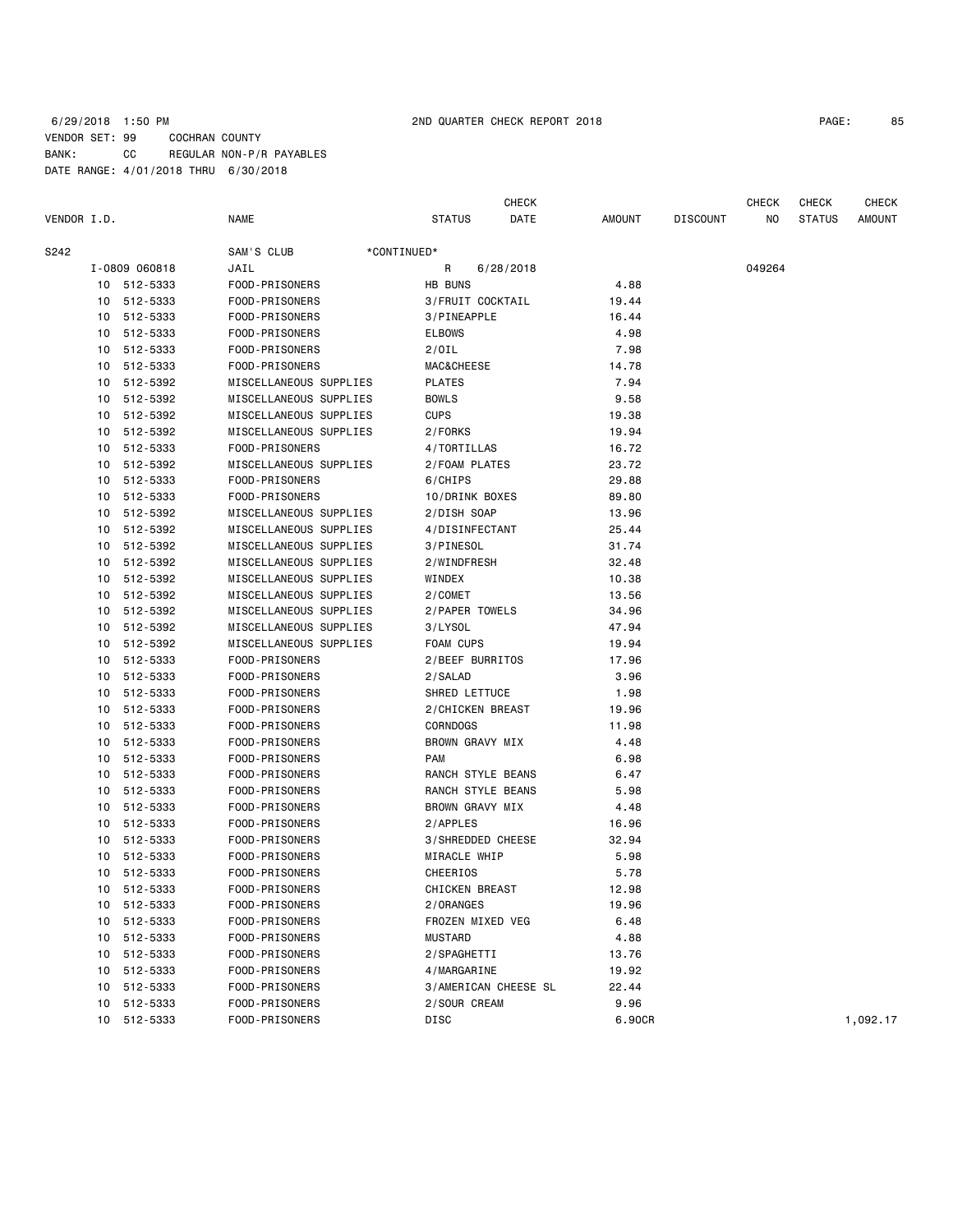6/29/2018 1:50 PM 2ND QUARTER CHECK REPORT 2018 PAGE: 86 VENDOR SET: 99 COCHRAN COUNTY BANK: CC REGULAR NON-P/R PAYABLES DATE RANGE: 4/01/2018 THRU 6/30/2018

| 86 |
|----|
|    |

|             |                      |                         |                         | CHECK                |                                  |        | <b>CHECK</b>  | <b>CHECK</b>  |
|-------------|----------------------|-------------------------|-------------------------|----------------------|----------------------------------|--------|---------------|---------------|
| VENDOR I.D. |                      | <b>NAME</b>             | <b>STATUS</b>           | DATE                 | <b>AMOUNT</b><br><b>DISCOUNT</b> | ΝO     | <b>STATUS</b> | <b>AMOUNT</b> |
| S281        |                      | <b>STAPLES</b>          |                         |                      |                                  |        |               |               |
|             | C-9500616375         | JAIL                    | R                       | 6/28/2018            |                                  |        |               |               |
|             | 10 512-5310          | OFFICE SUPPLIES         | RET RED/LEGAL PAPER     |                      | 17.29CR                          |        |               |               |
|             | 10 512-5310          | OFFICE SUPPLIES         |                         | RET BLUE/LEGAL PAPER | 17.29CR                          |        |               |               |
|             | I-2103693321<br>JAIL |                         | R                       | 6/28/2018            |                                  | 049265 |               |               |
|             | 10 512-5310          | OFFICE SUPPLIES         | RED/LEGAL PAPER         |                      | 19.99                            |        |               |               |
|             | 10 512-5310          | OFFICE SUPPLIES         | BLUE/LEGAL PAPER        |                      | 19.99                            |        |               |               |
|             | 10 512-5310          | OFFICE SUPPLIES         | DISCOUNT                |                      | 5.40CR                           |        |               |               |
|             | I-2104307441         | JAIL                    | R                       | 6/28/2018            |                                  | 049265 |               |               |
|             | 10 512-5310          | OFFICE SUPPLIES         | 2/BRN ENVELOPES         |                      | 33.98                            |        |               |               |
|             | 10 512-5310          | OFFICE SUPPLIES         | DISC                    |                      | 9.00CR                           |        |               |               |
|             | 10 512-5310          | OFFICE SUPPLIES         | AAA BATTERIES           |                      | 26.99                            |        |               |               |
|             | 10 512-5310          | OFFICE SUPPLIES         | AA BATTERIES            |                      | 26.99                            |        |               |               |
|             | 10 512-5310          | OFFICE SUPPLIES         | DISC                    |                      | 7.83CR                           |        |               |               |
|             | 10 512-5310          | OFFICE SUPPLIES         | 2CS/COPY PAPER          |                      | 119.98                           |        |               |               |
|             | 10 512-5310          | OFFICE SUPPLIES         | DISC                    |                      | 28.00CR                          |        |               |               |
|             | 10 512-5310          | OFFICE SUPPLIES         | LG BINDER CLIPS         |                      | 3.99                             |        |               |               |
|             | 10 512-5310          | OFFICE SUPPLIES         | DISC                    |                      | 1.00CR                           |        |               |               |
|             | 10 512-5310          | OFFICE SUPPLIES         | MED METAL BINDERS       |                      | 3.59                             |        |               |               |
|             | 10 512-5310          | OFFICE SUPPLIES         | DISC                    |                      | 0.40CR                           |        |               |               |
|             | 10 512-5310          | OFFICE SUPPLIES         | SM METAL BINDERS        |                      | 10.79                            |        |               |               |
|             | 10 512-5310          | OFFICE SUPPLIES         | DISC                    |                      | 4.20CR                           |        |               |               |
|             | 10 512-5310          | OFFICE SUPPLIES         | YELLOW PAPER            |                      | 14.99                            |        |               |               |
|             | 10 512-5310          | OFFICE SUPPLIES         | <b>BLK MARKERS</b>      |                      | 16.29                            |        |               |               |
|             | 10 512-5310          | OFFICE SUPPLIES         | DISC                    |                      | 4.50CR                           |        |               | 202.66        |
| S416        |                      | SOS WASTE DISPOSAL, INC |                         |                      |                                  |        |               |               |
|             | I-47375              | PREC 3/PREC 4           | R                       | 6/28/2018            |                                  | 049266 |               |               |
|             | 15 623-5440          | UTILITIES               |                         | DUMPSTER SVC JULY 18 | 53.25                            |        |               |               |
|             | 15 624-5440          | UTILITIES               |                         | DUMPSTER SVC JULY 18 | 53.25                            |        |               | 106.50        |
| S429        |                      | LIBRARY SALES INC. dba  |                         |                      |                                  |        |               |               |
|             | I-191513             | LIBRARY                 | R                       | 6/28/2018            |                                  | 049267 |               |               |
|             | 10 650-5590          | <b>BOOKS</b>            |                         | 3in1 ALL TERRAIN ROB | 69.50                            |        |               |               |
|             | 650-5590<br>10       | <b>BOOKS</b>            |                         | ASTONISHING ROBOT CO | 20.49                            |        |               |               |
|             | 650-5590<br>10       | <b>BOOKS</b>            |                         | AWESOME VIDEO GAME C | 20.49                            |        |               |               |
|             | 650-5590<br>10       | <b>BOOKS</b>            | COLD CASE:BILLY THE     |                      | 18.80                            |        |               |               |
|             | 650-5590<br>10       | <b>BOOKS</b>            |                         | DARING AVALANCHE RES | 21.49                            |        |               |               |
|             | 650-5590<br>10       | <b>BOOKS</b>            |                         | DARING EARTHQUAKE RE | 21.49                            |        |               |               |
|             | 10<br>650-5590       | <b>BOOKS</b>            |                         | DARING FLOOD RESCUES | 21.49                            |        |               |               |
|             | 650-5590<br>10       | <b>BOOKS</b>            |                         | DARING WILDFIRE RESC | 21.49                            |        |               |               |
|             | 650-5590<br>10       | <b>BOOKS</b>            | DESERT BIOMES           |                      | 21.20                            |        |               |               |
|             | 650-5590<br>10       | <b>BOOKS</b>            | EZEKIEL ELLIOT          |                      | 19.99                            |        |               |               |
|             | 650-5590<br>10       | <b>BOOKS</b>            |                         | FASCINATING ROLE-PLA | 20.49                            |        |               |               |
|             | 650-5590<br>10       | <b>BOOKS</b>            | FOREST BIOMES           |                      | 21.20                            |        |               |               |
|             | 650-5590<br>10       | <b>BOOKS</b>            | FRESHWATER BIOMES       |                      | 21.20                            |        |               |               |
|             | 650-5590<br>10       | <b>BOOKS</b>            | <b>GRASSLAND BIOMES</b> |                      | 21.20                            |        |               |               |
|             | 10<br>650-5590       | <b>BOOKS</b>            |                         | INCREDIBLE DRONE COM | 20.49                            |        |               |               |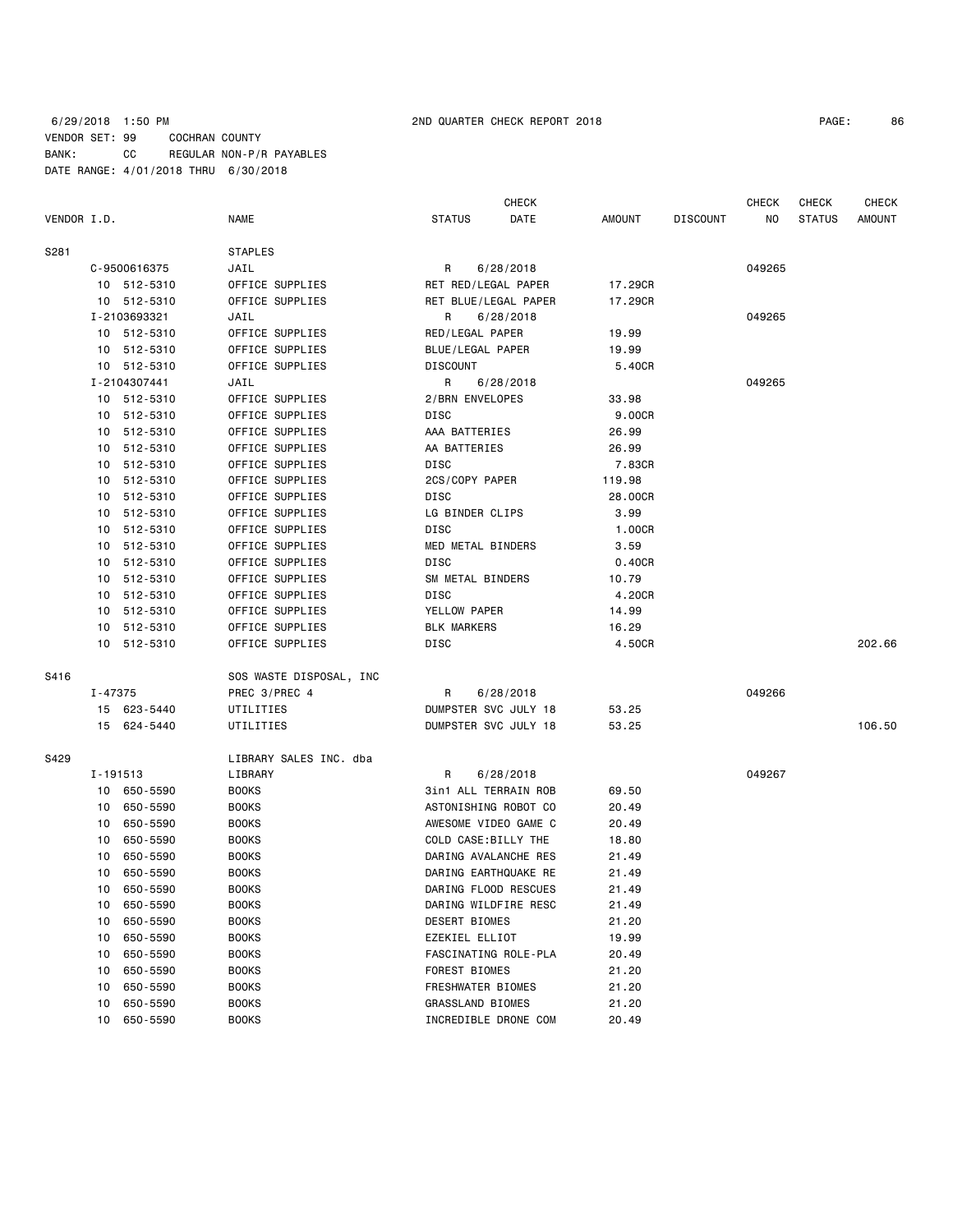## 6/29/2018 1:50 PM 2ND QUARTER CHECK REPORT 2018 PAGE: 87 VENDOR SET: 99 COCHRAN COUNTY BANK: CC REGULAR NON-P/R PAYABLES DATE RANGE: 4/01/2018 THRU 6/30/2018

|             |                |                |                               |                      | <b>CHECK</b> |               |                 | <b>CHECK</b> | <b>CHECK</b>  | <b>CHECK</b>  |
|-------------|----------------|----------------|-------------------------------|----------------------|--------------|---------------|-----------------|--------------|---------------|---------------|
| VENDOR I.D. |                |                | <b>NAME</b>                   | <b>STATUS</b>        | DATE         | <b>AMOUNT</b> | <b>DISCOUNT</b> | NO.          | <b>STATUS</b> | <b>AMOUNT</b> |
| S429        |                |                | LIBRARY SALES INC. dba        | *CONTINUED*          |              |               |                 |              |               |               |
|             | I-191513       |                | LIBRARY                       | R                    | 6/28/2018    |               |                 | 049267       |               |               |
|             | 10             | 650-5590       | <b>BOOKS</b>                  | JOSE ALTUVE          |              | 19.99         |                 |              |               |               |
|             | 10             | 650-5590       | <b>BOOKS</b>                  | LEBRON JAMES VS MICH |              | 18.95         |                 |              |               |               |
|             | 10             | 650-5590       | <b>BOOKS</b>                  | MARINE BIOMES        |              | 21.20         |                 |              |               |               |
|             | 10             | 650-5590       | <b>BOOKS</b>                  | PRESIDENTS OF THE US |              | 14.99         |                 |              |               |               |
|             | 10             | 650-5590       | <b>BOOKS</b>                  | <b>STEPHEN CURRY</b> |              | 19.99         |                 |              |               |               |
|             | 10             | 650-5590       | <b>BOOKS</b>                  | THE GIFT OF HALEY    |              | 17.95         |                 |              |               |               |
|             | 10             | 650-5590       | <b>BOOKS</b>                  | TOM BRADY vs JOE MON |              | 18.95         |                 |              |               |               |
|             | 10             | 650-5590       | <b>BOOKS</b>                  | <b>TUNDRA BIOMES</b> |              | 21.20         |                 |              |               |               |
|             | 10             | 650-5590       | <b>BOOKS</b>                  | WARRIORS OF THE EAST |              | 21.95         |                 |              |               |               |
|             | 10             | 650-5590       | <b>BOOKS</b>                  | WARRIORS OF THE NORT |              | 21.95         |                 |              |               |               |
|             | 10             | 650-5590       | <b>BOOKS</b>                  | WARRIORS OF THE PLAI |              | 21.95         |                 |              |               |               |
|             | 10             | 650-5590       | <b>BOOKS</b>                  | WARRIORS OF THE SOUT |              | 21.95         |                 |              |               |               |
|             | 10             | 650-5590       | <b>BOOKS</b>                  | WARRIORS WEST COAST, |              | 21.95         |                 |              |               |               |
|             | 10             | 650-5590       | <b>BOOKS</b>                  | FREIGHT (10%)        |              | 62.40         |                 |              |               | 686.38        |
| T009        |                |                | TEXAS ASSOCIATION OF COUNTIES |                      |              |               |                 |              |               |               |
|             | I-276507/SEALY |                | <b>TREASURER</b>              | R                    | 6/28/2018    |               |                 | 049268       |               |               |
|             |                | 10 497-5427    | CONTINUING EDUCATION          | 70TH TREAS CONF 9/17 |              | 150.00        |                 |              |               | 150.00        |
| T050        |                |                | TAC UNEMPLOYMENT FUND         |                      |              |               |                 |              |               |               |
|             |                | I-2ND QTR 2018 | UNEMPLOYMENT - - ALL DEPTS    | R                    | 6/28/2018    |               |                 | 049269       |               |               |
|             | 10             | 400-5206       | UNEMPLOYMENT                  | QTRLY UNEMPLYMNT-CO  |              |               |                 |              |               |               |
|             | 10             | 403-5206       | UNEMPLOYMENT                  | QTRLY UNEMPLYMNT-CLE |              | 7.89          |                 |              |               |               |
|             | 10             | 435-5206       | UNEMPLOYMENT                  | QTRLY UNEMPLYMNT-DIS |              | 1.80          |                 |              |               |               |
|             | 10             | 455-5206       | UNEMPLOYMENT                  | QTRLY UNEMPLYMNT-JP  |              | 0.41          |                 |              |               |               |
|             | 10             | 475-5206       | UNEMPLOYMENT                  | QTRLY UNEMPLYMNT-CO  |              | 5.10          |                 |              |               |               |
|             | 10             | 476-5206       | UNEMPLOYMENT                  | QTRLY UNEMPLYMNT-DIS |              | 0.78          |                 |              |               |               |
|             | 10             | 490-5206       | UNEMPLOYMENT                  | QTRLY UNEMPLYMNT-ELE |              | 1.89          |                 |              |               |               |
|             | 10             | 495-5206       | UNEMPLOYMENT                  | QTRLY UNEMPLYMNT-CO  |              | 10.79         |                 |              |               |               |
|             | 10             | 497-5206       | UNEMPLOYMENT                  | QTRLY UNEMPLYMNT-TRE |              | 0.51          |                 |              |               |               |
|             | 10             | 499-5206       | UNEMPLOYMENT                  | QTRLY UNEMPLYMNT-TAX |              | 10.16         |                 |              |               |               |
|             | 10             | 510-5206       | UNEMPLOYMENT                  | QTRLY UNEMPLYMNT-CRT |              | 4.35          |                 |              |               |               |
|             | 10             | 512-5206       | UNEMPLOYMENT                  | QTRLY UNEMPLYMNT-JAI |              | 15.06         |                 |              |               |               |
|             | 10             | 516-5206       | UNEMPLOYMENT                  | QTRLY UNEMPLYMNT-CEM |              | 5.36          |                 |              |               |               |
|             | 10             | 560-5206       | UNEMPLOYMENT                  | QTRLY UNEMPLYMNT-SHE |              | 45.98         |                 |              |               |               |
|             | 10             | 650-5206       | UNEMPLOYMENT                  | QTRLY UNEMPLYMNT-LIB |              | 4.84          |                 |              |               |               |
|             | 10             | 660-5206       | UNEMPLOYMENT                  | QTRLY UNEMPLYMNT-PAR |              | 4.97          |                 |              |               |               |
|             | 10             | 662-5206       | UNEMPLOYMENT                  | QTRLY UNEMPLYMNT-ACT |              | 5.36          |                 |              |               |               |
|             | 10             | 665-5206       | UNEMPLOYMENT                  | QTRLY UNEMPLYMNT-EXT |              | 6.62          |                 |              |               |               |
|             | 15             | 621-5206       | UNEMPLOYMENT                  | QTRLY UNEMPLYMNT-PRE |              | 10.43         |                 |              |               |               |
|             | 15             | 622-5206       | UNEMPLOYMENT                  | QTRLY UNEMPLYMNT-PRE |              | 10.72         |                 |              |               |               |
|             | 15             | 623-5206       | UNEMPLOYMENT                  | QTRLY UNEMPLYMNT-PRE |              | 11.10         |                 |              |               |               |
|             | 15             | 624-5206       | UNEMPLOYMENT                  | QTRLY UNEMPLYMNT-PRE |              | 10.88         |                 |              |               |               |
|             | 17             | 573-5206       | UNEMPLOYMENT INSURANCE        | QTRLY UNEMPLYMNT-JUV |              | 5.07          |                 |              |               | 180.07        |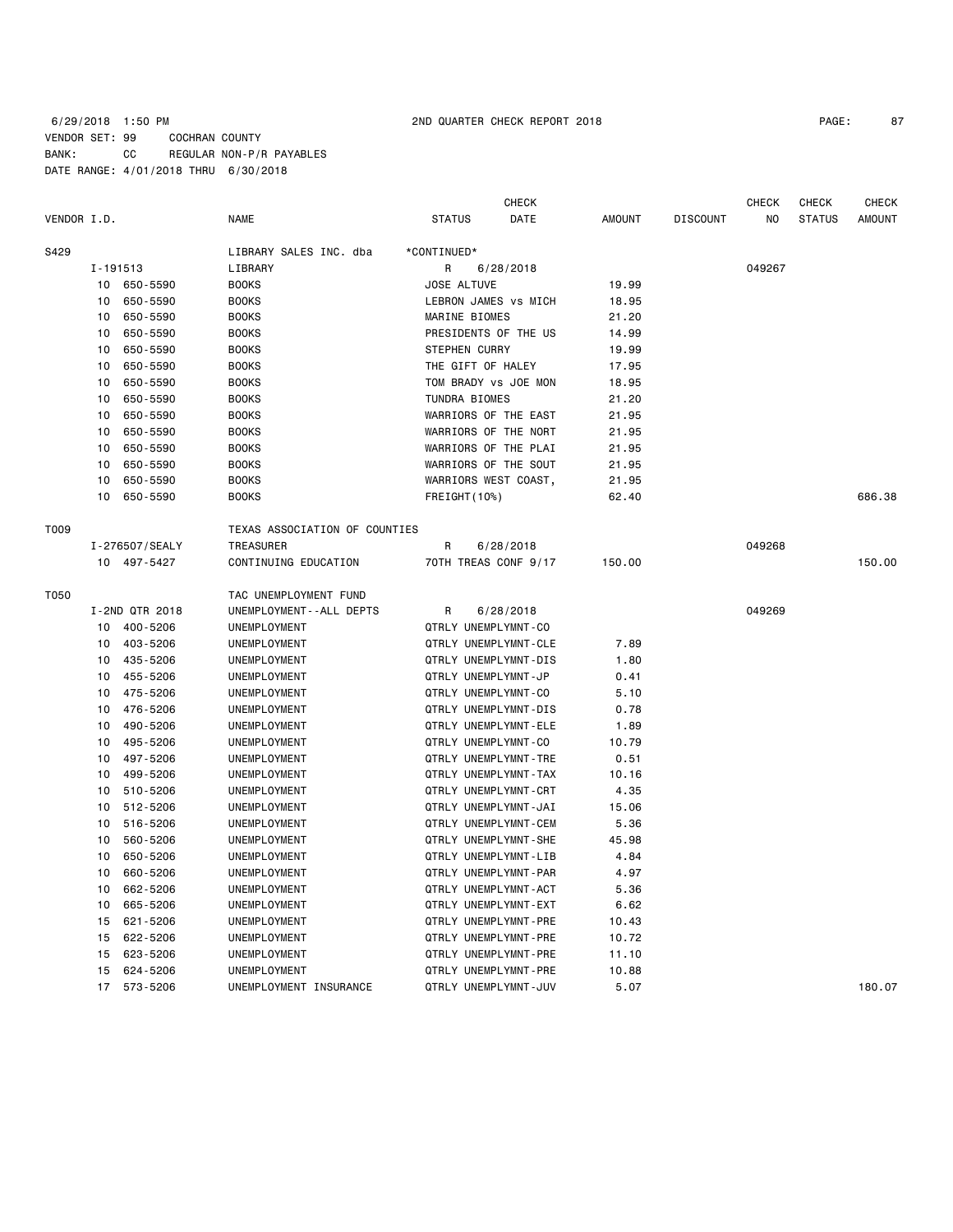6/29/2018 1:50 PM 2ND QUARTER CHECK REPORT 2018 PAGE: 88 VENDOR SET: 99 COCHRAN COUNTY BANK: CC REGULAR NON-P/R PAYABLES DATE RANGE: 4/01/2018 THRU 6/30/2018

| PAGE : | 88 |
|--------|----|
|--------|----|

|             |                                                    |                                                                      | <b>CHECK</b>                                             |                       |                 | <b>CHECK</b> | CHECK         | <b>CHECK</b>  |
|-------------|----------------------------------------------------|----------------------------------------------------------------------|----------------------------------------------------------|-----------------------|-----------------|--------------|---------------|---------------|
| VENDOR I.D. |                                                    | <b>NAME</b>                                                          | <b>STATUS</b><br>DATE                                    | <b>AMOUNT</b>         | <b>DISCOUNT</b> | ΝO           | <b>STATUS</b> | <b>AMOUNT</b> |
| T083        | I-025-226745<br>10 409-5411                        | TYLER TECHNOLOGIES, INC<br>NON-DEPT'L<br>MAINTENANCE CONTRACTS       | R<br>6/28/2018<br>MONTHLY NETWORK MAIN                   | 220.50                |                 | 049270       |               | 220.50        |
| T130        | I-ELEVATOR '18<br>10 510-5451                      | TEXAS DEPT OF LICENSING<br>COURTHOUSE<br>REPAIR                      | R<br>6/28/2018<br>ELEV INSP/LICENSE FE                   | 20.00                 |                 | 049271       |               | 20.00         |
| T148        | $I - 55621$<br>10 403-5411                         | TASCOSA OFFICE MACHINES INC<br><b>CLERK</b><br>MAINTENANCE CONTRACTS | R<br>6/28/2018<br>2,651 COPIES 5/10-6/                   | 39.77                 |                 | 049272       |               | 39.77         |
| T175        | $I - 2018 / E$ . ALVAREZ<br>10 560-5481            | TEXAS JAIL ASSOCIATION<br>SHERIFF<br>DUES AND REGISTRATION           | R<br>6/28/2018<br>2018 MEMBERSHIP/ELID                   | 30.00                 |                 | 049273       |               | 30.00         |
| T280        | I-2945620173 2018<br>10 650-5590                   | TIME<br>LIBRARY<br><b>BOOKS</b>                                      | R<br>6/28/2018<br>1YR SUBSCRIPTION                       | 34.75                 |                 | 049274       |               | 34.75         |
| U019        | C-5654 062118<br>10 512-5333                       | UNITED SUPERMARKETS, INC<br>JAIL<br>FOOD-PRISONERS                   | R<br>6/28/2018<br>DISC/#5653 6/21/18                     | 109.00CR              |                 | 049275       |               |               |
|             | I-3352 062118/MEDS<br>10 512-5391                  | JAIL/MEDS<br>MEDICAL CARE-PRISONERS                                  | R<br>6/28/2018<br>RX#1/MORIN                             | 13.08                 |                 | 049275       |               |               |
|             | 10 512-5391<br>I-3367 052518<br>10 512-5333        | MEDICAL CARE-PRISONERS<br>JAIL<br>FOOD-PRISONERS                     | RX#2/MORIN<br>6/28/2018<br>R<br>CORNMEAL                 | 65.41<br>3.19         |                 | 049275       |               |               |
|             | 10 512-5333<br>10 512-5333                         | FOOD-PRISONERS<br>FOOD-PRISONERS                                     | 6/BUSH'S BAKED BEANS<br>2/CKN FRIED RICE                 | 10.00<br>2.98         |                 |              |               |               |
|             | 10 512-5333<br>10 512-5333<br>10 512-5333          | FOOD-PRISONERS<br>FOOD-PRISONERS<br>FOOD-PRISONERS                   | LEMONADE<br>BROWNIES<br>6/CAKE MIX                       | 10.99<br>1.00<br>7.63 |                 |              |               |               |
|             | 10 512-5333<br>10 512-5333<br>10 512-5333          | FOOD-PRISONERS<br>FOOD-PRISONERS<br>FOOD-PRISONERS                   | 16/CAKE MIX<br>4/SPINACH<br>2/MASHED POTATOES            | 22.24<br>5.16<br>6.78 |                 |              |               |               |
|             | 10 512-5333<br>512-5333<br>10                      | FOOD-PRISONERS<br>FOOD-PRISONERS                                     | 10/MANWICH<br>2/JELLO PUDDING                            | 10.00<br>2.98         |                 |              |               |               |
|             | 512-5333<br>10<br>10 512-5333<br>10 512-5333       | FOOD-PRISONERS<br>FOOD-PRISONERS<br>FOOD-PRISONERS                   | 2/PEPPERS<br>3/PASTA<br>2/FRUIT COCKTAIL                 | 4.38<br>1.00<br>15.98 |                 |              |               |               |
|             | 512-5333<br>10<br>512-5333<br>10                   | FOOD-PRISONERS<br>FOOD-PRISONERS                                     | 2/PEACHES<br>3/CHOC PUDDING                              | 13.98<br>19.47        |                 |              |               |               |
|             | 512-5333<br>10<br>512-5333<br>10<br>512-5333<br>10 | FOOD-PRISONERS<br>FOOD-PRISONERS<br>FOOD-PRISONERS                   | <b>FLOUR</b><br>3/SPAGHETTI SAUCE<br>2/RANCH STYLE BEANS | 9.99<br>10.47<br>7.98 |                 |              |               |               |
|             | 512-5333<br>10<br>10 512-5333                      | FOOD-PRISONERS<br>FOOD-PRISONERS                                     | RICE<br>3/CEREAL                                         | 5.00<br>10.47         |                 |              |               |               |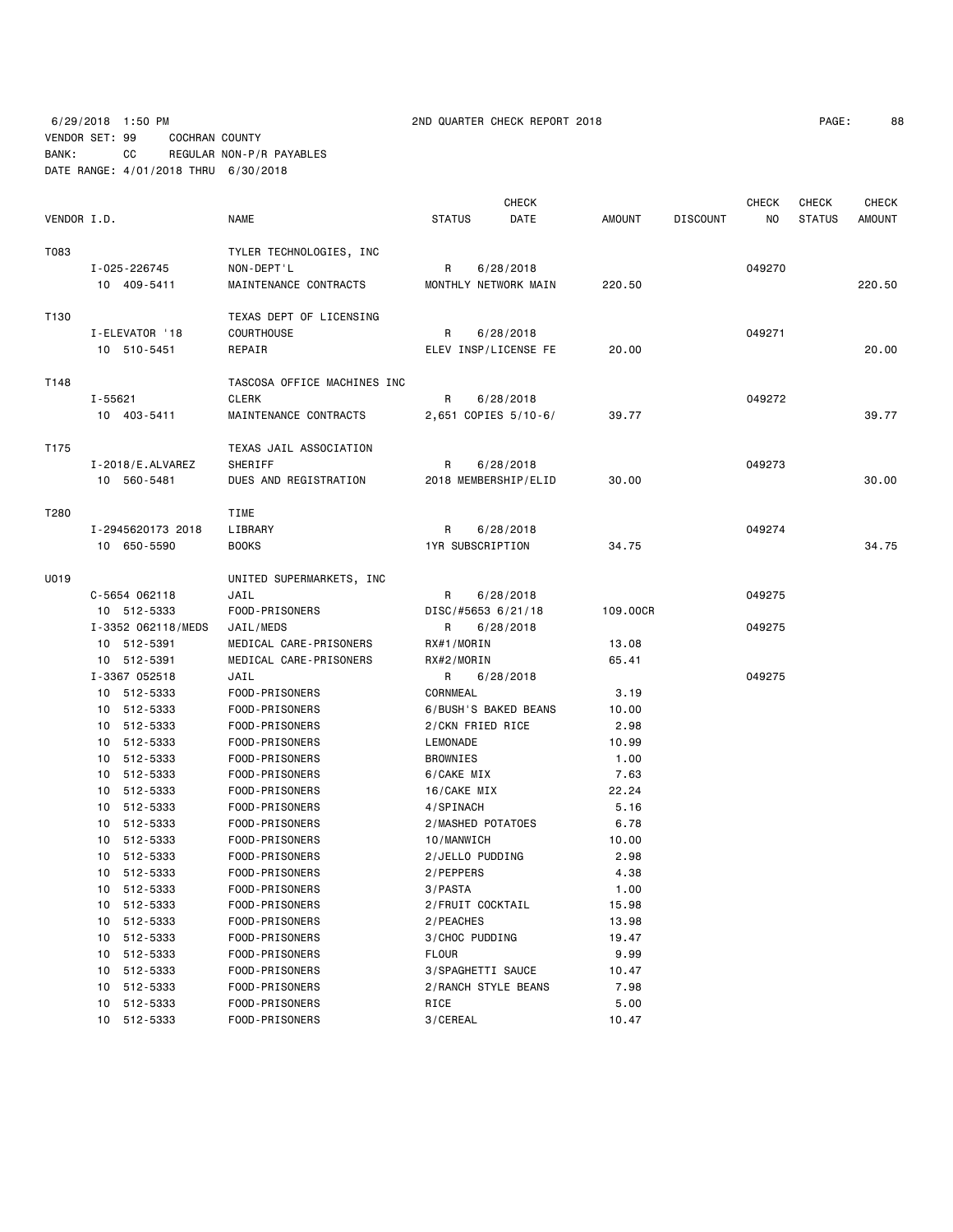## 6/29/2018 1:50 PM 2ND QUARTER CHECK REPORT 2018 PAGE: 89 VENDOR SET: 99 COCHRAN COUNTY BANK: CC REGULAR NON-P/R PAYABLES DATE RANGE: 4/01/2018 THRU 6/30/2018

|             |    |               |                          |                     | CHECK                |        |                 | CHECK  | CHECK         | <b>CHECK</b>  |
|-------------|----|---------------|--------------------------|---------------------|----------------------|--------|-----------------|--------|---------------|---------------|
| VENDOR I.D. |    |               | <b>NAME</b>              | <b>STATUS</b>       | DATE                 | AMOUNT | <b>DISCOUNT</b> | NO     | <b>STATUS</b> | <b>AMOUNT</b> |
| U019        |    |               | UNITED SUPERMARKETS, INC | *CONTINUED*         |                      |        |                 |        |               |               |
|             |    | I-3367 052518 | JAIL                     | R                   | 6/28/2018            |        |                 | 049275 |               |               |
|             |    | 10 512-5333   | FOOD-PRISONERS           | CRM CHICKEN         |                      | 1.25   |                 |        |               |               |
|             | 10 | 512-5333      | FOOD-PRISONERS           | 9/CREAM SOUP        |                      | 8.91   |                 |        |               |               |
|             | 10 | 512-5333      | FOOD-PRISONERS           | 8/MUSHROOM SOUP     |                      | 7.12   |                 |        |               |               |
|             | 10 | 512-5333      | FOOD-PRISONERS           | 10/MAC N CHEESE     |                      | 7.90   |                 |        |               |               |
|             | 10 | 512-5333      | FOOD-PRISONERS           | 3/SALT              |                      | 2.37   |                 |        |               |               |
|             | 10 | 512-5333      | FOOD-PRISONERS           | 5/NOODLES           |                      | 4.95   |                 |        |               |               |
|             | 10 | 512-5333      | FOOD-PRISONERS           | 2/SYRUP             |                      | 3.58   |                 |        |               |               |
|             | 10 | 512-5333      | FOOD-PRISONERS           | 3/CANOLA OIL        |                      | 25.47  |                 |        |               |               |
|             | 10 | 512-5333      | FOOD-PRISONERS           | 10/CORN             |                      | 6.90   |                 |        |               |               |
|             | 10 | 512-5333      | FOOD-PRISONERS           | EGG NOODLES         |                      | 1.99   |                 |        |               |               |
|             | 10 | 512-5333      | FOOD-PRISONERS           | 2/LONG NOODLES      |                      | 3.98   |                 |        |               |               |
|             | 10 | 512-5333      | FOOD-PRISONERS           | 2/SUGAR             |                      | 27.98  |                 |        |               |               |
|             | 10 | 512-5333      | FOOD-PRISONERS           | 10/TUNA             |                      | 10.00  |                 |        |               |               |
|             | 10 | 512-5333      | FOOD-PRISONERS           | 2/TUNA HELPER       |                      | 2.98   |                 |        |               |               |
|             | 10 | 512-5333      | FOOD-PRISONERS           | 4/WOLF CHILI        |                      | 15.96  |                 |        |               |               |
|             | 10 | 512-5333      | FOOD-PRISONERS           | 2/POTATOES          |                      | 6.98   |                 |        |               |               |
|             | 10 | 512-5333      | FOOD-PRISONERS           | 2/TOMATOES          |                      | 3.98   |                 |        |               |               |
|             | 10 | 512-5333      | FOOD-PRISONERS           | 3/COLESLAW          |                      | 8.97   |                 |        |               |               |
|             | 10 | 512-5333      | FOOD-PRISONERS           | 2/GARDEN SALAD      |                      | 7.98   |                 |        |               |               |
|             | 10 | 512-5333      | FOOD-PRISONERS           | LETTUCE             |                      | 1.29   |                 |        |               |               |
|             | 10 | 512-5333      | FOOD-PRISONERS           | 1.76LBS JALAPENOS   |                      | 1.74   |                 |        |               |               |
|             | 10 | 512-5333      | FOOD-PRISONERS           | 3/ORANGES           |                      | 15.00  |                 |        |               |               |
|             | 10 | 512-5333      | FOOD-PRISONERS           | 2/APPLES            |                      | 10.00  |                 |        |               |               |
|             | 10 | 512-5333      | FOOD-PRISONERS           |                     | 19/73%GROUND BEEF CH | 227.81 |                 |        |               |               |
|             | 10 | 512-5333      | FOOD-PRISONERS           | 12/BAR-S MEAT FRANK |                      | 10.56  |                 |        |               |               |
|             | 10 | 512-5333      | FOOD-PRISONERS           | 2/CRACKLINS         |                      | 7.98   |                 |        |               |               |
|             | 10 | 512-5333      | FOOD-PRISONERS           | 7/FAM PK SAUSAGE    |                      | 42.00  |                 |        |               |               |
|             | 10 | 512-5333      | FOOD-PRISONERS           | 5/CHICKEN BREAST    |                      | 44.86  |                 |        |               |               |
|             | 10 | 512-5333      | FOOD-PRISONERS           | CHEESE SLICES       |                      | 12.99  |                 |        |               |               |
|             | 10 | 512-5333      | FOOD-PRISONERS           | SHREDDED CHEESE     |                      | 6.00   |                 |        |               |               |
|             | 10 | 512-5333      | FOOD-PRISONERS           | DRUM                |                      | 4.60   |                 |        |               |               |
|             | 10 | 512-5333      | FOOD-PRISONERS           | <b>DRUM</b>         |                      | 4.20   |                 |        |               |               |
|             | 10 | 512-5333      | FOOD-PRISONERS           | <b>DRUM</b>         |                      | 4.50   |                 |        |               |               |
|             | 10 | 512-5333      | FOOD-PRISONERS           | <b>DRUM</b>         |                      | 4.01   |                 |        |               |               |
|             | 10 | 512-5333      | FOOD-PRISONERS           | <b>DRUM</b>         |                      | 4.17   |                 |        |               |               |
|             | 10 | 512-5333      | FOOD-PRISONERS           | <b>DRUM</b>         |                      | 4.31   |                 |        |               |               |
|             | 10 | 512-5333      | FOOD-PRISONERS           | DRUM                |                      | 4.64   |                 |        |               |               |
|             | 10 | 512-5333      | FOOD-PRISONERS           | THIGH               |                      | 3.78   |                 |        |               |               |
|             | 10 | 512-5333      | FOOD-PRISONERS           | THIGH               |                      | 3.98   |                 |        |               |               |
|             | 10 | 512-5333      | FOOD-PRISONERS           | THIGH               |                      | 4.12   |                 |        |               |               |
|             | 10 | 512-5333      | FOOD-PRISONERS           | THIGH               |                      | 4.37   |                 |        |               |               |
|             | 10 | 512-5333      | FOOD-PRISONERS           | THIGH               |                      | 4.52   |                 |        |               |               |
|             | 10 | 512-5333      | FOOD-PRISONERS           | 4/FLOUR TORTILLAS   |                      | 14.76  |                 |        |               |               |
|             | 10 | 512-5333      | FOOD-PRISONERS           | 6/HAM&CHEESE        |                      | 20.94  |                 |        |               |               |
|             | 10 | 512-5333      | FOOD-PRISONERS           | 6/HONEY HAM         |                      | 20.94  |                 |        |               |               |
|             | 10 | 512-5333      | FOOD-PRISONERS           | 3/SAUSAGE           |                      | 29.97  |                 |        |               |               |
|             |    |               |                          |                     |                      |        |                 |        |               |               |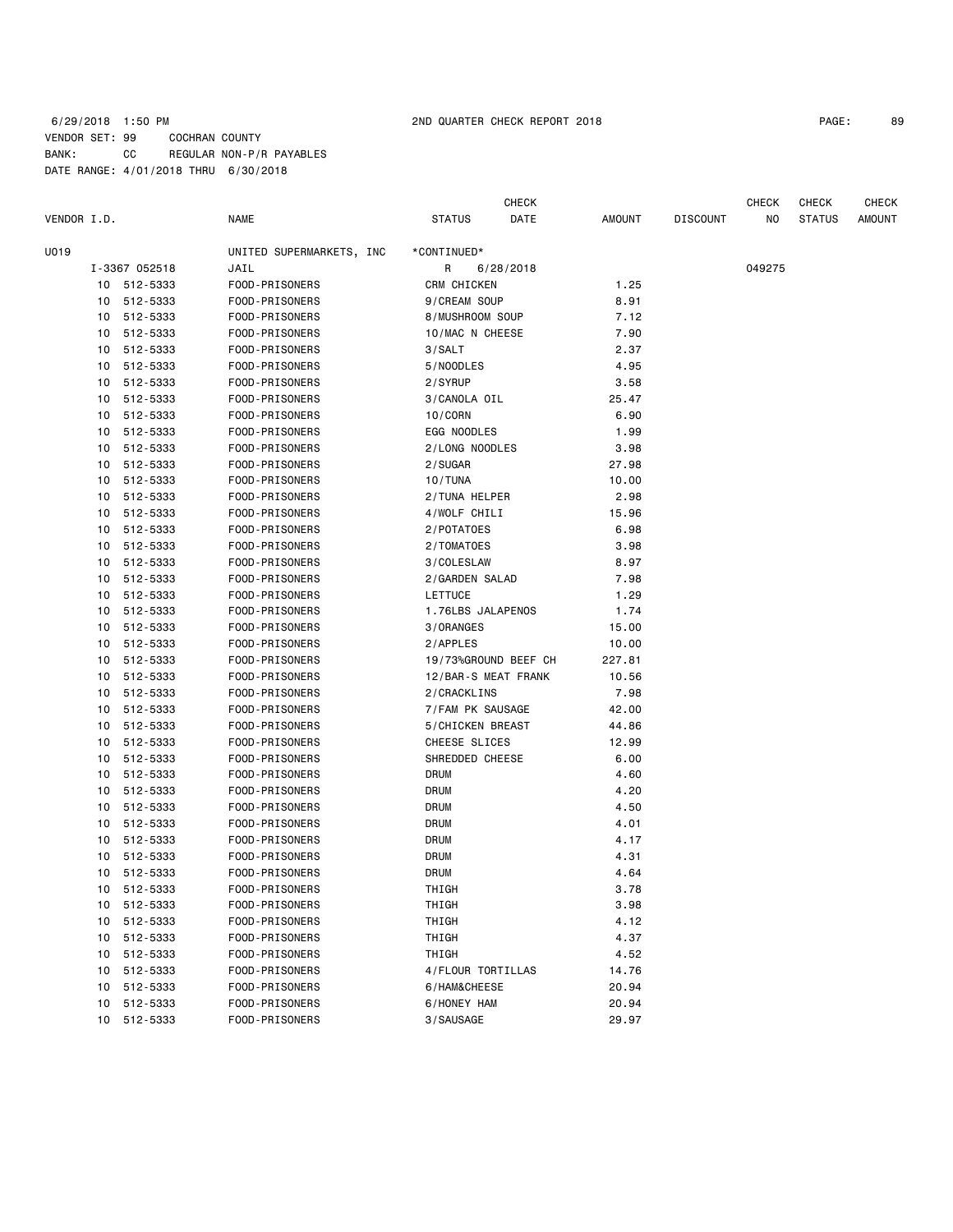## 6/29/2018 1:50 PM 2ND QUARTER CHECK REPORT 2018 PAGE: 90 VENDOR SET: 99 COCHRAN COUNTY BANK: CC REGULAR NON-P/R PAYABLES DATE RANGE: 4/01/2018 THRU 6/30/2018

CHECK CHECK CHECK CHECK

| VENDOR I.D. |               | <b>NAME</b>              | <b>STATUS</b><br>DATE | AMOUNT        | DISCOUNT | NO.    | <b>STATUS</b> | AMOUNT |
|-------------|---------------|--------------------------|-----------------------|---------------|----------|--------|---------------|--------|
| U019        |               | UNITED SUPERMARKETS, INC | *CONTINUED*           | I-3367 052518 | JAIL     |        |               | R      |
| 6/28/2018   |               | 049275                   |                       |               |          |        |               |        |
|             | 10 512-5333   | FOOD-PRISONERS           | 2/THIGHS              | 11.98         |          |        |               |        |
|             | 10 512-5333   | FOOD-PRISONERS           | 2/HOT SAUSAGE         | 11.38         |          |        |               |        |
| 10          | 512-5333      | FOOD-PRISONERS           | 2/CORNDOGS            | 20.00         |          |        |               |        |
|             | 10 512-5333   | FOOD-PRISONERS           | 6/SIRLOIN CHOP        | 58.26         |          |        |               |        |
| 10          | 512-5333      | FOOD-PRISONERS           | 2/PIZZA               | 11.98         |          |        |               |        |
|             | 10 512-5333   | FOOD-PRISONERS           | 4/BEEF/BEAN BURRITOS  | 17.96         |          |        |               |        |
| 10          | 512-5333      | FOOD-PRISONERS           | 4/BROC CTS            | 10.00         |          |        |               |        |
|             | 10 512-5333   | FOOD-PRISONERS           | 4/CALI VEGGIES        | 10.00         |          |        |               |        |
| 10          | 512-5333      | FOOD-PRISONERS           | 2/HASHBROWNS          | 7.98          |          |        |               |        |
| 10          | 512-5333      | FOOD-PRISONERS           | 3/HATCH CHILE         | 13.47         |          |        |               |        |
| 10          | 512-5333      | FOOD-PRISONERS           | BANANA PUDDING        | 5.99          |          |        |               |        |
|             | 10 512-5333   | FOOD-PRISONERS           | 2/BUTTER              | 2.58          |          |        |               |        |
|             | 10 512-5333   | FOOD-PRISONERS           | 2/SOUR CREAM          | 6.28          |          |        |               |        |
|             | 10 512-5333   | FOOD-PRISONERS           | 2/EGGS                | 10.58         |          |        |               |        |
|             | 10 512-5333   | FOOD-PRISONERS           | DISC                  | 105.74CR      |          |        |               |        |
|             | I-5653 062118 | JAIL                     | R<br>6/28/2018        |               |          | 049275 |               |        |
|             | 10 512-5333   | FOOD-PRISONERS           | 6/CAKE MIX            | 10.74         |          |        |               |        |
|             | 10 512-5333   | FOOD-PRISONERS           | 2/PEPPERS             | 3.48          |          |        |               |        |
|             | 10 512-5333   | FOOD-PRISONERS           | 2/FRUIT COCKTAIL      | 15.98         |          |        |               |        |
|             | 10 512-5333   | FOOD-PRISONERS           | 3/PEACHES             | 20.97         |          |        |               |        |
|             | 10 512-5333   | FOOD-PRISONERS           | 2/CHOC PUDDING        | 12.98         |          |        |               |        |
|             | 10 512-5333   | FOOD-PRISONERS           | 4/MANWICH             | 10.36         |          |        |               |        |
| 10          | 512-5333      | FOOD-PRISONERS           | 12/RANCH STYLE BEANS  | 11.88         |          |        |               |        |
| 10          | 512-5392      | MISCELLANEOUS SUPPLIES   | 2/FOAM CUPS           | 2.58          |          |        |               |        |
| 10          | 512-5333      | FOOD-PRISONERS           | CEREAL                | 3.49          |          |        |               |        |
| 10          | 512-5333      | FOOD-PRISONERS           | 12/SOUP               | 11.88         |          |        |               |        |
| 10          | 512-5333      | FOOD-PRISONERS           | 2/GRAPE JELLY         | 3.98          |          |        |               |        |
|             | 10 512-5333   | FOOD-PRISONERS           | 7/CHILI SEASONING     | 3.12          |          |        |               |        |
| 10          | 512-5333      | FOOD-PRISONERS           | 4/APPLE SAUCE         | 11.96         |          |        |               |        |
| 10          | 512-5333      | FOOD-PRISONERS           | 2/CANOLA OIL          | 16.98         |          |        |               |        |
| 10          | 512-5333      | FOOD-PRISONERS           | 96/CORN               | 48.00         |          |        |               |        |
| 10          | 512-5333      | FOOD-PRISONERS           | 96/GREEN BEANS        | 48.00         |          |        |               |        |
| 10          | 512-5333      | FOOD-PRISONERS           | 8/MAC N CHEESE        | 4.00          |          |        |               |        |
| 10          | 512-5333      | FOOD-PRISONERS           | $24$ /PEAS            | 18.96         |          |        |               |        |
| 10          | 512-5333      | FOOD-PRISONERS           | 3/POTATOES            | 9.57          |          |        |               |        |
|             | 10 512-5333   | FOOD-PRISONERS           | 10/TUNA               | 10.00         |          |        |               |        |
| 10          | 512-5333      | FOOD-PRISONERS           | 25/TOMATO SAUCE       | 12.50         |          |        |               |        |
| 10          | 512-5333      | FOOD-PRISONERS           | TOOTIE FRUITTE        | 5.99          |          |        |               |        |
|             | 10 512-5333   | FOOD-PRISONERS           | 2/PLAIN CHILI         | 11.98         |          |        |               |        |
|             | 10 512-5333   | FOOD-PRISONERS           | 2/CHILI WITH BEANS    | 9.98          |          |        |               |        |
| 10          | 512-5333      | FOOD-PRISONERS           | <b>TOMATOES</b>       | 1.99          |          |        |               |        |
| 10          | 512-5333      | FOOD-PRISONERS           | 2/GARDEN SALAD        | 7.98          |          |        |               |        |
| 10          | 512-5333      | FOOD-PRISONERS           | 1.5LBS/JALAPENOS      | 1.49          |          |        |               |        |
| 10          | 512-5333      | FOOD-PRISONERS           | 3/ORANGES             | 15.00         |          |        |               |        |
| 10          | 512-5333      | FOOD-PRISONERS           | 2/APPLES              | 10.00         |          |        |               |        |
| 10          | 512-5333      | FOOD-PRISONERS           | <b>POTATOES</b>       | 4.99          |          |        |               |        |
|             |               |                          |                       |               |          |        |               |        |
|             |               |                          |                       |               |          |        |               |        |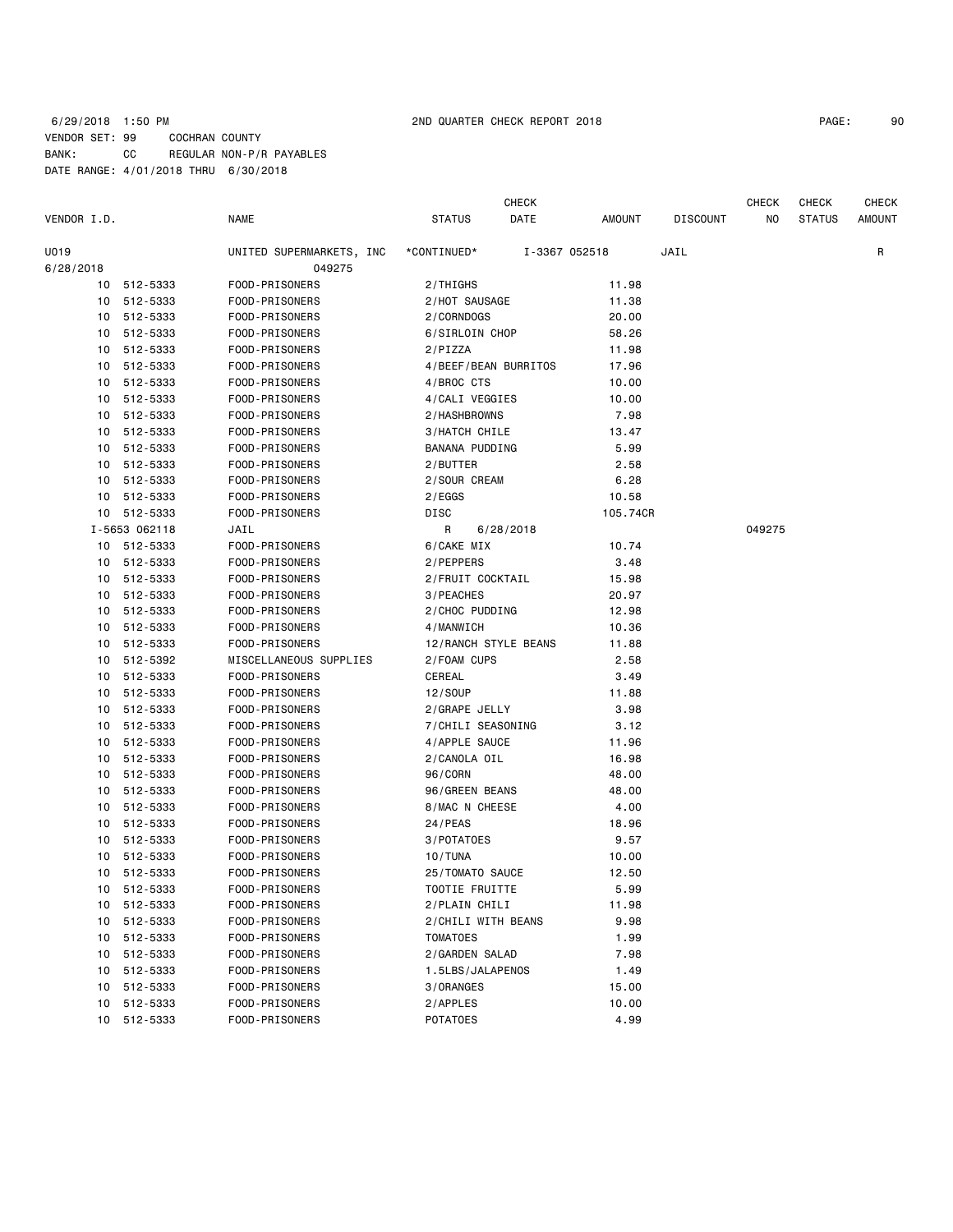## 6/29/2018 1:50 PM 2ND QUARTER CHECK REPORT 2018 PAGE: 91 VENDOR SET: 99 COCHRAN COUNTY BANK: CC REGULAR NON-P/R PAYABLES DATE RANGE: 4/01/2018 THRU 6/30/2018

| VENDOR I.D. |    |               | <b>NAME</b>              | <b>STATUS</b>        | CHECK<br>DATE | AMOUNT | <b>DISCOUNT</b> | <b>CHECK</b><br>NO. | <b>CHECK</b><br><b>STATUS</b> | <b>CHECK</b><br>AMOUNT |
|-------------|----|---------------|--------------------------|----------------------|---------------|--------|-----------------|---------------------|-------------------------------|------------------------|
| U019        |    |               | UNITED SUPERMARKETS, INC | *CONTINUED*          |               |        |                 |                     |                               |                        |
|             |    | I-5653 062118 | JAIL                     | R                    | 6/28/2018     |        |                 | 049275              |                               |                        |
|             |    | 10 512-5333   | FOOD-PRISONERS           | 22/73% BEEF CHUBS    |               | 263.78 |                 |                     |                               |                        |
|             | 10 | 512-5333      | FOOD-PRISONERS           | 13/CHOPPED HAM       |               | 26.00  |                 |                     |                               |                        |
|             | 10 | 512-5333      | FOOD-PRISONERS           | 2/BAR-S HOTLINKS     |               | 12.00  |                 |                     |                               |                        |
|             | 10 | 512-5333      | FOOD-PRISONERS           | 10/BAR-S MEAT FRANK  |               | 9.90   |                 |                     |                               |                        |
|             | 10 | 512-5333      | FOOD-PRISONERS           | 2/CRACKLINS          |               | 7.98   |                 |                     |                               |                        |
|             | 10 | 512-5333      | FOOD-PRISONERS           | 4/SAUSAGE            |               | 33.96  |                 |                     |                               |                        |
|             | 10 | 512-5333      | FOOD-PRISONERS           | <b>CHORIZO</b>       |               | 2.99   |                 |                     |                               |                        |
|             | 10 | 512-5333      | FOOD-PRISONERS           | <b>BNLS BREAST</b>   |               | 11.09  |                 |                     |                               |                        |
|             | 10 | 512-5333      | FOOD-PRISONERS           | <b>BNLS BREAST</b>   |               | 10.49  |                 |                     |                               |                        |
|             | 10 | 512-5333      | FOOD-PRISONERS           | <b>BNLS BREAST</b>   |               | 9.98   |                 |                     |                               |                        |
|             | 10 | 512-5333      | FOOD-PRISONERS           | <b>BNLS BREAST</b>   |               | 9.62   |                 |                     |                               |                        |
|             | 10 | 512-5333      | FOOD-PRISONERS           | <b>DRUMS</b>         |               | 4.80   |                 |                     |                               |                        |
|             | 10 | 512-5333      | FOOD-PRISONERS           | <b>DRUMS</b>         |               | 4.26   |                 |                     |                               |                        |
|             | 10 | 512-5333      | FOOD-PRISONERS           | <b>DRUMS</b>         |               | 3.63   |                 |                     |                               |                        |
|             | 10 | 512-5333      | FOOD-PRISONERS           | <b>DRUMS</b>         |               | 4.90   |                 |                     |                               |                        |
|             | 10 | 512-5333      | FOOD-PRISONERS           | <b>DRUMS</b>         |               | 4.36   |                 |                     |                               |                        |
|             | 10 | 512-5333      | FOOD-PRISONERS           | <b>DRUMS</b>         |               | 4.88   |                 |                     |                               |                        |
|             | 10 | 512-5333      | FOOD-PRISONERS           | <b>DRUMS</b>         |               | 4.05   |                 |                     |                               |                        |
|             | 10 | 512-5333      | FOOD-PRISONERS           | <b>DRUMS</b>         |               | 4.32   |                 |                     |                               |                        |
|             | 10 | 512-5333      | FOOD-PRISONERS           | 4/FLOUR TORTILLAS    |               | 14.76  |                 |                     |                               |                        |
|             | 10 | 512-5333      | FOOD-PRISONERS           | 2/CORN TORTILLAS     |               | 7.98   |                 |                     |                               |                        |
|             | 10 | 512-5333      | FOOD-PRISONERS           | 5/OWENS SAUSAGE      |               | 38.97  |                 |                     |                               |                        |
|             | 10 | 512-5333      | FOOD-PRISONERS           | 2/CORNDOGS           |               | 20.00  |                 |                     |                               |                        |
|             | 10 | 512-5333      | FOOD-PRISONERS           | PORK CHOPS           |               | 6.78   |                 |                     |                               |                        |
|             | 10 | 512-5333      | FOOD-PRISONERS           | PORK CHOPS           |               | 8.26   |                 |                     |                               |                        |
|             | 10 | 512-5333      | FOOD-PRISONERS           | PORK CHOPS           |               | 6.89   |                 |                     |                               |                        |
|             | 10 | 512-5333      | FOOD-PRISONERS           | PORK CHOPS           |               | 6.00   |                 |                     |                               |                        |
|             | 10 | 512-5333      | FOOD-PRISONERS           | PORK CHOPS           |               | 5.96   |                 |                     |                               |                        |
|             | 10 | 512-5333      | FOOD-PRISONERS           | 4/EL MONTEREY BURRIT |               | 39.96  |                 |                     |                               |                        |
|             | 10 | 512-5333      | FOOD-PRISONERS           | 2/POPCORN SHRIMP     |               | 13.98  |                 |                     |                               |                        |
|             | 10 | 512-5333      | FOOD-PRISONERS           | 2/PIZZAS             |               | 12.98  |                 |                     |                               |                        |
|             | 10 | 512-5333      | FOOD-PRISONERS           | 2/HASHBROWNS         |               | 7.98   |                 |                     |                               |                        |
|             | 10 | 512-5333      | FOOD-PRISONERS           | 2/TATER TREATS       |               | 11.98  |                 |                     |                               |                        |
|             | 10 | 512-5333      | FOOD-PRISONERS           | WHIPPED TOPPING      |               | 2.39   |                 |                     |                               |                        |
|             | 10 | 512-5333      | FOOD-PRISONERS           | 4/FISH SANDWICHES    |               | 23.96  |                 |                     |                               |                        |
|             | 10 | 512-5333      | FOOD-PRISONERS           | 3/HATCH CHILE        |               | 13.47  |                 |                     |                               |                        |
|             | 10 | 512-5333      | FOOD-PRISONERS           | 2/BANANA PUDDING     |               | 11.98  |                 |                     |                               |                        |
|             |    | 10 512-5333   | FOOD-PRISONERS           | 2/BUTTER             |               | 2.58   |                 |                     |                               |                        |
|             |    | 10 512-5333   | FOOD-PRISONERS           | 2/SOUR CREAM         |               | 5.98   |                 |                     |                               |                        |
|             |    | 10 512-5333   | FOOD-PRISONERS           | EGGS                 |               | 4.69   |                 |                     |                               |                        |
|             | 10 | 512-5391      | MEDICAL CARE-PRISONERS   | BANDAIDS             |               | 6.99   |                 |                     |                               |                        |
|             |    | 10 512-5391   | MEDICAL CARE-PRISONERS   | 4/BANDAIDS           |               | 11.96  |                 |                     |                               |                        |
|             | 10 | 512-5391      | MEDICAL CARE-PRISONERS   | 2/ANTIBIOTIC CREAM   |               | 4.98   |                 |                     |                               |                        |
|             |    | 10 512-5391   | MEDICAL CARE-PRISONERS   | 2/FIRST AID TAPE     |               | 2.38   |                 |                     |                               |                        |
|             |    | 10 512-5391   | MEDICAL CARE-PRISONERS   | <b>COTTON BALLS</b>  |               | 1.99   |                 |                     |                               | 2,010.78               |
|             |    |               |                          |                      |               |        |                 |                     |                               |                        |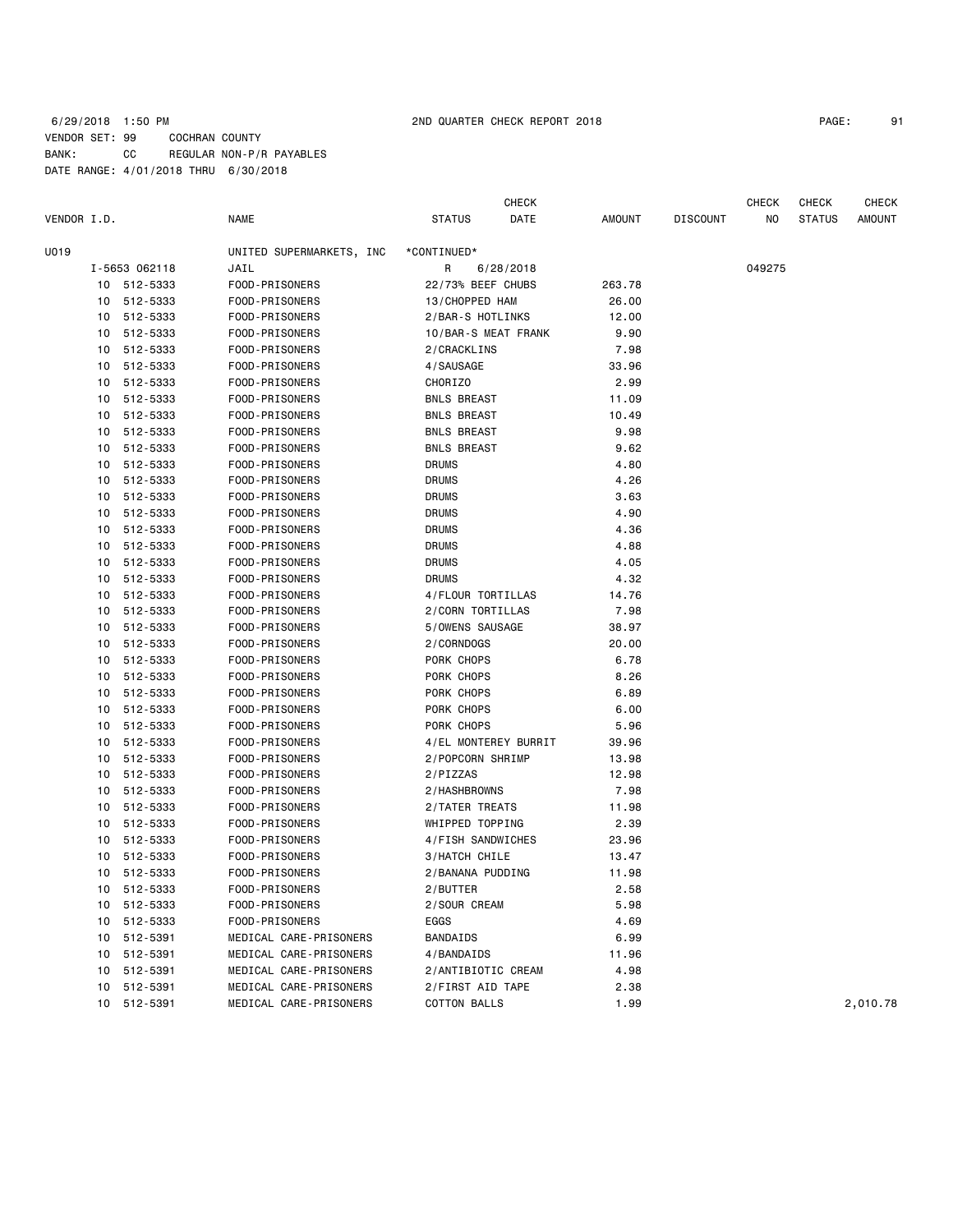|             |                                |                     |                           |                      | <b>CHECK</b>          |               |                 | <b>CHECK</b> | <b>CHECK</b>  | <b>CHECK</b>  |
|-------------|--------------------------------|---------------------|---------------------------|----------------------|-----------------------|---------------|-----------------|--------------|---------------|---------------|
| VENDOR I.D. |                                |                     | <b>NAME</b>               | <b>STATUS</b>        | DATE                  | <b>AMOUNT</b> | <b>DISCOUNT</b> | NO           | <b>STATUS</b> | <b>AMOUNT</b> |
| U036        |                                |                     | UNIFIRST HOLDINGS, INC.   |                      |                       |               |                 |              |               |               |
|             |                                | I-831 2366276       | JAIL/SHERIFF              | R                    | 6/28/2018             |               |                 | 049276       |               |               |
|             |                                | 10 512-5205         | UNIFORMS                  | UNIFORM SVC/ELIDA    |                       | 11.22         |                 |              |               |               |
|             |                                | 10 512-5392         | MISCELLANEOUS SUPPLIES    | 3x5 MAT              |                       | 4.00          |                 |              |               |               |
|             | 10                             | 512-5392            | MISCELLANEOUS SUPPLIES    | 2/WET MOPS           |                       | 3.00          |                 |              |               |               |
|             |                                | 10 512-5392         | MISCELLANEOUS SUPPLIES    |                      | 200 MICROFIBER TOWEL  | 34.00         |                 |              |               |               |
|             | 10                             | 560-5205            | UNIFORMS                  | DEFE CHARGE          |                       | 11.10         |                 |              |               |               |
|             |                                | I-831 2367611       | JAIL/SHERIFF              | R                    | 6/28/2018             |               |                 | 049276       |               |               |
|             |                                | 10 512-5205         | UNIFORMS                  | UNIFORM SVC/ELIDA    |                       | 12.43         |                 |              |               |               |
|             |                                | 10 512-5392         | MISCELLANEOUS SUPPLIES    | 3x5 MAT              |                       | 4.40          |                 |              |               |               |
|             | 10                             | 512-5392            | MISCELLANEOUS SUPPLIES    | 2/WET MOPS           |                       | 3.30          |                 |              |               |               |
|             |                                | 10 512-5392         | MISCELLANEOUS SUPPLIES    |                      | 200 MICROFIBER TOWEL  | 38.00         |                 |              |               |               |
|             | 10                             | 512-5392            | MISCELLANEOUS SUPPLIES    |                      | LINEN MAINT CHARGE (T | 3.80          |                 |              |               |               |
|             |                                | 10 560-5205         | UNIFORMS                  | DEFE CHARGE          |                       | 13.10         |                 |              |               |               |
|             |                                | I-831 2368914       | JAIL/SHERIFF              | R                    | 6/28/2018             |               |                 | 049276       |               |               |
|             |                                | 10 512-5205         | UNIFORMS                  | UNIFORM SVC/ELIDA    |                       | 12.43         |                 |              |               |               |
|             | 10                             | 512-5392            | MISCELLANEOUS SUPPLIES    | TOILET PAPER         |                       | 68.20         |                 |              |               |               |
|             | 10                             | 512-5392            | MISCELLANEOUS SUPPLIES    | <b>HAND TOWELS</b>   |                       | 10.73         |                 |              |               |               |
|             |                                | 10 512-5392         | MISCELLANEOUS SUPPLIES    | 3x5 MAT              |                       | 4.40          |                 |              |               |               |
|             | 10                             | 512-5392            | MISCELLANEOUS SUPPLIES    | 2/WET MOPS           |                       | 3.30          |                 |              |               |               |
|             | 10                             | 512-5392            | MISCELLANEOUS SUPPLIES    |                      | 200 MICROFIBER TOWEL  | 38.00         |                 |              |               |               |
|             | 10                             | 560-5205            | UNIFORMS                  | DEFE CHARGE          |                       | 13.10         |                 |              |               | 288.51        |
| <b>WOO7</b> | THOMSON REUTERS-WEST PAYMENT C |                     |                           |                      |                       |               |                 |              |               |               |
|             |                                | I-838296347         | ATTORNEY/LAW LIBRARY      | R                    | 6/28/2018             |               |                 | 049277       |               |               |
|             |                                | 10 475-5590         | LAW LIBRARY MTRLS/UPDATES | DATABASE CHG MAY18   |                       | 315.00        |                 |              |               |               |
|             |                                | I-838379698         | ATTORNEY/LAW LIBRARY      | R                    | 6/28/2018             |               |                 | 049277       |               |               |
|             |                                | 10 475-5590         | LAW LIBRARY MTRLS/UPDATES |                      | BOOKS&BOUND VOL JUNE  | 577.08        |                 |              |               |               |
|             |                                | I-838388934         | <b>ATTORNEY</b>           | R                    | 6/28/2018             |               |                 | 049277       |               |               |
|             |                                | 10 475-5590         | LAW LIBRARY MTRLS/UPDATES |                      | BOOKS & BOUND VOL JU  | 115.29        |                 |              |               | 1,007.37      |
| WO10        |                                |                     | WEST TEXAS GAS INC        |                      |                       |               |                 |              |               |               |
|             |                                | I-020036001501 6/18 | PARK/SHOP                 | R                    | 6/28/2018             |               |                 | 049278       |               |               |
|             |                                | 10 660-5440         | UTILITIES & IRRIGATION    |                      | CUSTOMER CHG 5/1-6/8  | 10.00         |                 |              |               |               |
|             |                                | 10 660-5440         | UTILITIES & IRRIGATION    | <b>GRIP CHG</b>      |                       | 4.13          |                 |              |               |               |
|             |                                | I-020036002501 6/18 | PARK/SHOWBARN             | R                    | 6/28/2018             |               |                 | 049278       |               |               |
|             |                                | 10 660-5440         | UTILITIES & IRRIGATION    | $.3MCF$ 5/1-6/8/18   |                       | 0.78          |                 |              |               |               |
|             | 10                             | 660-5440            | UTILITIES & IRRIGATION    | COST OF GAS (1.8480) |                       | 0.55          |                 |              |               |               |
|             | 10                             | 660-5440            | UTILITIES & IRRIGATION    | <b>CUSTOMER CHG</b>  |                       | 13.70         |                 |              |               |               |
|             | 10                             | 660-5440            | UTILITIES & IRRIGATION    | GRIP CHARGE          |                       | 10.98         |                 |              |               |               |
|             |                                | I-020049022001 6/18 | PREC 3                    | R                    | 6/28/2018             |               |                 | 049278       |               |               |
|             | 15                             | 623-5440            | UTILITIES                 |                      | CUSTOMER CHG 5/1-6/7  | 13.70         |                 |              |               |               |
|             | 15                             | 623-5440            | UTILITIES                 | <b>GRIP CHG</b>      |                       | 10.98         |                 |              |               | 64.82         |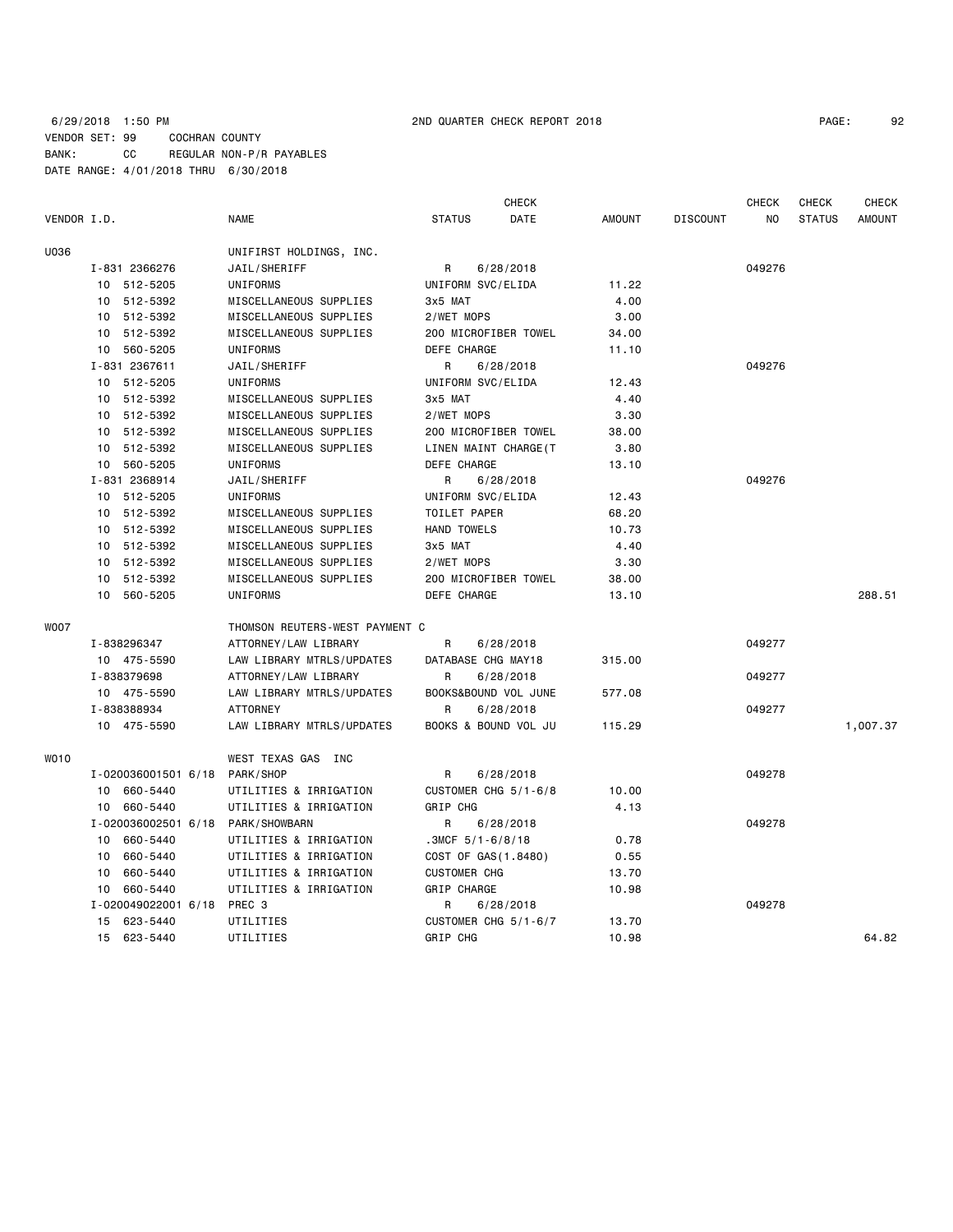6/29/2018 1:50 PM 2ND QUARTER CHECK REPORT 2018 VENDOR SET: 99 COCHRAN COUNTY BANK: CC REGULAR NON-P/R PAYABLES DATE RANGE: 4/01/2018 THRU 6/30/2018

| PAGE: | 93 |
|-------|----|
|-------|----|

|                  |                     |                                |                      | <b>CHECK</b> |               |                 | <b>CHECK</b> | <b>CHECK</b>  | <b>CHECK</b>  |  |
|------------------|---------------------|--------------------------------|----------------------|--------------|---------------|-----------------|--------------|---------------|---------------|--|
| VENDOR I.D.      |                     | <b>NAME</b>                    | <b>STATUS</b>        | DATE         | <b>AMOUNT</b> | <b>DISCOUNT</b> | NO.          | <b>STATUS</b> | <b>AMOUNT</b> |  |
| WO12             |                     | WESTERN ABSTRACT COMPANY       |                      |              |               |                 |              |               |               |  |
|                  | I-SUPP ABST#1739'18 | COMMISSIONERS COURT            | R                    | 6/28/2018    |               |                 | 049279       |               |               |  |
|                  | 15 610-5499         | MISCELLANEOUS                  | SUPP ABSTRACT#1739/A |              | 125.00        |                 |              |               |               |  |
|                  | 15 610-5499         | MISCELLANEOUS                  | LIST OF EXCLUDED MIN |              | 50.00         |                 |              |               | 175.00        |  |
| <b>WO55</b>      |                     | WINDSTREAM COMMUNICATIONS SW   |                      |              |               |                 |              |               |               |  |
|                  | I-266-5181 JUNE18   | ELECTIONS                      | R                    | 6/28/2018    |               |                 | 049280       |               |               |  |
|                  | 10 490-5420         | TELECOMMUNICATIONS             | SERVICES             |              | 35.58         |                 |              |               |               |  |
|                  | 10 490-5420         | TELECOMMUNICATIONS             | <b>FEES</b>          |              | 20.76         |                 |              |               |               |  |
|                  | 10 490-5420         | TELECOMMUNICATIONS             | LONG DISTANCE SVC    |              | 7.71          |                 |              |               | 64.05         |  |
| W062             |                     | WAL-MART COMMUNITY             |                      |              |               |                 |              |               |               |  |
|                  | I-015265 061518     | JAIL                           | R                    | 6/28/2018    |               |                 | 049281       |               |               |  |
|                  | 10 512-5391         | MEDICAL CARE-PRISONERS         | 2 Q-TIPS             |              | 5.96          |                 |              |               |               |  |
|                  | 10<br>512-5392      | MISCELLANEOUS SUPPLIES         | CHESS/CHECKER GAME   |              | 9.97          |                 |              |               |               |  |
|                  | 10 512-5392         | MISCELLANEOUS SUPPLIES         | PHASE 10 GAME        |              | 5.44          |                 |              |               |               |  |
|                  | 512-5392<br>10      | MISCELLANEOUS SUPPLIES         | 3 4-DEV REMOTES      |              | 20.91         |                 |              |               |               |  |
|                  | 10 512-5392         | MISCELLANEOUS SUPPLIES         | 3 PLAYING CARDS      |              | 2.64          |                 |              |               |               |  |
|                  | 10 512-5392         | MISCELLANEOUS SUPPLIES         | 1 4-DEV REMOTE       |              | 6.97          |                 |              |               | 51.89         |  |
| <b>WO70</b>      |                     | R D WALLACE OIL CO INC         |                      |              |               |                 |              |               |               |  |
|                  | I-12520241 MAY 18   | <b>EXTENSION SVC</b>           | R                    | 6/28/2018    |               |                 | 049282       |               |               |  |
|                  | 665-5330<br>10      | FUEL AND OIL                   | 31.548GL/UNL 5/2     |              | 73.03         |                 |              |               |               |  |
|                  | 665-5330<br>10      | FUEL AND OIL                   | 26.231GL/UNL 5/10    |              | 64.92         |                 |              |               |               |  |
|                  | 665-5330<br>10      | FUEL AND OIL                   | 21.304GL/UNL 5/15    |              | 52.73         |                 |              |               |               |  |
|                  | 665-5330<br>10      | FUEL AND OIL                   | 14.314GL/UNL 5/19    |              | 31.09         |                 |              |               |               |  |
|                  | 665-5330<br>10      | FUEL AND OIL                   | 27.671GL/UNL 5/29    |              | 62.32         |                 |              |               |               |  |
|                  | I-12520250 MAY 18   | JUVENILE PROBATION             | R                    | 6/28/2018    |               |                 | 049282       |               |               |  |
|                  | 17 573-5499         | OPERATING EXPENSES             | 9.4GL/REG ETH 5/8    |              | 19.20         |                 |              |               |               |  |
|                  | 17 573-5499         | OPERATING EXPENSES             | 17.85GL/REG ETH 5/17 |              | 38.77         |                 |              |               |               |  |
|                  | 17 573-5499         | OPERATING EXPENSES             | 20.2GL/REG ETH 5/23  |              | 46.70         |                 |              |               | 388.76        |  |
| W <sub>164</sub> |                     | <b>WARREN CAT</b>              |                      |              |               |                 |              |               |               |  |
|                  | I-PS020353615       | PREC <sub>2</sub>              | R                    | 6/28/2018    |               |                 | 049283       |               |               |  |
|                  | 15 622-5451         | REPAIRS                        | <b>ELEMENT</b>       |              | 94.97         |                 |              |               |               |  |
|                  | 15 622-5451         | REPAIRS                        | <b>FILTER</b>        |              | 37.53         |                 |              |               | 132.50        |  |
| W206             |                     | WEST TEXAS RURAL COUNTIES ASSN |                      |              |               |                 |              |               |               |  |
|                  | I-'18 PROF ED CONF  | COMMISSIONERS COURT            | R                    | 6/28/2018    |               |                 | 049284       |               |               |  |
|                  | 15 610-5427         | COMM-CONTINUING EDUCATION      | REGIS/REY MORIN 10/3 |              | 190.00        |                 |              |               | 190.00        |  |
| W225             |                     | WEST TEXAS PAVING, INC         |                      |              |               |                 |              |               |               |  |
|                  | $I - 5525$          | PREC 1                         | R                    | 6/28/2018    |               |                 | 049285       |               |               |  |
|                  | 15 621-5356         | ROAD MATERIALS & SUPPLIES      | 13 TN/HMCL 6/21      |              | 1,170.00      |                 |              |               | 1,170.00      |  |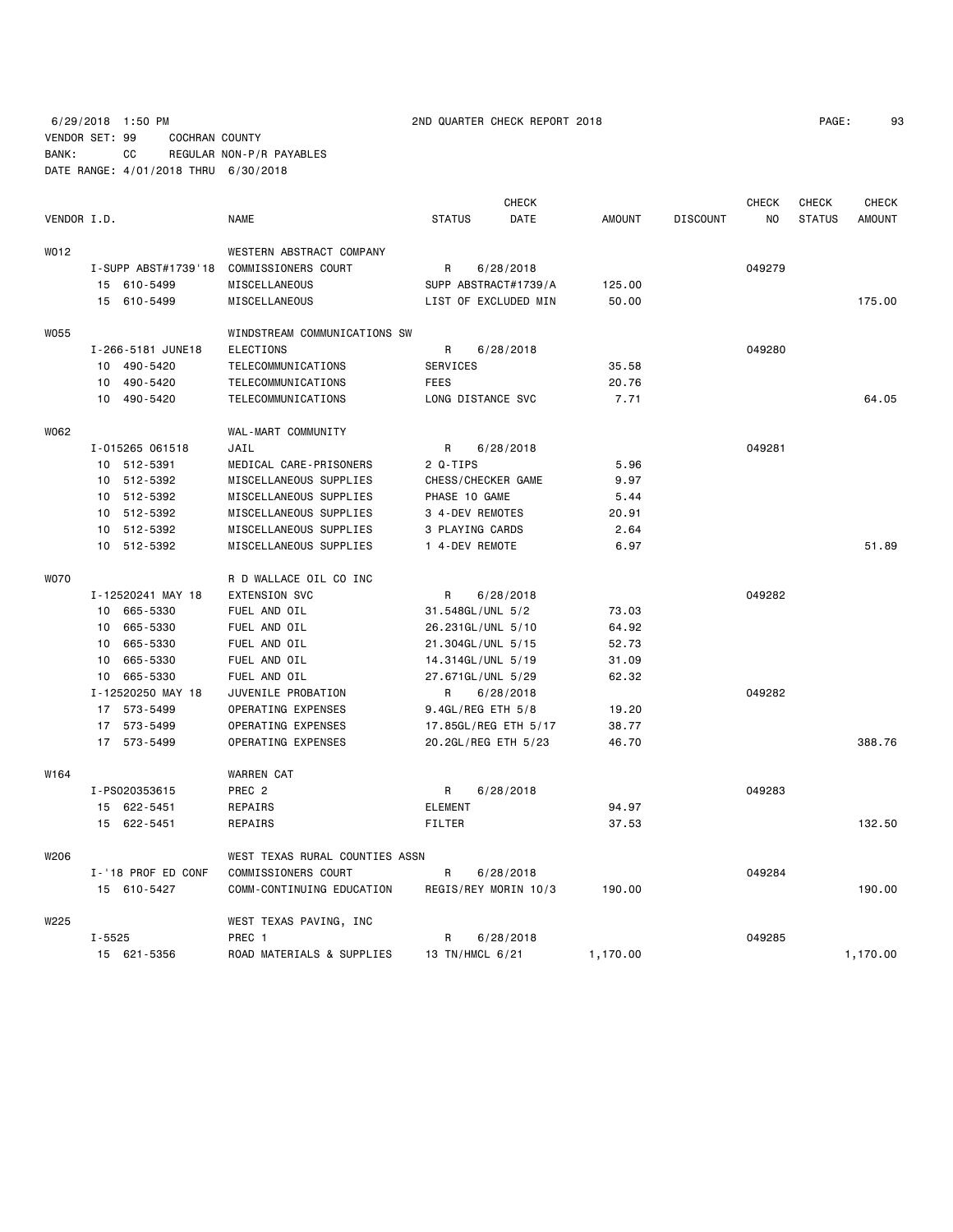| 94 |
|----|
|    |

|             |        |                             |                                        |                     | <b>CHECK</b>         |               |                 | <b>CHECK</b> | <b>CHECK</b>  | <b>CHECK</b>  |
|-------------|--------|-----------------------------|----------------------------------------|---------------------|----------------------|---------------|-----------------|--------------|---------------|---------------|
| VENDOR I.D. |        |                             | <b>NAME</b>                            | <b>STATUS</b>       | DATE                 | <b>AMOUNT</b> | <b>DISCOUNT</b> | NO           | <b>STATUS</b> | <b>AMOUNT</b> |
| W235        |        |                             | VANDY NELSON dba                       |                     |                      |               |                 |              |               |               |
|             | I-2768 |                             | CRTHSE/ACT BLDG/LIBRARY                | R                   | 6/28/2018            |               |                 | 049286       |               |               |
|             |        | 10 510-5332                 | CUSTODIAL SUPPLIES                     | <b>SPRAY BUGS</b>   |                      | 70.00         |                 |              |               |               |
|             | 10     | 662-5332                    | CUSTODIAL SUPPLIES                     | SPRAY BUGS          |                      | 45.00         |                 |              |               |               |
|             | 10     | 650-5332                    | CUSTODIAL SUPPLIES                     | SPRAY BUGS          |                      | 35.00         |                 |              |               | 150.00        |
| X001        |        |                             | XCEL ENERGY                            |                     |                      |               |                 |              |               |               |
|             |        |                             | I-54-1324315-7 JUN18 ALMOST ALL DEPT'S | R                   | 6/28/2018            |               |                 | 049287       |               |               |
|             | 30     | 518-5440                    | UTILITIES                              |                     | 300210167 RUNWAY LIG | 60.29         |                 |              |               |               |
|             | 10     | 510-5440                    | UTILITIES                              |                     | 300240736 COURTHOUSE | 1,724.82      |                 |              |               |               |
|             | 10     | 660-5440                    | UTILITIES & IRRIGATION                 |                     | 300265059 SOFTBALL P | 11.28         |                 |              |               |               |
|             | 10     | 580-5440                    | UTILITIES [TOWER]                      | 300282806 TOWER     |                      | 117.90        |                 |              |               |               |
|             | 15     | 621-5440                    | UTILITIES                              |                     | 300294119 PREC 1 SHO | 66.65         |                 |              |               |               |
|             | 10     | 650-5440                    | UTILITIES                              | 300338546 LIBRARY   |                      | 297.98        |                 |              |               |               |
|             | 10     | 652-5440                    | UTILITIES                              | 300342232 MUSEUM    |                      | 41.51         |                 |              |               |               |
|             | 10     | 662-5440                    | UTILITIES                              |                     | 300390484 ACTIVITY B | 737.85        |                 |              |               |               |
|             | 10     | 660-5440                    | UTILITIES & IRRIGATION                 | 300410370 PARK      |                      | 484.62        |                 |              |               |               |
|             | 10     | 660-5440                    | UTILITIES & IRRIGATION                 | 300457515 PARK/SHOP |                      | 26.54         |                 |              |               |               |
|             | 10     | 516-5440                    | UTILITIES                              | 300555198 CEMETERY  |                      | 228.33        |                 |              |               |               |
|             | 10     | 660-5440                    | UTILITIES & IRRIGATION                 | 300587052 SHOWBARN  |                      | 221.68        |                 |              |               |               |
|             | 10     | 660-5440                    | UTILITIES & IRRIGATION                 |                     | 300587753 RODEO GROU | 50.35         |                 |              |               |               |
|             | 10     | 409-5440                    | UTILITIES                              | 300588989 ANNEX     |                      | 17.84         |                 |              |               |               |
|             | 10     | 516-5440                    | UTILITIES                              | 300603417 CEMETERY  |                      | 164.67        |                 |              |               |               |
|             | 10     | 516-5440                    | UTILITIES                              |                     | 300637038 CEMETERY S | 380.10        |                 |              |               | 4,632.41      |
| X001        |        |                             | <b>XCEL ENERGY</b>                     |                     |                      |               |                 |              |               |               |
|             |        | I-54-1829977-7 JUN18 PREC 2 |                                        | R                   | 6/28/2018            |               |                 | 049288       |               |               |
|             |        | 15 622-5440                 | UTILITIES                              | 249KWH 5/14-6/13/18 |                      | 31.82         |                 |              |               |               |
|             |        | 15 622-5440                 | UTILITIES                              |                     | AREA LIGHT 5/14-6/12 | 15.26         |                 |              |               | 47.08         |
| Y029        |        |                             | CODY YOUNGBLOOD                        |                     |                      |               |                 |              |               |               |
|             |        | I-DW#17972                  | PARK/SHOWBARN                          | R                   | 6/28/2018            |               |                 | 049289       |               |               |
|             |        | 10 000-4370.102             | RENT-PARK FACILITIES                   |                     | REF DEP FOR SHOWBARN | 150.00        |                 |              |               | 150.00        |
| Z022        |        |                             | MARGARET ZAPATA                        |                     |                      |               |                 |              |               |               |
|             |        | I-DW#17977                  | <b>ACTIVITY BLDG</b>                   | R                   | 6/28/2018            |               |                 | 049290       |               |               |
|             |        | 10 000-4370.101             | RENT-ACTIVITY BUILDING                 | REF DEP FOR 6/2     |                      | 150.00        |                 |              |               | 150.00        |
| W055        |        |                             | WINDSTREAM COMMUNICATIONS SW           |                     |                      |               |                 |              |               |               |
|             |        | I-266-0638 JUNE 18          | <b>MUSEUM</b>                          | R                   | 6/28/2018            |               |                 | 049291       |               |               |
|             | 10     | 652-5420                    | TELECOMMUNICATIONS                     | SERVICES            |                      | 134.94        |                 |              |               |               |
|             | 10     | 652-5420                    | TELECOMMUNICATIONS                     | DISC                |                      | 35.00CR       |                 |              |               |               |
|             | 10     | 652-5420                    | TELECOMMUNICATIONS                     | FEES                |                      | 32.44         |                 |              |               |               |
|             | 10     | 652-5420                    | TELECOMMUNICATIONS                     | PICC CHG            |                      | 1.16          |                 |              |               |               |
|             |        | 10 652-5420                 | TELECOMMUNICATIONS                     | LONG DISTANCE SVC   |                      | 8.38          |                 |              |               |               |
|             |        | I-266-5051 JUNE 18          | LIBRARY                                | R                   | 6/28/2018            |               |                 | 049291       |               |               |
|             | 10     | 650-5420                    | TELECOMMUNICATIONS                     | SERVICES/2 LINES    |                      | 126.12        |                 |              |               |               |
|             |        | 10 650-5420                 | TELECOMMUNICATIONS                     | FEES                |                      | 39.09         |                 |              |               |               |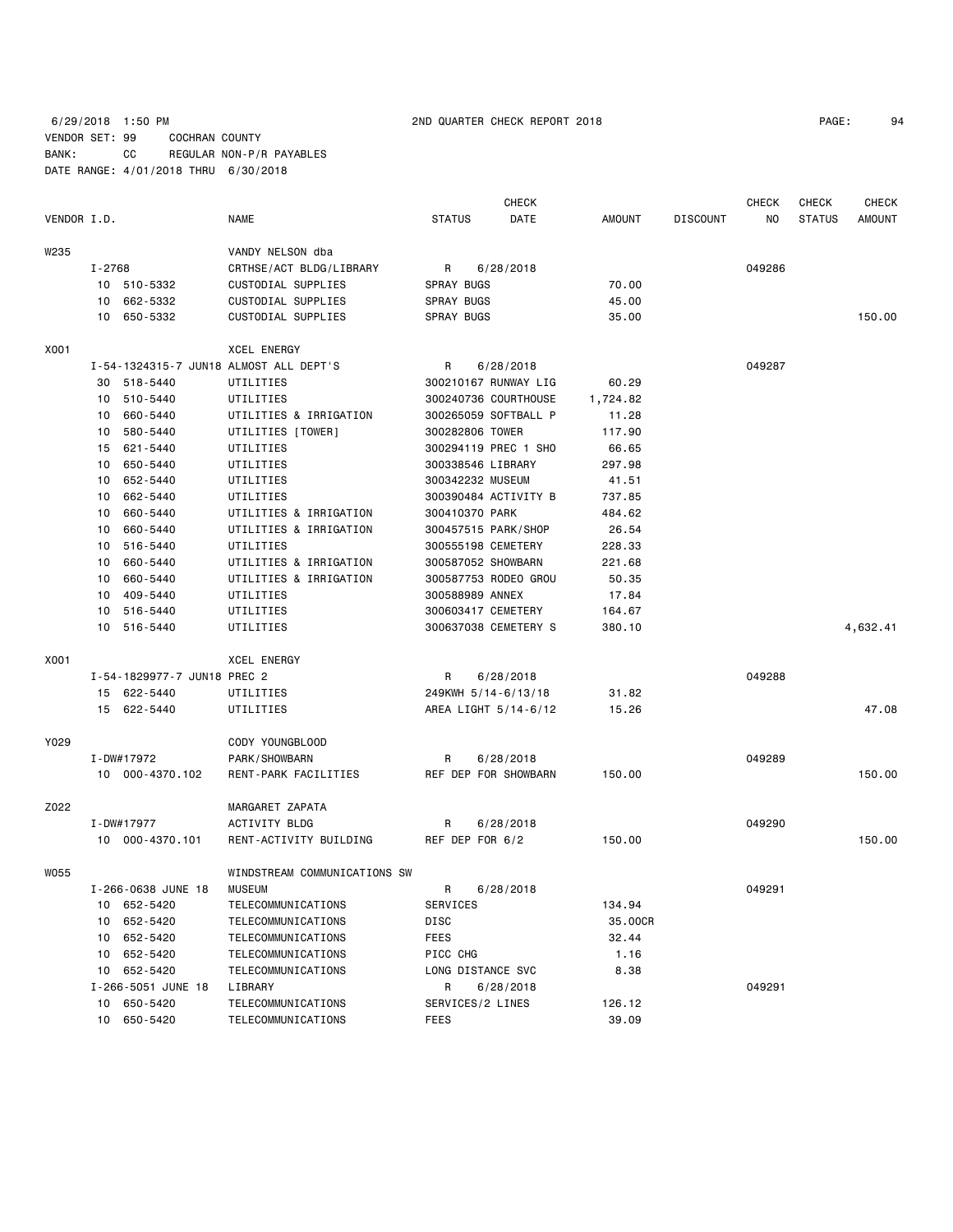## 6/29/2018 1:50 PM 2ND QUARTER CHECK REPORT 2018 PAGE: 95 VENDOR SET: 99 COCHRAN COUNTY BANK: CC REGULAR NON-P/R PAYABLES DATE RANGE: 4/01/2018 THRU 6/30/2018

| VENDOR I.D. |                    | <b>NAME</b>                    | <b>STATUS</b>       | DATE      | AMOUNT | <b>DISCOUNT</b> | NO.    | <b>STATUS</b> | <b>AMOUNT</b> |
|-------------|--------------------|--------------------------------|---------------------|-----------|--------|-----------------|--------|---------------|---------------|
| W055        |                    | WINDSTREAM COMMUNICATIONS      | *CONTINUED*         |           |        |                 |        |               |               |
|             | I-266-5051 JUNE 18 | LIBRARY                        | R                   | 6/28/2018 |        |                 | 049291 |               |               |
|             | 10 650-5420        | TELECOMMUNICATIONS             | LONG DISTANCE SVC   |           | 0.97   |                 |        |               |               |
|             | I-266-5074 JUNE 18 | ADULT PROBATION                | R                   | 6/28/2018 |        |                 | 049291 |               |               |
|             | 10 570-5420        | TELECOMMUNICATIONS             | SERVICES            |           | 43.78  |                 |        |               |               |
|             | 10 570-5420        | TELECOMMUNICATIONS             | <b>FEES</b>         |           | 17.19  |                 |        |               |               |
|             | I-266-5161 JUNE 18 | TREASURER                      | R                   | 6/28/2018 |        |                 | 049291 |               |               |
|             | 10 497-5420        | TELECOMMUNICATIONS             | SERVICES            |           | 31.83  |                 |        |               |               |
|             | 10 497-5420        | TELECOMMUNICATIONS             | <b>FEES</b>         |           | 17.17  |                 |        |               |               |
|             | 10 497-5420        | TELECOMMUNICATIONS             | LONG DISTANCE SVC   |           | 0.80   |                 |        |               |               |
|             | I-266-5171 JUNE 18 | TAX A/C                        | R                   | 6/28/2018 |        |                 | 049291 |               |               |
|             | 10 499-5420        | TELECOMMUNICATIONS             | SERVICES/3 LINES    |           | 246.58 |                 |        |               |               |
|             | 10<br>499-5420     | TELECOMMUNICATIONS             | <b>FEES</b>         |           | 64.77  |                 |        |               |               |
|             | 10 499-5420        | TELECOMMUNICATIONS             | LONG DISTANCE SVC   |           | 13.28  |                 |        |               |               |
|             | I-266-5211 JUNE 18 | SHERIFF                        | R                   | 6/28/2018 |        |                 | 049291 |               |               |
|             | 10 560-5420        | TELECOMMUNICATIONS             | SERVICES/3 LINES    |           | 111.54 |                 |        |               |               |
|             | 10 560-5420        | TELECOMMUNICATIONS             | <b>FEES</b>         |           | 58.63  |                 |        |               |               |
|             | 10 560-5420        | TELECOMMUNICATIONS             | LONG DISTANCE SVC   |           | 16.79  |                 |        |               |               |
|             | I-266-5215 JUNE 18 | EXTENSION SVC                  | R                   | 6/28/2018 |        |                 | 049291 |               |               |
|             | 10 665-5420        | TELECOMMUNICATIONS             | SERVICES/3 LINES    |           | 143.38 |                 |        |               |               |
|             | 10<br>665-5420     | TELECOMMUNICATIONS             | FEES                |           | 58.62  |                 |        |               |               |
|             | 10 665-5420        | TELECOMMUNICATIONS             | LONG DISTANCE SVC   |           | 0.86   |                 |        |               |               |
|             | I-266-5302 JUNE 18 | JUSTICE OF PEACE               | R                   | 6/28/2018 |        |                 | 049291 |               |               |
|             | 10<br>455-5420     | TELECOMMUNICATIONS             | <b>SERVICES</b>     |           | 31.83  |                 |        |               |               |
|             | 455-5420<br>10     | TELECOMMUNICATIONS             | <b>FEES</b>         |           | 17.17  |                 |        |               |               |
|             | 10 455-5420        | TELECOMMUNICATIONS             | LONG DISTANCE SVC   |           | 1.44   |                 |        |               |               |
|             | I-266-5411 JUNE 18 | JUVENILE PROBATION             | R                   | 6/28/2018 |        |                 | 049291 |               |               |
|             | 17 573-5499        | OPERATING EXPENSES             | SERVICES            |           | 31.83  |                 |        |               |               |
|             | 17 573-5499        | OPERATING EXPENSES             | <b>FEES</b>         |           | 17.17  |                 |        |               |               |
|             | 17 573-5499        | OPERATING EXPENSES             | LONG DISTANCE SVC   |           | 1.23   |                 |        |               |               |
|             | I-266-5412 JUN18   | DIST CT/NON-DEP/CONSTABLE/ELEC | R                   | 6/28/2018 |        |                 | 049291 |               |               |
|             | 10 435-5420        | TELECOMMUNICATIONS             | SERVICES            |           | 23.37  |                 |        |               |               |
|             | 435-5420<br>10     | TELECOMMUNICATIONS             | INTERNET            |           | 130.00 |                 |        |               |               |
|             | 435-5420<br>10     | TELECOMMUNICATIONS             | <b>FEES</b>         |           | 15.72  |                 |        |               |               |
|             | 435-5420<br>10     | TELECOMMUNICATIONS             | PICC CHG            |           | 1.16   |                 |        |               |               |
|             | 10<br>409-5420     | TELECOMMUNICATIONS             | COURTHOUSE INTERNET |           | 130.00 |                 |        |               |               |
|             | 409-5420<br>10     | TELECOMMUNICATIONS             | <b>FEES</b>         |           | 13.75  |                 |        |               |               |
|             | 550-5420<br>10     | TELECOMMUNICATIONS             | SERVICES            |           | 23.36  |                 |        |               |               |
|             | 550-5420<br>10     | TELECOMMUNICATIONS             | <b>FEES</b>         |           | 9.82   |                 |        |               |               |
|             | 10<br>550-5420     | TELECOMMUNICATIONS             | LONG DISTANCE       |           | 0.91   |                 |        |               |               |
|             | 495-5420<br>10     | TELECOMMUNICATIONS             | LOCAL MEASURED CALL |           | 0.20   |                 |        |               |               |
|             | I-266-5450 JUNE 18 | <b>CLERK</b>                   | R                   | 6/28/2018 |        |                 | 049291 |               |               |
|             | 10<br>403-5420     | TELECOMMUNICATIONS             | SERVICES/3 LINES    |           | 96.59  |                 |        |               |               |
|             | 403-5420<br>10     | TELECOMMUNICATIONS             | <b>FEES</b>         |           | 73.44  |                 |        |               |               |
|             | 10 403-5420        | TELECOMMUNICATIONS             | LONG DISTANCE SVC   |           | 12.06  |                 |        |               |               |
|             | I-266-5508 JUNE 18 | CO JUDGE/COMM'R CT             | R                   | 6/28/2018 |        |                 | 049291 |               |               |
|             | 15 610-5420        | TELECOMMUNICATIONS             | SERVICES/2 LINES    |           | 64.76  |                 |        |               |               |
|             |                    |                                |                     |           |        |                 |        |               |               |

 15 610-5420 TELECOMMUNICATIONS SERVICES/2 LINES 64.76 15 610-5420 TELECOMMUNICATIONS FEES 54.47

CHECK CHECK CHECK CHECK CHECK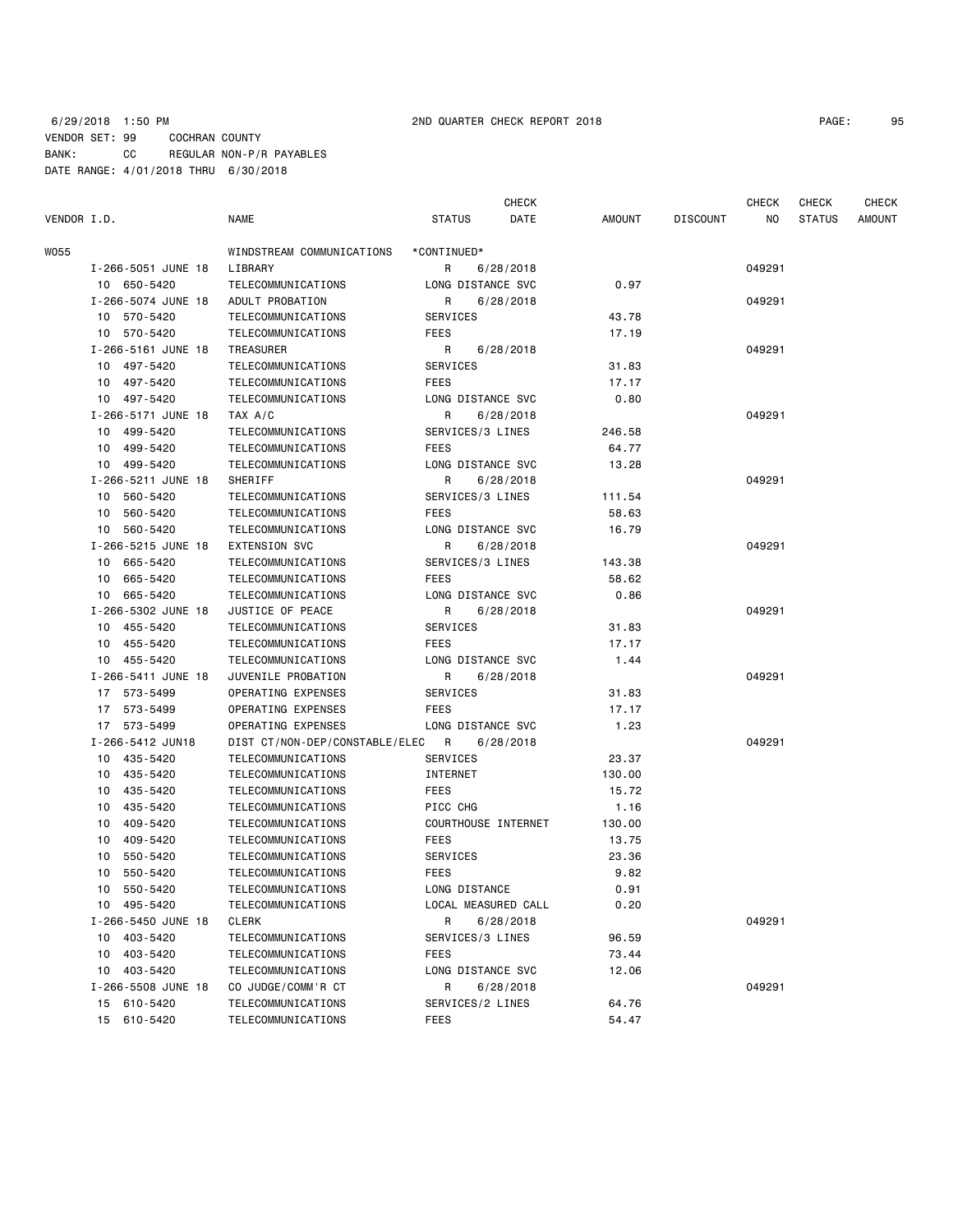## 6/29/2018 1:50 PM 2ND QUARTER CHECK REPORT 2018 PAGE: 96 VENDOR SET: 99 COCHRAN COUNTY BANK: CC REGULAR NON-P/R PAYABLES DATE RANGE: 4/01/2018 THRU 6/30/2018

| VENDOR I.D. |                    | <b>NAME</b>               | <b>STATUS</b>     | <b>CHECK</b><br>DATE | <b>AMOUNT</b> | <b>DISCOUNT</b> | <b>CHECK</b><br>N <sub>O</sub> | <b>CHECK</b><br><b>STATUS</b> | <b>CHECK</b><br><b>AMOUNT</b> |
|-------------|--------------------|---------------------------|-------------------|----------------------|---------------|-----------------|--------------------------------|-------------------------------|-------------------------------|
| W055        |                    | WINDSTREAM COMMUNICATIONS | *CONTINUED*       |                      |               |                 |                                |                               |                               |
|             | I-266-5508 JUNE 18 | CO JUDGE/COMM'R CT        | $\mathsf{R}$      | 6/28/2018            |               |                 | 049291                         |                               |                               |
|             | 15 610-5420        | TELECOMMUNICATIONS        | LONG DISTANCE SVC |                      | 2.79          |                 |                                |                               |                               |
|             | I-266-5700 JUNE 18 | SHERIFF                   | R                 | 6/28/2018            |               |                 | 049291                         |                               |                               |
|             | 10 560-5420        | TELECOMMUNICATIONS        | <b>SERVICES</b>   |                      | 43.38         |                 |                                |                               |                               |
|             | 560-5420<br>10     | TELECOMMUNICATIONS        | <b>FEES</b>       |                      | 13.94         |                 |                                |                               |                               |
|             | 10 560-5420        | TELECOMMUNICATIONS        | LONG DISTANCE SVC |                      | 5.64          |                 |                                |                               |                               |
|             | I-266-5822 JUN18   | AUDITOR/NON-DEPT'L        | R                 | 6/28/2018            |               |                 | 049291                         |                               |                               |
|             | 10 409-5420        | TELECOMMUNICATIONS        |                   | 266-5629 FAX LINE/IN | 150.89        |                 |                                |                               |                               |
|             | 409-5420<br>10     | TELECOMMUNICATIONS        | STATIC IP         |                      | 15.00         |                 |                                |                               |                               |
|             | 409-5420<br>10     | TELECOMMUNICATIONS        | <b>FEES</b>       |                      | 19.78         |                 |                                |                               |                               |
|             | 409-5420<br>10     | TELECOMMUNICATIONS        | PICC CHG/FAX      |                      | 1.16          |                 |                                |                               |                               |
|             | 409-5420<br>10     | TELECOMMUNICATIONS        | FAX LONG DISTANCE |                      | 0.20          |                 |                                |                               |                               |
|             | 495-5420<br>10     | TELECOMMUNICATIONS        | SERVICES          |                      | 20.89         |                 |                                |                               |                               |
|             | 495-5420<br>10     | TELECOMMUNICATIONS        | <b>INTERNET</b>   |                      | 130.00        |                 |                                |                               |                               |
|             | 495-5420<br>10     | TELECOMMUNICATIONS        | <b>FEES</b>       |                      | 19.78         |                 |                                |                               |                               |
|             | 495-5420<br>10     | TELECOMMUNICATIONS        | PICC CHG          |                      | 1.16          |                 |                                |                               |                               |
|             | 495-5420<br>10     | TELECOMMUNICATIONS        | REGIONAL CALLING  |                      | 1.48          |                 |                                |                               |                               |
|             | 495-5420<br>10     | TELECOMMUNICATIONS        | LONG DISTANCE     |                      | 1.34          |                 |                                |                               |                               |
|             | 10 495-5420        | TELECOMMUNICATIONS        |                   | ADJ ON PREVIOUS BILL | 0.43CR        |                 |                                |                               |                               |
|             | I-266-8661 JUNE 18 | <b>ATTORNEY</b>           | R                 | 6/28/2018            |               |                 | 049291                         |                               |                               |
|             | 10 475-5420        | TELECOMMUNICATIONS        | SERVICES/2 LINES  |                      | 155.20        |                 |                                |                               |                               |
|             | 10 475-5420        | TELECOMMUNICATIONS        | <b>FEES</b>       |                      | 39.09         |                 |                                |                               |                               |
|             | I-266-8888 JUN18   | SHERIFF                   | $\mathsf{R}$      | 6/28/2018            |               |                 | 049291                         |                               |                               |
|             | 560-5420<br>10     | TELECOMMUNICATIONS        | SERVICES/FAX LINE |                      | 32.38         |                 |                                |                               |                               |
|             | 560-5420<br>10     | TELECOMMUNICATIONS        | <b>FEES</b>       |                      | 13.92         |                 |                                |                               |                               |
|             | 10 560-5420        | TELECOMMUNICATIONS        | LONG DISTANCE     |                      | 2.03          |                 |                                |                               | 2,553.22                      |
|             |                    |                           |                   |                      |               |                 |                                |                               |                               |

| N <sub>O</sub>                     | INVOICE AMOUNT   | <b>DISCOUNTS</b> | CHECK AMOUNT |
|------------------------------------|------------------|------------------|--------------|
| 416                                | 496,869.67       | 0.00             | 496,619.67   |
| 0                                  | 0.00             | 0.00             | 0.00         |
| 0                                  | 0.00             | 0.00             | 0.00         |
| 0                                  | 0.00             | 0.00             | 0.00         |
| 0                                  | 0.00             | 0.00             | 0.00         |
| VOID DEBITS<br><b>VOID CREDITS</b> | 0.00<br>250,00CR | 0.00             |              |
|                                    |                  |                  | 250,00CR     |

TOTAL ERRORS: 0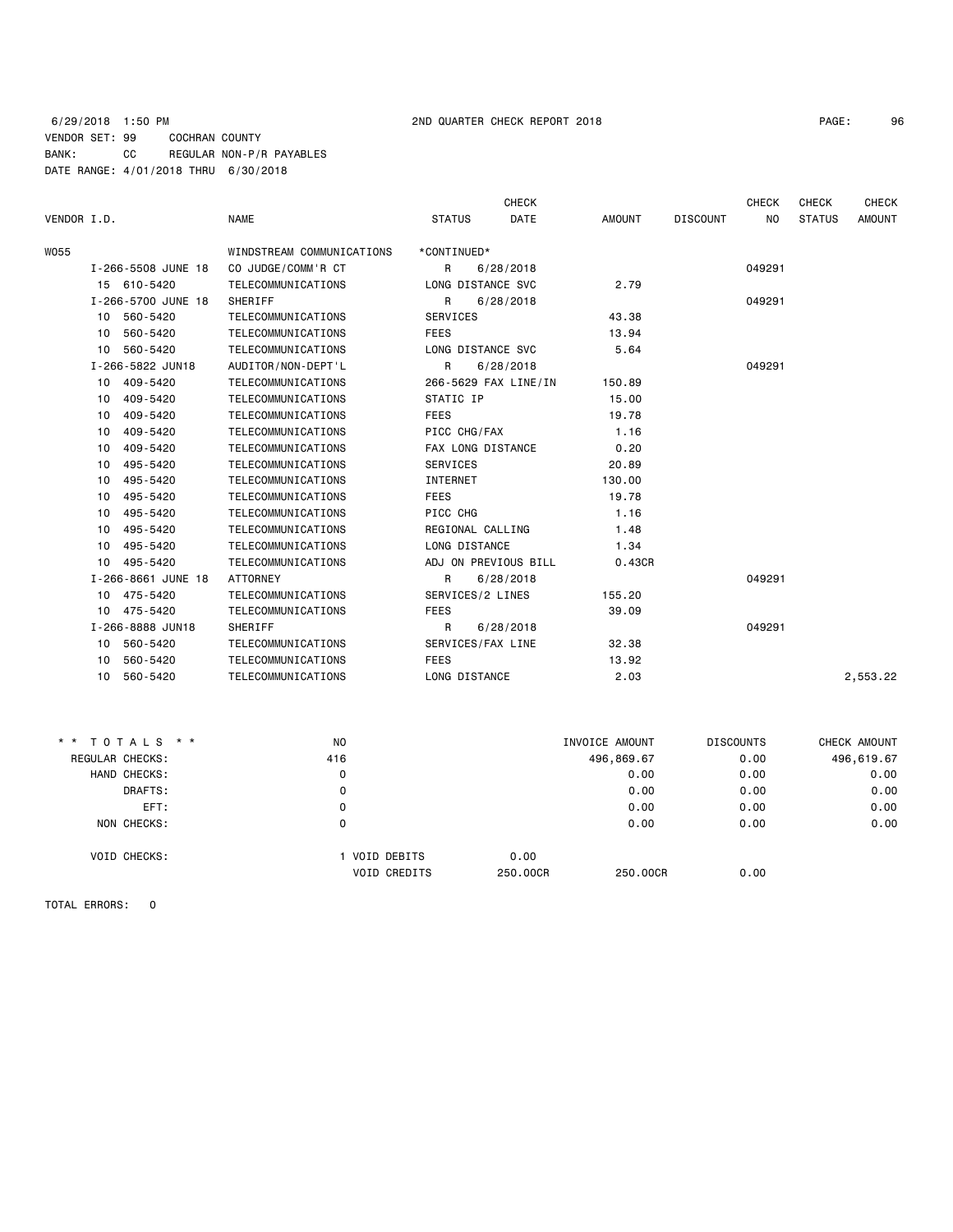|                 | G/L ACCOUNT  | <b>NAME</b>                 | AMOUNT    |
|-----------------|--------------|-----------------------------|-----------|
|                 |              |                             |           |
| 10              | 000-2206.002 | COLLECTION AGENCY FEES      | 757.55    |
| 10              | 000-2206.003 | Omni Collection Fee         | 78.00     |
| 10              | 000-2500.10  | RESERVE FOR W/C, UNEMPLYMNT | 5,943.00  |
| 10              | 000-4340.400 | COUNTY AND DISTRICT CLERK   | 49.74     |
| 10 <sup>1</sup> | 000-4340.900 | JUVENILE PROBATION FEES     | 623.35    |
| 10 <sup>1</sup> | 000-4370.101 | RENT-ACTIVITY BUILDING      | 1,200.00  |
| 10              | 000-4370.102 | RENT-PARK FACILITIES        | 450.00    |
| 10 <sup>1</sup> | 000-4380.200 | OTHER [MISCELLANEOUS]       | 1,000.00  |
| 10 <sup>1</sup> | 400-5204     | WORKERS' COMPENSATION       | 48.30     |
| 10 <sub>1</sub> | 403-5204     | WORKERS' COMPENSATION       | 74.33     |
| 10              | 403-5206     | UNEMPLOYMENT                | 7.89      |
| 10              | 403-5310     | OFFICE SUPPLIES             | 2,425.44  |
| 10              | 403-5311     | POSTAL EXPENSES             | 1,000.00  |
| 10              | 403-5411     | MAINTENANCE CONTRACTS       | 108.64    |
| 10 <sup>1</sup> | 403-5416     | FILMING & INDEXING          | 3,953.88  |
| 10 <sup>1</sup> | 403-5420     | <b>TELECOMMUNICATIONS</b>   | 723.13    |
| 10 <sup>1</sup> | 403-5427     | CONTINUING EDUCATION        | 904.44    |
| 10 <sup>1</sup> | 405-5330     | FUEL AND OIL                | 40.28     |
| 10 <sup>1</sup> | 405-5451     | REPAIRS                     | 9.85      |
| 10              | 409-5300     | COUNTY-WIDE SUPPLIES        | 634.78    |
| 10              | 409-5311     | POSTAL EXPENSES             | 737.91    |
| 10              | 409-5411     | MAINTENANCE CONTRACTS       | 9,755.25  |
| 10              | 409-5420     | TELECOMMUNICATIONS          | 1,645.76  |
| 10              | 409-5440     | UTILITIES                   | 178.30    |
| 10 <sup>1</sup> | 409-5451     | REPAIRS                     | 7.50      |
| 10 <sup>1</sup> | 409-5482     | PROPERTY INSURANCE          | 28,601.00 |
|                 | 10 409-5499  | MISCELLANEOUS               | 675.36    |
| 10 <sup>1</sup> | 426-5310     | OFFICE SUPPLIES             | 64.48     |
| 10              | 426-5400     | ATTORNEY AD LITEM           | 775.00    |
| 10 <sup>1</sup> | 435-5204     | WORKERS' COMPENSATION       | 13.44     |
| $10-10$         | 435-5206     | UNEMPLOYMENT                | 1.80      |
| 10              | 435-5310     | OFFICE SUPPLIES             | 113.00    |
| 10              | 435-5400     | ATTORNEY AD LITEM           | 9,292.50  |
| 10 <sup>1</sup> | 435-5420     | TELECOMMUNICATIONS          | 652.31    |
| 10              | 435-5491     | <b>GRAND JURY</b>           | 480.00    |
| $10-10$         | 435-5492     | PETIT JURY                  | 1,020.00  |
| 10 <sup>1</sup> | 435-5499     | MISCELLANEOUS               | 2,920.55  |
| 10 <sup>1</sup> | 455-5204     | WORKERS' COMPENSATION       | 33.65     |
| 10              | 455-5206     | UNEMPLOYMENT                | 0.41      |
| 10 <sup>1</sup> | 455-5310     | OFFICE SUPPLIES             | 140.95    |
| 10 <sup>1</sup> | 455-5311     | POSTAL EXPENSES             | 50.00     |
| 10              | 455-5405     | <b>AUTOPSY</b>              | 2,750.00  |
| 10              | 455-5420     | TELECOMMUNICATIONS          | 201.20    |
| 10              | 455-5427     | CONTINUING EDUCATION        | 1,846.31  |
| 10              | 455-5499     | MISCELLANEOUS               | 94.00     |
| 10              | 475-5204     | WORKERS' COMPENSATION       | 11.12     |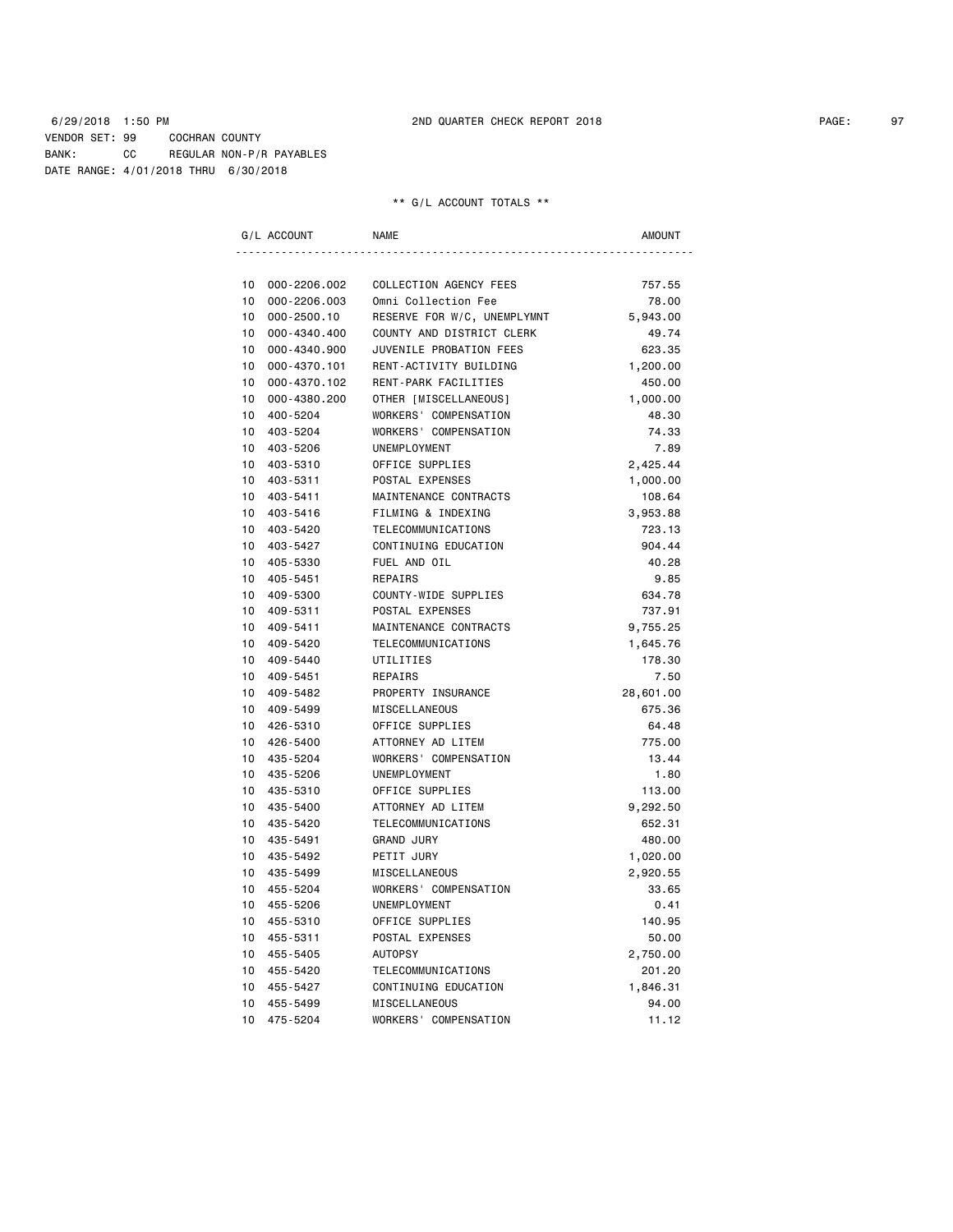|                 | G/L ACCOUNT | <b>NAME</b>               | <b>AMOUNT</b> |
|-----------------|-------------|---------------------------|---------------|
|                 |             |                           |               |
| 10              | 475-5206    | UNEMPLOYMENT              | 5.10          |
| 10 <sup>1</sup> | 475-5310    | OFFICE SUPPLIES           | 53.95         |
| 10              | 475-5420    | TELECOMMUNICATIONS        | 781.09        |
| 10 <sup>1</sup> | 475-5590    | LAW LIBRARY MTRLS/UPDATES | 3,007.11      |
| 10              | 476-5204    | WORKERS' COMPENSATION     | 1.09          |
| 10 <sup>1</sup> | 476-5206    | UNEMPLOYMENT              | 0.78          |
| 10              | 490-5204    | WORKERS' COMPENSATION     | 10.25         |
| 10 <sup>1</sup> | 490-5206    | UNEMPLOYMENT              | 1.89          |
| 10              | 490-5310    | OFFICE SUPPLIES           | 269.60        |
| 10 <sup>1</sup> | 490-5335    | ELECTION SUPPLIES         | 91.85         |
| 10              | 490-5420    | TELECOMMUNICATIONS        | 876.70        |
| 10              | 490-5427    | CONTINUING EDUCATION      | 210.00        |
| 10              | 495-5204    | WORKERS' COMPENSATION     | 58.74         |
| 10              | 495-5206    | UNEMPLOYMENT              | 10.79         |
| 10              | 495-5310    | OFFICE SUPPLIES           | 160.00        |
| 10              | 495-5420    | TELECOMMUNICATIONS        | 710.37        |
| 10              | 495-5427    | CONTINUING EDUCATION      | 1,004.03      |
| 10 <sup>1</sup> | 497-5204    | WORKERS' COMPENSATION     | 37.05         |
| 10              | 497-5206    | <b>UNEMPLOYMENT</b>       | 0.51          |
| 10              | 497-5310    | OFFICE SUPPLIES           | 900.59        |
| 10              | 497-5420    | TELECOMMUNICATIONS        | 198.94        |
| 10              | 497-5427    | CONTINUING EDUCATION      | 1,611.79      |
| 10              | 497-5451    | REPAIRS                   | 200.75        |
| 10 <sup>1</sup> | 499-5204    | WORKERS' COMPENSATION     | 87.12         |
| 10              | 499-5206    | UNEMPLOYMENT              | 10.16         |
| 10              | 499-5310    | OFFICE SUPPLIES           | 1,085.27      |
| 10              | 499-5408    | TAX ROLL                  | 1,123.43      |
|                 | 10 499-5411 | MAINTENANCE CONTRACTS     | 7,388.87      |
| 10 <sup>1</sup> | 499-5420    | TELECOMMUNICATIONS        | 1,265.46      |
| 10 <sup>1</sup> | 499-5427    | CONTINUING EDUCATION      | 305.12        |
| 10 <sup>1</sup> | 499-5451    | REPAIRS                   | 381.31        |
| 10              | 510-5204    | WORKERS' COMPENSATION     | 231.79        |
| 10              | 510-5206    | UNEMPLOYMENT              | 4.35          |
| 10              | 510-5332    | CUSTODIAL SUPPLIES        | 1,472.22      |
| 10              | 510-5411    | MAINTENANCE CONTRACTS     | 4,640.52      |
| 10 <sup>1</sup> | 510-5440    | UTILITIES                 | 9,666.17      |
| 10              | 510-5451    | REPAIR                    | 2,240.29      |
| 10              | 512-5204    | WORKERS' COMPENSATION     | 455.25        |
| 10              | 512-5205    | UNIFORMS                  | 148.28        |
| 10              | 512-5206    | <b>UNEMPLOYMENT</b>       | 15.06         |
| 10 <sup>1</sup> | 512-5310    | OFFICE SUPPLIES           | 733.36        |
| 10              | 512-5333    | FOOD-PRISONERS            | 6,003.07      |
| 10 <sup>1</sup> | 512-5391    | MEDICAL CARE-PRISONERS    | 1,518.41      |
| 10              | 512-5392    | MISCELLANEOUS SUPPLIES    | 5, 153.48     |
| 10              | 512-5451    | REPAIR                    | 333.35        |
| 10              | 512-5499    | MISCELLANEOUS             | 4,121.48      |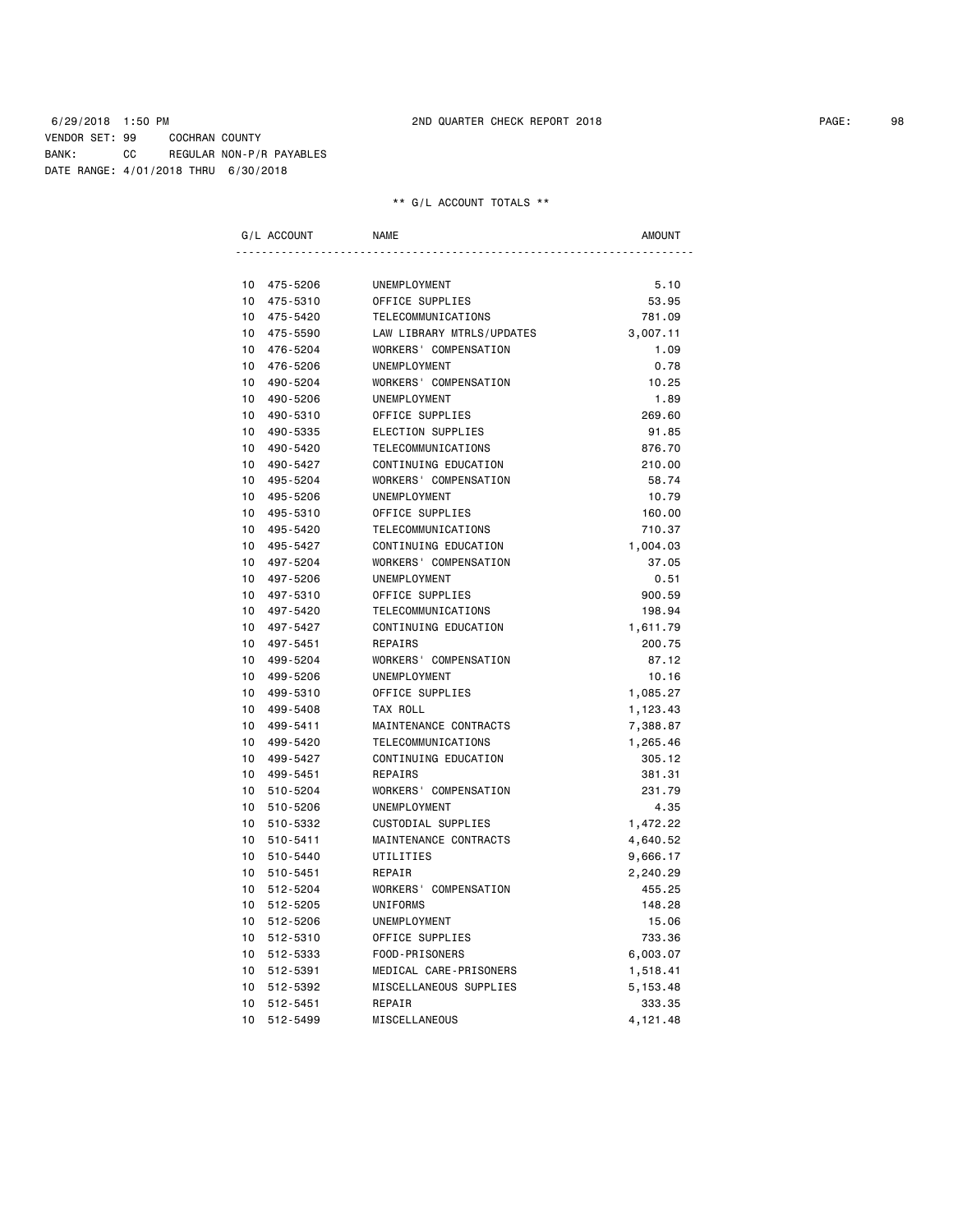|                 | G/L ACCOUNT | <b>NAME</b>                 | <b>AMOUNT</b> |
|-----------------|-------------|-----------------------------|---------------|
|                 |             |                             |               |
|                 | 10 516-5204 | WORKERS' COMPENSATION       | 300.67        |
|                 | 10 516-5206 | UNEMPLOYMENT                | 5.36          |
|                 | 10 516-5330 | FUEL & OIL                  | 467.38        |
| $10-10$         | 516-5332    | CUSTODIAL SUPPLIES          | 261.41        |
|                 | 10 516-5440 | UTILITIES                   | 1,725.64      |
|                 | 10 516-5451 | REPAIR                      | 4,482.08      |
| 10              | 516-5454    | TIRES                       | 34.00         |
| 10              | 516-5486    | CONTRACT LABOR-OPEN CLOSE   | 1,500.00      |
| 10              | 550-5204    | WORKERS' COMPENSATION       | 148.47        |
| 10              | 550-5310    | OFFICE SUPPLIES             | 84.99         |
| 10 <sup>1</sup> | 550-5330    | FUEL & OIL                  | 485.24        |
| $10-10$         | 550-5334    | OTHER SUPPLIES              | 89.99         |
| 10              | 550-5420    | TELECOMMUNICATIONS          | 143.85        |
| 10 <sup>1</sup> | 550-5427    | CONTINUING EDUCATION        | 60.00         |
| 10 <sup>1</sup> | 550-5451    | REPAIR                      | 509.37        |
| 10              | 550-5454    | TIRES                       | 595.91        |
| 10              | 560-5204    | WORKERS' COMPENSATION       | 1,577.01      |
| 10              | 560-5205    | UNIFORMS                    | 248.45        |
| 10              | 560-5206    | UNEMPLOYMENT                | 45.98         |
| 10              | 560-5310    | OFFICE SUPPLIES             | 455.40        |
| 10              | 560-5311    | POSTAL EXPENSES             | 150.00        |
| 10 <sup>1</sup> | 560-5330    | FUEL AND OIL                | 6,494.37      |
| 10 <sup>1</sup> | 560-5334    | OTHER SUPPLIES              | 3,997.83      |
| $10-10$         | 560-5335    | CANINE CARE & SUPPLIES      | 401.10        |
| 10 <sup>1</sup> | 560-5420    | TELECOMMUNICATIONS          | 1,156.11      |
| 10 <sup>1</sup> | 560-5427    | CONTINUING EDUCATION        | 2,647.47      |
| 10              | 560-5451    | MACHINERY-NON-OFFICE REPAIR | 1,639.33      |
| 10              | 560-5452    | OFFICE EQUIPMENT REPAIR     | 999.45        |
| 10              | 560-5454    | TIRES                       | 15.00         |
| 10              | 560-5481    | DUES AND REGISTRATION       | 30.00         |
| 10              | 560-5499    | <b>MISCELLANEOUS</b>        | 1,103.73      |
| 10              | 560-5571    | CAPITAL OUTLAY              | 4,451.17      |
| 10              | 570-5420    | TELECOMMUNICATIONS          | 244.00        |
| 10 <sup>1</sup> | 571-5472    | LOCAL SUPPORT-JUV BOARD     | 19,963.26     |
| 10 <sup>1</sup> | 580-5404    | MEDICAL-E.M.S. SUBSIDIES    | 6,250.00      |
| 10              | 580-5414    | FIRE PROTECTION CONTRACTS   | 11,900.00     |
| 10 <sup>1</sup> | 580-5440    | UTILITIES [TOWER]           | 400.64        |
| 10              | 580-5499    | MISCELLANEOUS               | 800.00        |
| 10              | 650-5204    | WORKERS' COMPENSATION       | 40.03         |
| 10              | 650-5206    | UNEMPLOYMENT                | 4.84          |
| 10              | 650-5310    | OFFICE SUPPLIES             | 155.86        |
| 10              | 650-5332    | CUSTODIAL SUPPLIES          | 183.03        |
| 10              | 650-5411    | MAINTENANCE CONTRACTS       | 400.36        |
| 10              | 650-5420    | TELECOMMUNICATIONS          | 633.70        |
| 10              | 650-5427    | CONTINUING EDUCATION        | 127.53        |
| 10              | 650-5440    | UTILITIES                   | 1,178.95      |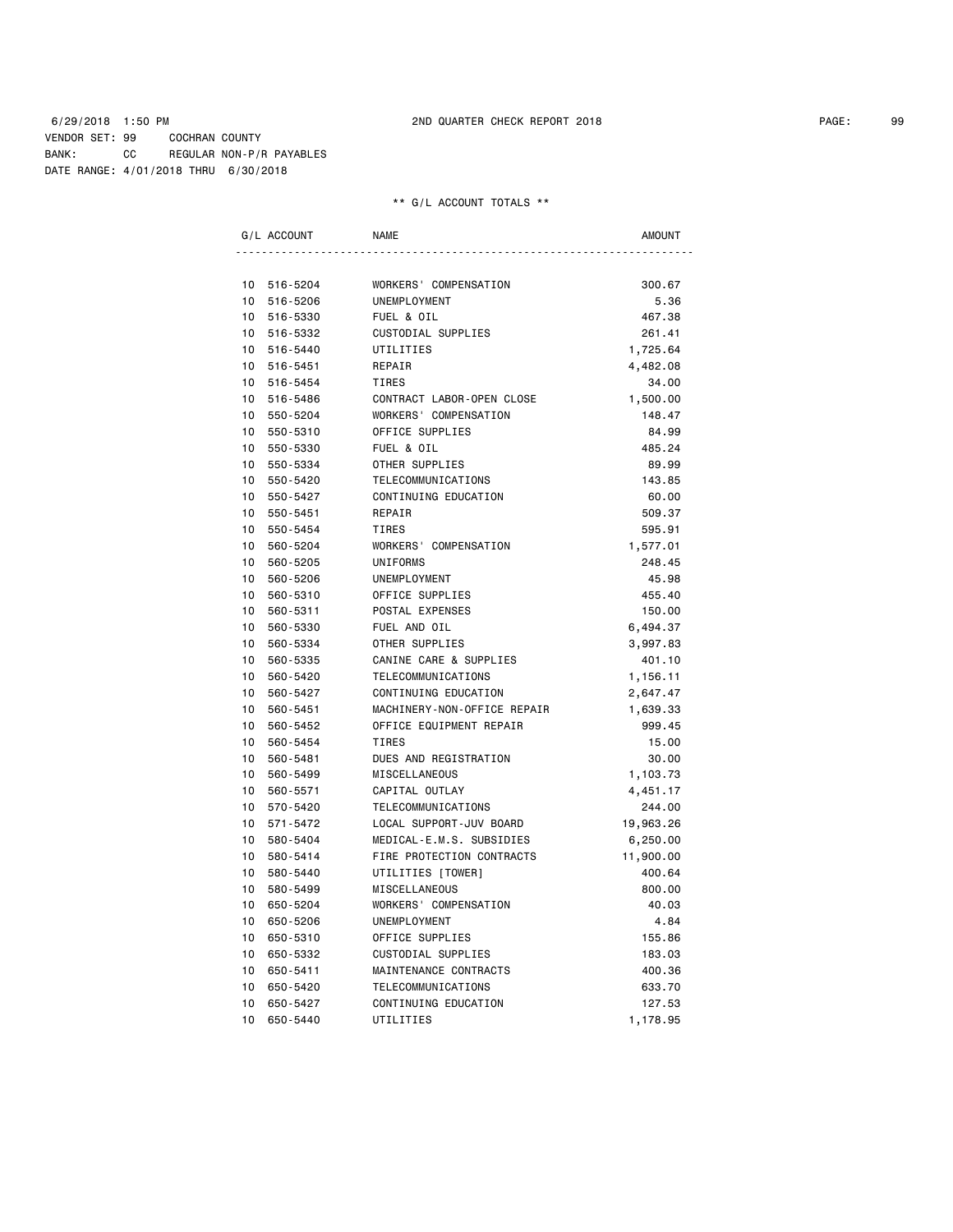| G/L ACCOUNT                 | <b>NAME</b>               | AMOUNT     |
|-----------------------------|---------------------------|------------|
|                             |                           |            |
| 10 650-5451                 | REPAIR                    | 487.88     |
| 10 650-5499                 | MISCELLANEOUS             | 260.32     |
| 10 650-5590                 | <b>BOOKS</b>              | 1,931.35   |
| 10 652-5204                 | WORKERS' COMPENSATION     | 13.69      |
| 10 652-5420                 | TELECOMMUNICATIONS        | 606.86     |
| 10 652-5440                 | UTILITIES                 | 428.07     |
| 10 660-5204                 | WORKERS' COMPENSATION     | 194.70     |
| 10 660-5206                 | UNEMPLOYMENT              | 4.97       |
| 10 660-5330                 | FUEL AND OIL              | 173.62     |
| 10 660-5332                 | CUSTODIAL SUPPLIES        | 224.13     |
| 10<br>660-5440              | UTILITIES & IRRIGATION    | 2,233.06   |
| 10 660-5451                 | REPAIR                    | 7,030.04   |
| 10 662-5204                 | WORKERS' COMPENSATION     | 258.41     |
| 10 662-5206                 | UNEMPLOYMENT              | 5.36       |
| 10 662-5332                 | CUSTODIAL SUPPLIES        | 715.97     |
| 10 662-5440                 | UTILITIES                 | 3,494.79   |
| 10 662-5451                 | REPAIR                    | 1,434.81   |
| 10 663-5418                 | SENIOR CITIZENS CONTRACT  | 18,750.00  |
| 10 665-5204                 | WORKERS' COMPENSATION     | 27.74      |
| 10 665-5206                 | UNEMPLOYMENT              | 6.62       |
| 10 665-5330                 | FUEL AND OIL              | 632.81     |
| 10 665-5334                 | OTHER SUPPLIES            | 417.34     |
| 10 665-5411                 | MAINTENANCE CONTRACTS     | 96.00      |
| 10 665-5420                 | TELECOMMUNICATIONS        | 817.19     |
| 10 665-5451                 | REPAIRS                   | 10.00      |
|                             | *** FUND TOTAL ***        | 259,525.88 |
| 15 000-4380.200             | OTHER [MISCELLANEOUS]     | 150.00     |
| 15 610-5204                 | WORKERS' COMPENSATION     | 169.23     |
| 15 610-5420                 | TELECOMMUNICATIONS        | 522.73     |
| 15 610-5427                 | COMM-CONTINUING EDUCATION | 2,533.62   |
| 15 610-5430                 | LEGAL NOTICES             | 322.08     |
| 15 610-5499                 | MISCELLANEOUS             | 584.50     |
| 15 621-5204                 | WORKERS' COMPENSATION     | 530.22     |
| 15 621-5206                 | UNEMPLOYMENT              | 10.43      |
| 15 621-5330                 | FUEL & OIL                | 2,224.18   |
| 15 621-5356                 | ROAD MATERIALS & SUPPLIES | 3,168.92   |
| 15 621-5440                 | UTILITIES                 | 821.50     |
| 15 621-5451                 | REPAIRS                   | 1,187.38   |
| 15 621-5454                 | TIRES                     | 60.00      |
| 15 621-5571                 | CAPITAL OUTLAY            | 175,200.00 |
| 15 622-5204                 | WORKERS' COMPENSATION     | 537.01     |
| 15 622-5206                 | UNEMPLOYMENT              | 10.72      |
| 15 622-5330                 | FUEL AND OIL              | 2,691.48   |
| 15 622-5356                 | ROAD MATERIALS & SUPPLIES | 202.00     |
| 15 <sub>1</sub><br>622-5440 | UTILITIES                 | 486.89     |
|                             |                           |            |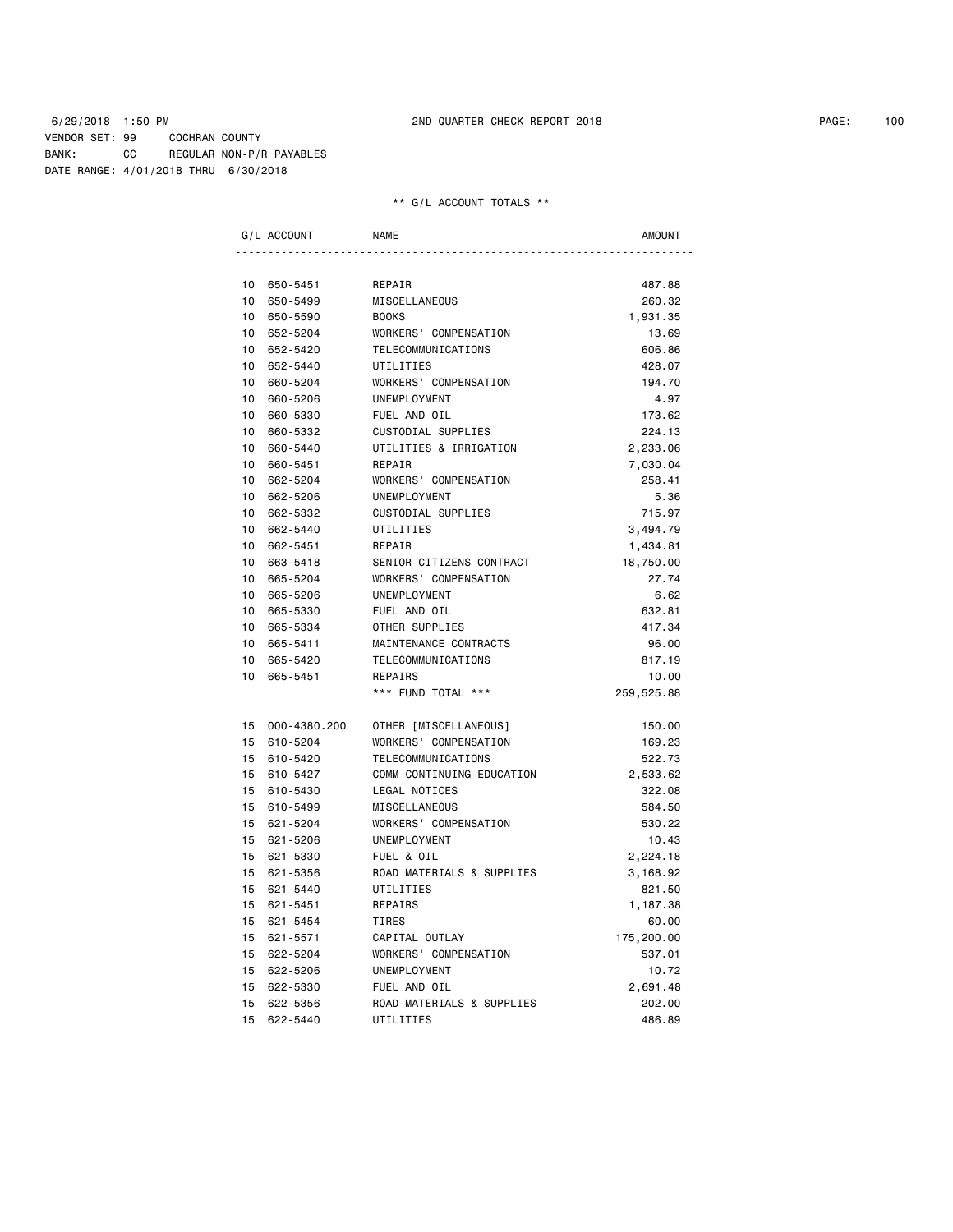|    | G/L ACCOUNT                 | <b>NAME</b>                    | <b>AMOUNT</b> |
|----|-----------------------------|--------------------------------|---------------|
|    |                             |                                |               |
|    | 15 622-5451                 | REPAIRS                        | 1,200.23      |
|    | 15 622-5454                 | TIRES                          | 120.00        |
|    | 15 623-5204                 | WORKERS' COMPENSATION          | 564.50        |
|    | 15 623-5206                 | UNEMPLOYMENT                   | 11.10         |
|    | 15 623-5330                 | FUEL AND OIL                   | 4,685.98      |
|    | 15 623-5356                 | ROAD MATERIALS & SUPPLIES      | 2,932.25      |
|    | 15 623-5440                 | UTILITIES                      | 462.64        |
|    | 15 623-5451                 | REPAIRS                        | 2,486.46      |
|    | 15 623-5454                 | TIRES                          | 3,517.00      |
|    | 15<br>624-5204              | WORKERS' COMPENSATION          | 553.10        |
|    | 15 624-5206                 | UNEMPLOYMENT                   | 10.88         |
|    | 15 624-5330                 | FUEL AND OIL                   | 2,937.46      |
|    | 15 624-5356                 | ROAD MATERIALS & SUPPLIES      | 1,680.50      |
|    | 15 624-5420                 | TELECOMMUNICATIONS             | 131.97        |
|    | 15 624-5440                 | UTILITIES                      | 1,155.26      |
|    | 15 624-5451                 | REPAIRS                        | 1,125.44      |
|    | 15 624-5454                 | <b>TIRES</b>                   | 26.99         |
|    |                             | *** FUND TOTAL ***             | 215,014.65    |
|    | 17 573-5204                 | WORKERS' COMPENSATION          | 79.84         |
|    | 17<br>573-5206              | UNEMPLOYMENT INSURANCE         | 5.07          |
|    | 17<br>573-5413              | Detention Services             | 4,863.00      |
|    | 17 573-5413.001             | Inter-Cnty Contr TELECOUNSEL'G | 1,083.48      |
|    | 17 573-5413.002             | Mental Health External Contrac | 550.00        |
|    | 17 573-5413.004             | Other Placements               | 1,300.00      |
|    | 17 573-5427                 | TRAVEL & TRAINING              | 689.89        |
|    | 17<br>573-5464              | VEHICLE LEASE                  | 2,499.00      |
|    | 17 <sup>7</sup><br>573-5499 | OPERATING EXPENSES             | 810.85        |
|    |                             | *** FUND TOTAL ***             | 11,881.13     |
|    | 30 518-5204                 | WORKERS' COMPENSATION          | 83.44         |
|    | 30 518-5330                 | FUEL & OIL                     | 48.67         |
|    | 30<br>518-5440              | UTILITIES                      | 254.24        |
|    |                             | *** FUND TOTAL ***             | 386.35        |
| 31 | 652-5430                    | ADVERTISING                    | 200.00        |
| 31 | 652-5499                    | MISCELLANEOUS                  | 2,050.00      |
|    |                             | *** FUND TOTAL ***             | 2,250.00      |
|    | 90 000-2342                 | Arrest Fees - State Officers   | 22.14         |
|    | 90 000-2342.001             | Omni FTA                       | 160.00        |
|    | 90<br>000-2347.001          | Truancy Prvtn & Diver. 102.015 | 133.94        |
|    | 90<br>000-2355              | MVF CCP 102.002                | 5.13          |
| 90 | 000-2358.001                | State CCC Date 010104 Forward  | 3,019.43      |
| 90 | $000 - 2361$                | 50% of Time Payment to State   | 131.45        |
| 90 | 000-2363.001                | Divorce & Family Gov't 133.151 | 50.28         |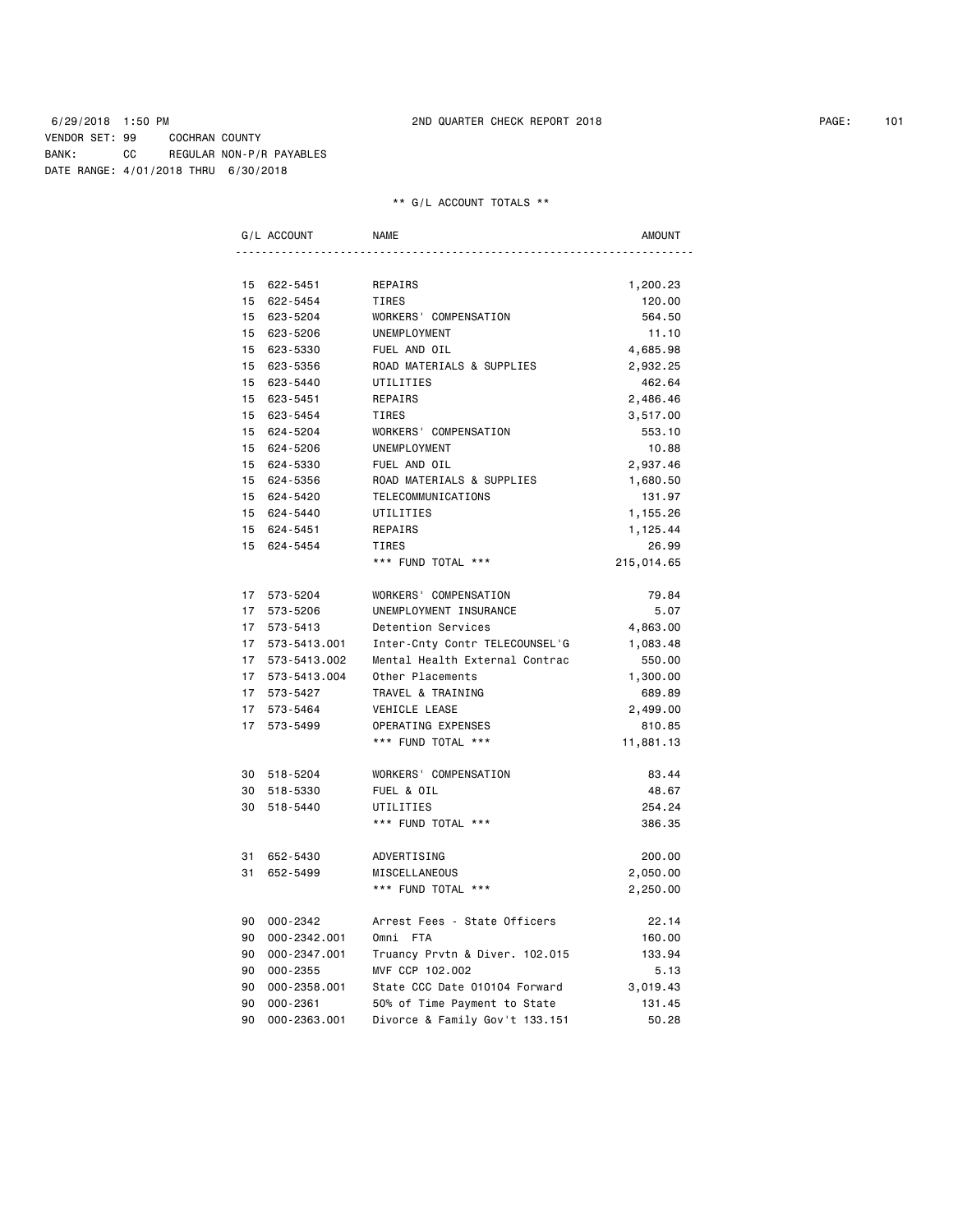|                         | G/L ACCOUNT        | <b>NAME</b>                    | <b>AMOUNT</b>  |                  |              |
|-------------------------|--------------------|--------------------------------|----------------|------------------|--------------|
|                         |                    |                                |                |                  |              |
|                         | 000-2363.002<br>90 | Other Than Divorce/Family 10B  | 100.00         |                  |              |
|                         | 000-2363.003<br>90 | Indigent Defense Fee           | 140.95         |                  |              |
|                         | 000-2363.004<br>90 | Co Filing Fee Ind Lgl Serv.    | 128.65         |                  |              |
|                         | 000-2363.005<br>90 | ELE. FILING FEE DIS CLK        | 120.00         |                  |              |
|                         | 000-2363.006<br>90 | ELE FILING FEE COUNTY CLERK    | 120.00         |                  |              |
|                         | 000-2363.007<br>90 | ELE FILING FEE JP              | 70.00          |                  |              |
|                         | 000-2364<br>90     | Juror Donations                | 15.00          |                  |              |
|                         | 000-2367<br>90     | STF-Sub 95% C(Trans CD542.40   | 1,518.82       |                  |              |
|                         | 000-2368<br>90     | BB Bond Fee (Gov CD 41.258)    | 450.00         |                  |              |
|                         | 000-2372<br>90     | Birth Cert, Gov118.015         | 43.20          |                  |              |
|                         | 000-2373<br>90     | Marriage License Gov 118.011   | 30.00          |                  |              |
|                         | 000-2376<br>90     | Co. CrtCriminal Judicial Fund  | 160.00         |                  |              |
|                         | 000-2376.001<br>90 | CRIM ELECTRONIC EFF DIS CLK    | 3.94           |                  |              |
|                         | 000-2376.002<br>90 | CRIMINAL ELECTRONIC EFF CO.    | 14.35          |                  |              |
|                         | 000-2378<br>90     | JRF Jury Reimb Fee CCP102.0045 | 283.06         |                  |              |
|                         | 90<br>000-2379     | Judicial Support Fee/L133.105  | 693.63         |                  |              |
|                         | 000-2379.001<br>90 | Drug Court Fee CCP102.0178     | 52.69          |                  |              |
|                         | 000-2379.002<br>90 | 7th Crt of Appeal Gov't22.2081 | 35.00          |                  |              |
|                         | 000-2380.001<br>90 | CJCPT PERSONAL TRAINGSEC51.971 | 60.00          |                  |              |
|                         |                    | *** FUND TOTAL ***             | 7,561.66       |                  |              |
|                         |                    | NO                             | INVOICE AMOUNT | <b>DISCOUNTS</b> | CHECK AMOUNT |
| VENDOR SET: 99 BANK: CC | TOTALS:            | 417                            | 496,619.67     | 0.00             | 496,619.67   |
| BANK: CC<br>TOTALS:     |                    | 417                            | 496,619.67     | 0.00             | 496,619.67   |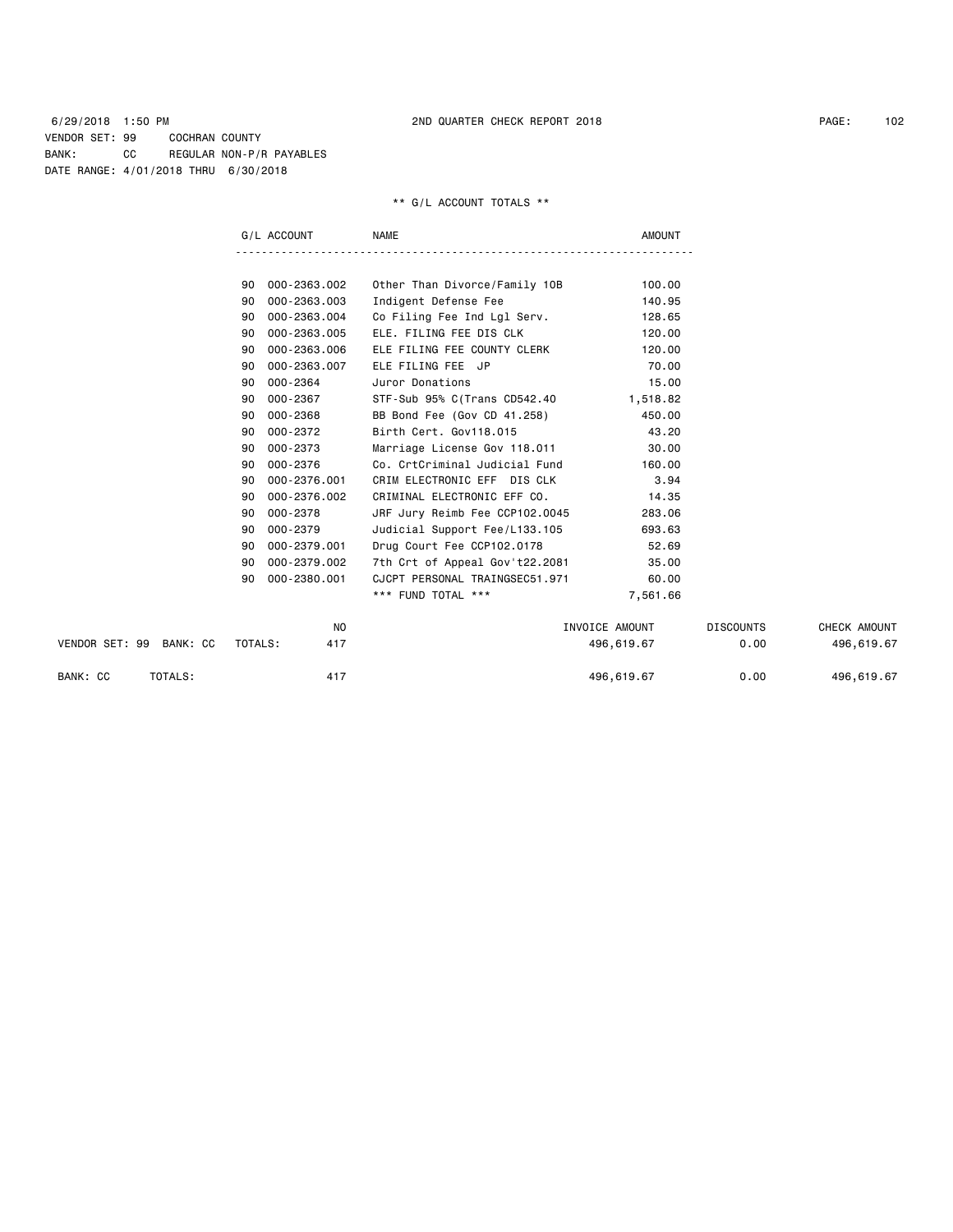## 6/29/2018 1:50 PM 2ND QUARTER CHECK REPORT 2018 PAGE: 103 VENDOR SET: 99 COCHRAN COUNTY BANK: PR PAYROLL PAYABLES DATE RANGE: 4/01/2018 THRU 6/30/2018

|                  |    |                   |                                |               | CHECK                |               |                 | <b>CHECK</b> | <b>CHECK</b>  | <b>CHECK</b>  |
|------------------|----|-------------------|--------------------------------|---------------|----------------------|---------------|-----------------|--------------|---------------|---------------|
| VENDOR I.D.      |    |                   | <b>NAME</b>                    | <b>STATUS</b> | DATE                 | <b>AMOUNT</b> | <b>DISCOUNT</b> | NO.          | <b>STATUS</b> | <b>AMOUNT</b> |
| A067             |    |                   | AMERICAN FAMILY LIFE ASSURANCE |               |                      |               |                 |              |               |               |
|                  |    | I-08 201804240644 | MONTHLY PREMIUM                | R             | 4/30/2018            |               |                 | 048850       |               |               |
|                  |    | 10 000-2500.4     | INSURANCE PAYABLE              |               | MONTHLY PREMIUM      | 488.04        |                 |              |               |               |
|                  |    | 15 000-2500.4     | INSURANCE PAYABLE              |               | MONTHLY PREMIUM      | 335.39        |                 |              |               |               |
|                  |    | I-08A201804240644 | MONTHLY PREMIUM                | R             | 4/30/2018            |               |                 | 048850       |               |               |
|                  |    | 10 000-2500.4     | INSURANCE PAYABLE              |               | MONTHLY PREMIUM      | 200.46        |                 |              |               | 1,023.89      |
| C091             |    |                   | <b>COMPBENEFITS</b>            |               |                      |               |                 |              |               |               |
|                  |    | I-17A201804240644 | VISION MONTHLY PREMIUM         | R             | 4/30/2018            |               |                 | 048851       |               |               |
|                  |    | 10 000-2500.4     | INSURANCE PAYABLE              |               | VISION MONTHLY PREMI | 38.14         |                 |              |               | 38.14         |
| C <sub>253</sub> |    |                   | COCHRAN COUNTY MONEY MKT       |               |                      |               |                 |              |               |               |
|                  |    | I-01 201804240644 | RETIREMENT CONTRIBUTIONS       | R             | 4/30/2018            |               |                 | 048852       |               |               |
|                  | 10 | $000 - 2500.3$    | <b>TCDRS PAYABLE</b>           |               | RETIREMENT CONTRIBUT | 8,529.24      |                 |              |               |               |
|                  | 10 | 400-5203          | RETIREMENT                     |               | RETIREMENT CONTRIBUT | 730.64        |                 |              |               |               |
|                  | 10 | 403-5203          | RETIREMENT                     |               | RETIREMENT CONTRIBUT | 1,152.11      |                 |              |               |               |
|                  | 10 | 435-5203          | RETIREMENT                     |               | RETIREMENT CONTRIBUT | 220.51        |                 |              |               |               |
|                  | 10 | 455-5203          | RETIREMENT                     |               | RETIREMENT CONTRIBUT | 500.64        |                 |              |               |               |
|                  | 10 | 475-5203          | RETIREMENT                     |               | RETIREMENT CONTRIBUT | 1,358.68      |                 |              |               |               |
|                  | 10 | 476-5203          | RETIREMENT                     |               | RETIREMENT CONTRIBUT | 132.34        |                 |              |               |               |
|                  | 10 | 490-5203.001      | RETIREMENT                     |               | RETIREMENT CONTRIBUT | 141.72        |                 |              |               |               |
|                  | 10 | 495-5203          | RETIREMENT                     |               | RETIREMENT CONTRIBUT | 935.92        |                 |              |               |               |
|                  | 10 | 497-5203          | RETIREMENT                     |               | RETIREMENT CONTRIBUT | 546.50        |                 |              |               |               |
|                  | 10 | 499-5203          | RETIREMENT                     |               | RETIREMENT CONTRIBUT | 1,392.53      |                 |              |               |               |
|                  | 10 | 510-5203          | RETIREMENT                     |               | RETIREMENT CONTRIBUT | 377.00        |                 |              |               |               |
|                  | 10 | 512-5203          | RETIREMENT                     |               | RETIREMENT CONTRIBUT | 1,215.55      |                 |              |               |               |
|                  | 10 | 516-5203          | RETIREMENT                     |               | RETIREMENT CONTRIBUT | 463.06        |                 |              |               |               |
|                  | 10 | 550-5203          | RETIREMENT                     |               | RETIREMENT CONTRIBUT | 408.34        |                 |              |               |               |
|                  | 10 | 560-5203          | RETIREMENT                     |               | RETIREMENT CONTRIBUT | 4,623.93      |                 |              |               |               |
|                  | 10 | 650-5203          | RETIREMENT                     |               | RETIREMENT CONTRIBUT | 449.30        |                 |              |               |               |
|                  | 10 | 652-5203          | RETIREMENT                     |               | RETIREMENT CONTRIBUT | 22.27         |                 |              |               |               |
|                  | 10 | 660-5203          | RETIREMENT                     |               | RETIREMENT CONTRIBUT | 306.84        |                 |              |               |               |
|                  | 10 | 662-5203          | RETIREMENT                     |               | RETIREMENT CONTRIBUT | 420.46        |                 |              |               |               |
|                  | 10 | 665-5203          | RETIREMENT                     |               | RETIREMENT CONTRIBUT | 441.70        |                 |              |               |               |
|                  | 15 | $000 - 2500.3$    | <b>TCDRS PAYABLE</b>           |               | RETIREMENT CONTRIBUT | 3,229.57      |                 |              |               |               |
|                  | 15 | 610-5203          | RETIREMENT                     |               | RETIREMENT CONTRIBUT | 2,238.93      |                 |              |               |               |
|                  | 15 | 621-5203          | RETIREMENT                     |               | RETIREMENT CONTRIBUT | 909.00        |                 |              |               |               |
|                  | 15 | 622-5203          | RETIREMENT                     |               | RETIREMENT CONTRIBUT | 958.97        |                 |              |               |               |
|                  | 15 | 623-5203          | RETIREMENT                     |               | RETIREMENT CONTRIBUT | 946.78        |                 |              |               |               |
|                  | 15 | 624-5203          | RETIREMENT                     |               | RETIREMENT CONTRIBUT | 944.12        |                 |              |               |               |
|                  | 17 | $000 - 2500.3$    | <b>TCDRS PAYABLE</b>           |               | RETIREMENT CONTRIBUT | 242.07        |                 |              |               |               |
|                  | 17 | 573-5203          | RETIREMENT                     |               | RETIREMENT CONTRIBUT | 449.55        |                 |              |               |               |
|                  | 30 | $000 - 2500.3$    | <b>TCDRS</b>                   |               | RETIREMENT CONTRIBUT | 70.81         |                 |              |               |               |
|                  | 30 | 518-5203          | RETIREMENT                     |               | RETIREMENT CONTRIBUT | 131.51        |                 |              |               | 34,490.59     |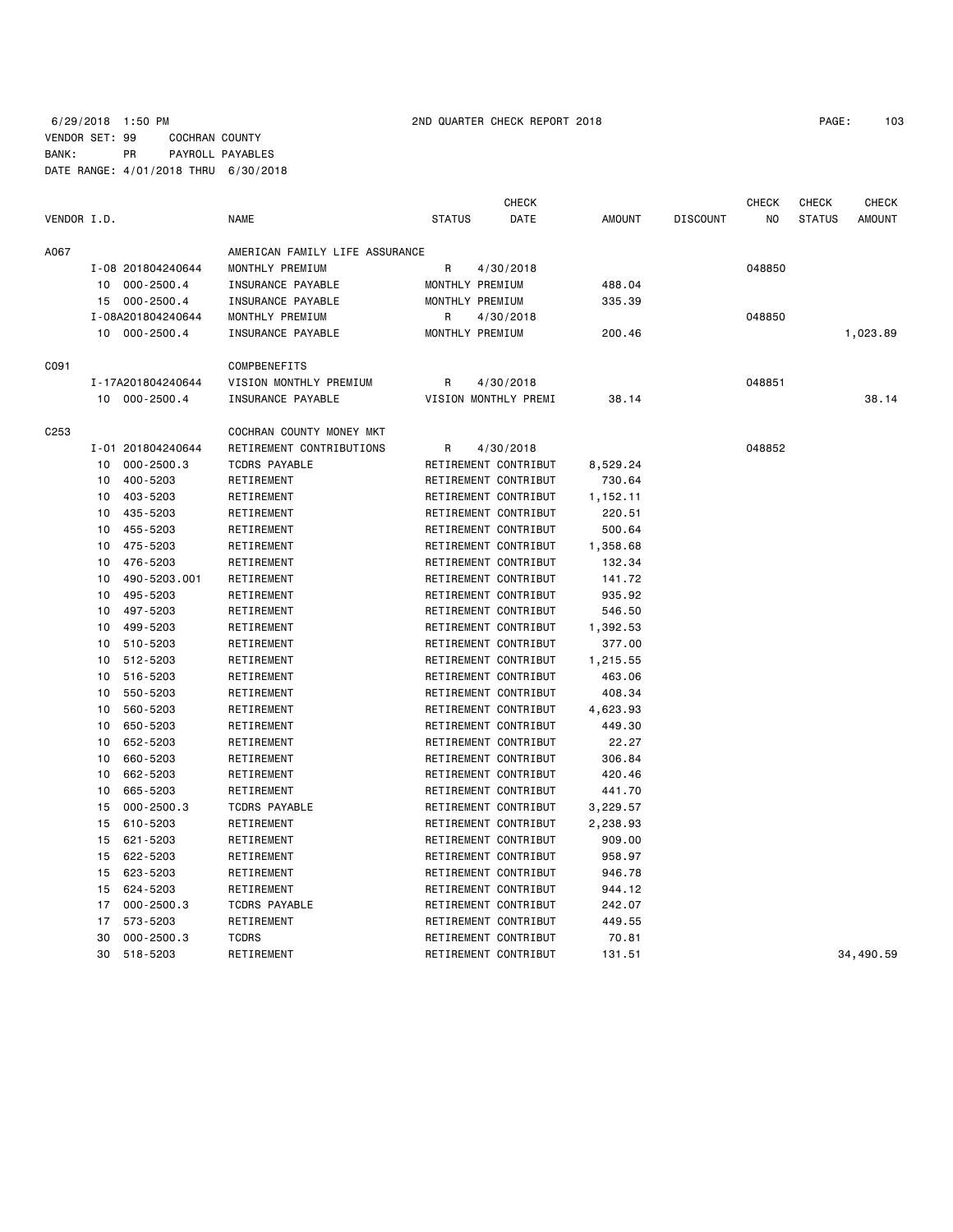## 6/29/2018 1:50 PM 2ND QUARTER CHECK REPORT 2018 PAGE: 104 VENDOR SET: 99 COCHRAN COUNTY BANK: PR PAYROLL PAYABLES DATE RANGE: 4/01/2018 THRU 6/30/2018

|             |                      |                                                     |                | CHECK                |               |          | <b>CHECK</b> | <b>CHECK</b>  | <b>CHECK</b>  |
|-------------|----------------------|-----------------------------------------------------|----------------|----------------------|---------------|----------|--------------|---------------|---------------|
| VENDOR I.D. |                      | <b>NAME</b>                                         | <b>STATUS</b>  | DATE                 | <b>AMOUNT</b> | DISCOUNT | NO           | <b>STATUS</b> | <b>AMOUNT</b> |
| C300        |                      | COCHRAN COUNTY SCHOOLS FEDERAL                      |                |                      |               |          |              |               |               |
|             | I-18A201804240644    | MONTHLY PREMUIM                                     | R              | 4/30/2018            |               |          | 048853       |               |               |
|             | 10 000-2500.4        | INSURANCE PAYABLE                                   |                | MONTHLY PREMUIM      | 9,123.49      |          |              |               |               |
|             | 15 000-2500.4        | INSURANCE PAYABLE                                   |                | MONTHLY PREMUIM      | 2,968.13      |          |              |               |               |
|             | $000 - 2500.4$<br>30 | AFLAC                                               |                | MONTHLY PREMUIM      | 78.39         |          |              |               | 12,170.01     |
| N017        |                      | NATIONAL FARM LIFE                                  |                |                      |               |          |              |               |               |
|             | I-05 201804240644    | NFL PREMIUM                                         | R              | 4/30/2018            |               |          | 048854       |               |               |
|             | 10 000-2500.4        | INSURANCE PAYABLE                                   | NFL PREMIUM    |                      | 40.90         |          |              |               |               |
|             | I-05A201804240644    | AFTER TAX PREM                                      | R              | 4/30/2018            |               |          | 048854       |               |               |
|             | 10 000-2500.4        | INSURANCE PAYABLE                                   | AFTER TAX PREM |                      | 114.21        |          |              |               |               |
|             | 15 000-2500.4        | INSURANCE PAYABLE                                   | AFTER TAX PREM |                      | 127.67        |          |              |               | 282.78        |
| N060        |                      | NATIONWIDE RETIREMENT SOL                           |                |                      |               |          |              |               |               |
|             | I-04 201804240644    | DEFERRED COMP WITHHELD                              | R              | 4/30/2018            |               |          | 048855       |               |               |
|             | 10 000-2500.7        | PEBSCO DEF COMP PAYABLE                             |                | DEFERRED COMP WITHHE | 2,050.00      |          |              |               |               |
|             | 15 000-2500.7        | PEBSCO DEF COMP PAYABLE                             |                | DEFERRED COMP WITHHE | 25.00         |          |              |               | 2,075.00      |
|             |                      |                                                     |                |                      |               |          |              |               |               |
| N081        |                      | NATIONAL FAMILY CARE LIFE INSU                      |                |                      |               |          |              |               |               |
|             | I-21 201804240644    | NATIONAL FAMILY CARE                                | R              | 4/30/2018            |               |          | 048856       |               |               |
|             | 10 000-2500.4        | INSURANCE PAYABLE                                   |                | NATIONAL FAMILY CARE | 59.00         |          |              |               | 59.00         |
| 0029        |                      | OFFICE OF THE ATTORNEY GE                           |                |                      |               |          |              |               |               |
|             | I-09 201804240644    | CAUSE# 2002517527 &2003521159                       | R              | 4/30/2018            |               |          | 048857       |               |               |
|             | 10 000-2500.8        | CHILD SUPPORT PAYABLE                               |                | CAUSE# 2002517527 &2 | 1,362.00      |          |              |               | 1,362.00      |
| 0029        |                      | OFFICE OF THE ATTORNEY GE                           |                |                      |               |          |              |               |               |
|             | I-CDH201804240644    | CAUSE#233-534019-13                                 | R              | 4/30/2018            |               |          | 048858       |               |               |
|             | 10 000-2500.8        | CHILD SUPPORT PAYABLE                               |                | CAUSE#233-534019-13  | 570.00        |          |              |               | 570.00        |
|             |                      |                                                     |                |                      |               |          |              |               |               |
| P187        | I-T1 201804240644    | COCHRAN COUNTY PAYROLL TA<br>FEDERAL INCOME TAX W/H | R              | 4/30/2018            |               |          | 048859       |               |               |
|             | $000 - 2500.1$<br>10 | WITHHOLDING TAX PAYABLE                             |                | FEDERAL INCOME TAX W | 9,505.68      |          |              |               |               |
|             | 15 000-2500.1        | WITHHOLDING TAX PAYABLE                             |                | FEDERAL INCOME TAX W | 3,712.15      |          |              |               |               |
|             | $000 - 2500.1$<br>17 | WITHHOLDING TAX PAYABLE                             |                | FEDERAL INCOME TAX W | 244.36        |          |              |               |               |
|             | $000 - 2500.1$<br>30 | FEDERAL WITHOLDING                                  |                | FEDERAL INCOME TAX W | 114.11        |          |              |               |               |
|             | I-T3 201804240644    | FICA TAX                                            | R              | 4/30/2018            |               |          | 048859       |               |               |
|             | 10 000-2500.2        | FICA PAYABLE                                        | FICA TAX       |                      | 7,453.97      |          |              |               |               |
|             | 10 400-5201          | SOCIAL SECURITY                                     | FICA TAX       |                      | 348.46        |          |              |               |               |
|             | 10 403-5201          | SOCIAL SECURITY                                     | FICA TAX       |                      | 478.16        |          |              |               |               |
|             | 435-5201<br>10       | SOCIAL SECURITY                                     | FICA TAX       |                      | 105.17        |          |              |               |               |
|             | 455-5201<br>10       | SOCIAL SECURITY                                     | FICA TAX       |                      | 238.77        |          |              |               |               |
|             | 475-5201<br>10       | SOCIAL SECURITY                                     | FICA TAX       |                      | 647.99        |          |              |               |               |
|             | 476-5201<br>10       | SOCIAL SECURITY                                     | FICA TAX       |                      | 63.12         |          |              |               |               |
|             | 490-5201.001<br>10   | SOCIAL SECURITY FICA                                | FICA TAX       |                      | 67.59         |          |              |               |               |
|             | 495-5201<br>10       | SOCIAL SECURITY                                     | FICA TAX       |                      | 406.09        |          |              |               |               |
|             | 497-5201<br>10       | SOCIAL SECURITY                                     | FICA TAX       |                      | 297.10        |          |              |               |               |
|             | 10 499-5201          | SOCIAL SECURITY                                     | FICA TAX       |                      | 657.37        |          |              |               |               |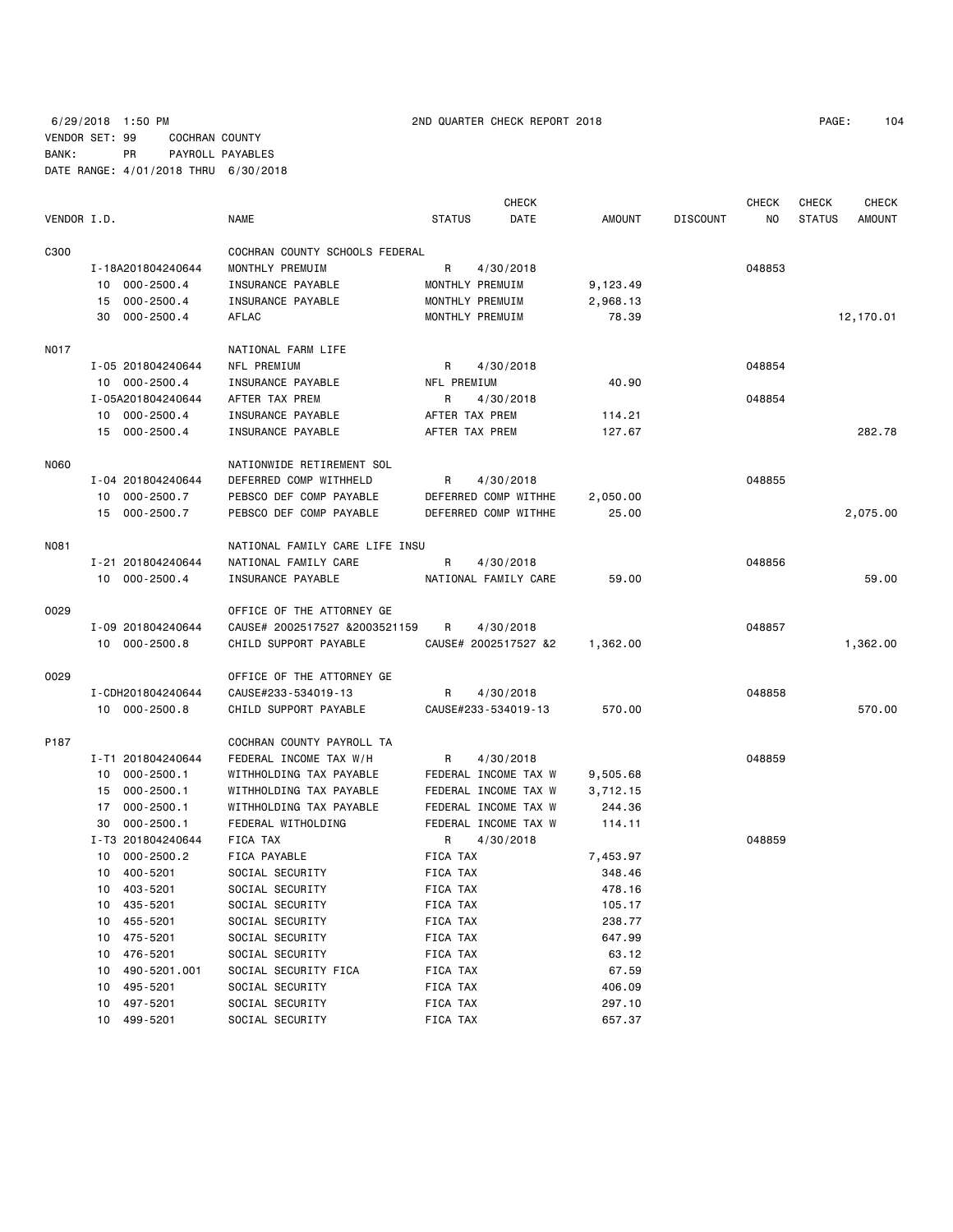## 6/29/2018 1:50 PM 2ND QUARTER CHECK REPORT 2018 PAGE: 105 VENDOR SET: 99 COCHRAN COUNTY BANK: PR PAYROLL PAYABLES DATE RANGE: 4/01/2018 THRU 6/30/2018

|             |                            |                         |               | CHECK     |                   |                 | CHECK  | CHECK         | CHECK         |
|-------------|----------------------------|-------------------------|---------------|-----------|-------------------|-----------------|--------|---------------|---------------|
| VENDOR I.D. |                            | <b>NAME</b>             | <b>STATUS</b> | DATE      | AMOUNT            | <b>DISCOUNT</b> | NO     | <b>STATUS</b> | <b>AMOUNT</b> |
| P187        |                            | COCHRAN COUNTY PAYROLL  | *CONTINUED*   |           | I-T3 201804240644 | <b>FICA TAX</b> |        |               | R             |
| 4/30/2018   |                            | 048859                  |               |           |                   |                 |        |               |               |
| 10          | 510-5201                   | SOCIAL SECURITY         | FICA TAX      |           | 179.80            |                 |        |               |               |
|             | 10 512-5201                | SOCIAL SECURITY         | FICA TAX      |           | 572.70            |                 |        |               |               |
| 10          | 516-5201                   | SOCIAL SECURITY         | FICA TAX      |           | 223.88            |                 |        |               |               |
| 10          | 550-5201                   | SOCIAL SECURITY         | FICA TAX      |           | 194.75            |                 |        |               |               |
| 10          | 560-5201                   | SOCIAL SECURITY         | FICA TAX      |           | 2,126.93          |                 |        |               |               |
| 10          | 650-5201                   | SOCIAL SECURITY         | FICA TAX      |           | 214.28            |                 |        |               |               |
| 10          | 652-5201                   | SOCIAL SECURITY         | FICA TAX      |           | 10.62             |                 |        |               |               |
| 10          | 660-5201                   | SOCIAL SECURITY         | FICA TAX      |           | 148.39            |                 |        |               |               |
| 10          | 662-5201                   | SOCIAL SECURITY         | FICA TAX      |           | 200.53            |                 |        |               |               |
| 10          | 665-5201                   | SOCIAL SECURITY         | FICA TAX      |           | 272.27            |                 |        |               |               |
| 15          | $000 - 2500.2$             | FICA PAYABLE            | FICA TAX      |           | 2,855.72          |                 |        |               |               |
| 15          | 610-5201                   | SOCIAL SECURITY         | FICA TAX      |           | 1,067.81          |                 |        |               |               |
| 15          | 621-5201                   | SOCIAL SECURITY         | FICA TAX      |           | 433.52            |                 |        |               |               |
| 15          | 622-5201                   | SOCIAL SECURITY         | FICA TAX      |           | 453.81            |                 |        |               |               |
| 15          | 623-5201                   | SOCIAL SECURITY         | FICA TAX      |           | 464.73            |                 |        |               |               |
| 15          | 624-5201                   | SOCIAL SECURITY         | FICA TAX      |           | 435.85            |                 |        |               |               |
| 17          | $000 - 2500.2$             | FICA PAYABLE            | FICA TAX      |           | 217.38            |                 |        |               |               |
| 17          | 573-5201                   | SOCIAL SECURITY         | FICA TAX      |           | 217.38            |                 |        |               |               |
| 30          |                            |                         | FICA TAX      |           |                   |                 |        |               |               |
|             | $000 - 2500.2$<br>518-5201 | FICA<br>SOCIAL SECURITY |               |           | 63.59             |                 |        |               |               |
| 30          | I-T4 201804240644          |                         | FICA TAX      |           | 63.59             |                 |        |               |               |
|             |                            | MEDICARE TAX            | R             | 4/30/2018 |                   |                 | 048859 |               |               |
| 10          | $000 - 2500.2$             | FICA PAYABLE            | MEDICARE TAX  |           | 1,743.26          |                 |        |               |               |
| 10          | 400-5201                   | SOCIAL SECURITY         | MEDICARE TAX  |           | 81.49             |                 |        |               |               |
| 10          | 403-5201                   | SOCIAL SECURITY         | MEDICARE TAX  |           | 111.83            |                 |        |               |               |
| 10          | 435-5201                   | SOCIAL SECURITY         | MEDICARE TAX  |           | 24.59             |                 |        |               |               |
| 10          | 455-5201                   | SOCIAL SECURITY         | MEDICARE TAX  |           | 55.84             |                 |        |               |               |
| 10          | 475-5201                   | SOCIAL SECURITY         | MEDICARE TAX  |           | 151.54            |                 |        |               |               |
| 10          | 476-5201                   | SOCIAL SECURITY         | MEDICARE TAX  |           | 14.76             |                 |        |               |               |
| 10          | 490-5201.001               | SOCIAL SECURITY FICA    | MEDICARE TAX  |           | 15.81             |                 |        |               |               |
| 10          | 495-5201                   | SOCIAL SECURITY         | MEDICARE TAX  |           | 94.98             |                 |        |               |               |
| 10          | 497-5201                   | SOCIAL SECURITY         | MEDICARE TAX  |           | 69.49             |                 |        |               |               |
| 10          | 499-5201                   | SOCIAL SECURITY         | MEDICARE TAX  |           | 153.73            |                 |        |               |               |
| 10          | 510-5201                   | SOCIAL SECURITY         | MEDICARE TAX  |           | 42.05             |                 |        |               |               |
| 10          | 512-5201                   | SOCIAL SECURITY         | MEDICARE TAX  |           | 133.93            |                 |        |               |               |
| 10          | 516-5201                   | SOCIAL SECURITY         | MEDICARE TAX  |           | 52.37             |                 |        |               |               |
| 10          | 550-5201                   | SOCIAL SECURITY         | MEDICARE TAX  |           | 45.55             |                 |        |               |               |
| 10          | 560-5201                   | SOCIAL SECURITY         | MEDICARE TAX  |           | 497.43            |                 |        |               |               |
| 10          | 650-5201                   | SOCIAL SECURITY         | MEDICARE TAX  |           | 50.11             |                 |        |               |               |
| 10          | 652-5201                   | SOCIAL SECURITY         | MEDICARE TAX  |           | 2.48              |                 |        |               |               |
| 10          | 660-5201                   | SOCIAL SECURITY         | MEDICARE TAX  |           | 34.70             |                 |        |               |               |
| 10          | 662-5201                   | SOCIAL SECURITY         | MEDICARE TAX  |           | 46.91             |                 |        |               |               |
| 10          | 665-5201                   | SOCIAL SECURITY         | MEDICARE TAX  |           | 63.67             |                 |        |               |               |
| 15          | $000 - 2500.2$             | FICA PAYABLE            | MEDICARE TAX  |           | 667.87            |                 |        |               |               |
| 15          | 610-5201                   | SOCIAL SECURITY         | MEDICARE TAX  |           | 249.73            |                 |        |               |               |
| 15          | 621-5201                   | SOCIAL SECURITY         | MEDICARE TAX  |           | 101.39            |                 |        |               |               |
| 15          | 622-5201                   | SOCIAL SECURITY         | MEDICARE TAX  |           | 106.13            |                 |        |               |               |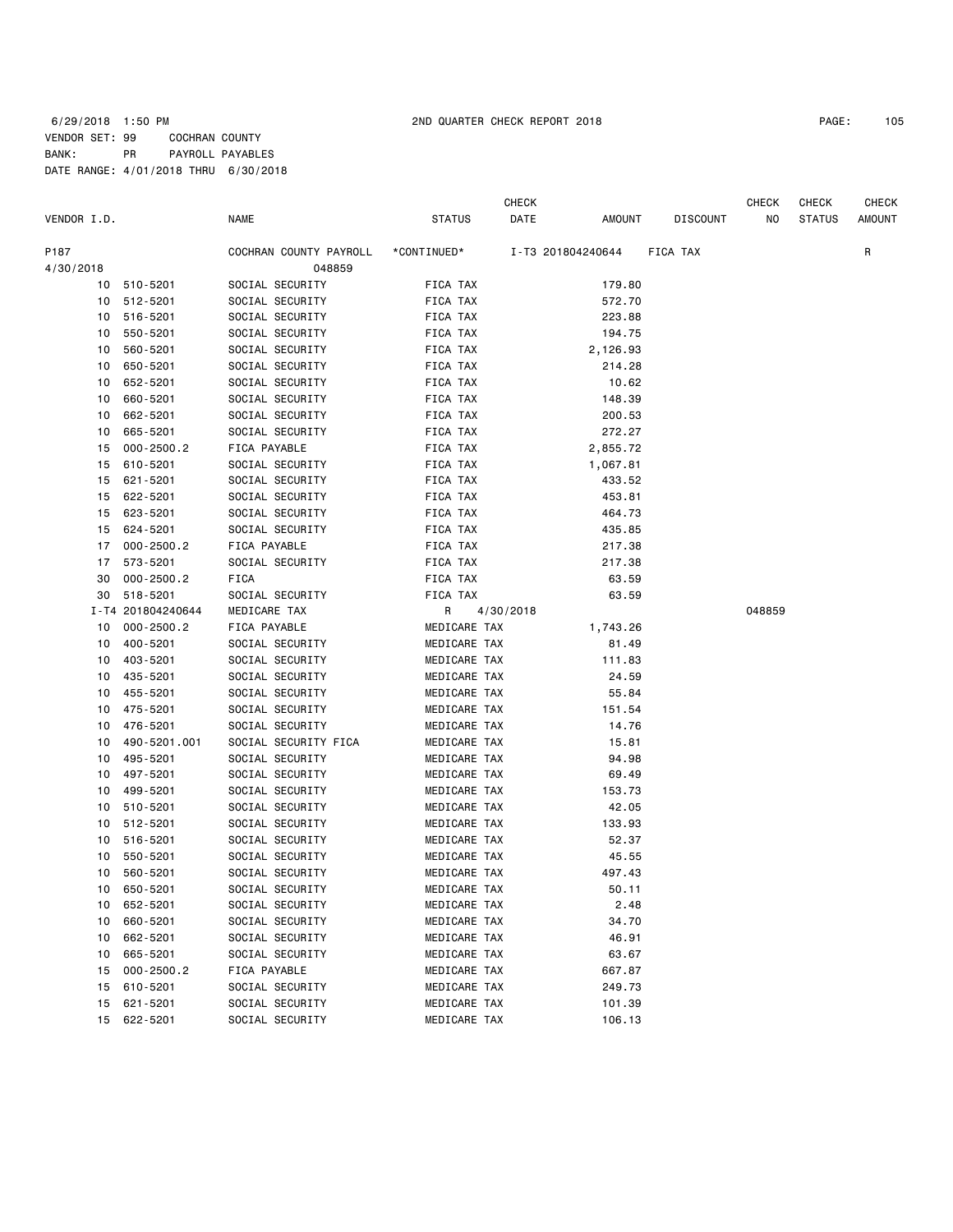## 6/29/2018 1:50 PM 2ND QUARTER CHECK REPORT 2018 PAGE: 106 VENDOR SET: 99 COCHRAN COUNTY BANK: PR PAYROLL PAYABLES DATE RANGE: 4/01/2018 THRU 6/30/2018

| VENDOR I.D. |    |                   | <b>NAME</b>             | <b>STATUS</b>            | <b>CHECK</b><br>DATE | <b>AMOUNT</b> | <b>DISCOUNT</b> | <b>CHECK</b><br>NO. | <b>CHECK</b><br><b>STATUS</b> | <b>CHECK</b><br><b>AMOUNT</b> |
|-------------|----|-------------------|-------------------------|--------------------------|----------------------|---------------|-----------------|---------------------|-------------------------------|-------------------------------|
| P187        |    |                   | COCHRAN COUNTY PAYROLL  | *CONTINUED*              |                      |               |                 |                     |                               |                               |
|             |    | I-T4 201804240644 | MEDICARE TAX            | R                        | 4/30/2018            |               |                 | 048859              |                               |                               |
|             |    | 15 623-5201       | SOCIAL SECURITY         | MEDICARE TAX             |                      | 108.69        |                 |                     |                               |                               |
|             |    | 15 624-5201       | SOCIAL SECURITY         | MEDICARE TAX             |                      | 101.93        |                 |                     |                               |                               |
|             | 17 | $000 - 2500.2$    | FICA PAYABLE            | MEDICARE TAX             |                      | 50.84         |                 |                     |                               |                               |
|             | 17 | 573-5201          | SOCIAL SECURITY         | MEDICARE TAX             |                      | 50.84         |                 |                     |                               |                               |
|             | 30 | $000 - 2500.2$    | <b>FICA</b>             | MEDICARE TAX             |                      | 14.87         |                 |                     |                               |                               |
|             | 30 | 518-5201          | SOCIAL SECURITY         | MEDICARE TAX             |                      | 14.87         |                 |                     |                               | 39,711.30                     |
| T218        |    |                   | TEXAS ASS'N OF COUNTIES |                          |                      |               |                 |                     |                               |                               |
|             |    | I-11 201804240644 | EMPLOYEE PREMIUMS       | R                        | 4/30/2018            |               |                 | 048860              |                               |                               |
|             | 10 | 400-5202          | GROUP INSURANCE         | EMPLOYEE PREMIUMS        |                      | 723.93        |                 |                     |                               |                               |
|             | 10 | 403-5202          | GROUP INSURANCE         | EMPLOYEE PREMIUMS        |                      | 1,678.84      |                 |                     |                               |                               |
|             | 10 | 455-5202          | GROUP INSURANCE         | EMPLOYEE PREMIUMS        |                      | 839.42        |                 |                     |                               |                               |
|             | 10 | 475-5202          | GROUP INSURANCE         | EMPLOYEE PREMIUMS        |                      | 1,678.84      |                 |                     |                               |                               |
|             | 10 | 495-5202          | GROUP INSURANCE         | EMPLOYEE PREMIUMS        |                      | 1,678.84      |                 |                     |                               |                               |
|             | 10 | 497-5202          | GROUP INSURANCE         | EMPLOYEE PREMIUMS        |                      | 839.42        |                 |                     |                               |                               |
|             | 10 | 499-5202          | GROUP INSURANCE         | EMPLOYEE PREMIUMS        |                      | 2,518.26      |                 |                     |                               |                               |
|             | 10 | 510-5202          | GROUP INSURANCE         | EMPLOYEE PREMIUMS        |                      | 839.42        |                 |                     |                               |                               |
|             | 10 | 512-5202          | GROUP INSURANCE         | EMPLOYEE PREMIUMS        |                      | 3,357.68      |                 |                     |                               |                               |
|             | 10 | 516-5202          | GROUP INSURANCE [50%]   | EMPLOYEE PREMIUMS        |                      | 861.48        |                 |                     |                               |                               |
|             | 10 | 550-5202          | GROUP INSURANCE         | EMPLOYEE PREMIUMS        |                      | 839.42        |                 |                     |                               |                               |
|             | 10 | 560-5202          | GROUP INSURANCE         | <b>EMPLOYEE PREMIUMS</b> |                      | 8,394.20      |                 |                     |                               |                               |
|             | 10 | 650-5202          | GROUP INSURANCE         | EMPLOYEE PREMIUMS        |                      | 879.63        |                 |                     |                               |                               |
|             | 10 | 652-5202          | GROUP INSURANCE         | EMPLOYEE PREMIUMS        |                      | 40.21         |                 |                     |                               |                               |
|             | 10 | 660-5202          | GROUP INSURANCE [35%]   | EMPLOYEE PREMIUMS        |                      | 572.16        |                 |                     |                               |                               |
|             | 10 | 662-5202          | GROUP INSURANCE         | EMPLOYEE PREMIUMS        |                      | 759.00        |                 |                     |                               |                               |
|             | 10 | 665-5202          | GROUP INSURANCE         | EMPLOYEE PREMIUMS        |                      | 839.42        |                 |                     |                               |                               |
|             | 15 | 610-5202          | GROUP INSURANCE         | EMPLOYEE PREMIUMS        |                      | 3,473.17      |                 |                     |                               |                               |
|             | 15 | 621-5202          | GROUP INSURANCE         | EMPLOYEE PREMIUMS        |                      | 1,678.84      |                 |                     |                               |                               |
|             | 15 | 622-5202          | GROUP INSURANCE         | EMPLOYEE PREMIUMS        |                      | 1,678.84      |                 |                     |                               |                               |
|             | 15 | 623-5202          | GROUP INSURANCE         | EMPLOYEE PREMIUMS        |                      | 1,678.84      |                 |                     |                               |                               |
|             | 15 | 624-5202          | GROUP INSURANCE         | EMPLOYEE PREMIUMS        |                      | 1,678.84      |                 |                     |                               |                               |
|             | 17 | 573-5202          | GROUP HEALTH INSURANCE  | EMPLOYEE PREMIUMS        |                      | 839.42        |                 |                     |                               |                               |
|             | 30 | 518-5202          | GROUP INSURANCE [15%]   | EMPLOYEE PREMIUMS        |                      | 245.20        |                 |                     |                               |                               |
|             |    | I-12 201804240644 | GROUP LIFE INSURANCE    | R                        | 4/30/2018            |               |                 | 048860              |                               |                               |
|             | 10 | 400-5202          | GROUP INSURANCE         |                          | GROUP LIFE INSURANCE | 2.50          |                 |                     |                               |                               |
|             | 10 | 403-5202          | GROUP INSURANCE         |                          | GROUP LIFE INSURANCE | 5.78          |                 |                     |                               |                               |
|             |    | 10 455-5202       | GROUP INSURANCE         |                          | GROUP LIFE INSURANCE | 2.89          |                 |                     |                               |                               |
|             |    | 10 475-5202       | GROUP INSURANCE         |                          | GROUP LIFE INSURANCE | 5.78          |                 |                     |                               |                               |
|             | 10 | 495-5202          | GROUP INSURANCE         |                          | GROUP LIFE INSURANCE | 5.78          |                 |                     |                               |                               |
|             | 10 | 497-5202          | GROUP INSURANCE         |                          | GROUP LIFE INSURANCE | 2.89          |                 |                     |                               |                               |
|             | 10 | 499-5202          | GROUP INSURANCE         |                          | GROUP LIFE INSURANCE | 8.67          |                 |                     |                               |                               |
|             | 10 | 510-5202          | GROUP INSURANCE         |                          | GROUP LIFE INSURANCE | 2.89          |                 |                     |                               |                               |
|             | 10 | 512-5202          | GROUP INSURANCE         |                          | GROUP LIFE INSURANCE | 11.56         |                 |                     |                               |                               |
|             | 10 | 516-5202          | GROUP INSURANCE [50%]   |                          | GROUP LIFE INSURANCE | 2.97          |                 |                     |                               |                               |
|             | 10 | 550-5202          | GROUP INSURANCE         |                          | GROUP LIFE INSURANCE | 2.89          |                 |                     |                               |                               |
|             |    | 10 560-5202       | GROUP INSURANCE         |                          | GROUP LIFE INSURANCE | 28.94         |                 |                     |                               |                               |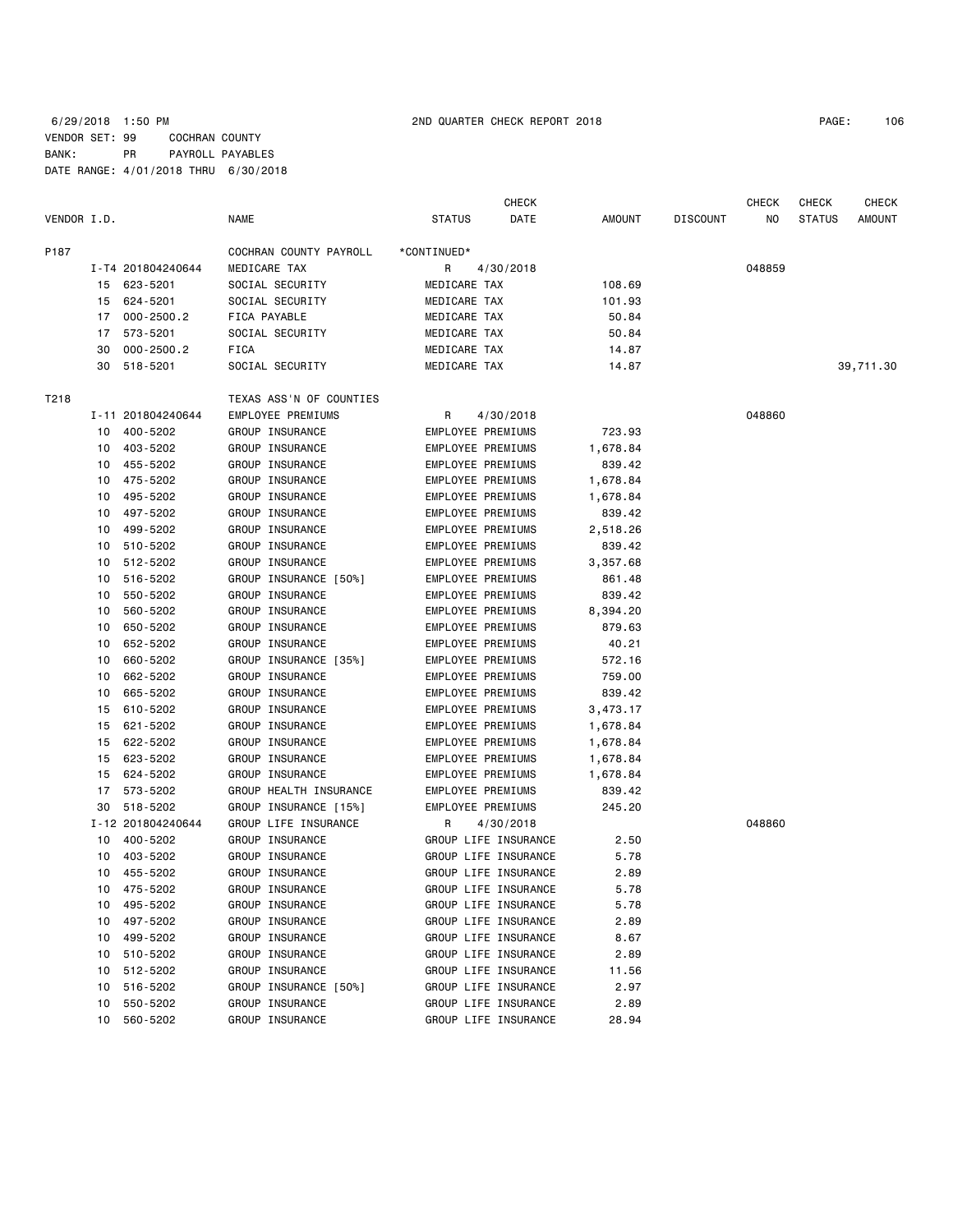|                  |    |                   |                                |                      | <b>CHECK</b>         |          |                 | <b>CHECK</b> | <b>CHECK</b>  | <b>CHECK</b>  |
|------------------|----|-------------------|--------------------------------|----------------------|----------------------|----------|-----------------|--------------|---------------|---------------|
| VENDOR I.D.      |    |                   | <b>NAME</b>                    | <b>STATUS</b>        | DATE                 | AMOUNT   | <b>DISCOUNT</b> | NO           | <b>STATUS</b> | <b>AMOUNT</b> |
| T218             |    |                   | TEXAS ASS'N OF COUNTIES        | *CONTINUED*          |                      |          |                 |              |               |               |
|                  |    | I-12 201804240644 | GROUP LIFE INSURANCE           | R                    | 4/30/2018            |          |                 | 048860       |               |               |
|                  | 10 | 650-5202          | GROUP INSURANCE                |                      | GROUP LIFE INSURANCE | 3.03     |                 |              |               |               |
|                  | 10 | 652-5202          | GROUP INSURANCE                | GROUP LIFE INSURANCE |                      | 0.14     |                 |              |               |               |
|                  | 10 | 660-5202          | GROUP INSURANCE [35%]          | GROUP LIFE INSURANCE |                      | 1.97     |                 |              |               |               |
|                  | 10 | 662-5202          | GROUP INSURANCE                |                      | GROUP LIFE INSURANCE | 2.61     |                 |              |               |               |
|                  | 10 | 665-5202          | GROUP INSURANCE                |                      | GROUP LIFE INSURANCE | 2.89     |                 |              |               |               |
|                  | 15 | 610-5202          | GROUP INSURANCE                | GROUP LIFE INSURANCE |                      | 11.95    |                 |              |               |               |
|                  | 15 | 621-5202          | GROUP INSURANCE                | GROUP LIFE INSURANCE |                      | 5.78     |                 |              |               |               |
|                  | 15 | 622-5202          | GROUP INSURANCE                | GROUP LIFE INSURANCE |                      | 5.78     |                 |              |               |               |
|                  | 15 | 623-5202          | GROUP INSURANCE                |                      | GROUP LIFE INSURANCE | 5.78     |                 |              |               |               |
|                  | 15 | 624-5202          | GROUP INSURANCE                | GROUP LIFE INSURANCE |                      | 4.77     |                 |              |               |               |
|                  |    | 17 573-5202       | GROUP HEALTH INSURANCE         | GROUP LIFE INSURANCE |                      | 2.89     |                 |              |               |               |
|                  | 30 | 518-5202          | GROUP INSURANCE [15%]          |                      | GROUP LIFE INSURANCE | 0.84     |                 |              |               |               |
|                  |    | I-15 201804240644 | DEPENDENT HEALTH PREM WITHHELD | $\overline{R}$       | 4/30/2018            |          |                 | 048860       |               |               |
|                  |    | 10 000-2500.4     | INSURANCE PAYABLE              |                      | DEPENDENT HEALTH PRE | 2,756.76 |                 |              |               | 41,502.05     |
| C <sub>253</sub> |    |                   | COCHRAN COUNTY MONEY MKT       |                      |                      |          |                 |              |               |               |
|                  |    | I-201804240645    | NON-DEPT SUPP DEATH            | R                    | 4/30/2018            |          |                 | 048861       |               |               |
|                  |    | 10 409-5207       | SUPPLEMENTAL DEATH BENEFITS    | NON-DEPT SUPP DEATH  |                      | 1,465.85 |                 |              |               | 1,465.85      |
| A067             |    |                   | AMERICAN FAMILY LIFE ASSURANCE |                      |                      |          |                 |              |               |               |
|                  |    | I-08 201805250646 | MONTHLY PREMIUM                | R                    | 5/31/2018            |          |                 | 049020       |               |               |
|                  |    | 10 000-2500.4     | INSURANCE PAYABLE              | MONTHLY PREMIUM      |                      | 488.04   |                 |              |               |               |
|                  |    | 15 000-2500.4     | INSURANCE PAYABLE              | MONTHLY PREMIUM      |                      | 335.39   |                 |              |               |               |
|                  |    | I-08A201805250646 | MONTHLY PREMIUM                | R                    | 5/31/2018            |          |                 | 049020       |               |               |
|                  |    | 10 000-2500.4     | INSURANCE PAYABLE              | MONTHLY PREMIUM      |                      | 200.46   |                 |              |               | 1,023.89      |
| C091             |    |                   | COMPBENEFITS                   |                      |                      |          |                 |              |               |               |
|                  |    |                   | VISION MONTHLY PREMIUM         |                      |                      |          |                 | 049021       |               |               |
|                  |    | I-17A201805250646 |                                | R                    | 5/31/2018            |          |                 |              |               | 40.46         |
|                  |    | 10 000-2500.4     | INSURANCE PAYABLE              |                      | VISION MONTHLY PREMI | 40.46    |                 |              |               |               |
| C <sub>253</sub> |    |                   | COCHRAN COUNTY MONEY MKT       |                      |                      |          |                 |              |               |               |
|                  |    | I-01 201805250646 | RETIREMENT CONTRIBUTIONS       | R                    | 5/31/2018            |          |                 | 049022       |               |               |
|                  | 10 | $000 - 2500.3$    | <b>TCDRS PAYABLE</b>           |                      | RETIREMENT CONTRIBUT | 8,576.09 |                 |              |               |               |
|                  | 10 | 400-5203          | RETIREMENT                     |                      | RETIREMENT CONTRIBUT | 741.37   |                 |              |               |               |
|                  | 10 | 403-5203          | RETIREMENT                     |                      | RETIREMENT CONTRIBUT | 1,157.94 |                 |              |               |               |
|                  | 10 | 435-5203          | RETIREMENT                     |                      | RETIREMENT CONTRIBUT | 220.51   |                 |              |               |               |
|                  | 10 | 455-5203          | RETIREMENT                     |                      | RETIREMENT CONTRIBUT | 588.39   |                 |              |               |               |
|                  |    | 10 475-5203       | RETIREMENT                     |                      | RETIREMENT CONTRIBUT | 1,355.31 |                 |              |               |               |
|                  | 10 | 476-5203          | RETIREMENT                     |                      | RETIREMENT CONTRIBUT | 132.34   |                 |              |               |               |
|                  | 10 | 490-5203.001      | RETIREMENT                     |                      | RETIREMENT CONTRIBUT | 118.10   |                 |              |               |               |
|                  | 10 | 495-5203          | RETIREMENT                     |                      | RETIREMENT CONTRIBUT | 935.92   |                 |              |               |               |
|                  | 10 | 497-5203          | RETIREMENT                     |                      | RETIREMENT CONTRIBUT | 546.50   |                 |              |               |               |
|                  | 10 | 499-5203          | RETIREMENT                     |                      | RETIREMENT CONTRIBUT | 1,386.42 |                 |              |               |               |
|                  | 10 | 510-5203          | RETIREMENT                     |                      | RETIREMENT CONTRIBUT | 377.00   |                 |              |               |               |
|                  | 10 | 512-5203          | RETIREMENT                     |                      | RETIREMENT CONTRIBUT | 1,294.03 |                 |              |               |               |
|                  |    | 10 516-5203       | RETIREMENT                     |                      | RETIREMENT CONTRIBUT | 463.06   |                 |              |               |               |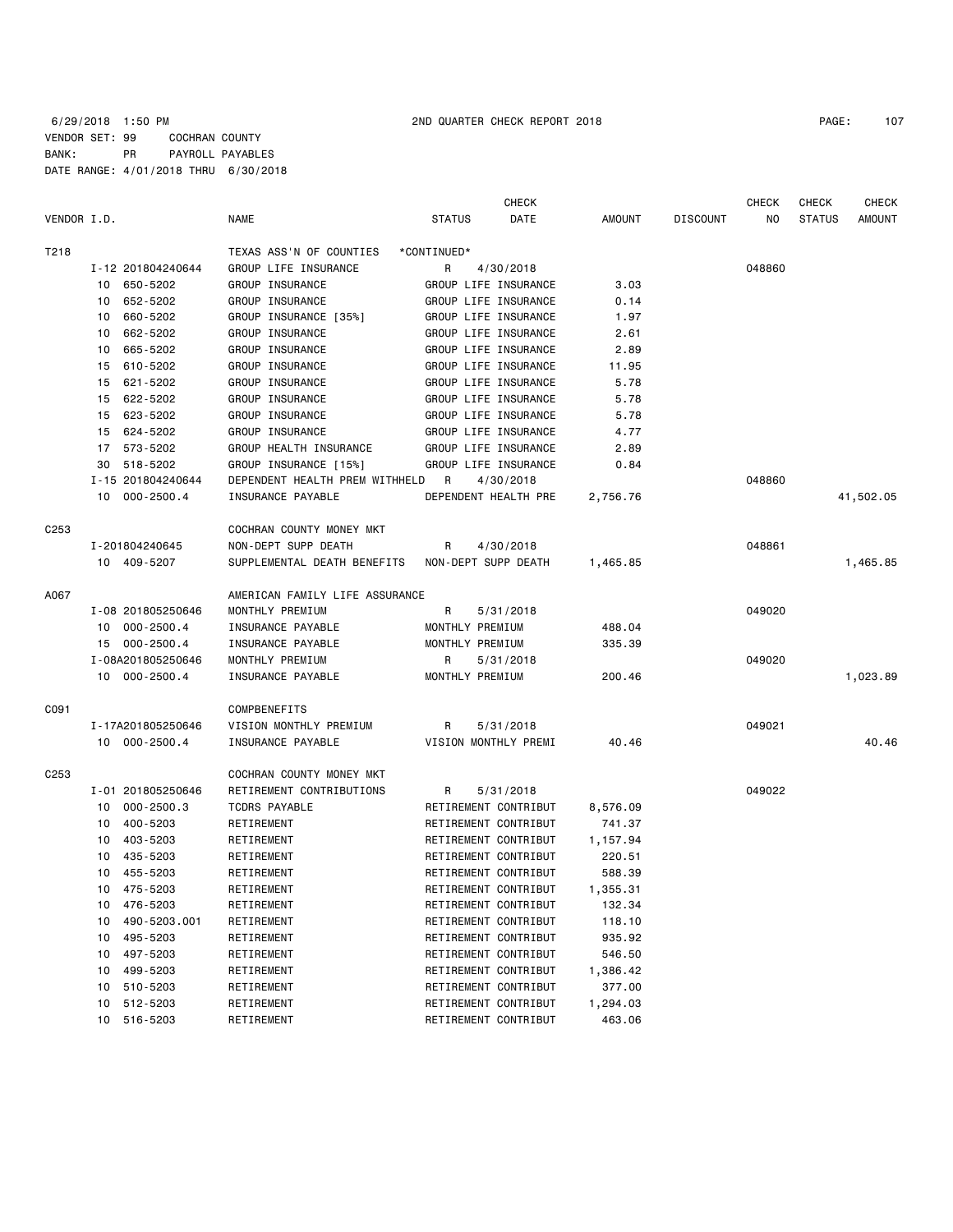## 6/29/2018 1:50 PM 2ND QUARTER CHECK REPORT 2018 PAGE: 108 VENDOR SET: 99 COCHRAN COUNTY BANK: PR PAYROLL PAYABLES DATE RANGE: 4/01/2018 THRU 6/30/2018

|             |    |                                |                                |                 | <b>CHECK</b>         |               |                 | <b>CHECK</b> | <b>CHECK</b>  | <b>CHECK</b>  |
|-------------|----|--------------------------------|--------------------------------|-----------------|----------------------|---------------|-----------------|--------------|---------------|---------------|
| VENDOR I.D. |    |                                | <b>NAME</b>                    | <b>STATUS</b>   | <b>DATE</b>          | <b>AMOUNT</b> | <b>DISCOUNT</b> | NO.          | <b>STATUS</b> | <b>AMOUNT</b> |
| C253        |    |                                | COCHRAN COUNTY MONEY MKT       | *CONTINUED*     |                      |               |                 |              |               |               |
|             |    | I-01 201805250646              | RETIREMENT CONTRIBUTIONS       | R               | 5/31/2018            |               |                 | 049022       |               |               |
|             | 10 | 550-5203                       | RETIREMENT                     |                 | RETIREMENT CONTRIBUT | 408.34        |                 |              |               |               |
|             | 10 | 560-5203                       | RETIREMENT                     |                 | RETIREMENT CONTRIBUT | 4,562.97      |                 |              |               |               |
|             | 10 | 650-5203                       | RETIREMENT                     |                 | RETIREMENT CONTRIBUT | 447.55        |                 |              |               |               |
|             | 10 | 652-5203                       | RETIREMENT                     |                 | RETIREMENT CONTRIBUT | 22.27         |                 |              |               |               |
|             | 10 | 660-5203                       | RETIREMENT                     |                 | RETIREMENT CONTRIBUT | 306.84        |                 |              |               |               |
|             | 10 | 662-5203                       | RETIREMENT                     |                 | RETIREMENT CONTRIBUT | 420.46        |                 |              |               |               |
|             | 10 | 665-5203                       | RETIREMENT                     |                 | RETIREMENT CONTRIBUT | 441.70        |                 |              |               |               |
|             | 15 | $000 - 2500.3$                 | <b>TCDRS PAYABLE</b>           |                 | RETIREMENT CONTRIBUT | 3,221.78      |                 |              |               |               |
|             | 15 | 610-5203                       | RETIREMENT                     |                 | RETIREMENT CONTRIBUT | 2,238.93      |                 |              |               |               |
|             | 15 | 621-5203                       | RETIREMENT                     |                 | RETIREMENT CONTRIBUT | 909.00        |                 |              |               |               |
|             | 15 | 622-5203                       | RETIREMENT                     |                 | RETIREMENT CONTRIBUT | 944.52        |                 |              |               |               |
|             | 15 | 623-5203                       | RETIREMENT                     |                 | RETIREMENT CONTRIBUT | 946.78        |                 |              |               |               |
|             | 15 | 624-5203                       | RETIREMENT                     |                 | RETIREMENT CONTRIBUT | 944.12        |                 |              |               |               |
|             | 17 | $000 - 2500.3$                 | <b>TCDRS PAYABLE</b>           |                 | RETIREMENT CONTRIBUT | 242.07        |                 |              |               |               |
|             | 17 | 573-5203                       | RETIREMENT                     |                 | RETIREMENT CONTRIBUT | 449.55        |                 |              |               |               |
|             | 30 | $000 - 2500.3$                 | <b>TCDRS</b>                   |                 | RETIREMENT CONTRIBUT | 70.81         |                 |              |               |               |
|             | 30 | 518-5203                       | RETIREMENT                     |                 | RETIREMENT CONTRIBUT | 131.51        |                 |              |               | 34,602.18     |
| C300        |    |                                | COCHRAN COUNTY SCHOOLS FEDERAL |                 |                      |               |                 |              |               |               |
|             |    | I-18A201805250646              | MONTHLY PREMUIM                | R               | 5/31/2018            |               |                 | 049023       |               |               |
|             | 10 | $000 - 2500.4$                 | INSURANCE PAYABLE              | MONTHLY PREMUIM |                      | 9,197.69      |                 |              |               |               |
|             | 15 | $000 - 2500.4$                 | INSURANCE PAYABLE              | MONTHLY PREMUIM |                      | 2,968.13      |                 |              |               |               |
|             | 30 | $000 - 2500.4$                 | <b>AFLAC</b>                   | MONTHLY PREMUIM |                      | 78.39         |                 |              |               | 12,244.21     |
| <b>NO17</b> |    |                                | NATIONAL FARM LIFE             |                 |                      |               |                 |              |               |               |
|             |    | I-05 201805250646              | NFL PREMIUM                    | R               | 5/31/2018            |               |                 | 049024       |               |               |
|             |    | 10 000-2500.4                  | INSURANCE PAYABLE              | NFL PREMIUM     |                      | 40.90         |                 |              |               |               |
|             |    | I-05A201805250646              | AFTER TAX PREM                 | R               | 5/31/2018            |               |                 | 049024       |               |               |
|             | 10 | $000 - 2500.4$                 | INSURANCE PAYABLE              | AFTER TAX PREM  |                      | 114.21        |                 |              |               |               |
|             | 15 | $000 - 2500.4$                 | INSURANCE PAYABLE              | AFTER TAX PREM  |                      | 127.67        |                 |              |               | 282.78        |
| <b>N060</b> |    |                                | NATIONWIDE RETIREMENT SOL      |                 |                      |               |                 |              |               |               |
|             |    | I-04 201805250646              | DEFERRED COMP WITHHELD         | R               | 5/31/2018            |               |                 | 049025       |               |               |
|             | 10 | $000 - 2500.7$                 | PEBSCO DEF COMP PAYABLE        |                 | DEFERRED COMP WITHHE | 2,100.00      |                 |              |               |               |
|             | 15 | $000 - 2500.7$                 | PEBSCO DEF COMP PAYABLE        |                 | DEFERRED COMP WITHHE | 25,00         |                 |              |               | 2,125.00      |
| N081        |    | NATIONAL FAMILY CARE LIFE INSU |                                |                 |                      |               |                 |              |               |               |
|             |    | I-21 201805250646              | NATIONAL FAMILY CARE           | R               | 5/31/2018            |               |                 | 049026       |               |               |
|             |    | 10 000-2500.4                  | INSURANCE PAYABLE              |                 | NATIONAL FAMILY CARE | 59.00         |                 |              |               | 59.00         |
| 0029        |    |                                | OFFICE OF THE ATTORNEY GE      |                 |                      |               |                 |              |               |               |
|             |    | I-09 201805250646              | CAUSE# 2002517527 &2003521159  | R               | 5/31/2018            |               |                 | 049027       |               |               |
|             | 10 | $000 - 2500.8$                 | CHILD SUPPORT PAYABLE          |                 | CAUSE# 2002517527 &2 | 1,267.00      |                 |              |               | 1,267.00      |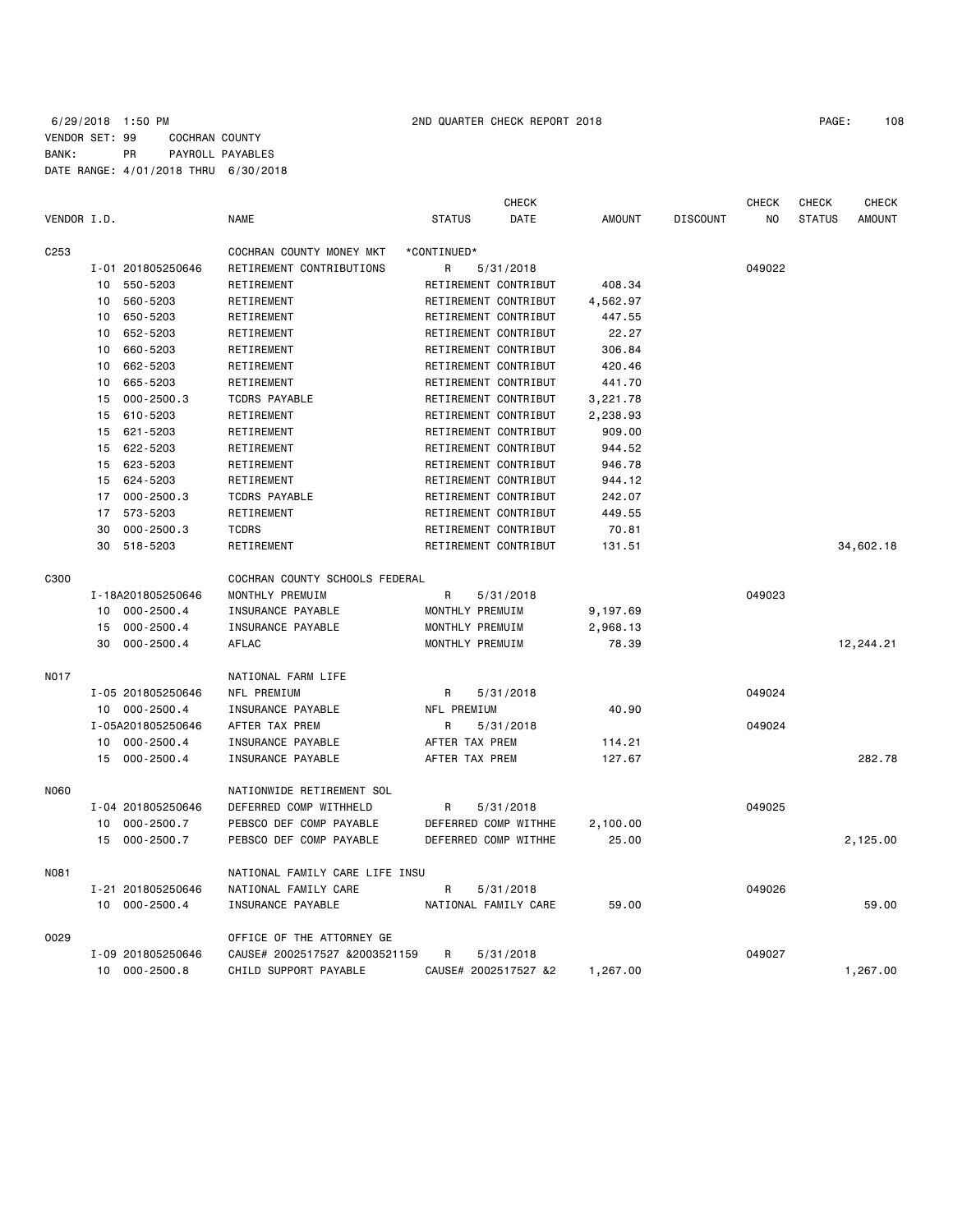### 6/29/2018 1:50 PM 2ND QUARTER CHECK REPORT 2018 PAGE: 109 VENDOR SET: 99 COCHRAN COUNTY BANK: PR PAYROLL PAYABLES DATE RANGE: 4/01/2018 THRU 6/30/2018

|             |    |                   |                                 |                     | CHECK                |          |                 | CHECK  | CHECK         | CHECK         |
|-------------|----|-------------------|---------------------------------|---------------------|----------------------|----------|-----------------|--------|---------------|---------------|
| VENDOR I.D. |    |                   | NAME                            | <b>STATUS</b>       | DATE                 | AMOUNT   | <b>DISCOUNT</b> | NO     | <b>STATUS</b> | <b>AMOUNT</b> |
| 0029        |    |                   | OFFICE OF THE ATTORNEY GE       |                     |                      |          |                 |        |               |               |
|             |    | I-CDH201805250646 | CAUSE#233-534019-13             | R.                  | 5/31/2018            |          |                 | 049028 |               |               |
|             |    | 10 000-2500.8     | CHILD SUPPORT PAYABLE           | CAUSE#233-534019-13 |                      | 570.00   |                 |        |               | 570.00        |
|             |    |                   |                                 |                     |                      |          |                 |        |               |               |
| P187        |    |                   | COCHRAN COUNTY PAYROLL TA       |                     |                      |          |                 |        |               |               |
|             |    | I-T1 201805250646 | FEDERAL INCOME TAX W/H          | R                   | 5/31/2018            |          |                 | 049029 |               |               |
|             | 10 | 000-2500.1        | WITHHOLDING TAX PAYABLE         |                     | FEDERAL INCOME TAX W | 9,581.37 |                 |        |               |               |
|             |    | 15 000-2500.1     | WITHHOLDING TAX PAYABLE         |                     | FEDERAL INCOME TAX W | 3,699.74 |                 |        |               |               |
|             | 17 | $000 - 2500.1$    | WITHHOLDING TAX PAYABLE         |                     | FEDERAL INCOME TAX W | 245.44   |                 |        |               |               |
|             | 30 | $000 - 2500.1$    | FEDERAL WITHOLDING              |                     | FEDERAL INCOME TAX W | 114.84   |                 |        |               |               |
|             | 10 | I-T3 201805250646 | FICA TAX                        | R                   | 5/31/2018            |          |                 | 049029 |               |               |
|             |    | $000 - 2500.2$    | FICA PAYABLE                    | FICA TAX            |                      | 7,461.19 |                 |        |               |               |
|             | 10 | 400-5201          | SOCIAL SECURITY                 | FICA TAX            |                      | 353.58   |                 |        |               |               |
|             | 10 | 403-5201          | SOCIAL SECURITY                 | FICA TAX            |                      | 480.94   |                 |        |               |               |
|             | 10 | 435-5201          | SOCIAL SECURITY                 | FICA TAX            |                      | 105.17   |                 |        |               |               |
|             | 10 | 455-5201          | SOCIAL SECURITY                 | FICA TAX            |                      | 280.62   |                 |        |               |               |
|             | 10 | 475-5201          | SOCIAL SECURITY                 | FICA TAX            |                      | 646.38   |                 |        |               |               |
|             | 10 | 476-5201          | SOCIAL SECURITY                 | FICA TAX            |                      | 63.12    |                 |        |               |               |
|             | 10 | 490-5201.001      | SOCIAL SECURITY FICA            | FICA TAX            |                      | 56.32    |                 |        |               |               |
|             | 10 | 495-5201          | SOCIAL SECURITY                 | FICA TAX            |                      | 406.09   |                 |        |               |               |
|             | 10 | 497-5201          | SOCIAL SECURITY                 | FICA TAX            |                      | 260.64   |                 |        |               |               |
|             | 10 | 499-5201          | SOCIAL SECURITY                 | FICA TAX            |                      | 654.45   |                 |        |               |               |
|             | 10 | 510-5201          | SOCIAL SECURITY                 | FICA TAX            |                      | 179.80   |                 |        |               |               |
|             | 10 | 512-5201          | SOCIAL SECURITY                 | FICA TAX            |                      | 610.12   |                 |        |               |               |
|             | 10 | 516-5201          | SOCIAL SECURITY                 | FICA TAX            |                      | 225.24   |                 |        |               |               |
|             | 10 | 550-5201          | SOCIAL SECURITY                 | FICA TAX            |                      | 194.75   |                 |        |               |               |
|             | 10 | 560-5201          | SOCIAL SECURITY                 | FICA TAX            |                      | 2,097.86 |                 |        |               |               |
|             | 10 | 650-5201          | SOCIAL SECURITY                 | FICA TAX            |                      | 213.44   |                 |        |               |               |
|             | 10 | 652-5201          | SOCIAL SECURITY                 | FICA TAX            |                      | 10.62    |                 |        |               |               |
|             | 10 | 660-5201          | SOCIAL SECURITY                 | FICA TAX            |                      | 149.26   |                 |        |               |               |
|             | 10 | 662-5201          | SOCIAL SECURITY                 | FICA TAX            |                      | 200.53   |                 |        |               |               |
|             | 10 | 665-5201          | SOCIAL SECURITY                 | FICA TAX            |                      | 272.27   |                 |        |               |               |
|             | 15 | $000 - 2500.2$    | FICA PAYABLE                    | FICA TAX            |                      | 2,832.82 |                 |        |               |               |
|             | 15 | 610-5201          | SOCIAL SECURITY                 | FICA TAX            |                      | 1,067.81 |                 |        |               |               |
|             | 15 | 621-5201          | SOCIAL SECURITY                 | FICA TAX            |                      | 433.52   |                 |        |               |               |
|             | 15 | 622-5201          | SOCIAL SECURITY                 | FICA TAX            |                      | 446.92   |                 |        |               |               |
|             | 15 | 623-5201          | SOCIAL SECURITY                 | FICA TAX            |                      | 448.72   |                 |        |               |               |
|             | 15 | 624-5201          | SOCIAL SECURITY                 | FICA TAX            |                      | 435.85   |                 |        |               |               |
|             | 17 | $000 - 2500.2$    | FICA PAYABLE<br>SOCIAL SECURITY | FICA TAX            |                      | 217.94   |                 |        |               |               |
|             | 17 | 573-5201          |                                 | FICA TAX            |                      | 217.94   |                 |        |               |               |
|             | 30 | $000 - 2500.2$    | FICA                            | FICA TAX            |                      | 63.97    |                 |        |               |               |
|             | 30 | 518-5201          | SOCIAL SECURITY                 | FICA TAX            |                      | 63.96    |                 |        |               |               |
|             |    | I-T4 201805250646 | MEDICARE TAX                    | R                   | 5/31/2018            |          |                 | 049029 |               |               |
|             | 10 | $000 - 2500.2$    | FICA PAYABLE                    | MEDICARE TAX        |                      | 1,744.95 |                 |        |               |               |
|             | 10 | 400-5201          | SOCIAL SECURITY                 | MEDICARE TAX        |                      | 82.69    |                 |        |               |               |
|             | 10 | 403-5201          | SOCIAL SECURITY                 | MEDICARE TAX        |                      | 112.47   |                 |        |               |               |
|             | 10 | 435-5201          | SOCIAL SECURITY                 | MEDICARE TAX        |                      | 24.59    |                 |        |               |               |
|             |    | 10 455-5201       | SOCIAL SECURITY                 | MEDICARE TAX        |                      | 65.63    |                 |        |               |               |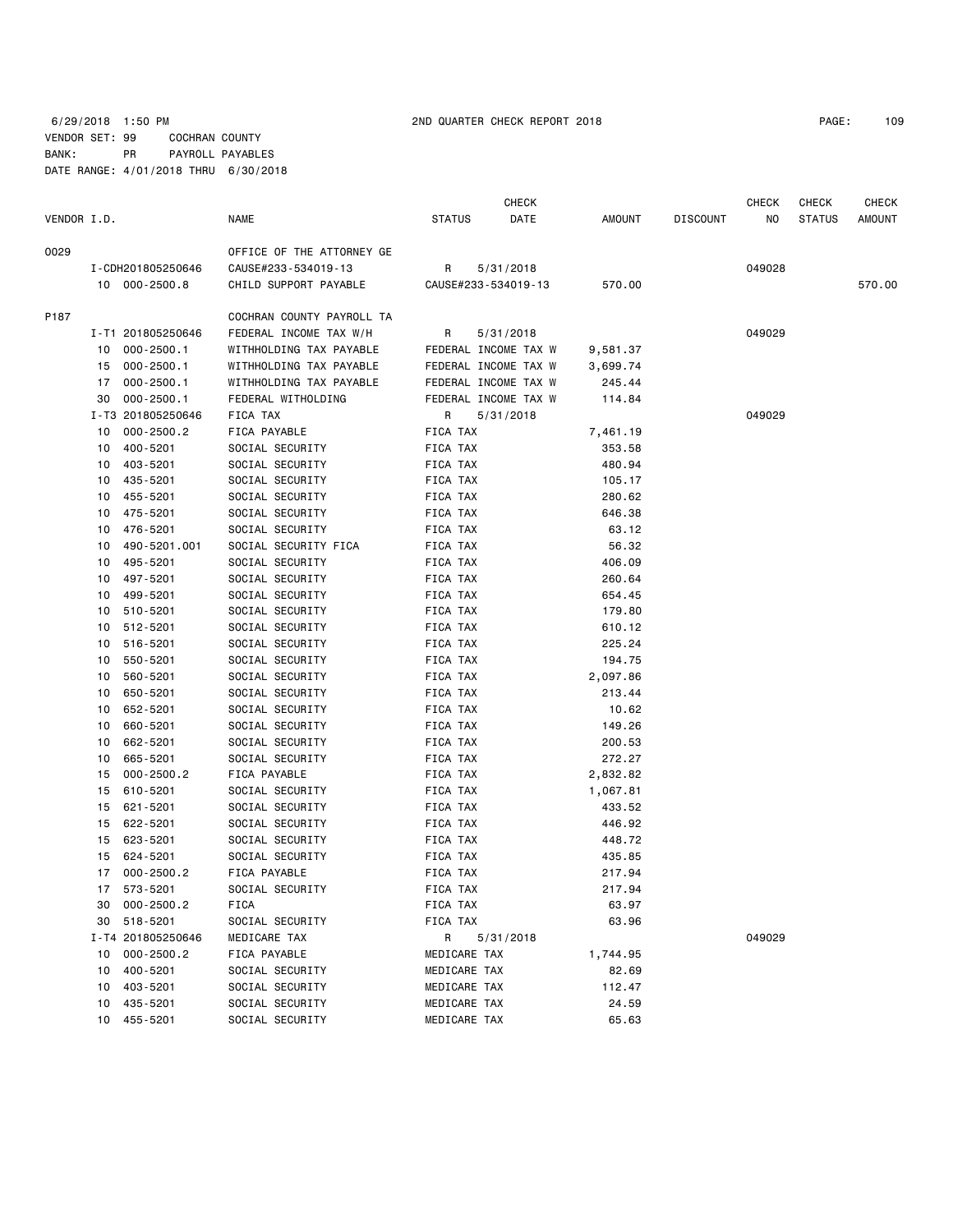### 6/29/2018 1:50 PM 2ND QUARTER CHECK REPORT 2018 PAGE: 110 VENDOR SET: 99 COCHRAN COUNTY BANK: PR PAYROLL PAYABLES DATE RANGE: 4/01/2018 THRU 6/30/2018

|             |    |                   |                         |                   | <b>CHECK</b> |               |                 | <b>CHECK</b> | <b>CHECK</b>  | <b>CHECK</b> |
|-------------|----|-------------------|-------------------------|-------------------|--------------|---------------|-----------------|--------------|---------------|--------------|
| VENDOR I.D. |    |                   | <b>NAME</b>             | <b>STATUS</b>     | DATE         | <b>AMOUNT</b> | <b>DISCOUNT</b> | NO           | <b>STATUS</b> | AMOUNT       |
| P187        |    |                   | COCHRAN COUNTY PAYROLL  | *CONTINUED*       |              |               |                 |              |               |              |
|             |    | I-T4 201805250646 | MEDICARE TAX            | R                 | 5/31/2018    |               |                 | 049029       |               |              |
|             | 10 | 475-5201          | SOCIAL SECURITY         | MEDICARE TAX      |              | 151.17        |                 |              |               |              |
|             | 10 | 476-5201          | SOCIAL SECURITY         | MEDICARE TAX      |              | 14.76         |                 |              |               |              |
|             | 10 | 490-5201.001      | SOCIAL SECURITY FICA    | MEDICARE TAX      |              | 13.17         |                 |              |               |              |
|             | 10 | 495-5201          | SOCIAL SECURITY         | MEDICARE TAX      |              | 94.98         |                 |              |               |              |
|             | 10 | 497-5201          | SOCIAL SECURITY         | MEDICARE TAX      |              | 60.96         |                 |              |               |              |
|             | 10 | 499-5201          | SOCIAL SECURITY         | MEDICARE TAX      |              | 153.06        |                 |              |               |              |
|             | 10 | 510-5201          | SOCIAL SECURITY         | MEDICARE TAX      |              | 42.05         |                 |              |               |              |
|             | 10 | 512-5201          | SOCIAL SECURITY         | MEDICARE TAX      |              | 142.69        |                 |              |               |              |
|             | 10 | 516-5201          | SOCIAL SECURITY         | MEDICARE TAX      |              | 52.68         |                 |              |               |              |
|             | 10 | 550-5201          | SOCIAL SECURITY         | MEDICARE TAX      |              | 45.55         |                 |              |               |              |
|             | 10 | 560-5201          | SOCIAL SECURITY         | MEDICARE TAX      |              | 490.63        |                 |              |               |              |
|             | 10 | 650-5201          | SOCIAL SECURITY         | MEDICARE TAX      |              | 49.91         |                 |              |               |              |
|             | 10 | 652-5201          | SOCIAL SECURITY         | MEDICARE TAX      |              | 2.48          |                 |              |               |              |
|             | 10 | 660-5201          | SOCIAL SECURITY         | MEDICARE TAX      |              | 34.90         |                 |              |               |              |
|             | 10 | 662-5201          | SOCIAL SECURITY         | MEDICARE TAX      |              | 46.91         |                 |              |               |              |
|             | 10 | 665-5201          | SOCIAL SECURITY         | MEDICARE TAX      |              | 63.67         |                 |              |               |              |
|             | 15 | $000 - 2500.2$    | FICA PAYABLE            | MEDICARE TAX      |              | 662.51        |                 |              |               |              |
|             | 15 | 610-5201          | SOCIAL SECURITY         | MEDICARE TAX      |              | 249.73        |                 |              |               |              |
|             | 15 | 621-5201          | SOCIAL SECURITY         | MEDICARE TAX      |              | 101.39        |                 |              |               |              |
|             | 15 | 622-5201          | SOCIAL SECURITY         | MEDICARE TAX      |              | 104.52        |                 |              |               |              |
|             | 15 | 623-5201          | SOCIAL SECURITY         | MEDICARE TAX      |              | 104.94        |                 |              |               |              |
|             | 15 | 624-5201          | SOCIAL SECURITY         | MEDICARE TAX      |              | 101.93        |                 |              |               |              |
|             | 17 | $000 - 2500.2$    | FICA PAYABLE            | MEDICARE TAX      |              | 50.97         |                 |              |               |              |
|             | 17 | 573-5201          | SOCIAL SECURITY         | MEDICARE TAX      |              | 50.97         |                 |              |               |              |
|             | 30 | $000 - 2500.2$    | FICA                    | MEDICARE TAX      |              | 14.96         |                 |              |               |              |
|             | 30 | 518-5201          | SOCIAL SECURITY         | MEDICARE TAX      |              | 14.96         |                 |              |               | 39,740.01    |
| T218        |    |                   | TEXAS ASS'N OF COUNTIES |                   |              |               |                 |              |               |              |
|             |    | I-11 201805250646 | EMPLOYEE PREMIUMS       | R                 | 5/31/2018    |               |                 | 049030       |               |              |
|             |    | 10 400-5202       | GROUP INSURANCE         | EMPLOYEE PREMIUMS |              | 723.93        |                 |              |               |              |
|             | 10 | 403-5202          | GROUP INSURANCE         | EMPLOYEE PREMIUMS |              | 1,678.84      |                 |              |               |              |
|             | 10 | 455-5202          | GROUP INSURANCE         | EMPLOYEE PREMIUMS |              | 839.42        |                 |              |               |              |
|             | 10 | 475-5202          | GROUP INSURANCE         | EMPLOYEE PREMIUMS |              | 1,678.84      |                 |              |               |              |
|             | 10 | 495-5202          | GROUP INSURANCE         | EMPLOYEE PREMIUMS |              | 1,678.84      |                 |              |               |              |
|             | 10 | 497-5202          | GROUP INSURANCE         | EMPLOYEE PREMIUMS |              | 839.42        |                 |              |               |              |
|             | 10 | 499-5202          | GROUP INSURANCE         | EMPLOYEE PREMIUMS |              | 2,518.26      |                 |              |               |              |
|             |    | 10 510-5202       | GROUP INSURANCE         | EMPLOYEE PREMIUMS |              | 839.42        |                 |              |               |              |
|             |    | 10 512-5202       | GROUP INSURANCE         | EMPLOYEE PREMIUMS |              | 3,357.68      |                 |              |               |              |
|             | 10 | 516-5202          | GROUP INSURANCE [50%]   | EMPLOYEE PREMIUMS |              | 861.48        |                 |              |               |              |
|             | 10 | 550-5202          | GROUP INSURANCE         | EMPLOYEE PREMIUMS |              | 839.42        |                 |              |               |              |
|             | 10 | 560-5202          | GROUP INSURANCE         | EMPLOYEE PREMIUMS |              | 8,394.20      |                 |              |               |              |
|             | 10 | 650-5202          | GROUP INSURANCE         | EMPLOYEE PREMIUMS |              | 879.63        |                 |              |               |              |
|             | 10 | 652-5202          | GROUP INSURANCE         | EMPLOYEE PREMIUMS |              | 40.21         |                 |              |               |              |
|             | 10 | 660-5202          | GROUP INSURANCE [35%]   | EMPLOYEE PREMIUMS |              | 572.16        |                 |              |               |              |
|             | 10 | 662-5202          | GROUP INSURANCE         | EMPLOYEE PREMIUMS |              | 759.00        |                 |              |               |              |
|             | 10 | 665-5202          | GROUP INSURANCE         | EMPLOYEE PREMIUMS |              | 839.42        |                 |              |               |              |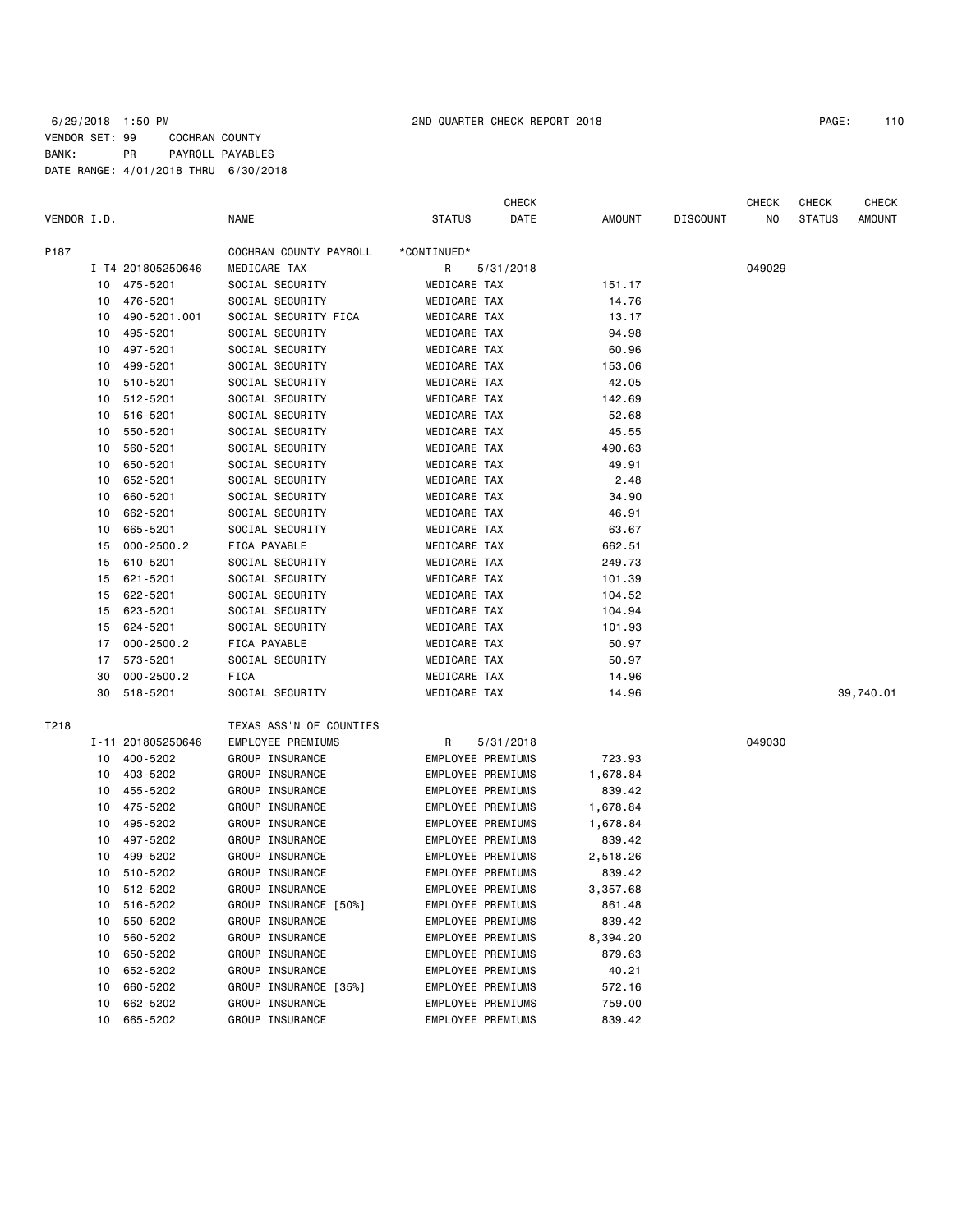|             |    |                   |                                | <b>CHECK</b>              |          |                 | <b>CHECK</b> | <b>CHECK</b>  | <b>CHECK</b>  |
|-------------|----|-------------------|--------------------------------|---------------------------|----------|-----------------|--------------|---------------|---------------|
| VENDOR I.D. |    |                   | <b>NAME</b>                    | <b>STATUS</b><br>DATE     | AMOUNT   | <b>DISCOUNT</b> | NO           | <b>STATUS</b> | <b>AMOUNT</b> |
| T218        |    |                   | TEXAS ASS'N OF COUNTIES        | *CONTINUED*               |          |                 |              |               |               |
|             |    | I-11 201805250646 | <b>EMPLOYEE PREMIUMS</b>       | 5/31/2018<br>R            |          |                 | 049030       |               |               |
|             | 15 | 610-5202          | GROUP INSURANCE                | <b>EMPLOYEE PREMIUMS</b>  | 3,473.17 |                 |              |               |               |
|             | 15 | 621-5202          | GROUP INSURANCE                | <b>EMPLOYEE PREMIUMS</b>  | 1,678.84 |                 |              |               |               |
|             | 15 | 622-5202          | GROUP INSURANCE                | <b>EMPLOYEE PREMIUMS</b>  | 1,678.84 |                 |              |               |               |
|             | 15 | 623-5202          | GROUP INSURANCE                | <b>EMPLOYEE PREMIUMS</b>  | 1,678.84 |                 |              |               |               |
|             | 15 | 624-5202          | GROUP INSURANCE                | EMPLOYEE PREMIUMS         | 1,678.84 |                 |              |               |               |
|             | 17 | 573-5202          | GROUP HEALTH INSURANCE         | EMPLOYEE PREMIUMS         | 839.42   |                 |              |               |               |
|             | 30 | 518-5202          | GROUP INSURANCE [15%]          | EMPLOYEE PREMIUMS         | 245.20   |                 |              |               |               |
|             |    | I-12 201805250646 | GROUP LIFE INSURANCE           | 5/31/2018<br>$\mathsf{R}$ |          |                 | 049030       |               |               |
|             | 10 | 400-5202          | GROUP INSURANCE                | GROUP LIFE INSURANCE      | 2.50     |                 |              |               |               |
|             | 10 | 403-5202          | GROUP INSURANCE                | GROUP LIFE INSURANCE      | 5.78     |                 |              |               |               |
|             | 10 | 455-5202          | GROUP INSURANCE                | GROUP LIFE INSURANCE      | 2.89     |                 |              |               |               |
|             | 10 | 475-5202          | GROUP INSURANCE                | GROUP LIFE INSURANCE      | 5.78     |                 |              |               |               |
|             | 10 | 495-5202          | GROUP INSURANCE                | GROUP LIFE INSURANCE      | 5.78     |                 |              |               |               |
|             | 10 | 497-5202          | GROUP INSURANCE                | GROUP LIFE INSURANCE      | 2.89     |                 |              |               |               |
|             | 10 | 499-5202          | GROUP INSURANCE                | GROUP LIFE INSURANCE      | 8.67     |                 |              |               |               |
|             | 10 | 510-5202          | GROUP INSURANCE                | GROUP LIFE INSURANCE      | 2.89     |                 |              |               |               |
|             | 10 | 512-5202          | GROUP INSURANCE                | GROUP LIFE INSURANCE      | 11.56    |                 |              |               |               |
|             | 10 | 516-5202          | GROUP INSURANCE [50%]          | GROUP LIFE INSURANCE      | 2.97     |                 |              |               |               |
|             | 10 | 550-5202          | GROUP INSURANCE                | GROUP LIFE INSURANCE      | 2.89     |                 |              |               |               |
|             | 10 | 560-5202          | GROUP INSURANCE                | GROUP LIFE INSURANCE      | 28.94    |                 |              |               |               |
|             | 10 | 650-5202          | GROUP INSURANCE                | GROUP LIFE INSURANCE      | 3.03     |                 |              |               |               |
|             | 10 | 652-5202          | GROUP INSURANCE                | GROUP LIFE INSURANCE      | 0.14     |                 |              |               |               |
|             | 10 | 660-5202          | GROUP INSURANCE [35%]          | GROUP LIFE INSURANCE      | 1.97     |                 |              |               |               |
|             | 10 | 662-5202          | GROUP INSURANCE                | GROUP LIFE INSURANCE      | 2.61     |                 |              |               |               |
|             | 10 | 665-5202          | GROUP INSURANCE                | GROUP LIFE INSURANCE      | 2.89     |                 |              |               |               |
|             | 15 | 610-5202          | GROUP INSURANCE                | GROUP LIFE INSURANCE      | 11.95    |                 |              |               |               |
|             | 15 | 621-5202          | GROUP INSURANCE                | GROUP LIFE INSURANCE      | 5.78     |                 |              |               |               |
|             | 15 | 622-5202          | GROUP INSURANCE                | GROUP LIFE INSURANCE      | 5.78     |                 |              |               |               |
|             | 15 | 623-5202          | GROUP INSURANCE                | GROUP LIFE INSURANCE      | 5.78     |                 |              |               |               |
|             | 15 | 624-5202          | GROUP INSURANCE                | GROUP LIFE INSURANCE      | 4.77     |                 |              |               |               |
|             | 17 | 573-5202          | GROUP HEALTH INSURANCE         | GROUP LIFE INSURANCE      | 2.89     |                 |              |               |               |
|             | 30 | 518-5202          | GROUP INSURANCE [15%]          | GROUP LIFE INSURANCE      | 0.84     |                 |              |               |               |
|             |    | I-15 201805250646 | DEPENDENT HEALTH PREM WITHHELD | <b>R</b><br>5/31/2018     |          |                 | 049030       |               |               |
|             |    | 10 000-2500.4     | INSURANCE PAYABLE              | DEPENDENT HEALTH PRE      | 2,756.76 |                 |              |               | 41,502.05     |
| C253        |    |                   | COCHRAN COUNTY MONEY MKT       |                           |          |                 |              |               |               |
|             |    | I-201805250647    | NON-DEPT SUPP DEATH            | R<br>5/31/2018            |          |                 | 049031       |               |               |
|             |    | 10 409-5207       | SUPPLEMENTAL DEATH BENEFITS    | NON-DEPT SUPP DEATH       | 1,470.59 |                 |              |               | 1,470.59      |
| A067        |    |                   | AMERICAN FAMILY LIFE ASSURANCE |                           |          |                 |              |               |               |
|             |    | I-08 201806210648 | MONTHLY PREMIUM                | R<br>6/29/2018            |          |                 | 049217       |               |               |
|             |    | 10 000-2500.4     | INSURANCE PAYABLE              | MONTHLY PREMIUM           | 488.04   |                 |              |               |               |
|             |    | 15 000-2500.4     | INSURANCE PAYABLE              | MONTHLY PREMIUM           | 335.39   |                 |              |               |               |
|             |    | I-08A201806210648 | MONTHLY PREMIUM                | $\mathsf{R}$<br>6/29/2018 |          |                 | 049217       |               |               |
|             |    | 10 000-2500.4     | INSURANCE PAYABLE              | MONTHLY PREMIUM           | 200.46   |                 |              |               | 1,023.89      |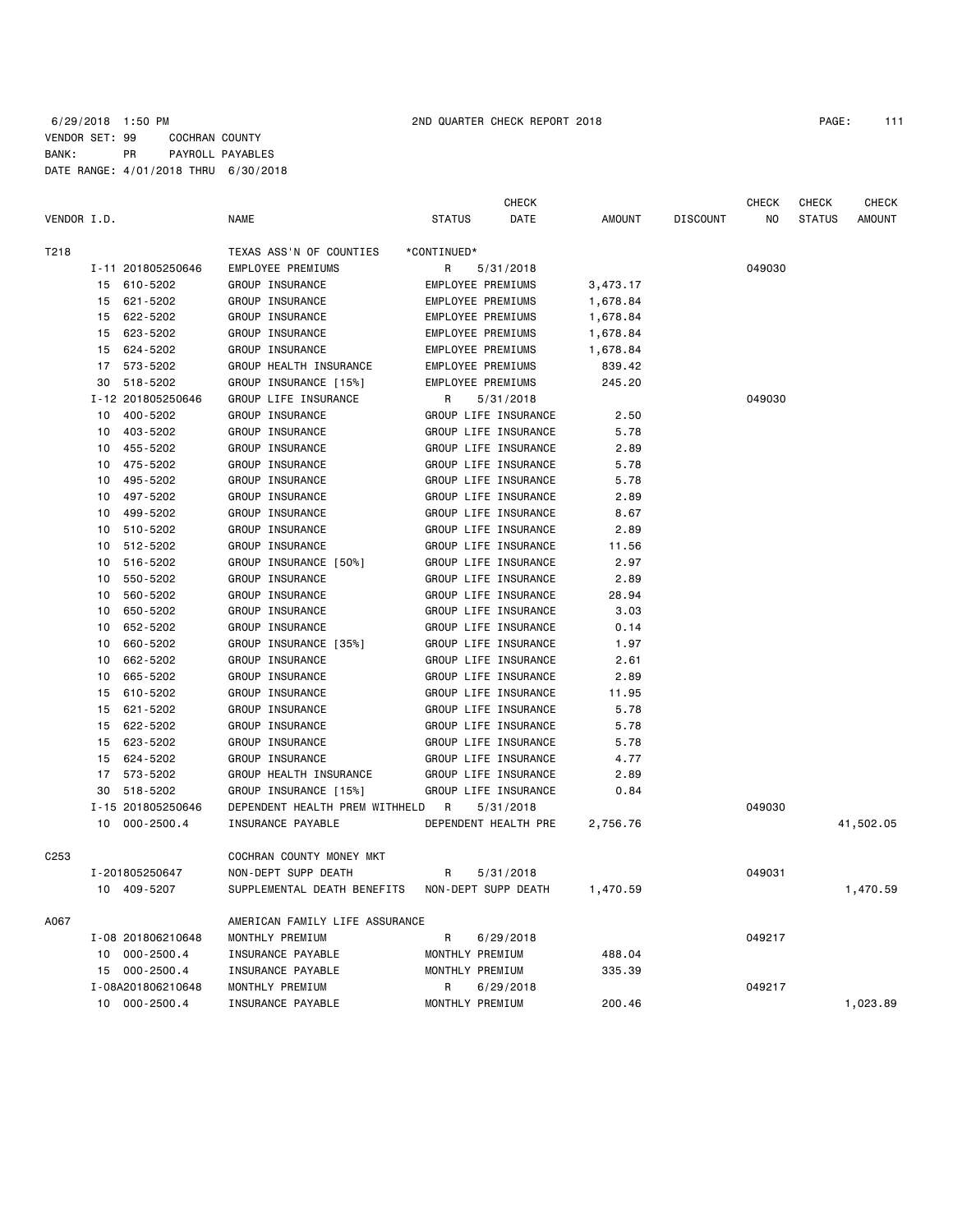### 6/29/2018 1:50 PM 2ND QUARTER CHECK REPORT 2018 PAGE: 112 VENDOR SET: 99 COCHRAN COUNTY BANK: PR PAYROLL PAYABLES DATE RANGE: 4/01/2018 THRU 6/30/2018

|             |    |                   |                                |                 | <b>CHECK</b>         |          |                 | <b>CHECK</b> | <b>CHECK</b>  | <b>CHECK</b> |
|-------------|----|-------------------|--------------------------------|-----------------|----------------------|----------|-----------------|--------------|---------------|--------------|
| VENDOR I.D. |    |                   | NAME                           | <b>STATUS</b>   | DATE                 | AMOUNT   | <b>DISCOUNT</b> | NO           | <b>STATUS</b> | AMOUNT       |
| C091        |    |                   | COMPBENEFITS                   |                 |                      |          |                 |              |               |              |
|             |    | I-17A201806210648 | VISION MONTHLY PREMIUM         | R               | 6/29/2018            |          |                 | 049218       |               |              |
|             |    | 10 000-2500.4     | INSURANCE PAYABLE              |                 | VISION MONTHLY PREMI | 40.46    |                 |              |               | 40.46        |
| C253        |    |                   | COCHRAN COUNTY MONEY MKT       |                 |                      |          |                 |              |               |              |
|             |    | I-01 201806210648 | RETIREMENT CONTRIBUTIONS       | R               | 6/29/2018            |          |                 | 049219       |               |              |
|             | 10 | $000 - 2500.3$    | <b>TCDRS PAYABLE</b>           |                 | RETIREMENT CONTRIBUT | 8,623.71 |                 |              |               |              |
|             | 10 | 400-5203          | RETIREMENT                     |                 | RETIREMENT CONTRIBUT | 741.04   |                 |              |               |              |
|             | 10 | 403-5203          | RETIREMENT                     |                 | RETIREMENT CONTRIBUT | 1,259.88 |                 |              |               |              |
|             | 10 | 435-5203          | RETIREMENT                     |                 | RETIREMENT CONTRIBUT | 220.51   |                 |              |               |              |
|             | 10 | 455-5203          | RETIREMENT                     |                 | RETIREMENT CONTRIBUT | 522.05   |                 |              |               |              |
|             | 10 | 475-5203          | RETIREMENT                     |                 | RETIREMENT CONTRIBUT | 1,348.53 |                 |              |               |              |
|             | 10 | 476-5203          | RETIREMENT                     |                 | RETIREMENT CONTRIBUT | 132.34   |                 |              |               |              |
|             | 10 | 490-5203.001      | RETIREMENT                     |                 | RETIREMENT CONTRIBUT | 231.21   |                 |              |               |              |
|             | 10 | 495-5203          | RETIREMENT                     |                 | RETIREMENT CONTRIBUT | 935.92   |                 |              |               |              |
|             | 10 | 497-5203          | RETIREMENT                     |                 | RETIREMENT CONTRIBUT | 603.05   |                 |              |               |              |
|             | 10 | 499-5203          | RETIREMENT                     |                 | RETIREMENT CONTRIBUT | 1,386.42 |                 |              |               |              |
|             | 10 | 510-5203          | RETIREMENT                     |                 | RETIREMENT CONTRIBUT | 377.00   |                 |              |               |              |
|             | 10 | 512-5203          | RETIREMENT                     |                 | RETIREMENT CONTRIBUT | 1,417.54 |                 |              |               |              |
|             | 10 | 516-5203          | RETIREMENT                     |                 | RETIREMENT CONTRIBUT | 463.06   |                 |              |               |              |
|             | 10 | 550-5203          | RETIREMENT                     |                 | RETIREMENT CONTRIBUT | 408.34   |                 |              |               |              |
|             | 10 | 560-5203          | RETIREMENT                     |                 | RETIREMENT CONTRIBUT | 4,349.04 |                 |              |               |              |
|             | 10 | 650-5203          | RETIREMENT                     |                 | RETIREMENT CONTRIBUT | 428.24   |                 |              |               |              |
|             | 10 | 652-5203          | RETIREMENT                     |                 | RETIREMENT CONTRIBUT | 22.27    |                 |              |               |              |
|             | 10 | 660-5203          | RETIREMENT                     |                 | RETIREMENT CONTRIBUT | 306.84   |                 |              |               |              |
|             | 10 | 662-5203          | RETIREMENT                     |                 | RETIREMENT CONTRIBUT | 420.46   |                 |              |               |              |
|             | 10 | 665-5203          | RETIREMENT                     |                 | RETIREMENT CONTRIBUT | 441.70   |                 |              |               |              |
|             | 15 | $000 - 2500.3$    | <b>TCDRS PAYABLE</b>           |                 | RETIREMENT CONTRIBUT | 3,205.83 |                 |              |               |              |
|             | 15 | 610-5203          | RETIREMENT                     |                 | RETIREMENT CONTRIBUT | 2,238.93 |                 |              |               |              |
|             | 15 | 621-5203          | RETIREMENT                     |                 | RETIREMENT CONTRIBUT | 909.00   |                 |              |               |              |
|             | 15 | 622-5203          | RETIREMENT                     |                 | RETIREMENT CONTRIBUT | 914.89   |                 |              |               |              |
|             | 15 | 623-5203          | RETIREMENT                     |                 | RETIREMENT CONTRIBUT | 946.78   |                 |              |               |              |
|             | 15 | 624-5203          | RETIREMENT                     |                 | RETIREMENT CONTRIBUT | 944.12   |                 |              |               |              |
|             | 17 | $000 - 2500.3$    | <b>TCDRS PAYABLE</b>           |                 | RETIREMENT CONTRIBUT | 242.07   |                 |              |               |              |
|             | 17 | 573-5203          | RETIREMENT                     |                 | RETIREMENT CONTRIBUT | 449.55   |                 |              |               |              |
|             | 30 | $000 - 2500.3$    | <b>TCDRS</b>                   |                 | RETIREMENT CONTRIBUT | 70.81    |                 |              |               |              |
|             | 30 | 518-5203          | RETIREMENT                     |                 | RETIREMENT CONTRIBUT | 131.51   |                 |              |               | 34,692.64    |
|             |    |                   |                                |                 |                      |          |                 |              |               |              |
| C300        |    |                   | COCHRAN COUNTY SCHOOLS FEDERAL |                 |                      |          |                 |              |               |              |
|             |    | I-18A201806210648 | MONTHLY PREMUIM                | R               | 6/29/2018            |          |                 | 049220       |               |              |
|             | 10 | $000 - 2500.4$    | INSURANCE PAYABLE              | MONTHLY PREMUIM |                      | 9,197.69 |                 |              |               |              |
|             | 15 | $000 - 2500.4$    | <b>INSURANCE PAYABLE</b>       | MONTHLY PREMUIM |                      | 2,968.13 |                 |              |               |              |
|             | 30 | $000 - 2500.4$    | <b>AFLAC</b>                   | MONTHLY PREMUIM |                      | 78.39    |                 |              |               | 12,244.21    |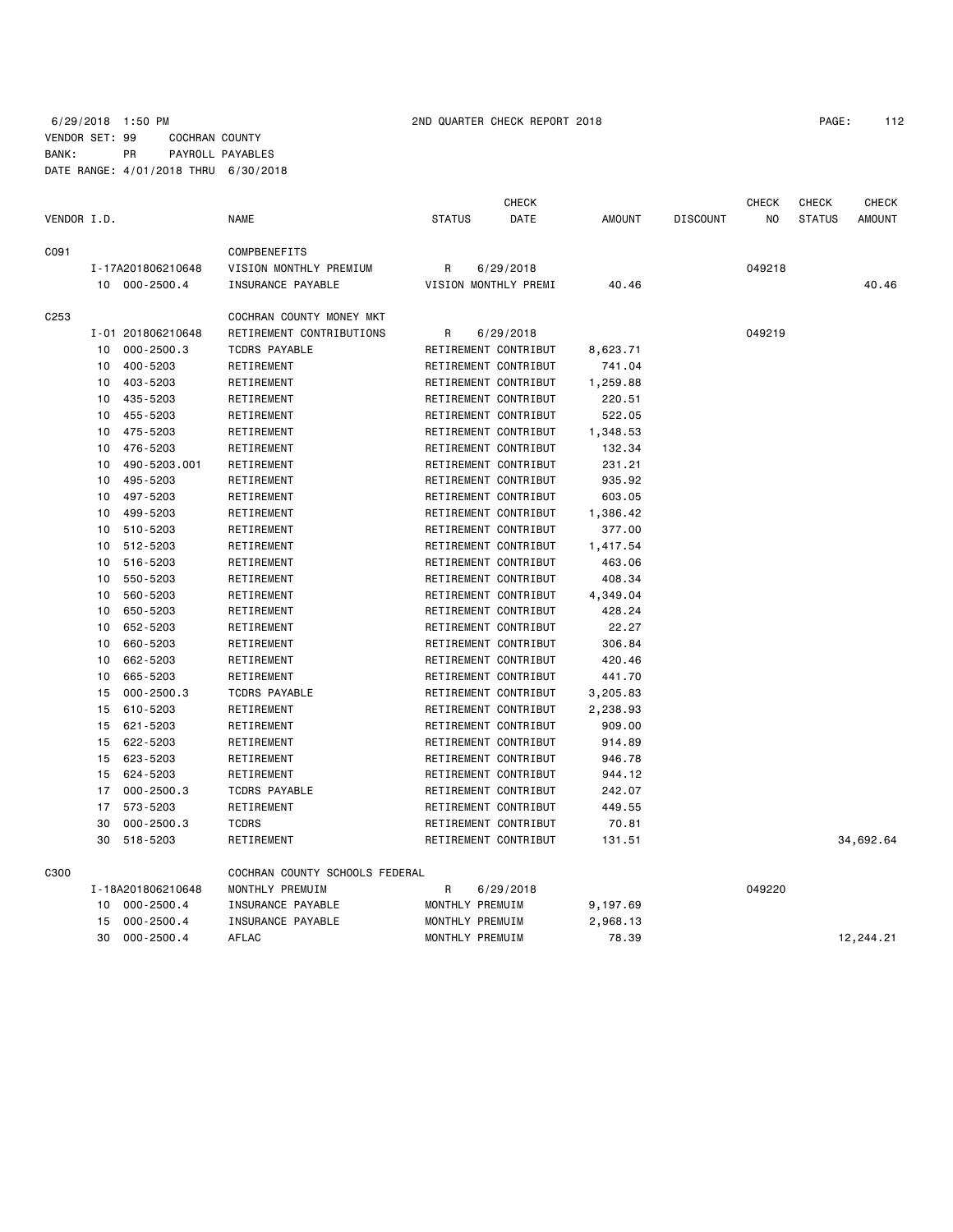### 6/29/2018 1:50 PM 2ND QUARTER CHECK REPORT 2018 PAGE: 113 VENDOR SET: 99 COCHRAN COUNTY BANK: PR PAYROLL PAYABLES DATE RANGE: 4/01/2018 THRU 6/30/2018

| PAGE: | 113 |  |
|-------|-----|--|
|-------|-----|--|

|             |                      |                                |                      | <b>CHECK</b> |               |                 | <b>CHECK</b> | <b>CHECK</b>  | <b>CHECK</b>  |
|-------------|----------------------|--------------------------------|----------------------|--------------|---------------|-----------------|--------------|---------------|---------------|
| VENDOR I.D. |                      | NAME                           | <b>STATUS</b>        | DATE         | <b>AMOUNT</b> | <b>DISCOUNT</b> | ΝO           | <b>STATUS</b> | <b>AMOUNT</b> |
| N017        |                      | NATIONAL FARM LIFE             |                      |              |               |                 |              |               |               |
|             | I-05 201806210648    | NFL PREMIUM                    | R                    | 6/29/2018    |               |                 | 049221       |               |               |
|             | 10 000-2500.4        | INSURANCE PAYABLE              | NFL PREMIUM          |              | 40.90         |                 |              |               |               |
|             | I-05A201806210648    | AFTER TAX PREM                 | R                    | 6/29/2018    |               |                 | 049221       |               |               |
|             | 10 000-2500.4        | INSURANCE PAYABLE              | AFTER TAX PREM       |              | 114.21        |                 |              |               |               |
|             | 15 000-2500.4        | INSURANCE PAYABLE              | AFTER TAX PREM       |              | 127.67        |                 |              |               | 282.78        |
| N060        |                      | NATIONWIDE RETIREMENT SOL      |                      |              |               |                 |              |               |               |
|             | I-04 201806210648    | DEFERRED COMP WITHHELD         | R                    | 6/29/2018    |               |                 | 049222       |               |               |
|             | 10 000-2500.7        | PEBSCO DEF COMP PAYABLE        | DEFERRED COMP WITHHE |              | 2,464.14      |                 |              |               |               |
|             | 15 000-2500.7        | PEBSCO DEF COMP PAYABLE        | DEFERRED COMP WITHHE |              | 25.00         |                 |              |               |               |
|             | 30<br>000-2500.7     | D.C.                           | DEFERRED COMP WITHHE |              | 10.86         |                 |              |               | 2,500.00      |
| N081        |                      | NATIONAL FAMILY CARE LIFE INSU |                      |              |               |                 |              |               |               |
|             | I-21 201806210648    | NATIONAL FAMILY CARE           | R                    | 6/29/2018    |               |                 | 049223       |               |               |
|             | 10 000-2500.4        | INSURANCE PAYABLE              | NATIONAL FAMILY CARE |              | 59.00         |                 |              |               | 59.00         |
| 0029        |                      | OFFICE OF THE ATTORNEY GE      |                      |              |               |                 |              |               |               |
|             | I-09 201806210648    | CAUSE# 2002517527 &2003521159  | R                    | 6/29/2018    |               |                 | 049224       |               |               |
|             | 10 000-2500.8        | CHILD SUPPORT PAYABLE          | CAUSE# 2002517527 &2 |              | 1,267.00      |                 |              |               | 1,267.00      |
| 0029        |                      | OFFICE OF THE ATTORNEY GE      |                      |              |               |                 |              |               |               |
|             | I-CDH201806210648    | CAUSE#233-534019-13            | R                    | 6/29/2018    |               |                 | 049225       |               |               |
|             | 10 000-2500.8        | CHILD SUPPORT PAYABLE          | CAUSE#233-534019-13  |              | 557.87        |                 |              |               | 557.87        |
| P187        |                      | COCHRAN COUNTY PAYROLL TA      |                      |              |               |                 |              |               |               |
|             | I-T1 201806210648    | FEDERAL INCOME TAX W/H         | R                    | 6/29/2018    |               |                 | 049226       |               |               |
|             | 10 000-2500.1        | WITHHOLDING TAX PAYABLE        | FEDERAL INCOME TAX W |              | 9,518.32      |                 |              |               |               |
|             | 15 000-2500.1        | WITHHOLDING TAX PAYABLE        | FEDERAL INCOME TAX W |              | 3,674.31      |                 |              |               |               |
|             | 000-2500.1<br>17     | WITHHOLDING TAX PAYABLE        | FEDERAL INCOME TAX W |              | 245.80        |                 |              |               |               |
|             | $000 - 2500.1$<br>30 | FEDERAL WITHOLDING             | FEDERAL INCOME TAX W |              | 113.48        |                 |              |               |               |
|             | I-T3 201806210648    | FICA TAX                       | R                    | 6/29/2018    |               |                 | 049226       |               |               |
|             | 10 000-2500.2        | FICA PAYABLE                   | FICA TAX             |              | 7,503.58      |                 |              |               |               |
|             | 400-5201<br>10       | SOCIAL SECURITY                | FICA TAX             |              | 353.42        |                 |              |               |               |
|             | 10 403-5201          | SOCIAL SECURITY                | FICA TAX             |              | 529.56        |                 |              |               |               |
|             | 435-5201<br>10       | SOCIAL SECURITY                | FICA TAX             |              | 105.17        |                 |              |               |               |
|             | 10 455-5201          | SOCIAL SECURITY                | FICA TAX             |              | 248.98        |                 |              |               |               |
|             | 10 475-5201          | SOCIAL SECURITY                | FICA TAX             |              | 643.15        |                 |              |               |               |
|             | 10 476-5201          | SOCIAL SECURITY                | FICA TAX             |              | 63.12         |                 |              |               |               |
|             | 10 490-5201.001      | SOCIAL SECURITY FICA           | FICA TAX             |              | 110.27        |                 |              |               |               |
|             | 495-5201<br>10       | SOCIAL SECURITY                | FICA TAX             |              | 406.09        |                 |              |               |               |
|             | 497-5201<br>10       | SOCIAL SECURITY                | FICA TAX             |              | 287.61        |                 |              |               |               |
|             | 499-5201<br>10       | SOCIAL SECURITY                | FICA TAX             |              | 654.45        |                 |              |               |               |
|             | 510-5201<br>10       | SOCIAL SECURITY                | FICA TAX             |              | 179.80        |                 |              |               |               |
|             | 512-5201<br>10       | SOCIAL SECURITY                | FICA TAX             |              | 669.02        |                 |              |               |               |
|             | 516-5201<br>10       | SOCIAL SECURITY                | FICA TAX             |              | 225.14        |                 |              |               |               |
|             | 550-5201<br>10       | SOCIAL SECURITY                | FICA TAX             |              | 194.75        |                 |              |               |               |
|             | 10<br>560-5201       | SOCIAL SECURITY                | FICA TAX             |              | 1,995.82      |                 |              |               |               |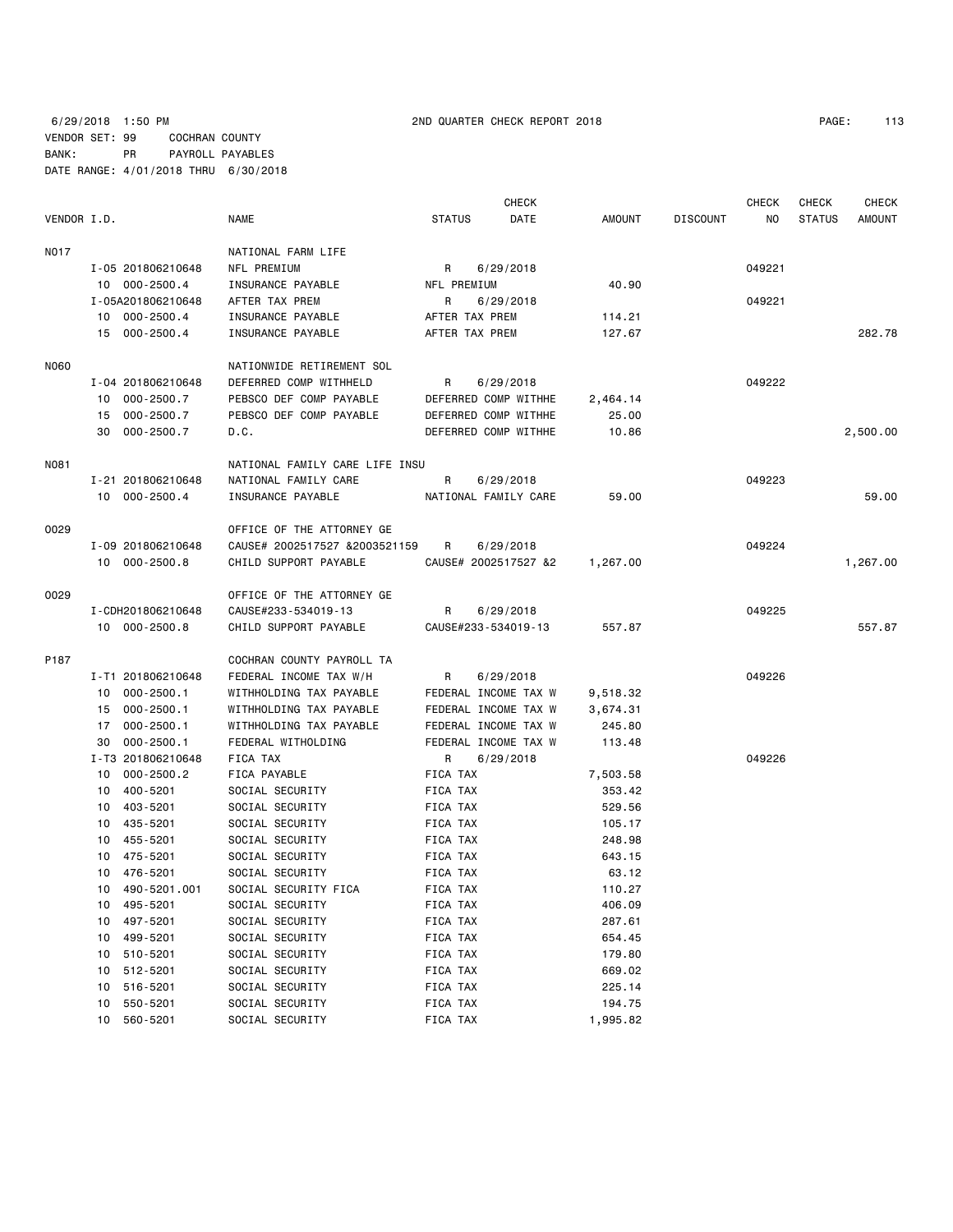### 6/29/2018 1:50 PM 2ND QUARTER CHECK REPORT 2018 PAGE: 114 VENDOR SET: 99 COCHRAN COUNTY BANK: PR PAYROLL PAYABLES DATE RANGE: 4/01/2018 THRU 6/30/2018

|             |                   |                        |               | CHECK     |                   |          | CHECK  | CHECK         | CHECK         |
|-------------|-------------------|------------------------|---------------|-----------|-------------------|----------|--------|---------------|---------------|
| VENDOR I.D. |                   | <b>NAME</b>            | <b>STATUS</b> | DATE      | AMOUNT            | DISCOUNT | NO     | <b>STATUS</b> | <b>AMOUNT</b> |
| P187        |                   | COCHRAN COUNTY PAYROLL | *CONTINUED*   |           | I-T3 201806210648 | FICA TAX |        |               | R             |
| 6/29/2018   |                   | 049226                 |               |           |                   |          |        |               |               |
| 10          | 650-5201          | SOCIAL SECURITY        | FICA TAX      |           | 204.24            |          |        |               |               |
|             | 10 652-5201       | SOCIAL SECURITY        | FICA TAX      |           | 10.62             |          |        |               |               |
| 10          | 660-5201          | SOCIAL SECURITY        | FICA TAX      |           | 149.20            |          |        |               |               |
| 10          | 662-5201          | SOCIAL SECURITY        | FICA TAX      |           | 200.53            |          |        |               |               |
| 10          | 665-5201          | SOCIAL SECURITY        | FICA TAX      |           | 272.64            |          |        |               |               |
| 15          | $000 - 2500.2$    | FICA PAYABLE           | FICA TAX      |           | 2,839.78          |          |        |               |               |
| 15          | 610-5201          | SOCIAL SECURITY        | FICA TAX      |           | 1,067.81          |          |        |               |               |
| 15          | 621-5201          | SOCIAL SECURITY        | FICA TAX      |           | 433.52            |          |        |               |               |
| 15          | 622-5201          | SOCIAL SECURITY        | FICA TAX      |           | 432.79            |          |        |               |               |
| 15          | 623-5201          | SOCIAL SECURITY        | FICA TAX      |           | 469.81            |          |        |               |               |
| 15          | 624-5201          | SOCIAL SECURITY        | FICA TAX      |           | 435.85            |          |        |               |               |
| 17          | $000 - 2500.2$    | FICA PAYABLE           | FICA TAX      |           | 218.12            |          |        |               |               |
| 17          | 573-5201          | SOCIAL SECURITY        | FICA TAX      |           | 218.12            |          |        |               |               |
| 30          | $000 - 2500.2$    | FICA                   | FICA TAX      |           | 63.94             |          |        |               |               |
| 30          | 518-5201          | SOCIAL SECURITY        | FICA TAX      |           | 63.94             |          |        |               |               |
|             | I-T4 201806210648 | MEDICARE TAX           | R             | 6/29/2018 |                   |          | 049226 |               |               |
| 10          | $000 - 2500.2$    | FICA PAYABLE           | MEDICARE TAX  |           | 1,754.87          |          |        |               |               |
| 10          | 400-5201          | SOCIAL SECURITY        | MEDICARE TAX  |           | 82.65             |          |        |               |               |
| 10          | 403-5201          | SOCIAL SECURITY        | MEDICARE TAX  |           | 123.85            |          |        |               |               |
| 10          | 435-5201          | SOCIAL SECURITY        | MEDICARE TAX  |           | 24.59             |          |        |               |               |
| 10          | 455-5201          | SOCIAL SECURITY        | MEDICARE TAX  |           | 58.23             |          |        |               |               |
| 10          | 475-5201          | SOCIAL SECURITY        | MEDICARE TAX  |           | 150.41            |          |        |               |               |
| 10          | 476-5201          | SOCIAL SECURITY        | MEDICARE TAX  |           | 14.76             |          |        |               |               |
| 10          | 490-5201.001      | SOCIAL SECURITY FICA   | MEDICARE TAX  |           | 25.79             |          |        |               |               |
| 10          | 495-5201          | SOCIAL SECURITY        | MEDICARE TAX  |           | 94.98             |          |        |               |               |
| 10          | 497-5201          | SOCIAL SECURITY        | MEDICARE TAX  |           | 67.27             |          |        |               |               |
| 10          | 499-5201          | SOCIAL SECURITY        | MEDICARE TAX  |           | 153.06            |          |        |               |               |
| 10          | 510-5201          | SOCIAL SECURITY        | MEDICARE TAX  |           | 42.05             |          |        |               |               |
| 10          | 512-5201          | SOCIAL SECURITY        | MEDICARE TAX  |           | 156.46            |          |        |               |               |
| 10          | 516-5201          | SOCIAL SECURITY        | MEDICARE TAX  |           | 52.66             |          |        |               |               |
| 10          | 550-5201          | SOCIAL SECURITY        | MEDICARE TAX  |           | 45.55             |          |        |               |               |
| 10          | 560-5201          | SOCIAL SECURITY        | MEDICARE TAX  |           | 466.76            |          |        |               |               |
| 10          | 650-5201          | SOCIAL SECURITY        | MEDICARE TAX  |           | 47.76             |          |        |               |               |
| 10          | 652-5201          | SOCIAL SECURITY        | MEDICARE TAX  |           | 2.48              |          |        |               |               |
| 10          | 660-5201          | SOCIAL SECURITY        | MEDICARE TAX  |           | 34.89             |          |        |               |               |
| 10          | 662-5201          | SOCIAL SECURITY        | MEDICARE TAX  |           | 46.91             |          |        |               |               |
| 10          | 665-5201          | SOCIAL SECURITY        | MEDICARE TAX  |           | 63.76             |          |        |               |               |
| 15          | $000 - 2500.2$    | FICA PAYABLE           | MEDICARE TAX  |           | 664.14            |          |        |               |               |
| 15          | 610-5201          | SOCIAL SECURITY        | MEDICARE TAX  |           | 249.73            |          |        |               |               |
| 15          | 621-5201          | SOCIAL SECURITY        | MEDICARE TAX  |           | 101.39            |          |        |               |               |
| 15          | 622-5201          | SOCIAL SECURITY        | MEDICARE TAX  |           | 101.22            |          |        |               |               |
| 15          | 623-5201          | SOCIAL SECURITY        | MEDICARE TAX  |           | 109.87            |          |        |               |               |
| 15          | 624-5201          | SOCIAL SECURITY        | MEDICARE TAX  |           | 101.93            |          |        |               |               |
| 17          | $000 - 2500.2$    | FICA PAYABLE           | MEDICARE TAX  |           | 51.01             |          |        |               |               |
| 17          | 573-5201          | SOCIAL SECURITY        | MEDICARE TAX  |           | 51.01             |          |        |               |               |
| 30          | $000 - 2500.2$    | FICA                   | MEDICARE TAX  |           | 14.95             |          |        |               |               |
|             |                   |                        |               |           |                   |          |        |               |               |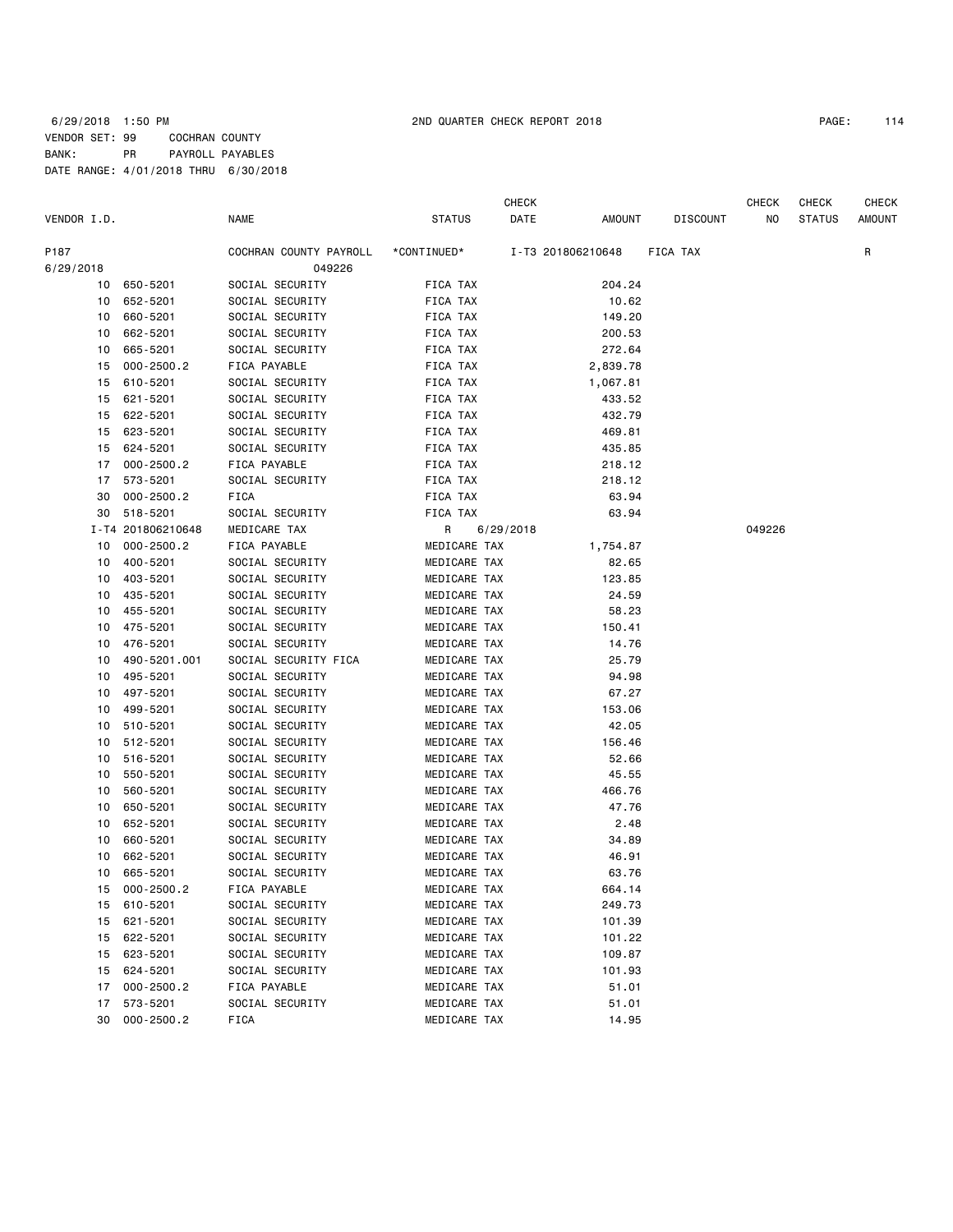### 6/29/2018 1:50 PM 2ND QUARTER CHECK REPORT 2018 PAGE: 115 VENDOR SET: 99 COCHRAN COUNTY BANK: PR PAYROLL PAYABLES DATE RANGE: 4/01/2018 THRU 6/30/2018

|             |    |                   |                          |                      | CHECK |          |                 | <b>CHECK</b> | <b>CHECK</b>  | CHECK         |
|-------------|----|-------------------|--------------------------|----------------------|-------|----------|-----------------|--------------|---------------|---------------|
| VENDOR I.D. |    |                   | NAME                     | <b>STATUS</b>        | DATE  | AMOUNT   | <b>DISCOUNT</b> | NO           | <b>STATUS</b> | <b>AMOUNT</b> |
| P187        |    |                   | COCHRAN COUNTY PAYROLL   | *CONTINUED*          |       |          |                 |              |               |               |
|             |    | I-T4 201806210648 | MEDICARE TAX             | R<br>6/29/2018       |       |          |                 | 049226       |               |               |
|             |    | 30 518-5201       | SOCIAL SECURITY          | MEDICARE TAX         |       | 14.95    |                 |              |               | 39,772.69     |
| T218        |    |                   | TEXAS ASS'N OF COUNTIES  |                      |       |          |                 |              |               |               |
|             |    | I-11 201806210648 | <b>EMPLOYEE PREMIUMS</b> | R<br>6/29/2018       |       |          |                 | 049227       |               |               |
|             | 10 | 400-5202          | GROUP INSURANCE          | EMPLOYEE PREMIUMS    |       | 723.93   |                 |              |               |               |
|             | 10 | 403-5202          | GROUP INSURANCE          | EMPLOYEE PREMIUMS    |       | 1,678.84 |                 |              |               |               |
|             | 10 | 455-5202          | GROUP INSURANCE          | EMPLOYEE PREMIUMS    |       | 839.42   |                 |              |               |               |
|             | 10 | 475-5202          | GROUP INSURANCE          | EMPLOYEE PREMIUMS    |       | 839.42   |                 |              |               |               |
|             | 10 | 495-5202          | GROUP INSURANCE          | EMPLOYEE PREMIUMS    |       | 1,678.84 |                 |              |               |               |
|             | 10 | 497-5202          | GROUP INSURANCE          | EMPLOYEE PREMIUMS    |       | 839.42   |                 |              |               |               |
|             | 10 | 499-5202          | GROUP INSURANCE          | EMPLOYEE PREMIUMS    |       | 2,518.26 |                 |              |               |               |
|             | 10 | 510-5202          | GROUP INSURANCE          | EMPLOYEE PREMIUMS    |       | 839.42   |                 |              |               |               |
|             | 10 | 512-5202          | GROUP INSURANCE          | EMPLOYEE PREMIUMS    |       | 2,518.26 |                 |              |               |               |
|             | 10 | 516-5202          | GROUP INSURANCE [50%]    | EMPLOYEE PREMIUMS    |       | 861.48   |                 |              |               |               |
|             | 10 | 550-5202          | GROUP INSURANCE          | EMPLOYEE PREMIUMS    |       | 839.42   |                 |              |               |               |
|             | 10 | 560-5202          | GROUP INSURANCE          | EMPLOYEE PREMIUMS    |       | 8,394.20 |                 |              |               |               |
|             | 10 | 650-5202          | GROUP INSURANCE          | EMPLOYEE PREMIUMS    |       | 879.63   |                 |              |               |               |
|             | 10 | 652-5202          | GROUP INSURANCE          | EMPLOYEE PREMIUMS    |       | 40.21    |                 |              |               |               |
|             | 10 | 660-5202          | GROUP INSURANCE [35%]    | EMPLOYEE PREMIUMS    |       | 572.16   |                 |              |               |               |
|             | 10 | 662-5202          | GROUP INSURANCE          | EMPLOYEE PREMIUMS    |       | 759.00   |                 |              |               |               |
|             | 10 | 665-5202          | GROUP INSURANCE          | EMPLOYEE PREMIUMS    |       | 839.42   |                 |              |               |               |
|             | 15 | 610-5202          | GROUP INSURANCE          | EMPLOYEE PREMIUMS    |       | 3,473.17 |                 |              |               |               |
|             | 15 | 621-5202          | GROUP INSURANCE          | EMPLOYEE PREMIUMS    |       | 1,678.84 |                 |              |               |               |
|             | 15 | 622-5202          | GROUP INSURANCE          | EMPLOYEE PREMIUMS    |       | 1,678.84 |                 |              |               |               |
|             | 15 | 623-5202          | GROUP INSURANCE          | EMPLOYEE PREMIUMS    |       | 1,678.84 |                 |              |               |               |
|             | 15 | 624-5202          | GROUP INSURANCE          | EMPLOYEE PREMIUMS    |       | 1,678.84 |                 |              |               |               |
|             | 17 | 573-5202          | GROUP HEALTH INSURANCE   | EMPLOYEE PREMIUMS    |       | 839.42   |                 |              |               |               |
|             | 30 | 518-5202          | GROUP INSURANCE [15%]    | EMPLOYEE PREMIUMS    |       | 245.20   |                 |              |               |               |
|             |    | I-12 201806210648 | GROUP LIFE INSURANCE     | R<br>6/29/2018       |       |          |                 | 049227       |               |               |
|             | 10 | 400-5202          | GROUP INSURANCE          | GROUP LIFE INSURANCE |       | 2.50     |                 |              |               |               |
|             | 10 | 403-5202          | GROUP INSURANCE          | GROUP LIFE INSURANCE |       | 5.78     |                 |              |               |               |
|             | 10 | 455-5202          | GROUP INSURANCE          | GROUP LIFE INSURANCE |       | 2.89     |                 |              |               |               |
|             | 10 | 475-5202          | GROUP INSURANCE          | GROUP LIFE INSURANCE |       | 2.89     |                 |              |               |               |
|             | 10 | 495-5202          | GROUP INSURANCE          | GROUP LIFE INSURANCE |       | 5.78     |                 |              |               |               |
|             | 10 | 497-5202          | GROUP INSURANCE          | GROUP LIFE INSURANCE |       | 2.89     |                 |              |               |               |
|             | 10 | 499-5202          | GROUP INSURANCE          | GROUP LIFE INSURANCE |       | 8.67     |                 |              |               |               |
|             | 10 | 510-5202          | GROUP INSURANCE          | GROUP LIFE INSURANCE |       | 2.89     |                 |              |               |               |
|             | 10 | 512-5202          | GROUP INSURANCE          | GROUP LIFE INSURANCE |       | 8.67     |                 |              |               |               |
|             | 10 | 516-5202          | GROUP INSURANCE [50%]    | GROUP LIFE INSURANCE |       | 2.97     |                 |              |               |               |
|             | 10 | 550-5202          | GROUP INSURANCE          | GROUP LIFE INSURANCE |       | 2.89     |                 |              |               |               |
|             | 10 | 560-5202          | GROUP INSURANCE          | GROUP LIFE INSURANCE |       | 28.94    |                 |              |               |               |
|             | 10 | 650-5202          | GROUP INSURANCE          | GROUP LIFE INSURANCE |       | 3.03     |                 |              |               |               |
|             | 10 | 652-5202          | GROUP INSURANCE          | GROUP LIFE INSURANCE |       | 0.14     |                 |              |               |               |
|             | 10 | 660-5202          | GROUP INSURANCE [35%]    | GROUP LIFE INSURANCE |       | 1.97     |                 |              |               |               |
|             | 10 | 662-5202          | GROUP INSURANCE          | GROUP LIFE INSURANCE |       | 2.61     |                 |              |               |               |
|             | 10 | 665-5202          | GROUP INSURANCE          | GROUP LIFE INSURANCE |       | 2.89     |                 |              |               |               |
|             |    |                   |                          |                      |       |          |                 |              |               |               |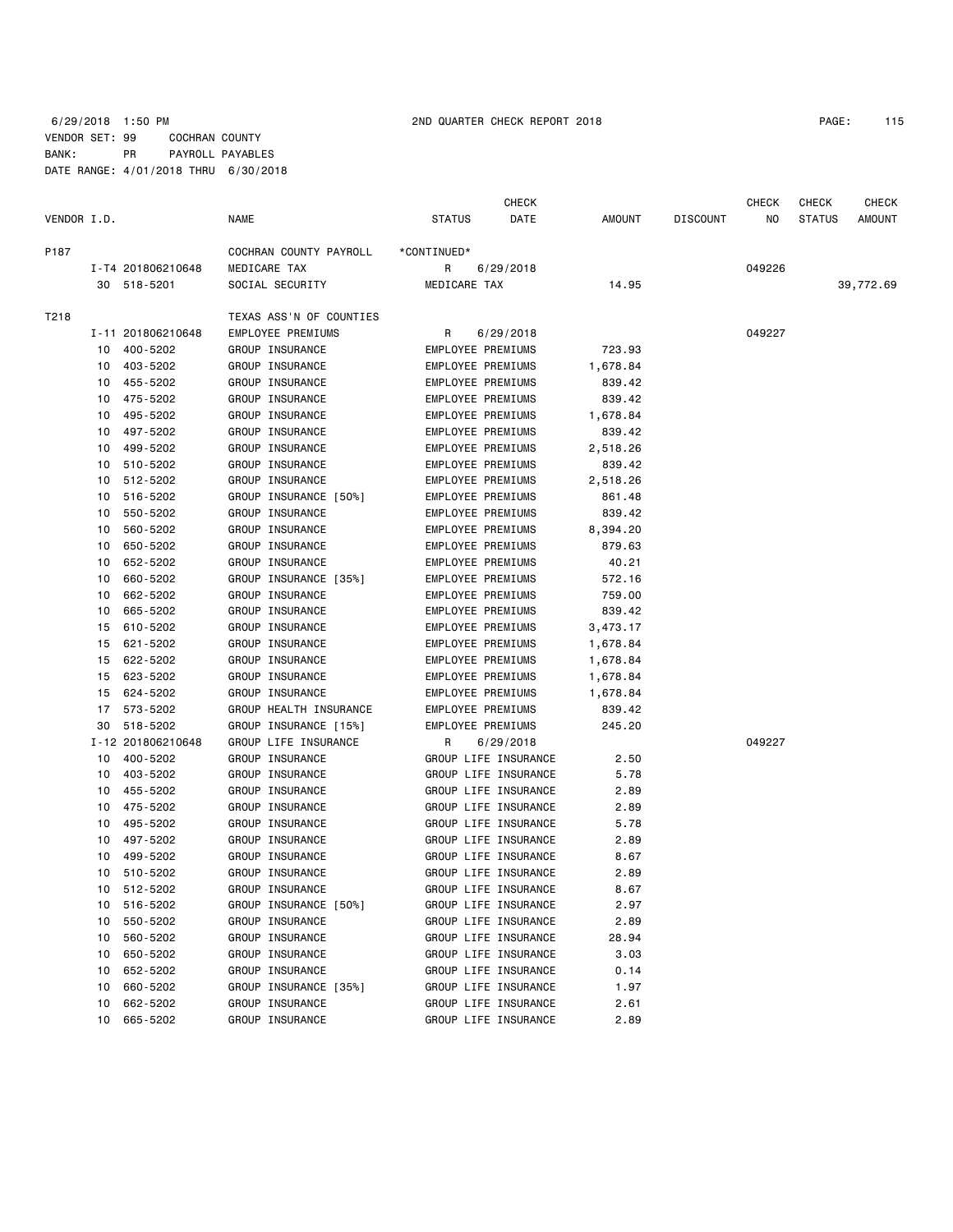### 6/29/2018 1:50 PM 2ND QUARTER CHECK REPORT 2018 PAGE: 116 VENDOR SET: 99 COCHRAN COUNTY BANK: PR PAYROLL PAYABLES DATE RANGE: 4/01/2018 THRU 6/30/2018

| VENDOR I.D.      |                   | <b>NAME</b>                    | <b>STATUS</b>        | <b>CHECK</b><br>DATE | AMOUNT   | <b>DISCOUNT</b> | <b>CHECK</b><br>NO. | <b>CHECK</b><br><b>STATUS</b> | <b>CHECK</b><br><b>AMOUNT</b> |
|------------------|-------------------|--------------------------------|----------------------|----------------------|----------|-----------------|---------------------|-------------------------------|-------------------------------|
| T218             |                   | TEXAS ASS'N OF COUNTIES        | *CONTINUED*          |                      |          |                 |                     |                               |                               |
|                  | I-12 201806210648 | GROUP LIFE INSURANCE           | R                    | 6/29/2018            |          |                 | 049227              |                               |                               |
|                  | 610-5202<br>15    | GROUP INSURANCE                | GROUP LIFE INSURANCE |                      | 11.95    |                 |                     |                               |                               |
|                  | 15<br>621-5202    | GROUP INSURANCE                | GROUP LIFE INSURANCE |                      | 5.78     |                 |                     |                               |                               |
|                  | 15<br>622-5202    | GROUP INSURANCE                | GROUP LIFE INSURANCE |                      | 5.78     |                 |                     |                               |                               |
|                  | 623-5202<br>15    | GROUP INSURANCE                | GROUP LIFE INSURANCE |                      | 5.78     |                 |                     |                               |                               |
|                  | 624-5202<br>15    | GROUP INSURANCE                | GROUP LIFE INSURANCE |                      | 4.77     |                 |                     |                               |                               |
|                  | 573-5202<br>17    | GROUP HEALTH INSURANCE         | GROUP LIFE INSURANCE |                      | 2.89     |                 |                     |                               |                               |
|                  | 518-5202<br>30    | GROUP INSURANCE [15%]          | GROUP LIFE INSURANCE |                      | 0.84     |                 |                     |                               |                               |
|                  | I-15 201806210648 | DEPENDENT HEALTH PREM WITHHELD | R                    | 6/29/2018            |          |                 | 049227              |                               |                               |
|                  | 10 000-2500.4     | INSURANCE PAYABLE              | DEPENDENT HEALTH PRE |                      | 2,756.76 |                 |                     |                               | 39,817.43                     |
| C <sub>253</sub> |                   | COCHRAN COUNTY MONEY MKT       |                      |                      |          |                 |                     |                               |                               |
|                  | I-201806210649    | COCHRAN COUNTY MONEY MKT       | $\mathsf{R}$         | 6/30/2018            |          |                 | 049228              |                               |                               |
|                  | 10 409-5207       | SUPPLEMENTAL DEATH BENEFITS    | NON-DEPT SUPP DEATH  |                      | 1,474.44 |                 |                     |                               | 1,474.44                      |
|                  |                   |                                |                      |                      |          |                 |                     |                               |                               |

| ** TOTALS **        | N <sub>O</sub> |                     | INVOICE AMOUNT | <b>DISCOUNTS</b> | CHECK AMOUNT |
|---------------------|----------------|---------------------|----------------|------------------|--------------|
| REGULAR CHECKS:     | 36             |                     | 403,410.19     | 0.00             | 403,410.19   |
| HAND CHECKS:        |                | 0                   | 0.00           | 0.00             | 0.00         |
|                     | DRAFTS:        | 0                   | 0.00           | 0.00             | 0.00         |
|                     | EFT:           | 0                   | 0.00           | 0.00             | 0.00         |
| NON CHECKS:         |                | 0                   | 0.00           | 0.00             | 0.00         |
| <b>VOID CHECKS:</b> |                | 0 VOID DEBITS       | 0.00           |                  |              |
|                     |                | <b>VOID CREDITS</b> | 0.00<br>0.00   | 0.00             |              |

TOTAL ERRORS: 0

## \*\* G/L ACCOUNT TOTALS \*\*

|    | G/L ACCOUNT    | <b>NAME</b>                 | <b>AMOUNT</b> |
|----|----------------|-----------------------------|---------------|
|    |                |                             |               |
| 10 | $000 - 2500.1$ | WITHHOLDING TAX PAYABLE     | 28,605.37     |
| 10 | $000 - 2500.2$ | FICA PAYABLE                | 27,661.82     |
| 10 | $000 - 2500.3$ | <b>TCDRS PAYABLE</b>        | 25,729.04     |
| 10 | $000 - 2500.4$ | INSURANCE PAYABLE           | 38,616.04     |
| 10 | $000 - 2500.7$ | PEBSCO DEF COMP PAYABLE     | 6,614.14      |
| 10 | $000 - 2500.8$ | CHILD SUPPORT PAYABLE       | 5,593.87      |
| 10 | 400-5201       | SOCIAL SECURITY             | 1,302.29      |
| 10 | 400-5202       | GROUP INSURANCE             | 2,179.29      |
| 10 | 400-5203       | RETIREMENT                  | 2,213.05      |
| 10 | 403-5201       | SOCIAL SECURITY             | 1,836.81      |
| 10 | 403-5202       | GROUP INSURANCE             | 5,053.86      |
| 10 | 403-5203       | RETIREMENT                  | 3,569.93      |
| 10 | 409-5207       | SUPPLEMENTAL DEATH BENEFITS | 4,410.88      |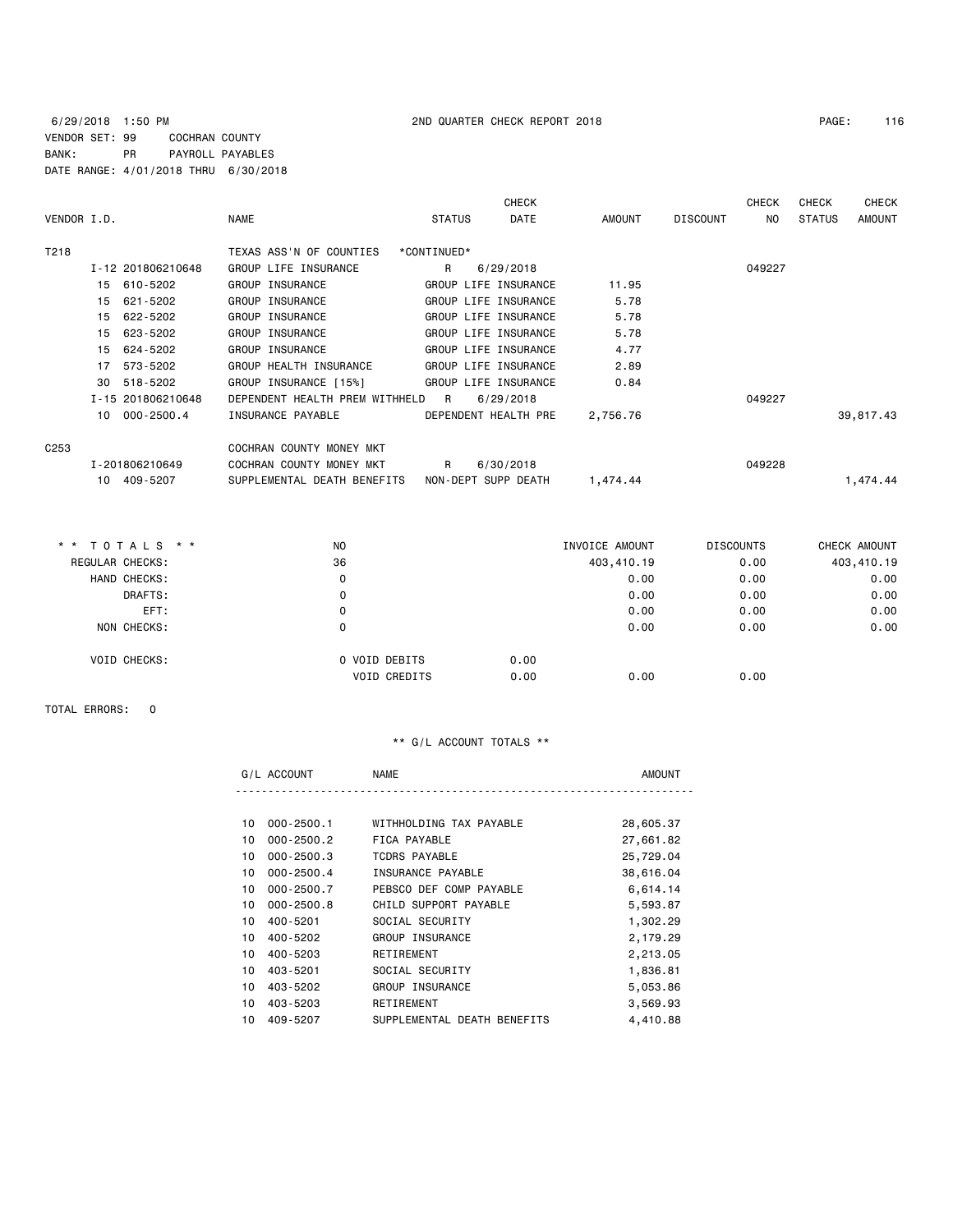# \*\* G/L ACCOUNT TOTALS \*\*

|    | G/L ACCOUNT  | <b>NAME</b>           | <b>AMOUNT</b> |
|----|--------------|-----------------------|---------------|
|    |              |                       |               |
| 10 | 435-5201     | SOCIAL SECURITY       | 389.28        |
| 10 | 435-5203     | RETIREMENT            | 661.53        |
| 10 | 455-5201     | SOCIAL SECURITY       | 948.07        |
| 10 | 455-5202     | GROUP INSURANCE       | 2,526.93      |
| 10 | 455-5203     | RETIREMENT            | 1,611.08      |
| 10 | 475-5201     | SOCIAL SECURITY       | 2,390.64      |
| 10 | 475-5202     | GROUP INSURANCE       | 4,211.55      |
| 10 | 475-5203     | RETIREMENT            | 4,062.52      |
| 10 | 476-5201     | SOCIAL SECURITY       | 233.64        |
| 10 | 476-5203     | RETIREMENT            | 397.02        |
| 10 | 490-5201.001 | SOCIAL SECURITY FICA  | 288.95        |
| 10 | 490-5203.001 | RETIREMENT            | 491.03        |
| 10 | 495-5201     | SOCIAL SECURITY       | 1,503.21      |
| 10 | 495-5202     | GROUP INSURANCE       | 5,053.86      |
| 10 | 495-5203     | RETIREMENT            | 2,807.76      |
| 10 | 497-5201     | SOCIAL SECURITY       | 1,043.07      |
| 10 | 497-5202     | GROUP INSURANCE       | 2,526.93      |
| 10 | 497-5203     | RETIREMENT            | 1,696.05      |
| 10 | 499-5201     | SOCIAL SECURITY       | 2,426.12      |
| 10 | 499-5202     | GROUP INSURANCE       | 7,580.79      |
| 10 | 499-5203     | RETIREMENT            | 4,165.37      |
| 10 | 510-5201     | SOCIAL SECURITY       | 665.55        |
| 10 | 510-5202     | GROUP INSURANCE       | 2,526.93      |
| 10 | 510-5203     | RETIREMENT            | 1,131.00      |
| 10 | 512-5201     | SOCIAL SECURITY       | 2,284.92      |
| 10 | 512-5202     | GROUP INSURANCE       | 9,265.41      |
| 10 | 512-5203     | RETIREMENT            | 3,927.12      |
| 10 | 516-5201     | SOCIAL SECURITY       | 831.97        |
| 10 | 516-5202     | GROUP INSURANCE [50%] | 2,593.35      |
| 10 | 516-5203     | RETIREMENT            | 1,389.18      |
| 10 | 550-5201     | SOCIAL SECURITY       | 720.90        |
| 10 | 550-5202     | GROUP INSURANCE       | 2,526.93      |
| 10 | 550-5203     | RETIREMENT            | 1,225.02      |
| 10 | 560-5201     | SOCIAL SECURITY       | 7,675.43      |
| 10 | 560-5202     | GROUP INSURANCE       | 25,269.42     |
| 10 | 560-5203     | RETIREMENT            | 13,535.94     |
| 10 | 650-5201     | SOCIAL SECURITY       | 779.74        |
| 10 | 650-5202     | GROUP INSURANCE       | 2,647.98      |
| 10 | 650-5203     | RETIREMENT            | 1,325.09      |
| 10 | 652-5201     | SOCIAL SECURITY       | 39.30         |
| 10 | 652-5202     | GROUP INSURANCE       | 121.05        |
| 10 | 652-5203     | RETIREMENT            | 66.81         |
| 10 | 660-5201     | SOCIAL SECURITY       | 551.34        |
| 10 | 660-5202     | GROUP INSURANCE [35%] | 1,722.39      |
| 10 | 660-5203     | RETIREMENT            | 920.52        |
| 10 | 662-5201     | SOCIAL SECURITY       | 742.32        |
|    |              |                       |               |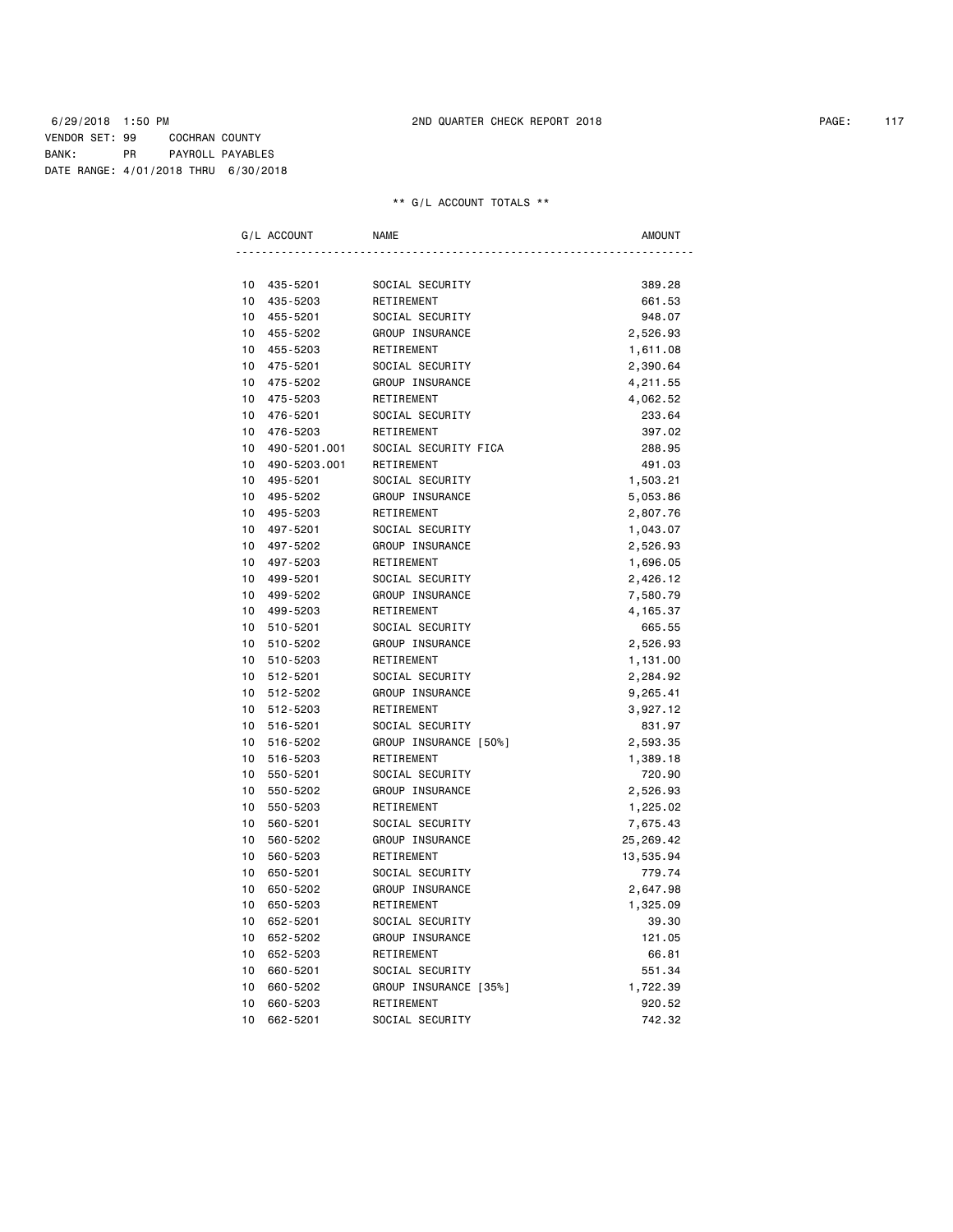# \*\* G/L ACCOUNT TOTALS \*\*

|                 | G/L ACCOUNT    | <b>NAME</b>             | <b>AMOUNT</b> |
|-----------------|----------------|-------------------------|---------------|
|                 |                |                         |               |
| 10              | 662-5202       | GROUP INSURANCE         | 2,284.83      |
| 10              | 662-5203       | RETIREMENT              | 1,261.38      |
| 10              | 665-5201       | SOCIAL SECURITY         | 1,008.28      |
| 10              | 665-5202       | GROUP INSURANCE         | 2,526.93      |
| 10              | 665-5203       | RETIREMENT              | 1,325.10      |
|                 |                | *** FUND TOTAL ***      | 293, 293.92   |
| 15              | 000-2500.1     | WITHHOLDING TAX PAYABLE | 11,086.20     |
| 15              | $000 - 2500.2$ | FICA PAYABLE            | 10,522.84     |
| 15              | $000 - 2500.3$ | <b>TCDRS PAYABLE</b>    | 9,657.18      |
| 15 <sub>1</sub> | $000 - 2500.4$ | INSURANCE PAYABLE       | 10,293.57     |
| 15              | $000 - 2500.7$ | PEBSCO DEF COMP PAYABLE | 75.00         |
| 15              | 610-5201       | SOCIAL SECURITY         | 3,952.62      |
| 15              | 610-5202       | GROUP INSURANCE         | 10,455.36     |
| 15              | 610-5203       | RETIREMENT              | 6,716.79      |
| 15              | 621-5201       | SOCIAL SECURITY         | 1,604.73      |
| 15              | 621-5202       | GROUP INSURANCE         | 5,053.86      |
| 15 <sub>1</sub> | 621-5203       | RETIREMENT              | 2,727.00      |
| 15              | 622-5201       | SOCIAL SECURITY         | 1,645.39      |
| 15              | 622-5202       | GROUP INSURANCE         | 5,053.86      |
| 15              | 622-5203       | RETIREMENT              | 2,818.38      |
| 15              | 623-5201       | SOCIAL SECURITY         | 1,706.76      |
| 15              | 623-5202       | GROUP INSURANCE         | 5,053.86      |
| 15              | 623-5203       | RETIREMENT              | 2,840.34      |
| 15              | 624-5201       | SOCIAL SECURITY         | 1,613.34      |
| 15              | 624-5202       | GROUP INSURANCE         | 5,050.83      |
| 15              | 624-5203       | RETIREMENT              | 2,832.36      |
|                 |                | *** FUND TOTAL ***      | 100,760.27    |
| 17              | $000 - 2500.1$ | WITHHOLDING TAX PAYABLE | 735.60        |
| 17              | $000 - 2500.2$ | FICA PAYABLE            | 806.26        |
| 17              | $000 - 2500.3$ | <b>TCDRS PAYABLE</b>    | 726.21        |
| 17              | 573-5201       | SOCIAL SECURITY         | 806.26        |
| 17              | 573-5202       | GROUP HEALTH INSURANCE  | 2,526.93      |
| 17              | 573-5203       | RETIREMENT              | 1,348.65      |
|                 |                | *** FUND TOTAL ***      | 6,949.91      |
| 30              | 000-2500.1     | FEDERAL WITHOLDING      | 342.43        |
| 30              | $000 - 2500.2$ | <b>FICA</b>             | 236.28        |
| 30              | $000 - 2500.3$ | <b>TCDRS</b>            | 212.43        |
| 30              | $000 - 2500.4$ | AFLAC                   | 235.17        |
| 30              | $000 - 2500.7$ | D.C.                    | 10.86         |
| 30              | 518-5201       | SOCIAL SECURITY         | 236.27        |
| 30              | 518-5202       | GROUP INSURANCE [15%]   | 738.12        |
| 30              | 518-5203       | RETIREMENT              | 394.53        |
|                 |                | *** FUND TOTAL ***      | 2,406.09      |